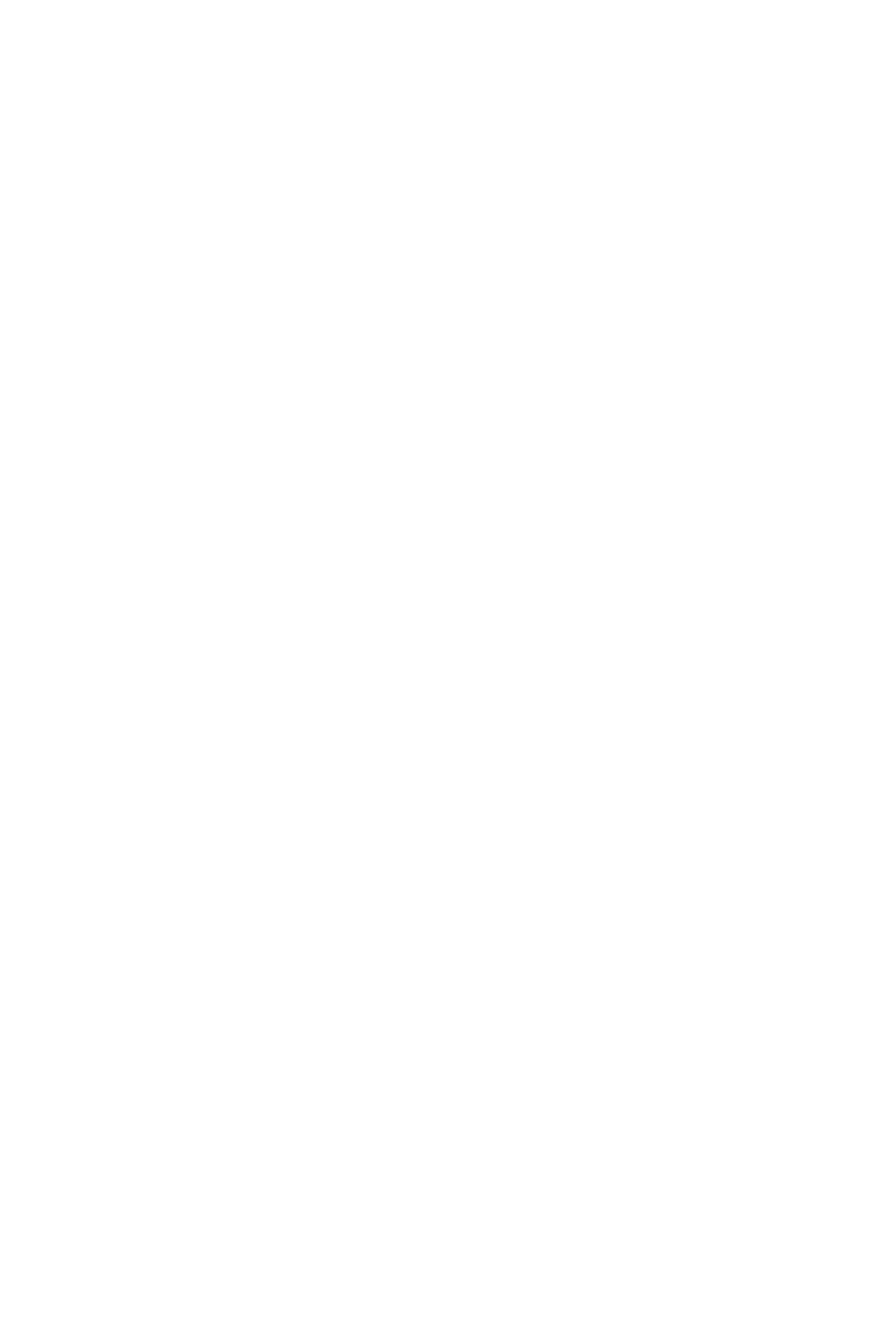# *Protecting Minors from Sexual Abuse*

A Call to the Catholic Faithful in Canada for Healing, Reconciliation, and Transformation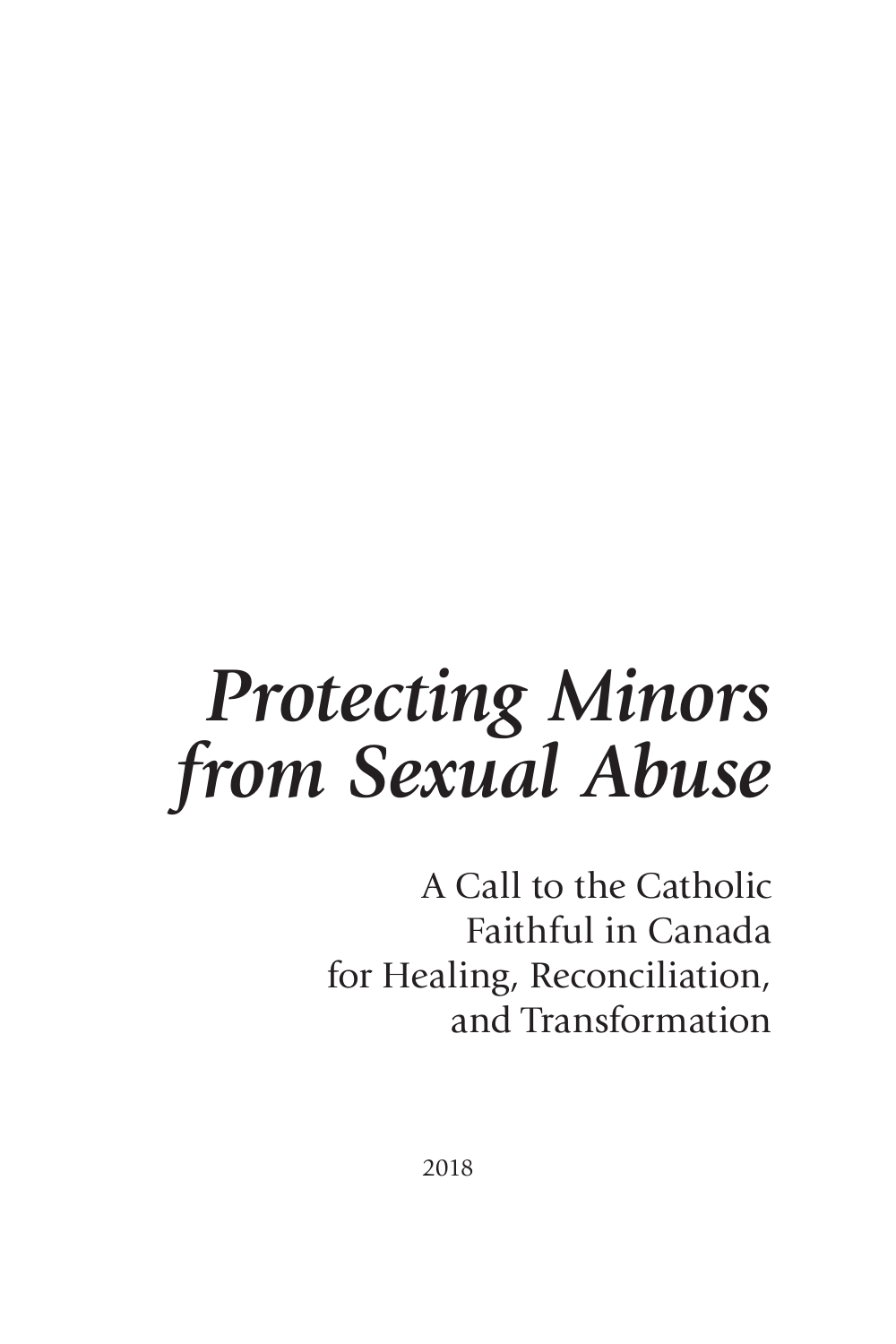Published by: **CCCB Publications**

Telephone: 1-800-769-1147 or 613-241-7538 Fax: 613-241-5090<br>E-mail: publi@cccb.ca publi@cccb.ca Website: cccbpublications.ca

> **Canadian Conference of Catholic Bishops** 2500 Don Reid Drive Ottawa, Ontario, K1H 2J2 www.cccb.ca

*Protecting Minors from Sexual Abuse: A Call to the Catholic Faithful in Canada for Healing, Reconciliation, and Transformation*, copyright © Concacan Inc., 2018. All rights reserved.

This resource may be downloaded and printed without permission for personal and noncommercial use. For all other usage, please contact permissions@cccb.ca.

Printed in Canada by St. Joseph Communications, Ottawa

ISBN: 978-0-88997-844-7 Legal Deposit: Library and Archives Canada, Ottawa Item number: 185-122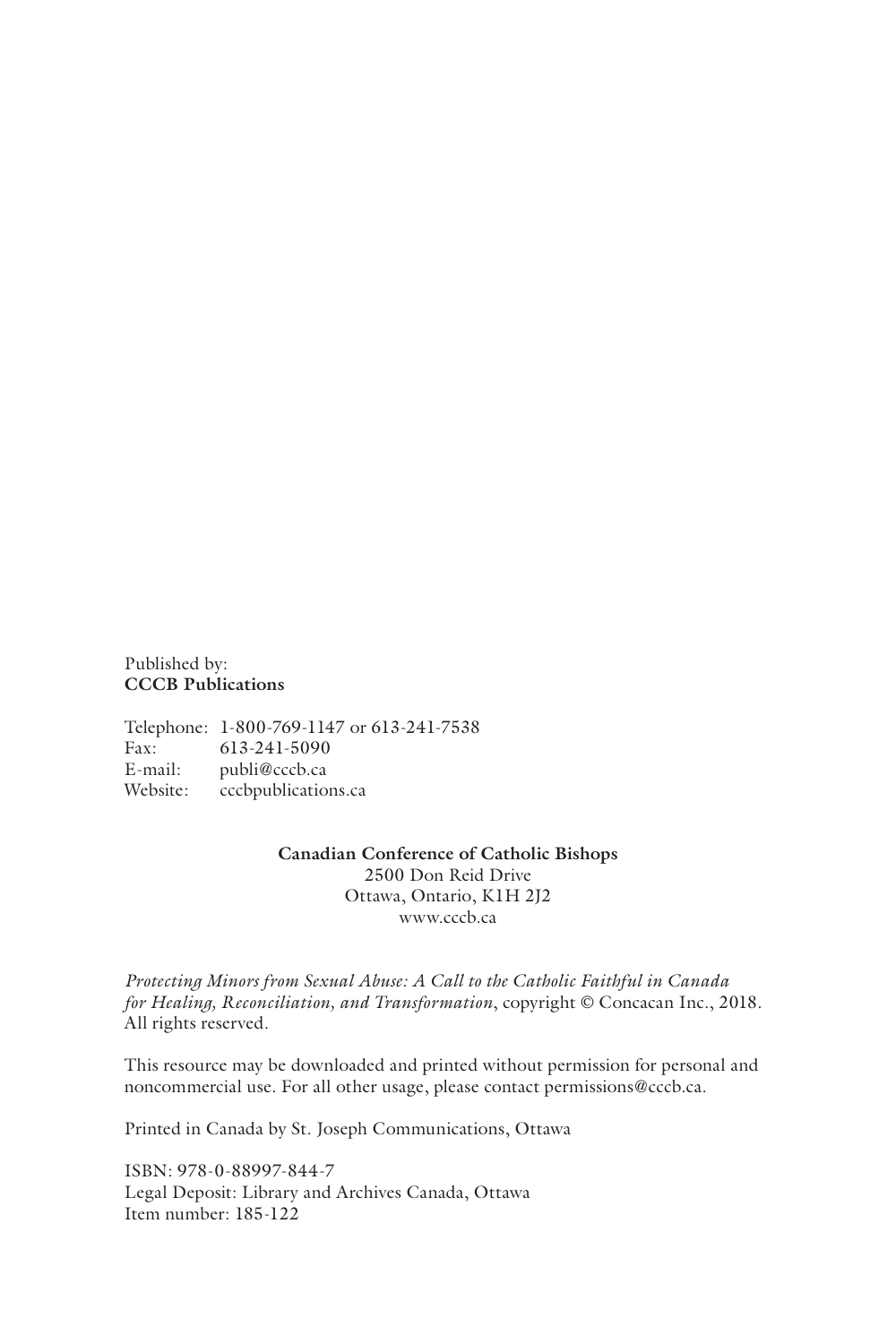# **TABLE OF CONTENTS**

| <b>PREFACE</b>               |                                               |
|------------------------------|-----------------------------------------------|
|                              | The Most Reverend Lionel Gendron, P.S.S.      |
|                              | Bishop of Saint-Jean-Longueuil                |
|                              |                                               |
| <b>FOREWORD</b>              |                                               |
|                              | The Most Reverend Ronald Peter Fabbro, C.S.B. |
|                              |                                               |
|                              |                                               |
|                              |                                               |
| PART I                       | THE EFFECTS OF SEXUAL ABUSE                   |
|                              | ON THE CATHOLIC CHURCH IN CANADA              |
|                              | Chapter One: Lessons Learned                  |
|                              | and Recommendations21                         |
|                              | Chapter Two: The Healing of Individuals       |
|                              |                                               |
|                              |                                               |
| PART II<br><b>GUIDELINES</b> |                                               |
| Introduction                 |                                               |
| Section One:                 |                                               |
| Section Two:                 |                                               |
|                              |                                               |
| Section Four:                | <b>Basic Elements for Applying</b>            |
|                              | the Canonical Provisions 93                   |
| <b>Section Five:</b>         | Approval and Promulgation                     |
|                              |                                               |
| Section Six:                 | Update of the Protocol  101                   |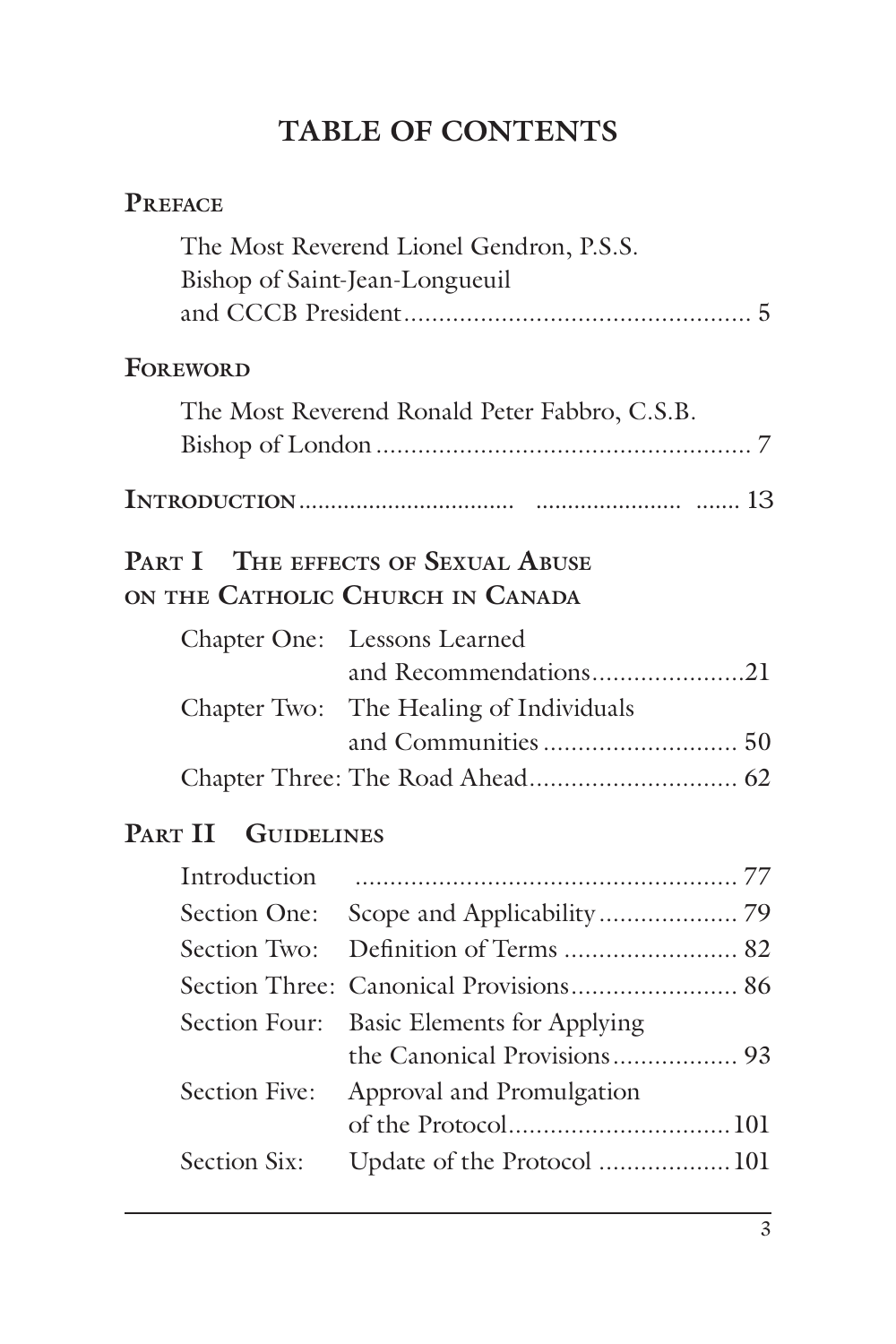|  | <b>APPENDIX 1 CANONICAL PROCEDURES IN</b><br><b>CASES CONCERNING NON-ORDAINED</b><br><b>MEMBERS OF INSTITUTES  127</b> |     |
|--|------------------------------------------------------------------------------------------------------------------------|-----|
|  | <b>APPENDIX 2 CHECKLIST FOR AN ANALYSIS</b><br>OF THE GRAVITY OF AN OFFENCE  131                                       |     |
|  | <b>APPENDIX 3 RECOMMENDATIONS</b><br>AND ACTION POINTS  132                                                            |     |
|  |                                                                                                                        | 144 |
|  |                                                                                                                        | 154 |
|  |                                                                                                                        |     |
|  |                                                                                                                        |     |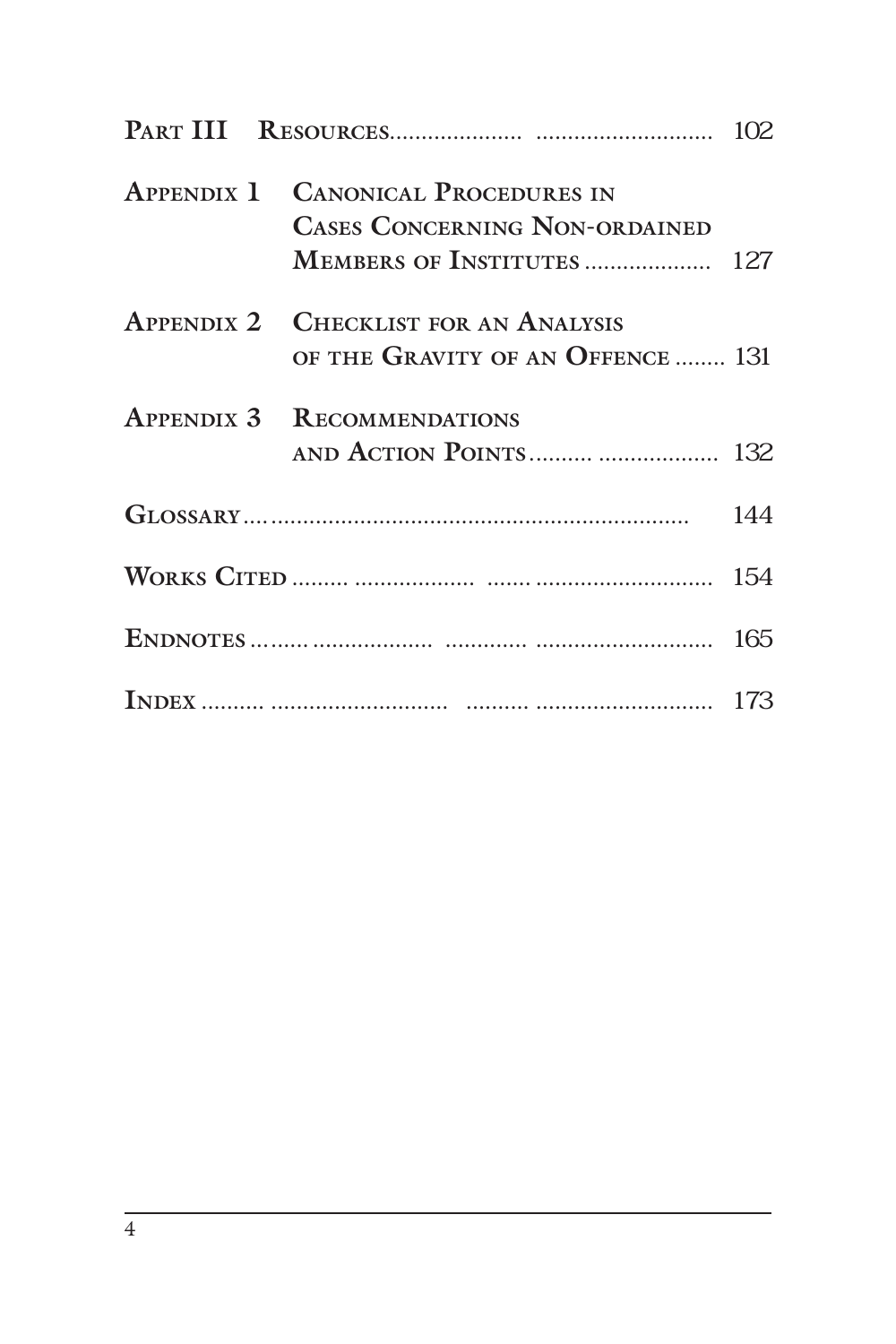#### **PREFACE**

The protection of minors has been a major priority of Catholic leadership in Canada and the faithful in general since the 1980s. While the historical engagement of the Canadian Conference of Catholic Bishops (CCCB) in the area of prevention remains relevant and valuable to this day, $1$  important changes effectuated by the Holy See in 2010 regarding the canonical response to cases of sexual abuse perpetrated by clergy would require the updating of diocesan norms. A *Circular Letter* issued by the Congregation for the Doctrine of the Faith on 3 May 2011 made it clear that episcopal conferences were to assist dioceses with the implementation of these new canonical procedures. Attentive to the lessons learned through the experience of the Catholic Church in Canada of dealing with sexual abuse, and responding to the call of the *Circular Letter*, the bishops of Canada established in September 2014 an *ad hoc* committee to elaborate a new CCCB document. This document would bring the Conference's current norms up to date with a unique emphasis on the priority of protection as well as prevention, emphasizing the need for a proactive rather than a reactive response.

Over the next four years, the *ad hoc* committee members laboured on a draft of the present document. Various consultants from different sectors of the Church and diverse professions, including psychology, psychiatry, secular and canon law, social work, insurance, journalism, and theology were invited to review and contribute to this text. In a particular way, the **Guidelines**, being the canonical norms contained in Part II, were assessed by the Congregation of the Doctrine of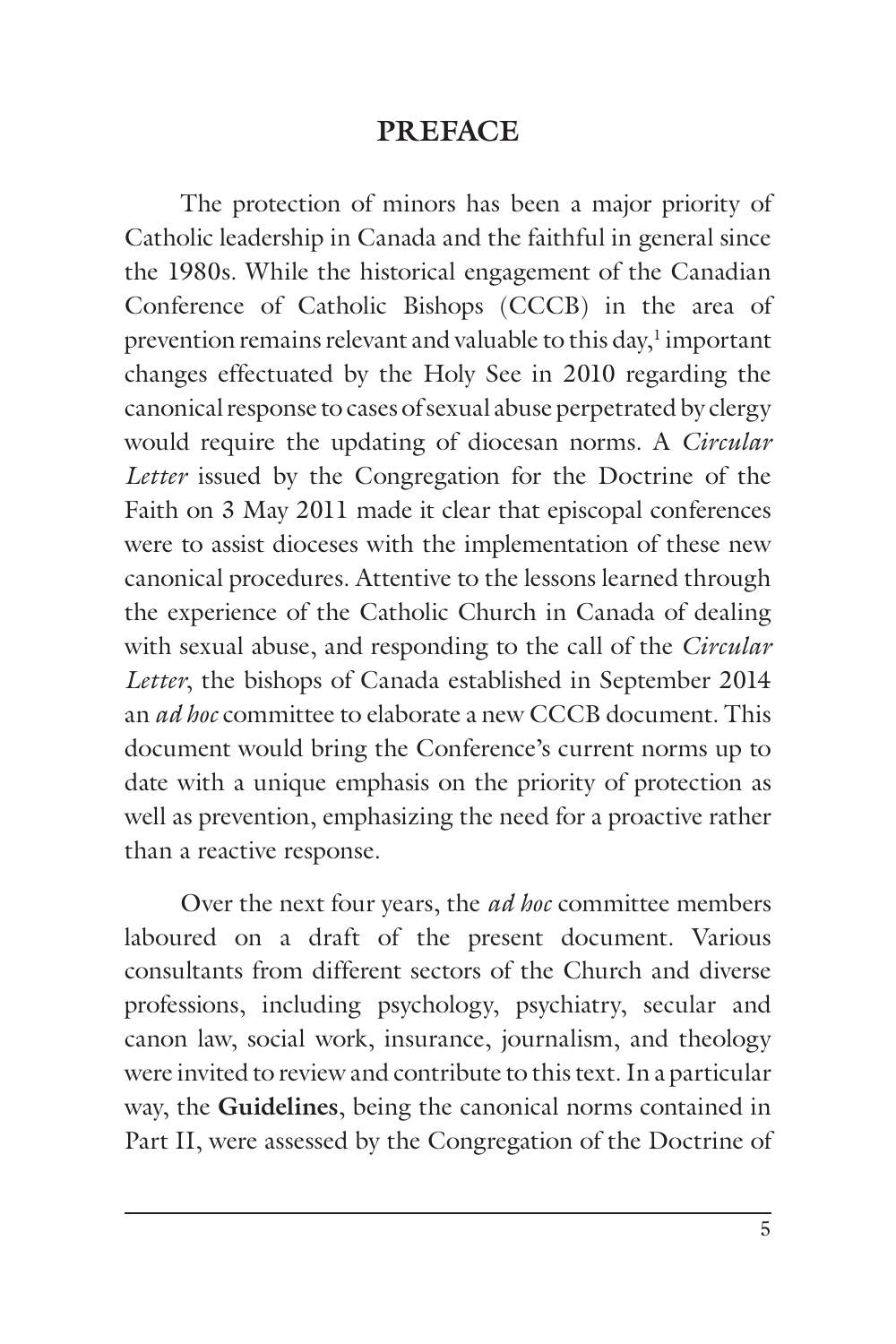the Faith to ensure compliance with the expectations of the Holy See, which it so confirmed. Following the approval *in principle* of a proposed outline of the document by the bishops at their 2015 annual plenary meeting, the final version, upon completion, was ultimately approved *for publication* by the Permanent Council on 20 June 2018.

At this time, confident of the encouragement received from so many individuals and speaking on behalf of this Episcopal Conference, I offer the present document, *Protecting Minors From Sexual Abuse: A Call to the Catholic Faithful in Canada for Healing, Reconciliation, and Transformation*, as a resource to Catholic bishops and major superiors in Canada. I offer it, as well, in their name, to all of the Catholic faithful and all men and women of good will, in the spirit of transparency and accountability, as a sign of the commitment of the bishops of Canada to the healing of victims and the protection of minors. To each of the dedicated and generous individuals involved in its redaction, I extend sincere and profound gratitude. With my fellow bishops, I join my own prayers and actions for a future which will be rid of the evil, the ignorance, and the errors responsible for so much pain and suffering. May the content of this document inspire, instruct, and transform all those who read it, most especially the leadership of the Catholic Church in our country.

> Solemnity of Saints Peter and Paul, Apostles 29 June 2018

✠ Lionel Gendron, P.S.S. Bishop of Saint-Jean-Longueuil President of the Canadian Conference of Catholic Bishops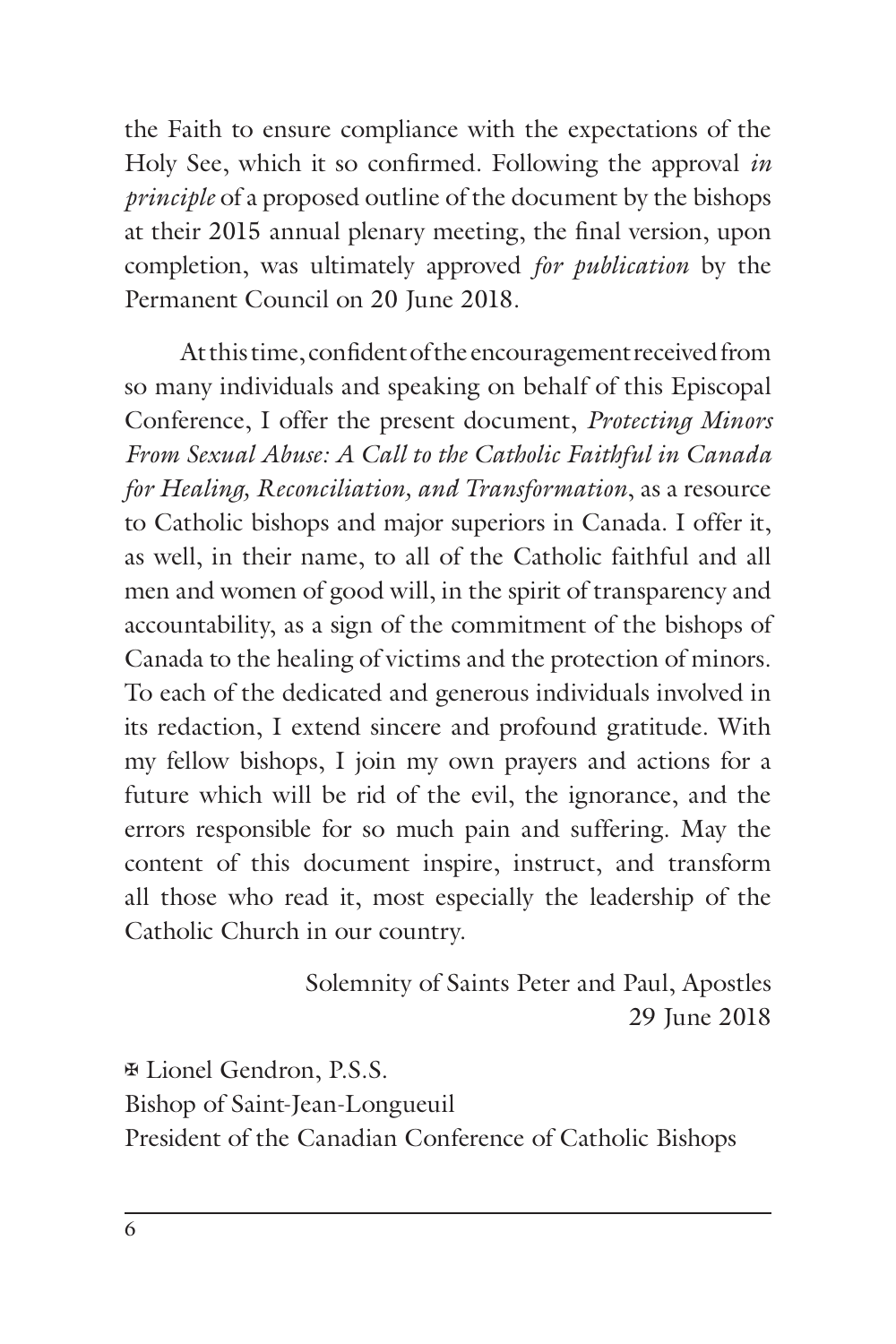#### **FOREWORD**

The day I was ordained bishop, 15 August 2002, reporters questioned me about the sexual abuse crisis confronting the Church. The crisis was surfacing in many parts of North America, so I was not surprised, but that day I had no idea of the role that the crisis would play in informing my episcopacy and forming me in my ministry. That formation continues to this day.

On 6 August 2006, I went to a parish to preside at the 11:00 a.m. Sunday Eucharist. At that point, more than forty women had come forward to recount their ordeal of having been sexually abused as children at the hands of their parish priest, now deceased. At his trial a few days earlier, he had pleaded guilty to forty-seven counts of indecent assault. Although he had served in many different parishes in the Diocese of London over five decades, this parish particularly became the epicentre for the crisis. I knew I had to be there with the survivors, their families, and the parishioners.

In my homily that Sunday, I sincerely apologized to the survivors for the abuse they had suffered and for the failure of the Church to protect them from their parish priest. I committed myself as bishop to do my utmost to rid this diocese of the scourge of clergy sexual abuse. That has proven to be a formidable task. Many more victims came forward and many other cases surfaced. I have, however, not been deterred from my commitment. From the beginning, I spoke openly and honestly about the crisis and the damage that had been done by the grave sins and errors of the past.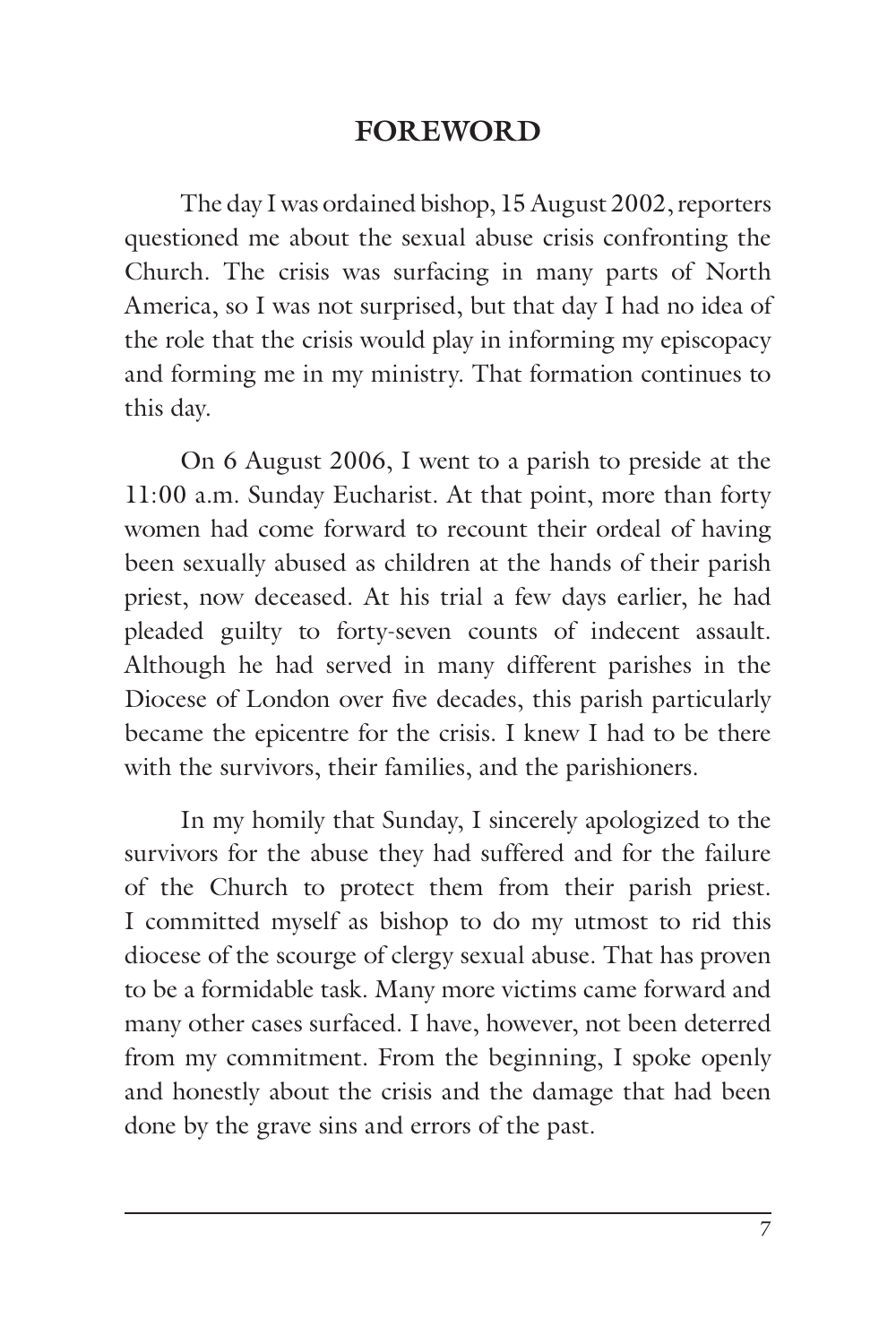A video of the homily I gave was shown in all of our parishes the next Sunday. The impact it had on our parishioners was huge. My speaking so publicly about this scandal freed others to talk of their experiences, their anger that it was happening in the Church, and their determination that we do whatever was necessary to bring a stop to it.

The following is a summary of what I have learned from this crisis, how I felt about it, and what action has been taken:

At the parish facing the sexual abuse crisis, I said publicly that I was willing to meet personally with any survivor and any member of her family. Those who met with me told me what it had been like to be abused by someone who, for them, represented Jesus and how they felt when the people who should have protected them, their parents, teachers, other priests, and bishops, did not believe them. Many of them had to carry this pain alone for decades.

The sexual abuse these women suffered had terrible and lasting psychological effects. It was heartbreaking for me to listen to their stories of the pain and the devastation which the abuse had caused in their lives. They had not outgrown the damage done to them as children but were carrying the abuse with them as adults and suffering its horrible effects in their everyday relationships. Because a priest had abused them, their faith was deeply affected. Though some have made their way back to a faith community, many have left the Church and have no desire to return.

One of the key lessons I learned is that the survivors and their families should be the centre of our attention. Our highest priority needs to be our care for them. If we had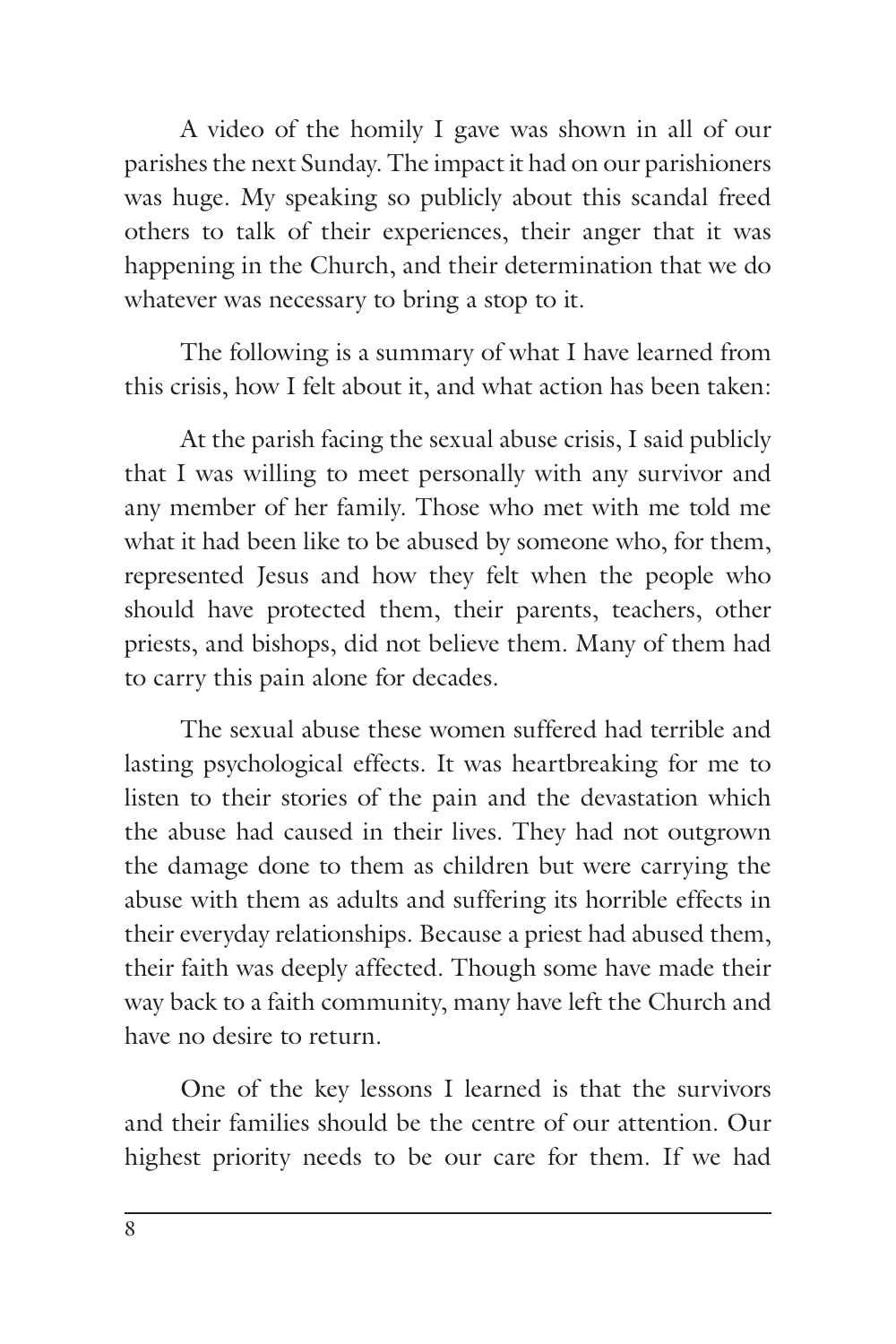listened to them and their cries for justice, many tragic failures of the past could have been avoided.

Those of us in the diocese who deal with abuse cases realize how important it is for survivors to drive the process. Each of them is a unique individual dealing with his or her pain in a unique way. Each individual, however, comes forward expecting that the Church will do everything possible to prevent clergy sexual abuse from ever happening again.

The Diocese of London provides counselling to survivors who request it. In today's society, justice is ordinarily seen as financial compensation paid to victims for the harm done to them. We have settled with many victims. Some have told me, however, that the money did not bring them the healing they were seeking. The Gospel vision of justice involves healing and reconciliation. My hope is that survivors and their families will be open to reconciliation with the Church.

With each settlement in the past, the diocese and survivors (after) signed confidentiality clauses by which they were bound legally not to speak about the content of the settlement. For many survivors, giving voice to their experience is essential to their healing. Our diocese no longer includes the confidentiality clause in settlement agreements, unless it is requested by the survivor.

In 1989, under Bishop John Sherlock's direction, the Diocese of London developed a policy for dealing with sexual abuse by priests. The diocesan policy was revised in 1994, following the publication by the Canadian Conference of Catholic Bishops (CCCB) in 1992 of *From Pain to Hope*. 2 When the crisis came to a head for us in 2006, I appointed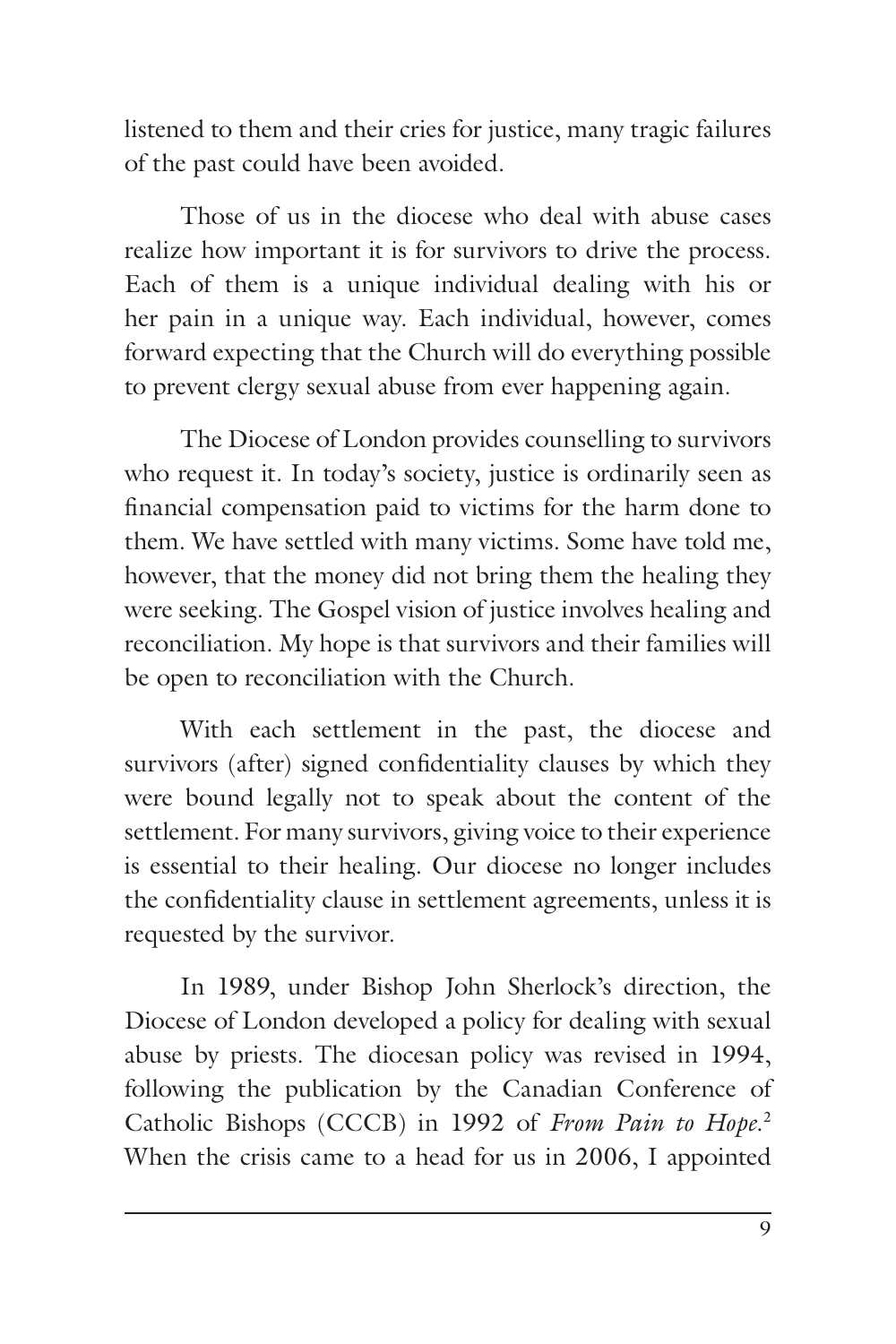one of our priests to be the bishop's delegate and announced that he would be consulting the people of the diocese and professionals about how best to develop strategies and safeguards to protect our people and prevent abuse from happening. The *Safe Environment Policy3* of the diocese, published in 2008 and updated in 2014 and again in 2016, is the core of our prevention strategies. In addition to outlining our process for dealing with accusations of sexual abuse, it includes a Code of Conduct for priests. Clergy who have abused a minor are permanently removed from ministry. Regularly, when priests, deacons, and lay ecclesial ministers gather, the *Safe Environment Policy* is reviewed.

Immediately following the conviction of the priest, our diocese met with other community groups to seek their help in providing support to the large number of survivors. Many of the survivors had lost all trust in the Church. We realized that on our own we could not offer them the support they needed at this critical time. If we were to be guided by their needs, we would have to partner with other concerned groups. These discussions led to the project called "From Isolation to Action" (FITA).

A number of community partners participated in FITA, such as local sexual assault crisis centres, the Ursuline Sisters, the Ministry of the Attorney General of Ontario, and the diocese. Its purpose was to enable the survivors to come together as a group to support one another and to give voice to their experiences. FITA had a significant role in the development of the new *Safe Environment Policy* of the diocese. It helped in the organization of two workshops for all of the clergy and lay ecclesial ministers of the diocese to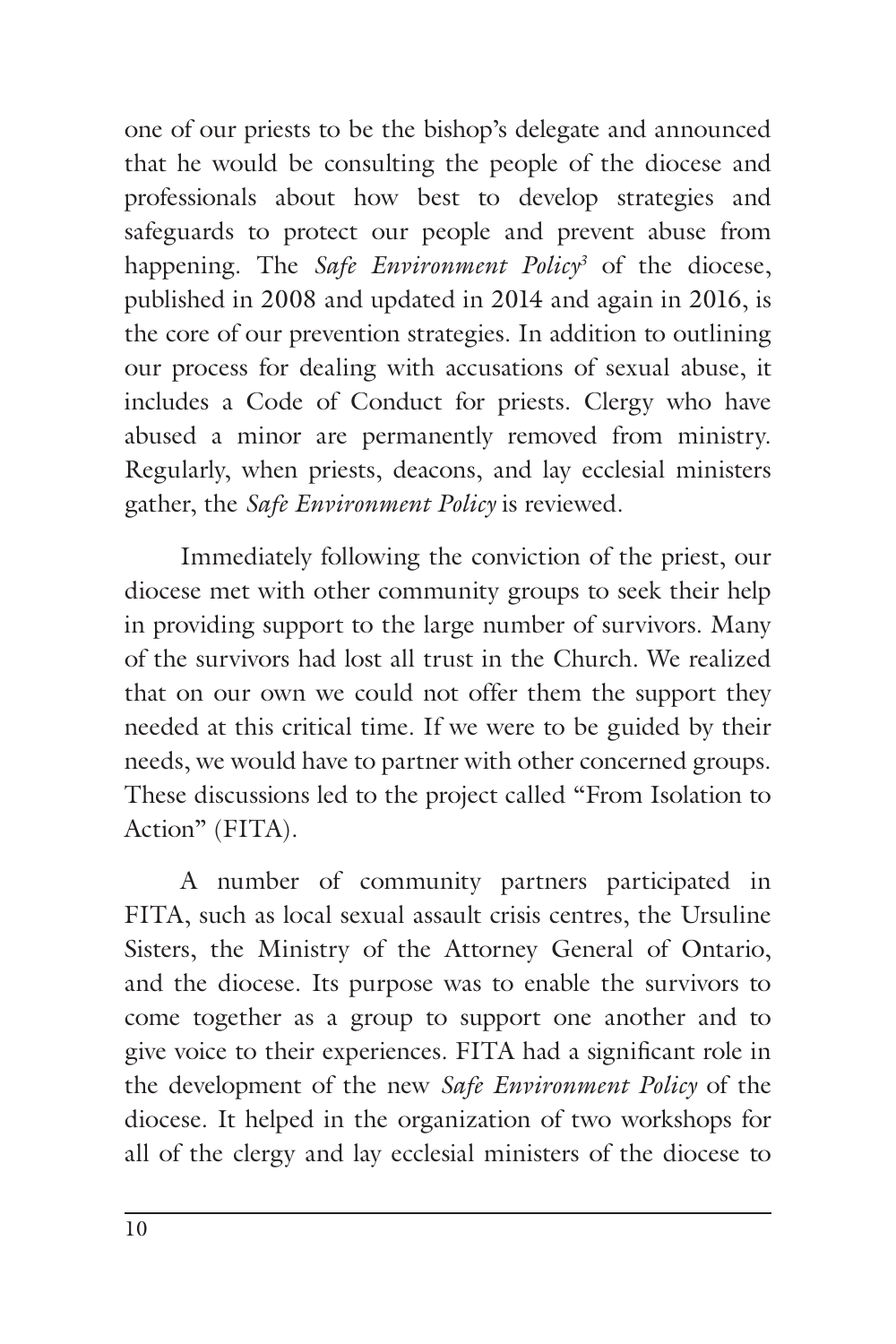raise awareness and educate them about sexual abuse. Three educational posters for the prevention of child sexual abuse were created and distributed in churches, schools, and other institutions. FITA produced a 115-page manual, so that others could benefit from our experience, and made it available to the bishops of Canada and other Christian Churches.

For Catholics, it was once unthinkable that priests would abuse children. This culture of disbelief affected the whole Church. Listening to the stories of survivors, I learned that in many cases they were victimized twice: first by the abuse itself, and then by the refusal of others to believe them. Some were made to feel guilty for making an accusation against a priest, and some believe even years later that they themselves are at fault for having been abused. There is no room left in the Church for this kind of thinking.

It takes great courage for survivors to disclose their abuse. Survivors have taught the Church how to protect our children better. No survivors should be made to feel guilty for having disclosed the abuse they suffered. Our diocese has learned that we need to create an environment which encourages them to speak out. We have also learned that a culture of silence and a false concern for the Church's reputation must be replaced by an entirely different culture, one of transparency and accountability.

From the priests of the diocese who are living with integrity and who want only to serve the people entrusted to their care, I have learned how much they have suffered and how debilitating this crisis has been for them. Not only have they been embarrassed by the heinous actions of a few, the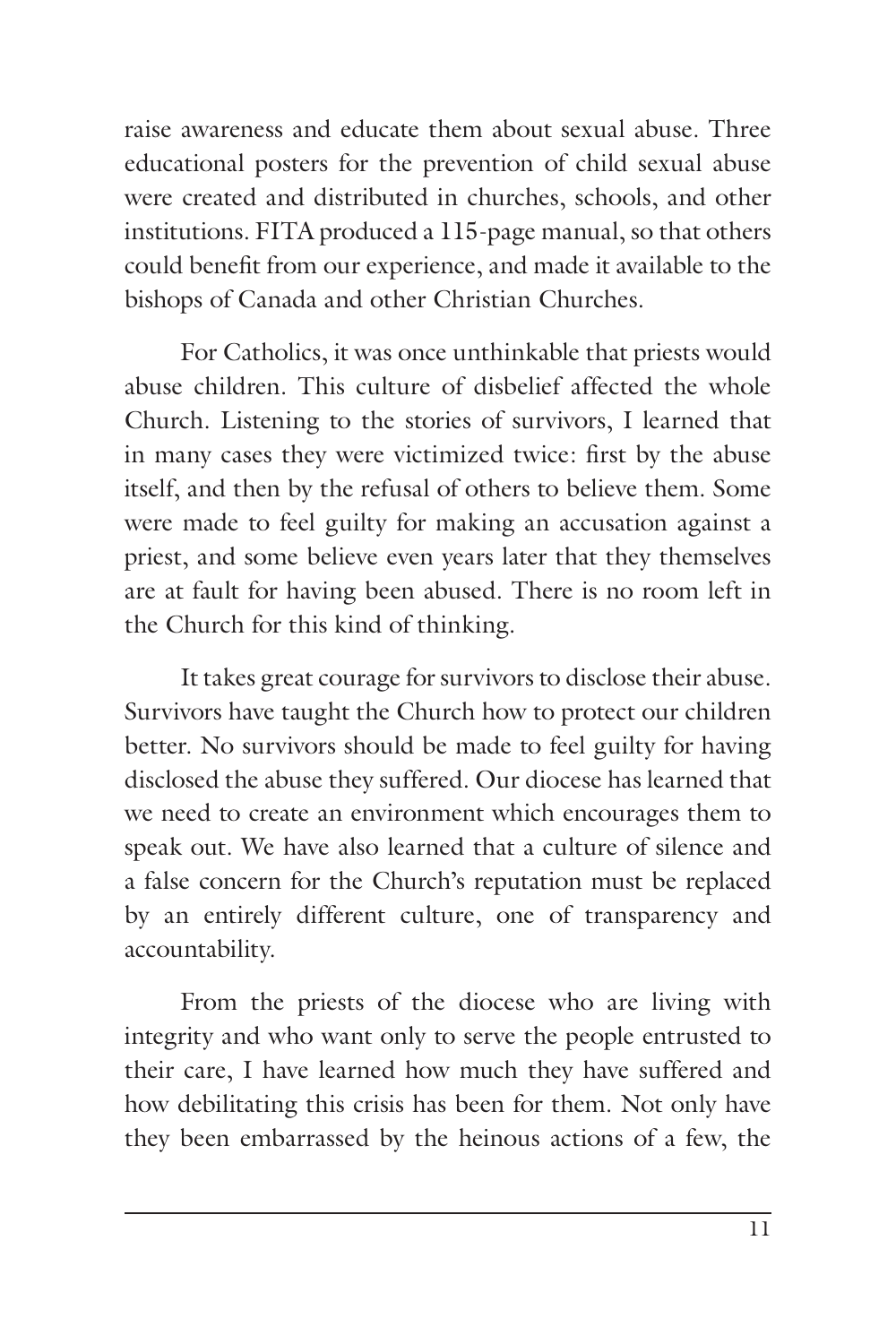actions of these few individuals have caused every priest to be treated with suspicion and their motives to be questioned.

Our diocese has been hit hard by the crisis of sexual abuse. All of our people, including our priests, have had to carry the heavy burden of this scandal. This crisis has changed our Church. It has changed me. I know that if I am to be a good shepherd, I have to be firm in my commitment to do everything possible to bring an end to clergy sexual abuse in our diocese. Our *Safe Environment Policy* has served us well. For it to be effective, however, all of us have to be vigilant and work together to ensure the safety of our children. With the help of the Spirit, we must strive to be authentic witnesses of Christ's love, healing, and reconciliation.

The Most Reverend Ronald P. Fabbro, C.S.B. Bishop of London

*As Bishop of London, Ontario, The Most Reverend Ronald P. Fabbro, C.S.B., faced and continues to face and live with the sexual abuse crisis in his diocese*. *He served as a member of the* Ad Hoc *Committee on the Protection of Minors from 2013 to 2018.*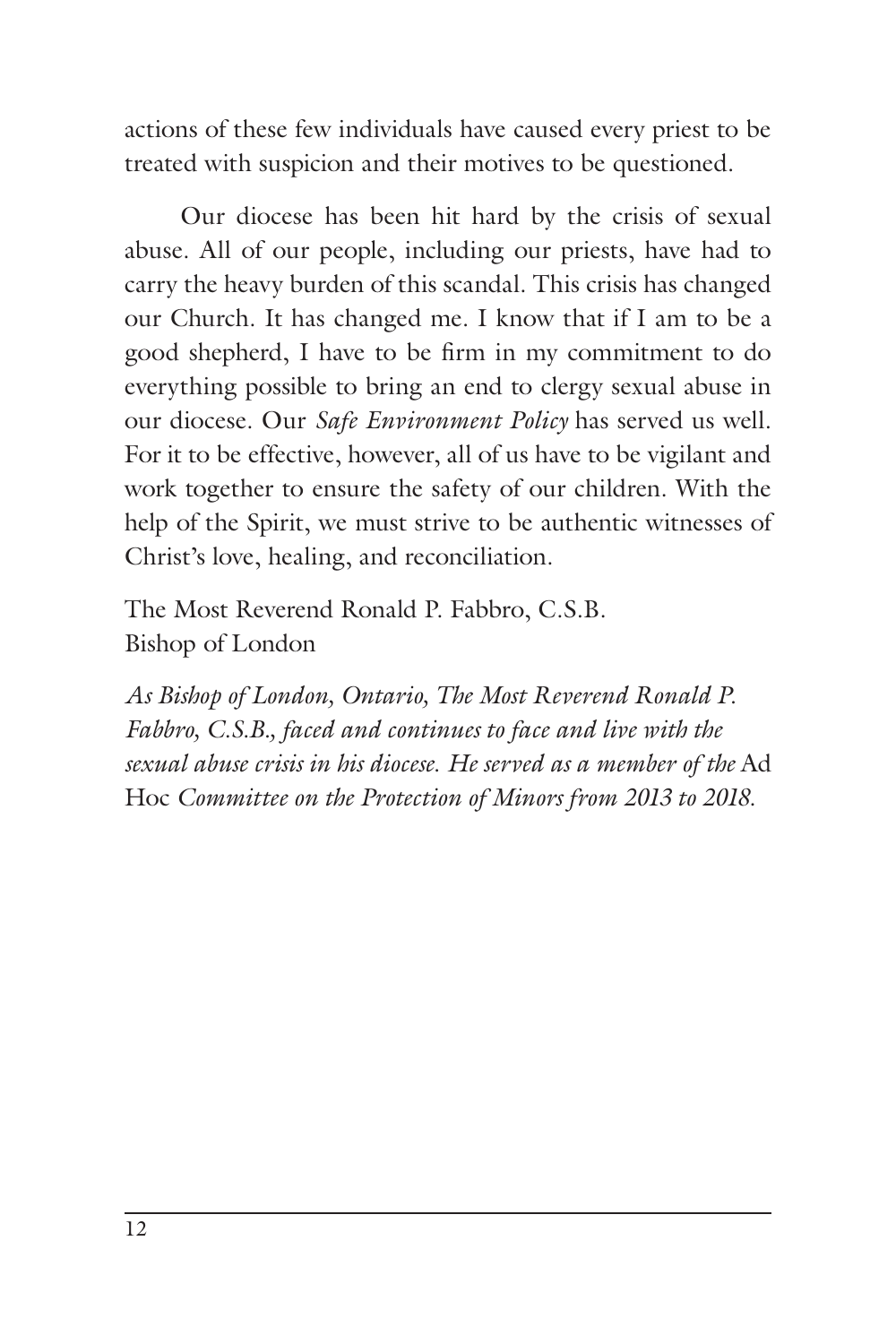# **INTRODUCTION**

#### **SEXUAL ABUSE AND THE CANADIAN CATHOLIC EXPERIENCE**

Over thirty years ago, the sexual abuse of minors emerged as a major social and ecclesial issue in Canada. The 1984 Badgley Report, *Sexual Offenses Against Children in Canada* and its findings outlining the severity and magnitude of the harm involving children and adolescents, represented a milestone in raising public awareness about child sexual abuse.<sup>4</sup> It drew attention to the sexual abuse occurring in homes, schools, sports teams, social institutions, and community organizations, while noting that the concern cuts across all social, religious, and political divides.<sup>5</sup> As its Summary Report observed, "there are no simple or instant solutions. We believe that none can be realized without a strong commitment to develop a comprehensive and coordinated national approach involving all levels of government and non-government agencies. Child abuse is a largely hidden yet pervasive tragedy that has damaged the lives of tens of thousands of Canadian children and youth."6

Around the time of the Badgley Report, growing knowledge and awareness of the sexual abuse of minors, particularly resulting from the scandal at Mount Cashel Orphanage in St. John's, Newfoundland, as well as from other sexual abuse cases that came to light during the 1980s, prompted the Canadian Conference of Catholic Bishops (CCCB) to circulate in 1987 possible guidelines which could be applied at the diocesan level in cases of sexual abuse by a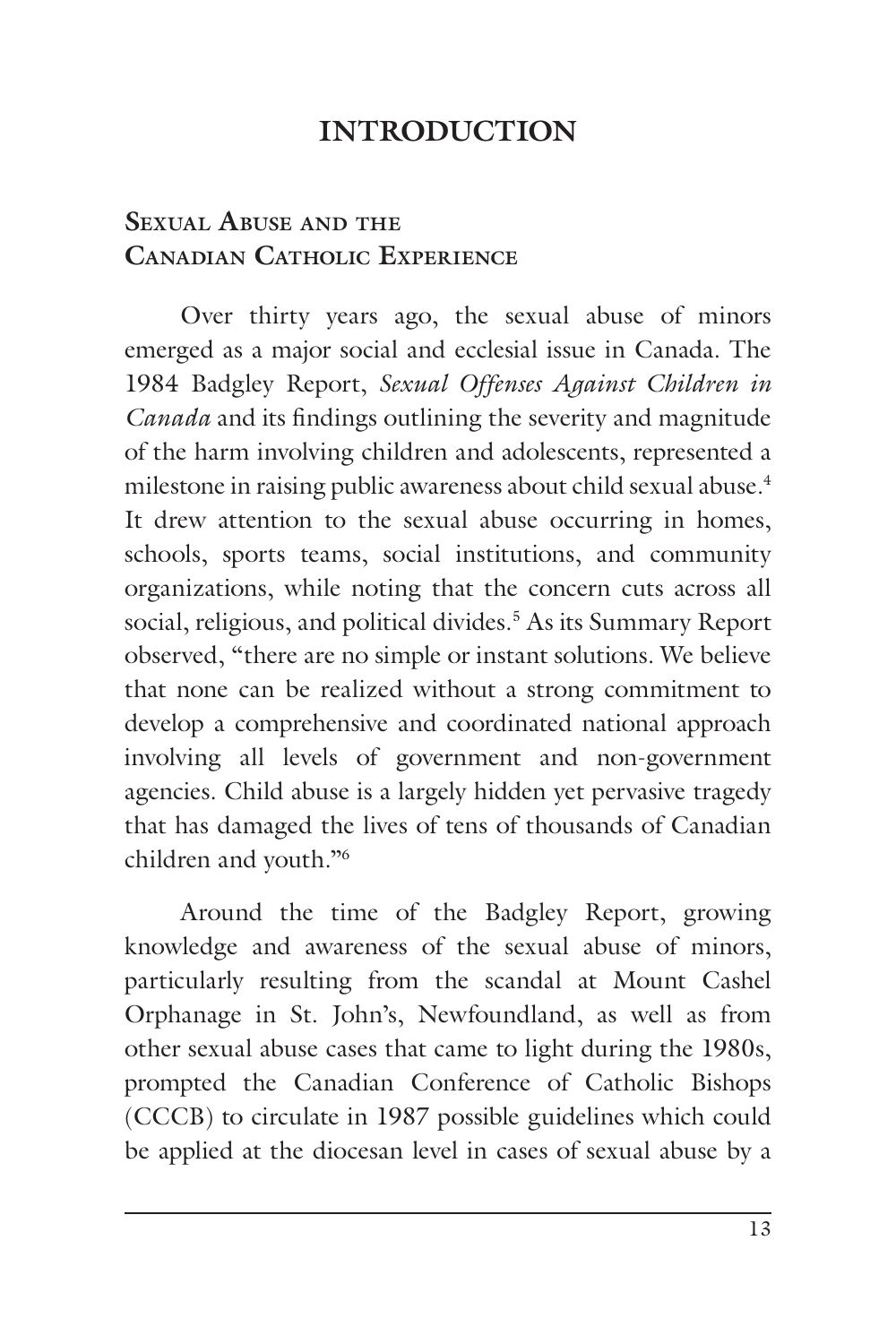cleric.7 At its Plenary Assembly in 1989, the CCCB responded to victims of sexual abuse by clergy with deep concern and sympathy and mandated the establishment of a committee to elaborate additional policies to help individual dioceses.<sup>8</sup> In 1990, Rix G. Rogers published *Reaching for Solutions*, his report as Special Advisor to the Minister of National Health and Welfare on Child Sexual Abuse in Canada.<sup>9</sup> In the same year the Winter Commission Report<sup>10</sup> appeared, and the following year the report of the Hughes Commission $11$  was published, both casting greater light on the Mount Cashel case. Each of these documents highlighted the seriousness and complexity of the challenge facing the Catholic Church in Canada.

#### **THE ISSUING OF** *FROM PAIN TO HOPE* **(1992)**

Recognizing the need to respond to these and other instances of sexual abuse, in 1992, the CCCB issued *From Pain to Hope: Report by the* Ad Hoc *Committee on Child Sexual Abuse.* The first public document of its kind by an episcopal conference anywhere in the world, this report offered advice and guidance for all Catholics, including bishops and others responsible for priestly formation and for the clergy, together with recommendations on how to respond to what it recognized as a pervasive and extensive problem throughout society and within the Church itself.<sup>12</sup>

The vision and recommendations provided in *From Pain to Hope* were innovative for their times. The report included practical measures by which to address sexual abuse of minors perpetrated by clergy while also identifying some of the cultural and systemic factors which had contributed to the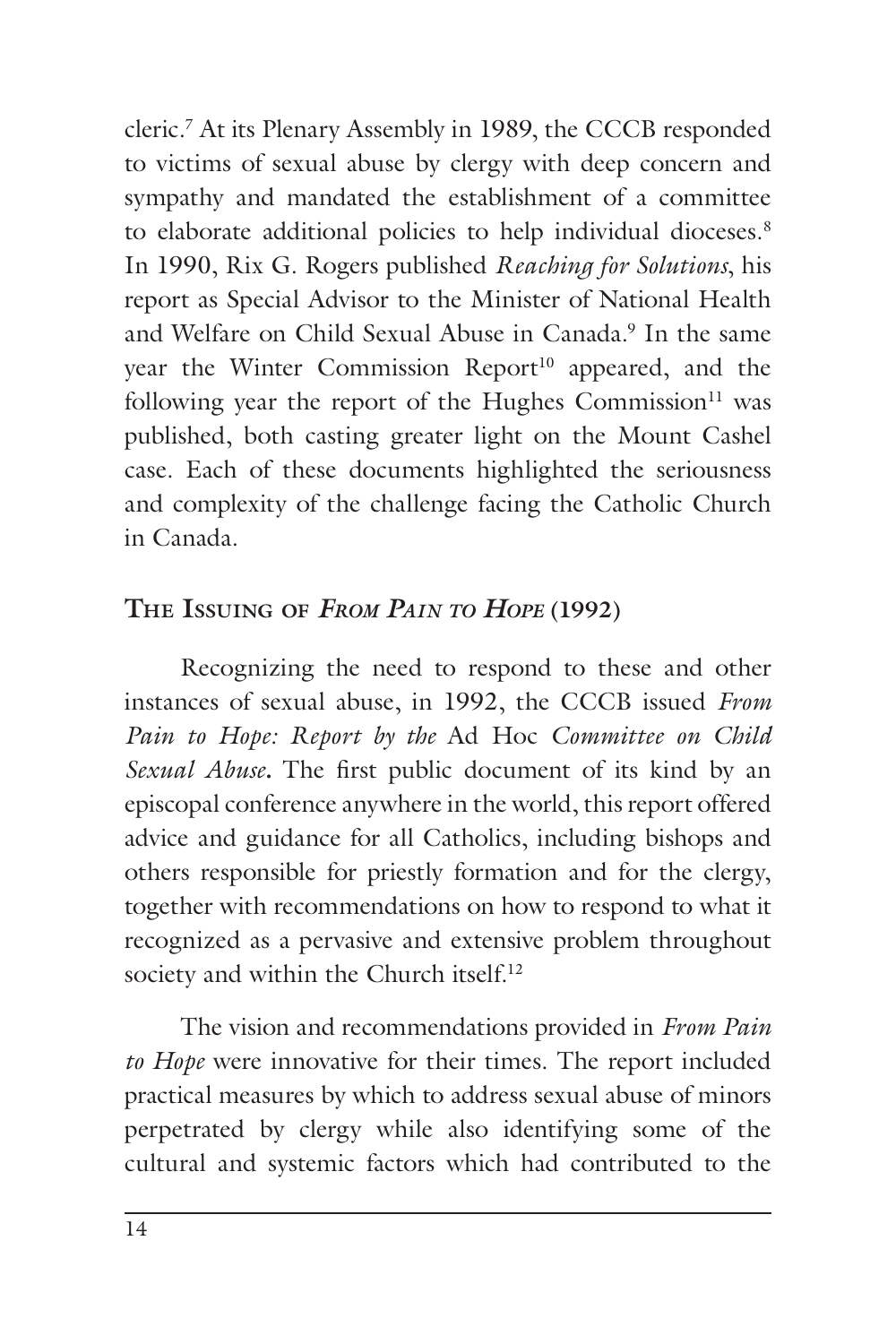crisis and the early, often inadequate, attempts to address it. In addition to serving Catholic dioceses and eparchies in Canada, *From Pain to Hope* was appreciated by episcopal conferences in other countries, as well.

Since the publication of *From Pain to Hope*, it has become even clearer that sexual abuse of minors by clergy and religious has had devastating effects, first and foremost on individual victims-survivors and their families, on all members of the Catholic Church – locally, nationally, and internationally – as well as on society as a whole. By and large, Catholics responded to initial public revelations of sexual abuse perpetrated by clergy and religious with feelings of disbelief, denial, anger, and shame. As victims have continued to come forward, Church leaders in Canada and elsewhere have had to address not only such feelings, but also so many broken lives, as well as their duty to repair the damage to individuals and to communities. They have also increasingly recognized that all members of the Church need healing from the harmful effects of sexual abuse.

#### **WHY A NEW RESOURCE ON THE PROTECTION OF MINORS?**

A quarter of a century after the publication of *From Pain to Hope*, many dioceses, seminaries and houses of formation, Catholic organizations, and the wider faith community have become increasingly proactive in raising awareness about sexual abuse and ensuring the establishment of safe ministry environments. Clergy and religious, lay pastoral workers, as well as those in initial formation, continue to benefit from seminars and training workshops on the prevention of sexual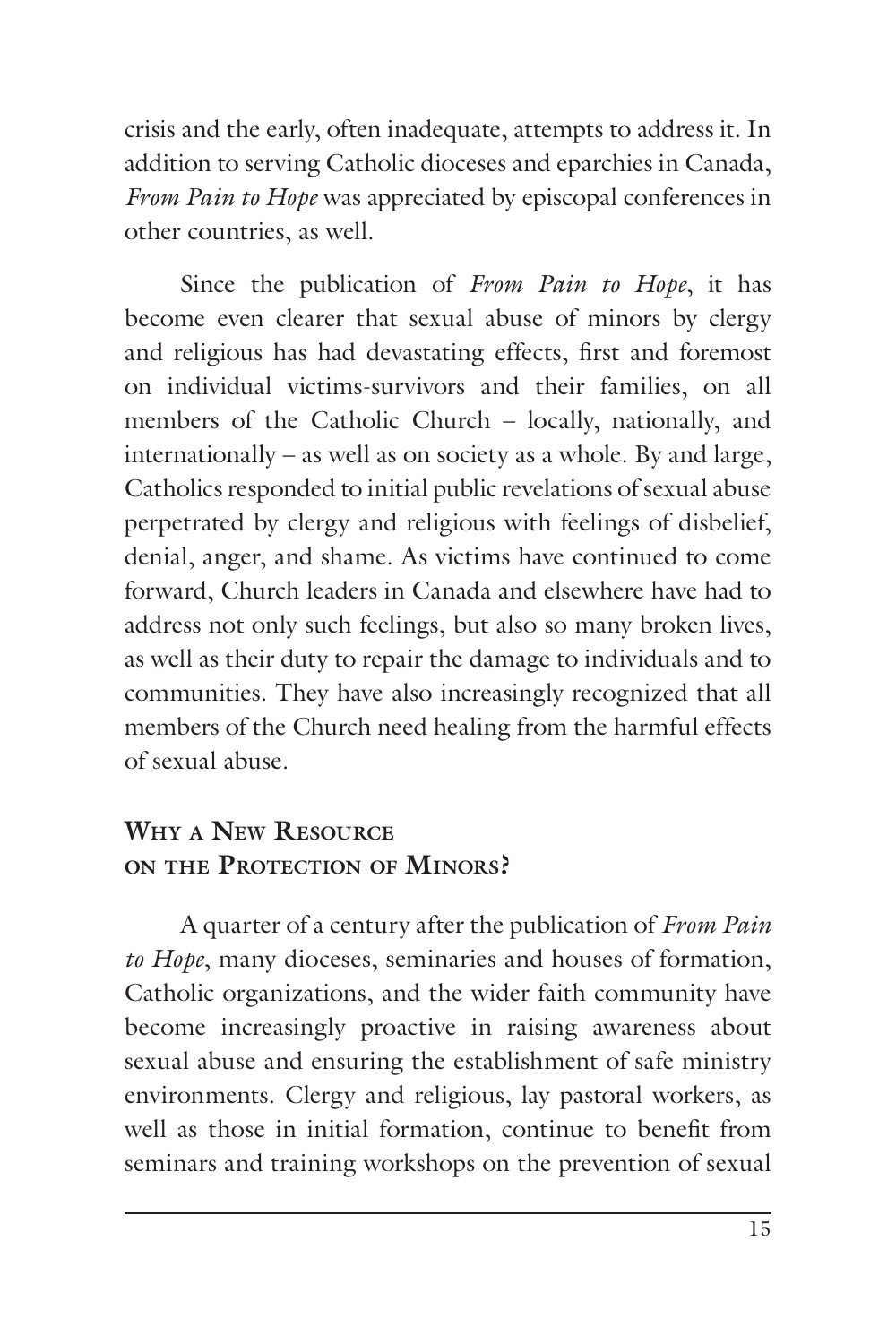abuse. Efforts have also been made with the support and guidance of community partners to help victims-survivors to heal. Drawing on key sources such as the Winter Commission Report, *From Pain to Hope*, and the directives of the Holy See, a number of dioceses and eparchies have issued protocols and have made accountability procedures and reporting mechanisms more widely accessible to the public, posting this information on their websites. The experience of the sexual abuse crisis in the United States, most recently magnified by allegations against Church leaders and by a Grand Jury report in Pennsylvania, and the studies in 2004, 2006, and 2011 of the John Jay College of Criminal Justice, published by the United States Conference of Catholic Bishops, have also helped to cast greater light on various aspects of the problem and continue to inform attempts in Canada to address it.<sup>13</sup>

The need for healing and reconciliation, for repentance and conversion, and for deep ecclesial renewal remain a challenge. The Catholic faithful in this country and elsewhere have been profoundly affected by the extent and depth of the revelations of sexual abuse in the Catholic Church. Media coverage, legal proceedings, the financial fallout combined with the failures of Church leaders to respond promptly and appropriately, and updated guidelines from the Holy See have necessitated a new resource with pertinent updates for our present times.

The protection of minors, the healing of victimssurvivors, and the renewal of the Church as the Body of Christ depend not on human efforts alone, but on the grace of God. The willingness, commitment, and resolution of individuals to undergo profound conversion, rooting their lives in faith, hope,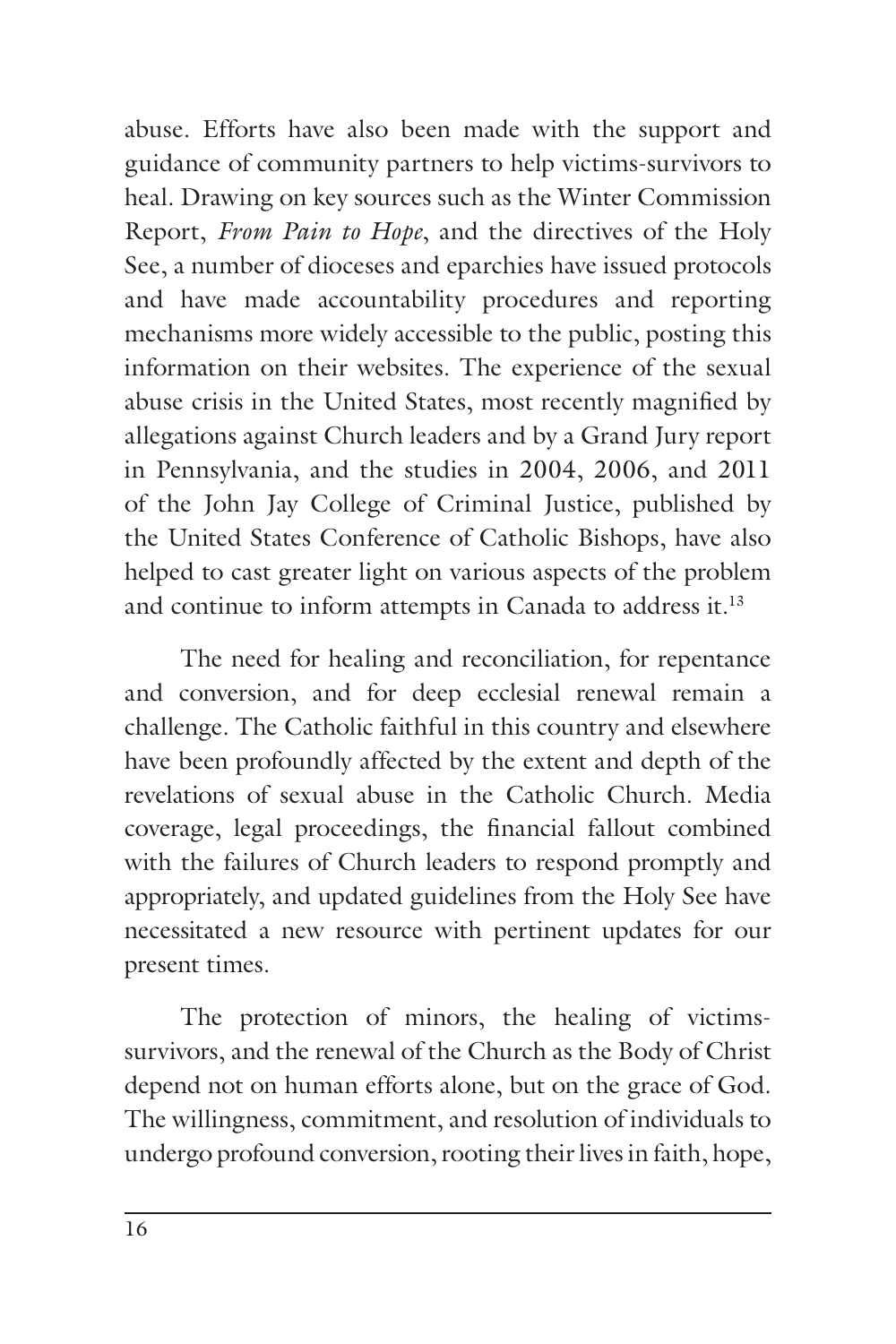and charity – virtues which must unite Christ's disciples – are central to the process of healing and reconciliation. Not to be forgotten is the deep-seated Christian conviction that, in spite of sin in all of its forms, God's mercy is stronger than anger, Christ's forgiveness is more powerful than shame, and justice and compassion among Christ's disciples have transformative power. Faith is what moves Christians from pain to hope. Hope is what transforms human devastation into new life, new possibilities, and the healing and reconciliation which are an experience of resurrection. With all of the above in mind, as a pledge in its ongoing commitment to ensure the protection of minors and the prevention of sexual abuse within Catholic pastoral environments in Canada, the CCCB issues this new resource entitled *Protecting Minors From Sexual Abuse: A Call to the Catholic Faithful in Canada for Healing, Reconciliation, and Transformation.*

#### **WHAT ARE THE SCOPE AND AIMS OF THIS DOCUMENT?**

This document aims to help Church leaders and all involved in Church ministry in Canada to become better informed about the sexual abuse of minors; to share in the responsibility of protecting minors and safeguarding pastoral environments; to identify how parishes and institutions can be more accountable and transparent in dealing with instances of sexual abuse of minors; and to understand better the tragic consequences of such abuse so as to ensure the adequacy of pastoral and administrative responses toward survivors and victims.<sup>14</sup>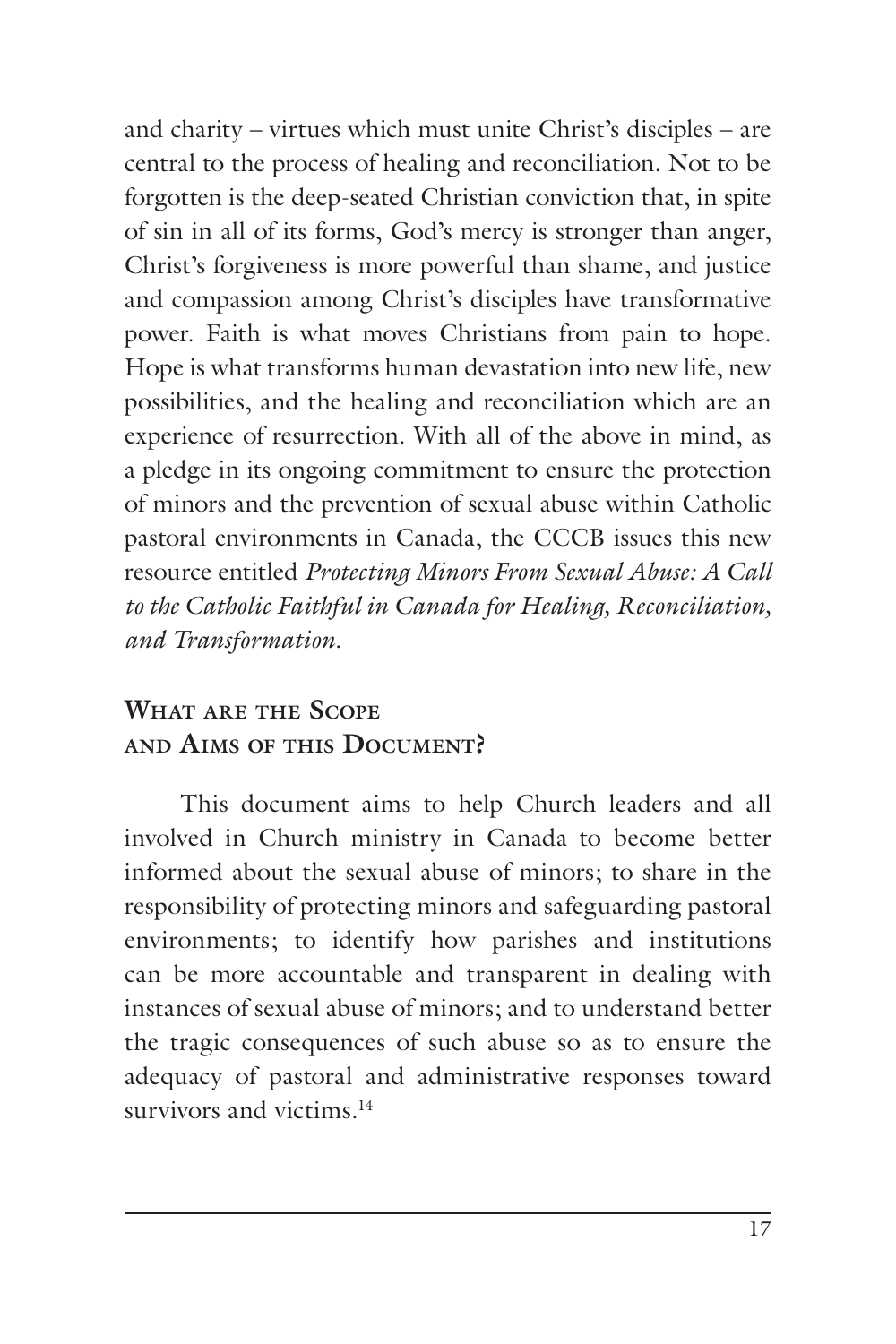The present document also presumes and builds upon the conviction that effective leadership and true responsibility involve transparency and the willingness to be accountable. For bishops and others in Church leadership, this means: 1) accountability to victims and their families; 2) accountability to the people whom they serve directly and to wider society; 3) accountability to one another – as members of the Church and as members of the College of Bishops or of one's institute;15 and 4) accountability both to the demands of the laws of the Church and the laws of the land.

#### **TO WHOM IS THIS NEW DOCUMENT ADDRESSED?**

*Protecting Minors From Sexual Abuse: A Call to the Catholic Faithful in Canada for Healing, Reconciliation, and Transformation* offers advice and assistance on the protection of minors and the prevention of sexual abuse to the Canadian dioceses of the Roman Catholic Church and eparchies of the Eastern Catholic Churches in Canada, together with institutes of consecrated life. It is addressed primarily to bishops, major superiors,<sup>16</sup> and all who, in view of their respective ecclesiastical responsibilities, hold positions of authority and have oversight over pastoral staff and volunteers within their respective jurisdictions. In view of protecting minors, and promoting the healing of persons and communities affected by sexual abuse, the document will also be of interest to victims-survivors, to those mandated by the competent ecclesiastical authority to work in ministry, to the wider community of Catholic faithful in Canada, as well as to Canadian society.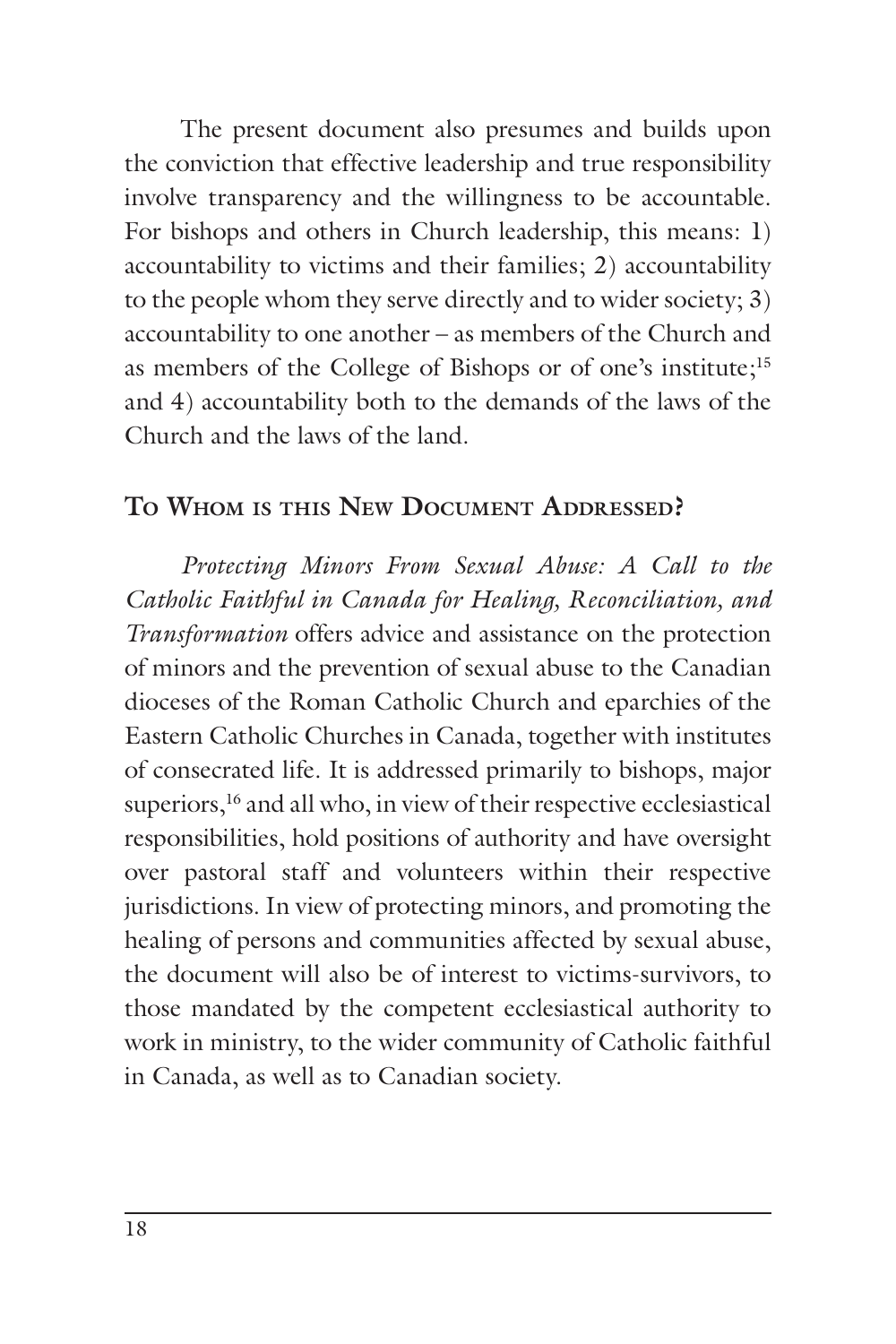#### **WHAT CAN ONE EXPECT TO FIND IN THIS NEW DOCUMENT?**

This document draws together lessons learned concerning clerical sexual abuse of minors from the experience of Catholic bishops and the faithful in Canada. It takes into consideration new insights gained from contemporary scholarly research and reflection on this issue as well as the experiences of victims, perpetrators, church members and leaders. This document also includes updated and renewed understanding of the subject as reflected in the canonical directives revised in 2010 by Pope Benedict XVI17 and the *Circular Letter* from the Congregation for the Doctrine of the Faith addressed to episcopal conferences in 2011.<sup>18</sup> Furthermore, it takes into consideration Pope Francis's priorities expressed in the establishment of the Pontifical Commission for the Protection of Minors in 2014 and his own updates to the guidelines of the Holy See.19

The present resource is organized in three parts. Part I provides a reflection on the Canadian experience and the effects of sexual abuse on Catholics in Canada since the publication of *From Pain to Hope* in 1992*,* with chapters devoted to lessons learned, the healing of individuals and communities, and signposts for the road ahead. Chapter One of Part I, which specifically addresses the lessons learned, also includes a series of corresponding recommendations or action points drawing on best practices for the protection of minors and the healing of victims. Part II provides guidelines for moving forward with updated canonical norms to assist in an effective and pastoral response to issues of sexual abuse. Part III offers a list of helpful resources including educational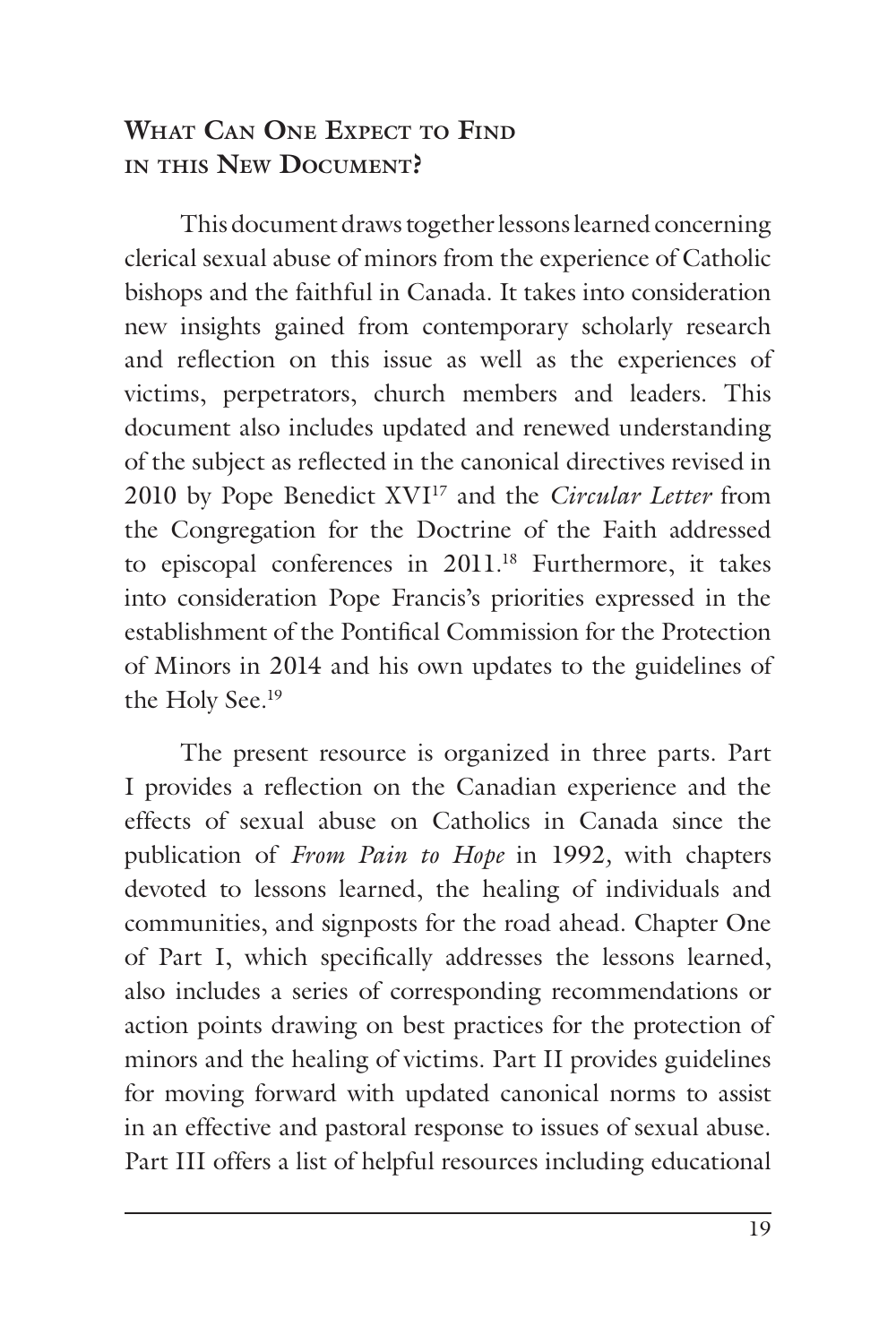material and web links to agencies promoting the protection of minors. The section on resources is followed by three appendices, including a complete list of recommendations and action points. The document concludes with a Glossary, list of Works Cited, and Index.

It is hoped that *Protecting Minors From Sexual Abuse: A Call to the Catholic Faithful in Canada for Healing, Reconciliation, and Transformation* will make a positive contribution and difference to how Catholic Church leaders in Canada and all concerned can fulfill their responsibilities regarding the protection of minors and the prevention of sexual abuse. It expresses the clear expectation of the CCCB that all bishops, major superiors, and others in Church leadership positions be more informed, responsible, vigilant, and effective in safeguarding pastoral environments. It also echoes the urgency and hope, recently articulated by Pope Francis in his *Letter to the People of God* (20 August 2018), that bishops and all the Catholic faithful each take up their part in creating an ecclesial culture which prevents situations of sexual or other kinds of abuse from occurring and which also prevents their being covered up and perpetuated.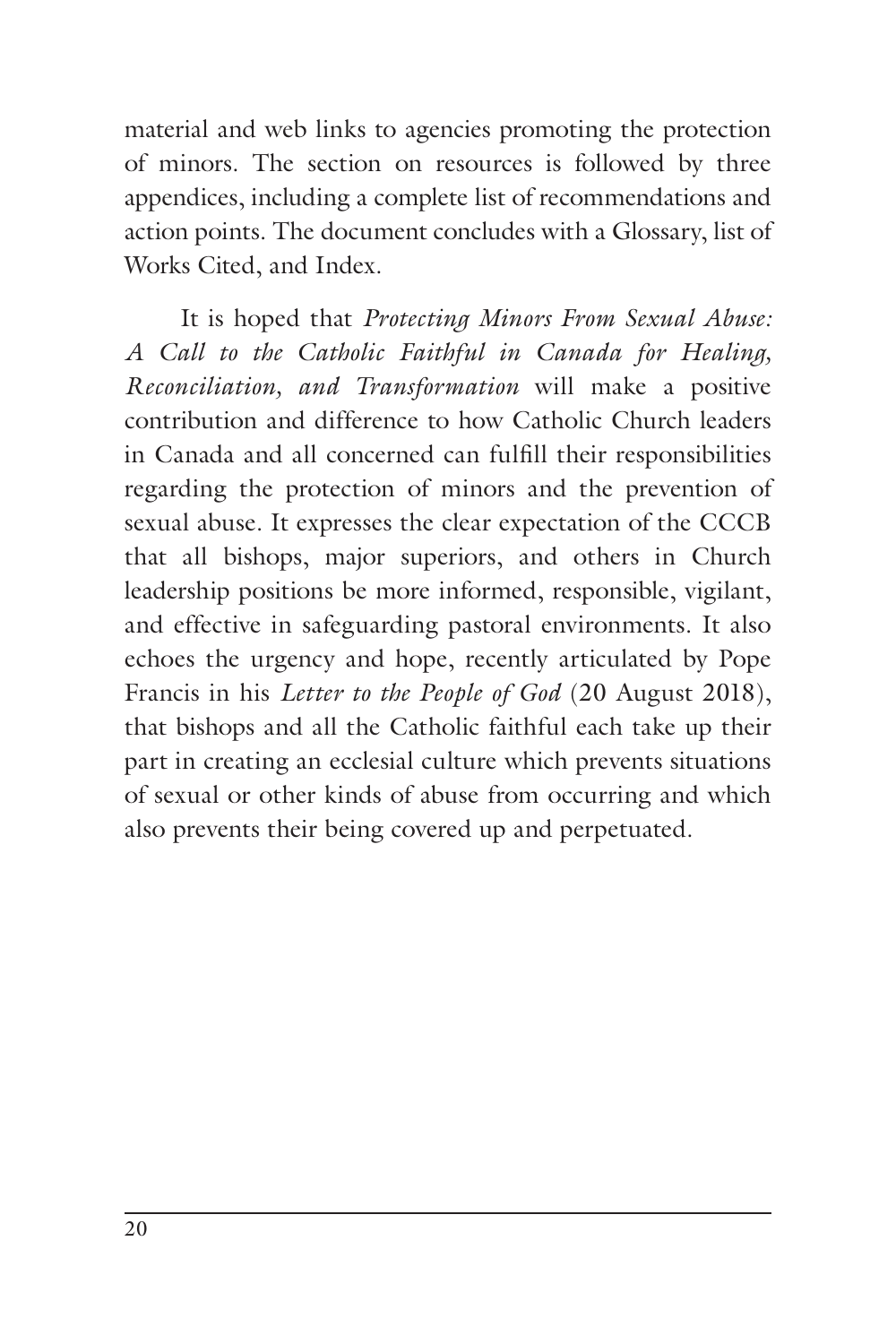#### **PART I**

# **THE EFFECTS OF SEXUAL ABUSE ON THE CATHOLIC CHURCH IN CANADA**

#### **CHAPTER ONE LESSONS LEARNED AND RECOMMENDATIONS**

*We would like to see our Church face, with clarity and courage, the decisions that must be taken in light of the failure that child abuse represents for society and the Church* […] *These decisions will call for a change in the attitudes of those who are wholeheartedly to defend children and other vulnerable people in society.* [*…*] *We would like our Church to take firm steps which would leave no doubt as to its genuine desire to eradicate the phenomenon of child sexual abuse*.

> Canadian Conference of Catholic Bishops *From Pain to Hope*, 40-41

Many bishops and major superiors<sup>20</sup> across Canada have dealt with alleged or actual cases of sexual abuse of a minor perpetrated by a member of the clergy or institute. While their experiences are varied, they have each learned many valuable lessons. Some have spent considerable time, energy, and resources on deepening their understanding of the problem so as to ensure better pastoral and administrative responses. A certain number have been involved in criminal trials and have had to manage significant fallout from financial settlements and public outcry. All bishops have been profoundly touched by the suffering of victims; many have recognized the need to give greater attention to the concerns of victims and to respond with better policies and protocols. They have also seen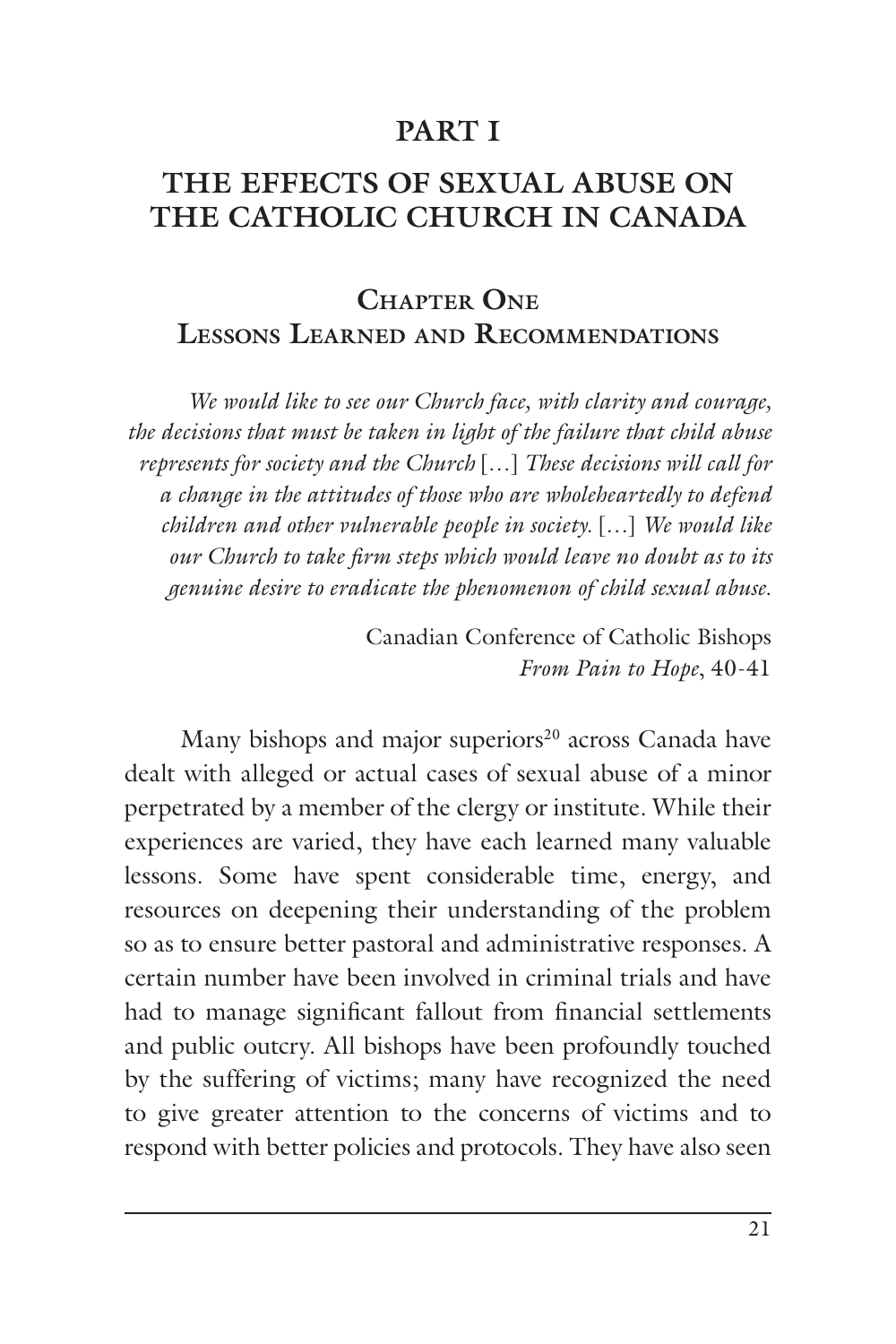how the sexual abuse crisis has eroded faith and trust in their communities and affected their own lives both spiritually and emotionally. This chapter outlines some of the lessons that bishops in Canada have learned in dealing with the issue of sexual abuse and demonstrates their continued commitment to its prevention and to the protection of minors.

#### **LESSON ONE: THE NEED FOR A PASTORAL ENCOUNTER WITH VICTIMS OF CLERGY SEXUAL ABUSE**

For all victims, it is extremely difficult and painful to disclose an experience of sexual abuse. Indeed, any experience of sexual abuse – not only the kind which involves a religious leader – has serious potential to be experienced with shame and guilt as well as a sense of disgust towards oneself. If the disclosure is brushed-off, these feelings become amplified and others emerge. Victims may feel stigmatized, isolated, and betrayed. When victims come forward – and it can take several years or decades before they do – the manner in which they are received is critical to their own journey toward recovery. Many Church leaders have learned this lesson.

In the past, individuals making allegations were often treated in a way which they found to be dismissive, insensitive, and even demeaning. At this point in time, Church leaders are more aware of the need to respond to complaints not only with established procedures and best practices, but with greater pastoral sensitivity, expressed through a spirit of charity, welcome, and readiness to respond with appropriate care. For some victims, this shift in approach has given a sense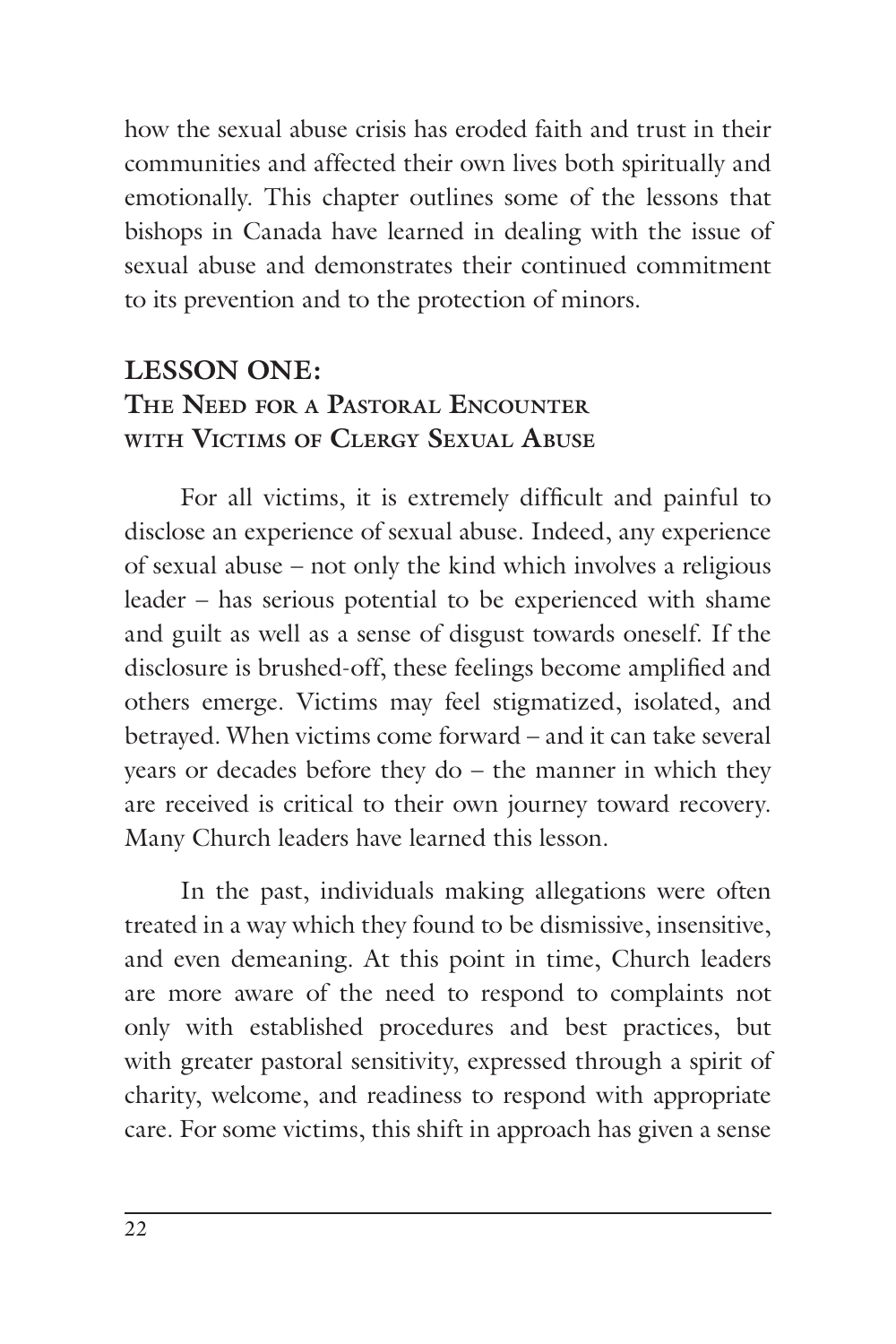of safety, making it easier to come forward, while for others, encounters remain intimidating and difficult.

In more recent times, some bishops and major superiors, including Popes Benedict XVI and Francis, have held pastoral encounters with survivors. These meetings have been widely welcomed and appreciated as a positive response to the call for greater accountability, genuine pastoral concern, and recognition of the personal harm caused by sexual abuse. These encounters also represent an important shift in the Church's attitude toward victims, from one which was driven by a preoccupation with liability and image to a greater concern for the healing and accompaniment of abused persons in the spirit of Christian charity.<sup>21</sup> This shift needs to be completed and to be deepened.

Those bishops and major superiors who have met faceto-face with victims describe these encounters as heartwrenching. They have availed themselves of such opportunities to express deep remorse and to assure survivors that they are not responsible for the sexual abuse they experienced. While it may be difficult and even humiliating for a bishop to find the courage to meet survivors, Pope Benedict XVI has shown that it is not impossible. The words and sentiments he expressed to victims of clergy sexual abuse in his address to the Catholics of Ireland have become a touchstone for bishops, major superiors, and survivors everywhere:

> You have suffered grievously and I am truly sorry. I know that nothing can undo the wrong you have endured. Your trust has been betrayed and your dignity has been violated. Many of you found that, when you were courageous enough to speak of what happened to you,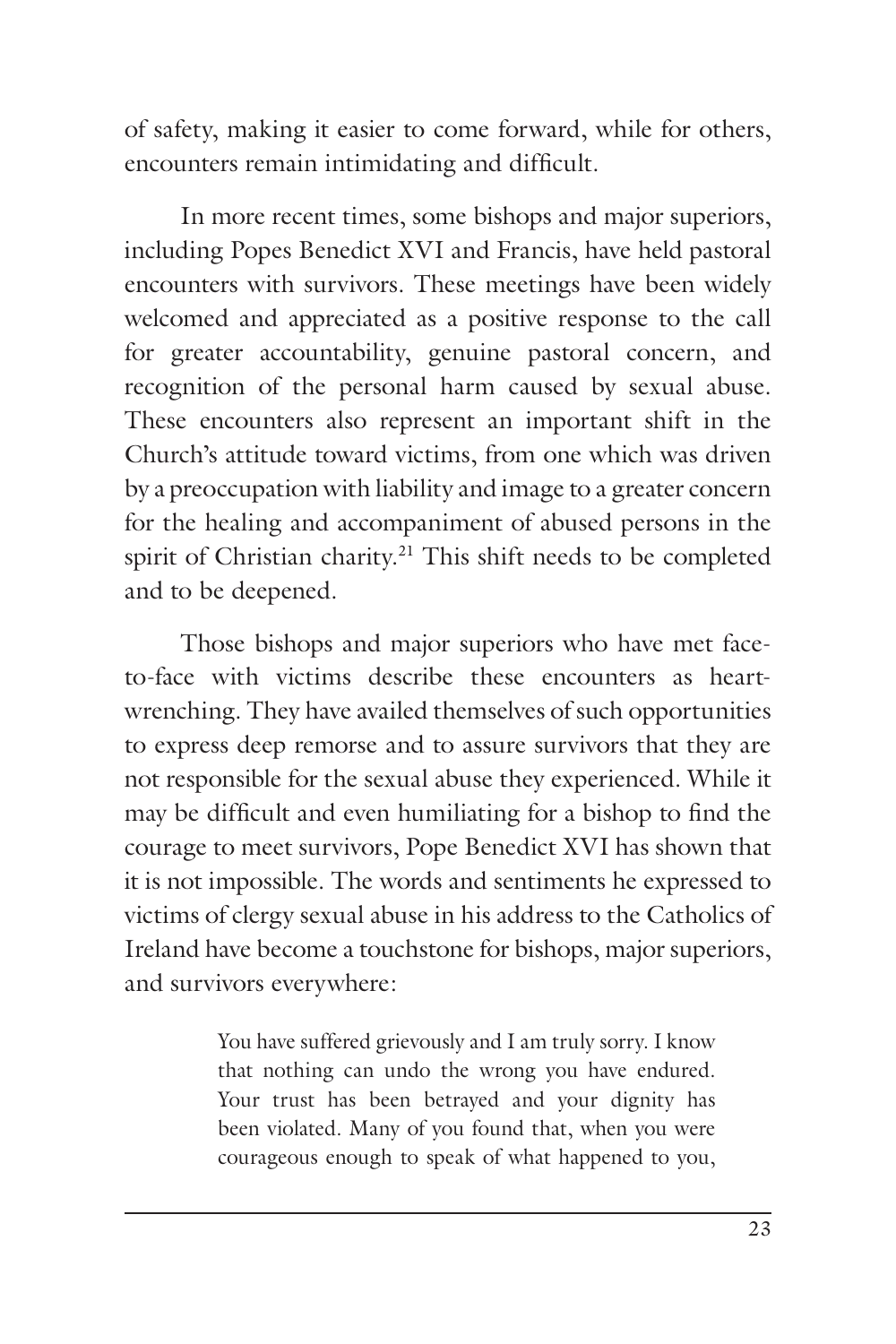no one would listen. Those of you who were abused in residential institutions must have felt that there was no escape from your sufferings. It is understandable that you find it hard to forgive or be reconciled with the Church. In her name, I openly express the shame and remorse that we all feel.<sup>22</sup>

The hope is that in addressing cases of sexual abuse bishops and major superiors will go beyond basic administrative responses, disposing themselves to receive allegations and respond appropriately, learn from past experiences, and reach out to victims with the willingness to accompany them on the path to healing.

# **Recommendations and Action Points** *Bishops and major superiors will endeavour* 1) to ensure that victims coming forward for the first time are received in a non-judgmental pastoral encounter where they are welcomed and commended for their courage; 2) to see that each encounter with a victim conveys the respect, compassion, and solicitude proper to pastoral leadership; 3) to ensure Church leaders or those appointed to receive complaints on behalf of the bishop/major superior are properly sensitized to the nature of sexual abuse and its effects; 4) to manifest readiness to accompany the person coming forward on the journey toward healing, helping to identify and address any spiritual and mental health needs;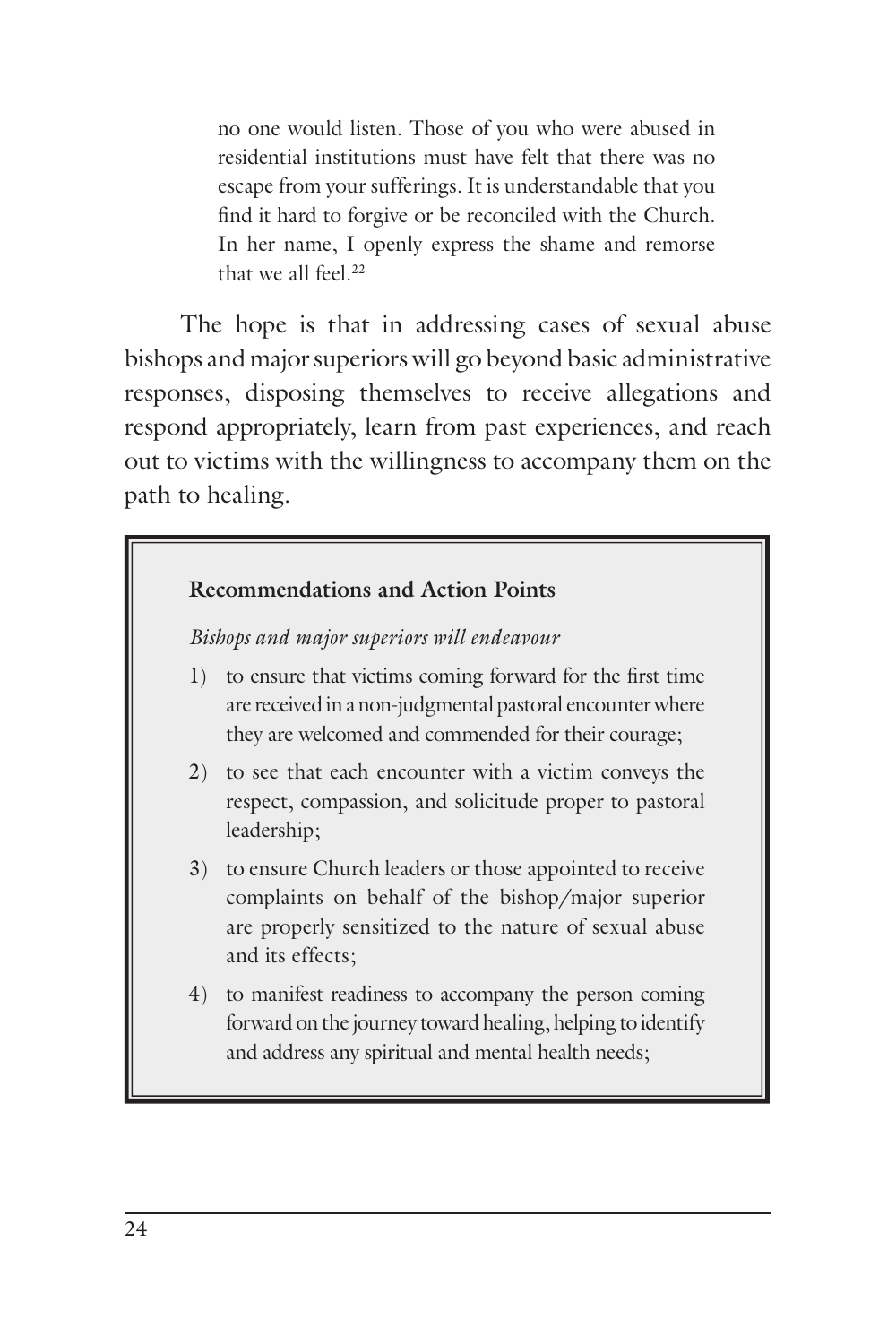- 5) to continue forming Church leaders in learning to walk and work with victims;
- 6) to pray in the community for victims of clergy sexual abuse and for all those affected by abuse (e.g., a prayer service, an annual day of prayer for survivors, a monthly inclusion in the Prayers of the Faithful of a petition for victims of clergy sexual abuse).

#### **LESSON TWO: THE NEED TO UNDERSTAND SEXUAL ABUSE PROPERLY**

Since the  $1990s<sub>1</sub><sup>23</sup>$  due to the concerted efforts of child welfare agencies in tackling child sexual abuse, the institutional response to victims coming forward with allegations has improved considerably. All Canadian provinces and territories now have mandatory reporting laws for suspected child abuse and there is no statute of limitations for reporting indictable offences.24 Legal reforms have also led to the development of more rigorous safeguarding policies in a number of governmental and non-governmental institutions in which staff are now required to report abuse. The stories victims have shared have also helped to expand the understanding of what constitutes abuse, encouraging others who have been abused to come forward who previously might not have considered their experience legitimate. As a result, many more cases have come to light in recent times than might ever have been known, contributing greatly to the ongoing efforts to correct myths and address past failures.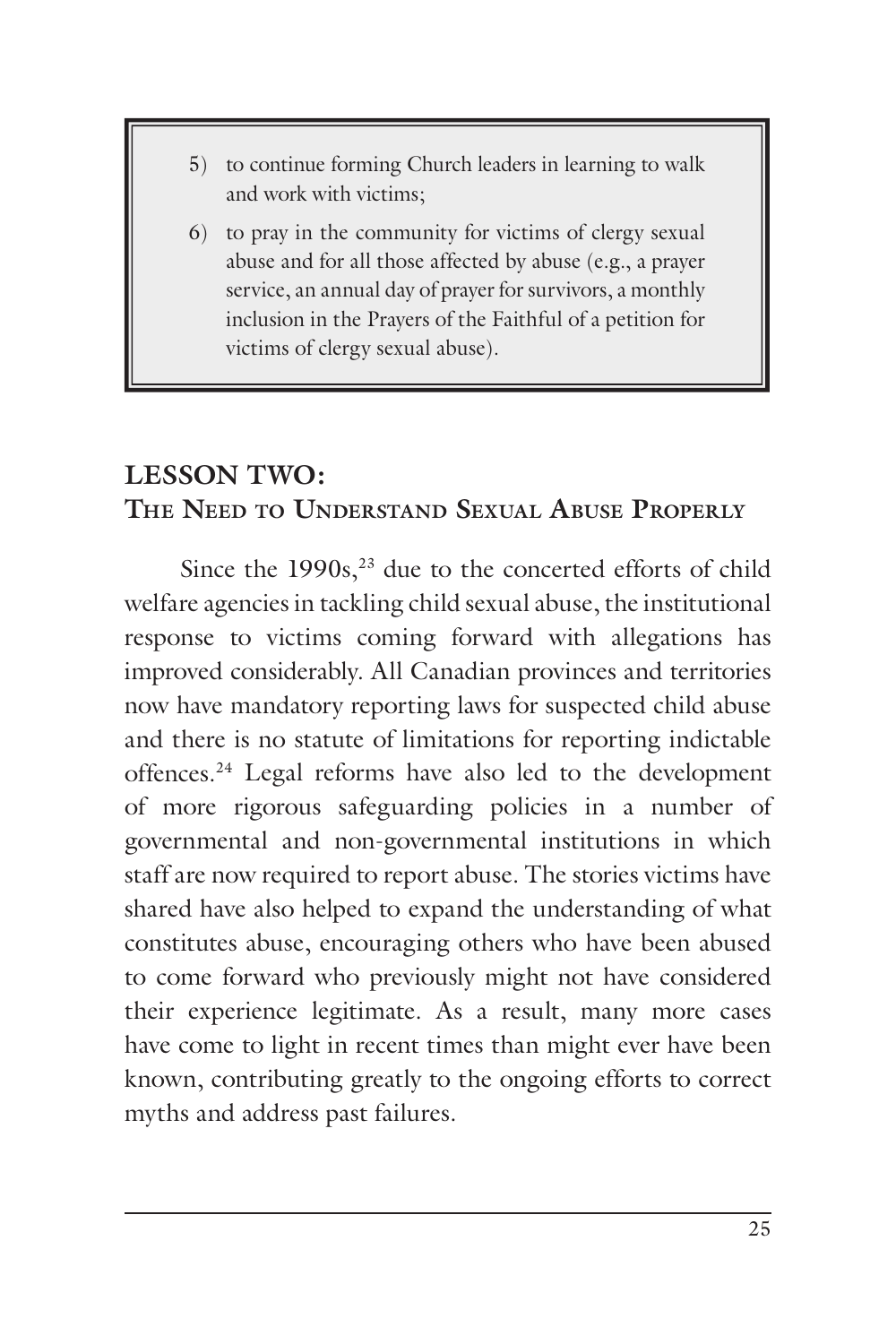From a clinical point of view, the effects of sexual abuse are better known. As noted above and in the following chapter (2.1), sexual abuse is now treated as a distinct pathology with deep-seated and long-lasting effects requiring specialized intervention.25 Sometimes a survivor can be so psychologically and emotionally wounded that he or she remains unable for many years to speak about the abuse he or she suffered.

The psychological profile of offenders, while still incomplete, is also better understood. For example, the offender's prehistory is now an important source of information shedding light on whether the abuse is a means to satisfying innate sexual attraction to minors or a way of resolving other issues connected to a personal history or a situation. There is greater awareness of variations that can exist among offenders in terms of the strength of pedophilic interest as well as the extent to which sexual interest may be exclusively focused on children and youth or whether it can also include adults.<sup>26</sup> Finally, there is also recognition that sexual abuse is often connected to the dynamics of power.

From a societal point of view, the understanding of sexual abuse has improved in Canada. Until the appearance of the Badgley Report in 1984, the majority of victims were still largely invisible to civil authorities, medical practitioners, and social workers, not to mention the public at large.<sup>27</sup> Sexual abuse was believed to be rare and remote from the lives of "respectable" citizens. Its deep-seated effects were not yet fully appreciated.28 Individuals who came forward risked bringing shame upon their families and communities. It was not uncommon for victims to be blamed and shunned. A hostile climate such as this silenced victims and allowed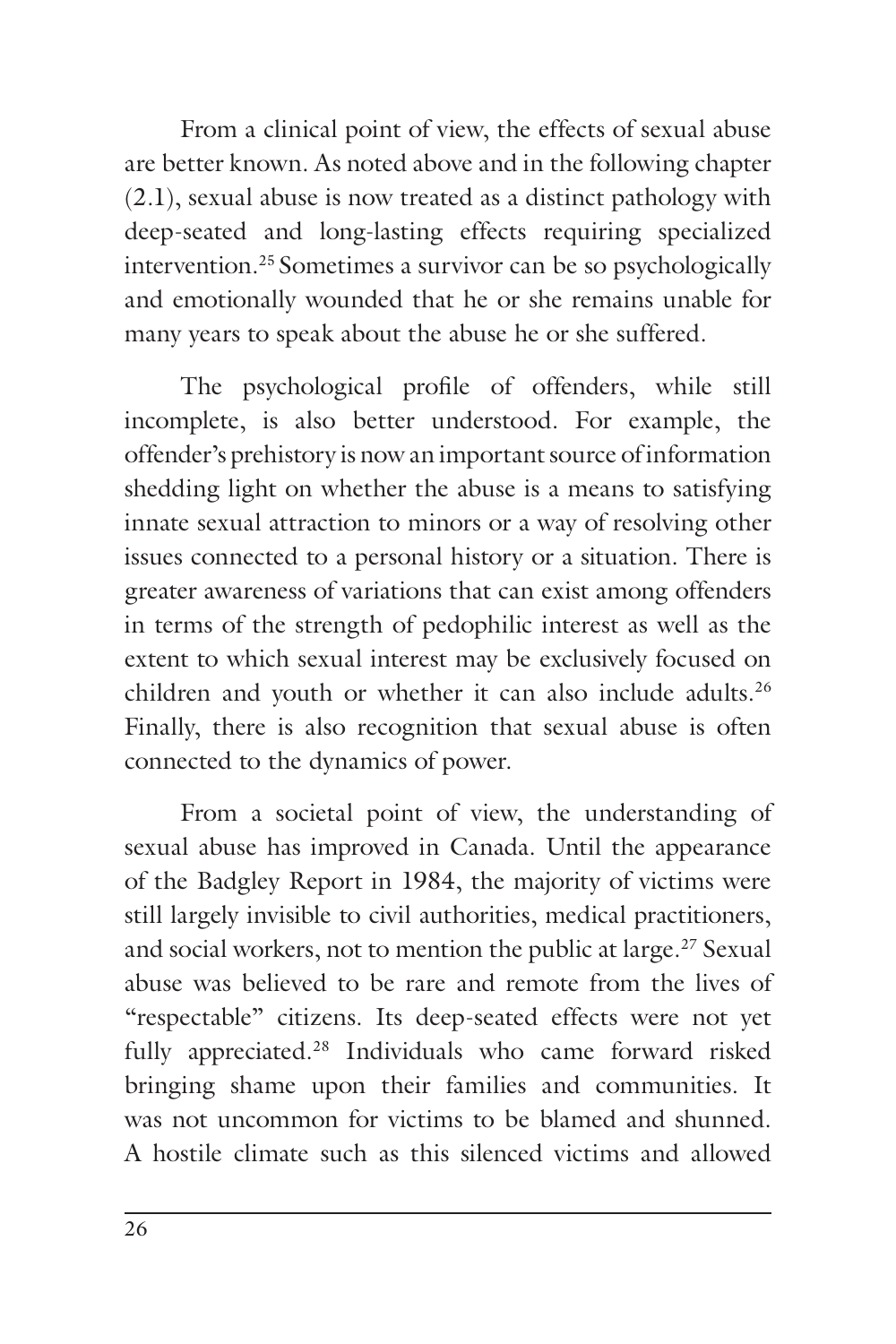abuse to remain undetected and hidden even for years: it engendered secrecy and denial, prolonged suffering, delayed the identification of offenders, perpetuated ignorance, and interfered with the awareness that institutions, which had been established for the welfare of children, could themselves be environments in which sexual abuse took place.<sup>29</sup>

Like many others, bishops and major superiors tended to have an inadequate understanding of pedophilia and ephebophilia. They sometimes acted on an erroneous or naïve understanding of the pathology of offenders. When Church leaders began in the 1970s to regard sexual offenses against children and youth through the dual lens of psychology and psychiatry, they turned to clinicians for advice and trusted their recommendations concerning whether to return offending clergy and members of institutes back to ministry. Unfortunately, the advice they received proved too optimistic. It became clear with time that the diagnosis and treatment of offenders was extremely difficult and the incidence of recidivism very high. Today, clinicians are better able to distinguish between situational offenders and those with fixed sexual proclivities who would always be at risk of reoffending. This has resulted in more reliable judgments and more appropriate precautions on the part of those responsible for dealing with offenders.

Also like many others, bishops and major superiors were ill-equipped to handle allegations and unprepared to accompany survivors on the path to healing. Some responded inadequately or even dismissively to those coming forward. Communication with civil authorities, fellow Church leaders, and the wider community was sometimes uncoordinated and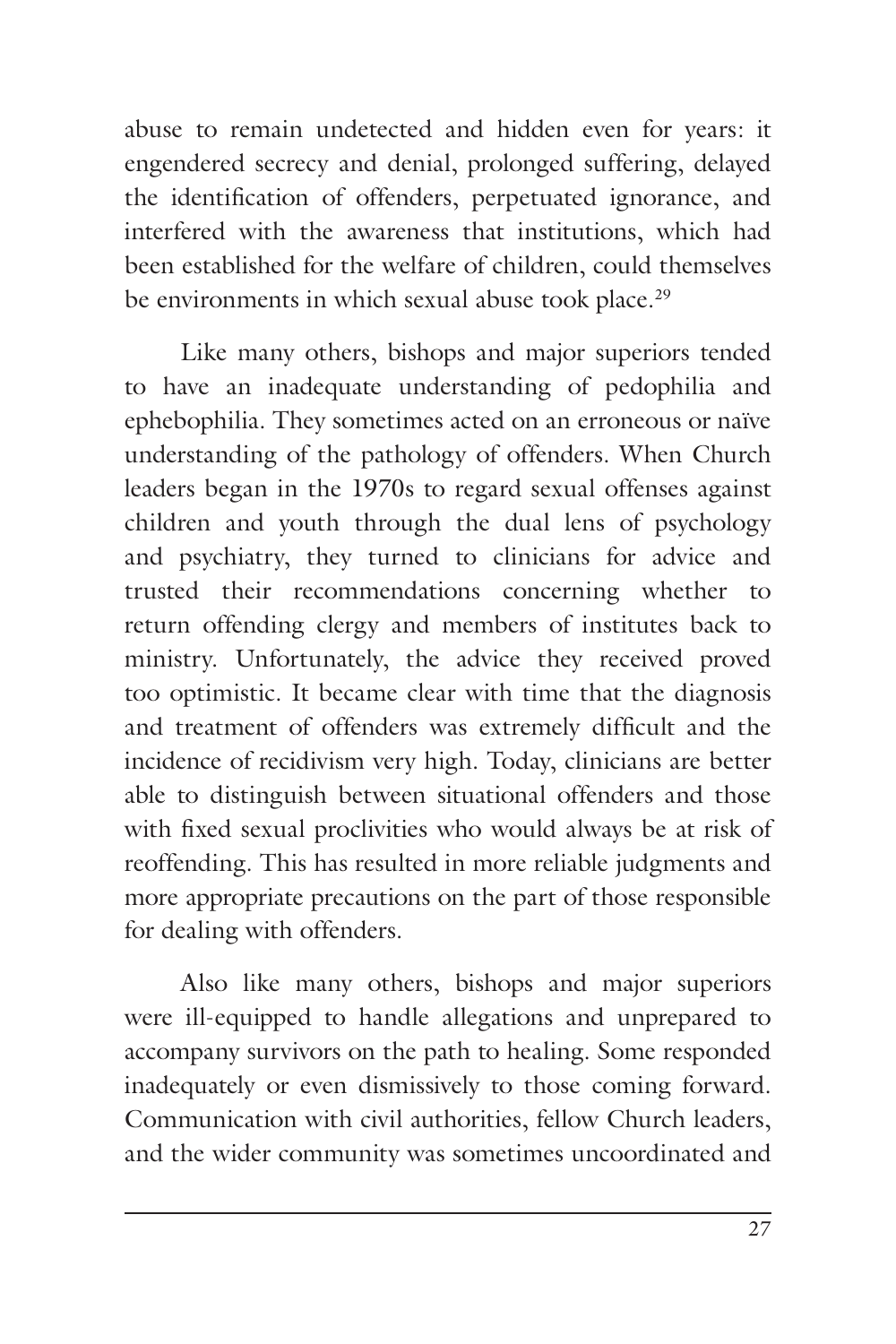protocols were often lacking in precision and detail. Only with the intensification of public pressure resulting from victims, from media coverage, and with a greater willingness to learn from past mistakes, have Church leaders and others come to recognize the need for clear procedures to help guide them in responding to allegations. Many of today's Church leaders exercising their ministries in the aftermath of the sexual abuse crisis have grown in the awareness of their responsibility – both pastoral and administrative – and are more committed than ever to helping victims seek healing and justice.

#### **Recommendations and Action Points**

*Bishops and major superiors will endeavour*

- 1) to be well informed on the nature and effects of sexual abuse by drawing from the experience of victims and from the growing field of human, psychological, and social sciences in this area, making good use of peer-reviewed literature, seminars, courses, professional expertise, and other resources (see Part III, **Resources**, [102]);
- 2) to provide the members of a diocese/eparchy or institute, including lay staff and volunteers, with ongoing training on the nature and effects of sexual abuse with a view to fostering compassion for victims, correcting myths, and overcoming the stigma associated with being a victim of sexual violence;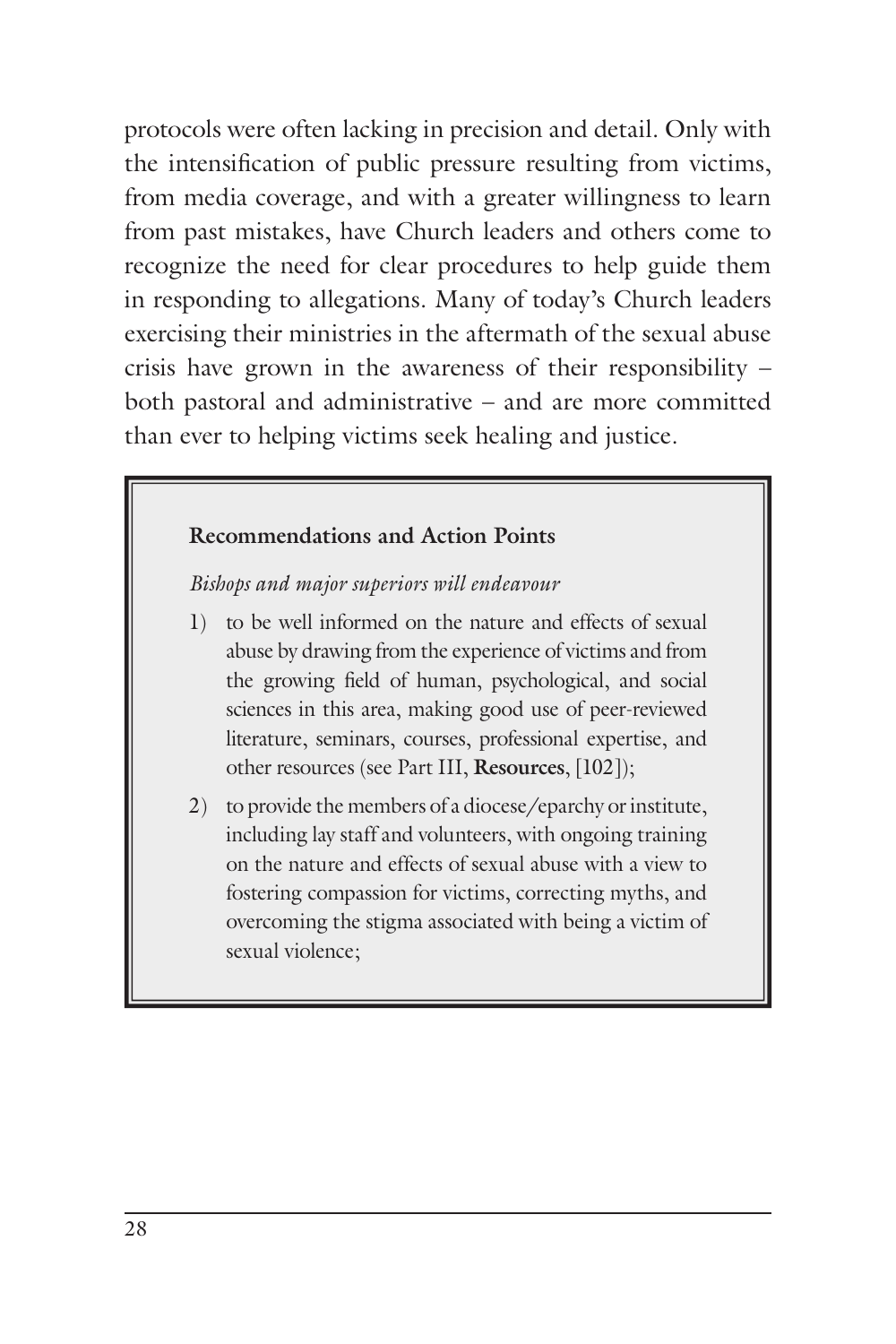- 3) to implement safe recruiting procedures for all pastoral staff and volunteers, including identity verification, criminal record check, background check (e.g., contacting referees or previous superiors/employers), interview and assessment, as well as psychological evaluations for prospective candidates to ordained ministry or consecrated life prior to entering a formation program;<sup>30</sup>
- 4) to improve communication across diocesan boundaries to ensure that Church leaders are apprised of the necessary information to make prudent decisions about pastoral work assigned to clergy, religious, and lay associates who are being transferred, with similar procedures for seminarians and religious;
- 5) to engage wider efforts which promote understanding of sexual abuse, safeguarding, and the destigmatization of victims (e.g., the Annual Anglophone Safeguarding Conference<sup>31</sup>):
- 6) to remain fully informed concerning the latest requirements of the applicable federal and provincial/ territorial laws;
- 7) to support the mandate and efforts of the Canadian Centre for Child Protection<sup>32</sup>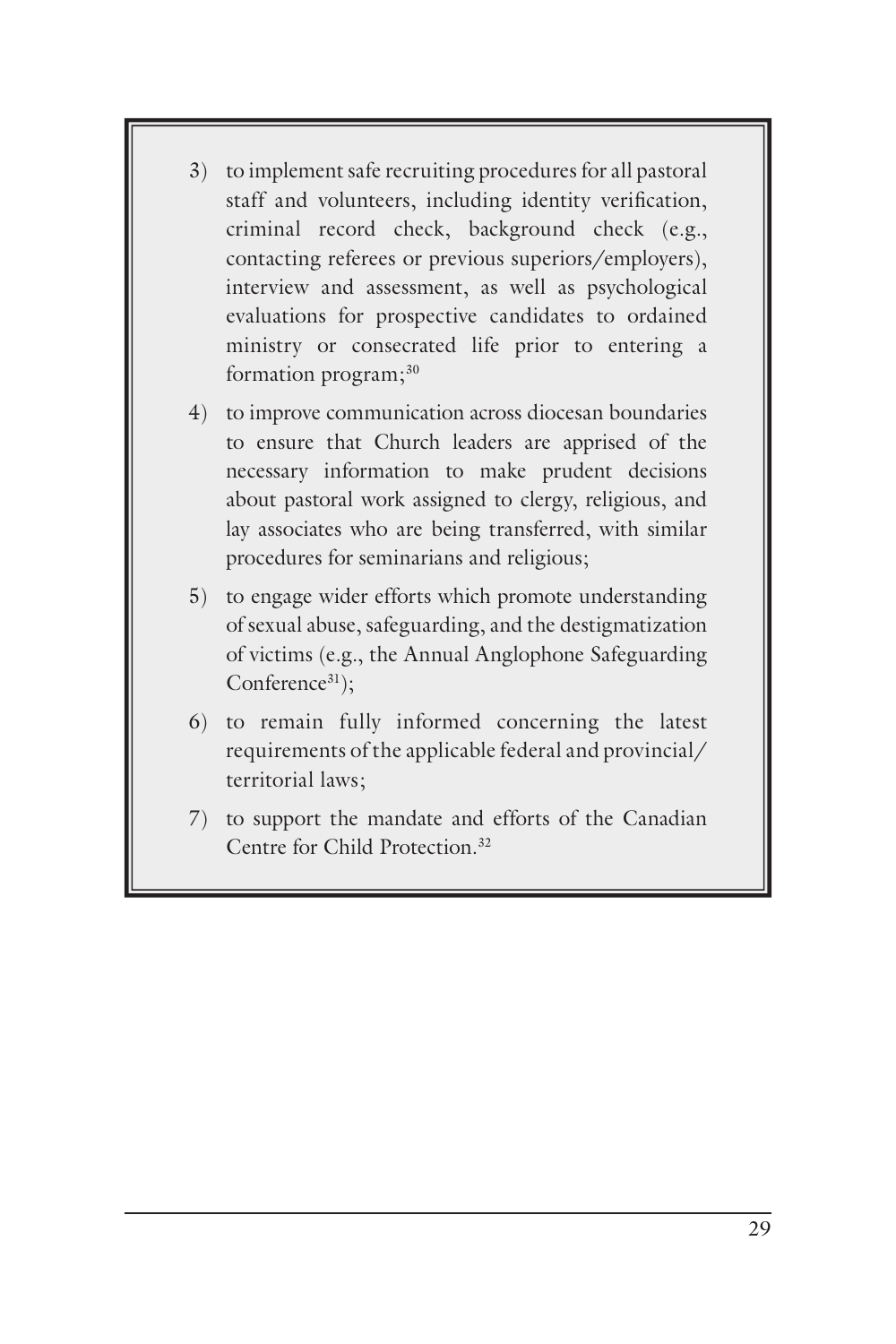### **LESSON THREE: THE NEED TO RESPOND MORE EFFECTIVELY TO ALLEGATIONS**

The Canadian experience of sexual abuse has led Church leaders to the profound recognition of the need to take complaints seriously and to act upon them immediately and effectively. Bishops and major superiors should not assume that what is being alleged has not happened; they must respond with openness to the individuals bringing forward allegations and related concerns. 33 Without prejudice to the basic presumption of innocence with respect to the accused, bishops and major superiors are required to launch a preliminary investigation with sincere interest in seeking the truth. At the same time, they are required to limit the exercise of the accused individual's ministry, placing him or her on "administrative leave,"34 while also discerning an appropriate pastoral response. Whenever allegations involve a minor, Church leaders themselves must inform police or other designated civil authorities and are required to cooperate fully with them as they investigate criminal wrong-doing.<sup>35</sup> When the events being reported happened in the past, and the alleged victims are no longer minors, victims must be informed of their right to approach the police, or other civil authorities, should they so wish.

Once the preliminary investigation of local Church authorities has concluded – whether the allegations of sexual abuse of a minor are present or historic, and regardless of whether the alleged victim is no longer a minor – if the allegations have a semblance of truth ("*notitiam saltem verisimilem habeat*"), the Congregation for the Doctrine of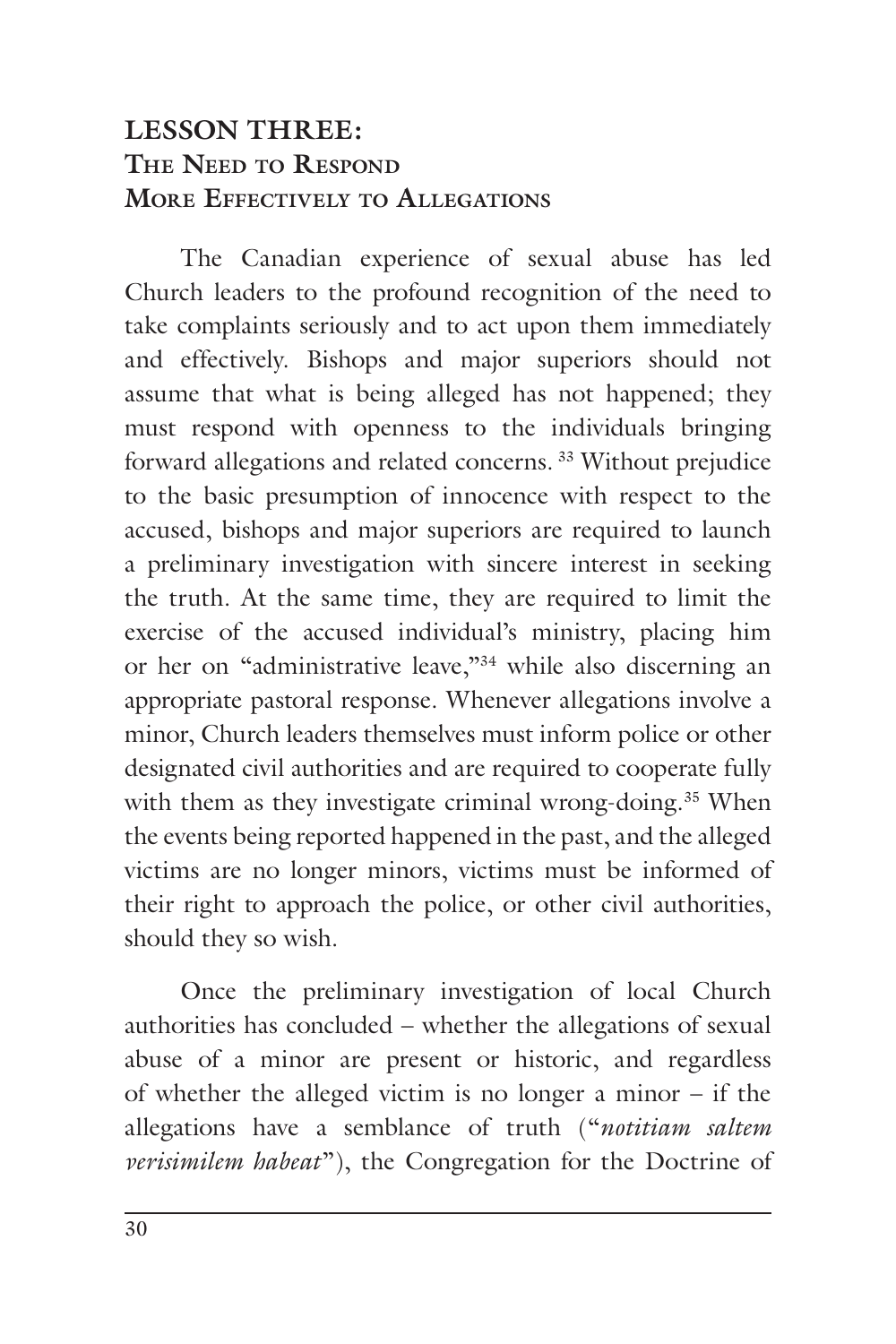the Faith is to be informed. Unless the Congregation takes over the case because of special circumstances, as a rule it will indicate how local Church leadership is to apply the relevant canonical norms.36 Where possible and pastorally advisable it would also be important to keep the faithful informed of developments during the preliminary investigation while respecting the requirements of due process and confidentiality.

#### **Recommendations and Action Points**

#### *Bishops and major superiors will endeavour*

- 1) to implement reporting mechanisms and ensure they are easy to understand, accessible, and clearly publicized (e.g., to provide on the diocesan website the contact information, such as a dedicated phone number, of the person responsible for receiving allegations or complaints);
- 2) to implement a clear process for responding to allegations in a timely manner according to the established protocol of the diocese/eparchy or institute and the requirements of canon and secular law;
- 3) to institute an interdisciplinary advisory committee (consisting of a victim, psychologist, spiritual director, canonist, lawyers, insurance broker, law enforcement officer, social worker, communications professional, etc.) in order that the response and follow-up are comprehensive and fully compliant with the norms of the Holy See, the present **Guidelines** of the Canadian Conference of Catholic Bishops (CCCB), the local diocesan protocol, the relevant federal or provincial/ territorial statutes, insurance requirements, and best practices;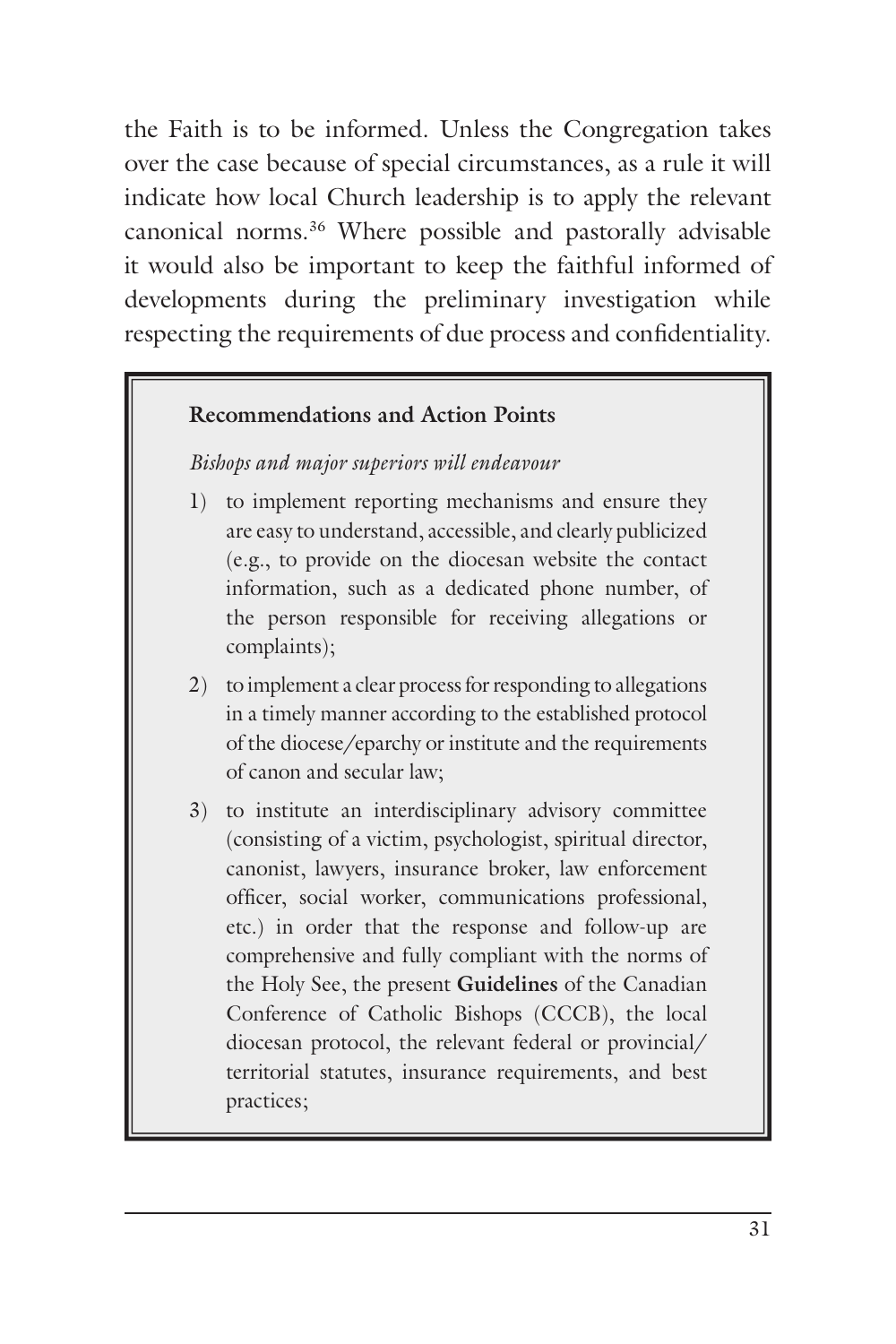- 4) to inform the alleged offender of the preliminary investigation and of his/her right to legal counsel (both canonical and secular) and the opportunity to seek guidance during the preliminary investigation from a spiritual director and psychologist;
- 5) to ensure full cooperation with the civil authorities;
- 6) to take appropriate measures to respect the basic presumption in law of an accused person's innocence until proven otherwise with due regard for public safety;
- 7) to keep the community informed in a timely manner of developments during the preliminary investigation while observing the obligations of due process and confidentiality.

# **LESSON FOUR: DEALING WITH OFFENDERS**

A further consequence of the sexual abuse crisis relates to the treatment of offenders once they have been found guilty. In this regard, Church authorities must be attentive to many different needs. One of the priorities is to respect the public's general expectation for accountability and to respond with transparency to appropriate requests for information about an offender. In dealing with the experience of sexual abuse over these past years, Church leadership has become more conscious of its serious responsibility to ensure that justice is served and that the public is protected from the recurrence of sexual abuse. This concern for victims and society at large is expressed in the new canonical measures to be applied when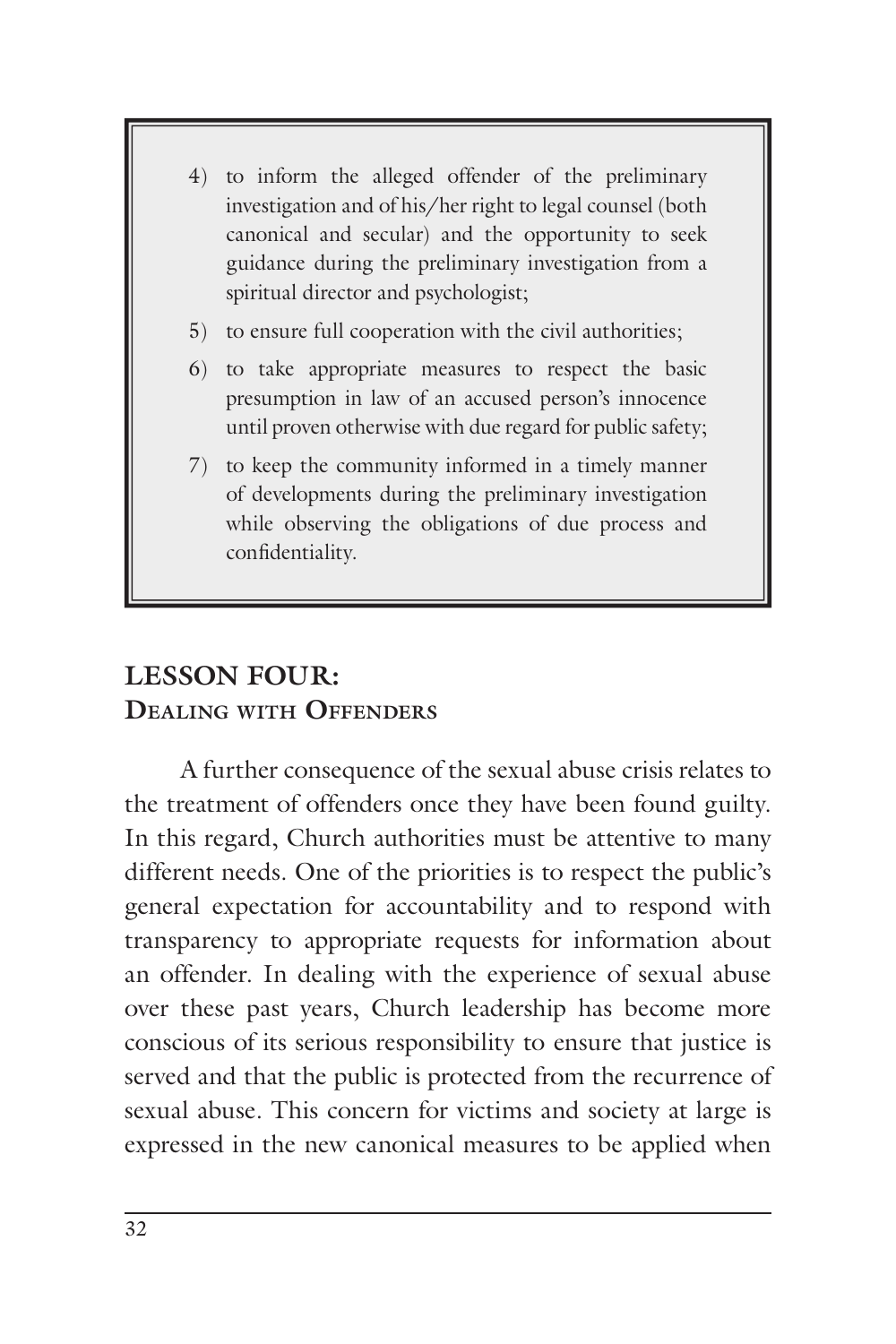dealing with a cleric who is found guilty of sexual abuse. The chosen course of action depends on many variables. One possibility completely restricts the offender from public ministry and the holding of a public office in the Church, or at least excludes any contact with minors. With this option, the offender is given treatment and support in a restricted and controlled environment where youth and others are out of harm's way.<sup>37</sup> If this measure proves impractical or when the gravity of the offence warrants, the alternative is to impose more severe ecclesiastical penalties and to dismiss the offender from the clerical or religious state.38

Church leaders exercising their mission of mercy and compassion are expected to offer pastoral care to all affected by the abuse – firstly to victims and their families, to the faithful affected, and no less to offenders.39 One of the challenges in dealing with offenders is that the Church, while informed by contemporary concerns (such as "zero tolerance," accountability, transparency, the requirements of secular law and public expectations), is also called to model itself after Christ's teachings. For this reason, mercy cannot be excluded because, as taught by Jesus, there is also a duty of charity toward the one who has sinned (cf. Matthew 6:9–15; Luke 17:3–4).40 Mercy in this sense is not what many in general perceive it to be. It is not unilateral forgiveness without justice or accountability. Rather, it is an attitude that takes full account of the need to redress the harm done to victims while offering offenders the possibility to seek healing through conversion. From the Church's point of view, part of the response to sexual abuse offenders must include the hope of their eventual return to God. For this reason, in addition to serving the demands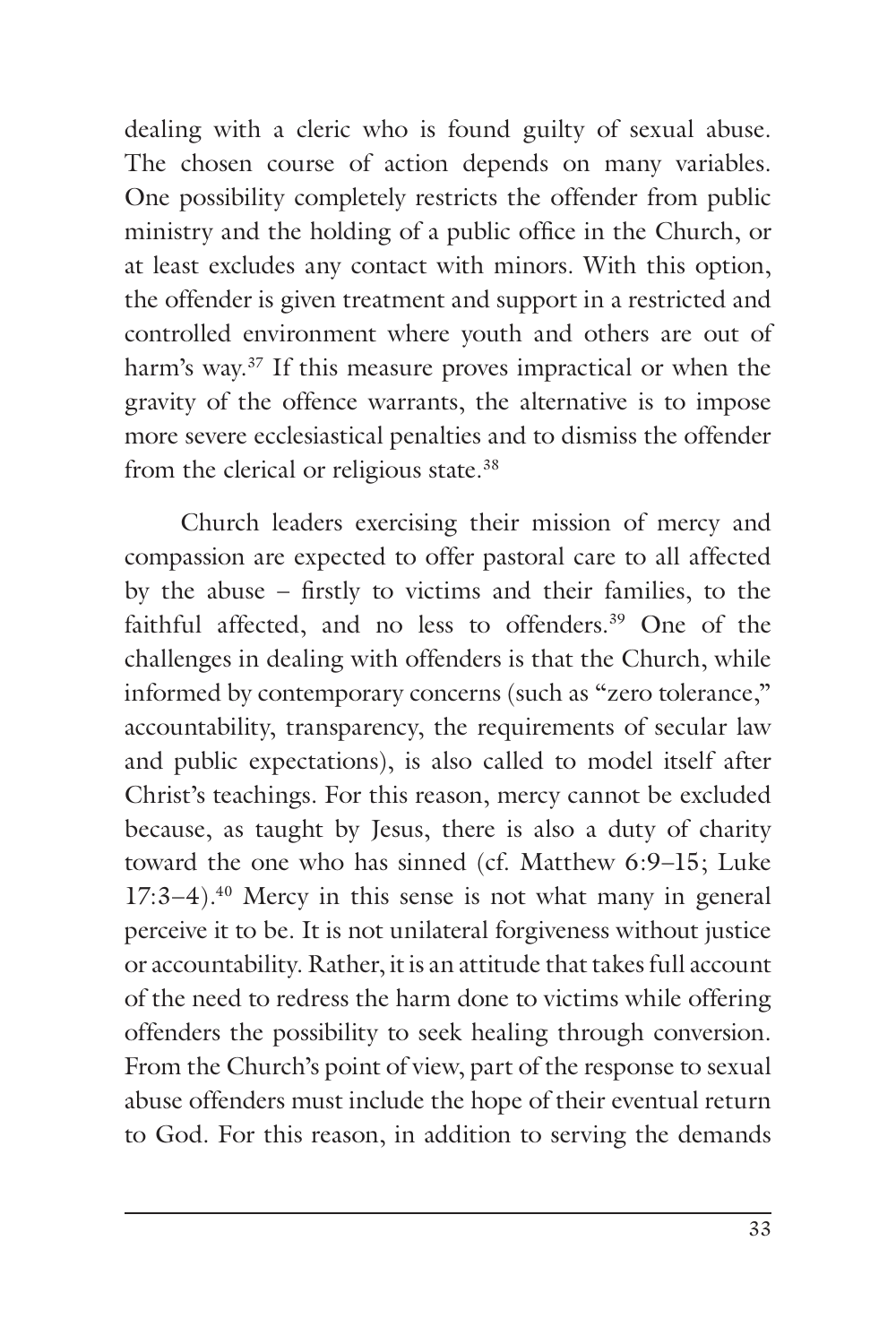of justice and ensuring public safety, the Church requires that offenders make amends for the harm they inflicted and scandal they caused.41 In seeking forgiveness, they are asked to express sorrow and contrition and to undertake appropriate acts of penance. The leadership of the Church continues to learn how to live within the tension that exists between justice and mercy as well as how best to respond to public expectations.

#### **Recommendations and Action Points**

*Bishops and major superiors will endeavour*

- 1) to identify and address public safety concerns vis-à-vis an offender;
- 2) to tackle as best as possible the complex issue of pastoral and canonical responsibility toward offenders;
- 3) to extend appropriate pastoral assistance as much as possible with due regard for justice and public safety;
- 4) to respond with transparency to appropriate requests for information about an offender.

# **LESSON FIVE: THE NEED FOR BETTER SAFEGUARDING PRACTICES AND TRAINING**

In addition to what Church leaders have learned about responding to allegations of sexual abuse and in dealing with offenders, is the recognition of the need for better safeguarding practices for the protection of minors. Experience has taught everyone how crucial it is to adhere to an attitude of "zero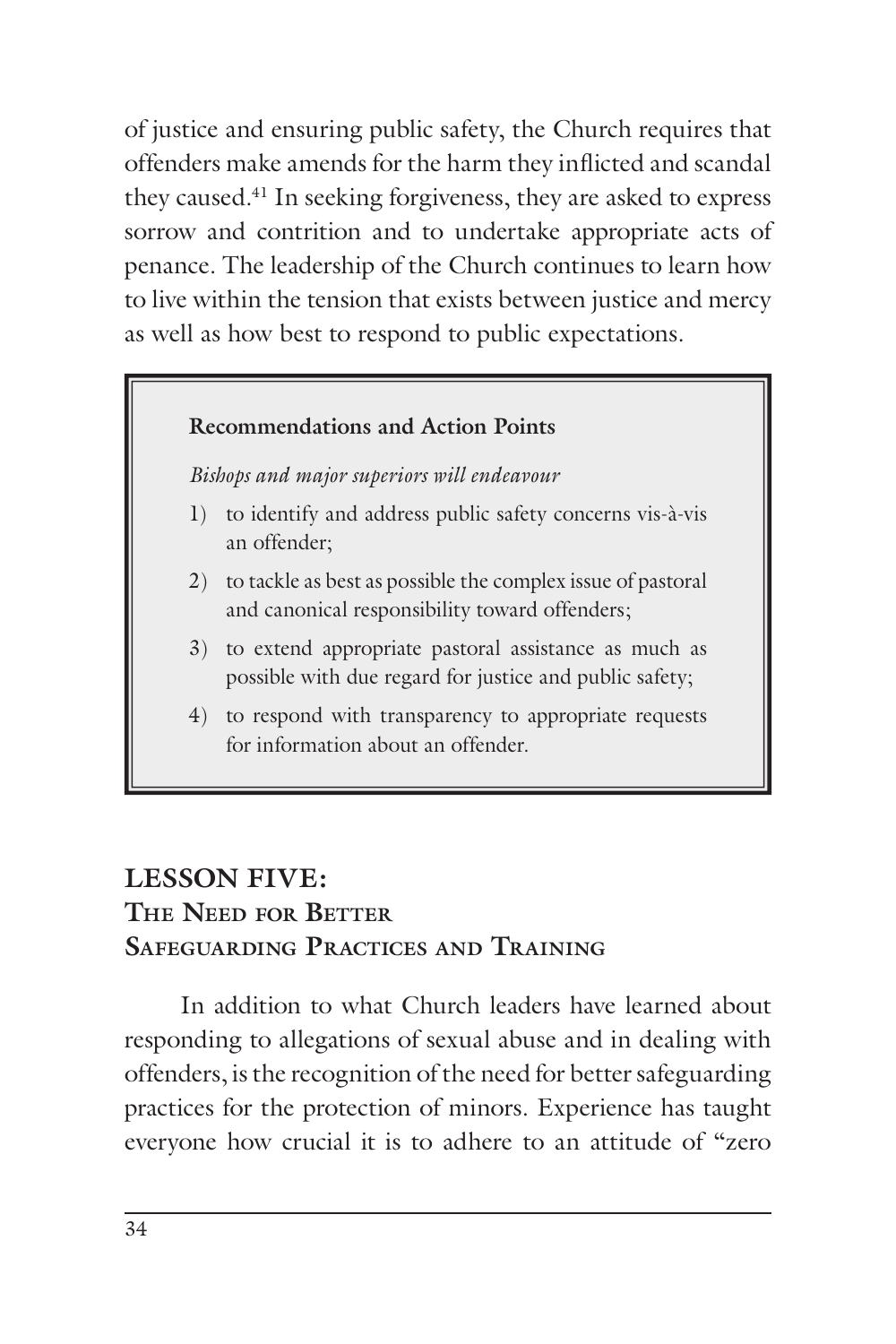tolerance." This attitude is marked by policies and programs designed to ensure that every allegation of sexual abuse is taken with the utmost seriousness and not one incident tolerated; it conveys clearly that no one who has sexually abused a minor will be in active ministry. Pope Francis underscored the importance of this position in Church dealings with cases of sexual abuse: "Let us find the courage needed to take all necessary measures and to protect in every way the lives of our children, so that such crimes may never be repeated. In this area, let us adhere, clearly and faithfully, to 'zero tolerance.'"42 Zero tolerance for abuse extends to all Church personnel – clergy, members of institutes, and laity – and has broadened the scope of safeguarding policies to encompass all staff and volunteers working in Church settings or on behalf of the Church. Many dioceses in Canada now stipulate that individuals should not be permitted to work in pastoral environments unless they have passed appropriate screening, including a background and criminal record check.

Furthermore, the ongoing training and education of all who work in pastoral settings – clergy and members of institutes as well as lay staff and volunteers – has ensured the greater effectiveness of best practices. Training in the highest standards of pastoral conduct must entail sensitization to attitudes and behaviours that reflect concern for the protection of minors. Such training should include instruction on appropriate boundaries and on interacting with minors in areas which are open and visible to other adults. Experience has shown the value of involving families and community organizations in both crafting and implementing safeguarding policies. It has also proven advantageous to engage the general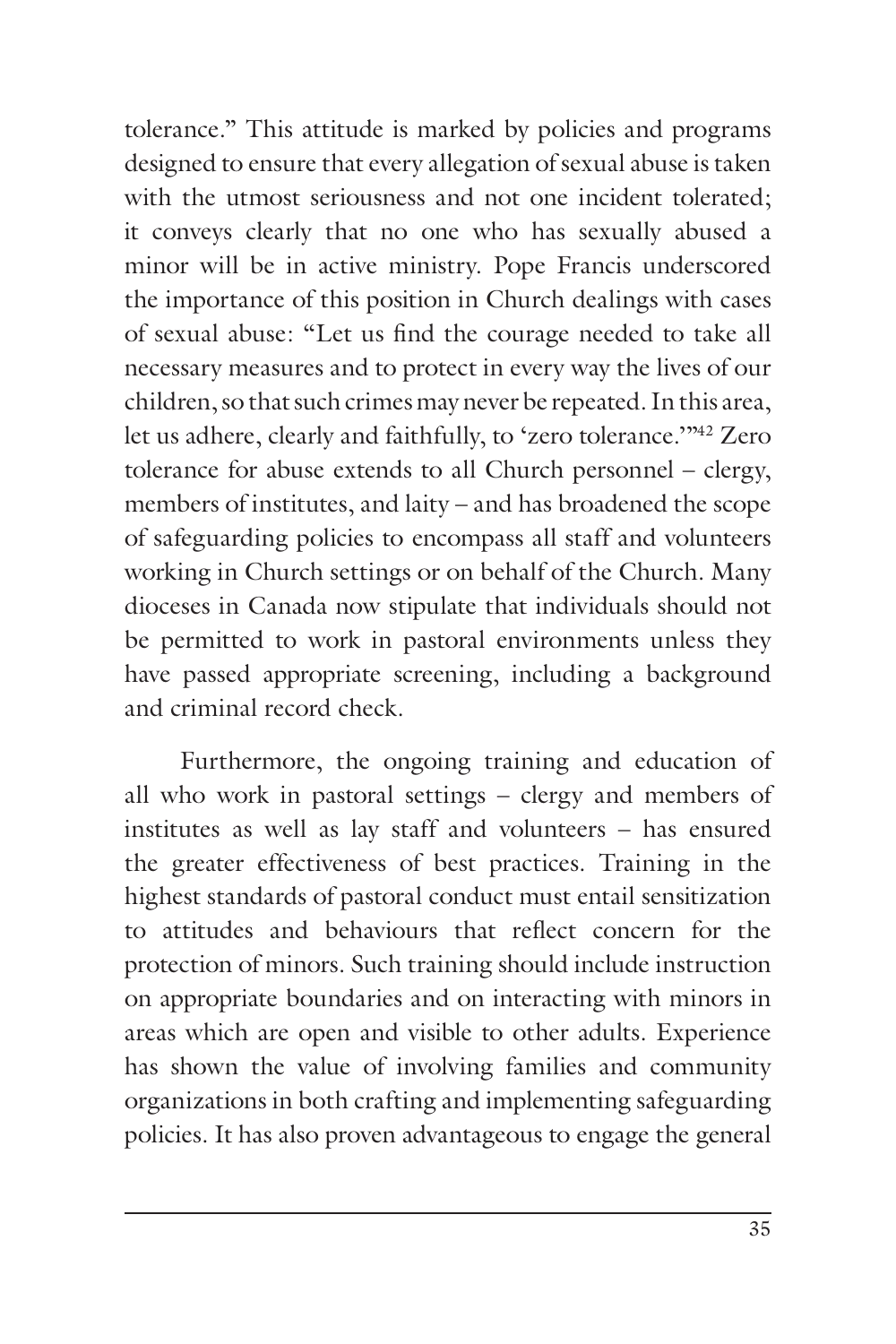public through basic education about sexual abuse, fostering compassion for victims, correcting myths, and overcoming the taboos which still attach to this topic. In addition to seminars and workshops, as well as scholarly conferences and postsecondary courses, improved access to local diocesan policies, particularly through diocesan websites, has helped raise public awareness and made it easier to know how and where to bring a complaint forward.

#### **Recommendations and Action Points**

*Bishops and major superiors will endeavour*

- 1) to take all necessary steps to ensure that safeguarding is prioritized in the diocese/eparchy or institute;
- 2) to implement/update a diocesan safeguarding policy conforming to the highest standards of responsible ministry, including instruction on appropriate boundaries in pastoral relationships (e.g., through a code of conduct);
- 3) to ensure the safeguarding policy of the diocese/eparchy or institute is easy to understand and readily accessible to the public, e.g., posted on the diocesan website, printed as a booklet, etc.;
- 4) to support fellow bishops and major superiors in their safeguarding efforts;
- 5) to submit all policies, protocols, and practices to thirdparty auditing at least once every four years;
- 6) to ensure all pastoral staff receive proper safe environment training, including how to recognize the signs of abuse and how to report suspected sexual abuse;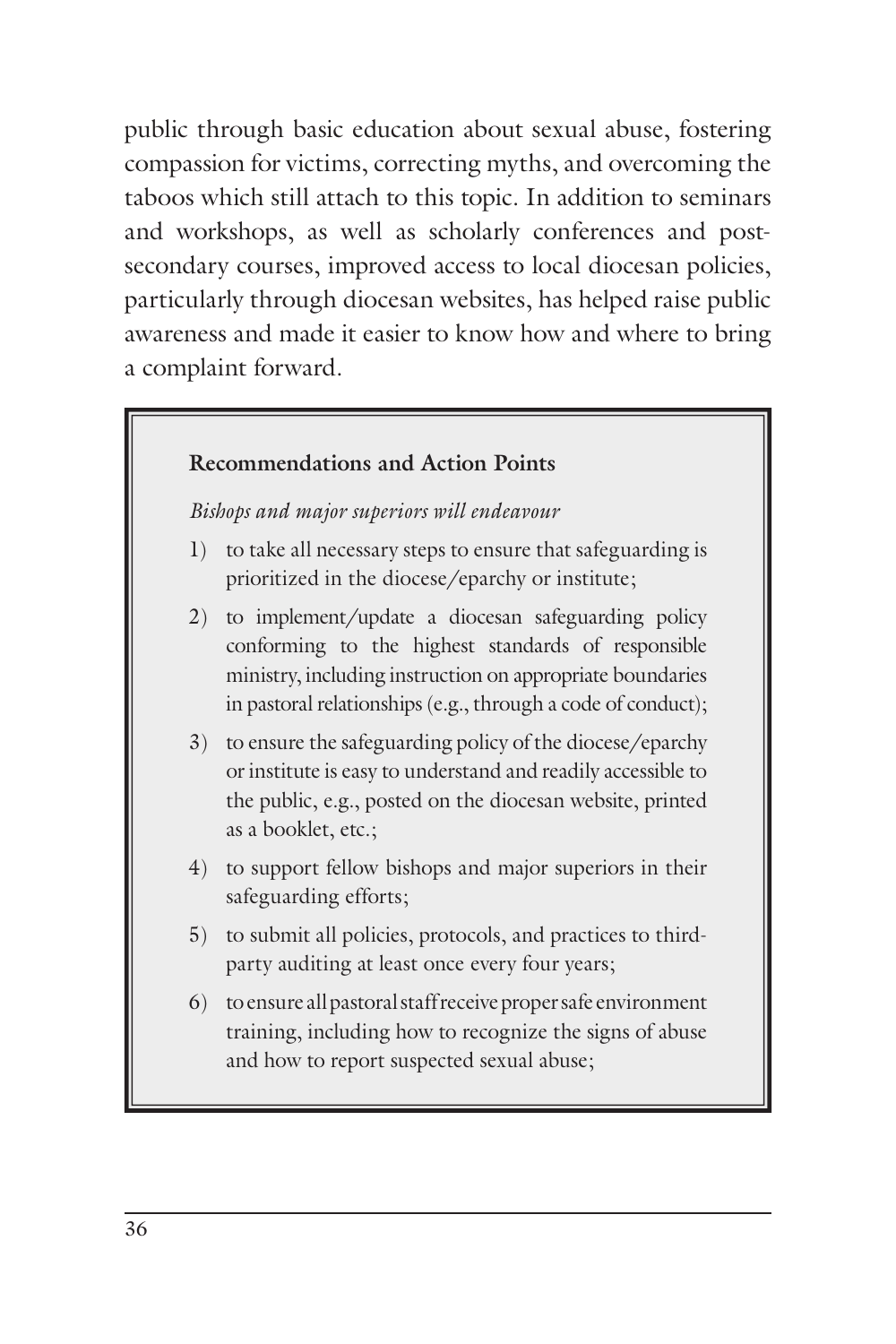- 7) to seek the input of parents, civil authorities, educators, and community organizations in crafting diocesan policies and providing appropriate training for all pastoral staff;
- 8) to see that the **Guidelines** included with the present document together with the policies and protocols of the diocese/eparchy or institute form the basis of any safe environment training program;
- 9) to ensure safeguarding policies are regularly updated, taking into account any new needs and circumstances;
- 10) to recommend that each of the institutes situated within the territory of a diocese/eparchy have their own up-todate safeguarding policies and that a copy be provided to the local bishop for his records.

# **LESSON SIX:**

# **THE EFFECTS ON CLERGY, MEMBERS OF INSTITUTES, AND LAITY: COPING WITH SHAME**

The vast majority of clergy and members of institutes who live their calling with integrity and fidelity have been profoundly humiliated by colleagues whose grave sins and crimes have harmed those whom they were meant to serve. Moreover, many are disappointed that some Church leaders in the past failed to respond to sexual abuse allegations adequately.

A number of clergy and members of institutes are also conscious of how others can view them with suspicion and mistrust. This is due in part to the intense publicity given to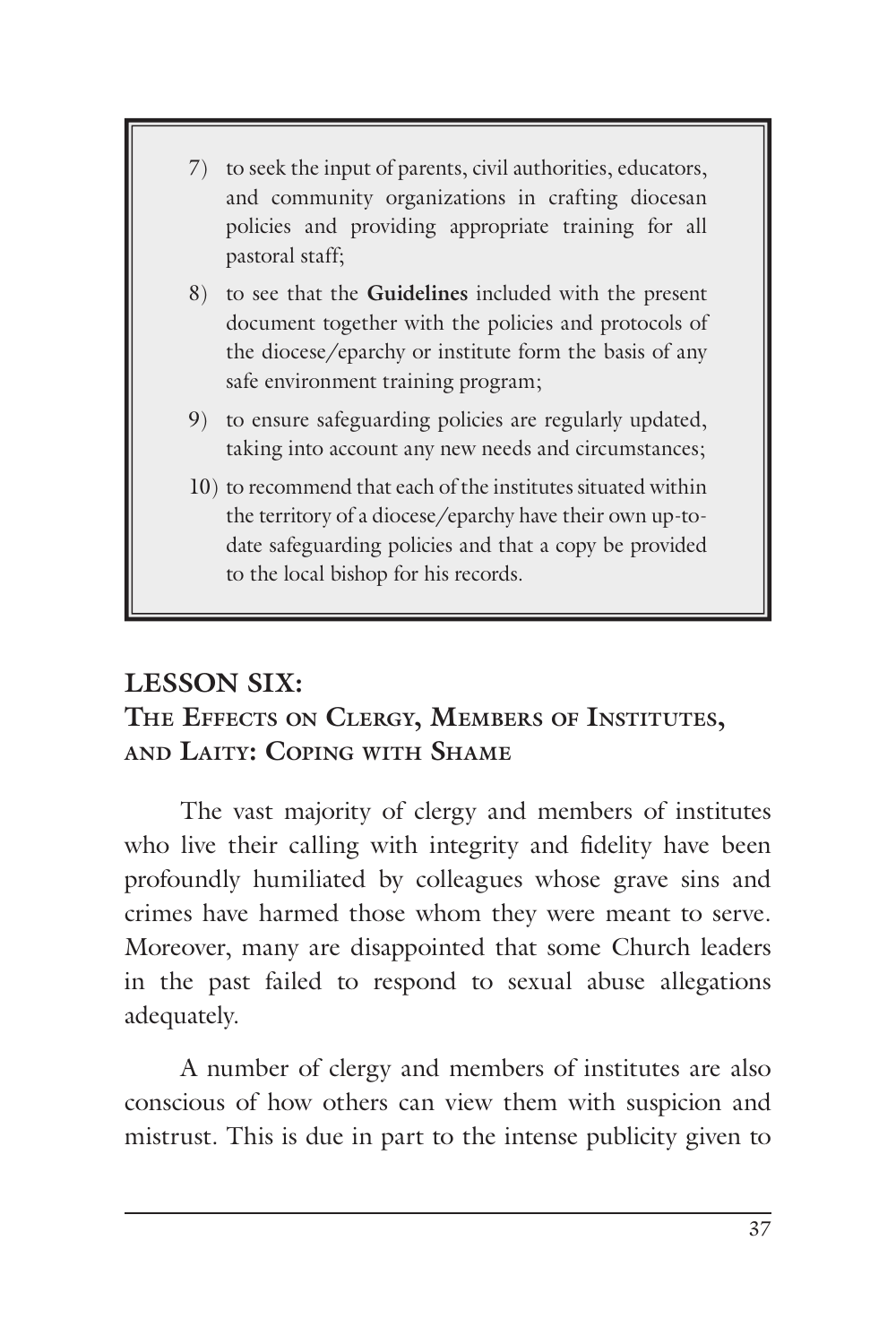"pedophile priests." Sometimes, clergy and religious who are innocent and otherwise dedicated to their vocations, by trying to avoid hostile treatment, and possibly out of an exaggerated sense of self-protection, become overly formal, detached, and even aloof in their interactions. This artificial distancing affects the quality of their ministry as well as their own psychological and spiritual well-being. For similar reasons, many clergy and religious have withdrawn from ministry with children and youth. As a consequence, younger generations of Catholics are growing up without knowing the faith representatives ministering in their communities. Furthermore, the laity involved in various forms of evangelization and whose ministries can already be very challenging for a variety of reasons are finding themselves without support because of the remoteness or absence of a meaningful relationship with the parish priest and local bishop.

In those communities which have been directly affected by the scandal of sexual abuse, many clergy and members of institutes are suffering from low morale and isolation. They carry on their ministry in an atmosphere marked by distrust and suspicion in which they are seen merely in a functional capacity, for example, as providers of the Sacraments. Some are frustrated, perceiving themselves as highly regulated by codes of conduct but insufficiently supported by their Superiors in their pastoral assignments. Alienation, loneliness, and resentment often combine with fatigue and discouragement, exposing clergy and members of institutes to burnout, emotional problems, psychological difficulties, and feelings of unhappiness. Some seek to cope by turning to unhealthy and addictive behaviours; others abandon their calling. For many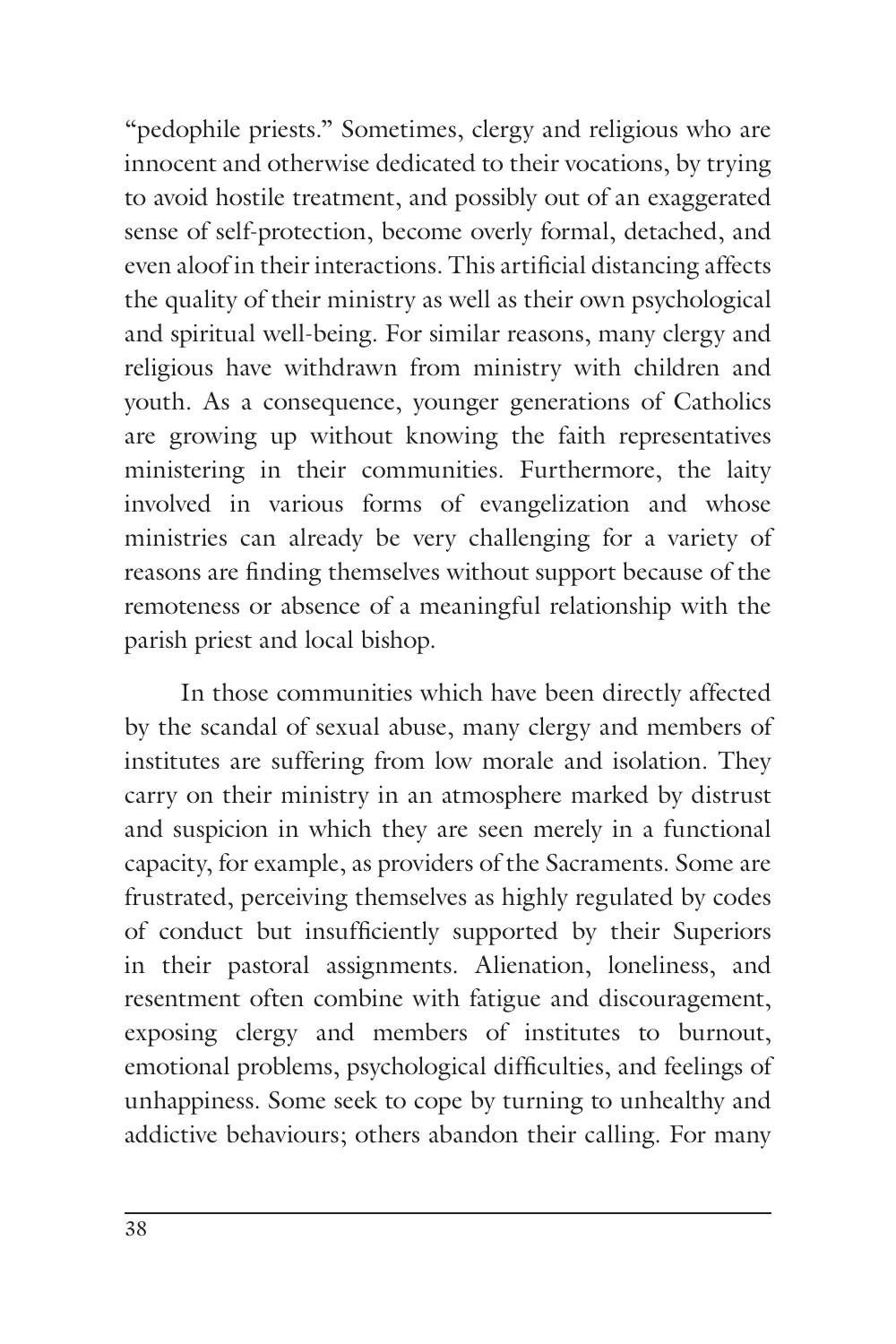who remain, the weight of ministry and the questioning of their own value and purpose can lead to a vocational crisis which requires attention by Church leaders and the faithful. In this context, it is clear that clergy and members of institutes must invest time and effort to develop healthy lifestyles, wholesome friendships, and a deep spiritual life in order to nourish their God-given vocations and to remain life-giving in their service to God and others.

It has become obvious that the effects of the sexual abuse crisis are not confined to clergy and members of institutes alone. The laity too are ashamed and embarrassed that representatives of their faith community are implicated in the sexual abuse scandal. Many who remain profoundly attached to Christ and his Gospel no longer feel comfortable identifying themselves as Catholics or proclaiming their faith in public. Their hesitation has weakened local communities and the credibility of the Church's witness to the Gospel precisely when it is required most. At this critical time of healing, the need for mutual support and coresponsibility among clergy, members of institutes, and laity is paramount. All are being asked to take up the call to revitalize the Church by engaging new, more collaborative forms of ministry.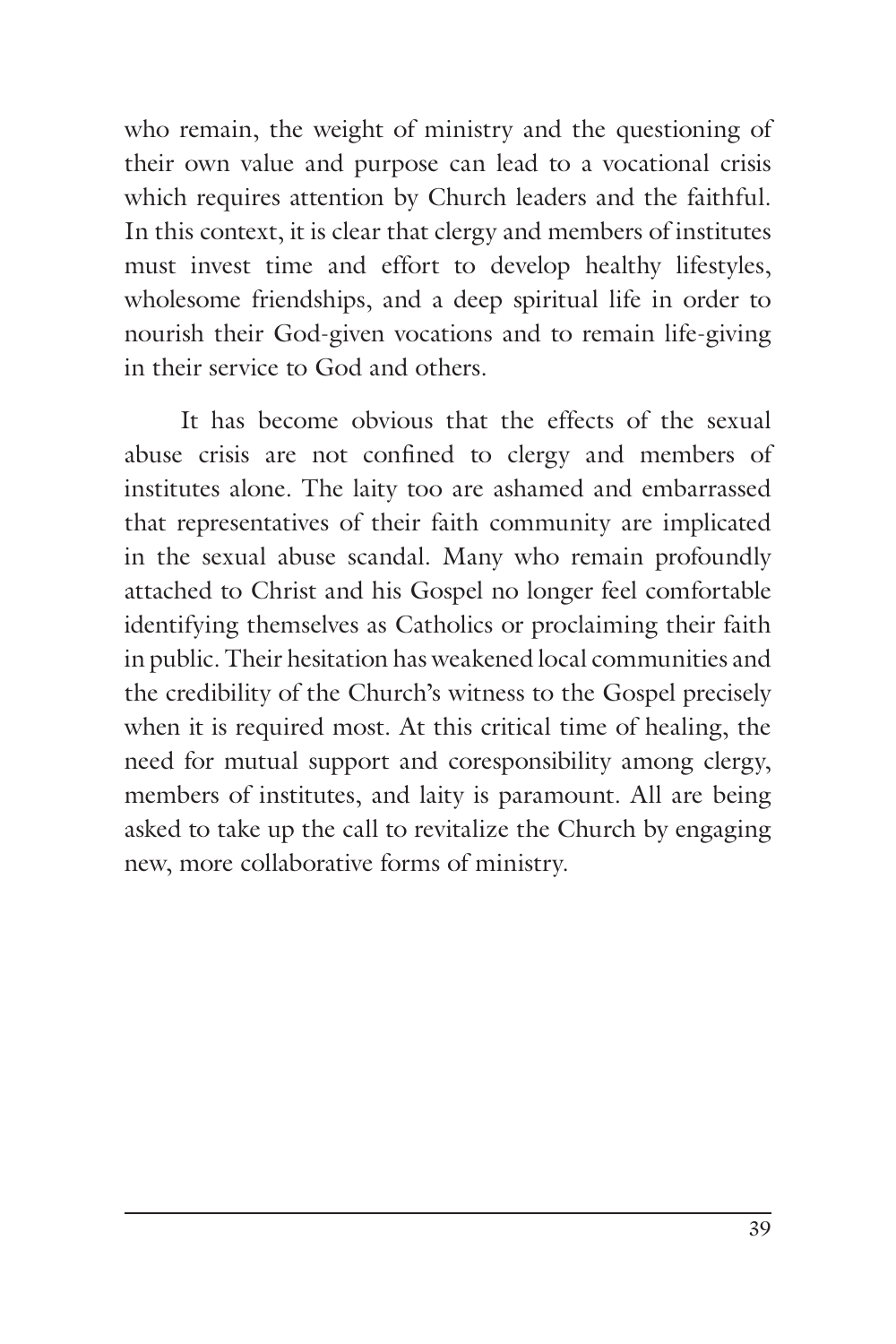#### **Recommendations and Action Points**

#### *Bishops and major superiors will endeavour*

- 1) to acknowledge and address the spiritual and emotional impact of the sexual abuse crisis on the vitality of the Church, helping clergy and laity to overcome their shame, confront negative images and stereotypes, and ultimately serve with joy and serenity;
- 2) to ensure that communities affected by abuse are offered adequate accompaniment, support, and encouragement on the journey toward healing;
- 3) to ensure clergy and pastoral staff who have been affected by a sexual abuse scandal receive adequate support;
- 4) to work toward a new understanding of the role of clergy in society and the spiritual underpinnings necessary for healthy ministry;
- 5) to encourage life-giving pastoral commitments despite challenging conditions for ministry and evangelization;
- 6) to promote and encourage ministry to children and youth with proper safeguards in place;
- 7) to expand on new forms of ministry which rely on greater collaboration with the laity in the spirit of mutuality and coresponsibility;
- 8) to invest time and effort in healthy, wholesome friendships, and regular prayer;
- 9) to ensure that particular issues which affect the mental health of clergy and lay pastoral associates, such as isolation, burnout, pornography, and alcohol, to mention a few, can be addressed with professional and spiritual help.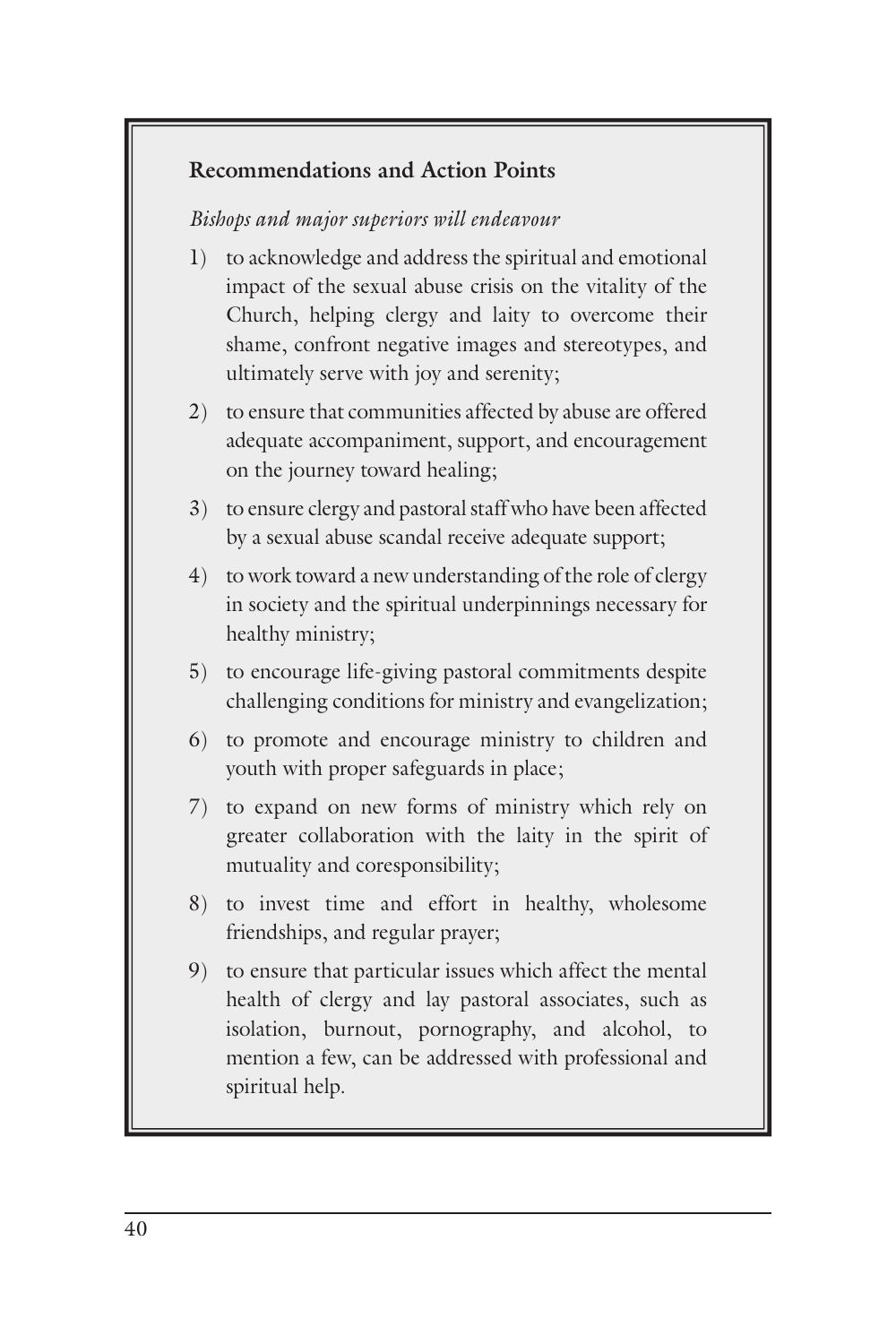# **LESSON SEVEN: THE NEED FOR BETTER INITIAL AND ONGOING FORMATION**

The protection of minors and the pastoral approaches which serve this end are extremely important themes which must be raised in the context of priestly formation, both in its initial phase as well as later on through ongoing formation. In the past, some persons lacking affective, emotional, and psychosexual maturity were able to pass undetected through an inadequate seminary formation program more focused on spiritual and theological training than on pastoral and human development. Insufficient knowledge and inadequate practices about human formation resulted in the ordination and religious profession of various ill-prepared candidates, leading to some of the devastating consequences which emerged years later.

Since the publication of Pope Saint John Paul II's *Pastores dabo vobis*, 43 human formation has become one of the four pillars of the seminary program in conjunction with spiritual, intellectual, and pastoral training. In fact, human formation is first in the order of priority and must therefore be given careful attention, for on it rests the emergence of a mature, responsible ordained or consecrated person in the service of the Church in today's world. In the selection and admission of a candidate to the seminary, it is imperative that he be properly screened, tested, and interviewed to ascertain his emotional and psychosexual development. The same is true of both female and male candidates to institutes. Moreover, a robust program of human formation must continue to be in place throughout the years of formation so as to assist the formation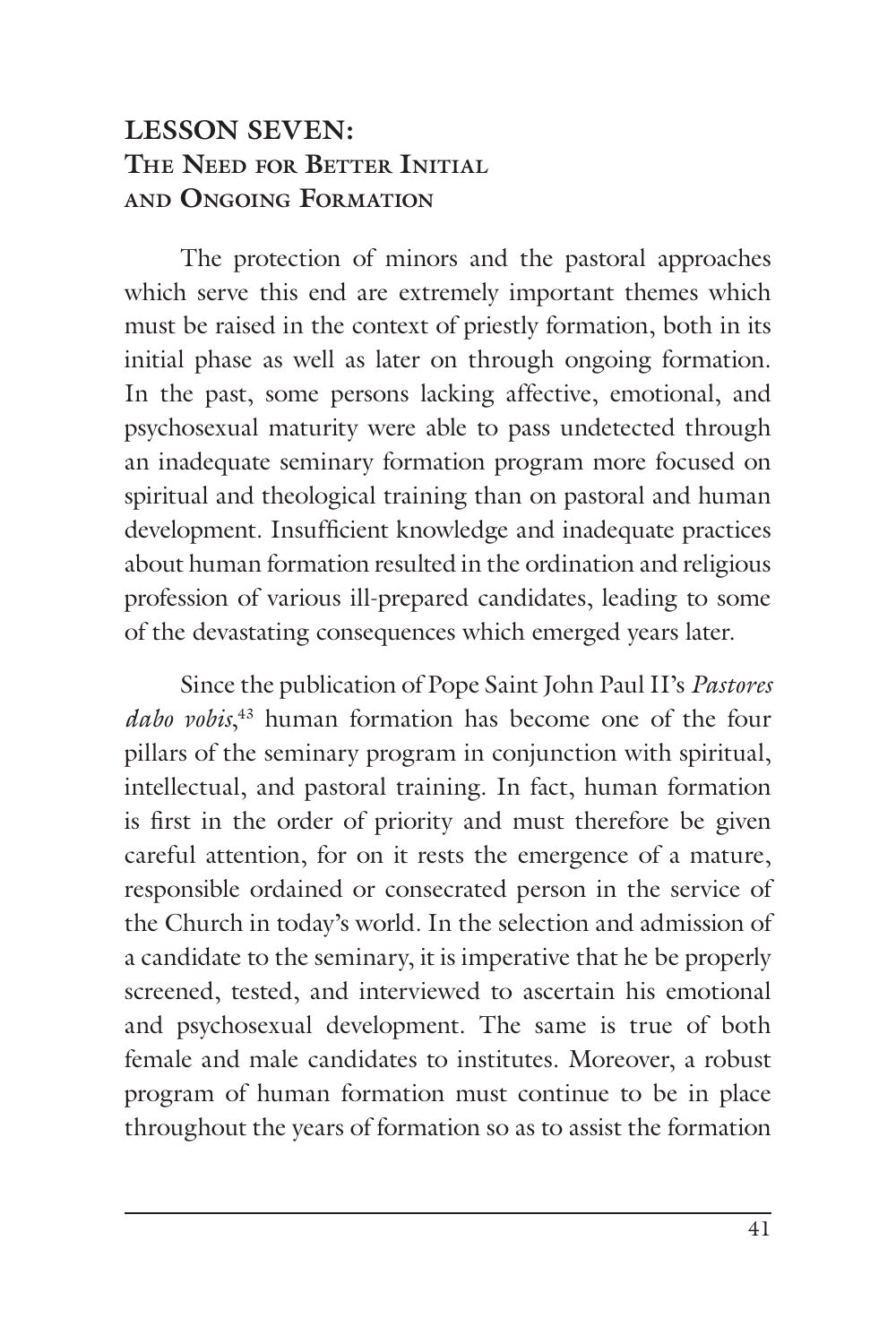team in evaluating the maturity and suitably of a candidate over a span of several years.

The recently promulgated *Ratio Fundamentalis Institutionis Sacerdotalis*<sup>44</sup> highlights the importance of the human dimension of priestly formation:

The greatest attention must be given to the theme of protection of minors and vulnerable adults, being vigilant that those who seek admission to a Seminary or House of formation or who are already petitioning to receive Holy Orders, have not been involved in any way with any crime or problematic behaviour in this area. Formators must ensure that candidates who have had painful experiences in this area receive special and suitable accompaniment. Specific lessons, seminars and courses on the protection of minors are to be included within programmes of initial and ongoing formation. Adequate information must be provided in an appropriate fashion to areas dealing with sexual exploitation and violence, such as, for example, child trafficking, child labour, and the sexual abuse of minors and vulnerable adults.<sup>45</sup>

An ongoing commitment to human and spiritual maturity must also be made by those who have already received Holy Orders or who have professed vows. Experience has demonstrated that psychological, emotional, relational, and spiritual problems can arise even after a significant number of years in ministry, making on-going formation and education as well as regular spiritual direction a necessity throughout an individual's life. According to the circumstances, psychological and other kinds of professional counselling should also be considered if required. Moreover, at this time when Church leaders are very dependent on international clergy and members of institutes to meet pastoral needs in our country, care must be taken for the enculturation of those who have been trained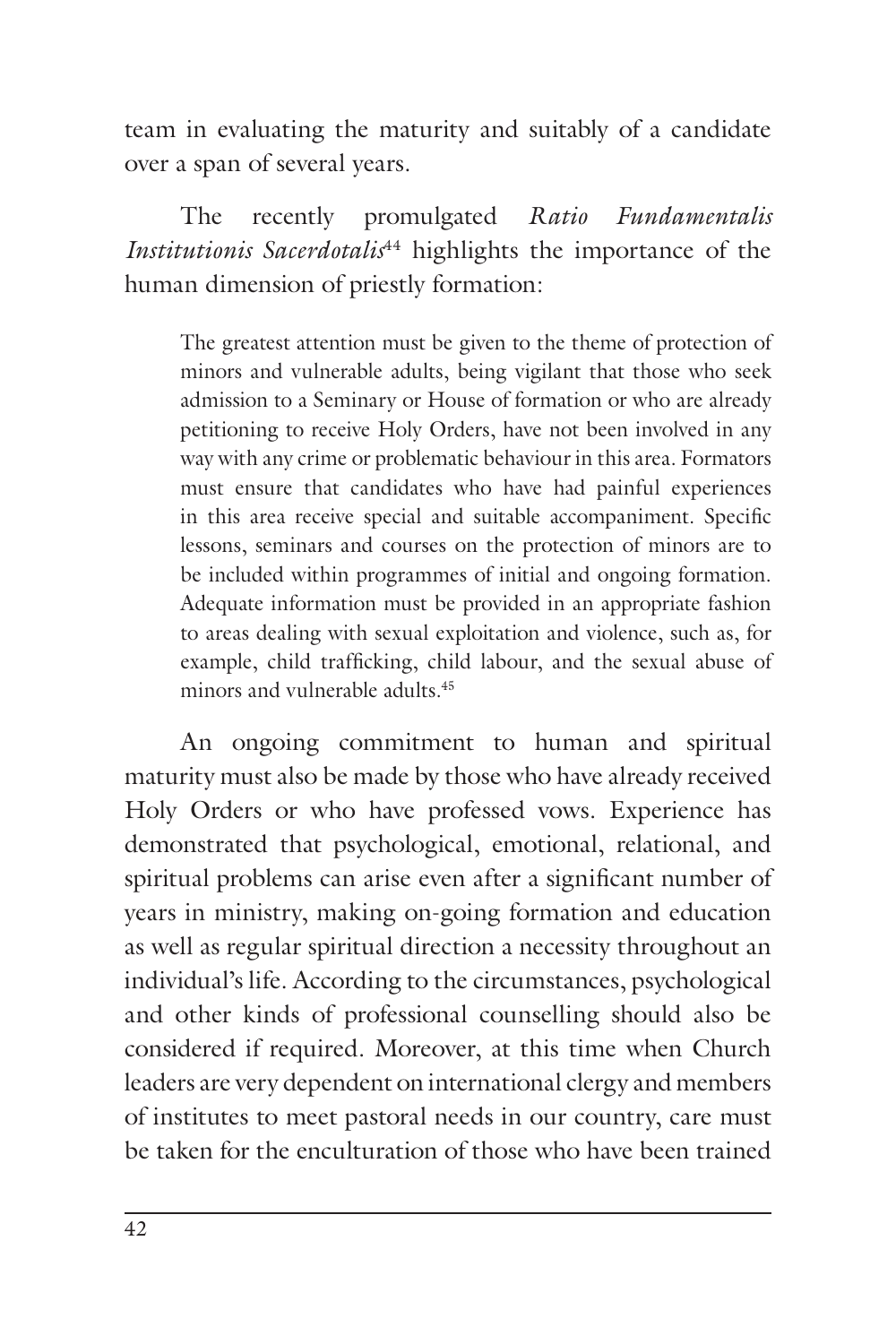and formed for ministry overseas in contexts where matters of human sexuality, interpersonal relationships, and boundaries may have been addressed differently.

#### **Recommendations and Action Points**

*Bishops and major superiors will endeavour*

- 1) to place greater emphasis on the human dimension within initial formation programs, ensuring its integration with the spiritual, intellectual, and pastoral facets of *Pastores dabo vobis*, the *Ratio Fundamentalis* (2016), and the directives of this Episcopal Conference<sup>46</sup>;
- 2) to provide opportunities within the diocese/eparchy or institute for holistic ongoing formation – spiritual, intellectual, human, and pastoral – based on an informed assessment of the new and increasingly complex needs of clergy and religious; and, to make a personal commitment as leaders to the same, guiding by way of example;
- 3) to ensure that specific training is offered to address matters such as the experience of victims, the impact on families and communities, detection of abuse, ministry to survivors, and relevant laws (canon and secular);
- 4) to ensure initial and ongoing formation to address the attitudes and behaviours necessary for long-term safeguarding;
- 5) to encourage and further develop different ways of fostering and growing a sense of community, friendship, and solidarity among clergy and religious (e.g., study days, times of recollection, annual retreats, etc.);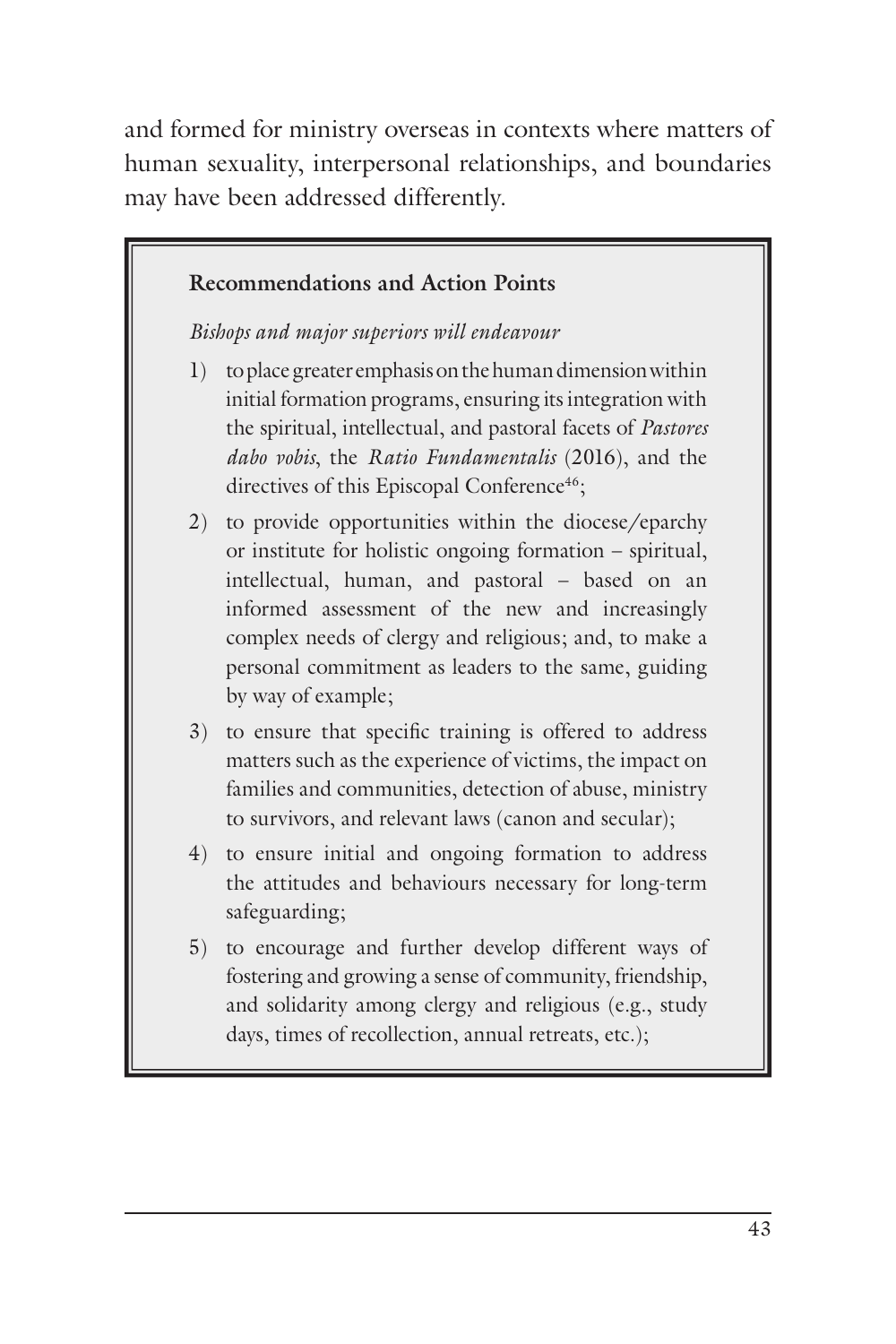

well as expectations regarding interpersonal boundaries.

# **LESSON EIGHT: LEARNING ABOUT THE LEGAL PROCESS**

In the Canadian experience, many victims of sexual abuse have sought justice through criminal proceedings and civil lawsuits. While there are benefits to these approaches to the extent that each can provide some degree of closure, they also involve drawbacks, which have left some victims disappointed in their search for healing. The insistence on objectivity (e.g., the victim's credibility, evidence, etc.) can depersonalize interactions. Rigorous questioning and testimony often subject victims to retraumatization. Due process itself can be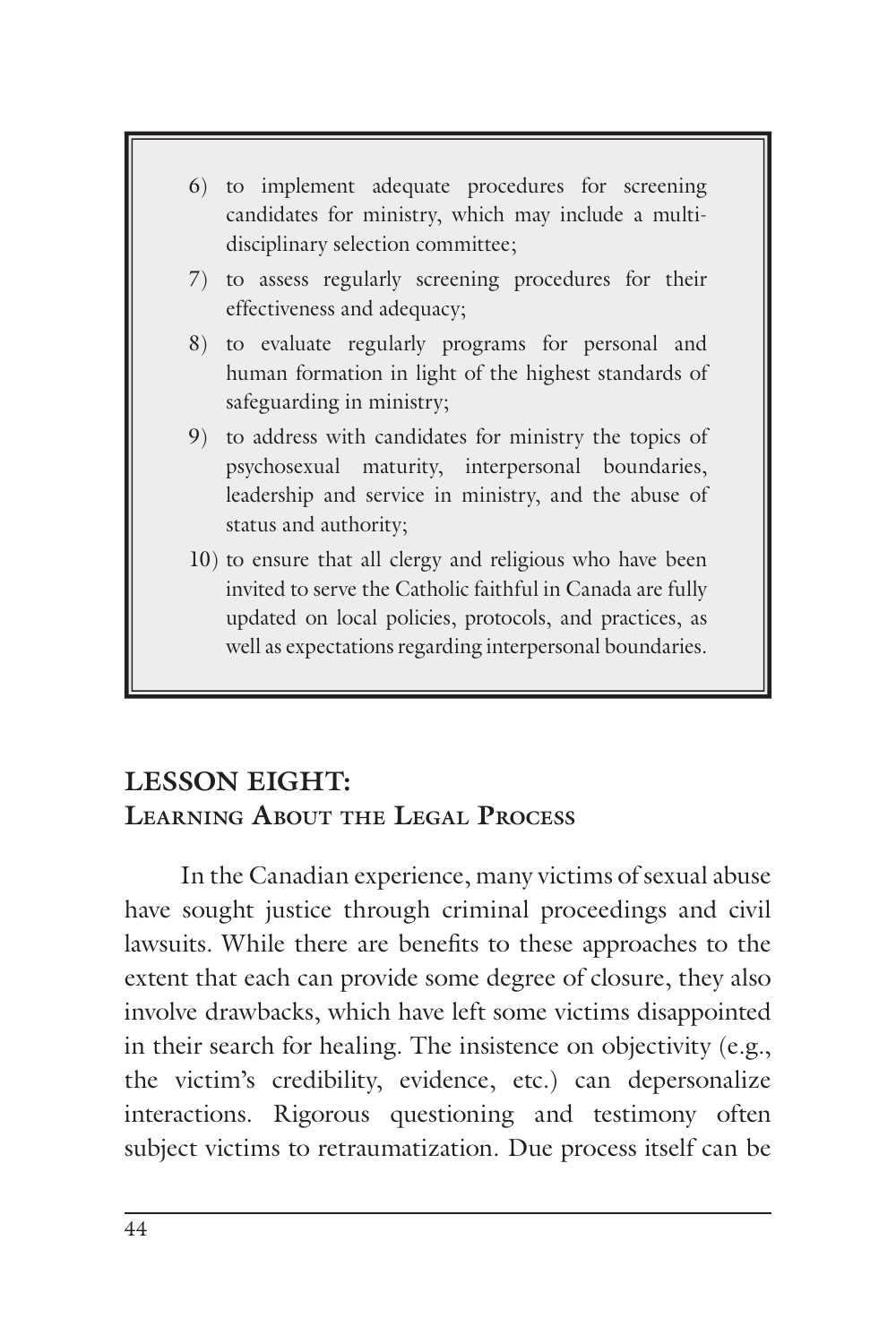methodical and therefore slow, causing frustration on both sides. Pressure from news media can also add to the stress and discomfort of victims whose stories have become public.

Church leaders too are confronted with certain disadvantages. The formal and impersonal nature of the legal process can interfere with their sincere desire to express compassion and their willingness to foster reconciliation. In appealing to the legal right of each party to protect its interests, a Church entity can be seen as trying to stall proceedings or to seek an unfair legal advantage for itself at the victim's expense. There have been instances when advice from lawyers or insurers counselling those involved not to speak directly to victims or alleged offenders has sometimes interfered with proper pastoral care and the journey toward healing. In such instances, Church leaders have had to learn through difficult lessons not to let legal methods or financial repercussions interfere with their pastoral responsibilities. While Church leaders need prudential advice of all kinds, including legal counsel, they are more aware now of how certain approaches can militate against the duty of Christian charity. As a result, they are more open to exploring alternatives.

Monetary settlements, which can represent one of the advantages for victims seeking justice, can also pose challenges to Church members. Such settlements are often substantial and their impact is usually felt across the affected community of the faithful with consequences impacting the vitality of the local Church. The lay faithful sometimes resent the sale of ecclesiastical properties or the use of their donations to finance indemnifications. As a further consequence, parishioners have sometimes rejected or resisted the invitations of bishops and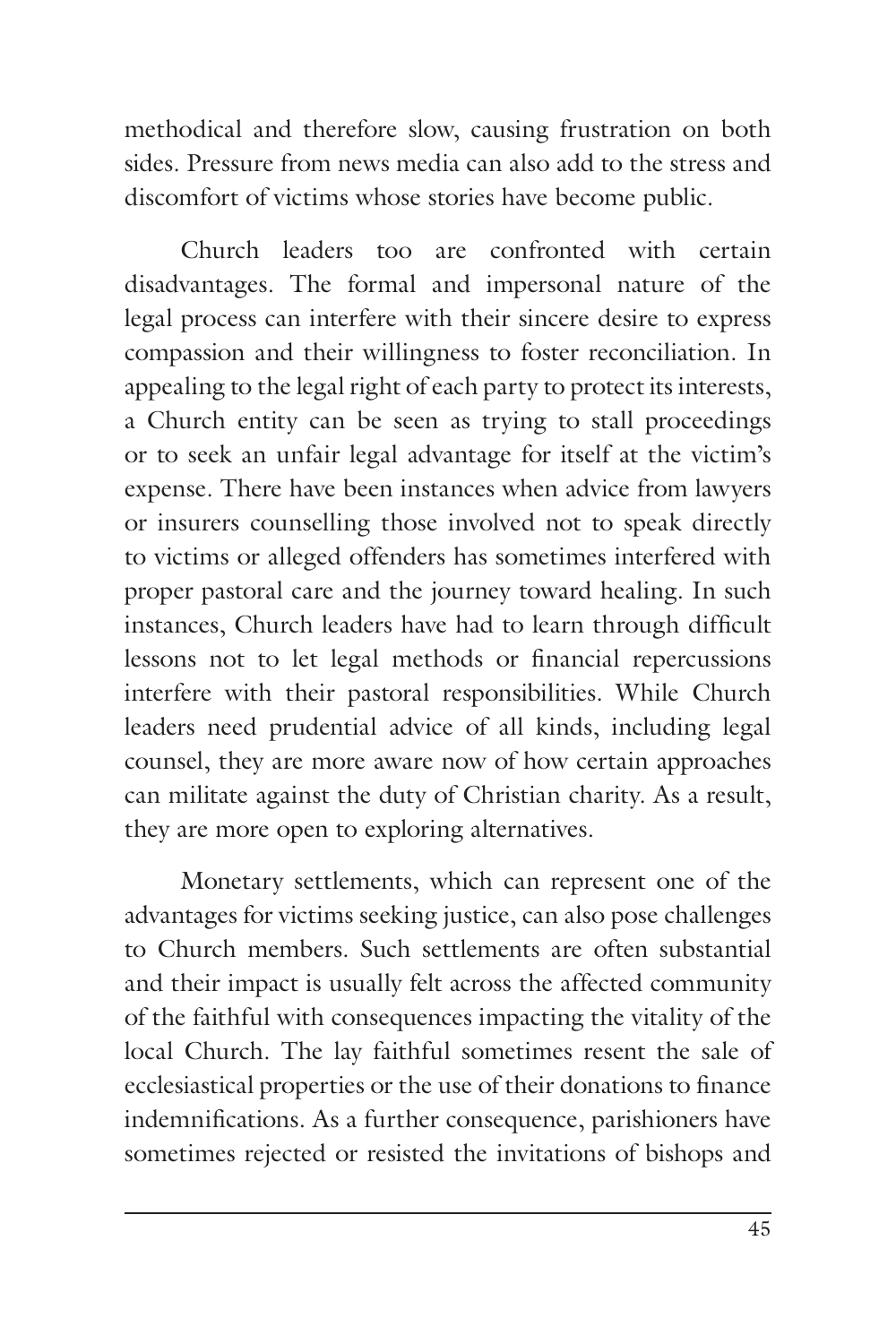major superiors to participate in healing and reconciliation efforts. Canadian Church leaders have learned the importance and the need to appreciate the reasons for such reactions and resentments. They are coming to understand the obligation to respond to hostility with humility and to approach feelings of betrayal and disappointment on the part of their congregations with respect and courage.

In the Canadian context, mediation represents an out-of-court alternative through which victims can seek acknowledgement and satisfaction not only for the harm they suffered but also appropriate compensation for damages. This approach allows both parties to settle without going to trial and has offered a more amenable alternative during litigation. Settlements arising from mediation are reached by negotiation and compromise in which the parties interact in good faith with the help of a skilled legal mediator. The results may not always appear completely satisfactory to all those involved, but since the process is more personal, it is often experienced by both sides as less adversarial. Even if mediation remains demanding, victims and Church representatives, assisted by their legal counsellors, are more directly involved in redressing an alleged injustice by means of dialogue and good will within a more humane interaction. The hope is for victims to come away from mediation feeling that their stories have been heard, while for Church leaders it is to feel that their concern, sorrow, and regret have been properly expressed.

The search for justice has helped everyone to acknowledge the reality of sexual abuse and the importance for victims and Church members to attain some kind of closure by developing a more robust culture of accountability and responsibility.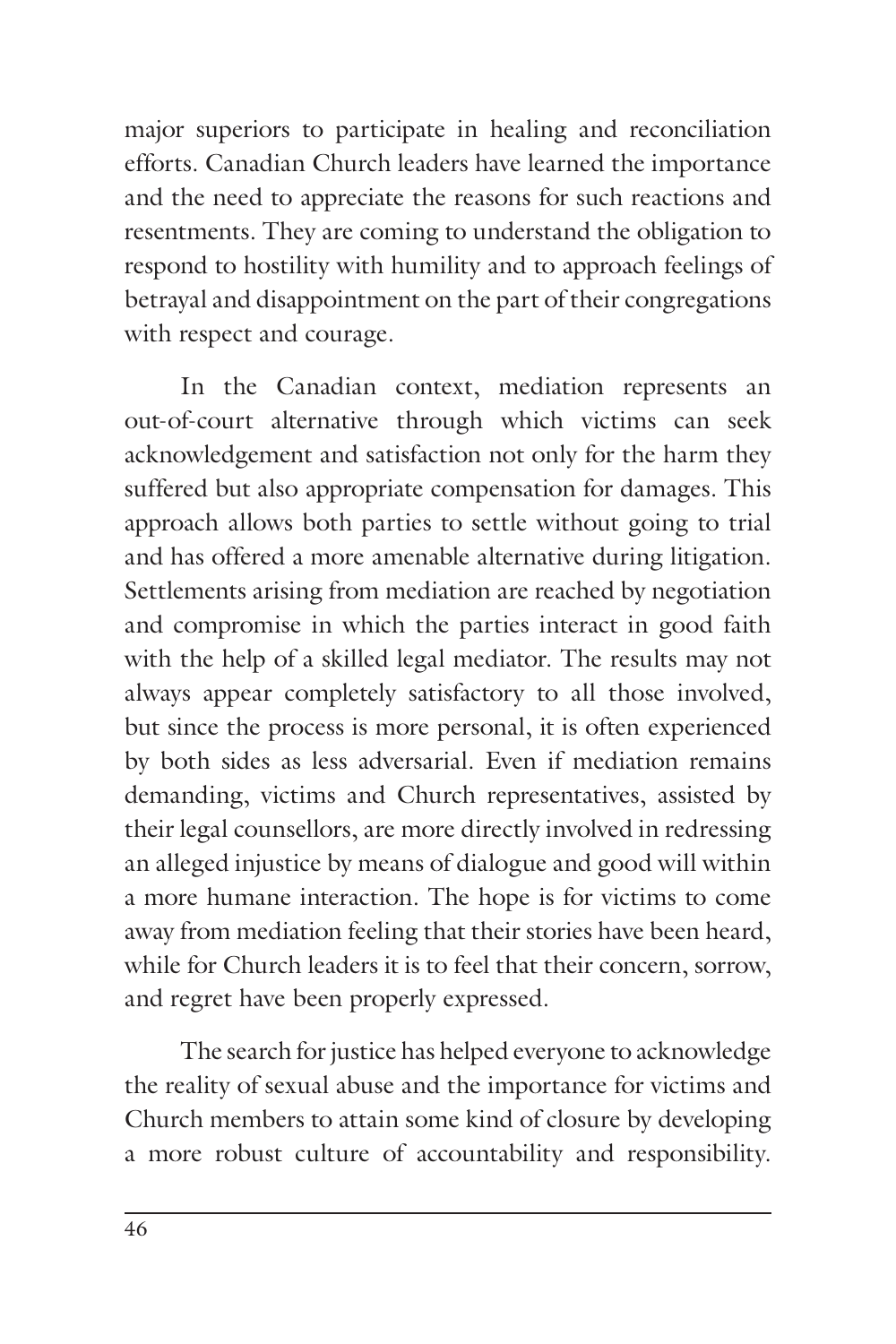Experience has also demonstrated, however, that the process by which most victims can move forward with their lives is not primarily legal, but one rooted in a more holistic understanding of the need for physical, psychological, and spiritual healing. Each of these needs can be met gradually over time, but the journey toward healing can often be life-long.

#### **Recommendations and Action Points**

*Bishops and major superiors will endeavour*

- 1) to seek out the services of expert legal counsel (both canonical and secular);
- 2) to remain up-to-date on the relevant canonical and secular legislation as well as the **Guidelines** of this Episcopal Conference;
- 3) to root the victim's legal rights in the need to redress injustice and to foster Christian charity and the expression of compassion in the interests of healing and reconciliation;
- 4) to withstand pressures which may allow legal methods or financial repercussions to interfere with a genuinely pastoral response, ensuring that any advice received remains at the service of the Gospel;
- 5) to cease requiring confidentiality clauses in settlements of cases of sexual abuse and to waive those given in the past; $47$
- 6) to strive for an outcome which satisfies the desire for accountability and transparency, and which enables all parties to achieve a sense of closure;
- 7) to address any feelings of betrayal and disappointment on the part of the faithful with respect and courage.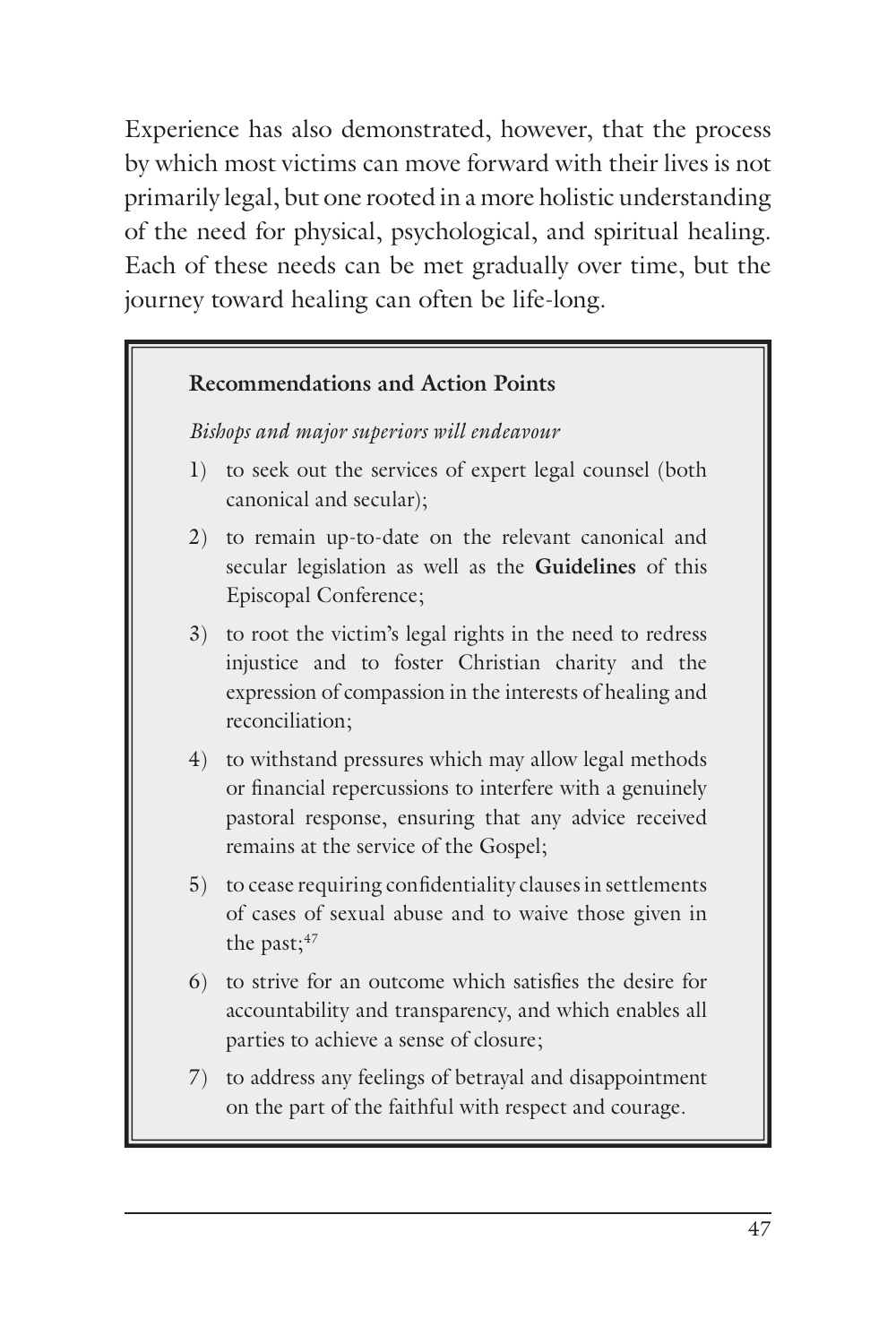# **LESSON NINE: A CALL TO GREATER AUTHENTICITY**

In Canada, as in many parts of the world, much has been done to address the reality of sexual abuse; nevertheless, the sexual abuse crisis has negatively impacted the Church's mission, its humanitarian work, and its calls for justice and integrity, particularly with respect to children and youth in the domains of education and family. Furthermore, the sexual abuse of minors has made it more difficult for many of Canada's Catholic faithful to take up the challenge of the New Evangelization and to propose the Gospel in the aftermath of the crisis and in today's increasingly secularized environment. Dealing with these multifaceted demands is beyond human capacity alone, particularly if lasting change and renewal of church life is to be realized. The task is a profoundly spiritual one requiring God's grace and a united effort by all members of the faith community.

From all that has been learned in the Canadian experience of the sexual abuse of minors there is an evident call to all members of the Catholic Church in this country to strive for greater authenticity and to engage in a process of regaining credibility. Although the response to this call starts by addressing past failures, it must be followed by a firm commitment to put into action the necessary ways and means of avoiding past mistakes and ensuring that minors will be protected now and in the future.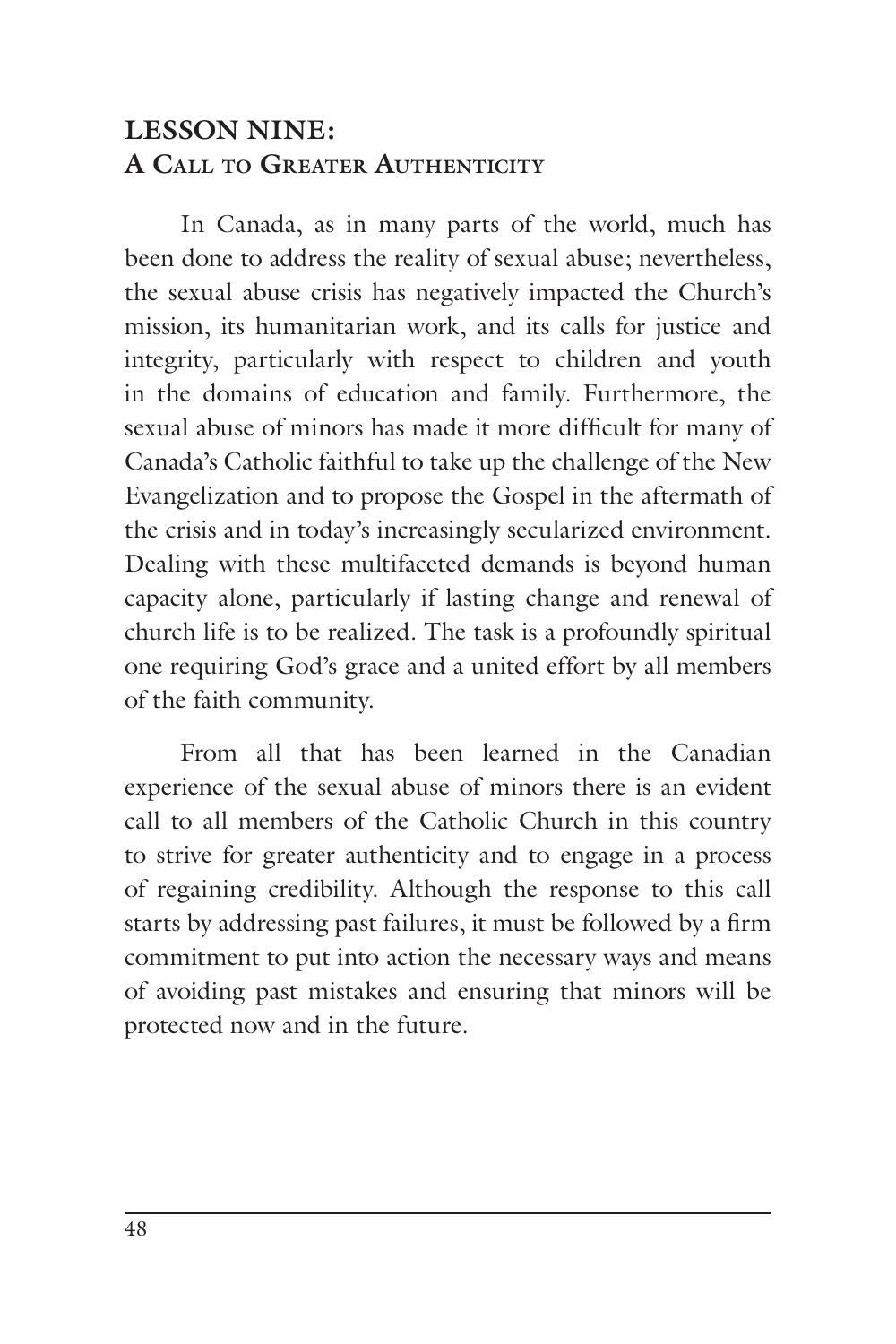#### **Recommendations and Action Points**

#### *Bishops and major superiors will endeavour*

- 1) to recognize that the sexual abuse crisis is a symptom of a disorder in a Church called to undergo a profound pastoral conversion and purification in order to accomplish its mission with greater transparency and accountability;
- 2) to work toward a culture of dialogue at every level of a diocese/eparchy or institute;
- 3) to continue to pursue institutional practices which foster accountability, transparency, and responsibility;
- 4) to model through words and actions a pastoral attitude rooted in repentance and conversion;
- 5) to collaborate with fellow Church leaders, especially on a regional basis, in implementing effective mechanisms of accountability;
- 6) to include in the guidelines of the diocese/eparchy or institute a commitment to article 3 and article 19 of the *United Nations Convention on the Rights of a Child*; 48
- 7) to invest time and create opportunities at the local level, involving the Catholic faithful who are ready to minister in a spirit of coresponsibility, in order that shared concern for all in the name of Jesus Christ produces a more responsible environment for everyone and particularly for the protection of minors;
- 8) to establish practices where clergy, religious, and laity can be mutually accountable to each other for their actions and attitudes;
- 9) to exercise their ministry as pastors collaboratively and in communion with those entrusted to their care.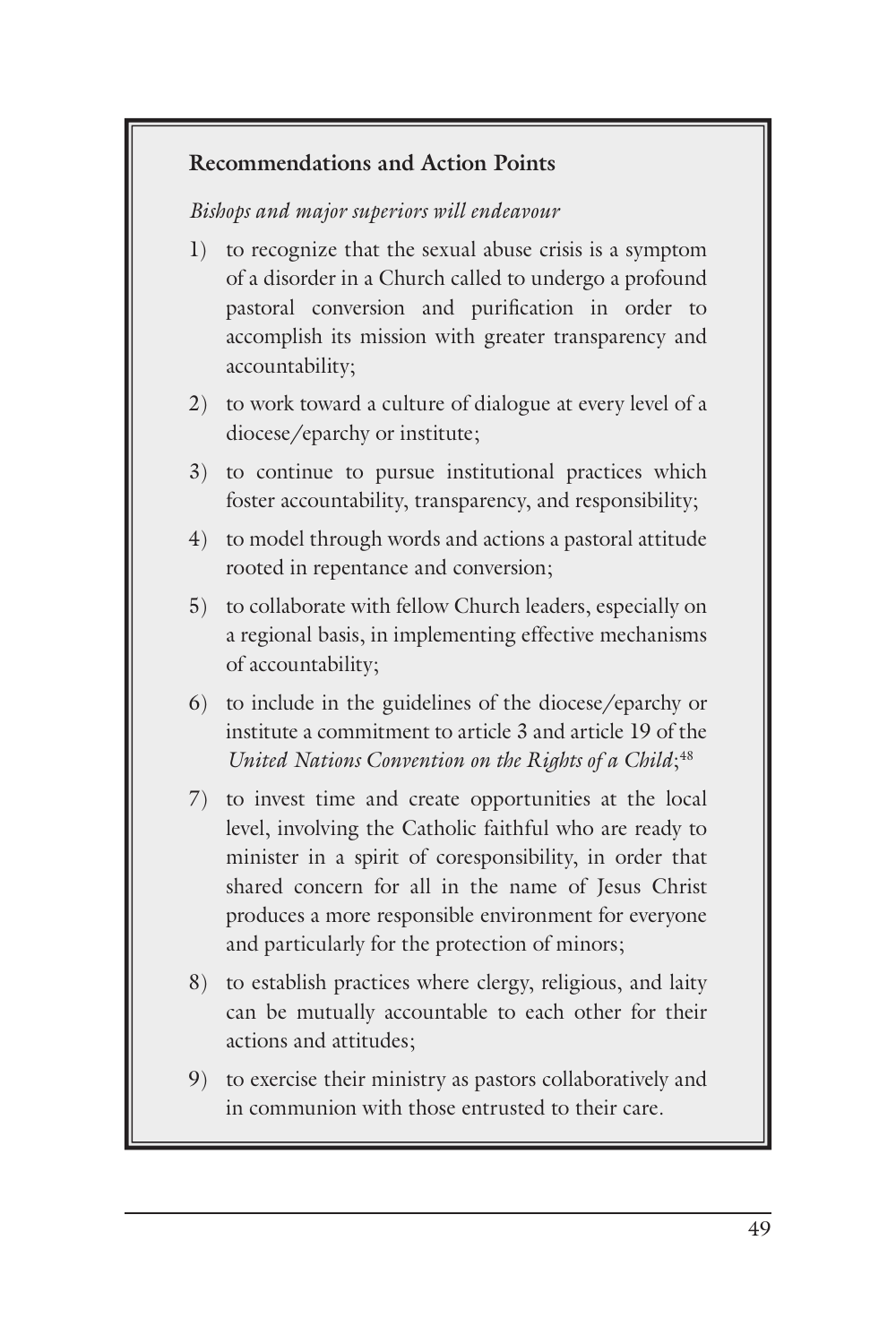# **CHAPTER TWO THE HEALING OF INDIVIDUALS AND COMMUNITIES**

*…Everything possible must be done to rid the Church of the scourge of the sexual abuse of minors and to open pathways of reconciliation and healing for those who were abused.*

> *—* Pope Francis *Letter Concerning the Pontifical Commission for the Protection of Minors* 2 February 2015

In his call to help and accompany those who were sexually abused by clergy and religious, Pope Francis has urged all Church leaders and the entire Catholic faithful to open "pathways of reconciliation and healing."49 Elsewhere, he has specifically referred to accompanying survivors and their families on "the painful path of healing."50 In order to help bishops and major superiors respond to such a call, this chapter highlights some of the relevant points derived from recent research and experience regarding certain aspects of the trauma of survivors. Likewise, it underscores the challenges and complexities they face in their attempts to find healing. It also draws attention to some of the wider implications in Canada associated with the sexual abuse of minors and the unique challenges the Church in this country faces in trying to respond to them.

## *2.1 The Impact of Sexual Abuse on Victims: Acknowledging the Hurt and Its Effects*

The numerous psychological repercussions and behavioural manifestations which result from sexual abuse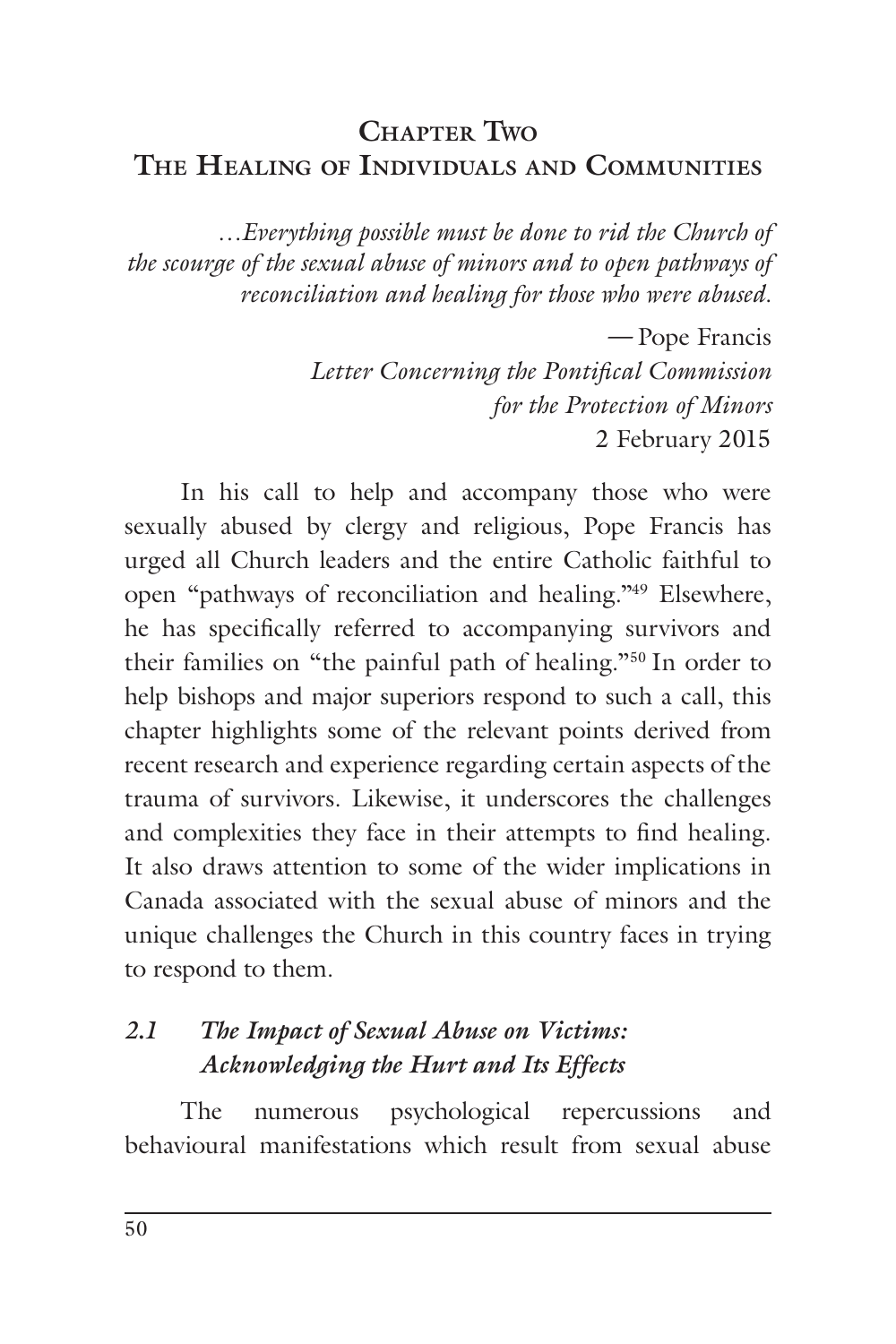are particular to the experience of each survivor. In general, these effects can be profound and difficult to overcome, even with therapy.<sup>51</sup> Very specific effects, as well, are associated with sexual abuse when it is carried out by individuals with whom there is an intimate connection, such as family members or friends, or by persons who occupy positions of trust and authority in the community, including individuals who represent God. In the latter case, apart from misleading victims about moral standards of behaviour, sexual abuse also affects how they go on to perceive God, the Church, and religion in general. Many bishops in Canada have been witness to victims leaving the Church and even abandoning their faith. They regard this turning away as an additional tragedy because it leaves victims without the healing and consolation which can be found through the prayer life of a community of faith. Moreover, since some victims can feel responsible for the abuse they suffered, they can also feel culpable for the sins and crimes of their abusers, with personal feelings of guilt further complicating the healing process.

#### *2.2 The Healing Process: Its Challenges and Complexities*

Healing from the wounds of sexual abuse does not happen in isolation; it calls forth a community effort with particular need for the specialized intervention of professionals who can address the victim's needs on multiple levels: the mind (i.e., memory and emotions), the spirit (i.e., the capacity for transcendence), the heart (i.e., the ability to respond affectively to others and the world), and the body (i.e., physical wounds as well as one's relationship to one's own body and sexuality). The healing process, therefore, engages a variety of diverse disciplines and requires the collaboration of individuals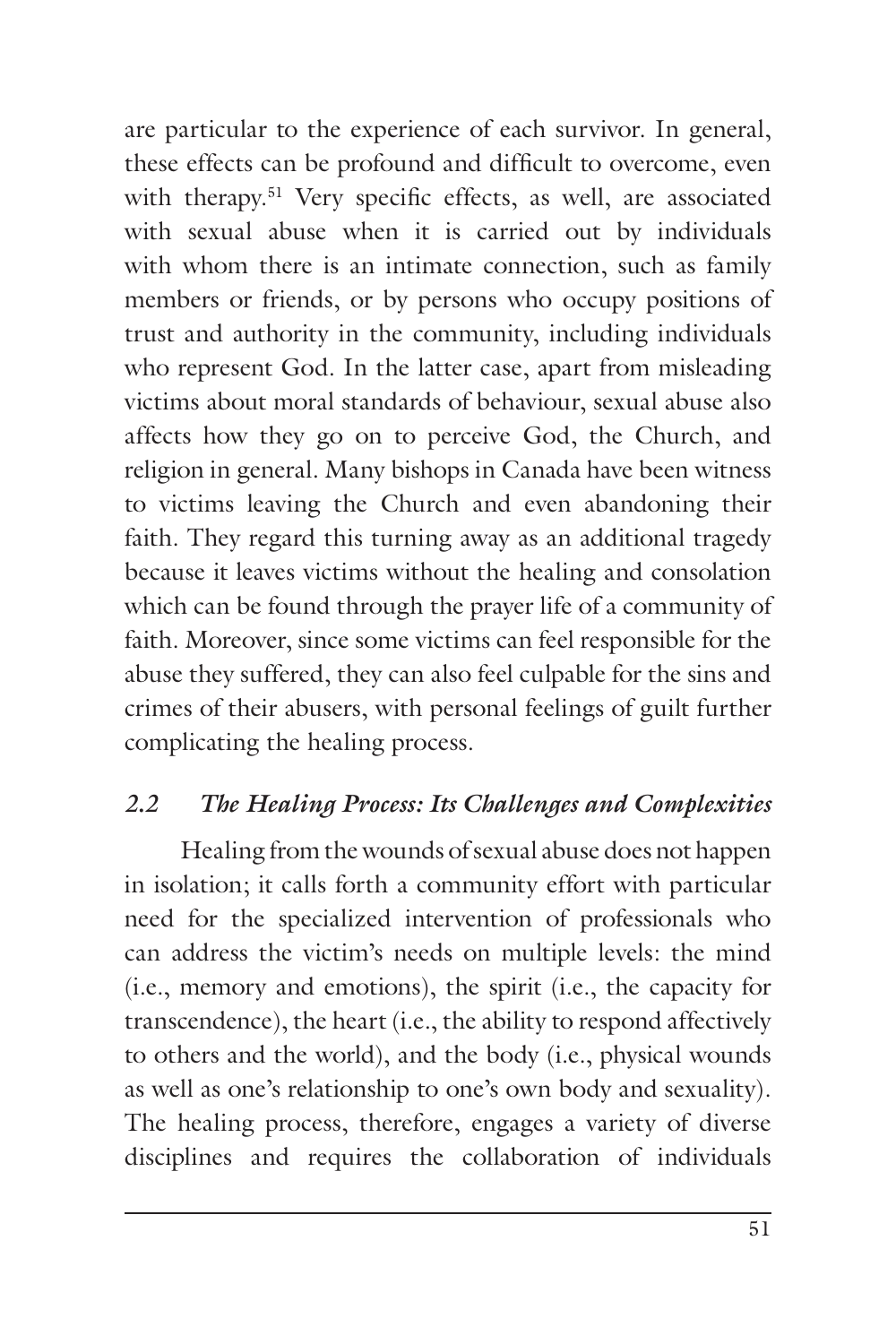in various professional and social spheres – psychology, spirituality, and medicine, assisted by support within the Church and the wider community – to work together for the survivor's best interests. These various disciplines, however, if they are to be instrumental in the healing process, must exchange knowledge, experience, and expertise. They must be aware of each other's contributions and respect each other's area of competency in a collaborative effort. This is an ideal that is not always easy to achieve in practice. When bishops and major superiors meet victims of sexual abuse in order to facilitate their healing, they must be open to appreciating the advances and complexities of the different spheres of professional intervention as well as the necessity and value of working with the wider community. Healing is a process that cannot be forced or rushed. For both victims-survivors and members of the Church, it requires time, understanding, and a willingness to work with the unpredictable process of how it unfolds.

## *Psychological Healing*

Psychological healing is a key component in the victim's journey to recovery. Counselling allows survivors to identify particular wounds and may augment the efficacy of the treatment of associated mental health disorders, such as posttraumatic stress, extreme anxiety, depression, and addictions. Victims receiving counselling are afforded the needed opportunity to discuss with a trusted professional their experience of having been abused. In this context, they not only gain insights into the traumatic effects of sexual abuse, but are able to give voice to emotions which, if suppressed, cause further harm. Victims are helped to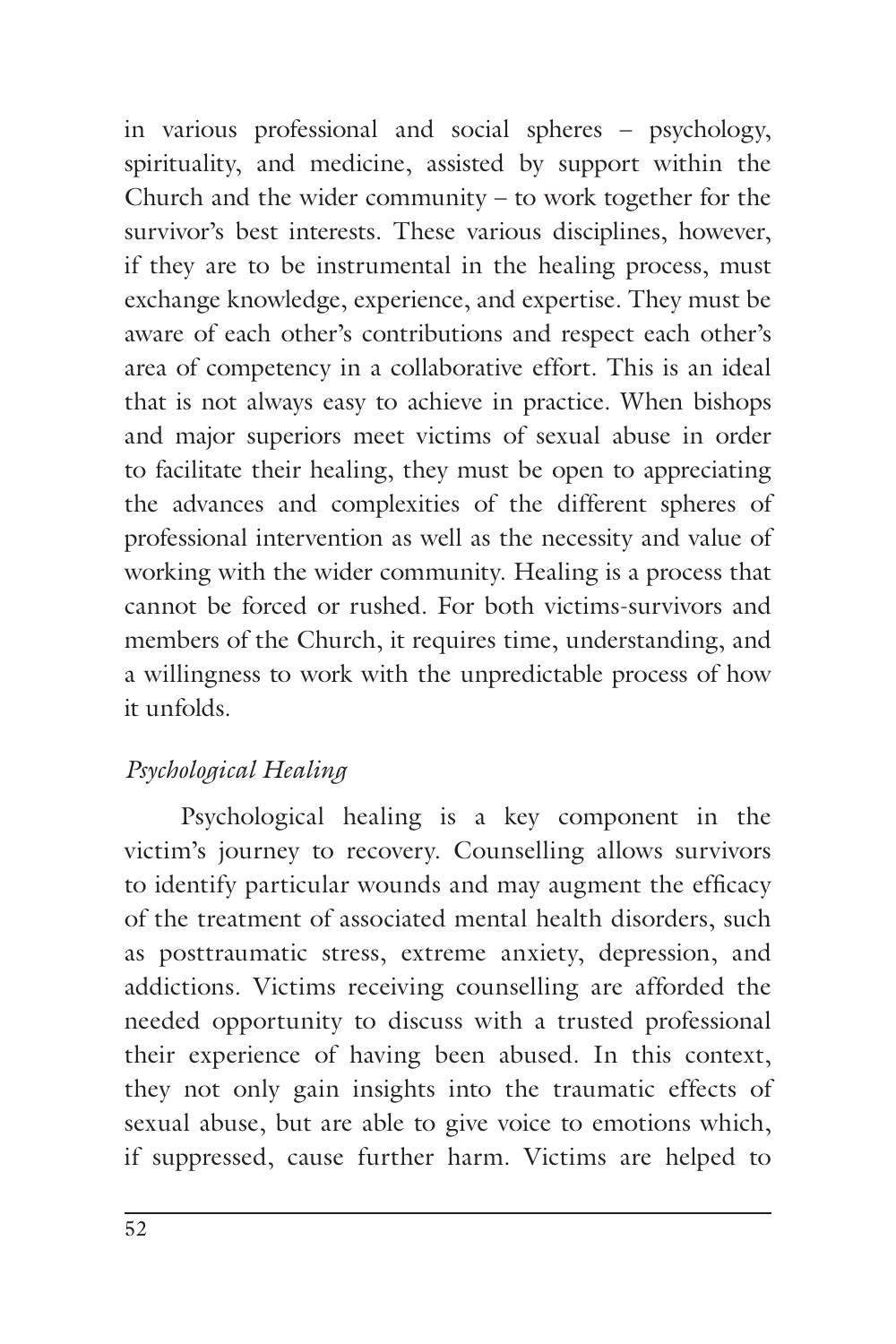overcome feelings of shame and guilt; to reduce levels of fear and hypervigilance; to regain trust in others; and to engage in healthy relationships. They are encouraged to work on self-care and to remain involved and active in society.

At the same time, psychological counselling presents victims and those wishing to help them with unique difficulties and complexities. In addition to the divergent schools of thought and methods within the profession of psychology, victims seeking counselling for sexual abuse trauma are often required to make a substantial and even indefinite time commitment to a process which is emotionally demanding and financially burdensome. Such factors may make therapy inaccessible for some. Furthermore, where qualified practitioners are lacking in a given geographic area, therapy may not be an option. It is also worth noting that not all therapists are sufficiently aware or considerate of the religious background of the victim and are therefore unable to work effectively with them. In spite of these issues, healing cannot take place without some attention to the psychological needs of a survivor of sexual abuse.

## *Spiritual Healing*

While the importance of the psychological dimension of the healing process is generally recognized, it is also accepted that spiritual healing is significant in its own right, but particularly for those victims who were connected to and involved with the Church. Because human beings are a unity of soul and body, any wound to the body or mind also affects the capacity for a healthy spiritual life. As mentioned above, the trauma of abuse frequently results in invisible wounds that damage the survivor's image of God and ability to relate to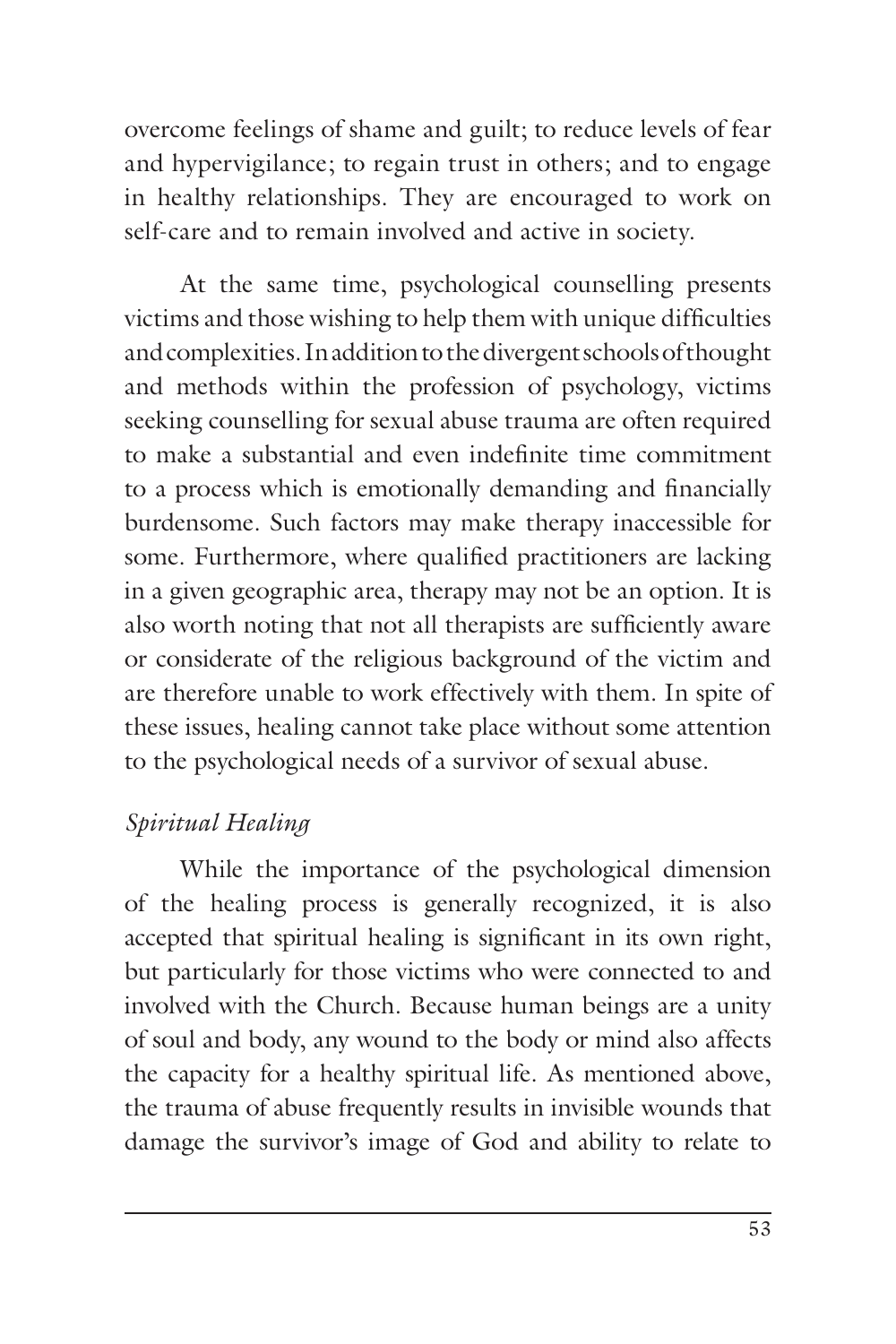God. Guilt, self-blame, fear, and anger, so often experienced by those who have been sexually abused, can destroy or limit their capacity to trust God and others, leaving them with a sense of loss and spiritual abandonment, which seeks to be healed.

When circumstances have allowed, some victims have indeed experienced degrees of spiritual healing through the embrace of a welcoming faith community as well as through prayer and the Sacraments. Because faith can bring healing to survivors, they should be offered all of the spiritual and pastoral resources of which they may wish to avail themselves in order to bring healing to their lives. To be sure, grace does not often act instantaneously and, for many, spiritual healing is a long road that may not always be easy to travel. Nonetheless, Catholics who have been abused remain as members of the Church, which is Christ's body, and their healing, therefore, involves a spiritual journey of accompaniment, where they can experience God's love and the care and support of the Church. As part of that journey, it is hoped that survivors will encounter fellow Catholics, persons ready and willing to pray for the integral healing of those who suffer the wounds of abuse, for "if one member suffers, all suffer" (1 Corinthians 12:26).

## *Forgiveness and Healing*

The ability to move beyond pain, anger, and resentment by all those affected by sexual abuse – victims, perpetrators, and the faith community – to a place of greater peace and serenity often coincides with the experience of forgiveness. Reaching the point of being able to forgive and to receive forgiveness is a long process and may be more a sign of healing taking place rather than a step toward healing itself. To be sure,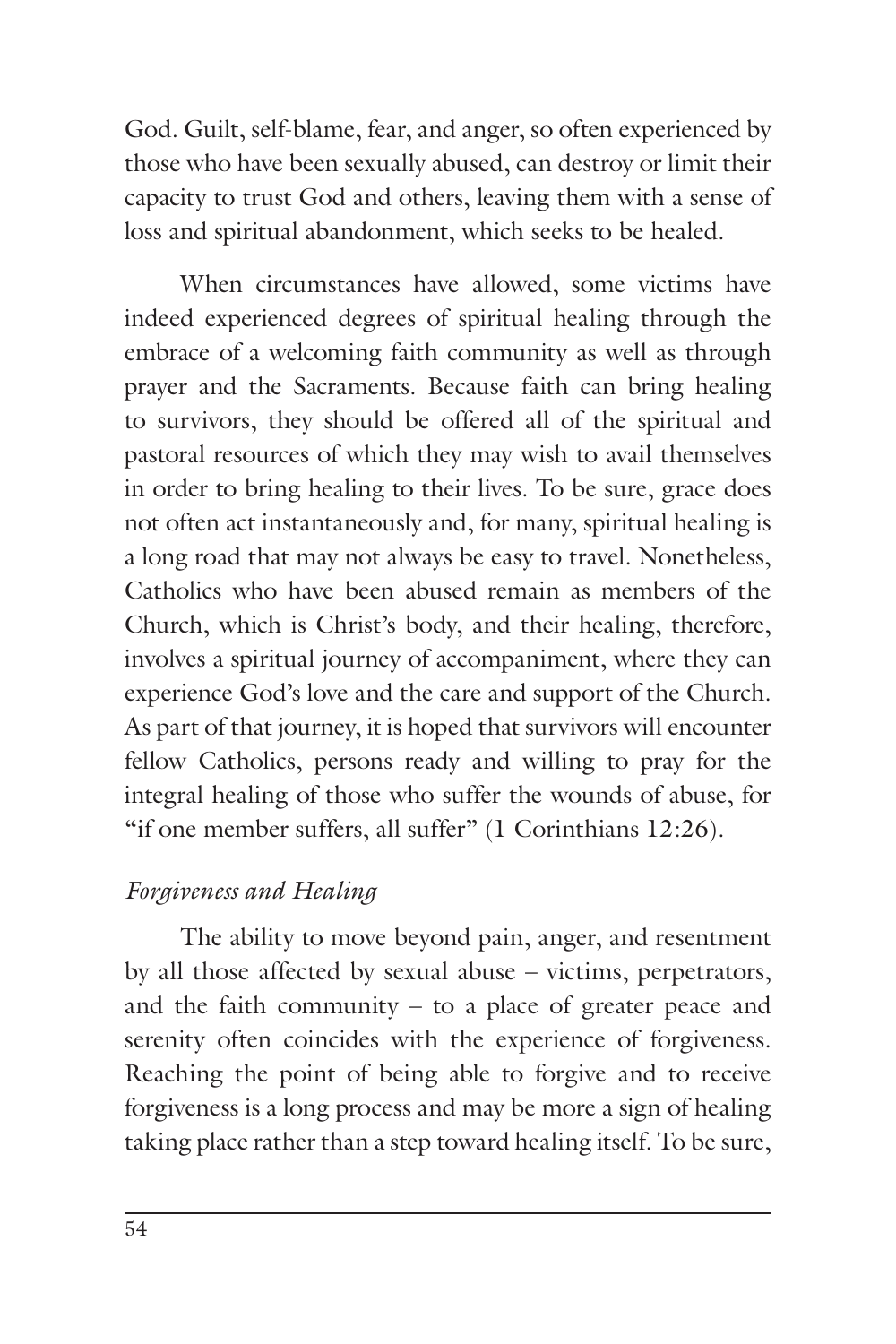forgiveness is an essential part of the journey to reconciliation and a helpful means to achieving a greater sense of peace; but it can only occur when the persons who have been injured are ready to move in its direction. For some victims, forgiveness can occur within the Church. For many others, that possibility has been sought elsewhere.

The experience in Canada has in fact demonstrated the need for Church leaders to be cautious when using the language of forgiveness. For some survivors, its early invocation can be seen as a way to downplay the harm they experienced or to delegitimize their profound pain. Pressure to forgive, either self-imposed or external, also risks burdening victims not yet ready for it with a variety of uncomfortable emotions. For these reasons, it may be helpful to view forgiveness as a destination to be attained gradually in stages. The journey often begins with subtle changes in outlook on the part of the victim and perpetrator as well as the community of faith. It manifests itself in a growing sense of compassion and a greater willingness to let go of past hurts.<sup>52</sup>

## *Community Support and Healing*

For healing to occur, survivors not only need professional care and spiritual guidance but the help and support of a nurturing community. There are various ways in which community members can come together to support survivors and address the effects of sexual abuse on their lives. Whatever the means may be for a community to support survivors, a key component for such efforts appears to be care through compassion. Survivors can experience compassion through their involvement or participation in compassion-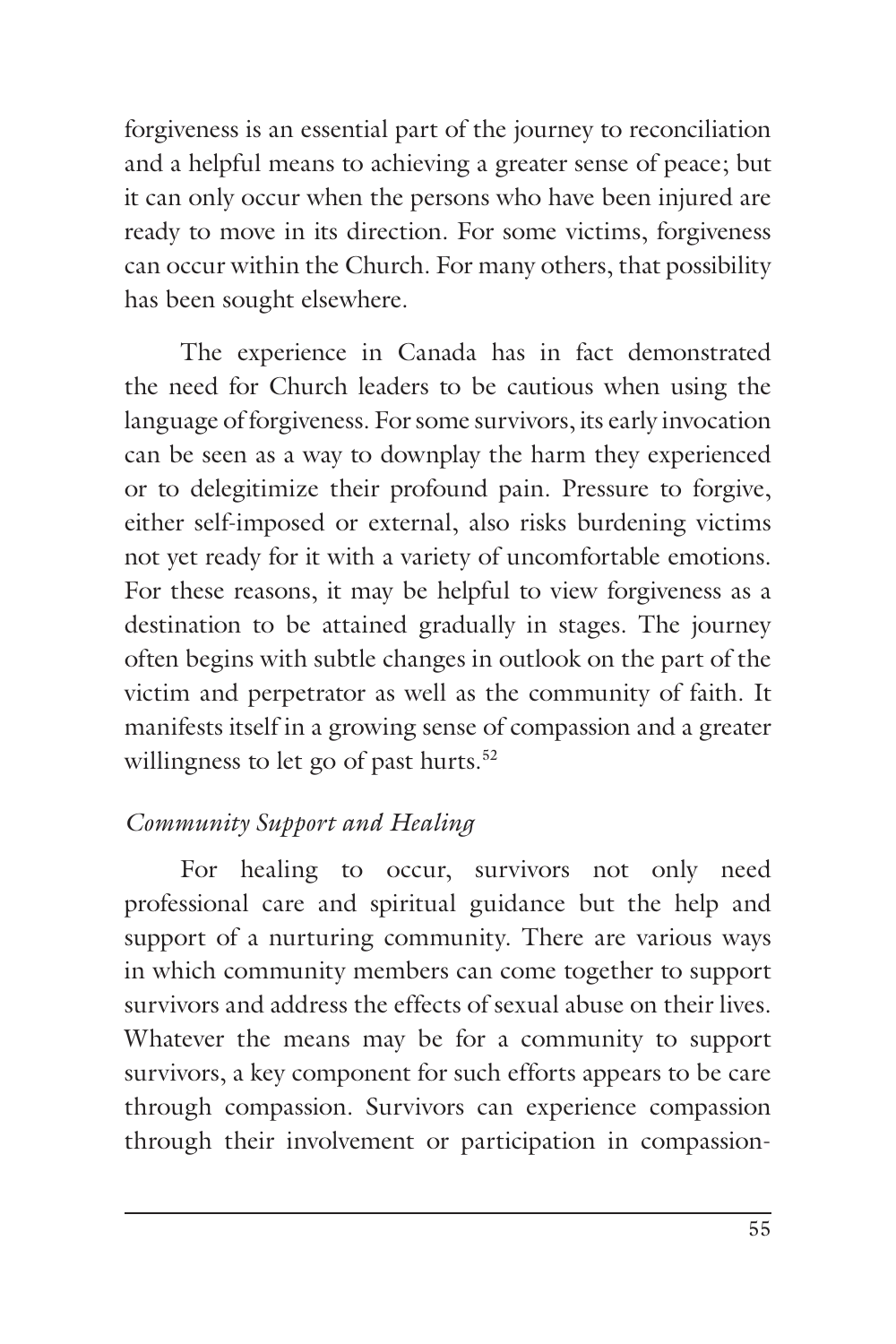based ministries at the parish level where they would be welcomed in a context of pastoral care and accompaniment. These ministries include care for shut-ins, such as the elderly, the sick, and the dying, as well as those who suffer addictions. Compassion-based care has also proven helpful in supporting other ministries to vulnerable populations: women's shelters, support groups of various kinds, outreach to those exploited by human trafficking. Compassion-based ministries can also be adapted to help those who have experienced sexual abuse. An initiative of this kind exists in the Diocese of London, Ontario, in its program, "From Isolation to Action" (FITA).53 Those who wish to help survivors but cannot be directly involved in such efforts may still mediate Christ's healing grace through prayer. Local or diocesan initiatives such as prayer services or even an annual day of prayer for abuse victims can be very meaningful ways of helping and supporting survivors.

A survivor, no less than anyone who has been hurt, needs the friendship, support, and love of others. Specifically with respect to the victims of sexual abuse, the whole community and particularly the community of faith must do all it can to foster an environment of acceptance and compassion. If community healing is to occur, then community members must understand that the survivor of sexual abuse and his or her family are on a journey to recovery. In journeying with each other, there must be respect for the fact that the effects of abuse are often severe, deep-seated, and long-lasting. Moreover, community members must see and accept their crucial role in the outcome of these healing efforts.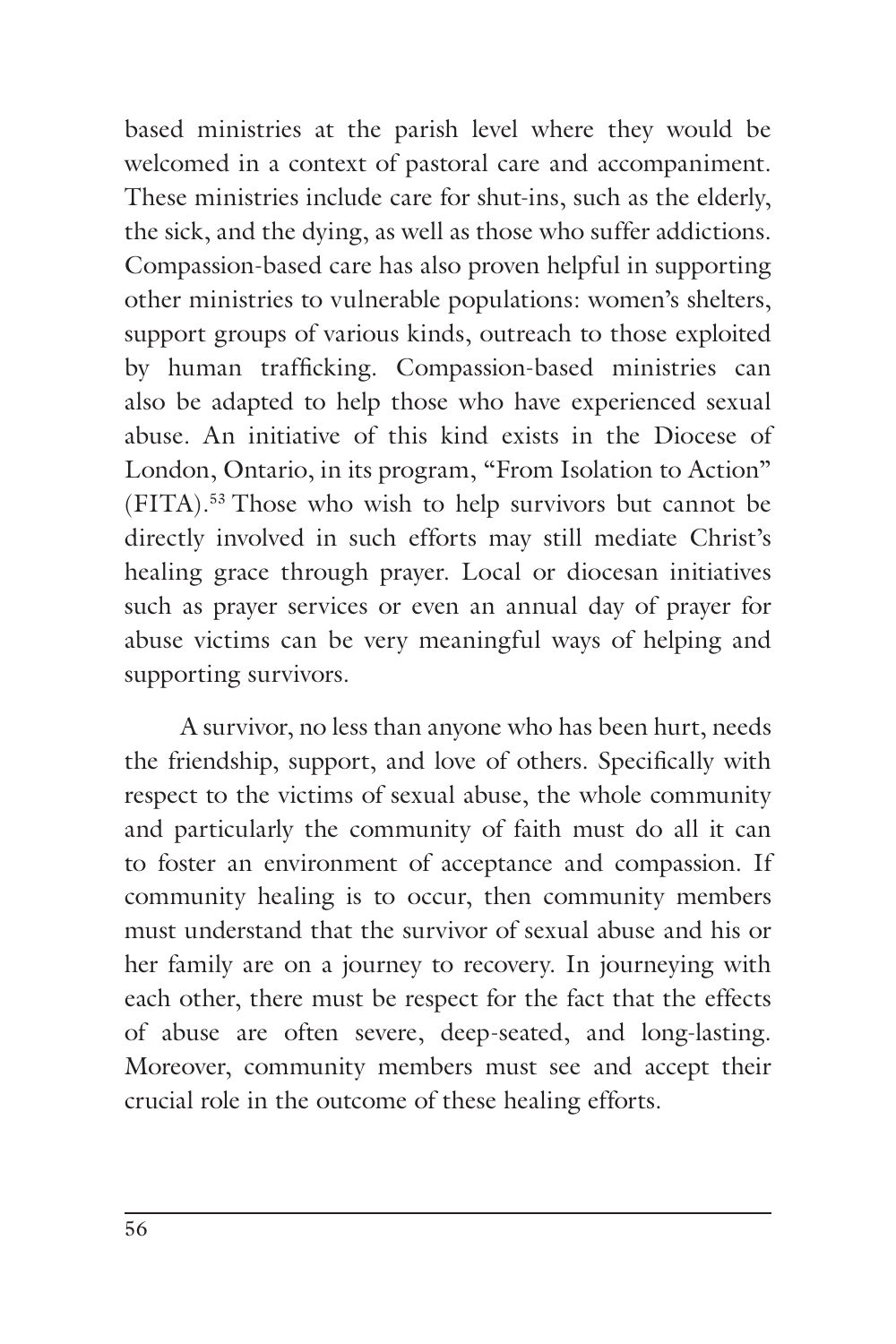To be avoided is any pressure on victims to move forward artificially or to remain silent about the abuse. Members of a community must be willing to accompany victims on their journey of recovery without imposing their own expectations on them. They must clearly send out the message to survivors that they are not to blame for what happened to them. Community members must also acknowledge the pain of survivors and seek to overcome any barriers that can interfere with or prevent their healing and integration.

## *2.3 The Wider Implications of Sexual Abuse*

In addition to its direct and principal effect on victims, sexual abuse of minors has wider implications on society. It affects families of both victims and offenders, including the members of schools, institutions, or parishes where the incidents of abuse took place or where the offender worked, as well as the members of a diocese or eparchy, or religious institute to which the offender belongs.

# *Families*

A wealth of anecdotal evidence now substantiates how sexual abuse deeply impacts the family of both survivors and offenders. In cases of sexual abuse involving Church personnel, particularly where the abuser was known to the family, parents often struggle with feelings of guilt. It is not unusual for them to blame themselves for entrusting their child to the abuser, for failing to detect the abuse or its possibility, and for their inability to undo its harmful effects. These feelings are intensified in families whose involvement in the Church may have been generous or where the abuser may have offered emotional and spiritual support to a family in a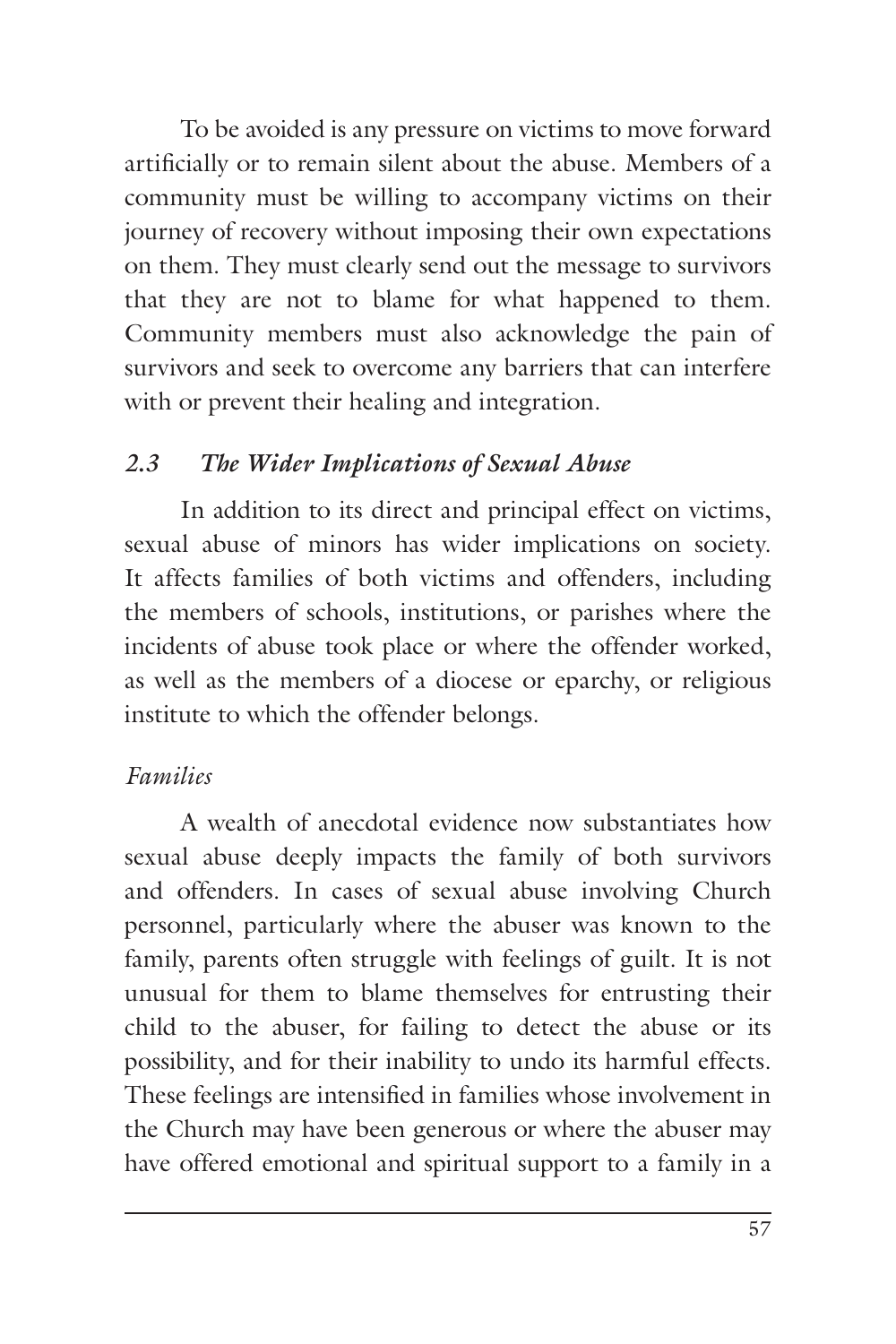vulnerable state, such as in single-parent situations. In pastoral contexts such as these, where minors are groomed for abuse, the violation of trust is especially acute and the capacity for religious belief profoundly damaged. Isolation is a common result for families that suffer this kind of abuse: they can feel disbelieved by Church leaders and shunned by fellow churchgoers for denouncing the abuse, and they can feel abandoned, disoriented, and alone should they decide to leave the Church. Families also face considerable stress as they try to provide for the victim's treatment and their own care. Costs can strain financial resources. Victims can turn to illegal drugs, suicide, or running away from home to cope. Each of these outcomes is extremely destabilizing. Under such pressure, a high incidence of interpersonal conflict and relationship breakdown within the survivors' families is not uncommon.

Bishops in Canada recognize the need to assure families that the children, youth, and vulnerable adults in the care of their parishes and institutions are protected from harm. They must also encourage families to take up their essential role in preventing abuse, safeguarding pastoral environments, reaching out to victims, as well as extending compassionate care toward survivors. It is important for Church leaders to acknowledge the right and responsibility of parents to insist that all dioceses/eparchies and religious institutions have adequate safeguards in place to prevent abuse and effective procedures to respond to allegations of abuse, for the "future of humanity passes by way of the family" which is the "building block" of both society and the Church.<sup>54</sup>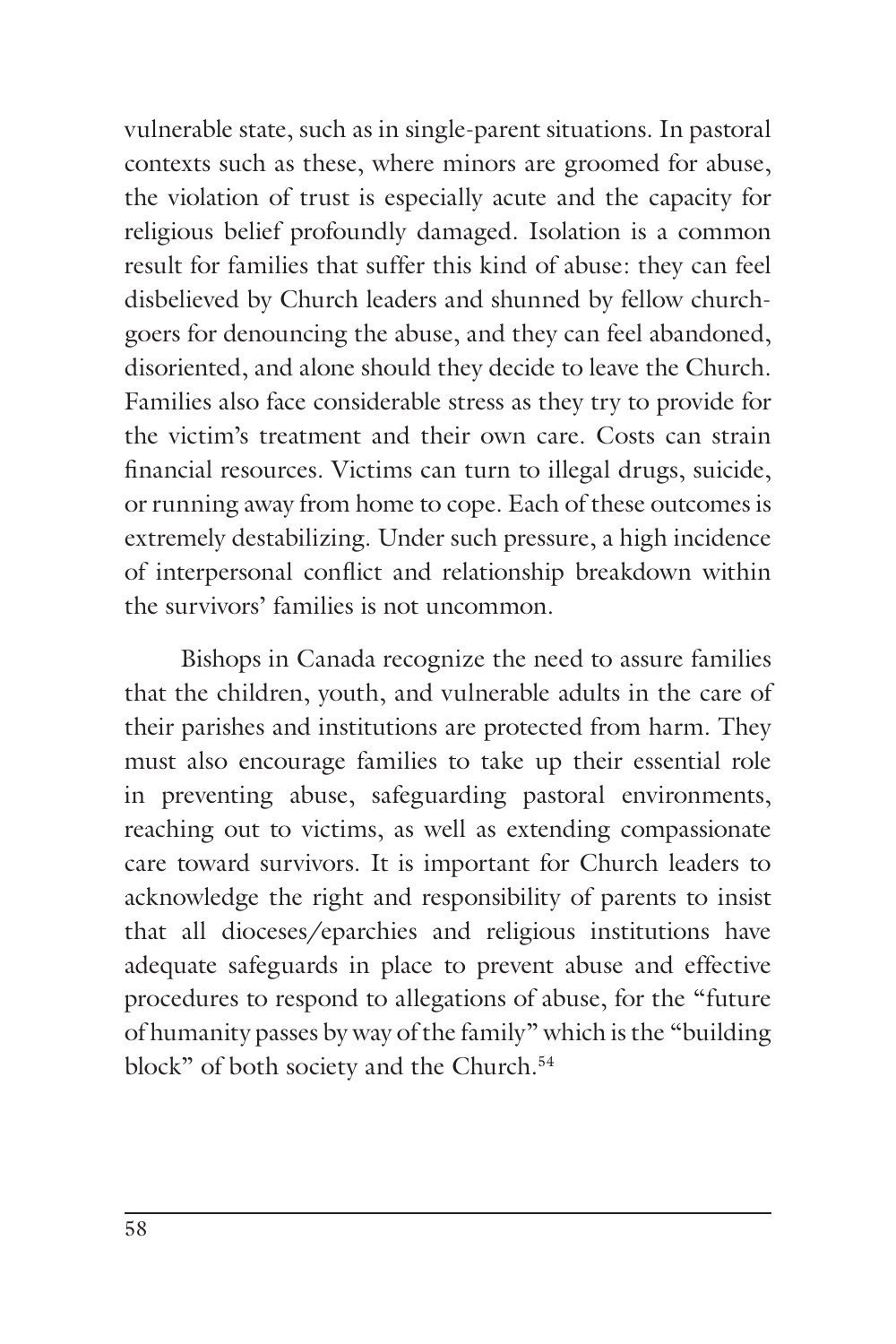#### *Parishes*

Experience has shown that revelations of sexual abuse by clergy profoundly impact parish life and communities, especially when the abuse occurred within the parish itself. Parishioners often make their grief and anger known by distancing themselves from the Church. Attempts to rebuild a parish community after the disclosure of a sexual abuse incident must address the parishioners' lack of trust and even suspicion of an incoming new pastor or bishop as well as other daunting realities such as declining attendance, low morale, strained finances (e.g., stemming not only from litigation, but dwindling collections and fewer volunteers), and the parishioners' embarrassment at being associated with a parish or diocese where abuse has taken place. In some cases, parishes affected by sexual abuse are unable to recover from the impact and can be forced to close their doors. It is clear that if a parish is to survive, it must undergo its own process of healing. Bishops are called to facilitate this process as generously as possible, for they know that parishes are key to the life and vitality of a diocese/eparchy. The parish is where the people of God come together to be nourished through the word of God and the Sacraments; it is where faith life is animated and ministries are exercised; and it is where the community of faithful disciples is formed and informed. The parish is "at the heart of both the outward missionary thrust of the New Evangelization, and of the inward strengthening of its members for mission."55

Particular safeguarding expectations have also brought about unique changes in parishes. While good in themselves, meeting these expectations has required everyone – priests, staff, and parishioners – to become acquainted with and accustomed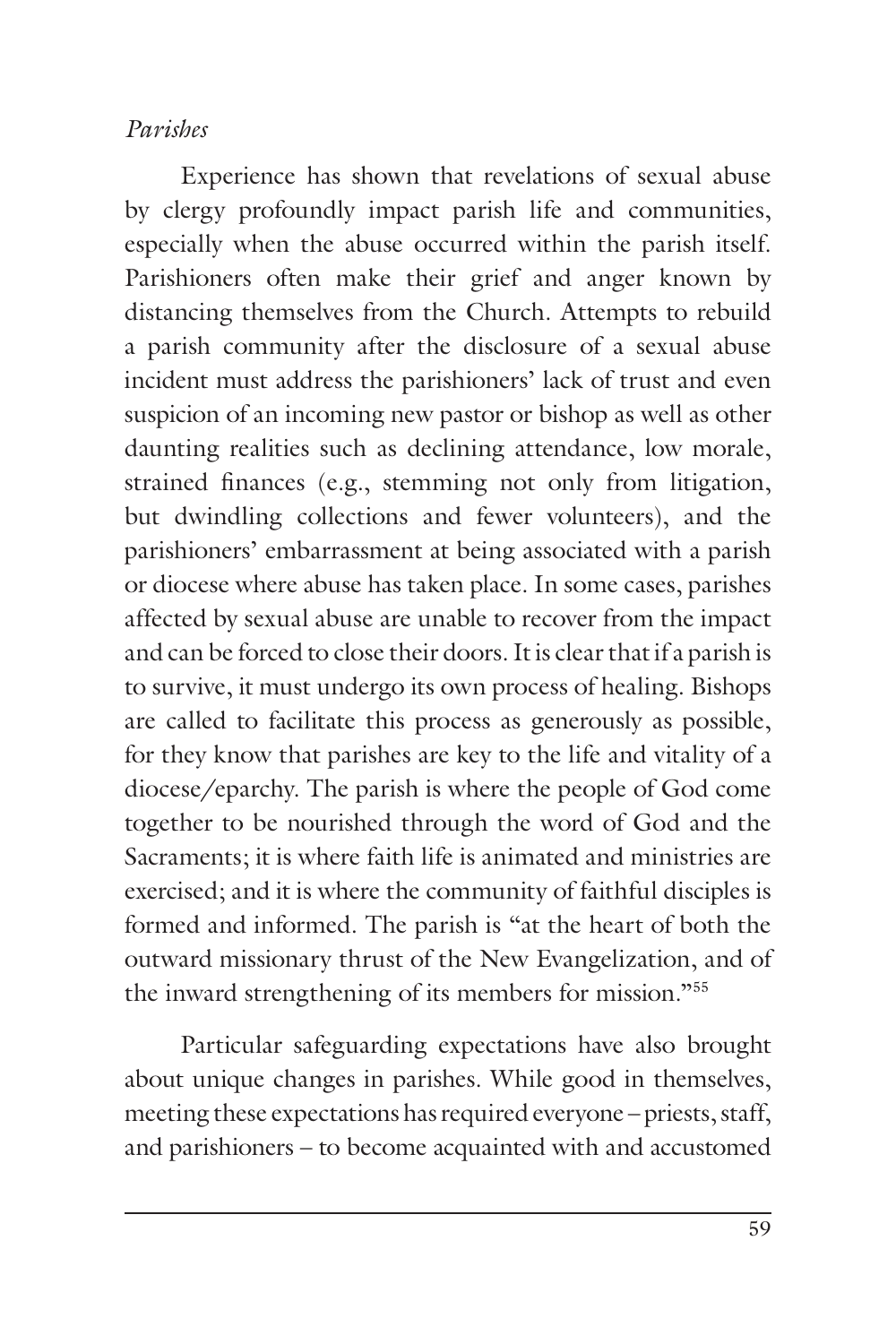to new ways of operating. Physical spaces (e.g., confessionals and offices) have been reconfigured for transparency. Personnel are now submitted to background and criminal record checks as well as other kinds of screening. While many youth programs (e.g., summer camps, youth groups) have been revamped, they are generally regarded as a liability, despite the good that can be fostered through this kind of apostolate, and their management must be carried out with particular care for the responsibilities and potential risks involved.

## *Dioceses/Eparchies*

The experience in Canada and elsewhere has shown that incidents of abuse in parishes or other institutions within a diocese/eparchy have a direct impact on the diocesan/eparchial organization itself. Where dioceses/eparchies have been required to pay out large sums of money in legal settlements, feelings of anger and resentment have arisen at all levels of the Catholic community, but most importantly among the faithful of the diocese directly affected by the loss of resources originally derived from their support of the Church. This has caused cynicism with regards to bishops and other clergy and further interfered in the efforts and obligation to support victims in the healing process.

In many instances, vocations to the priesthood, to consecrated life, and to lay ministries have also been affected. While lay involvement in Church ministry has declined, the sexual abuse crisis has also deterred many good candidates from entering the seminary and houses of formation, and caused some of those who were already in formation to leave. Combined with the current shortage of priests in Canada, this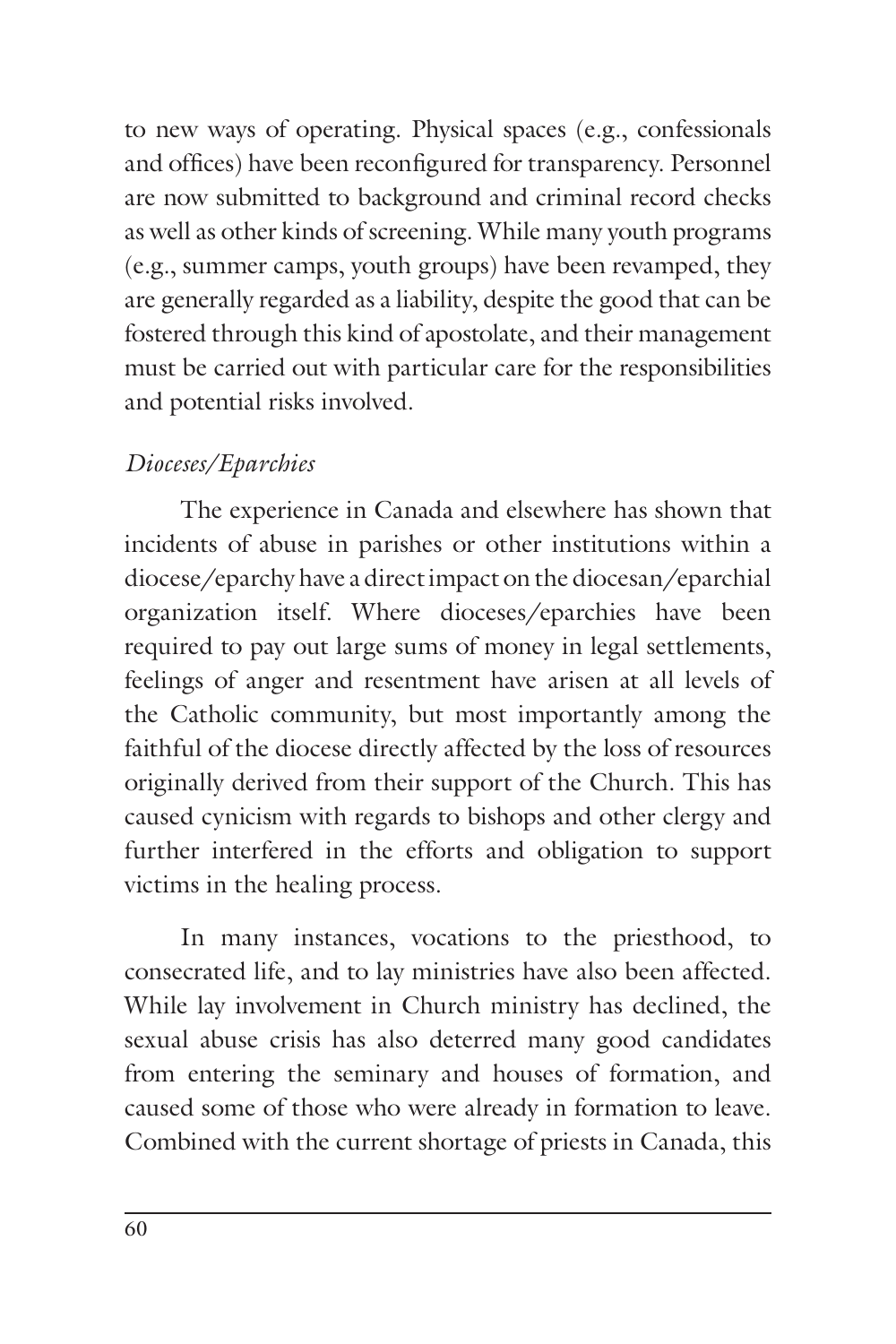has already necessitated increased assistance from international priests. A trend unlikely to change in the foreseeable future, it is not necessarily the sign of a thriving local Church.

### *Other Institutions*

It is a fact of history that a number of institutions established to care for vulnerable children and youth within dioceses across this country, such as schools, hospitals, shelters, soup kitchens, and youth centres, as well as some of the former Indian Residential Schools, were once run by Catholic entities. Some of these charitable institutions have had their own experience of the sexual abuse crisis. While a number of these institutions no longer exist, those which remain find themselves having to apply the lessons learned. Dealing with survivors of institutional abuse requires, in part, that the Church and society deepen their understanding of what has gone wrong in the past in order to enact policies which improve Church-run institutions where they exist today and for future generations. It is already clear that a major part of this concern for the future is to ensure that all staff and volunteers working with children be familiar with the warning signs of sexual abuse and know to whom they should report any concerns.56 Similarly, staff and volunteers who work with children are now required to undergo background checks, receive appropriate supervision, and be given clear guidelines about boundaries, just as the institutions themselves are to be audited concerning their own compliance with provincial/ territorial statutes and diocesan norms.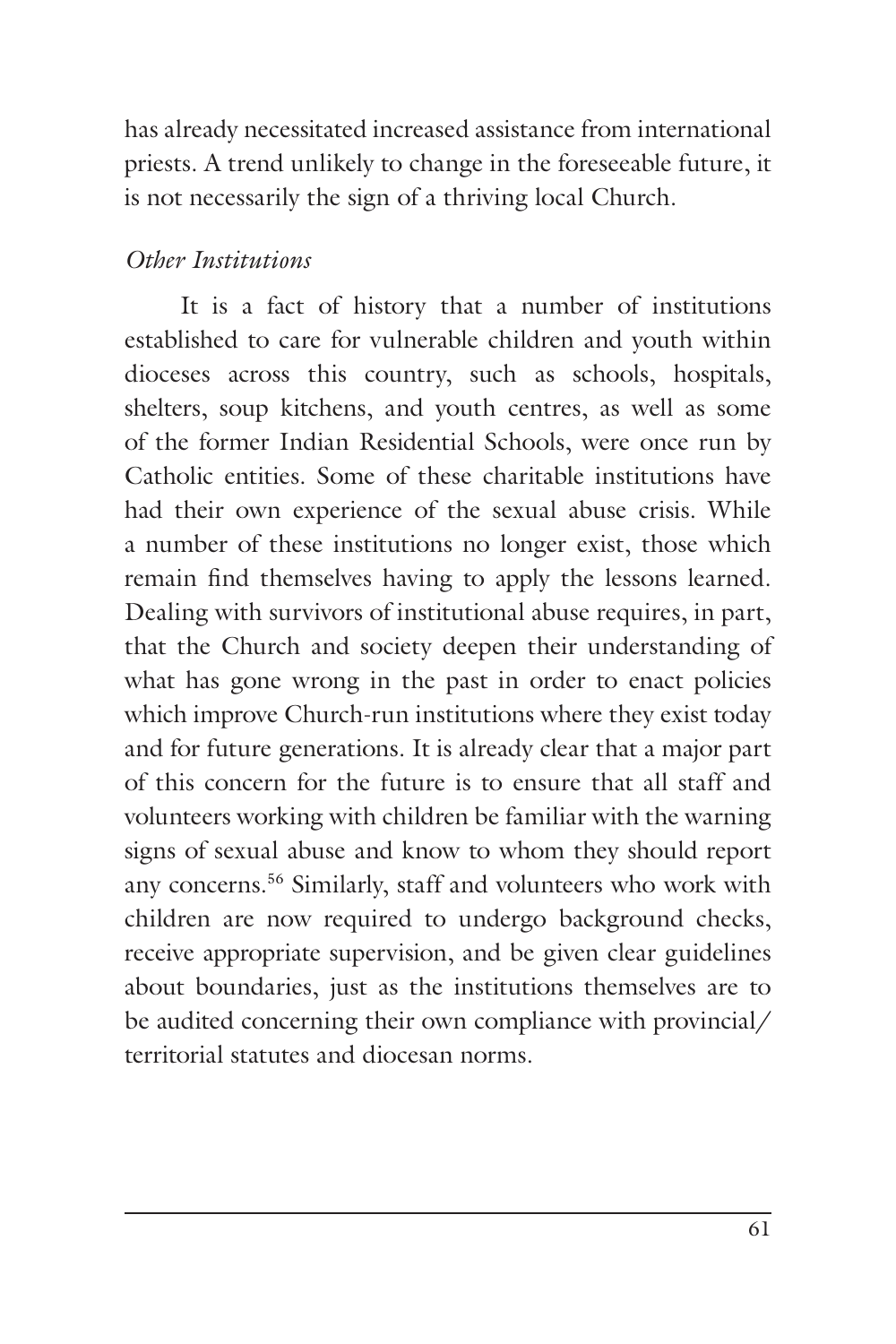## **CHAPTER THREE THE ROAD AHEAD**

*Do not fear transparency. The Church does not need darkness to carry out her work.*

*Be vigilant so that your vision will not be darkened by the gloomy mist of worldliness; do not allow yourselves to be corrupted by trivial materialism or by the seductive illusion of underhanded agreements; do not place your faith in the 'chariots and horses' of today's pharaohs, for our strength is in 'the pillar of fire' which divides the sea in two, without much fanfare* (cf. Exodus 14:24–25)*.*

> *Address of Pope Francis to the Bishops of Mexico* 13 February 2016

The sexual abuse of minors, which has so marked the Church in different countries, is an example of what the Gospel refers to as scandal. While some may understand scandal as having to do with the kinds of behaviours which can do harm to a person or institution's reputation, the Gospel with respect to "scandal" refers specifically to those who place a "stumbling block" (*skandalon*) in the path of another's knowledge of and relationship with God (cf. Matthew 16:23, among others). The sexual abuse crisis is rightly seen as a scandal in the sense of an obstacle. It has led many victims and countless others to reject Christ, the Church, and even God in one way or another. For this reason, the Church must regain its credibility by examining its own self-understanding; it must conform itself ever more closely to the model of Christian life as set out in the Gospel. The existing policies of many local dioceses and eparchies and the necessity to revise and update them, goes beyond a mere change in administrative procedure; it marks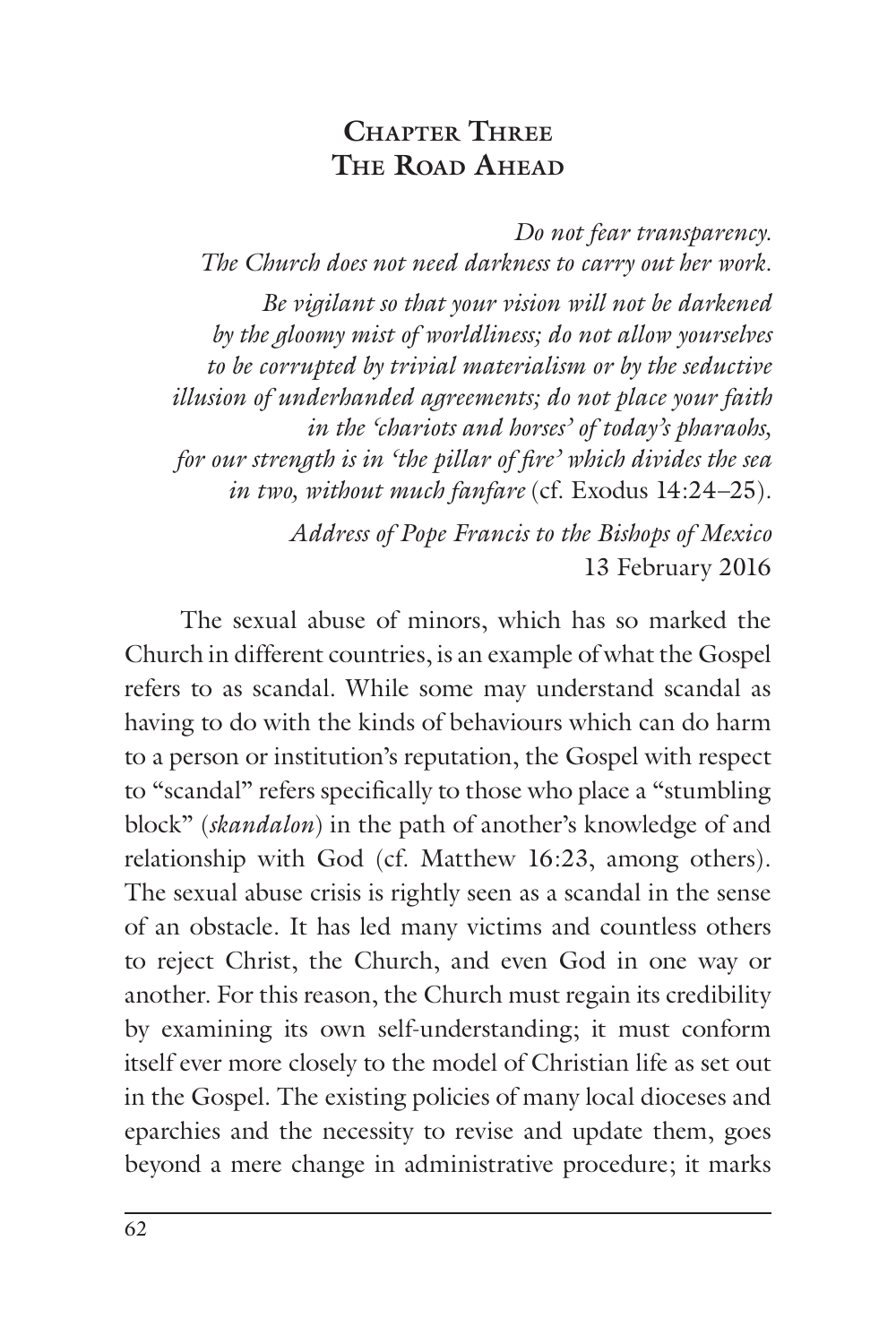a shift in institutional culture and mentality. This chapter discusses the distinguishing features of this shift in terms of the bishops' greater awareness of their responsibility as pastors; in terms of their willingness to exercise this responsibility with others and in a spirit of communion and solidarity; and in terms of their recognition of the need to act in accordance with the highest standards of accountability and transparency, as underscored by Pope Francis in the epigraph above. A further and arguably more foundational shift lies, however, in the spiritual transformation of the Church through a process of profound repentance and conversion in which the Church's practices grow in authentic witness to the Gospel and the mission conferred upon it by Christ himself.

## *3.1 Policies and Protocols for the Protection of Minors*

In the wake of the sexual abuse crisis, Church leaders in Canada are being challenged to move beyond a reactive attitude to one which is proactive and preemptive. Local diocesan policies and protocols are seen as indispensable to ensuring safe pastoral environments and in delineating clear measures for responding to allegations. They are also helpful in determining the proper treatment of survivors, offenders, and the enquiring public. By reason of their scope and importance, it is essential that guidelines be clear, comprehensive, and accessible. They must be consistent with the requirements of secular law, both provincial/territorial and federal, as well as the directives of the Holy See and canon law. They must also accord with the expectations of the Episcopal Conference and, in the case of Eastern Catholic Bishops, of their Synod *sui iuris*. Bishops should ensure that new policies address past failures (even the smallest ones), resist oversimplification of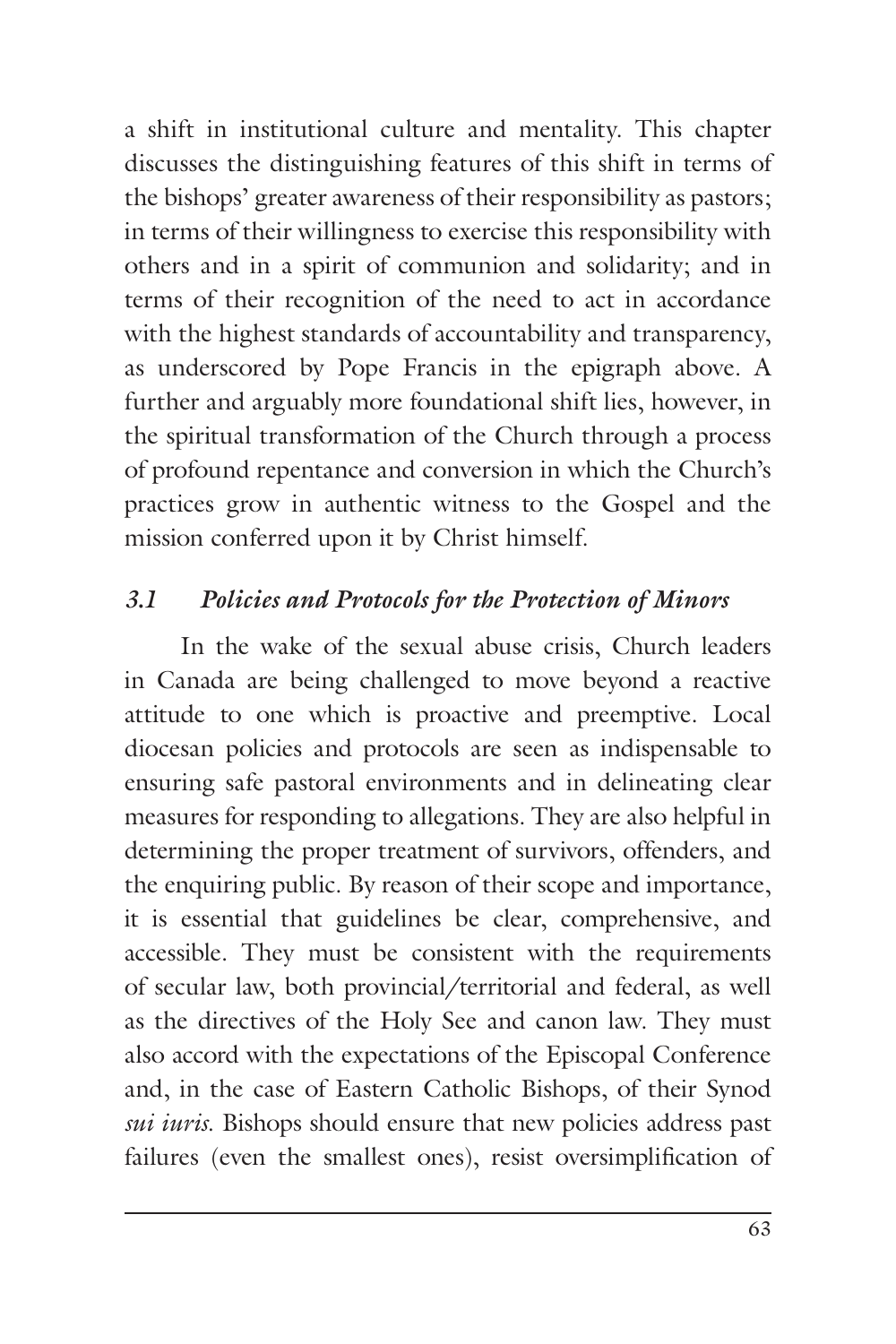complex matters, benefit as required from outside expertise and contemporary scholarly research, and take into account the requirements of neighbouring dioceses and eparchies. Since it is important also to ensure their ongoing effectiveness as needs and circumstances change, bishops should regularly see to the review of such policies both through internal inspection and by third-party auditing.

## *3.2 Increased Episcopal Awareness of Responsibility*

Bishops have a particular duty connected to their office as shepherds of the faithful to ensure that all pastoral environments within their dioceses or eparchies are safe. This task is an administrative as well as a pastoral responsibility.57 In addition to considering what is needed for the life and ministry of the clergy and what is best for the spiritual growth of the faithful, bishops must also "make laws for [their] people, judging and regulating all that pertains to […] the apostolate."58 In light of such laws, the bishop must monitor carefully all parishes as well as all offices, institutions, and services in his care to ensure that personnel are fully informed of and compliant with the norms that have been established. The protection of minors presents bishops with a particularly urgent task to which they are called, and they must attend to it concretely as one of the preeminent needs of the people of God entrusted to their care. The Directory for the Pastoral Ministry of Bishops, *Apostolorum Successores*, states clearly that the bishop "needs to condemn vigorously all forms of violence and to raise his voice in favour of […] children who suffer grave abuse."59 The weight of this responsibility can be daunting not only because of the matter concerned, but also because every authoritative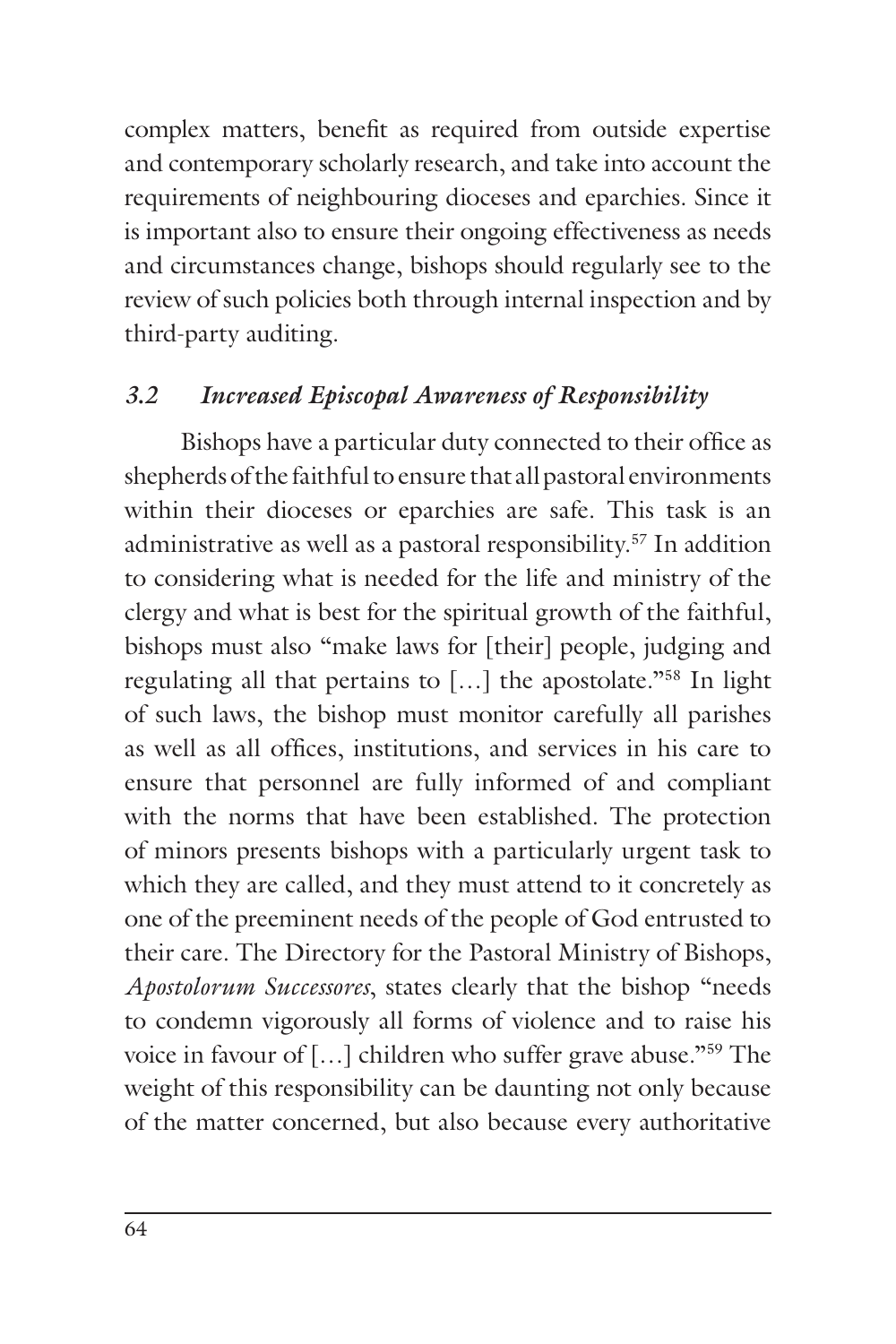act carried out by a bishop is pastorally effective insofar as it is based on his own commitment to lead a holy life.<sup>60</sup>

## *3.2.1 A Bishop Does Not Act Alone*

While the bishop himself is instrumental in creating within his diocese or eparchy a culture of safety, he exercises this ministry in cooperation with others by respecting secular laws and civil authorities and by virtue of his communion with the universal Church, his fellow bishops, and the faithful entrusted to his pastoral care. To all the collaborators of the bishops – priests, deacons, officially mandated religious and laypersons – many of the expectations below also apply.

### *3.2.2 Respect For Civil Laws and Authorities*

In addition to the laws of the Church, bishops are answerable to secular laws and civil authorities. Because of their office and their position as leaders within the community, they must be and are expected to adhere to the laws of the land in exemplary fashion. The norms of the Holy See on protecting minors as well as the present guidelines of the Canadian Conference of Catholic Bishops (CCCB) likewise require bishops and major superiors to observe the stipulations of secular law. It is essential, therefore, that bishops take the time not only to familiarize themselves with the secular laws applicable to the geographical territory in which their diocese or eparchy is situated, but also to ensure that their own diocesan protocols are compliant with them.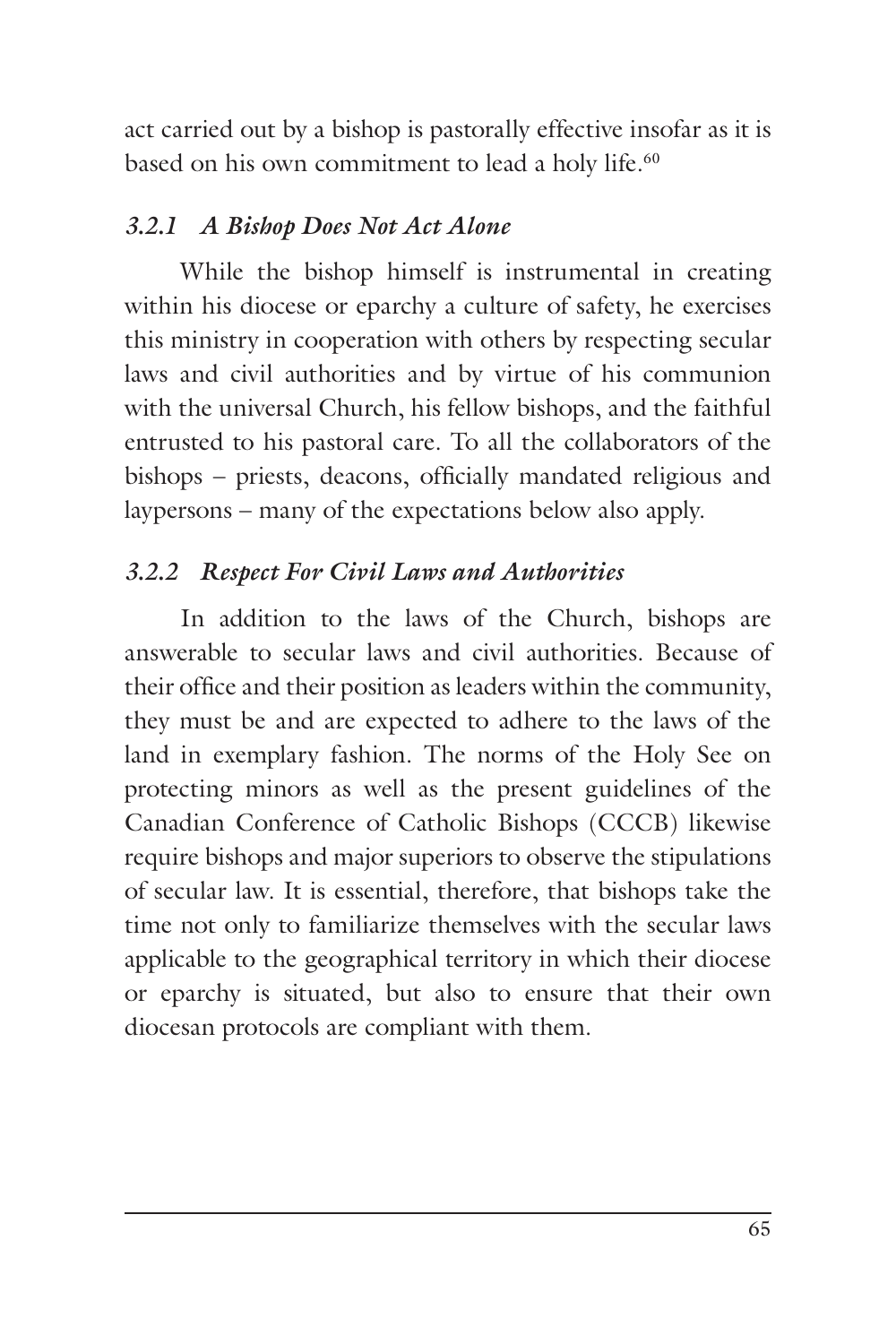#### *3.2.3 Communion With the Universal Church*

While autonomous in the administration of his own diocese, each bishop also shares a spiritual concern with all other bishops for the pastoral solicitude of the whole Church. This spirituality of communion includes living in conformity with the teachings of the Church. Just as adherence to doctrine is one source of unity in the Church, so commitment to the norms and expectations of the Holy See regarding cases of alleged or established sexual abuse represents the unified commitment of bishops to safeguarding minors. Bishops, therefore, are to apply the Holy See's directives effectively and with due regard not only for their content and weight (e.g. teaching documents, laws, norms, guidelines) but in view of the pastoral considerations they address. Furthermore, each bishop is expected to ensure that regulations in his own diocese or eparchy conform to canon law and other general norms, i.e., that these regulations must be properly promulgated, implemented, and observed.

## *3.2.4 Communion With Fellow Bishops*

A national Conference of Bishops is a forum constituted by the bishops of a country to provide members of the same episcopacy with a means to deliberate collectively on Church matters and questions primarily of national importance; to assist each bishop with advice and counsel in the exercise of his ministry; and to develop appropriate ways of responding to matters of common concern in keeping with the communion and solidarity among the country's bishops.61 The Conference allows the bishops to share information, exchange ideas, and achieve consensus. It is not a governing body with the power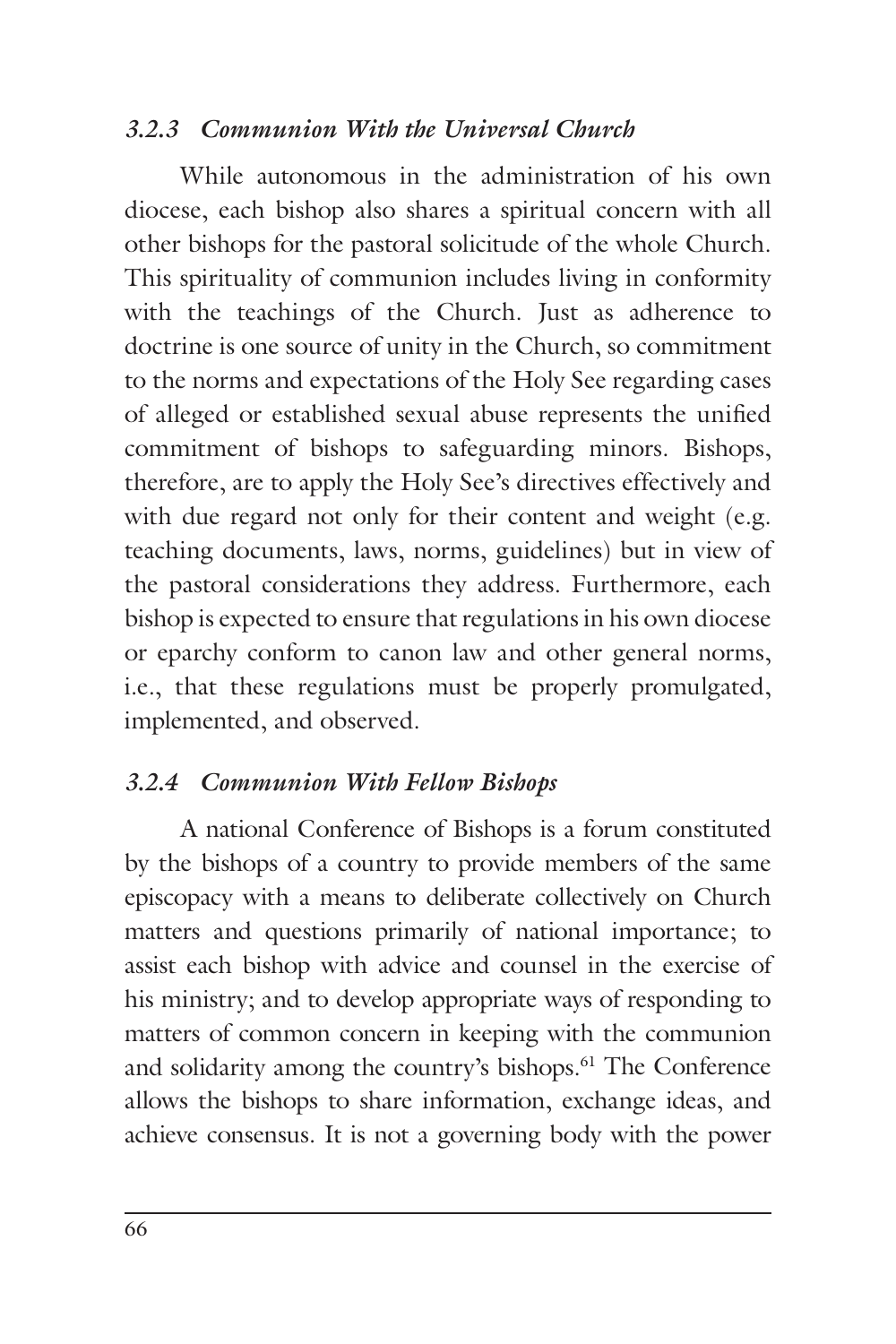to enact regulations binding its members, except in those few areas where the Code of Canon Law explicitly requires it.62 Nor is it a national headquarters of any kind, for each diocese is autonomous in its own right. Its function is to serve as a vital assembly for the bishops of a country with respect to establishing a common vision and approach to important national issues. In Canada, as in many other parts of the world, the protection of minors is an example of one such important national issue.

### *3.2.5 Communion With the Faithful*

As the practice of episcopal authority has evolved in recent years – from the exercise of power vested in a bishop to the service of a community expressed in a spirit of coresponsibility and synodality – so too has the understanding of mutuality, interdependence, and appreciation for the variety of roles and vocations in the Church deepened. Bishops have become more aware of the importance of listening to the voices of other members of the People of God in matters of ecclesial importance and particularly concerning issues related to the protection of minors. It is, in this sense, that the bishop, in addition to serving as shepherd of his flock, is expected to live a spirituality of communion with the faithful. The bishop's daily contact with priests, religious, and lay faithful, as noted in *Apostolorum Successores*, "provides the setting in which the Spirit speaks to him, reminding him of his vocation and mission, and forming his heart through the vibrant life of the Church."63 Furthermore, in all matters, but especially those affecting other members of the Catholic faithful, "the bishop should always adopt an attitude of careful listening to what the Spirit is saying to the Church and in the Church."64 The various councils, particularly the presbyteral council and the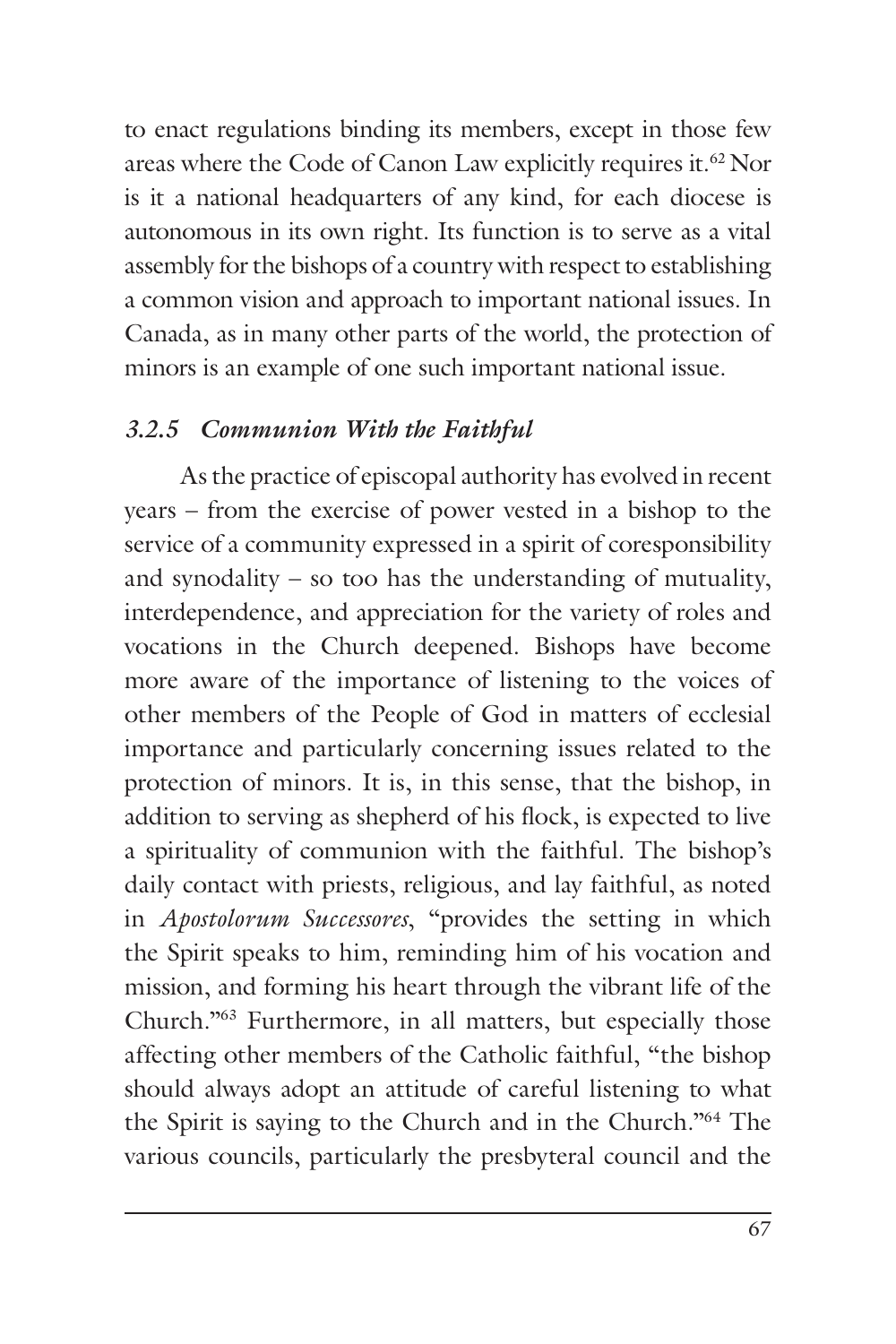diocesan pastoral council, which exist to assist the bishop in this ministry, are examples of ways to promote deeper reciprocity and communion between a bishop and the other members of the diocese or eparchy entrusted to his care. In recent attempts to grapple specifically with the problem of sexual abuse, bishops have sought and welcomed input from the faithful as well as from professionals in the secular sciences, from legal experts, survivors and their families, and the wider community. Through consultations and meetings, bishops have deepened their understanding of sexual abuse and enhanced their response to it as a major priority.

## *3.3 Accountability*

The term *accountability* is used in many diverse fields today and can sometimes mean different things to different people depending on the context. In the present document, accountability refers to the obligation of one party to answer for how it fulfills its responsibilities to another. It is not primarily about accepting blame for something that goes awry, but about delivering on accepted and shared commitments. Central to this understanding is the identification and acknowledgement of a good which is held in common by a number of people and an understanding of *who* is accountable to *whom* for the well-being and safekeeping of this good. The safety and wellbeing of younger generations and the integrity of the Church are two such goods to which bishops, other members of the Catholic faithful, and society at large share varying degrees of investment and commitment. Bishops are not immune, therefore, to rendering an account for their actions with respect to such goods. If in the past there had been an exaggerated sense that the bishop was all powerful, and therefore beyond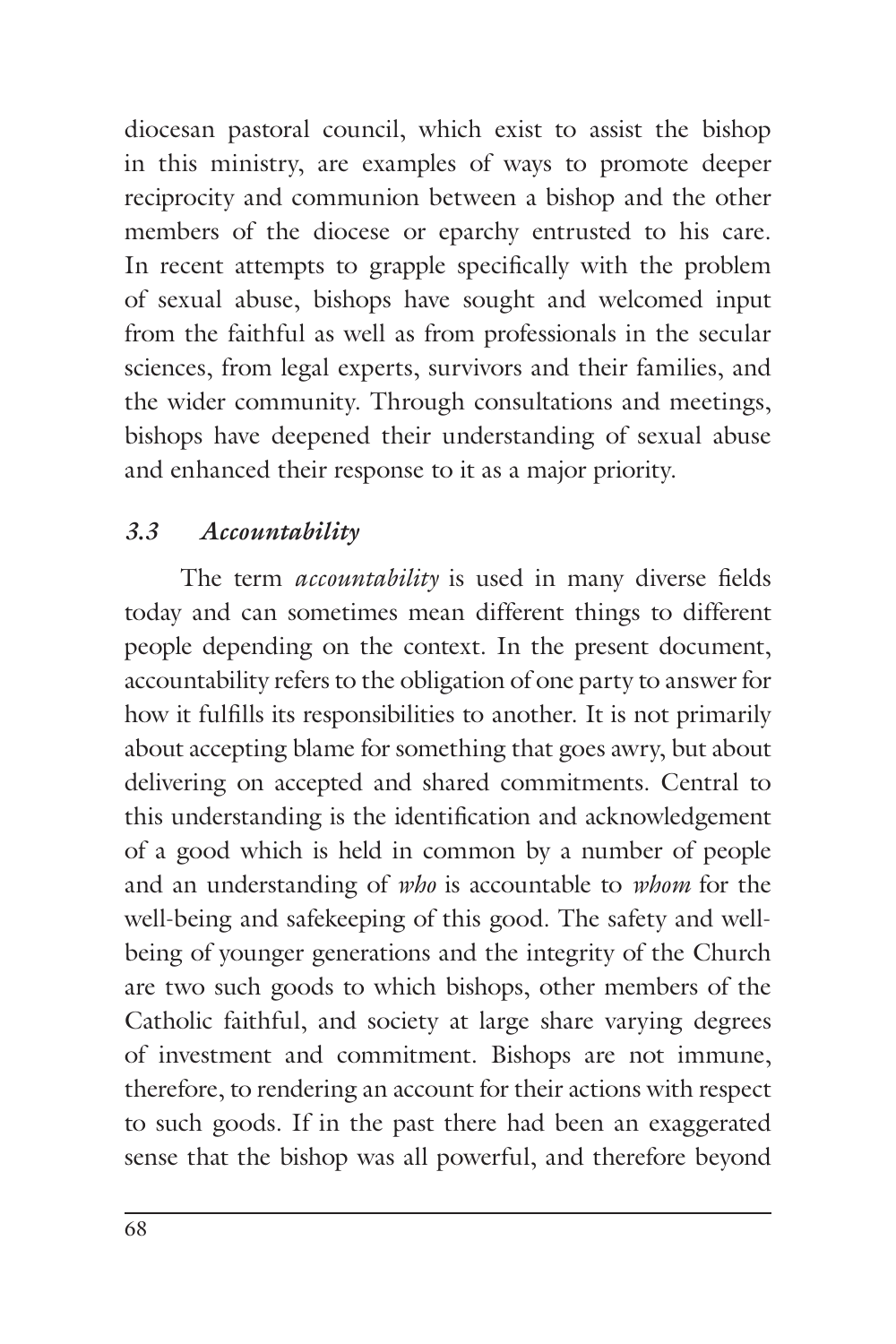questioning and reproach, what prevails today is a shared sense of commitment and responsibility to what is held in common. This shared sense of responsibility is helping to foster an evergrowing culture of accountability within the Church.65

In their efforts to improve accountability, bishops in Canada have found third-party auditing services helpful. Community service organizations as well as insurance providers offer various options, which can help establish a more rigorous and coordinated approach to implementing and maintaining safeguarding standards. Many (if not most) Canadian dioceses and eparchies have already established regular audits of protection policies and short-term risk prevention mechanisms, including screening, monitoring, and training sessions. The results of such audits not only aim to establish the highest standards of protection within individual dioceses and eparchies, but can also provide relevant and useful advice to bishops in their efforts to be mutually accountable. In Canada, many institutes of consecrated life and societies of apostolic life have turned to two major child protection agencies based in the United States: *Praesidium66* and *Virtus*®.67 These organizations have offered professional assistance in implementing and maintaining safeguarding protocols. While varied in scope and application, these and similar auditing services are very helpful and necessary. However, the approach to effective long-term prevention of sexual abuse and the renewal of the Church's duty to ensure the protection of minors also demands ongoing education and formation – a perpetual investment in personnel, resources, time, and educational programs – and attention to the constant conversion of minds and hearts.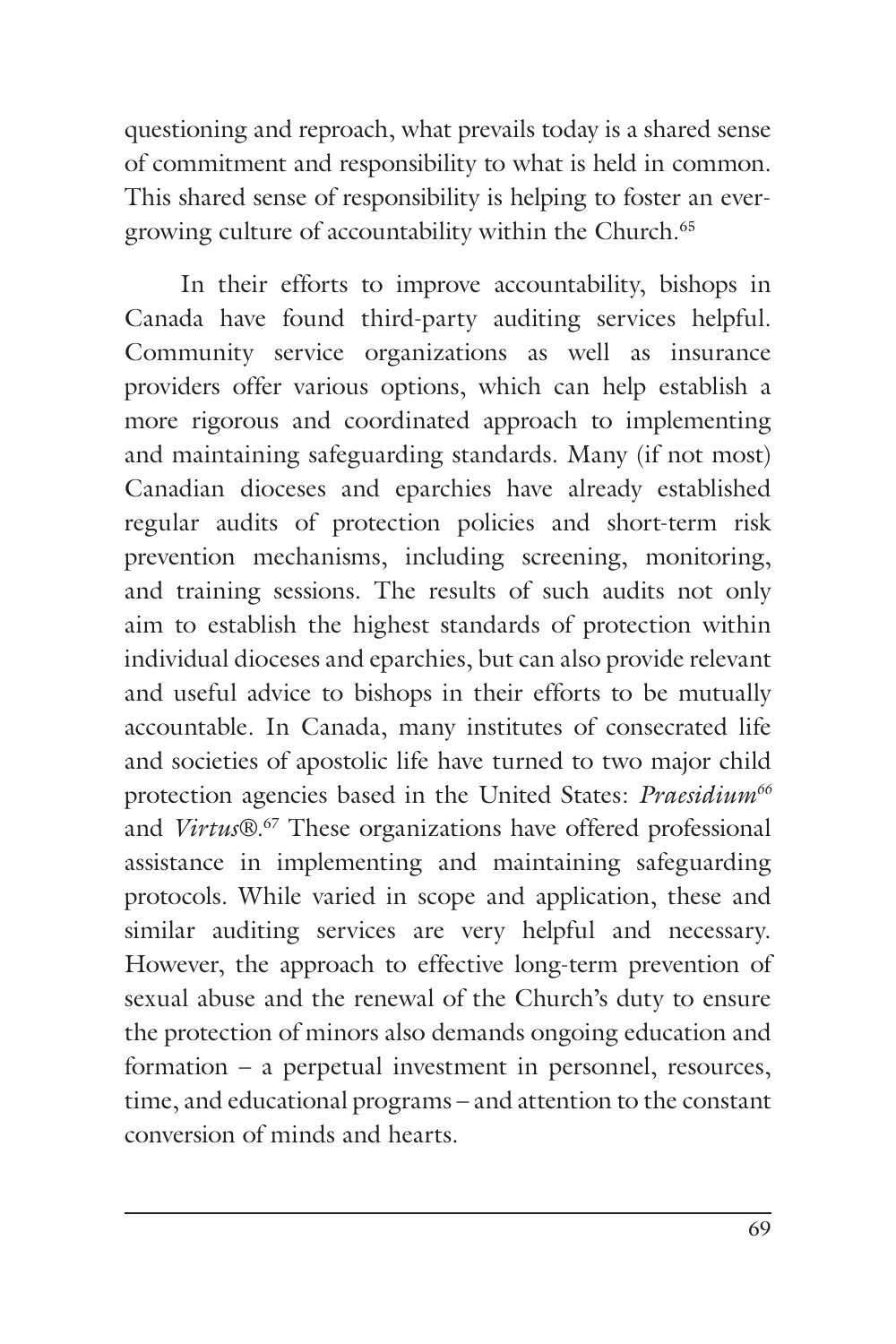#### *3.4 Transparency*

In order for there to be accountability there must be a mechanism to ensure that the decisions and actions of those being held accountable are being communicated to other concerned individuals in a timely, open, efficient, and truthful manner. The name commonly given to this mechanism favouring communication is *transparency*. Indeed, transparency comprises a commitment to communicate with sincerity and honesty. It facilitates access to information to those who are entitled to receive it and welcomes external input in the development and implementation of policies and protocols.

And yet, while transparency involves the public disclosure of information, it is important to understand that not all victims (be they alleged or established) wish their identities to become publicly known. Furthermore, the presumption of an accused person's innocence and the right to an impartial and fair hearing, cornerstones of the criminal justice system in Canada,<sup>68</sup> at times require the courts to ensure that information be held from the public. Bishops in Canada have found it challenging at times to balance confidentiality obligations, on the one hand, and the demands for public disclosure, on the other. Not only do they appreciate the desire of the general public affected by the occurrence of sexual abuse in their communities to receive information in a timely manner, bishops also understand that maintaining or regaining public trust entails transparency and accountability in tandem with overriding legal and moral obligations to protect privacy interests of those involved even in the face of public pressure.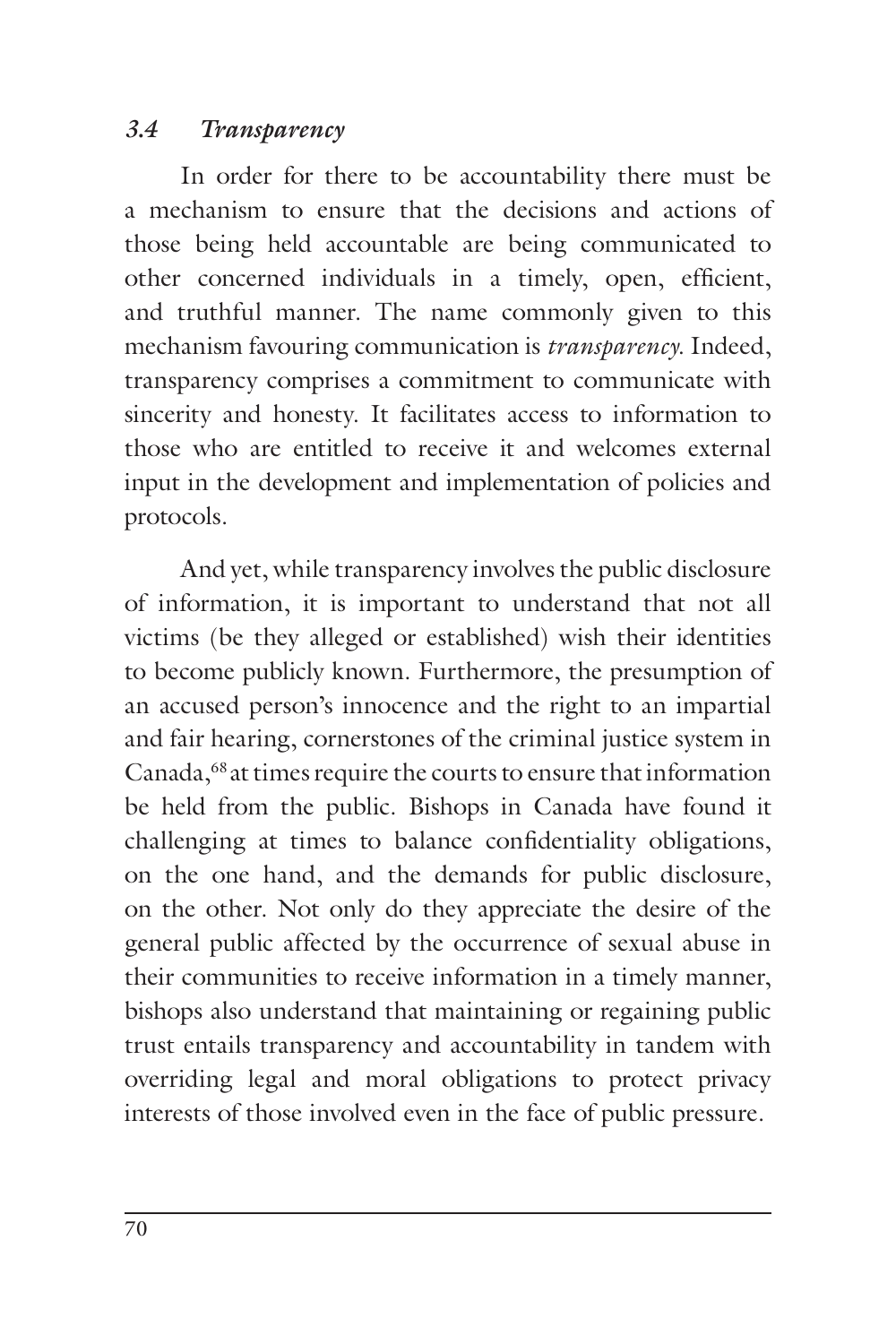Transparency can be demanding. However, Pope Francis has urged bishops: "Do not fear transparency. The Church does not need darkness to carry out her work."69 The call for transparency to which Pope Francis was responding comes from a social and ecclesial context where the behaviour of leaders is being held to a high standard. Because of contemporary concerns about the loss of credibility and trust in public leadership – both in the Church as well as in other institutions – calls for transparency at times seem to involve a level of expectation which is not easy to attain. Nevertheless, it is important to recognize that transparency is a challenge which must be taken up as generously as possible in order for broken trust to be restored.

#### *3.5 Preventing Sexual Abuse: A Call to Conversion*

Preventing sexual abuse by tackling the cultural and systemic factors which contributed to the crisis must be a present concern and a future goal for both the Church and society. The importance of prevention in pastoral environments was underscored in the Winter Commission Report, in *From Pain to Hope*, and more recently in the conclusions of the 2011 John Jay College Report commissioned by the United States Conference of Catholic Bishops.70 While all of the Catholic faithful are eager for the crisis in the Catholic Church to pass, the sexual abuse of minors remains a long-term societal problem likely to persist in many diverse contexts, including in families, where most incidents of sexual abuse occur, and in institutions involved in educating and mentoring minors.<sup>71</sup> Within the Church, the goal of prevention is first and foremost a call to conversion. Firstly, this entails identifying longstanding institutional practices linked to sexual abuse; and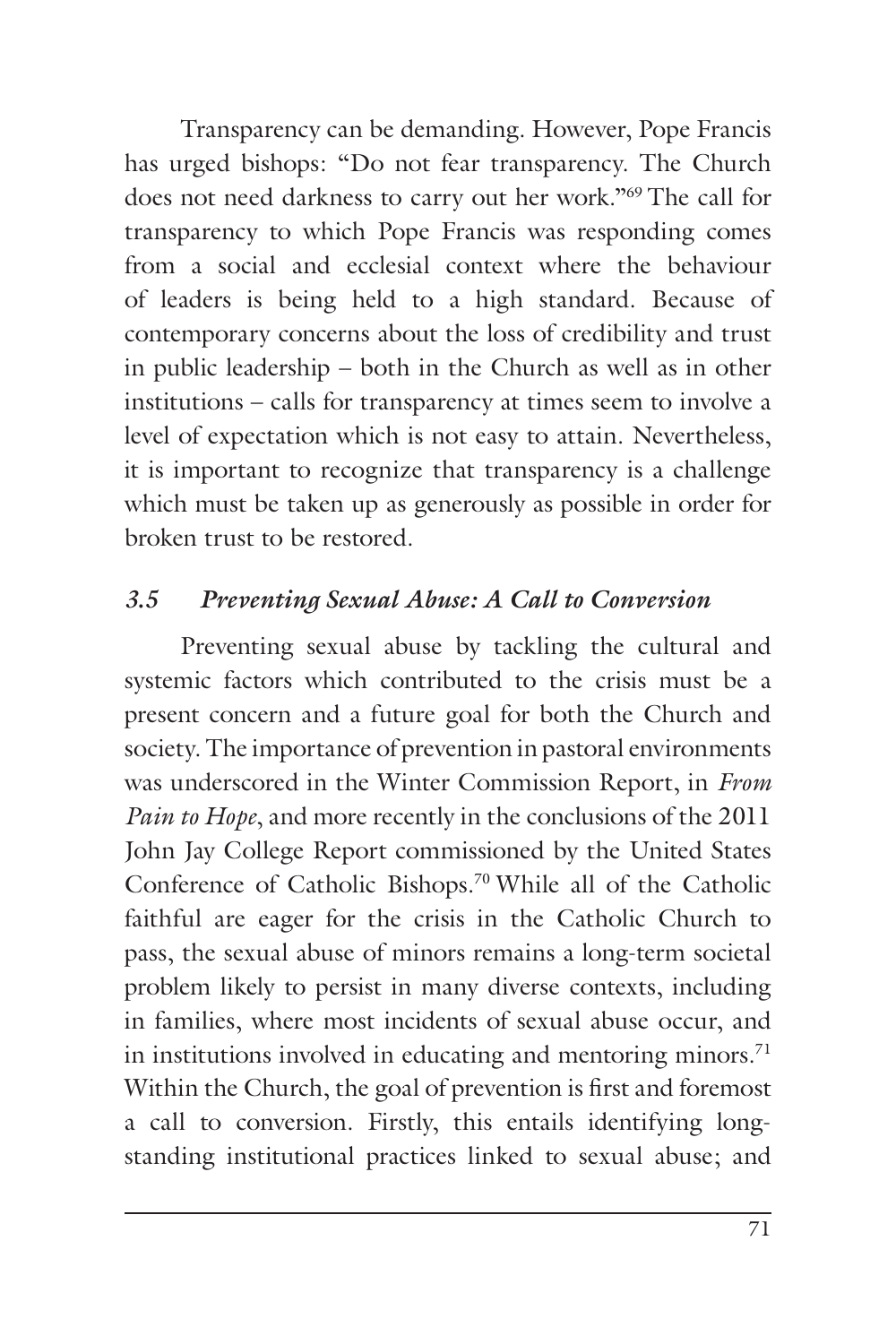secondly, it involves transforming those practices, ensuring that they are more closely aligned with the Gospel and the Church's mission.

The Canadian experience and the worldwide crisis of sexual abuse have highlighted difficult lessons about human weakness, sexuality, ministry, leadership, authority, and the interrelationship of laity with clergy and religious. As eyeopening and heart-wrenching as the crisis has been, it presents a renewed opportunity for the spiritual transformation of the Church today by way of repentance and conversion. The Second Vatican Council reiterated that there would never be an age when the Church was not in need of purification and penance: "The Church, embracing in its bosom sinners, at the same time holy and always in need of being purified, always follows the way of penance and renewal."72 The community of faith survives through renewal and reform. "Be transformed by the renewing of your minds, so that you may discern what is the will of God – what is good and acceptable and perfect" (Romans 12:2). This is the spiritual transformation required for the effective prevention of sexual abuse and the commitment to protecting minors not only today but in the future.

The mission of Christ's Church to live and proclaim the Gospel in present circumstances demands renewed faithfulness. The Church must be a credible witness of the Gospel. Only as bishops, other Church leaders, and the faithful face with firm resolve and courageous action the demanding tasks of preventing sexual abuse – addressing the misuse of power and the abuse of trust in the process – will the credibility of Christ's disciples begin to be restored. Sexual abuse has reminded the followers of Christ that the darkness in the world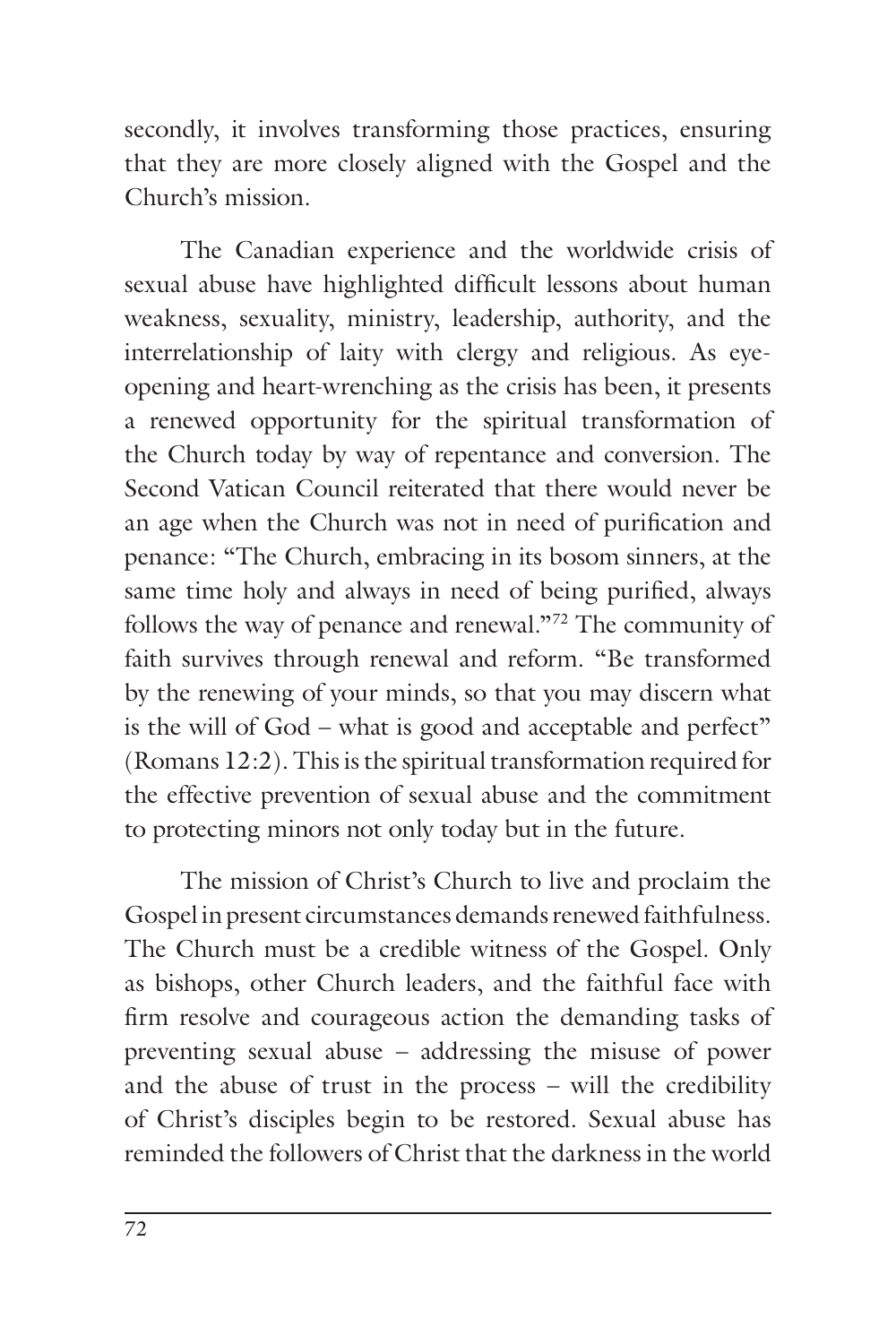can profoundly affect the Church and the lives of individual Christians when they are unfaithful. The way of overcoming this darkness is through repentance and conversion, which comes at great personal cost, and by commitment to concrete action joined to humility and genuine Christian witness.

# *3.6 Changing Conditions*

The sexual abuse scandal in the Church has dramatically revealed the effects of child sexual abuse and the importance of addressing allegations of this abuse appropriately, of recognizing the motivational factors related to the psychological and psychosexual health of clergy and consecrated persons, while highlighting the need for healthy conditions and wholesome relationships within pastoral ministry environments. The crisis has also shed critical light on the attitudes of many towards children and youth as well as on the responsibility of adults to nurture and protect them.

The abuse of minors by clergy and religious has also uncovered the extent and the evil of clericalism with its focus on the privileges and prerogatives of authority and the expectation of some clergy and religious to be treated as entitled, superior, and untouchable. Many such offenders took full advantage of their authority and social status in order to abuse children within the communities they were meant to serve. The culture of clericalism made it easier for clergy and religious to overcome the resistance of their victims with psychological and spiritual intimidation as well as by physical force. In some communities, this culture and its conditions made Church leaders as well as parents and other guardians of society less vigilant about protecting minors and dismissive of allegations when they arose.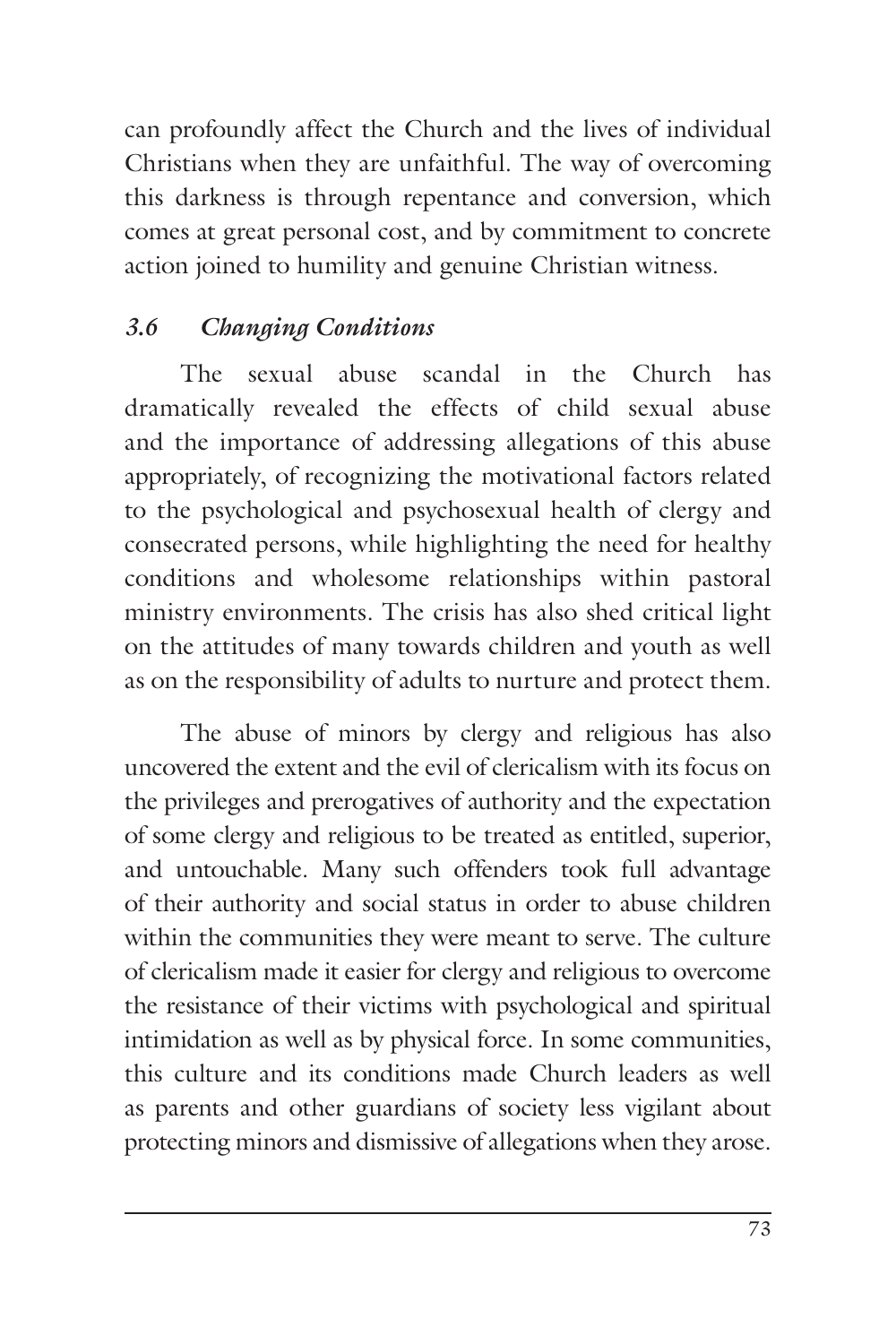While clergy and religious in Canada may no longer be held in the same high regard as they once were, it is a source of hope that many who faithfully minister in Christ's name are still looked upon with respect and are appreciated by the faithful in their communities. Nevertheless, the need for pastoral conversion remains a concern which calls for the renewal and transformation of "everything," in the very sense underscored by Pope Francis.73 There must be openness to changes in the way ministry is exercised. There is equally a need to understand authority not as a manifestation of power, but as ministry of service.<sup>74</sup> Certain challenges persist concerning the quality of relationships among clergy, religious, and the laity; around the understanding of coresponsibility for the Church by all of its members; and with respect to the role of parents and the entire parish community in the prevention of sexual abuse and the protection of minors. Much has changed because of the crisis of sexual abuse, but more needs to change if the Church is to recover its missionary thrust and effectiveness.

#### *3.7 Renewing the Face of the Church* <sup>75</sup>

The commitment to transformation, reform, and spiritual renewal is the primary hope for bringing about the healing and reconciliation of individuals and communities of faith. Renewing the face of the Church is a journey which begins with the acknowledgement of failure; it is followed by the express desire for the forgiveness of sinful behaviour; and it is confirmed by the experience of grace – of restored trust in and among those who make up the Church as redeemed disciples of Christ. Such a journey will not only be the way to renewed life in the Church and transformed relationships with others, it will also initiate and foster the appropriate conditions for the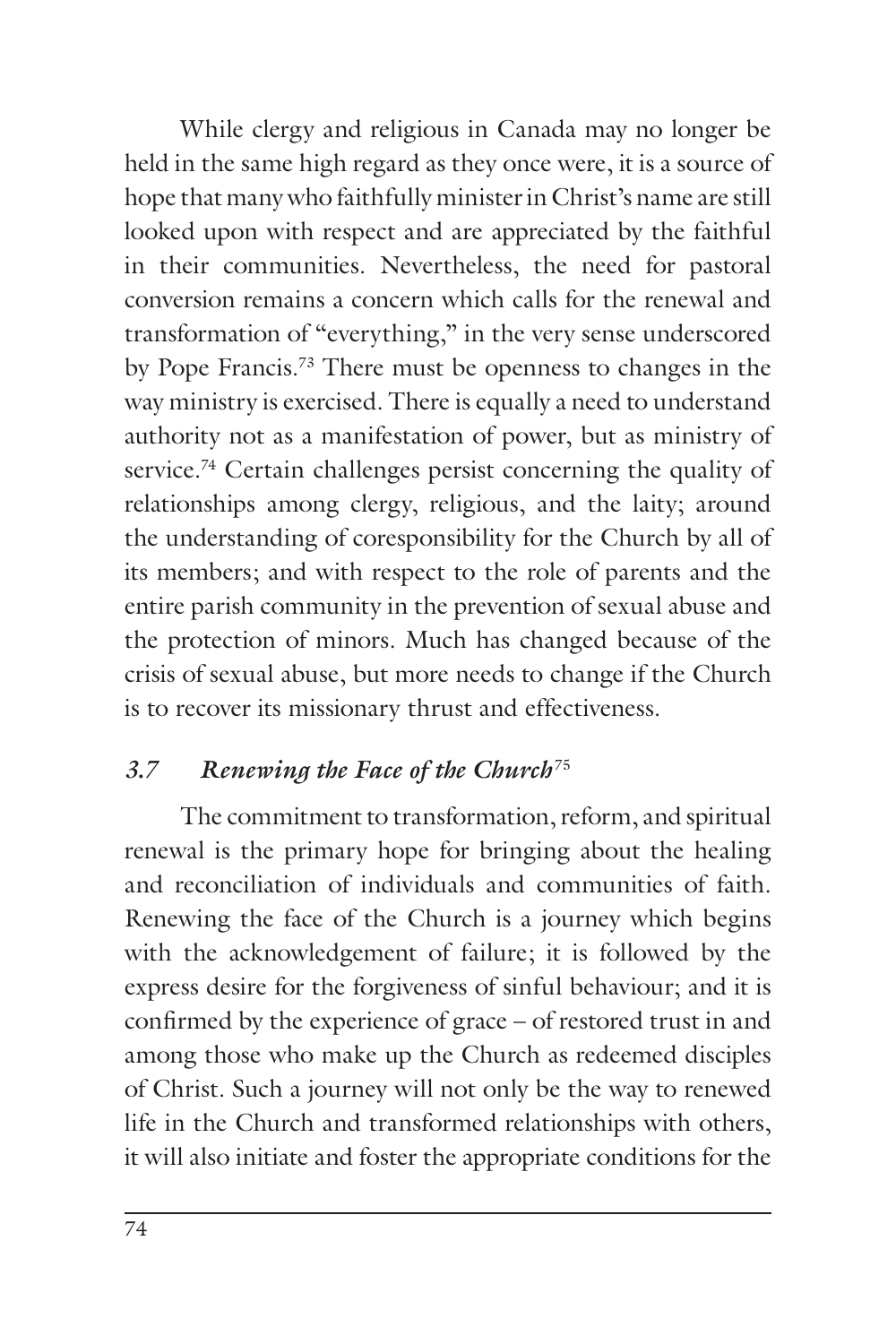long-term protection of minors. As recipients of this grace, the community of faith and its individual members will experience healing of body, mind, and spirit, and the awakening of new life. Hopefully, this spiritual transformation will take place at all levels of each of the individual dioceses and eparchies in Canada. Perhaps from the pain of sexual abuse will emerge the grace not only of healing for individuals, but of the ecclesial renewal which cannot be deferred.76

#### *Conclusion*

Sexual abuse is a profound contradiction of everything that Jesus Christ represents. As Pope Saint John Paul II has written, society will not be mended if the faithful do not "first remake the Christian fabric of the ecclesial community itself."77 At the heart of this vision is the need to acknowledge and learn from the past; to face the challenge of pastoral conversion; to embrace the need to renew pastoral ministry; and to make visible the truth of God who is loving, forgiving, and merciful. All persons in the Church are again called in their personal and communal lives to be visible signs (Sacraments) of justice, mercy, and compassion. Since Christians are meant to witness the message and embody the ministry of Jesus, they must always be vigilant and attentive to the ways clergy and laity can share more effectively and credibly in Christ's mission of healing and reconciliation.

With the implementation of the principles and recommendations outlined in the present document, it is the hope of the CCCB that the Catholic faithful and their pastoral leaders will learn the lessons taught by experience over these past years and see the profound urgency for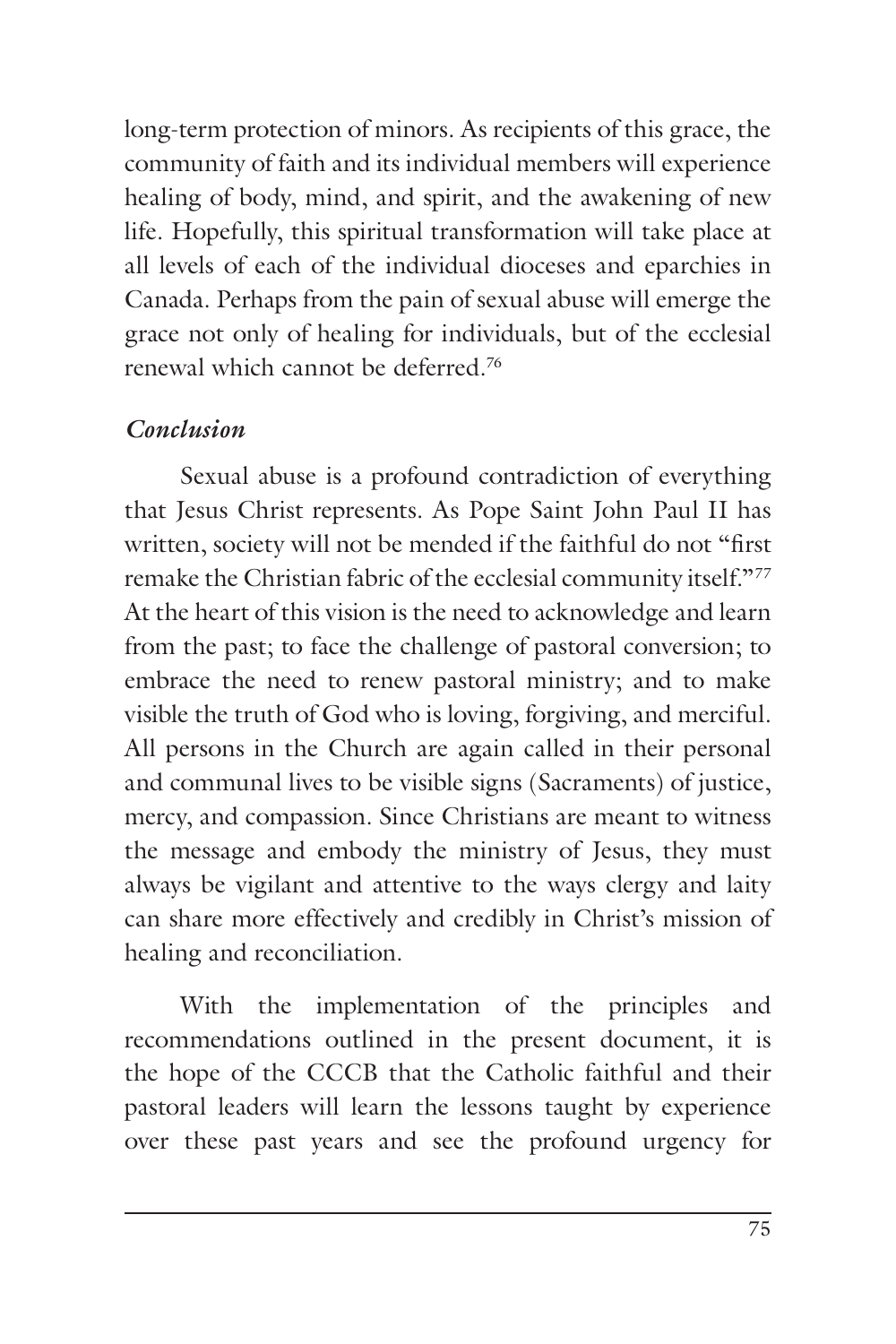transformation in the Church and the healing of its members. The recommendations and action points included in this pastoral resource are intended to encourage bishops and other Church leaders to be effective agents of justice, mercy, and reconciliation through their commitment to protect minors and to prevent sexual abuse.

Pope Francis has, on numerous occasions, stressed the importance of the Church's mission of mercy. As he stated in *Misericordiae Vultus*: "The Church feels the urgent need to proclaim God's mercy. Her life is authentic and credible only when she becomes a convincing herald of mercy."78 Hope, mercy, and transformation are central to the Gospel experience and are at the heart of the mystery of faith. It is the deeply held conviction of Christians that darkness and death will give way to new life in Christ. This hope and new life, as far as the Canadian experience has shown, is only possible with hard work, strong resolution, much prayer, and personal sacrifice. For a Christian, whether a survivor of sexual abuse or not, the promise of a new heaven and a new earth begins with a renewed personal encounter with Jesus Christ, where the promise of new hope and new life is actually lived in the community of faith on a daily basis and where the members of the Church understand themselves as redeemed by Christ. May this document assist the Catholic faithful in their efforts to remake "the Christian fabric of the ecclesial community itself"79 by drawing inspiration and counsel from it as we all travel the road ahead.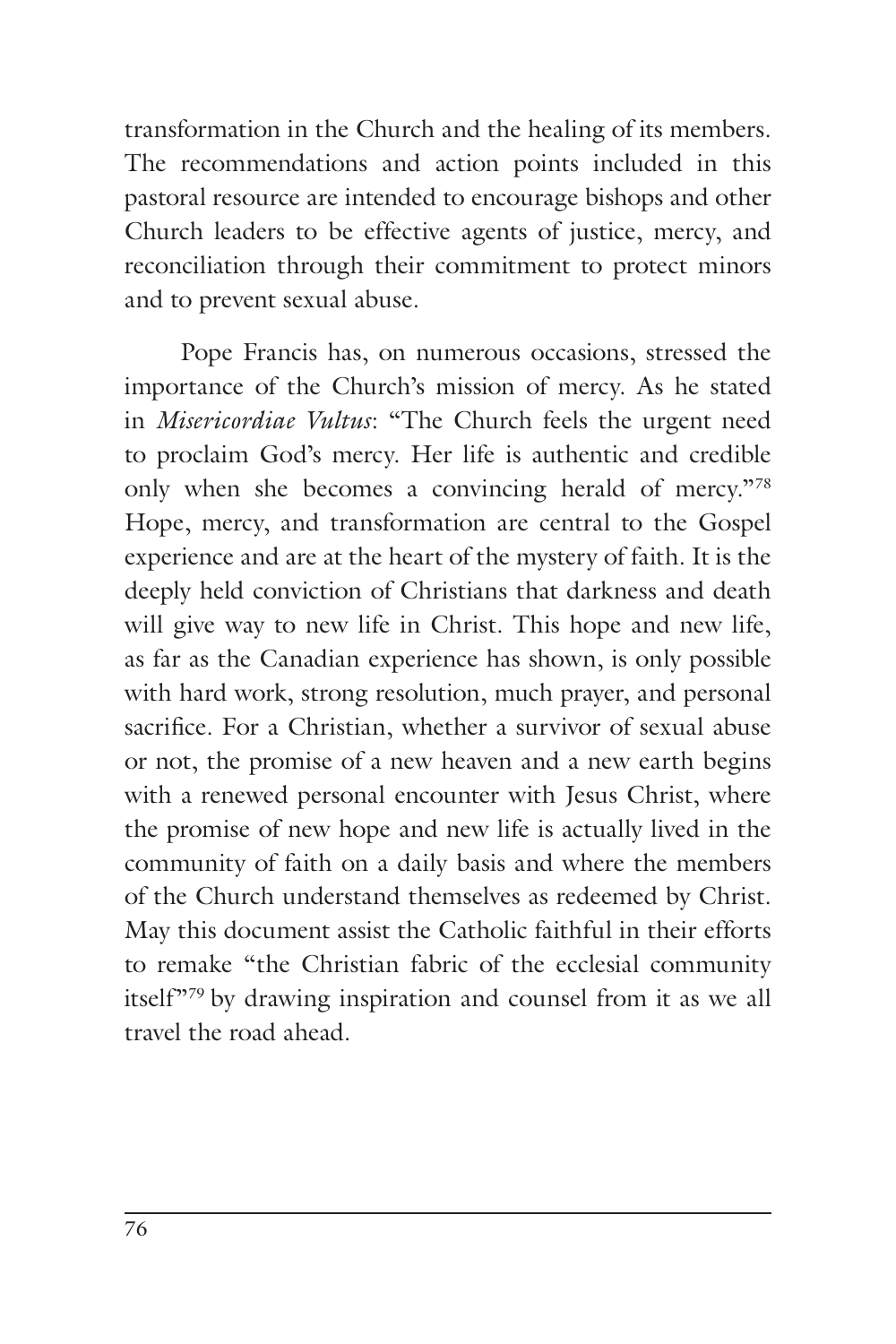# **PART II GUIDELINES**

**Issued by the Canadian Conference of Catholic Bishops to assist bishops and major superiors or those equivalent to them in law in updating protocols for the prevention of sexual abuse of minors by clerics and for responding to complaints.**

*Every effort must also be made to ensure that the provisions of the Circular Letter of the Congregation for the Doctrine of the Faith dated 3 May 2011 are fully implemented. This document was issued to assist Episcopal Conferences in drawing up guidelines for handling cases of sexual abuse of minors by clerics. It is likewise important that Episcopal Conferences establish a practical means for periodically reviewing their norms and verifying that they are being observed.*

> — Pope Francis *Letter Concerning the Pontifical Commission for the Protection of Minors* 2 February 2015

Following a review by the Congregation for the Doctrine of the Faith, the Canadian Conference of Catholic Bishops (CCCB) was informed on 10 May 2016 that the following **Guidelines** were determined to be in accord with the indications given by the said Congregation in its 3 May 2011 *Circular Letter* to assist Episcopal Conferences in developing procedures for dealing with cases of sexual abuse of minors perpetrated by clerics.<sup>80</sup> With the publication of this document, these **Guidelines** are officially and publicly issued.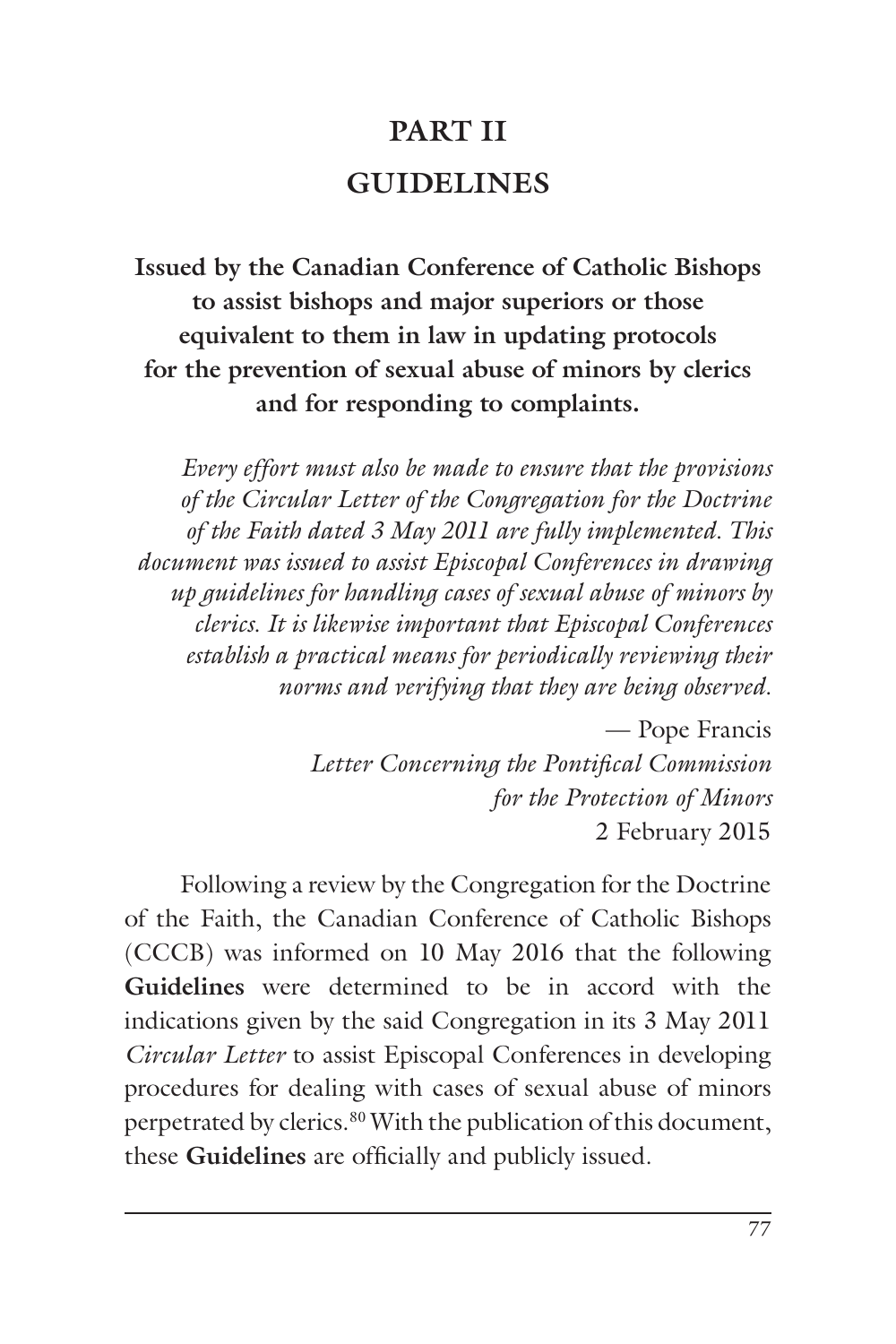Each section of the **Guidelines** below is followed by a commentary intended to assist bishops and major superiors or those equivalent to them in law in applying the **Guidelines** as well as to provide others who may be interested with detailed information. Readers who may be unfamiliar with some of the canonical terminology in this section may wish to consult the **Glossary** (page 144).

#### **INTRODUCTION**

Over the past twenty years, the problem of sexual abuse by clergy and members of institutes of consecrated life, societies of apostolic life, public associations of the faithful, and new ecclesial movements whose members include clerics (henceforth "institutes"), has highlighted the need for each to adopt effective methods for preventing abuse, responding to allegations, and reducing risks.

These **Guidelines** are intended to assist the leadership of the Catholic Church in Canada with the task of strengthening their policies relating to safeguarding minors. They are also meant to outline the protocol of an appropriate canonical and pastoral response to alleged or established cases of the sexual abuse of minors by clergy and, all things being equal, by non-ordained members of an institute (see Appendix 1) and officially mandated laypersons working in ecclesiastical structures under ecclesiastical supervision.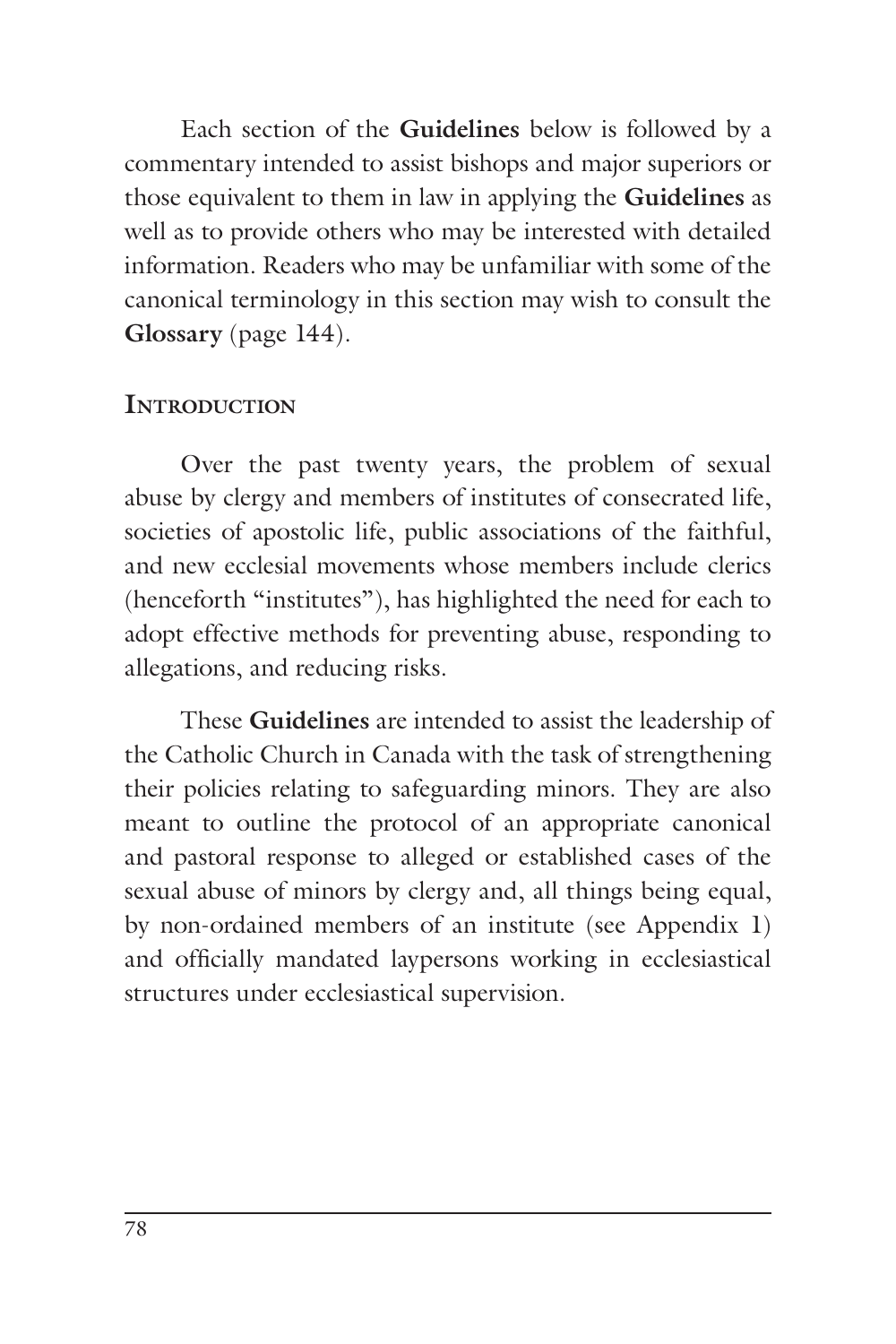# **SECTION ONE: SCOPE AND APPLICABILITY**

*This section outlines the scope and applicability of the present Guidelines, including the canonical sources from which they are drawn, in view of the priority of creating a safe environment in any circumstance in which the protection of minors is imperative.*

§ 1.1 – These **Guidelines** take into account the provisions of the Code of Canon Law (CIC [1983]) and the Code of Canons of the Eastern Churches (CCEO [1990]), the Apostolic Letter (issued *motu proprio*) *Sacramentorum sanctitatis tutela* of 30 April 2001 as revised on 21 May 2010 (henceforth referred to as *Motu Proprio* or SST [2010])*,* 81 and the *Circular Letter* of 3 May 2011, from the Congregation for the Doctrine of the Faith. They are intended to assist Episcopal Conferences in developing guidelines for dealing with cases of sexual abuse of minors perpetrated by clerics.<sup>82</sup>

These **Guidelines** are offered to all dioceses and eparchies in Canada and are intended to serve bishops and major superiors or those equivalent to them in law.

§ **1.1 Commentary** – In keeping with the nature of the CCCB whose members are not only the bishops of the Latin Church but also those of Eastern Churches present in Canada, these **Guidelines** are shared with the representatives of the Eastern Catholic Churches *sui iuris* to facilitate the updating of their own policies and protocols.

The norms of the Holy See contained in the *Motu Proprio* of 30 April 2001, as revised on 21 May 2010, regarding the sexual abuse of minors, apply solely to clerics, whether diocesan or members of institutes.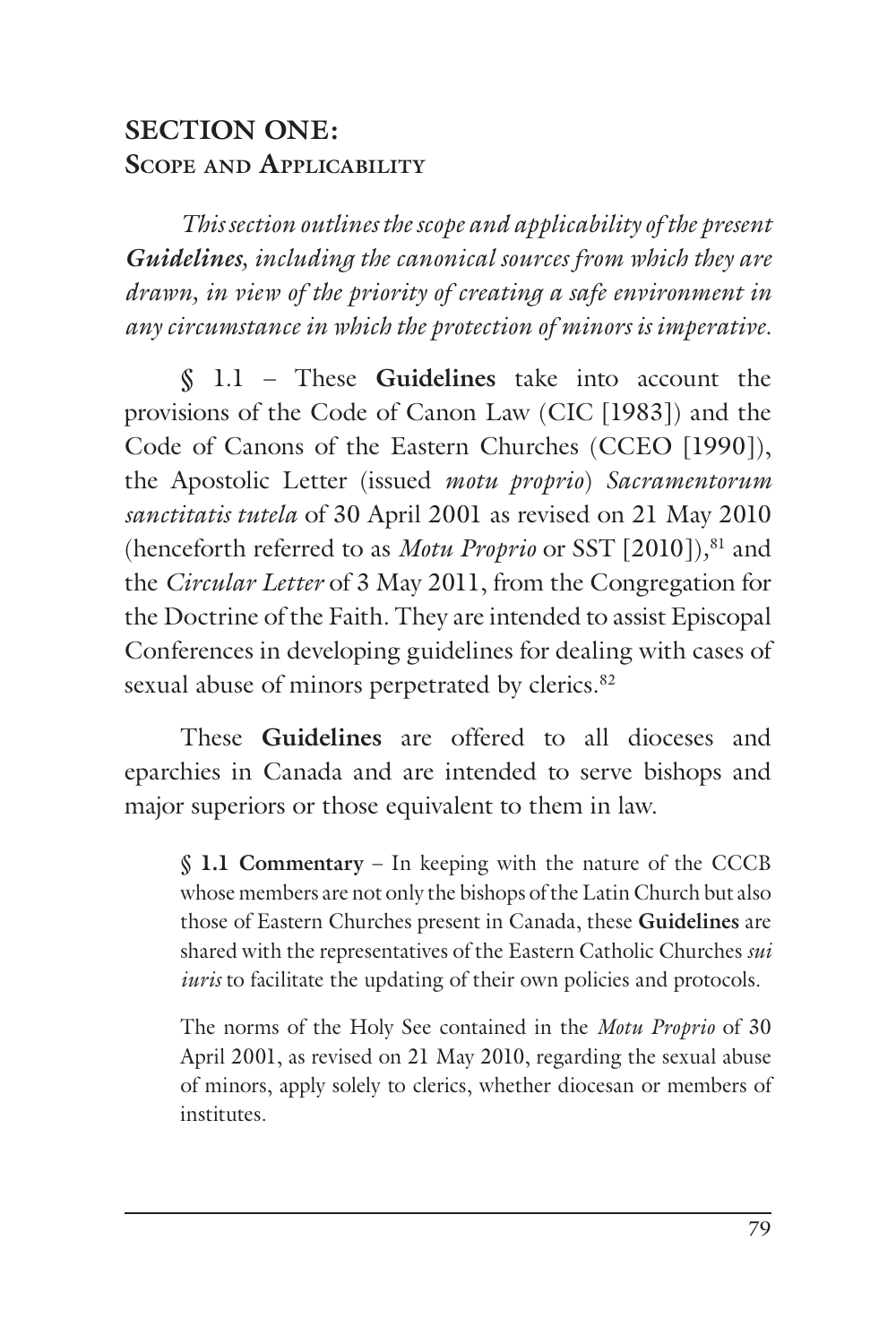A note regarding vocabulary: Whenever the term "major superiors" is used in the present **Guidelines**, without a reference to their equivalent in law, this refers to those major superiors of pontifical clerical institutes of consecrated life and of clerical societies of apostolic life who are "Ordinaries" in accordance with the *Code of Canon Law* for the Latin Church (cf. *Codex Iuris Canonici* [CIC] c. 134 § 1) or "Hierarchs" in the *Code of Canons of the Eastern Churches* (cf. *Codex Canonum Ecclesiarum Orientalium* [CCEO] c. 984 § 3).

On the other hand, when the term "major superiors or those equivalent to them in law" is used in these **Guidelines**, this refers not only to the major superiors of institutes of consecrated life, but also of clerical societies of apostolic life, public associations of the faithful, and new ecclesial movements whose members include clerics (cf. CIC/c. 620; CCEO/c. 418).

Even if the present document concerns only clerics, these norms can be adapted and adopted (preserving what is necessary for the particular norm, that is, all things being equal), in order to address cases of non-ordained members of institutes or laypersons officially mandated by bishops and major superiors or those equivalent to them in law (see Appendix 1). In these situations, the cases do not fall under the Congregation for the Doctrine of Faith, but of another dicastery of the Holy See, such as the Congregation for the Institutes of Consecrated Life and Societies of Apostolic Life. A short summary of the procedures to be followed in such cases is provided in Appendix 1.

§ 1.2 – The adoption of a diocesan protocol, adapted to the particular situation, resources, and history of a diocese, reaffirms the responsibility of a bishop in his diocese or eparchy to initiate, support, and maintain the means for preventing sexual abuse of minors and for responding to abuse complaints.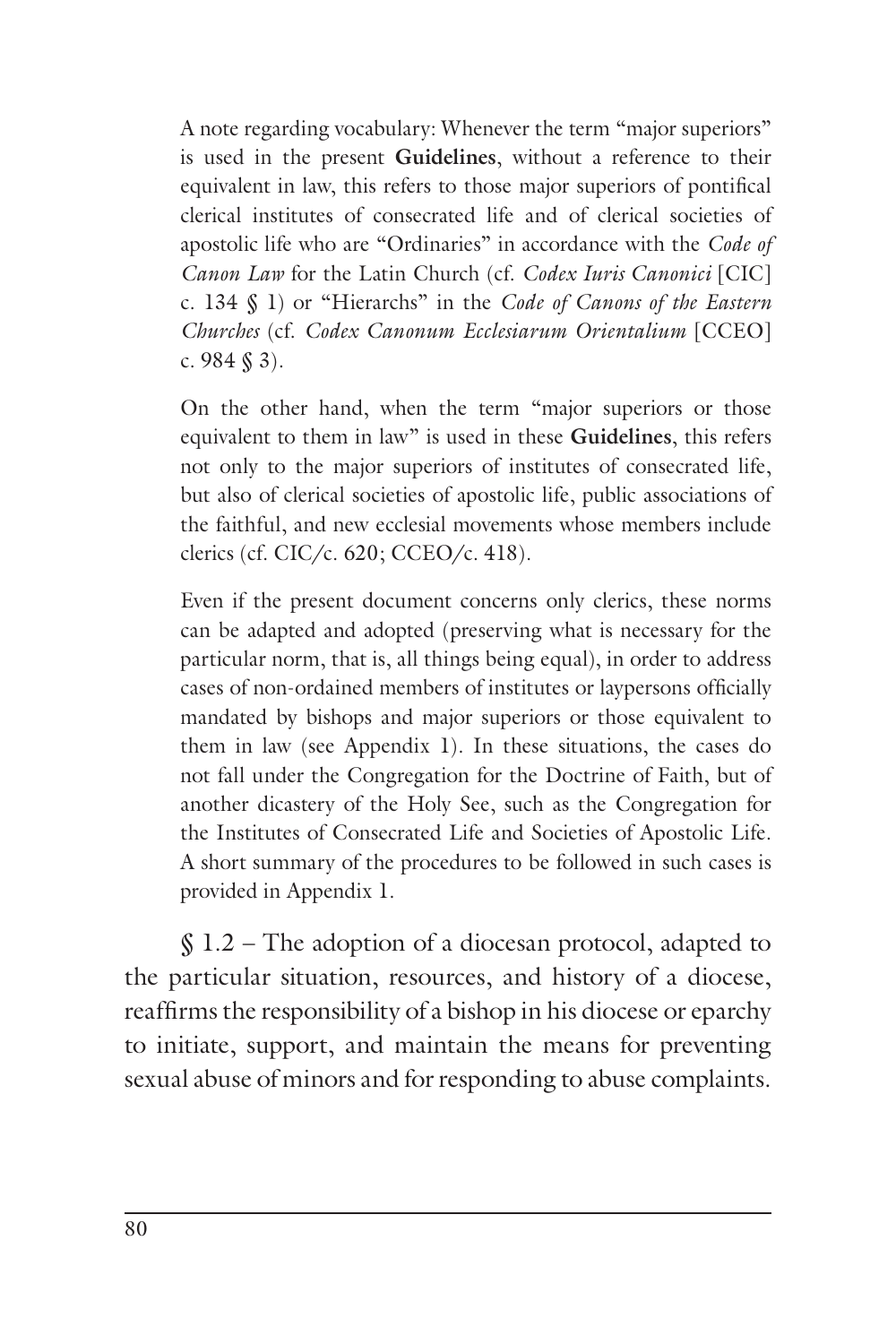The various protocols of institutes existing in Canada also enable major superiors to prevent sexual abuse by their members and to respond to abuse complaints.

§ **1.2 Commentary** – Entrusted with the pastoral care of the people of God residing in his diocese/eparchy, the bishop provides suitable mechanisms for the prevention of sexual abuse of minors. Consequently, he is to see that all works of the apostolate in his diocese/eparchy are coordinated under his supervision (cf. CIC/c. 394; CCEO/c. 203). To this end, the bishop will ensure that major superiors, or those equivalent to them in law, and members of institutes present in his diocese/eparchy, are aware of the present **Guidelines** as well as of the local diocesan protocol. In addition, the bishop will inquire about the existence of their respective safeguarding policies and protocols for intervention, which provide for the efficient management of and adequate response to an allegation of sexual abuse of a minor committed in his diocese/ eparchy by a consecrated person, cleric, or layperson officially mandated by the institute.

§ 1.3 – Sexual abuse policies differ according to the varying situations in and sizes of Canadian dioceses/ eparchies and institutes. These policies express the pastoral responsibility of bishops and major superiors or those equivalent to them in law towards victims, those who are close to them, the Christian community, pastoral personnel, and an alleged abuser. These policies also express the obligation for maintaining a healthy and safe environment for the pastoral activities of the Christian community where all persons may feel confident to live their faith.

§ **1.3 Commentary** – There is no need for commentary on this section.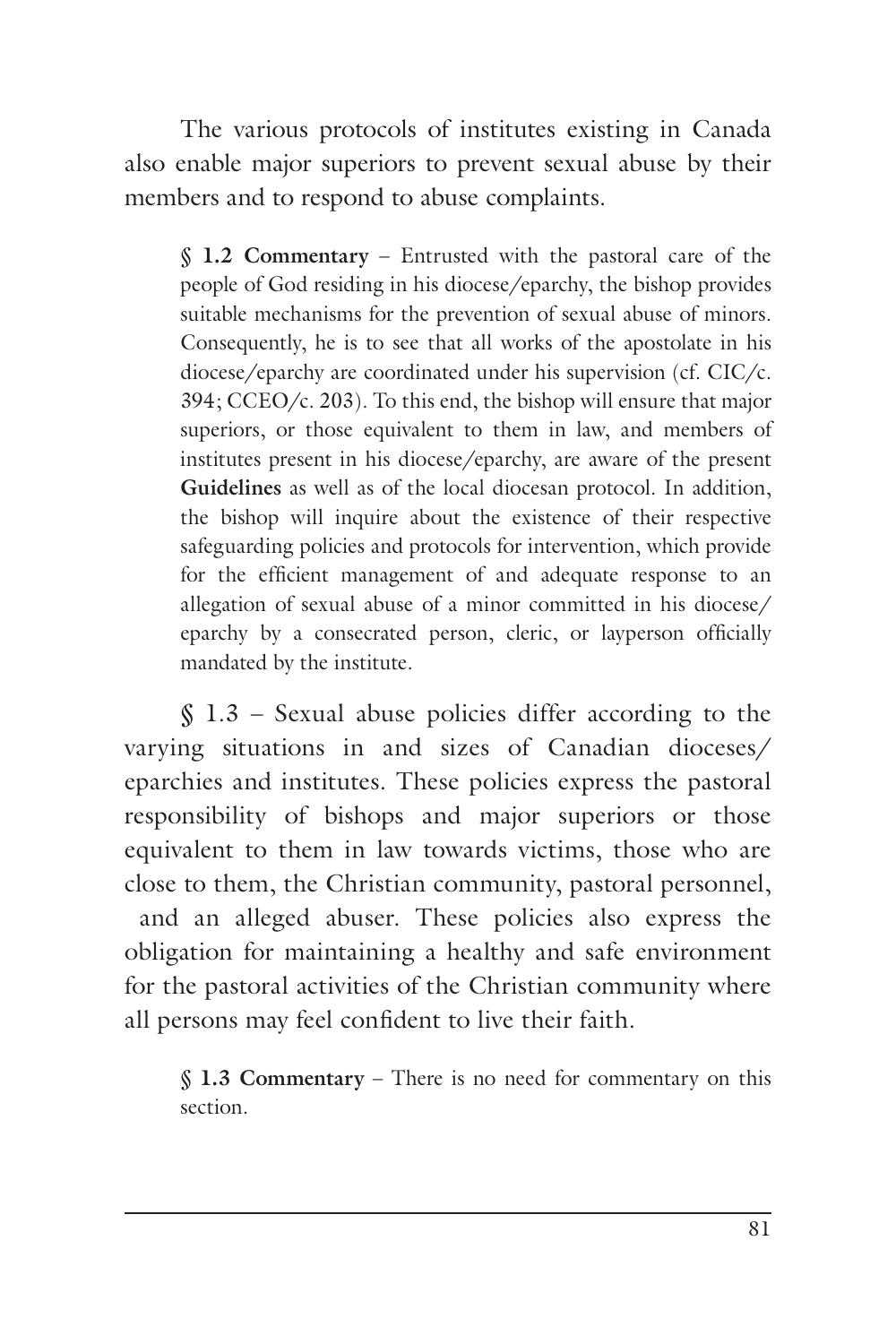#### **SECTION TWO: DEFINITION OF TERMS**

*The following section provides the reader with definitions of select key terms used in these Guidelines.*

 $$ 2.1 - "Abuse"$  is understood to mean any physical, verbal, emotional, or sexual behaviour by a representative of a Church entity:

(i) which causes a person to fear for his or her physical, psychological, or emotional safety and well-being;

(ii) which the alleged perpetrator knew or ought to have reasonably known would cause that person to have concern or fear for his or her physical, psychological, or emotional safety and well-being.

Such behaviour may or may not be criminal in nature. Child abuse, as defined under the child protection legislation of each Canadian province or territory, also constitutes abuse in terms of these **Guidelines**.

§ **2.1 Commentary** – The situations outlined in clauses (i) and (ii) of the **Guidelines** are neither mutually exclusive nor necessarily concurrent. The person abused may not have been conscious or fully aware of the seriousness of the behaviour at the time it was committed.

§ 2.2 – "Sexual misconduct" is any act deemed a sexual offence according to canon law, the *Criminal Code* of Canada, and the applicable laws of the province or territory.

§ **2.2 Commentary** – "Sexual misconduct" here concerns the sexual abuse of a minor and likewise the sexual assault of a vulnerable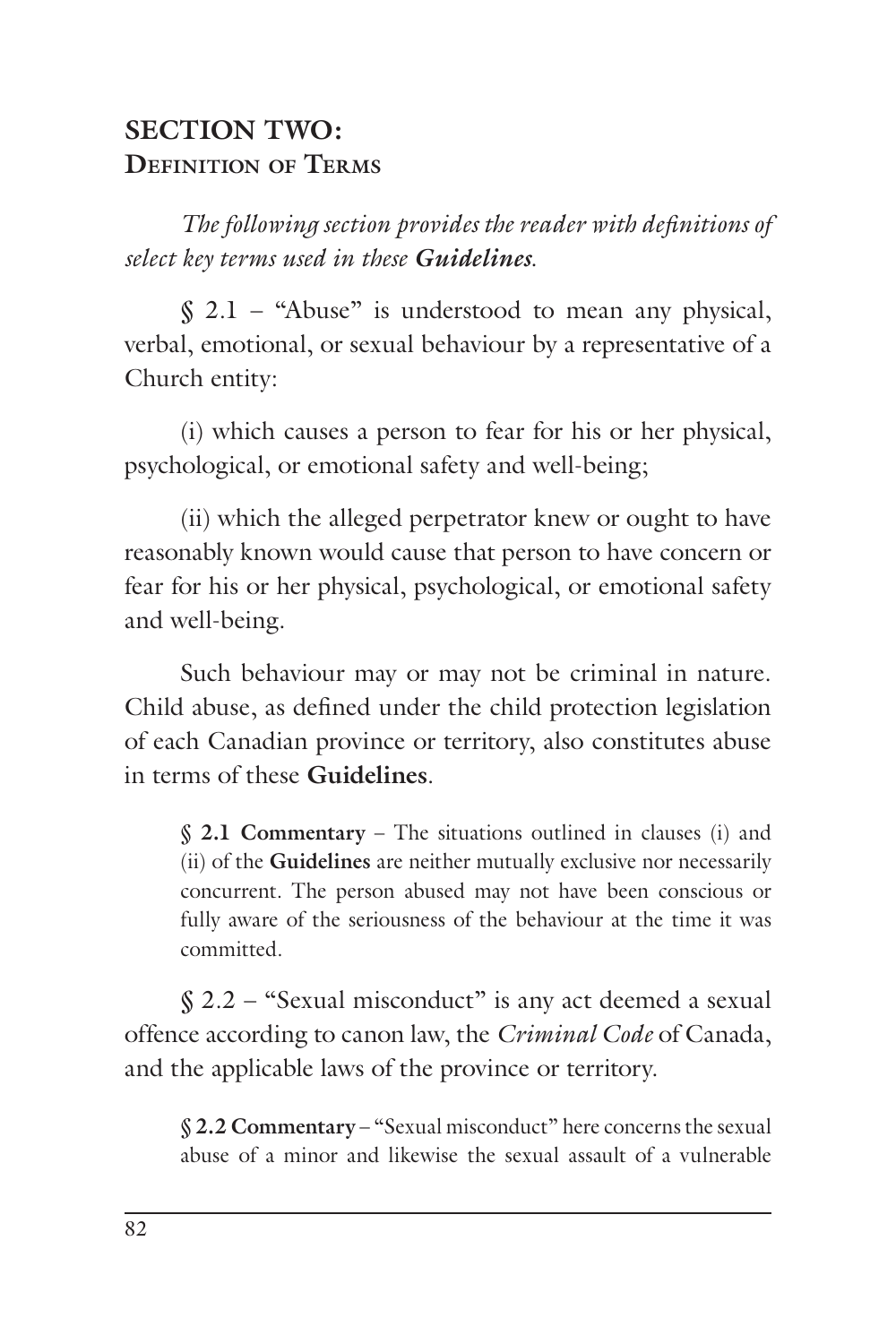adult. Refer to § 2.4 of the present **Guidelines** for the definition of a "minor," be it in reference to a child or a youth. For the definition of "vulnerable adult," refer to § 2.5.

Since bishops and major superiors or those equivalent to them in law are obliged to follow the requirements of secular law (cf. § 3.1 of the present **Guidelines**), it is important to be aware of the applicable secular laws. In addition to federal statutes against child sexual abuse and exploitation, each province and territory has its own child welfare legislation to protect children against abuse, exploitation, and neglect.

§ 2.3 – "Abuse within ministerial relationships" is considered to be any abuse of power, betrayal of trust, or exploitation of the imbalance of power inherent in a ministerial relationship between a representative of a Church entity and the person with whom a ministerial relationship exists.

Because of the imbalance of power between the person offering ministry and the person to whom ministry is offered, the apparent consent of a possible victim does not in itself determine whether there has been an abuse of power, breach of trust, or exploitation. Abuse within ministerial relationships would include abuses which transpire between one Church representative and another for whom there is an imbalance of power (for example, between an ecclesiastical superior and subject, between a formator and a candidate for ministry, and so forth).

§ **2.3 Commentary** – The *Criminal Code* of Canada sets the age of consent for sexual activity at sixteen years [R.S.C. 1985, c. C-46, s. 151]; however, when there is a relationship of trust, authority, or dependency, the age of consent is eighteen years [R.S.C. 1985, c. C-46, s. 153 (1)].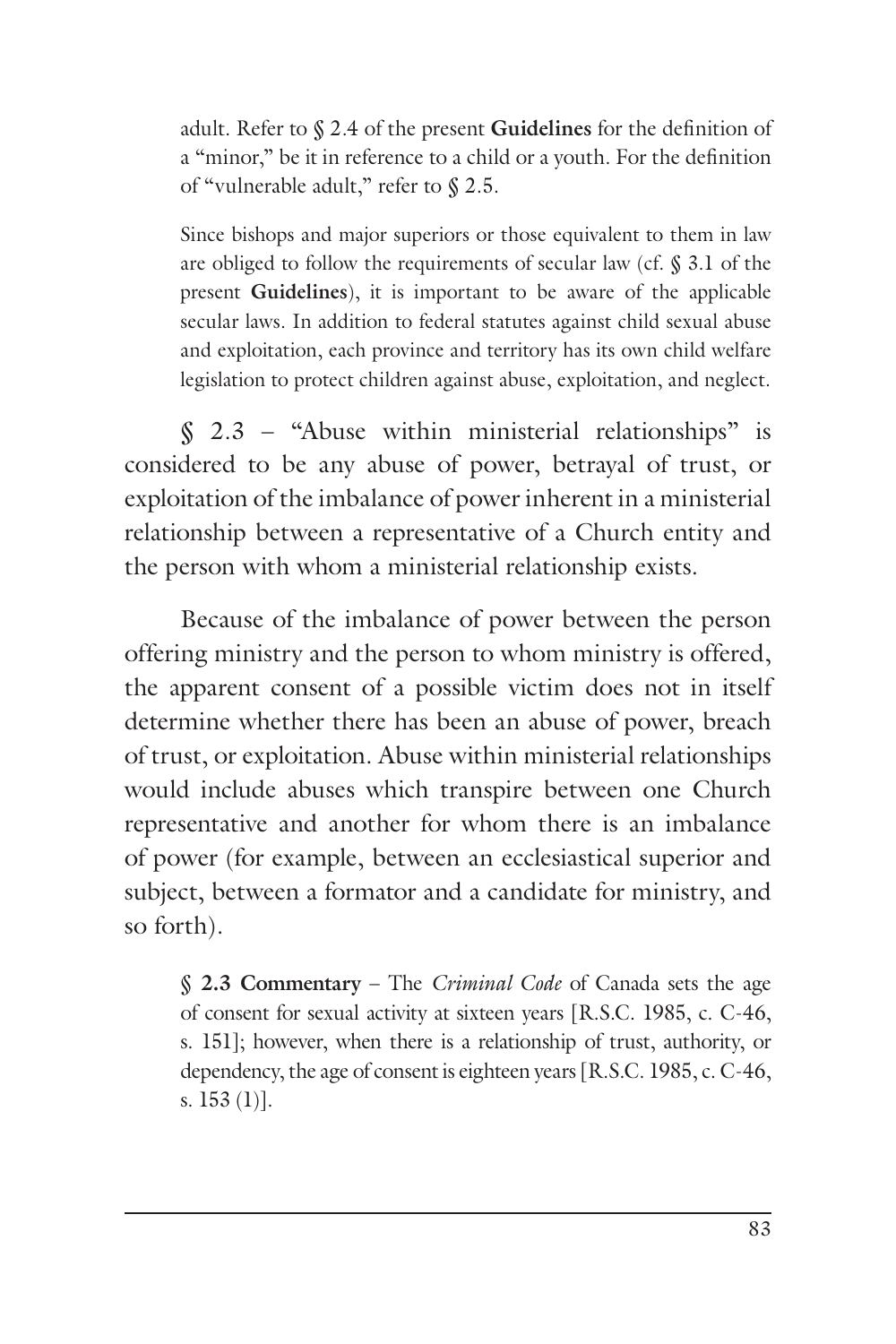$$2.4 - A$  "minor" is considered to be, for the purposes of these **Guidelines**, any person under the age of eighteen years or other such age which is in accordance with the prevalent secular, canonical, and social norms.

§ **2.4 Commentary** – In Canada, the definition of a minor varies according to province. In the following five provinces, the definition of a minor is a person under eighteen years: Alberta, Manitoba, Ontario, Quebec, and Prince Edward Island. In Saskatchewan a minor is an unmarried person under the age of sixteen. In Newfoundland, a minor is a person under sixteen years (youth defined as a person who is sixteen years or older, but under the age of eighteen). In the remaining three provinces and three territories a minor is defined as a person under nineteen years: British Columbia, New Brunswick, Nova Scotia, Nunavut, Northwest Territories, and Yukon.<sup>83</sup>

CIC/c. 97 and CCEO/c. 909 define a minor as one who has not yet reached the age of eighteen.

 $$ 2.5 - A$  "vulnerable adult" refers to a person who is defined as an adult by secular statutes (see §2.4), but who lacks an adult mental capacity or who, by reason of advanced age, physical illness, mental disorder, or disability at the time the alleged abuse occurred, was or might be unable to protect himself or herself from significant harm or exploitation. Therefore, an adult who habitually lacks the use of reason is considered incapable of personal responsibility and is deemed to be equivalent to a minor according to canon law (see  $\text{CIC}/c$ . 99; CCEO/c. 909) and for the purposes of these **Guidelines**.

The case of a cleric who would take advantage of his position of authority to abuse sexually an adult who is not vulnerable in this sense would not be dealt with by virtue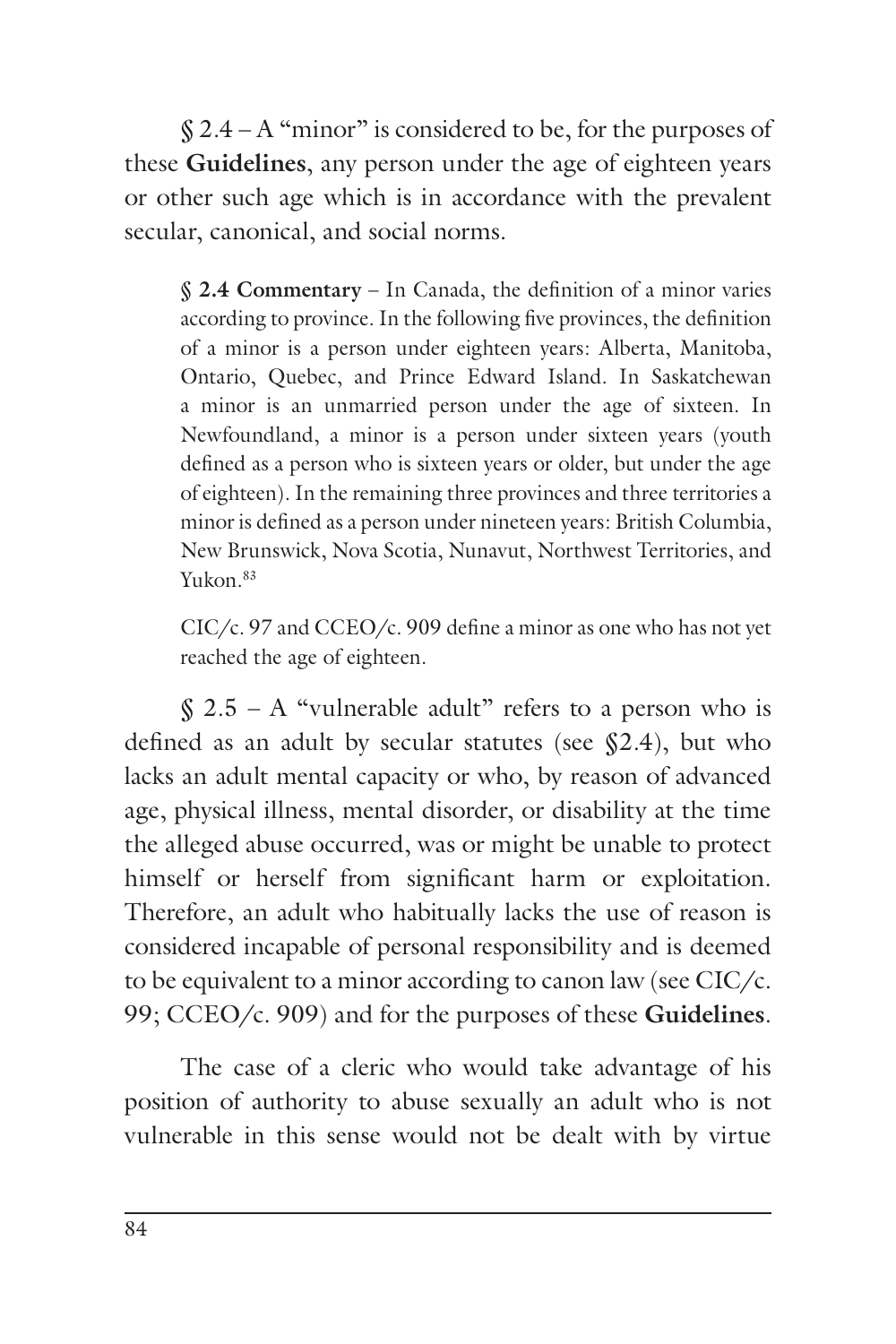of *Sacramentorum sanctitatis tutela*, since this misconduct is not considered among the more grave delicts listed in the *Motu Proprio*. However, it remains a delict according to CIC/c. 1395; CCEO/c. 1453  $\$  1, and would be treated in accordance with the applicable provision in canon law.

§ **2.5 Commentary** – The case of a cleric who sexually assaults an adult who is not vulnerable in the sense as defined in the above and who is found guilty and has been sentenced, does not fall under the jurisdiction of the Congregation for the Doctrine of the Faith. Rather the case would eventually be handled by the Congregation for the Clergy in virtue of the special faculties granted to it by Pope Benedict XVI on 30 January 2009. One of these faculties is that of presenting "to the Holy Father for approval the cases of dismissal from the clerical state […] of clerics guilty of serious external sins against the sixth commandment of the Decalogue" (cf. CIC/c. 1395 §§ 1-2; CCEO/c. 1453 §§ 1-2). The application of these faculties concerns namely the Ordinary, therefore not only the bishops or the hierarchs, but also the major superiors.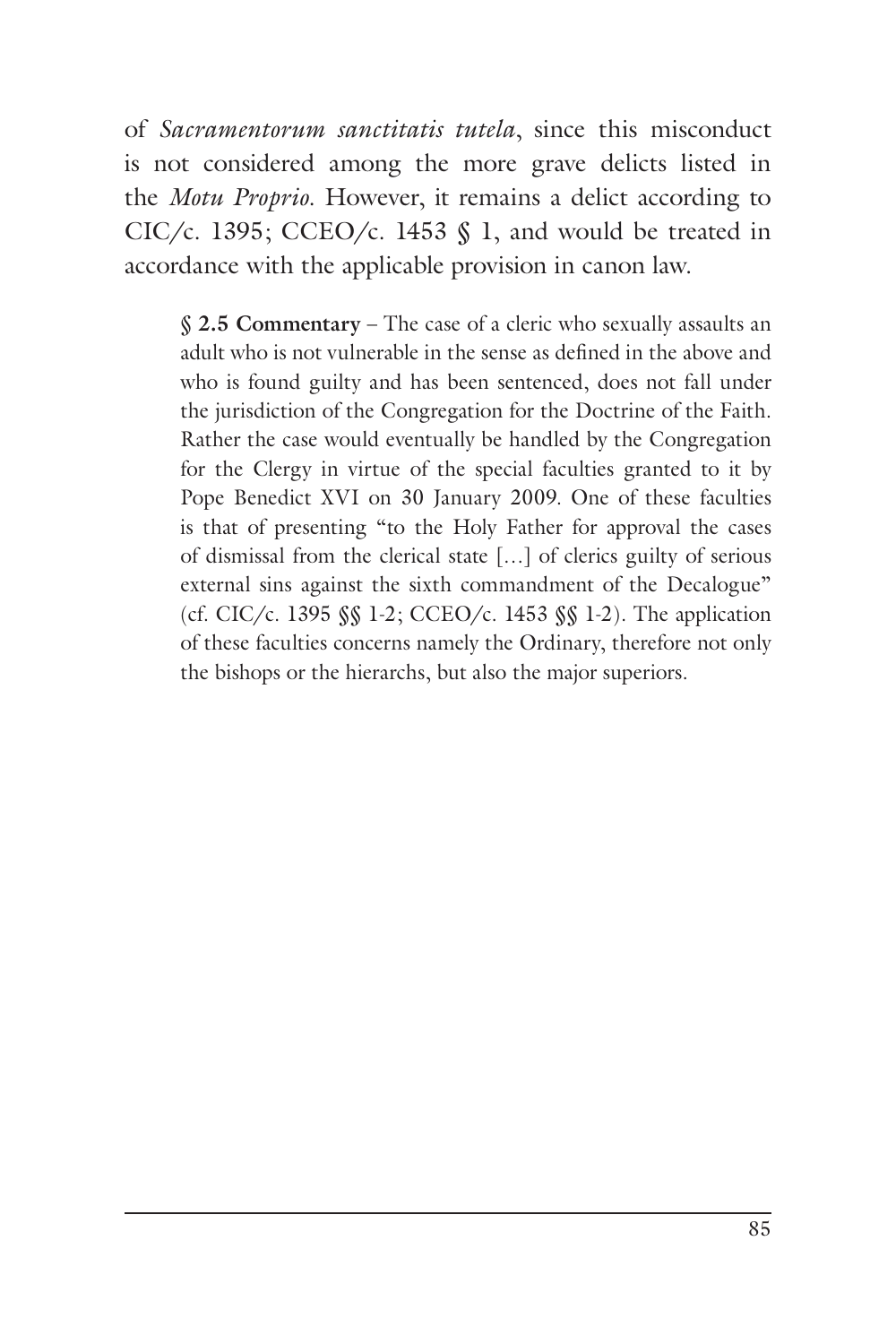#### **SECTION THREE: CANONICAL PROVISIONS**

*Although the CCCB recommends that any eventual protocols apply (all things being equal) to all of the above-mentioned situations of abuse or misconduct, it must be kept in mind that the substantive and procedural norms promulgated by the* Motu Proprio Sacramentorum sanctitatis tutela *apply in the strict sense of the term only to those cases of sexual abuse listed by the* Motu Proprio *among the more grave delicts (*delicta graviora*):*

*"10 The delict against the sixth commandment of the Decalogue committed by a cleric with a minor below the age of eighteen years; in this case, a person who habitually lacks the use of reason is to be considered equivalent to a minor;*

*20 The acquisition, possession, or distribution by a cleric of pornographic images of minors under the age of fourteen, for purposes of sexual gratification, by whatever means or using whatever technology"* (SST [2010] art. 6)*.*

§ 3.1 – Secular legislation must be taken into account. The *Circular Letter* of the Congregation for the Doctrine of the Faith mentioned above calls for making "allowance for the legislation of the country where the Conference is located" (section III, g). Since the *Criminal Code* of Canada defines child pornography as including pornographic images of a person under the age of eighteen  $(R.S.C. 1985, c. C-46, s. 163.1)$  – not under the age of fourteen – secular law in Canada must be taken into account, even though a canonical penalty cannot be imposed for something which is not a delict in canon law.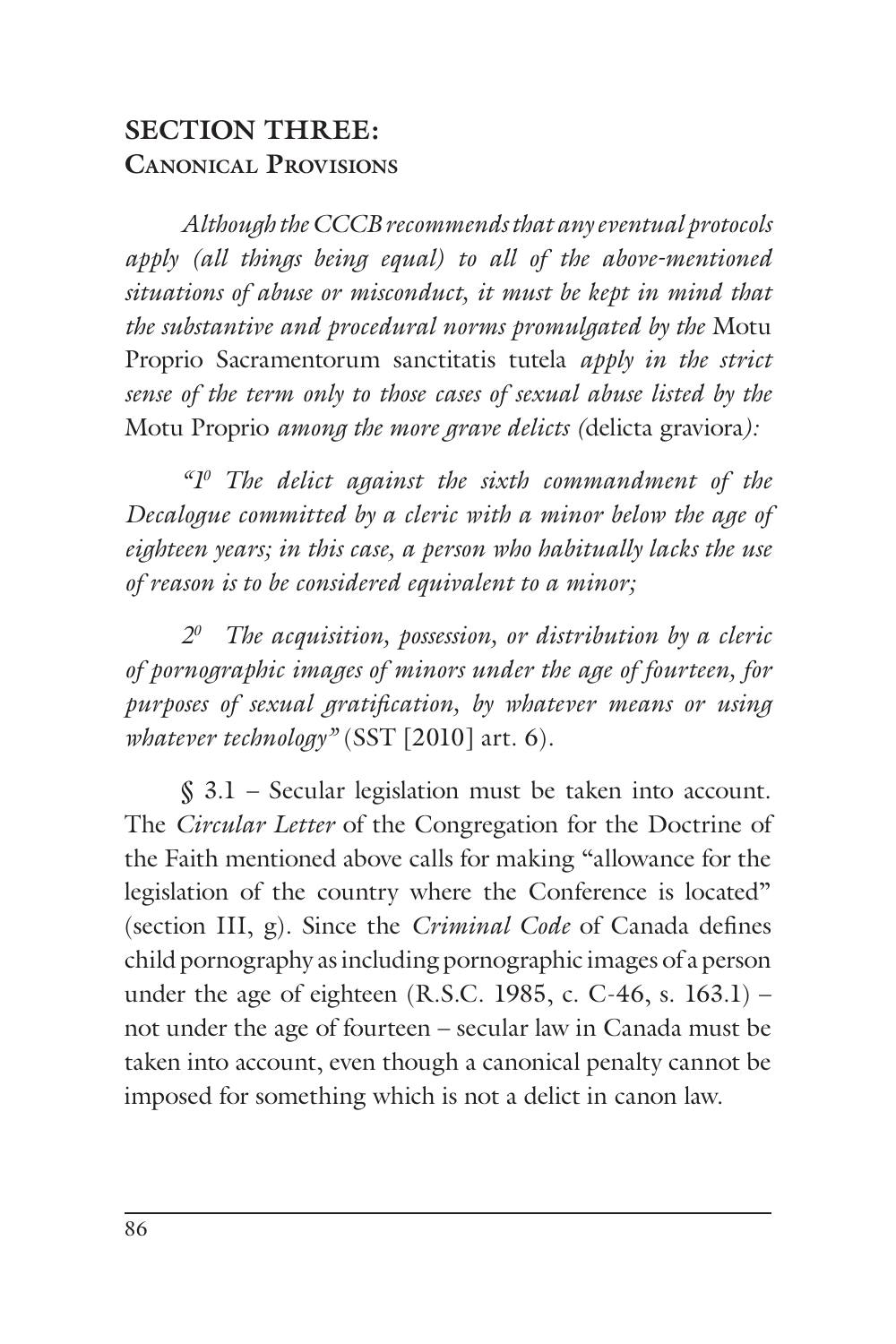§ **3.1 Commentary** —The *Criminal Code* (R.S.C. 1985, c. C-46, s. 163.1) prescribes that anyone found possessing or distributing child pornography is guilty of a criminal offence. The *Criminal Code's* definition of child pornography includes: a) a photographic, film, video, or other visual representation, whether or not it was made by electronic or mechanical means, of explicit sexual activity with a person who is, or who is depicted as being under the age of eighteen; b) any written material, visual representation, or audio recording that advocates or counsels sexual activity with a person under the age of eighteen; c) any written material whose dominant characteristic is the description, for a sexual purpose, of sexual activity with a person under the age of eighteen; d) any audio recording that has as its dominant characteristic the description, presentation, or representation, for a sexual purpose, of sexual activity with a person under the age of eighteen years.

If a cleric is found guilty under secular law of possessing or distributing child pornography, the provisions for reporting cases to the Congregation for the Doctrine of the Faith are to be observed  $(SST [2010]$  art. 6  $$1, 1^{\circ},$  art. 17 and art. 18).

The diocesan protocol must also take into account any provincial/ territorial statute, where applicable, requiring citizens to report to the civil authorities anyone suspected of accessing or possessing child pornography.

§ 3.2 – A criminal action for delicts of sexual abuse ends by prescription after twenty years. "The prescription begins to run from the day on which a minor completes his/her eighteenth year of age," although the Congregation for the Doctrine of the Faith may derogate from this prescription in individual cases (*Motu Proprio*, art. 7). At the same time, according to the criminal law of Canada, there is no statute of limitations for child sexual abuse. Consequently, these **Guidelines** will comply with both the norms of the *Motu Proprio* and Canadian legislation.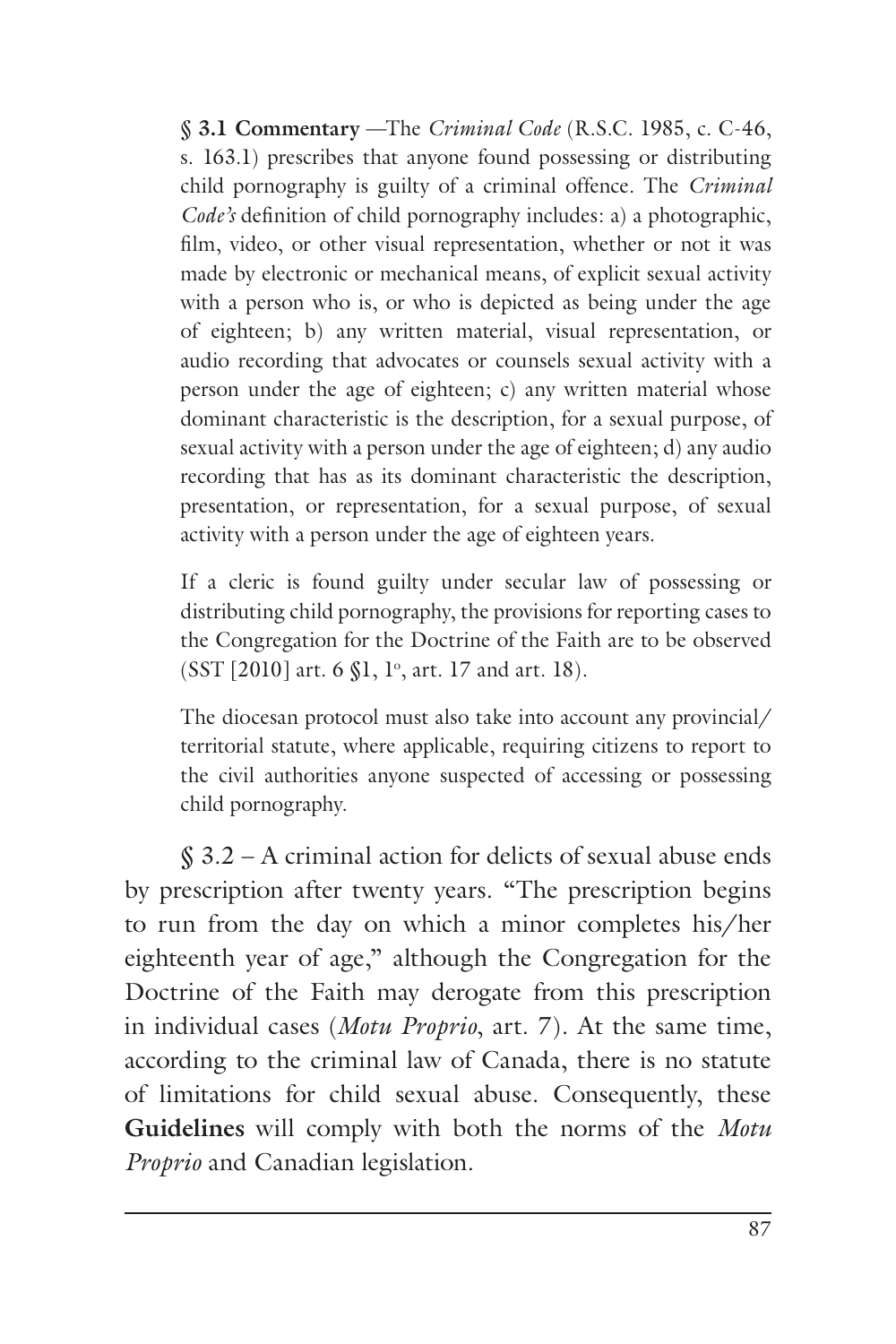§ **3.2 Commentary** *–* The determination of the criminal action in question here is with respect to the canonical trial. The prescription of twenty years which is found in the *Motu Proprio* starts after midnight at the end of the day when the presumed victim reaches the age of eighteen years (cf. CIC/c. 203 §2; CCEO/c. 1546 § 2); hence, the victim can formulate an accusation until the age of thirty-eight years. The Congregation for the Doctrine of the Faith may derogate from this in individual cases (cf. SST [2010] art. 7 § 1) and increase the time period. Secular law in Canada imposes no prescription period (statute of limitations) for denouncing the sexual abuse of minors or sexual assault in general. Given the canonical procedural rules outlined below, the Ordinary is to investigate the allegation of abuse which must be reported to the Congregation for the Doctrine of the Faith and, if it proves to be likely, he must request a derogation concerning the prescription period, if need be.

§ 3.3 – The preliminary investigation concerning an alleged delict of sexual abuse by a cleric is to be initiated by the Ordinary or the Hierarch whenever he receives a report of an allegation which has at least the semblance of truth. Once this preliminary investigation is completed, the Ordinary or the Hierarch "is to communicate the matter to the Congregation for the Doctrine of the Faith which, unless it calls the case to itself due to particular circumstances, will direct the Ordinary or Hierarch how to proceed further, with due regard, however, for the right to appeal, if the case warrants, against a sentence of the first instance only to the Supreme Tribunal of the same Congregation" (art. 16). This norm is of a great importance, since its application will indicate to the Ordinary or the Hierarch the procedure to be followed, which is not the same in each case.

§ **3.3 Commentary** – If the Ordinary has reason to believe that the allegation which has been brought to his attention has the semblance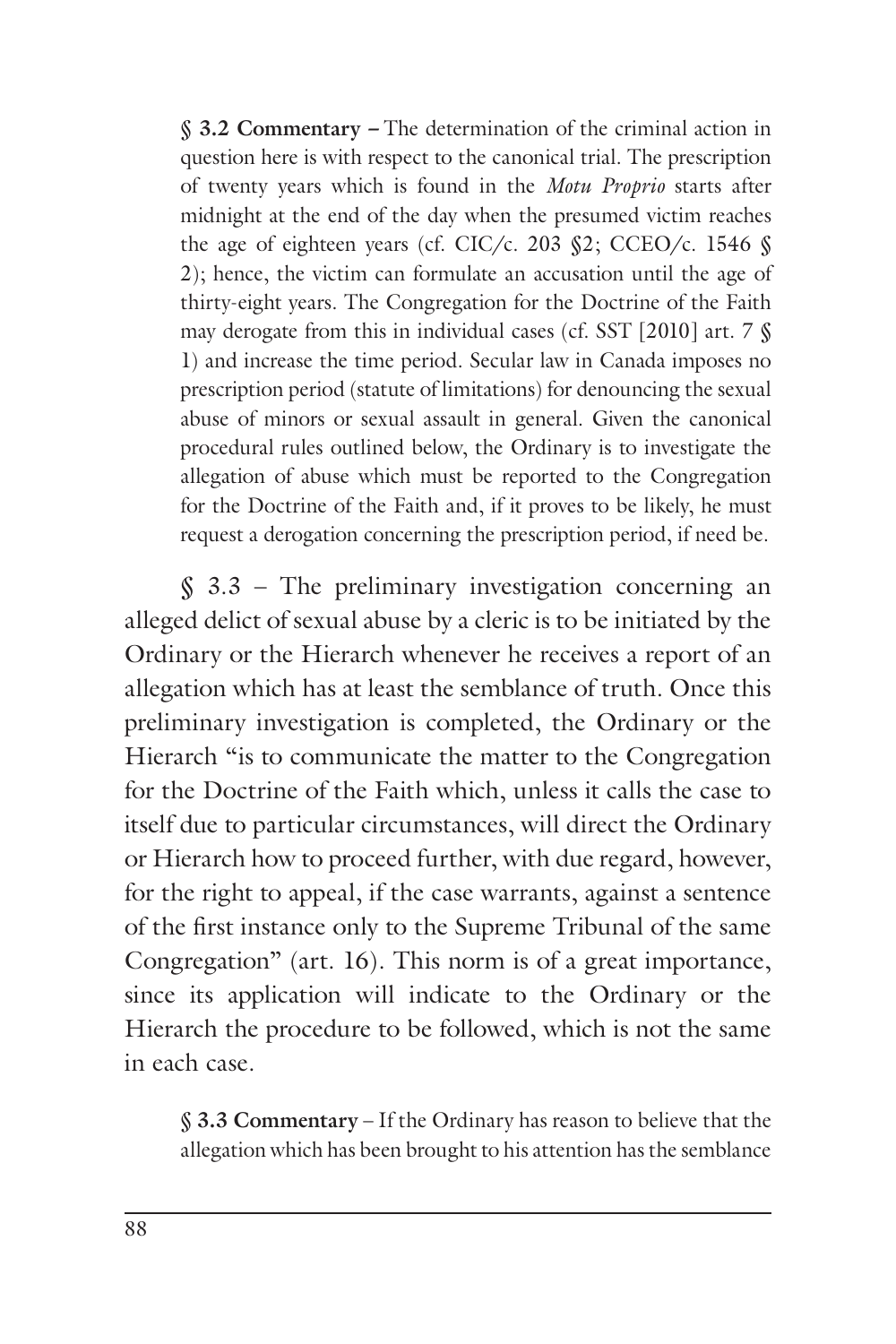of truth – in other words, that the allegation appears plausible – he must proceed with a preliminary inquiry. Sometimes, a founded doubt or persistent rumours from different sources can plausibly support an allegation. If the investigation leads to the conclusion that the allegation is founded, the Ordinary is to bring these facts to the attention of the Congregation for the Doctrine of the Faith together with his opinion (*votum*) on the matter. The Congregation will then indicate the procedure to be followed, depending on the case. The latter may be different, for example if the perpetrator of the abuse admits his guilt or not, or has already been found guilty by a secular court.

The Congregation for the Doctrine of the Faith can retain the right to handle the matter itself "because of special circumstances" which the *Motu Proprio* does not specify. Among the "special" circumstances, one could imagine such cases as, for example, the conviction of the accused by a secular court for numerous offences of a heinous nature, or the accused being an especially prominent person or public figure. In cases involving such "special" circumstances, the Congregation may revoke its decision to demand an immediate penal or judicial administrative process.

§ 3.4 In principle, sexual abuse cases are to be tried in a judicial process. However, the Congregation for the Doctrine of the Faith may decide that the competent authority should proceed by extrajudicial decree, that is to say, by administrative penal process. The Ordinary or the Hierarch cannot impose a perpetual penalty upon the individual, unless it is included in the mandate of the said Congregation which can impose the penalty itself (see SST [2010] art. 21  $\S$  2, 1<sup>o</sup>) or "present" the most grave cases to the decision of the Roman Pontiff with regard to dismissal from the clerical state" (SST [2010] art. 21  $\binom{2}{3}$ , 2°). However, at the request of the cleric himself, a dispensation from the obligations of the clerical state, including celibacy, can be granted by the Roman Pontiff.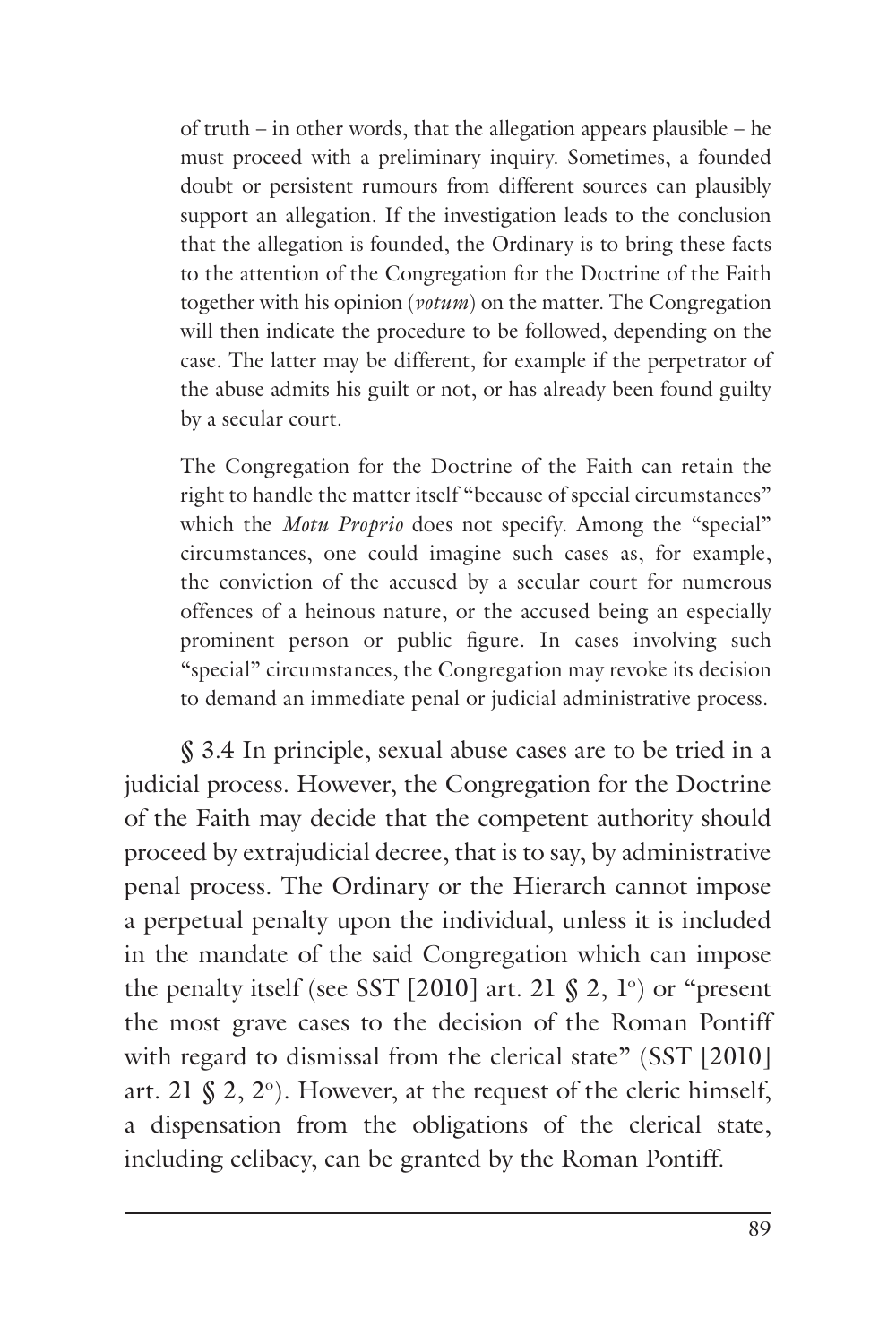§ **3.4 Commentary** – There is no need for commentary on this section.

§ 3.5 – "With full respect for the right of defence" (SST [2010] art. 18), it is of a great importance to notify the alleged abuser of the allegation and the evidence, and to give the accused the opportunity to defend himself (cf. CIC/c. 1720,  $1^\circ$ ; CCEO/c. 1486 § 1,  $1^\circ$ ) and to respond to the allegation. If a judicial penal process is ordered by the Congregation for the Doctrine of the Faith, the judge must invite the accused to engage an advocate; if he does not do this, the judge himself is to appoint an advocate *ex officio* (see CIC/cc. 1481 § 2 and 1723; CCEO/cc. 1139 and 1474).

§ **3.5 Commentary** – There are two possible processes: the administrative penal process and the formal judicial process. The first is chaired by the Ordinary or his delegate, assisted by two assessors, in addition to a notary, and concludes with an extrajudicial decree. Unless the Congregation for the Doctrine of the Faith has given an express mandate, a perpetual penalty, such as the loss of the clerical state, cannot be imposed by decree (cf.  $\text{CIC/c}.$  1342  $\S 2$ ; CCEO/c. 1402  $\S 2$ ).

The right of defence must be respected by offering the alleged abuser the opportunity to defend himself and to choose an advocate. In principle, persons designated to exercise this role must be priests with a doctorate in canon law. These two stipulations are required by the *Motu Proprio*. That being said, the Congregation may grant an exemption to these requirements in particular cases (SST [2010] art. 15). Finally, recourse against the extrajudicial decree can be exercised with the Congregation, but if the latter confirms the order there is no possible further recourse (cf. SST [2010] art. 27).

As to the judicial process, as its name indicates, it is chaired by a judge, assisted often by other judges (cf. CIC/c. 1425  $\S$  2; CCEO/c. 1084,  $$$  1), and conducted according to the applicable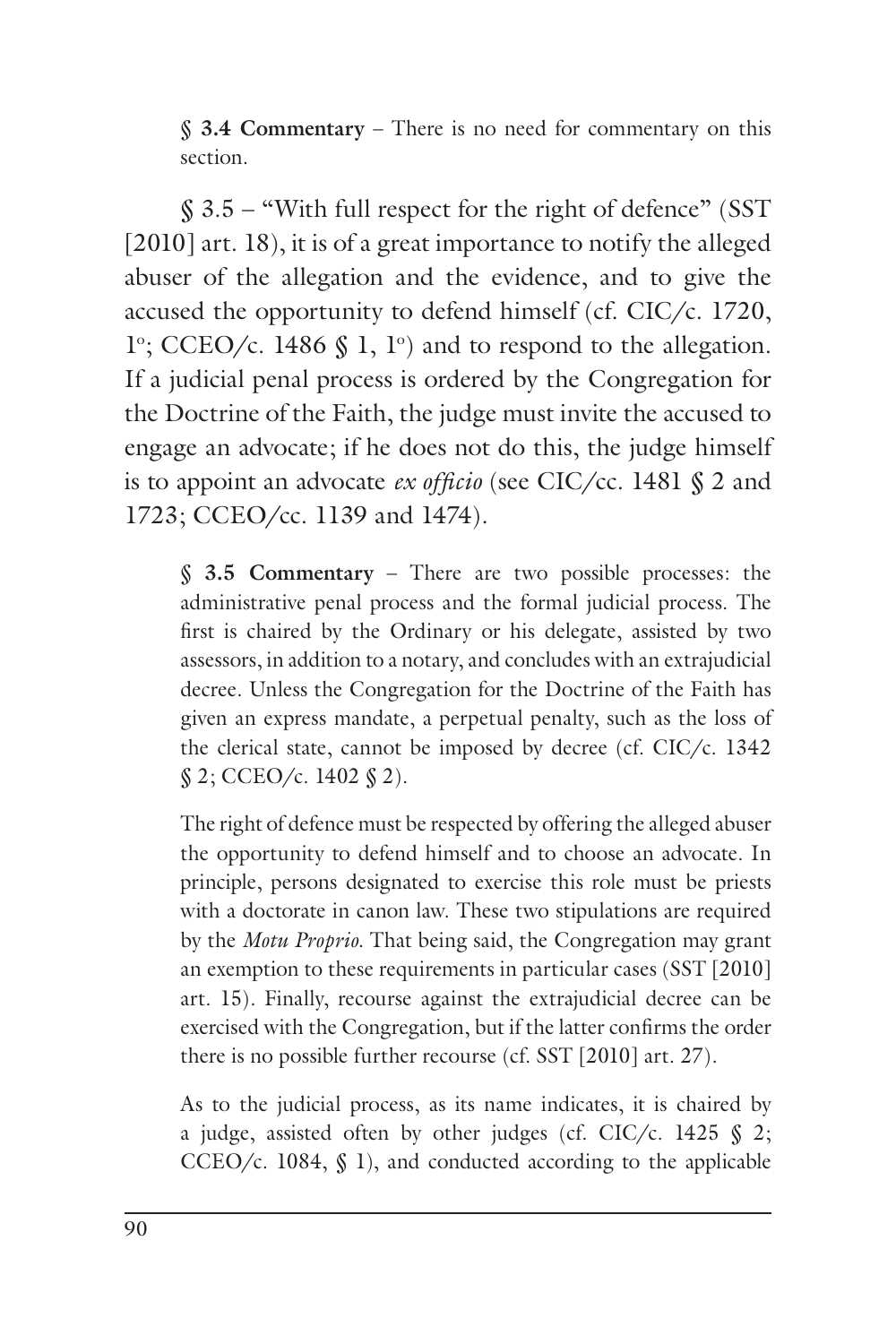canonical norms. Among other things, given that the question concerns the public good of the Church, it is the promoter of justice who initiates the process by naming the points of accusation. Furthermore, the accused in a judicial trial must have an advocate. If he does not, the judge is to name one.

The judicial trial can come to a close by a sentence imposing a perpetual penalty such as the loss of the clerical state. Just as in the administrative penal process, the persons involved in the judicial process must be priests with a doctorate in canon law; however, an exemption may be granted by the Congregation (SST [2010] art. 15). Finally, the accused cleric can exercise his right to appeal the decision to the Congregation. However, as in the case of a recourse against the extrajudicial decree, there is no recourse against a confirmation by the Congregation of the decision taken by the Ordinary (cf. SST [2010] art. 28).

§ 3.6 – If a delict of sexual abuse is connected with a delict against the Sacrament of Penance, the one reporting has the right to request that his or her name not be made known to the cleric denounced, unless this accuser has expressly consented to the revelation of his or her identity (see SST [2010] art. 24  $\S$  1).

§ **3.6 Commentary** – "A delict of sexual abuse is connected with a delict against the Sacrament of Penance" can mean, for example, that the perpetrator imparts sacramental absolution on his accomplice or a confessor solicits a penitent during the Sacrament of Penance.

With any delict against the Sacrament of Penance, violation of the sacramental seal must be altogether avoided (Cf. SST [2010] art. 24 § 2).

§ 3.7 – Once the local process has been completed in any manner, even if there is no appeal from a sentence, "all of the acts of the case are to be transmitted *ex officio* to the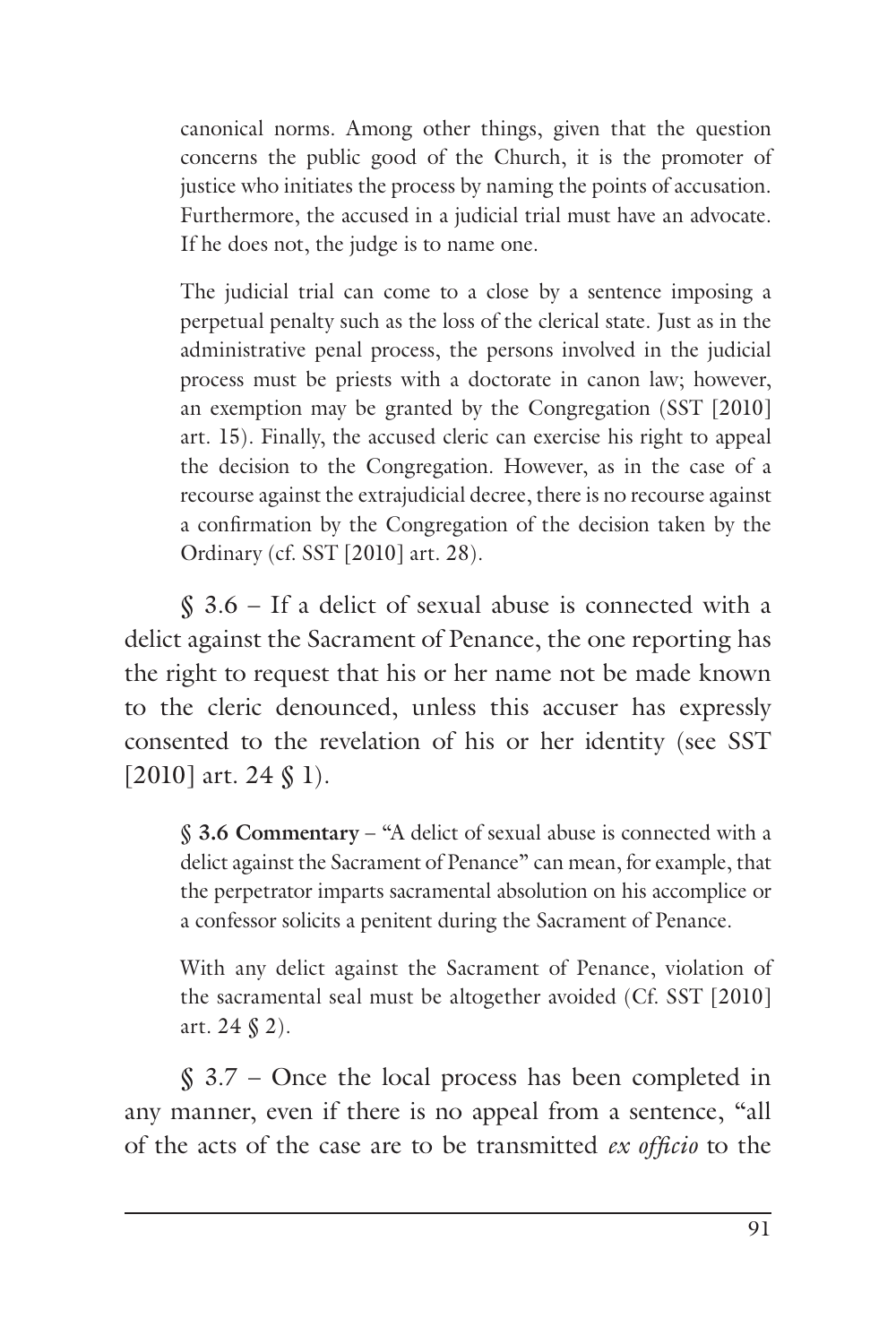Congregation for the Doctrine of the Faith as soon as possible" (SST [2010] art. 26 § 1).

§ **3.7 Commentary** – "Completed in any manner," that is to say whether the administrative penal process or formal judicial process ends with the imposition of a sanction or a decision of not guilty, all the acts must be transmitted to the Congregation for the Doctrine of the Faith.

"Acts of the case," that is to say all testimonies and documents to be gathered and transmitted in order for a judgment to be reached by the ecclesiastical court.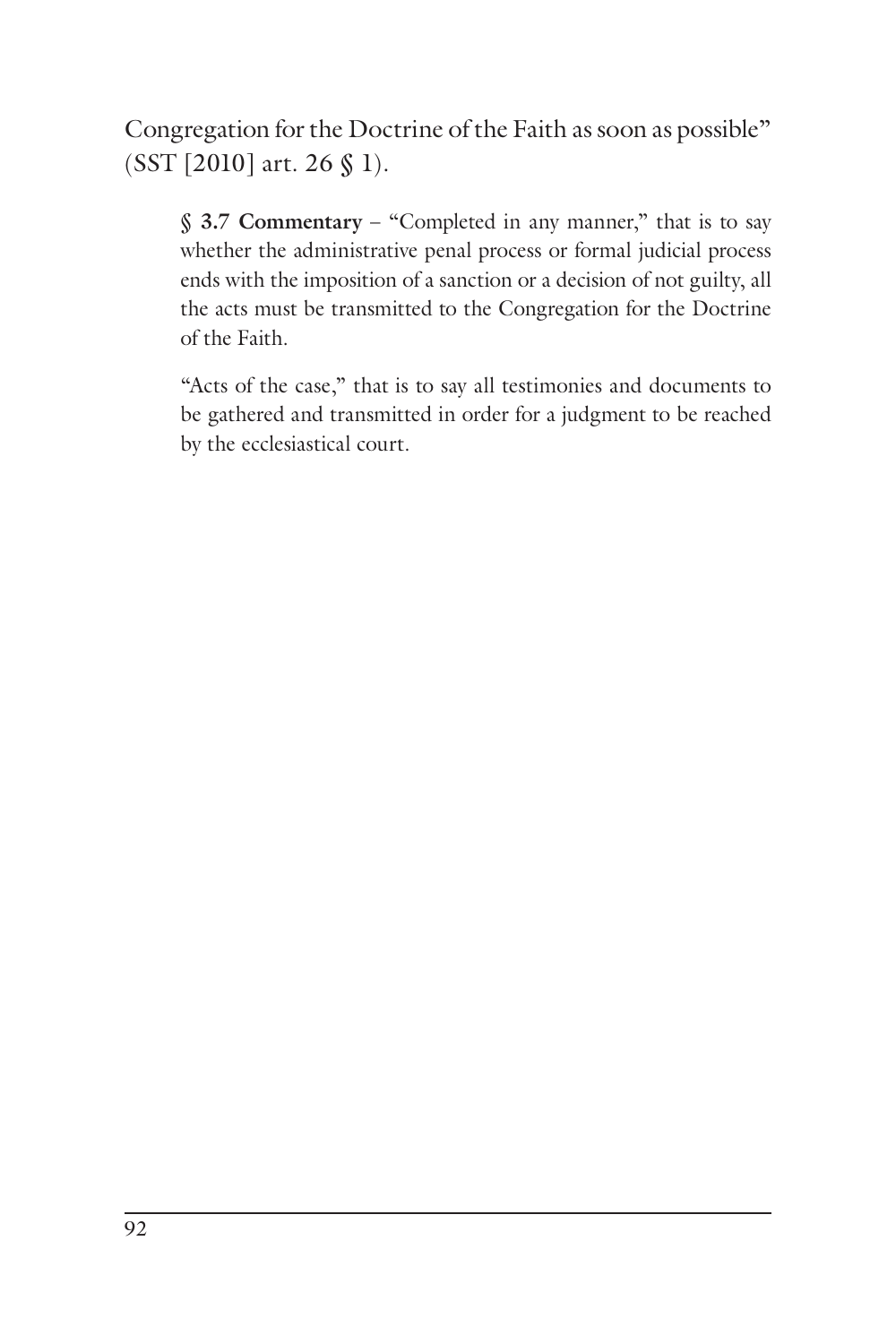# **SECTION FOUR BASIC ELEMENTS FOR APPLYING THE CANONICAL PROVISIONS**

*A protocol for the prevention of sexual abuse and the pastoral response to complaints of sexual abuse should include the elements outlined in this section. Such a protocol should exist in every diocese/eparchy and institute.*

§ 4.1 – The Ordinary should appoint a delegate to deal with issues related to sexual abuse or to allegations of sexual misconduct (see CIC/c. 1717 § 1; CCEO/c. 1468). The delegate may be a priest, a deacon, or any other person (male or female) who is trustworthy and qualified to perform these duties.

A deputy delegate should be appointed at the same time as the delegate and be similarly qualified. In the absence of the delegate or in the event of the delegate's incapacity, the deputy delegate has the same role and functions as the delegate.

§ **4.1 Commentary** – There is no requirement for the delegate or his deputy to be a specialist in any particular discipline. However, he or she could, for example, be knowledgeable about matters relating to safeguarding against abuse or abuse itself and be of good repute.

§ 4.2 – The protocol should provide for the formation of an advisory committee of at least three persons who, under the authority of the delegate, will assist the delegate in matters relating to the prevention of sexual abuse of minors and in responding to allegations of sexual abuse. Taking into consideration the resources that are available, neighbouring dioceses/eparchies or institutes might agree to establish an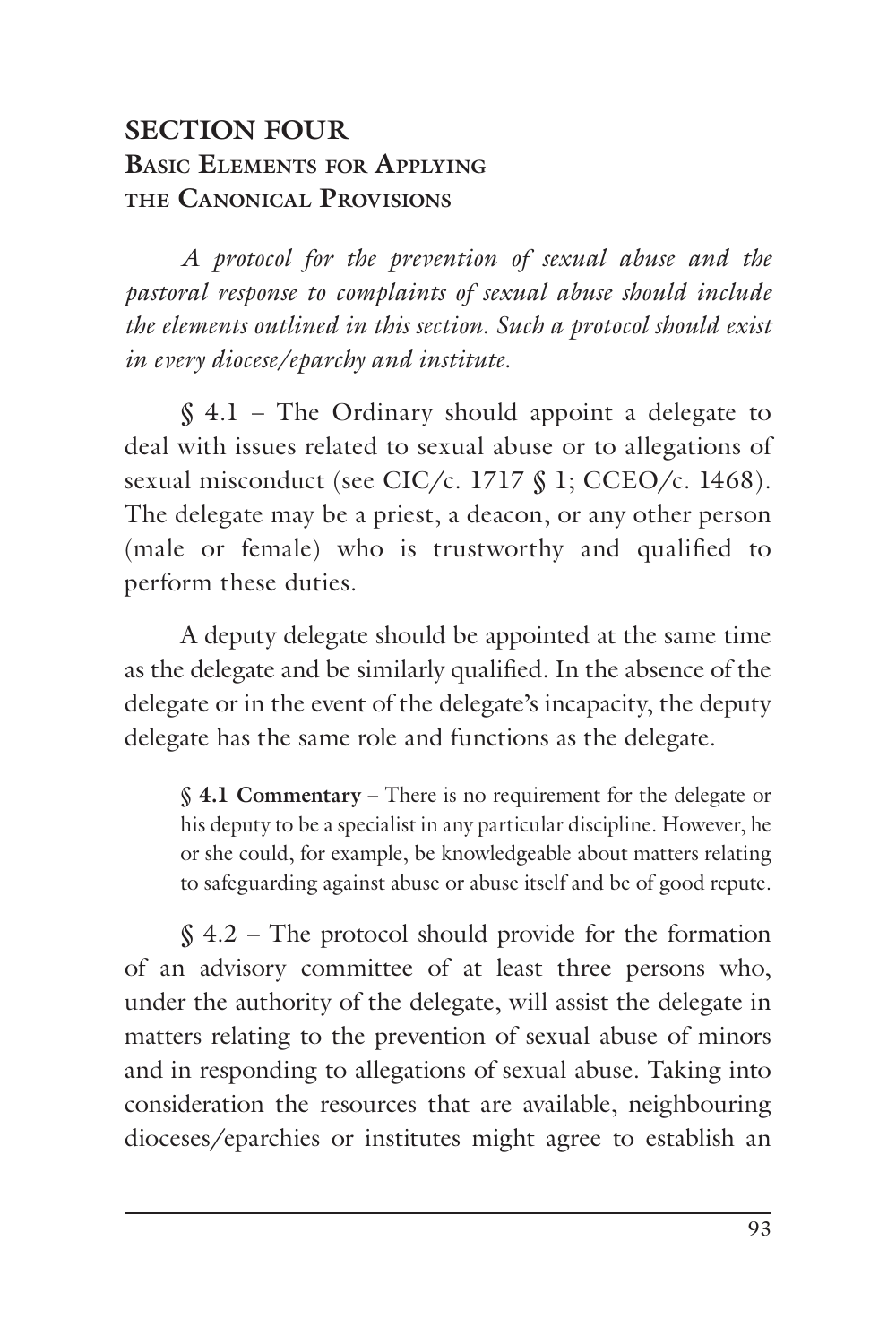interdiocesan or an intercongregational advisory committee. The advisory committee should also be mandated to provide advice on the preparation and updating of the protocol relating to sexual abuse, as well as to its interpretation and proper application.

§ **4.2 Commentary** – The appointment of a delegate and a deputy delegate is recommended to allow the Ordinary freedom of judgment and all possible latitude in case an allegation of sexual abuse proves to be founded. Given that the Vicar General and the Episcopal Vicar have the same executive power as the bishop (cf. CIC/c. 479; CCEO/c. 248) and are "never to act contrary to the intention and mind of the diocesan bishop" (CIC/c. 480; CCEO/c. 249), it would be preferable for the delegate and deputy delegate not to be vicars of the bishop. Since CIC/c. 483 §2 and CCEO/c. 253 §1 require that even the notary be a priest in cases in which the reputation of a cleric can be called into question, current practice calls for the delegate to be a priest in a case concerning a priest.

The appointment of a delegate also has the advantage of allowing the cleric suspected of sexual abuse to rely on a possible local instance rather than to start immediately by the last instance before the Holy See. If the allegation is made directly to the Ordinary, it is advisable that he refer the person to the delegate or the deputy delegate. It is also recommended that, to the extent resources permit, the delegate and deputy delegate work with an advisory committee composed of members of various professions to propose an informed decision on the probability of the facts and the likelihood of the allegation.

§ 4.3 – Every allegation of sexual abuse against a member of the clergy, whether doubtful or well-founded, is to be reported to the delegate or deputy delegate. This applies also with respect to an allegation of sexual abuse against a non-ordained member of an institute or officially mandated laypersons working in ecclesiastical structures under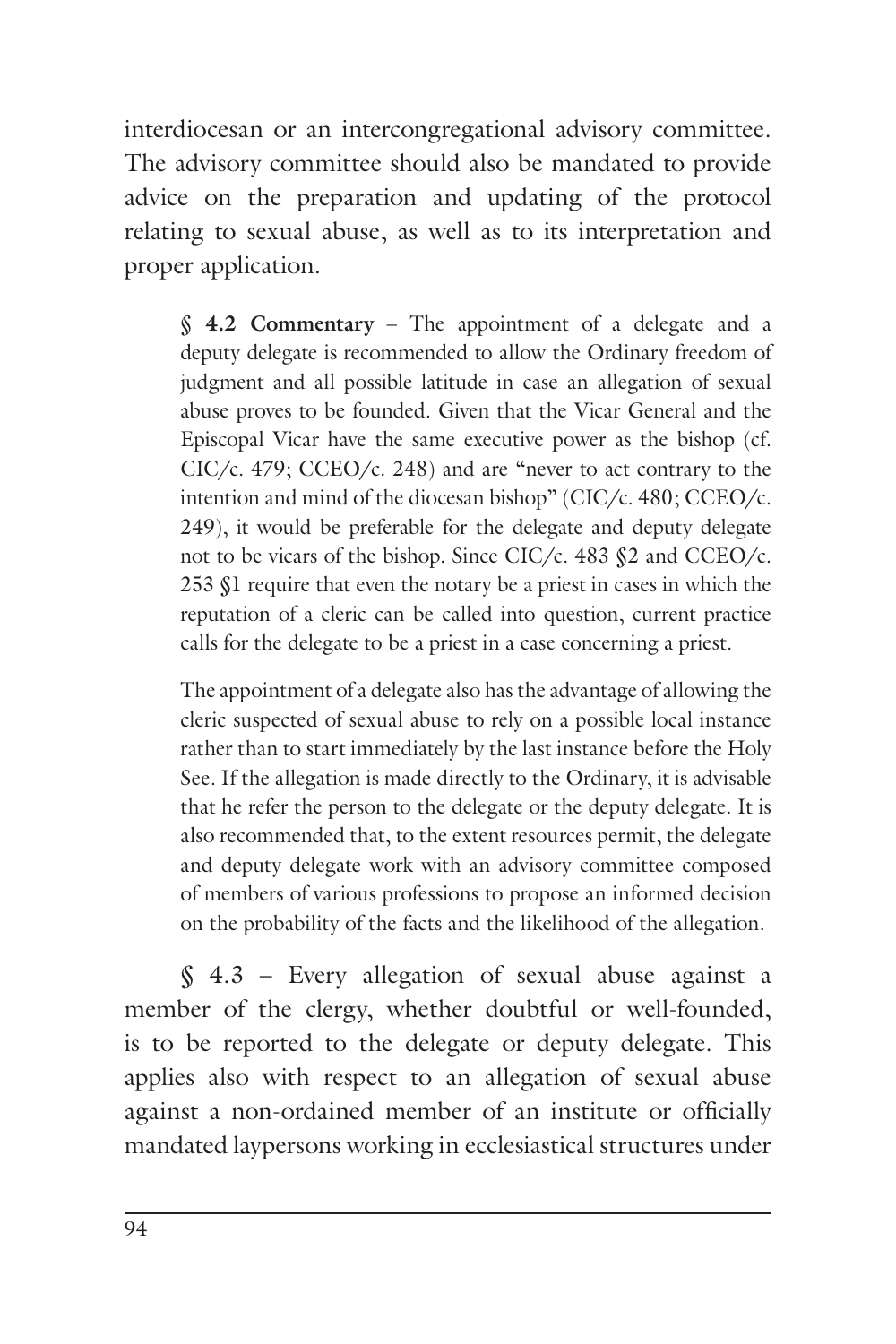ecclesiastical supervision – even if such cases are not covered by the norms of the *Motu Proprio*.

In the initial stages of the process, it is particularly important to listen attentively to victims and their families, to treat them with respect, and to be committed to their spiritual and psychological assistance.

It is also essential that the delegate comply with the reporting obligations imposed by secular law, cooperate with the police in their investigation of the allegations and avoid any interference which may arise on account of the canonical investigation.

If the situation does not call for mandatory reporting to the civil authorities, the delegate is nevertheless required to inform those concerned of their right to make their own denunciation to the proper civil authorities and offer proper encouragement in this regard.

§ **4.3 Commentary** – The Church has an obligation to cooperate with the requirements of secular law regarding the sexual abuse of a minor (cf. *Circular Letter* I, e). This requirement extends to the reporting of such crimes to the appropriate civil authorities. In Canada, all provinces and territories have laws concerning the mandatory reporting of sexual or physical abuse of a minor, be it suspected or ascertained. It is important to be informed as to how "minor" is defined in the applicable secular legislation (see **Guidelines** above, § 2.4, for the definition of a "minor").

When an adult brings forward an accusation of abuse which took place at the time he/she was a minor, he/she must be informed of the right and perhaps the duty to denounce the alleged offender to the civil authorities. As per the *Criminal Code* of Canada, there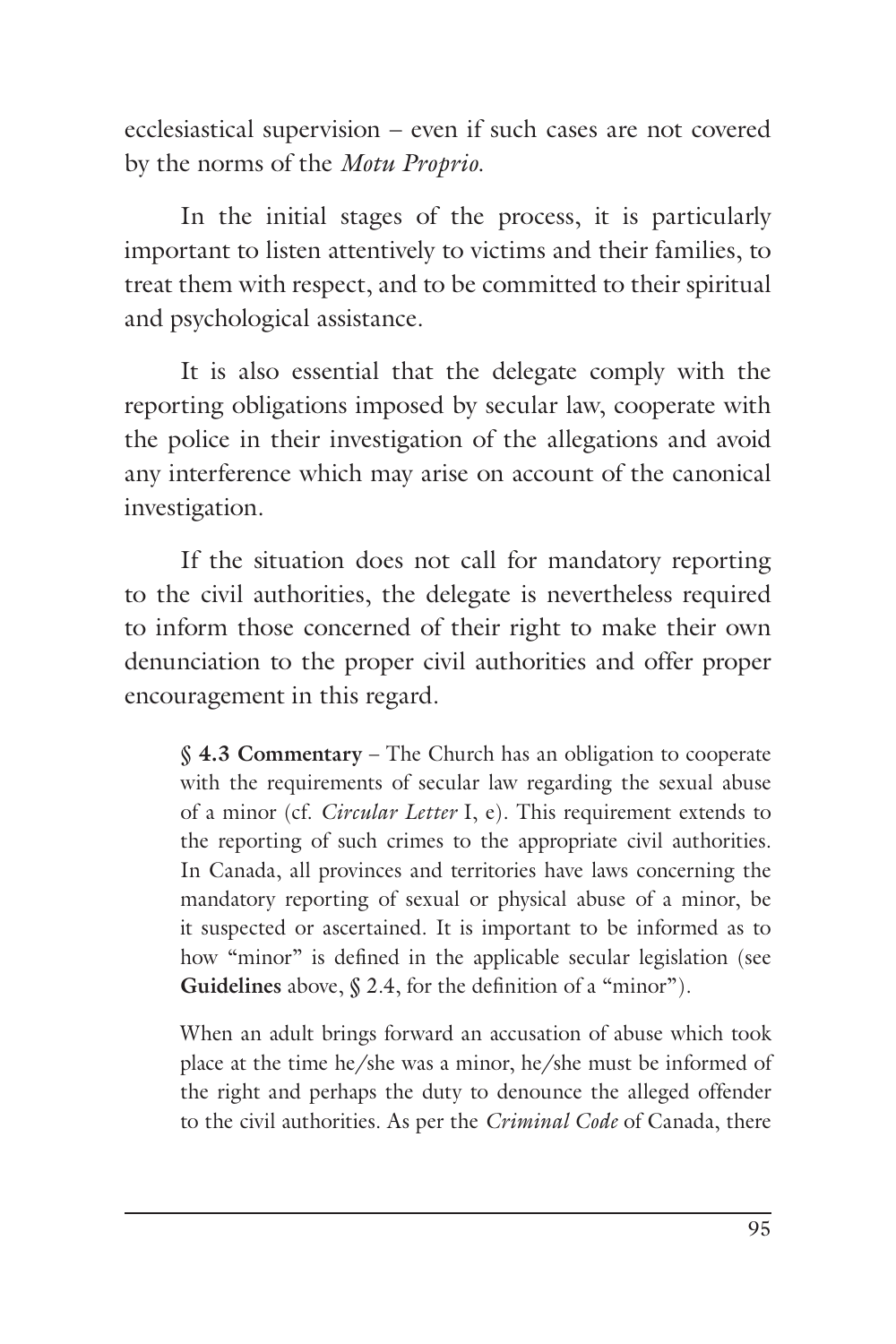is no time limitation on when an accused can be charged for an indictable offence such as sexual assault/sexual abuse.

Regardless of whether the adult person coming forward reports the alleged historical incident to civil authorities, when an allegation of sexual abuse involves a cleric, the Ordinary is obliged to inform the Holy See and to await its directives concerning how to proceed canonically.

Apart from historical allegations, should the Ordinary become aware of the sexual or physical abuse of a minor *which is currently taking place*, but remains silent, he can be deemed criminally liable and prosecuted for protecting the offender. If the Ordinary acquires this information during sacramental Confession – whether of the victim or the perpetrator – the seal of Confession remains inviolable (cf. CIC/c. 983 and CCEO/c. 733).

§ 4.4 – The protocol should provide for the appointment of a person responsible for relations with news media for all questions concerning allegations of sexual abuse; this person is not to be the delegate or deputy delegate. The designation of one individual as the official spokesperson leads to better mutual understanding, more effective collaboration, and avoids confusion with reporters/journalists. The designated spokesperson should work closely with the bishop/major superior or the equivalent in law and the delegate.

§ **4.4 Commentary** – With the widespread presence and formidable efficiency of social media, it is more than ever important that traditional mass media be kept informed in a formal manner, one way or another, of the accountability of the bishop/major superior or the equivalent in law concerning allegations which were made public and what actions have been or will be undertaken. It can be most helpful for a communications professional to be delegated to respond to media inquiries in such cases; however, this person cannot replace the bishop/major superior.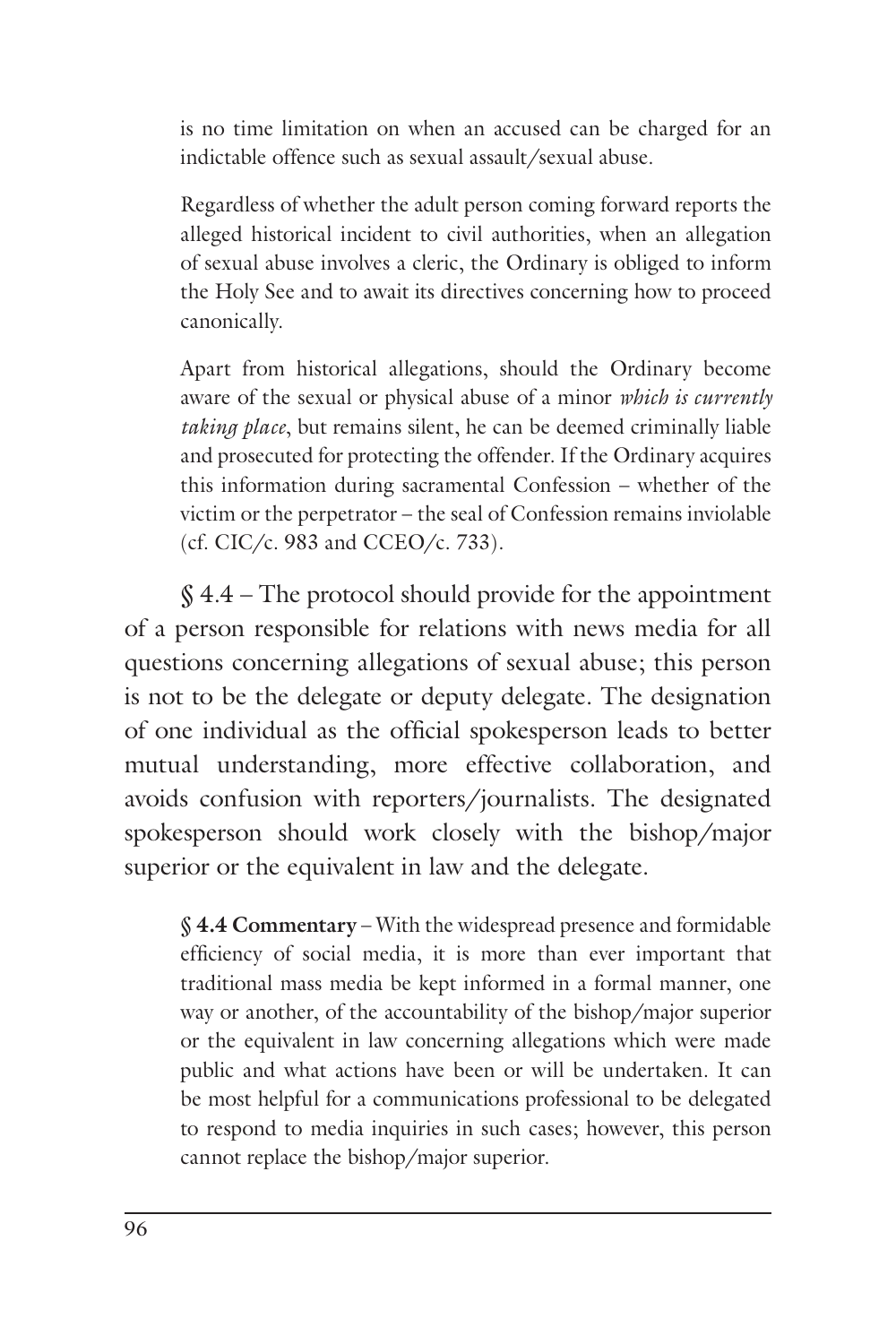§ 4.5 – The protocol should also provide for a mechanism by which to inform the clergy, the members and personnel of an institute, and the faithful about the duly approved protocol and the means by which to access it.

The protocol should be published and made available to the faithful and the general public through a brochure or by publication on an appropriate website, if one exists. It should be written in plain and accessible language in order that it may be readily understood.

The information required for someone to be able to contact the delegate or deputy delegate should also be publicized and made available in all locations where pastoral activities take place, and posted on the website of the diocese/ eparchy and institute.

§ **4.5 Commentary** – The information to be locally disseminated includes the present **Guidelines** issued by the CCCB.

§4.6 – Clerics and members of institutes as well as officially mandated laypersons who function in ecclesiastical structures are to be well informed of the damage to victims from sexual abuse, whether the perpetrator be a cleric, a member of an institute, or other personnel under ecclesiastical supervision. They are to be aware of their own responsibilities in this regard in view of both canon and secular law. They are also to be helped to recognize the potential signs of abuse, perpetrated by anyone in relation to minors (see *Circular Letter*, I, d, 1).

§ **4.6 Commentary** – There is no need for commentary on this section.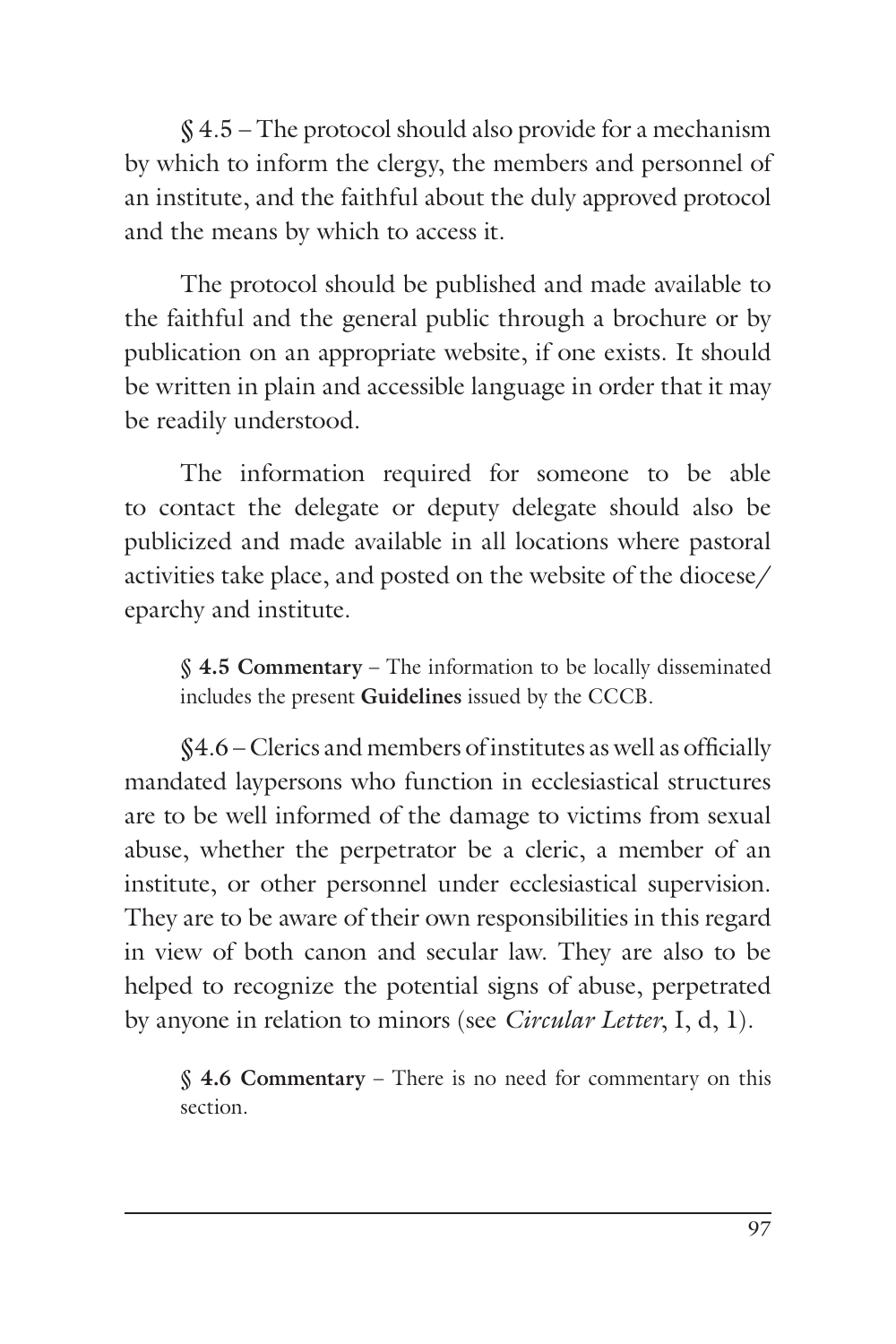$$4.7 - It is important to keep in mind that the accused$ person is presumed innocent until the contrary is proven in accordance with the norms of law. Therefore, any investigation of accusations is to be done with due respect for the principle of privacy and the good name of the persons involved (see CIC/cc. 220 and 1717 §2; CCEO/cc. 23 and 1468, and *Circular Letter*, III, d).

§ **4.7 Commentary** – In addition to the sections of the Codes and the *Circular Letter* cited above, the *Canadian Charter of Rights and Freedoms*, Section 11(d), provides that any person charged with an offence has the right "to be presumed innocent until proven guilty according to law in a fair and public hearing by an independent and impartial tribunal."

§ 4.8 – The protocol should provide for a mechanism whereby, once the preliminary inquiry is begun, the Ordinary systematically assesses the canonical measures to be implemented with respect to a person who is alleged to have committed sexual abuse (in particular, see CIC/c. 1722; CCEO/c. 1473). The *Motu Proprio* permits the Ordinary to impose precautionary measures from the outset of the preliminary investigation (see SST [2010] art. 19). These measures are to be adapted to the alleged abuser's canonical status. They may include restrictions in relation to residence, a temporary suspension of faculties for the exercise of ministry, or prohibition against any public exercise of ministry. No matter which restrictions are imposed during the course of the disciplinary or penal process, he is to be afforded a just and fit sustenance (see *Circular Letter*, III, h). With regard to married priests and deacons, each diocese/eparchy has its own policy with regard to their financial conditions, which can be used as a reference to determine a just sustenance.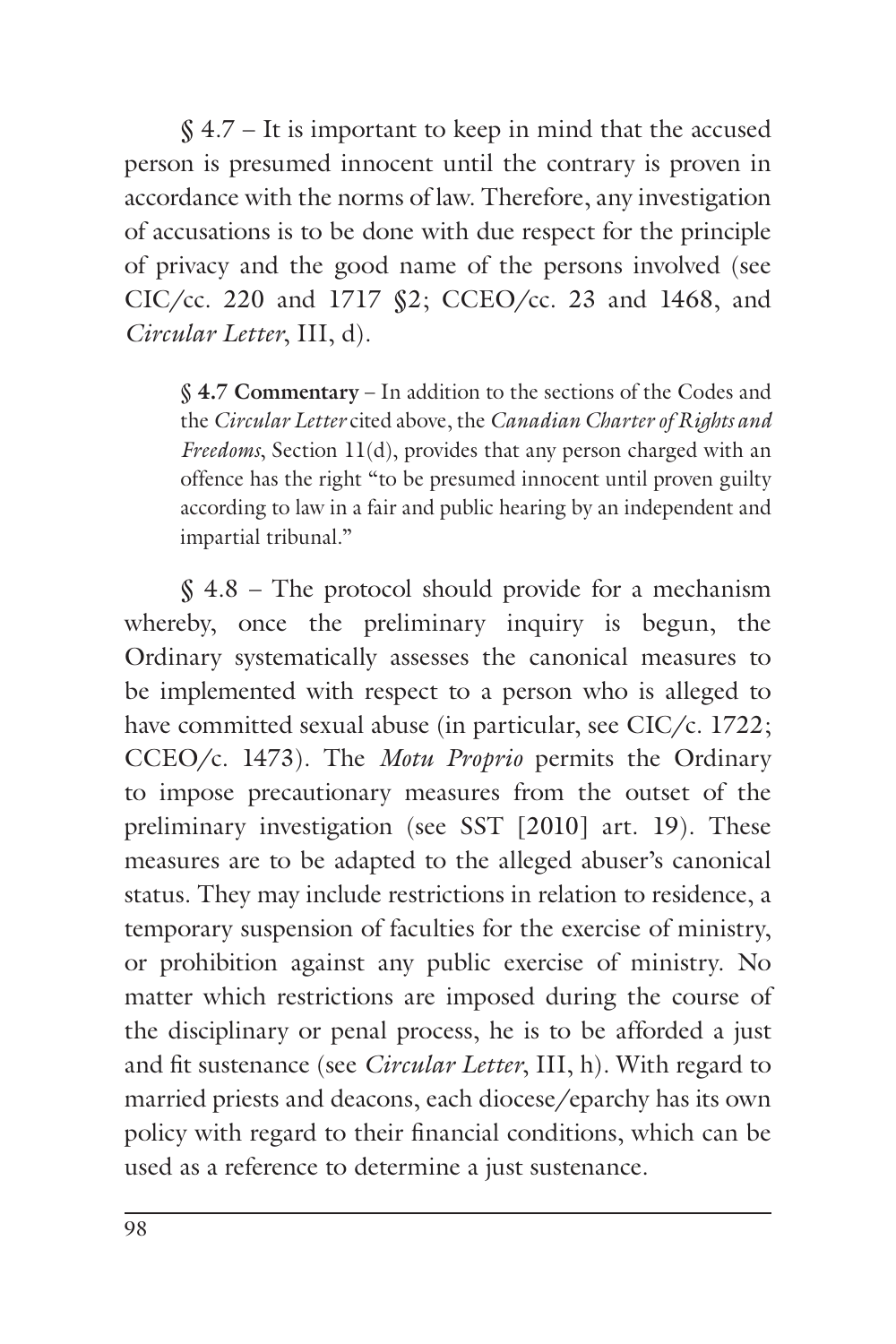Canonical measures do not depend on whether the abuser was charged or convicted of a crime under the *Criminal Code* of Canada or other secular legislation, or whether the abuser was found by a secular court to have committed the abuse. It is not to be forgotten that some offences defined according to secular law may be seen as being more serious according to the terms of canon law, as listed in the *Motu Proprio* among other more grave delicts.

During the secular proceedings, a cleric could request a dispensation from the obligations of the clerical state. However, it is recommended that no permanent canonical measures be imposed until all secular criminal proceedings have been completed. In any event, all of the acts of the case are to be transmitted *ex officio* to the Congregation for the Doctrine of the Faith (see SST [2010] art. 26 § 1).

§ **4.8 Commentary** – The Codes of Canon Law deal with the livelihood of a cleric when penalties are to be imposed. These may include being placed on *administrative leave*, i.e., *the temporary suspension of faculties for the exercise of ministry*, with appropriate remuneration. According to CIC/c. 1350, "unless it concerns dismissal from the clerical state, when penalties are imposed on a cleric, provision must always be made so that he does not lack those things necessary for his decent support"  $(\S 1)$ . This being said, the Ordinary is to take care to provide for a person dismissed from the clerical state who is truly in need "because of the penalty" (§ 2). CCEO/c. 1410 speaks in similar terms, while also noting specifically the situation of a married cleric.

These canons manifest a human concern on the part of the legislator: the sacramental brotherhood unites the bishop and the cleric by the Sacrament of Holy Orders and remains even after a perpetual penalty. However, there are difficulties concerning their application in specific cases, which can vary greatly according to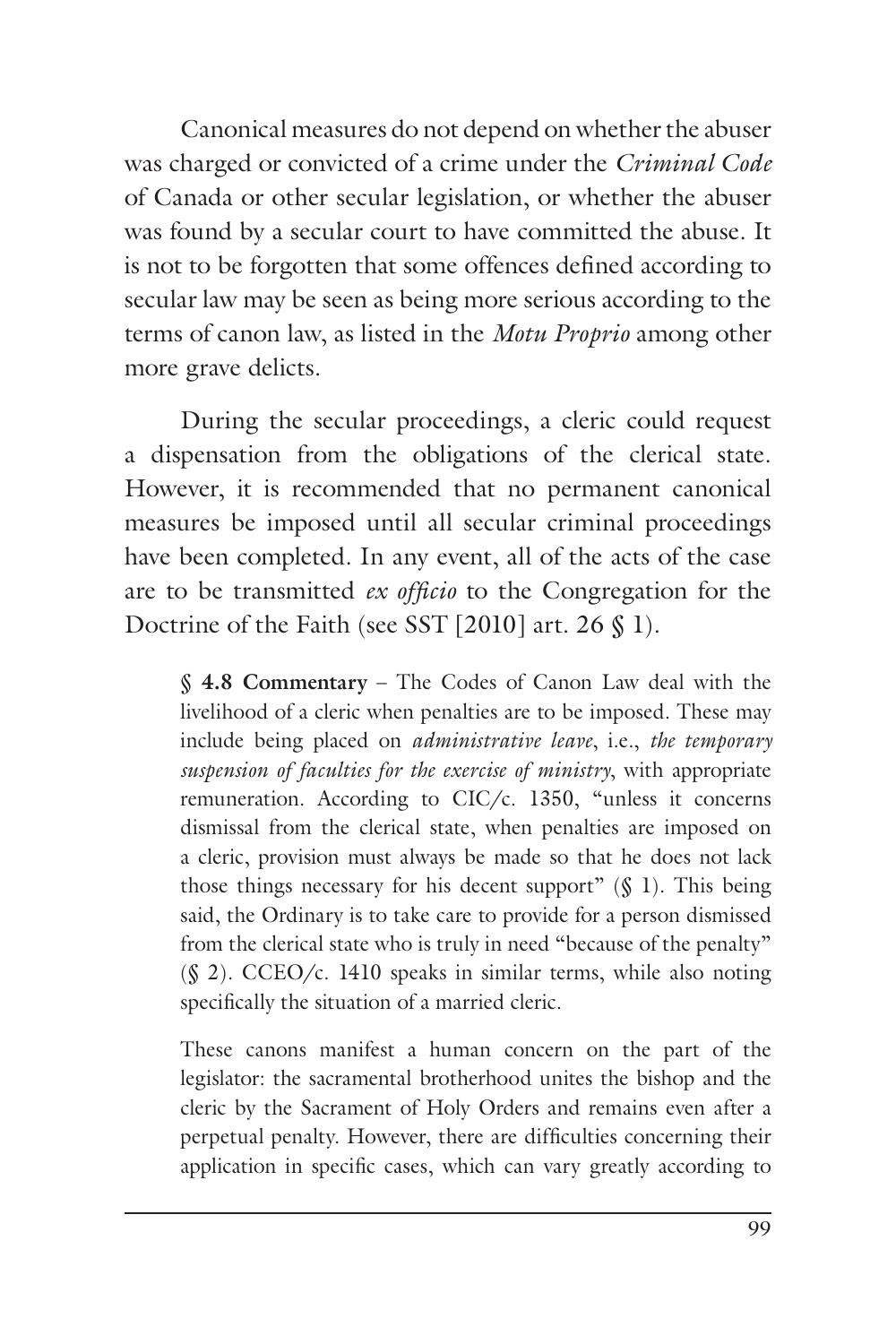the circumstances of time, place, and person. CIC/c. 1350  $\S$  1 speaks of "what is necessary for his decent support;" if the cleric has been dispensed from the obligations of his ministry, § 2 goes on to state that the Ordinary is to provide "in the best manner possible." For example, the means of subsistence are not the same in the case of a married deacon or priest in an Eastern Church, a permanent deacon in the Latin Church, or an ordained member of an institute of consecrated life who has lived for many years under the vow of poverty and is without personal resources. There are unique circumstances in each case which cannot be managed by a universal policy.

In regards to members of institutes (whether ordained or not), the Codes do not speak of subsistence as such. The Latin Code puts the responsibility on the particular institute following the withdrawal of a member, whether he or she leaves legitimately or is dismissed. According to CIC/c. 702  $\S$  2, "the institute is to observe equity and evangelical charity towards a member who is separated from it." CCEO/c. 503 speaks in similar terms.

If the Ordinary has not appointed a delegate to be present during the secular trial, he must carefully examine the court sentence of a cleric who has been convicted in accordance with secular criminal law as a result of the facts which came to light during the secular trial. The Ordinary must determine if the offence involves a delict punishable by canonical law with a corresponding penalty. For example, if a priest committed sexual abuse during Confession, the secular judge may not take this circumstance into consideration as a punishable offence under secular law; however, it may be regarded as an aggravating factor in canon law because of the sacrilege and the abuse of authority. The Ordinary will then need to mention this detail in the *votum* which he sends to the Holy See.

§ 4.9 – The protocol is to provide appropriate means for restoring the reputation of a person who has been wrongly accused of sexual abuse of minors or vulnerable adults. The way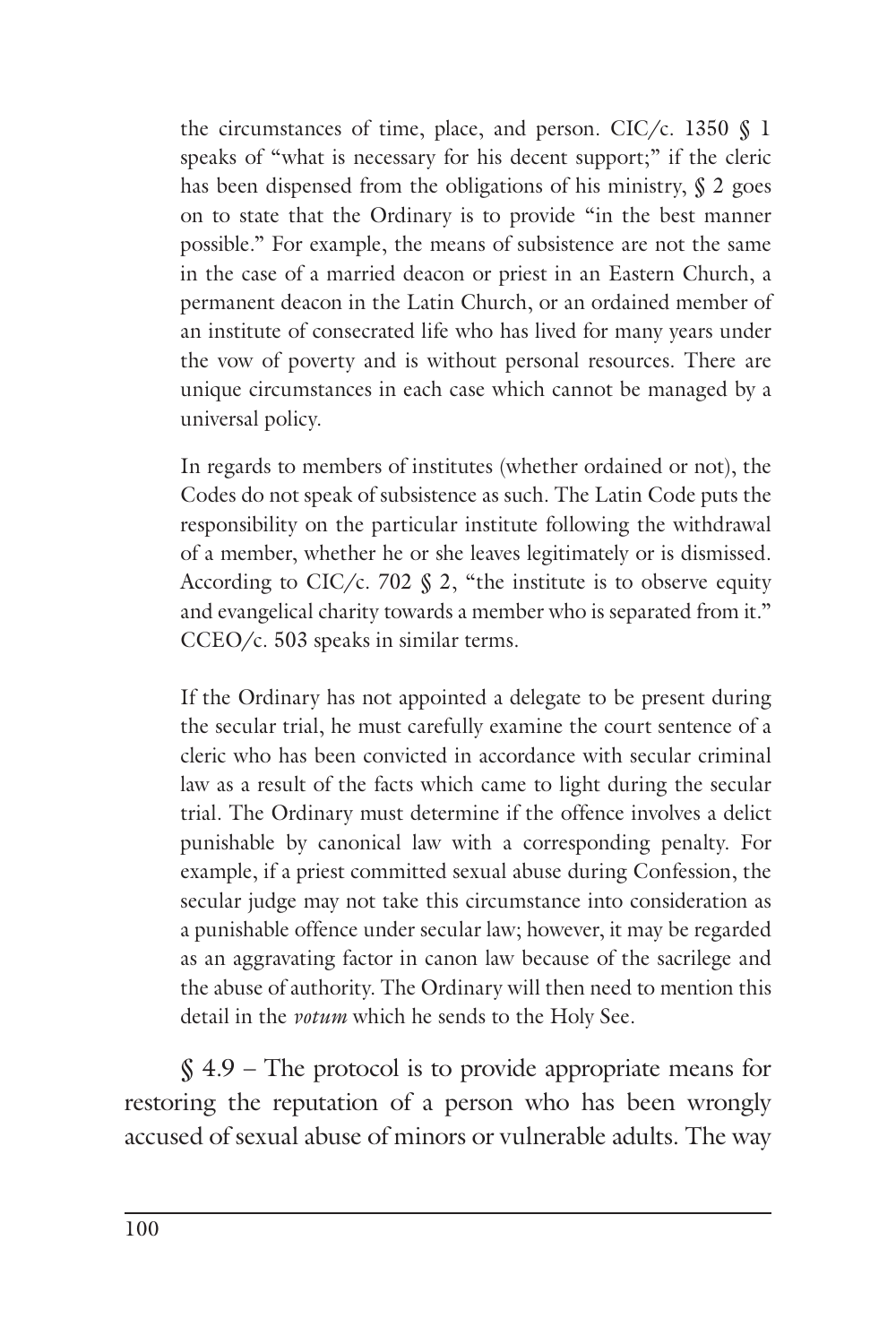this is to be done will depend to a great extent on the publicity given to the accusations and to any eventual secular trial.

§ **4.9 Commentary** – Each case is unique. There may be significant differences between a non-guilty decision because there is absolutely no evidence to support the allegation, and a non-guilty decision because of the weakness of the evidence or because of a reasonable doubt. If the Ordinary continues to have a reasonable doubt, he is to communicate the decision from the secular trial to the Congregation for the Doctrine of the Faith together with his *votum* and await the directives of the Holy See.

If the cleric is cleared of all accusations, the Ordinary will need to take the necessary measures to restore as far as possible the cleric's good reputation, while also taking the latter's own advice into consideration.

#### **SECTION FIVE:**

#### **APPROVAL AND PROMULGATION OF THE PROTOCOL**

 $$5.1 - Once approved by the competent authority, the$ protocol is to be promulgated according to the custom of the diocese/eparchy and published in accord with §§ 4.5 and 4.6 above.

§ **5.1 Commentary** – There is no need for commentary on this section.

#### **SECTION SIX:**

**UPDATE OF THE PROTOCOL**

 $§ 6.1$  – The protocol is to be reviewed every four years.

§ **6.1 Commentary** – There is no need for commentary on this section.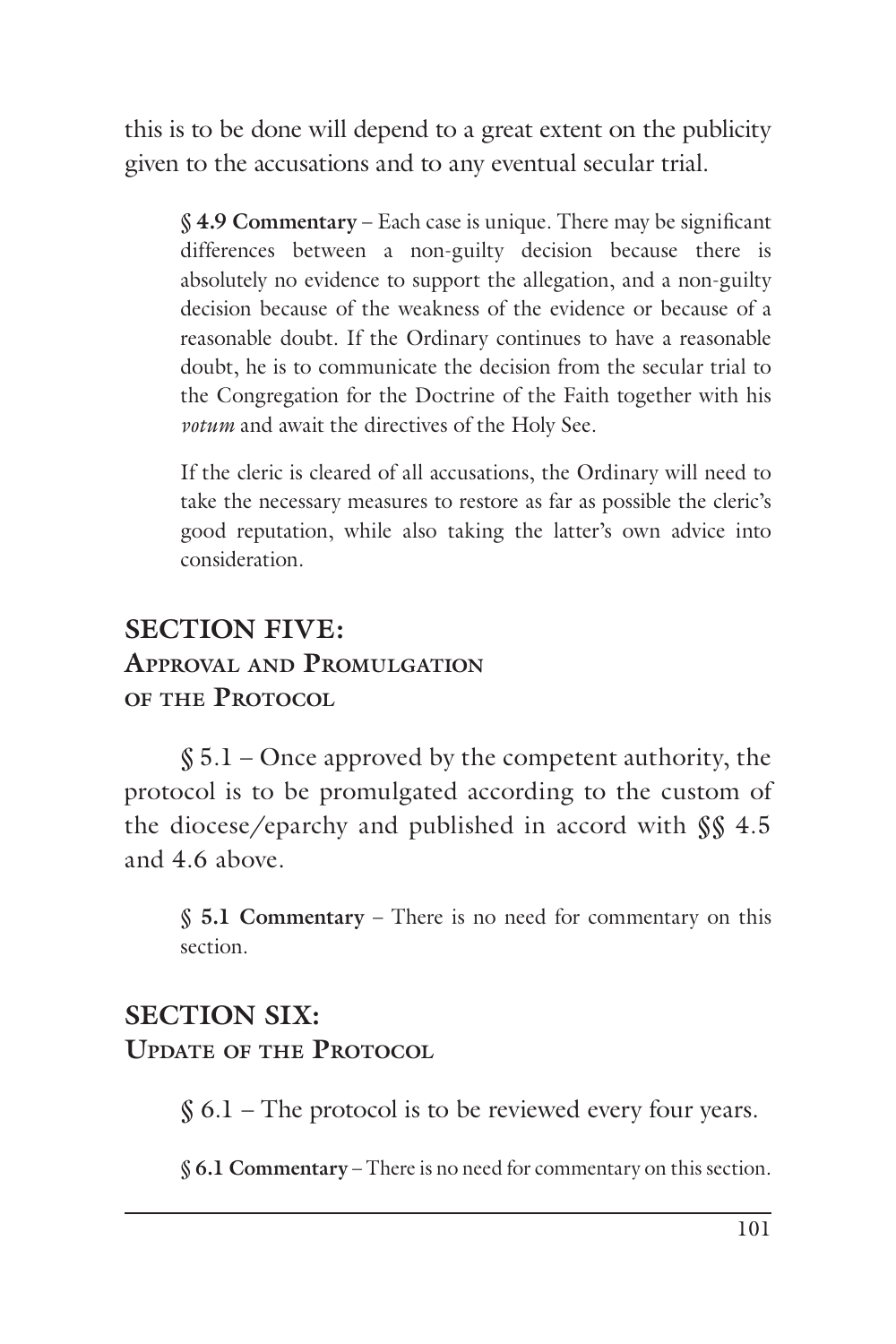# **PART III RESOURCES**

The following is a list of resources intended to assist anyone engaged in pastoral ministry with minors, in particular those responsible for developing both policies for the protection of minors, including the provision of training and raising awareness, and protocols for responding to complaints of sexual abuse. Whenever possible, resources are provided in both official languages.

The list is organized in the following categories:

- 1) Practical Guides (page 103)
- 2) Education/Training Programs (page 110)
- 3) Resources from Episcopal Conferences and the Holy See (page 113)
- 4) Government Resources in Canada (page 115)
- 5) Agencies Promoting the Protection of Minors (page 123), and
- 6) International Human Rights Engagement (page 125).

This list does not purport to be exhaustive. Updates can be found on the resources page (for the protection of minors) on the website of the Canadian Conference of Catholic Bishops (CCCB), www.cccb.ca.

The items on this list do not necessarily reflect the views or official policy of the CCCB or of any bishop and his diocese/eparchy.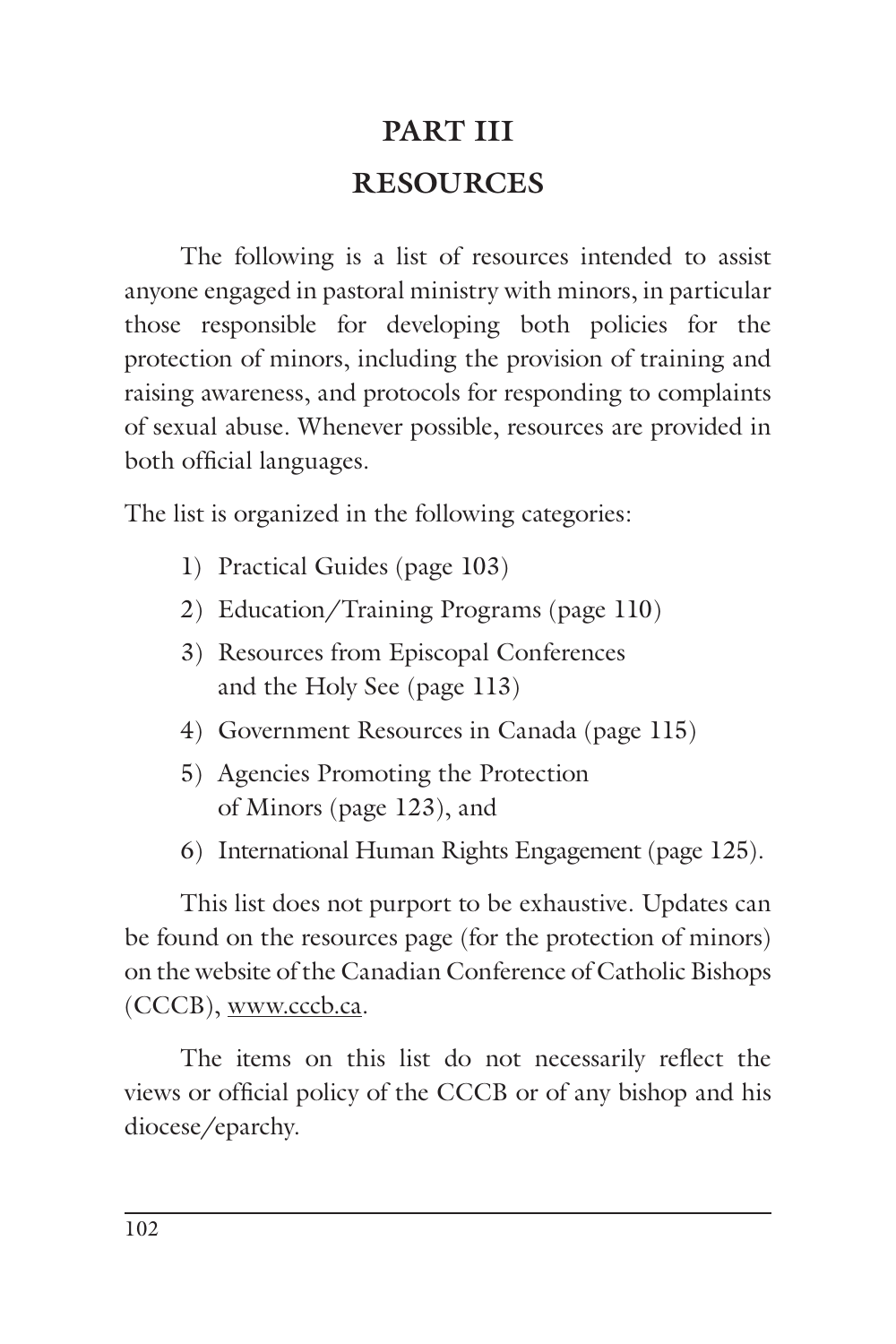# **1) PRACTICAL GUIDES**

The following is a list of publications online and in print which can serve as training manuals. A more comprehensive list of cited works and references for further reading is provided in the "List of Works" which follows.

#### **BOUNDARIES**

**Drummond, Thomas B.** *The Ministerial Counseling Role: Guidelines for Ethical Behavior.* **Carson City, NV: The Plains Group, 2001. 61 pages.**

[Book]: Designed for ministers who undertake counselling roles within their faith communities but who lack formal training in counselling/talk therapy. The author addresses certain areas of vulnerability that may arise from the counsellor's own unresolved issues, imprudence, or lack of awareness.

#### **Peterson, Marilyn R.** *At Professional Risk: Boundary Violations in Professional-Client Relationships.* **New York: W. W. Norton, 1992. 198 pages.**

[Book]: Addresses boundary violations in the professionalclient relationship, drawing on examples of misconduct in a various professional fields including pastoral ministry. The author examines power differentials and other factors which contribute to boundary violations.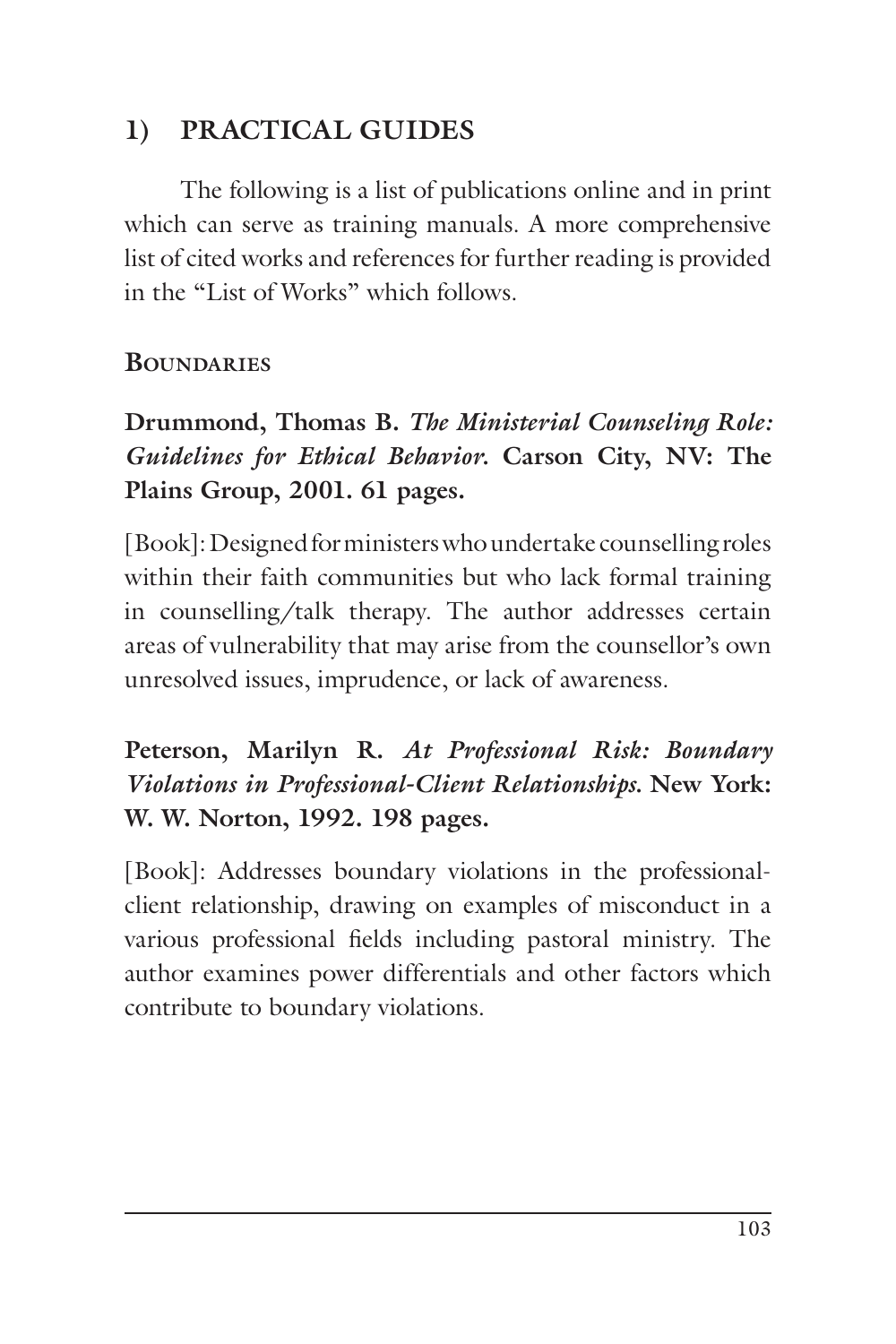*Protecting God's Children – Teaching Touching Safety: A Guide for Parents, Guardians, and Other Caring Adults***. Lisle, IL: National Catholic Services, 2004. 14 pages.**

Web (English only): http://www.st-cyril.org/forms/safeguard-the-children/ virtus-protecting-gods-children-teaching-touching-safetyguide11132015.pdf

[Booklet in print and online]: Provides instruction to parents, guardians, and other caring adults on how to teach children about boundaries, what constitutes a boundary violation, and how to disclose incidents of sexual abuse to trusted adults.

**"Violating Boundaries: Improprieties in Ministry." Special issue,** *Caring Connections: An Inter-Lutheran Journal for Practitioners and Teachers of Pastoral Care and Counseling* **10, 2 (2013): 1-36.**

Web (English only): http://www.lutheranservices.org/sites/default/files/images/ pdfs-CaringConnections/CaringConnections\_Spring2013.pdf

[Journal articles]: The volume as a whole includes a series of articles from different authors on related topics: the problem with secrets, accountability, healthy leaders and communities, ministering to victims of sexual abuse, cherishing children, and boundaries in ministerial practice.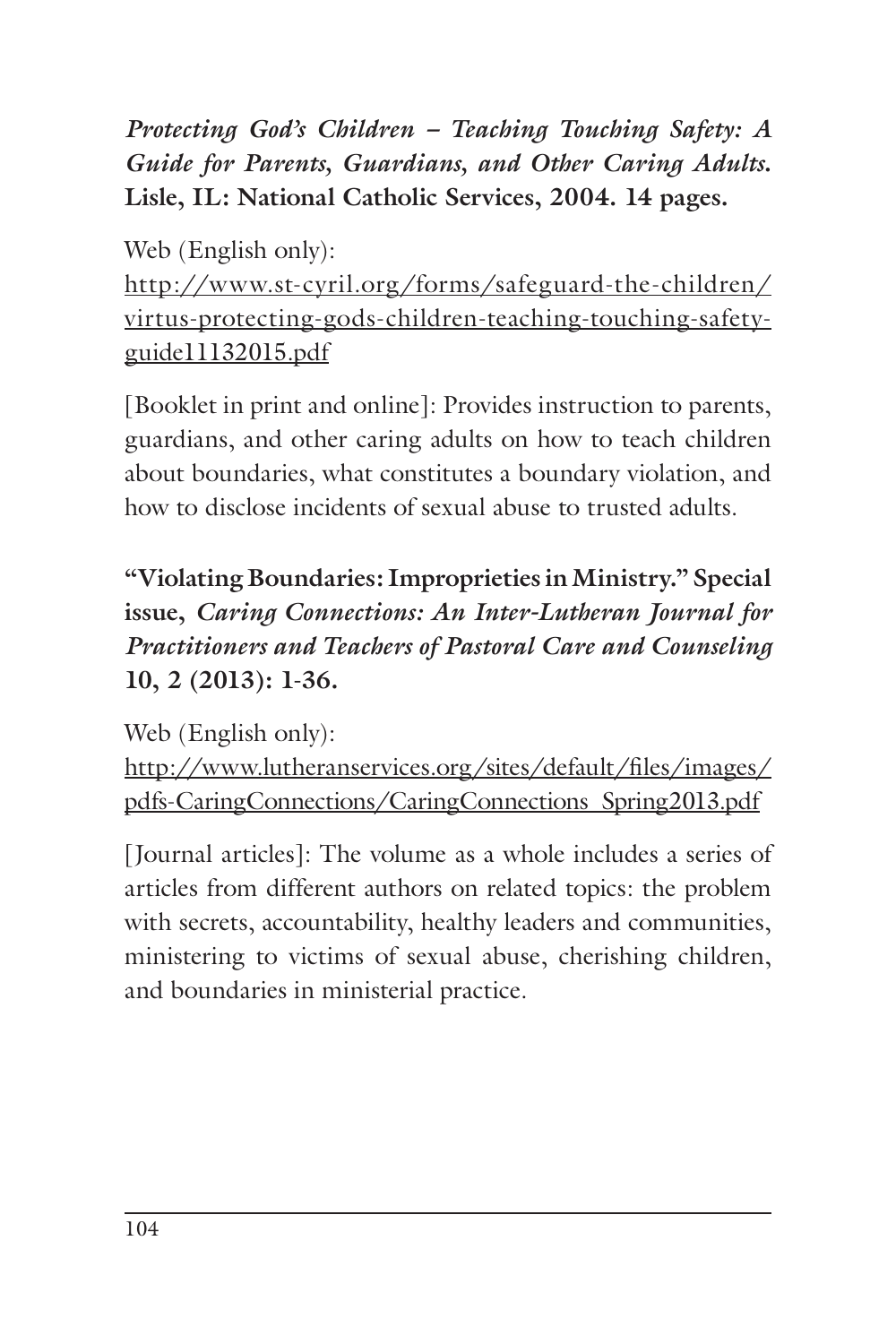#### **CHILD ABUSE**

*Child Sexual Abuse: It* **Is** *Your Business***. Winnipeg: Canadian Centre for Child Protection, 2014. 16 pages.**

Web (English):  $https://www.protectchildren.ca/pdfs/C3P$ ChildSexualAbuse\_ItIsYourBusiness\_en.pdf

Web (French):  $https://www.protectchildren.ca/pdfs/C3P$ ChildSexualAbuse\_ItIsYourBusiness\_fr.pdf

[Booklet]: Designed for adults and intended to equip them with an understanding of child sexual abuse and how to recognize behaviour which may signal a child in distress.

#### **HEALING IN PARISHES/COMMUNITIES**

*Healing in Congregations After Clergy Sexual Abuse: A Resource to Assist Synodical Leaders and Local Congregations***. Chicago: Evangelical Lutheran Church in America, 1997. 116 pages.**

Web (English only):

http://download.elca.org/ELCA%20Resource%20 Repository/Healing In Congregations After Clergy Sexual\_Abuse.pdf

[Booklet]: Designed specifically for those assisting congregations whose leadership has been implicated in sexual abuse. The booklet offers a pastoral reflection and approach for victims and their families, staff, lay leaders, and community members, as well as the wider community.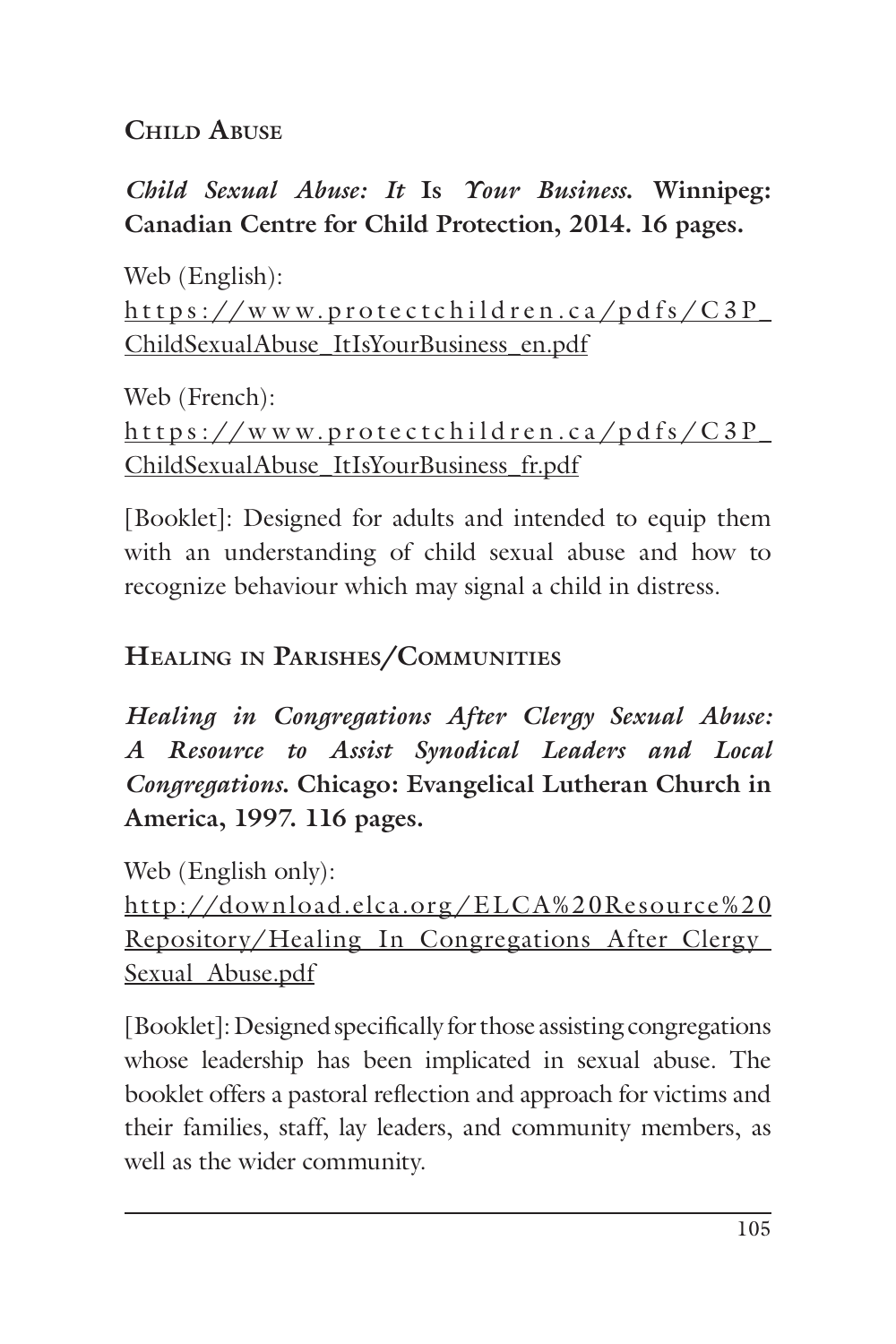#### **SCREENING**

# **Public Safety Canada.** *The Screening Handbook: Tools and Resources for the Voluntary Sector.* **Ottawa: Her Majesty the Queen in Right of Canada, 2012. 103 pages.**

Web (in English): https://www.publicsafety.gc.ca/cnt/rsrcs/pblctns/scrnnghndbk/index-en.aspx

Web (in French): https://www.securitepublique.gc.ca/cnt/rsrcs/pblctns/ scrnng-hndbk/index-fr.aspx

[Book in print and online]: Provides information on screening in accordance with Canadian privacy laws and regulations, including police checks, references, interviews for prospective employees, and volunteers.

**Public Safety Canada. "Screening Volunteers for the Risk of Child Sexual Abuse."** *Research Summary* **18, 3 (May 2013): 1-2.**

Web (in English) https://www.publicsafety.gc.ca/cnt/rsrcs/pblctns/scrnngvlntrs-rsk/index-en.aspx

Web (in French) https://www.securitepublique.gc.ca/cnt/rsrcs/pblctns/ scrnng-vlntrs-rsk/index-fr.aspx

[Report]: A brief report on how volunteer organizations can identify applicants at risk of committing child abuse.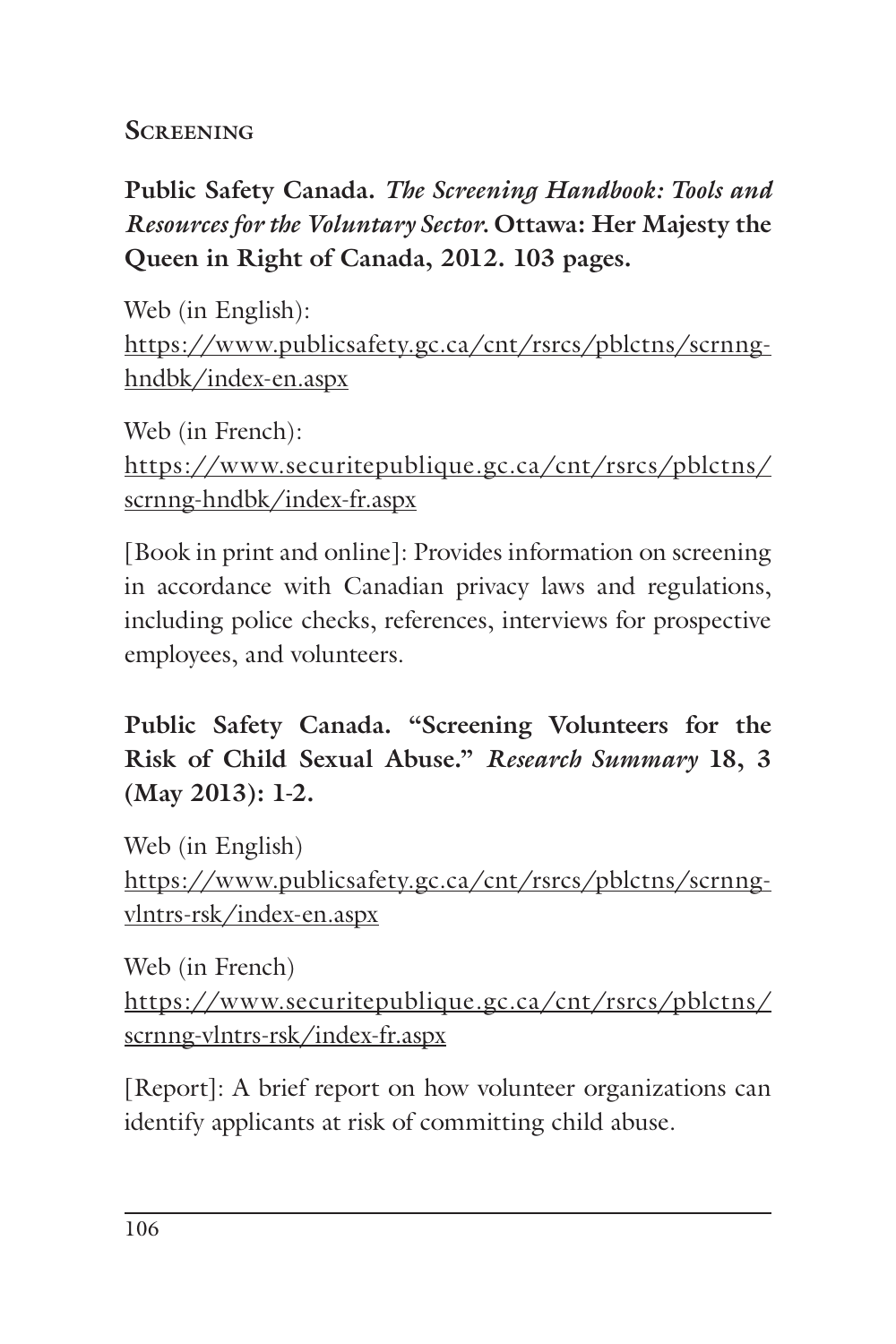#### **TERMINOLOGY**

**Interagency Working Group on Sexual Exploitation of Children.** *Terminology Guidelines for the Protection of Children from Sexual Exploitation and Sexual Abuse.*  **Luxembourg: ECPAT International, jointly with ECPAT Luxembourg, 2016. 114 pages.**

[Resource]: Also known as the "Luxembourg Guidelines," the *Terminology Guidelines* offer guidance on how to navigate the complex lexicon of terms commonly used relating to sexual exploitation and sexual abuse of children. They aim to build consensus on key concepts in order to strengthen data collection and cooperation across agencies, sectors, and countries.

**United Nations.** *Glossary on Sexual Exploitation and Abuse***. 2nd Edition. Prepared by the Task Team on the SEA Glossary for the Special Coordinator on improving the United Nations response to sexual exploitation and abuse, 24 July 2017. 19 pages.**

Web (English only):

https://hr.un.org/sites/hr.un.org/files/SEA%20 Glossary%20%20%5BSecond%20Edition%20-%20 2017%5D%20-%20English\_0.pdf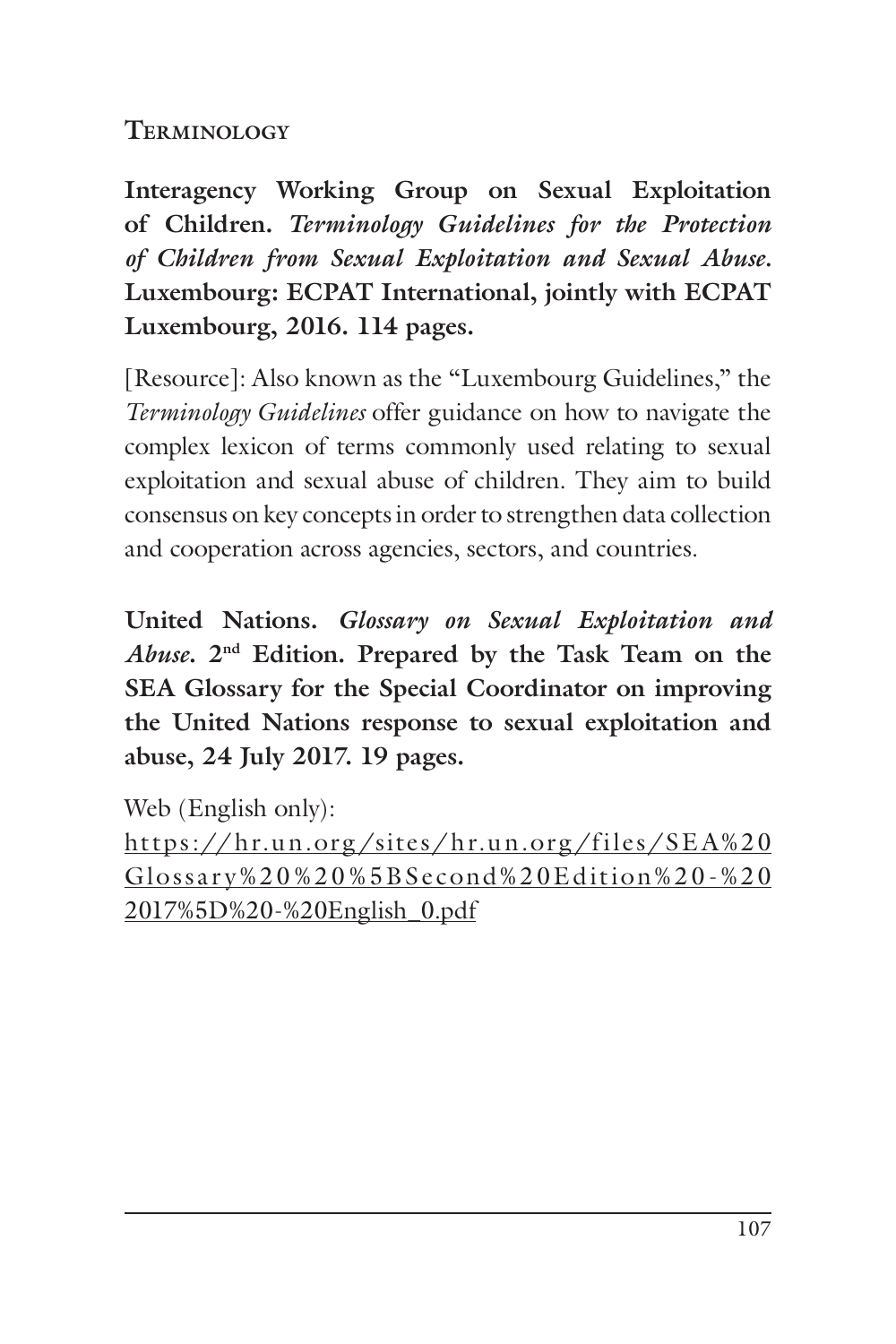#### **VICTIMS RELATIONS**

**Canada.** *Directory of Services for Adult Survivors of Child Sexual Abuse***. Prepared by the National Clearinghouse on Family Violence. Ottawa: Public Health Agency of Canada, 2009. 119 pages.**

Web (English):

https://www.canada.ca/en/public-health/services/healthpromotion/stop-family-violence/prevention-resource-centre/ children/adult-child.html

Web (French):

https://www.canada.ca/fr/sante-publique/services/ promotion-sante/arretons-violence-familiale/ressourcesprevention/enfants/adultes-enfants.html

[Directory]: Provides names and contact information of agencies by province and territory.

# **"Day of Prayer." Pontifical Commission for the Protection of Minors.**

Web (English only):

http://www.tutelaminorum.va/content/tuteladeiminori/en/ resources\_section/day-of-prayer\_page.html

[Initiative]: The page proposes a day of prayer for victims of sexual abuse by clergy. Welcomed by Pope Francis, it provides samples of two prayers which can be used for the occasion.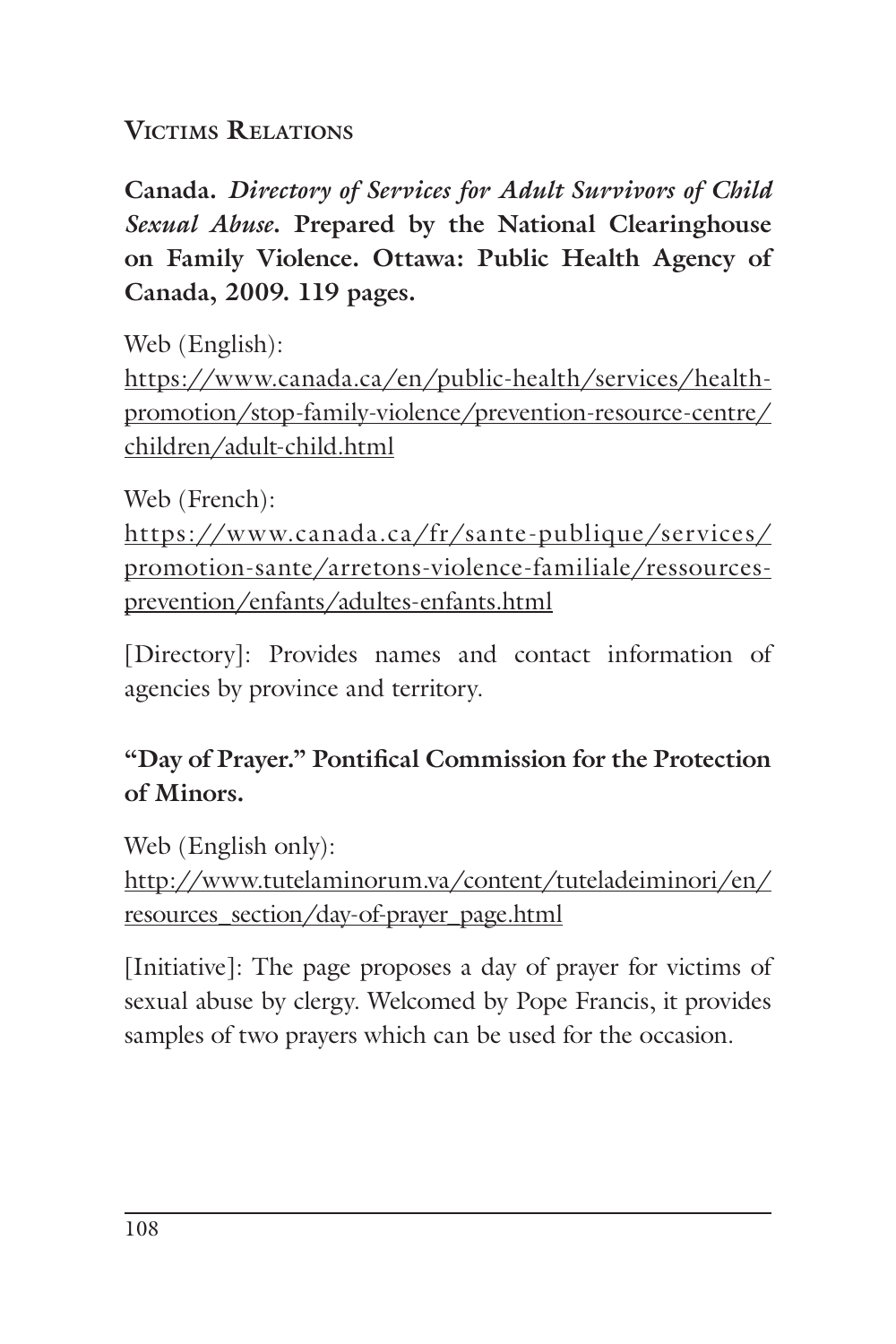**McMackin, Robert A., Terence M. Keane, and Paul M. Kline, eds.** *Understanding the Impact of Clergy Sexual Abuse: Betrayal and Recovery***. London: Routledge, 2009. 236 pages.**

[Book]: A collection of essays by several experts on the multidimensional effects of sexual abuse perpetrated by clergy and the betrayal of trust by religious leaders. The collection considers not only how this type of abuse is differentiated from other traumas, but also discusses its impact on the family, the profound alteration in individual spirituality, and the changes in individual and family religious practices.

# *Understanding Sexual Abuse By a Church Leader or Caregiver***. 2nd edition. Winnipeg: Mennonite Central Committee, 2011. 38 pages.**

Web (English only):

http://www.mennonitebrethren.ca/wp-content/ uploads/2012/03/understandingsexualabusebyachurchleader.pdf

[Booklet in print and online]: Addresses sexual abuse perpetrated by church representatives and provides information on the experience of victims and communities in order to facilitate healing. The booklet also discusses healing in congregations affected by abuse.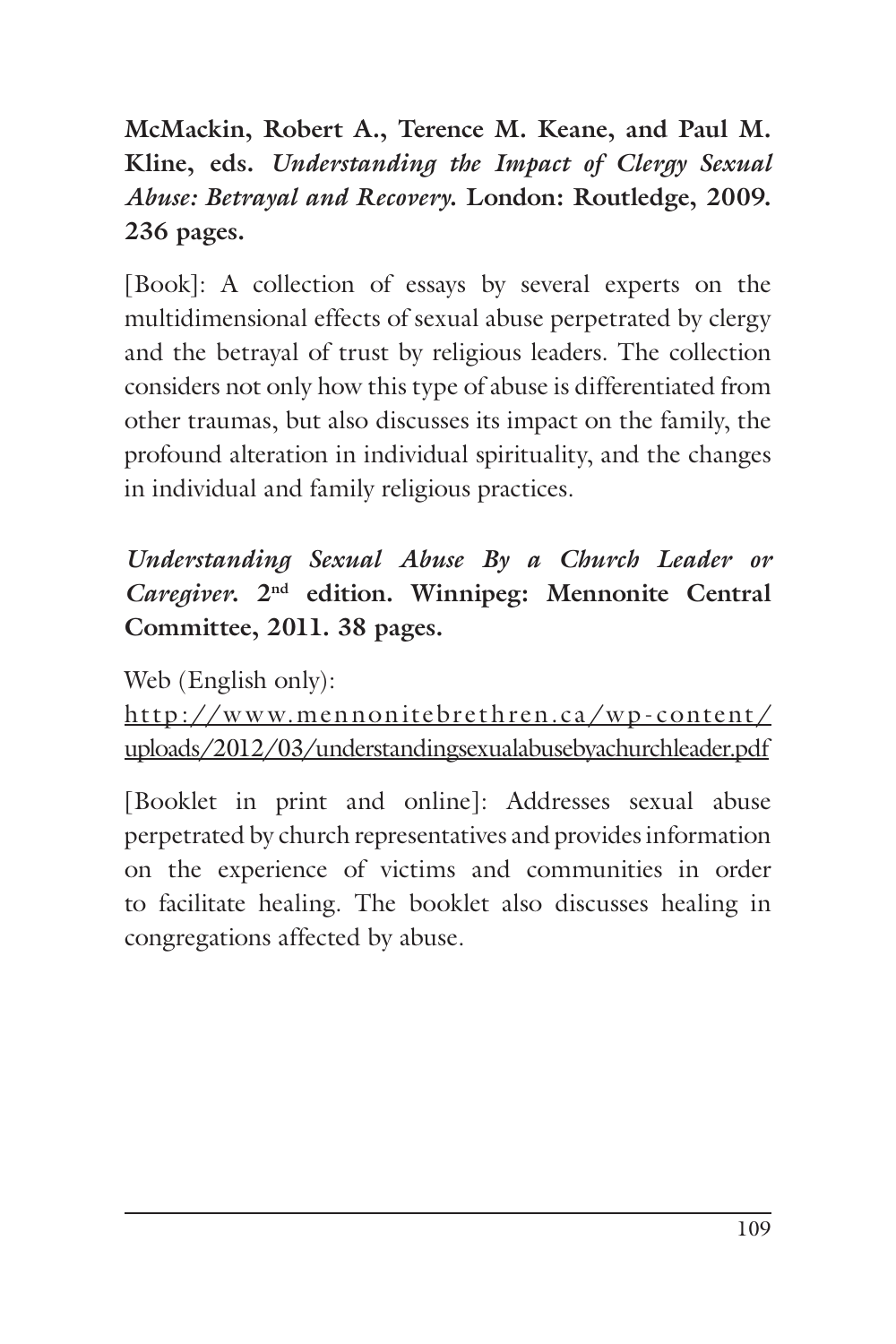## **2) EDUCATION/TRAINING PROGRAMS**

The following is a list of training courses/programs, including specialized training on safeguarding at the university-level.

**Canadian Red Cross. Be Safe! (formerly called the c.a.r.e. kit).**

Web (English):

http://www.redcross.ca/how-we-help/violence--bullyingand-abuse-prevention/educators/child-abuse-and-neglectprevention/program-for-young-children--be-safe--can-helpprevent-sexual-abuse-of-children

Web (French):

http://w w w.croixrouge.ca/nos-champs-d-action/ prevention-de-la-violence-et-de-l-intimidation/educateurs/ prevention-de-la-violence-et-de-la-negligence-envers-lesenfants/programmes-de-prevention-de-la-violence-et-de-lanegligence-envers-les-enfants?lang=fr-CA&\_ga

[Online resource]: An internet based safety program for children aged five to nine, with a focus on preventing child sexual abuse.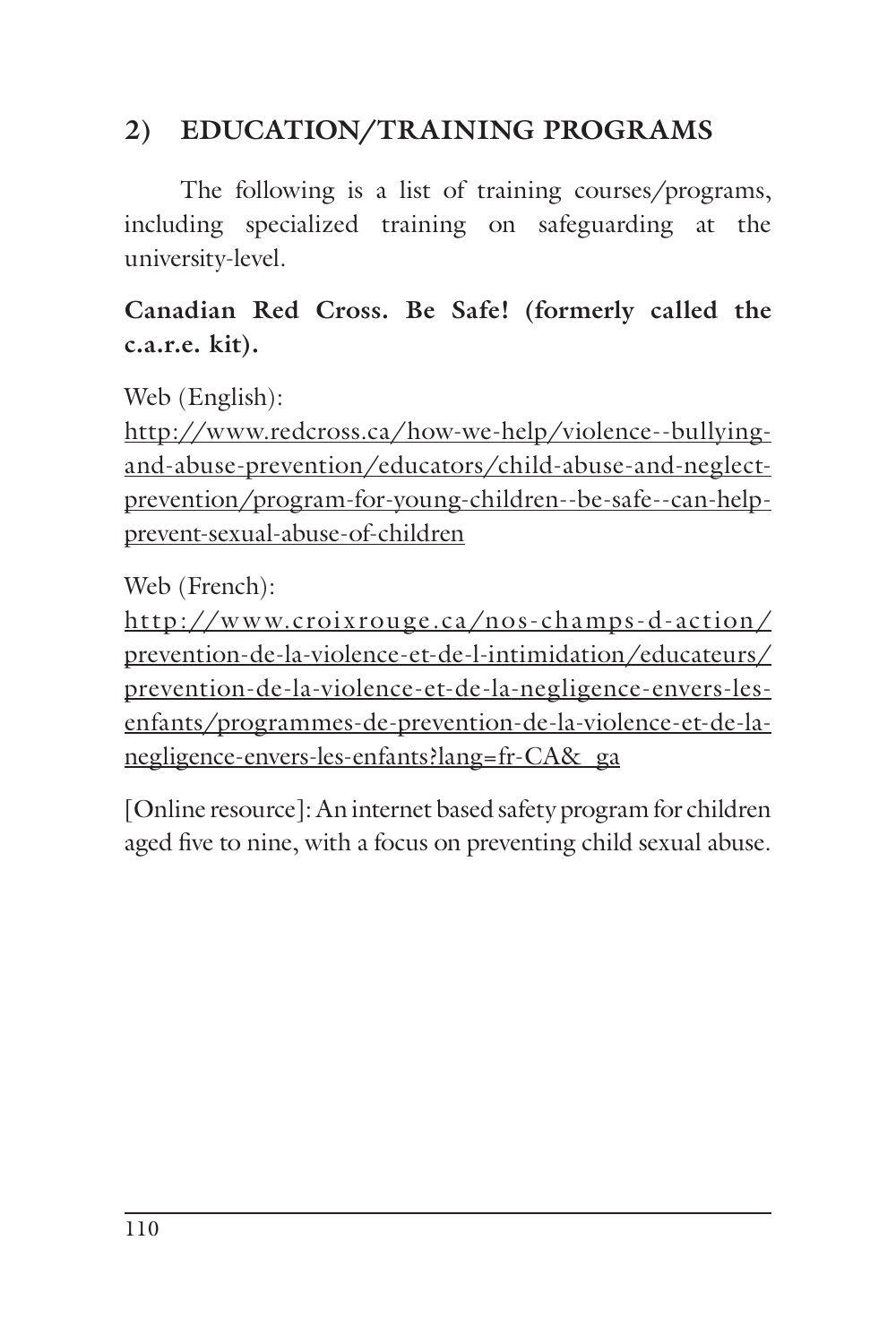# **Centre for Child Protection (CCP). Pontifical Gregorian University (Rome).**

Web (English): http://childprotection.unigre.it

Web (French): http://childprotection.unigre.it/?lang=fr

[Training/Education]: The CCP provides educational resources – basic training (including e-learning) and specialized formation (Diploma) – for individuals working in the area of safeguarding minors. The CCP also organizes scholarly conferences.

## *Keeping Your Children Safe: Your Role in Child Protection***. Presented by Praesidium Inc.**

Web (English only): https://website.praesidiuminc.com/wp/

[Training program]: A resource developed by the U.S.-based corporation Praesidium, which offers various services to church institutions in Canada and the U.S. seeking to develop comprehensive safeguarding practices, including online training and mechanisms for online self-assessment.

# **National Organization for Victim Assistance. Harrisburg, Pennsylvania.**

[Training/Education]: A U.S.-based organization offering training to professionals in crisis response, trauma mitigation, and emotional first aid for critical incidents. Specific training can be targeted to areas, such as sexual violence, victim compensation, effects of trauma on the brain, self-care, suicide prevention and response.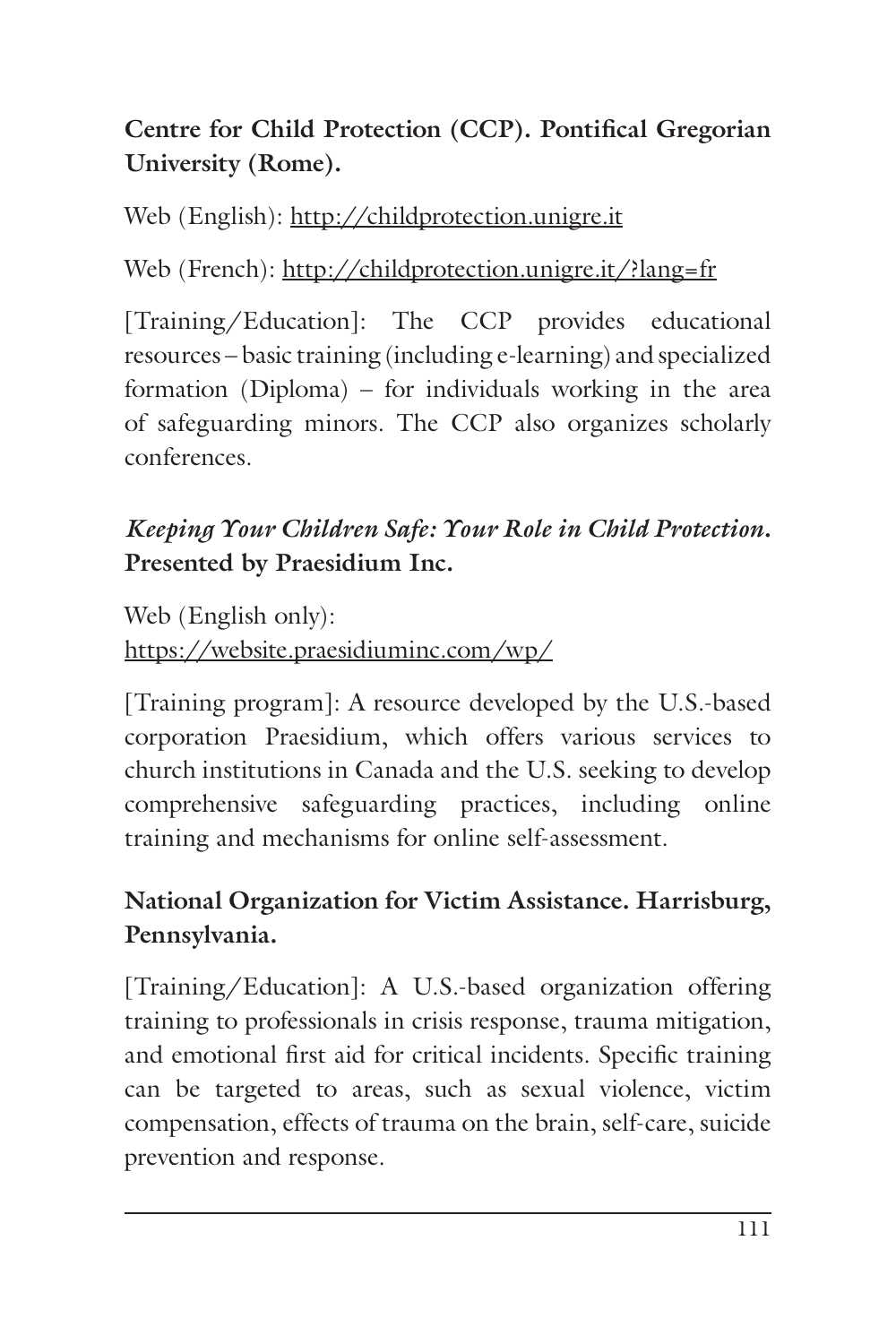#### *Protecting God's Children***. VIRTUS®.**

Web (English only): https://www.virtusonline.org/virtus/

[Training program]: An awareness session geared to adults working in pastoral environments and aimed at protecting minors from sexual abuse. Participants are taught to identify situations in which children are made vulnerable to sexual abuse, the methods used by sexual offenders, and critical steps to safeguard pastoral environments. The program is developed by VIRTUS®, an entity of the National Catholic Risk Retention Group, Inc., a U.S.-based association providing information and training to ecclesiastical institutions.

## **Specialization in Protection of Minors. Faculty of Canon Law. Saint Paul University, Ottawa, Ontario.**

Web (English): https://ustpaul.ca

Web (French): https://ustpaul.ca/index.php?lang=fr

[Training/Education]: The Faculty of Canon Law of Saint Paul University, Ottawa, offers a Diploma in Ecclesiastical Administration (GDEA) with a specialization in the protection of minors and vulnerable adults. The program is interdisciplinary and tailored to the needs of dioceses, parishes and institutes.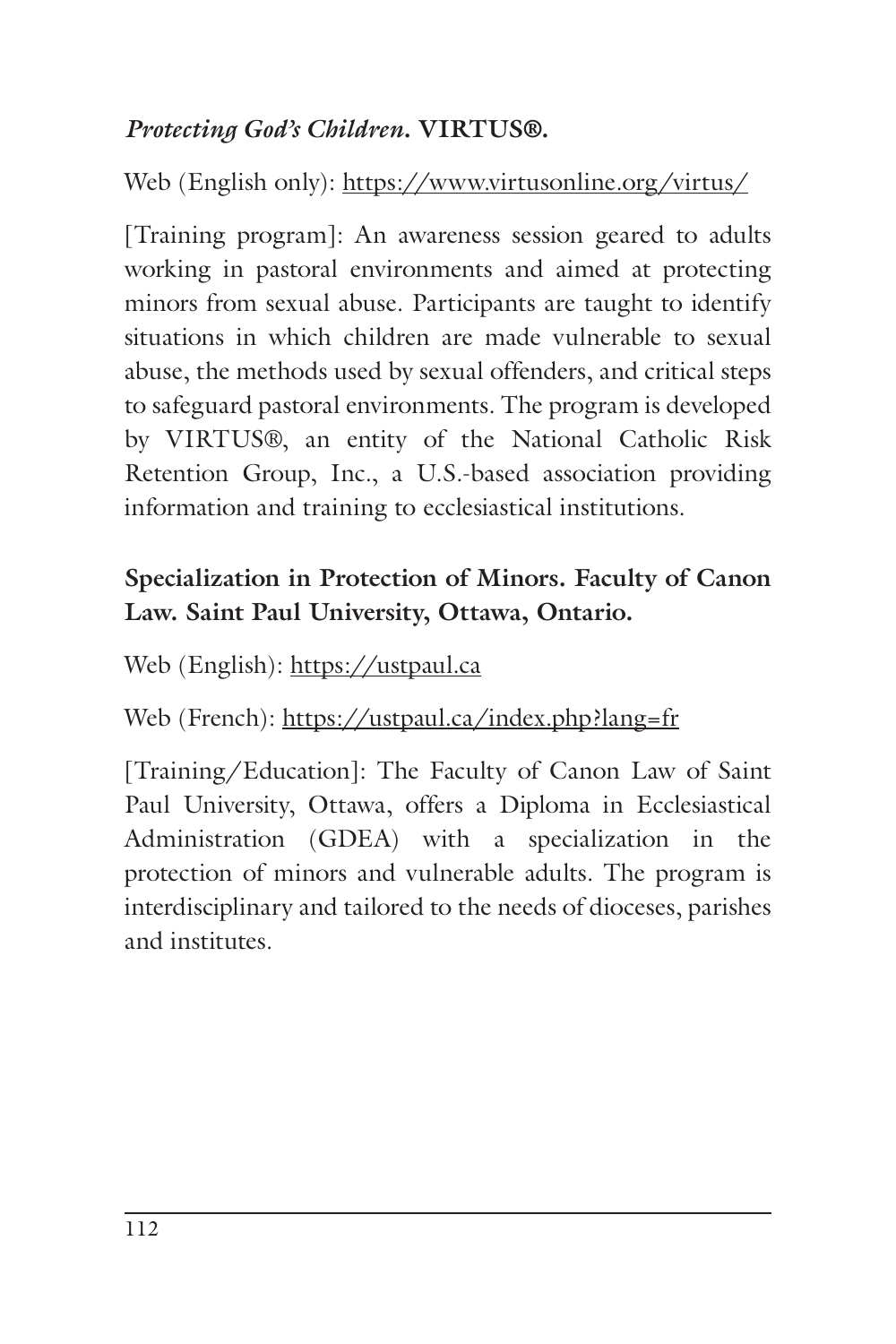# **3) RESOURCES FROM EPISCOPAL CONFERENCES AND THE HOLY SEE**

The following is a select list of websites from Anglophone and Francophone episcopal conferences around the world and of the Holy See which provide specific information and services on the protection of minors.

#### **EPISCOPAL CONFERENCES**

**Catholic Bishops Conference of England and Wales (CBCEW). National Catholic Safeguarding Commission (NCSC).**

Web (English only): http://www.catholicsafeguarding.org.uk

An independent body working within the framework of the Catholic Church in England and Wales which oversees the strategic implementation of the recommendations of *Safeguarding with Confidence*. The website contains a list of downloadable pertinent documents.

# **Conférence des Évêques de France. "Lutter contre la pédophilie."**

Web (French only): https://luttercontrelapedophilie.catholique.fr

The website of the French Episcopal Conference dedicated to resources on the protection of minors and the treatment of victims of child sexual abuse. The website also includes a reporting mechanism.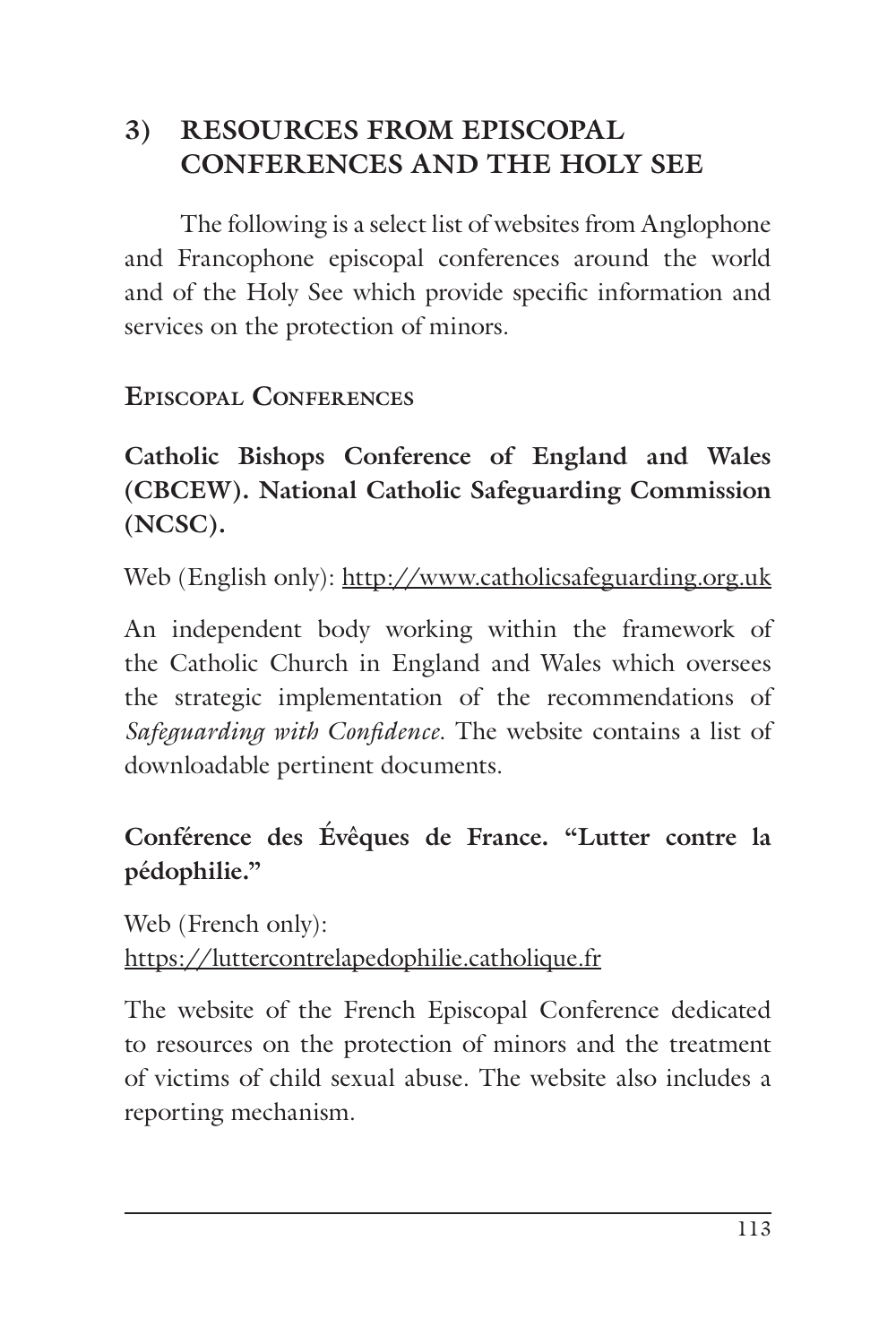# **The National Board for Safeguarding Children in the Catholic Church in Ireland.**

Web (English only): https://www.safeguarding.ie

A national body which provides an array of services to Catholic dioceses, such as assistance and training in policy development and monitoring of safeguarding policies. The website includes information on case management and online publications.

## **United States Conference of Catholic Bishops (USCCB). Committee for the Protection of Children and Young People.**

Web (English only): http://www.usccb.org/about/child-and-youth-protection/ index.cfm

[Resource]: Located on the USCCB website, the webpage is maintained by the Children and Young People Protection Committee. It provides key documents to assist U.S. bishops, both collectively and individually, on matters related to child and youth protection. It also makes available for download a number of important documents.

# **THE HOLY SEE**

# *Abuse of Minors. The Church's Response***. Vatican City.**

Web (English only):

http://www.vatican.va/resources/index\_en.htm

A clearinghouse of all the key documents issued by the Holy See including the modifications made in the *Normae de gravioribus delictis* as well as a glossary of terms.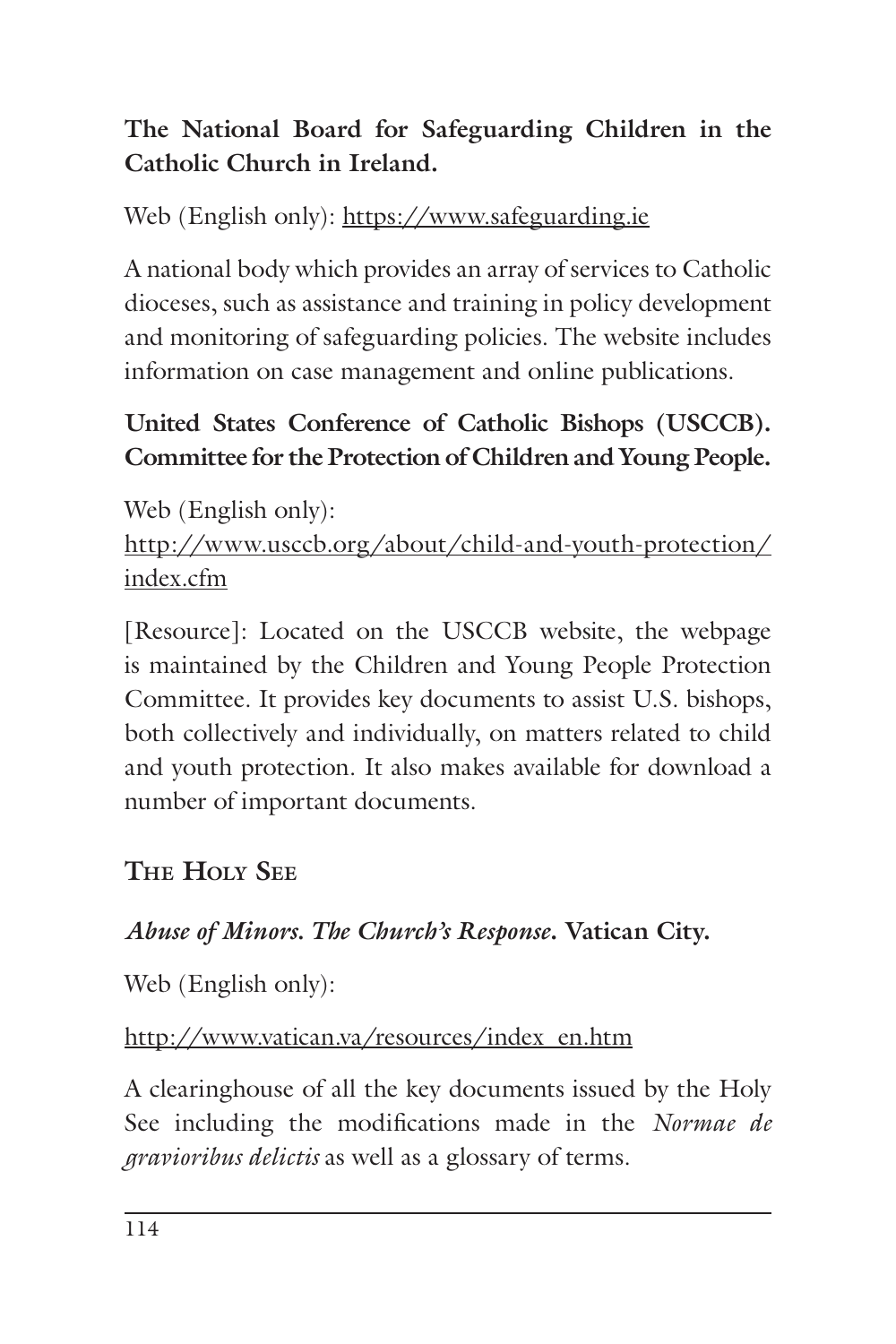## **Pontifical Commission for the Protection of Minors.**

Web (English only): http://www.protectionofminors.va/content/ tuteladeiminori/en.html

[Advisory body]: The Pontifical Commission for the Protection of Minors, established in 2017 by Pope Francis, is an advisory body mandated to propose to the Holy Father the most opportune initiatives for protecting minors and vulnerable adults. The Commission also promotes local responsibility in particular Churches and collaborates with the Congregation for the Doctrine of the Faith.

# **4) GOVERNMENT RESOURCES IN CANADA**

The following represents a select list of resources and services established since 2000 by federal and provincial/ territorial governments across Canada, as well as those instituted by the Royal Canadian Mounted Police (RCMP).

## **RCMP**

## *Victims Services***. Royal Canadian Mounted Police.**

Web (English only): http://www.rcmp-grc.gc.ca/ccaps-spcca/vic-eng.htm

[Web portal]: Provides links to services at the provincial/ territorial level, as well as resources at the federal level.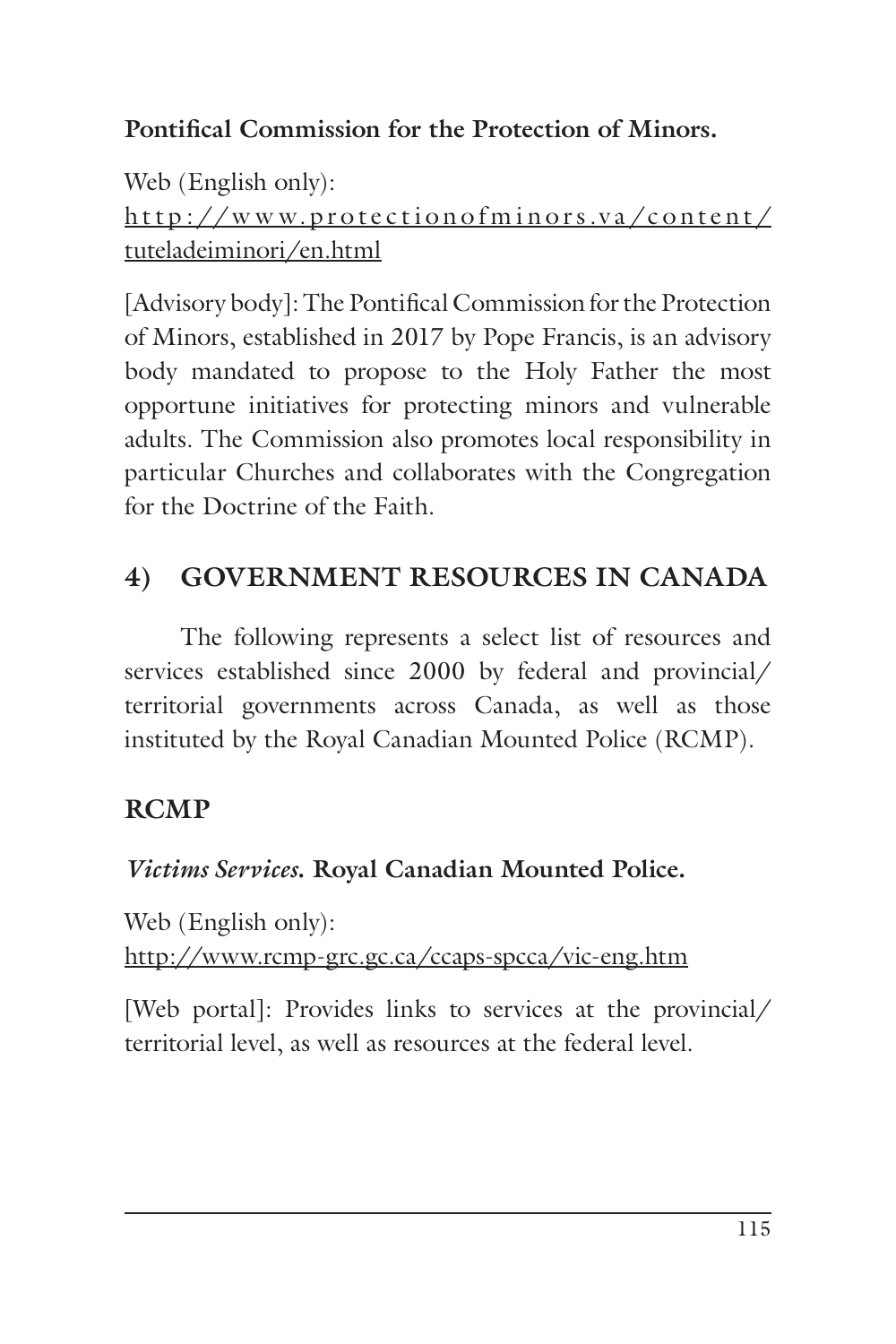#### **ALBERTA**

## *Sexual Assault and Abuse***. Government of Alberta Human Services.**

Web (English only): http://www.humanservices.alberta.ca/abuse-bullying/ sexual-assault-and-abuse.html

Information portal with link to resources and services.

## **BRITISH COLUMBIA**

## *Keeping Kids Safe from Abuse in BC***. B.C. Public Safety & Emergency Services.**

Web (English only): https://www2.gov.bc.ca/gov/content/safety/public-safety/ protecting-children/keeping-kids-safe

Provides information on sexual abuse including when to suspect abuse, what to do if a child reports abuse, prevention, and resources for victims, as well as a reporting mechanism.

#### **MANITOBA**

## *Child and Family Services Standards Manual***. Government of Manitoba.**

Web (English): http://www.gov.mb.ca/fs/cfsmanual/search.html

Web (French): http://www.gov.mb.ca/fs/cfsmanual/search.fr.html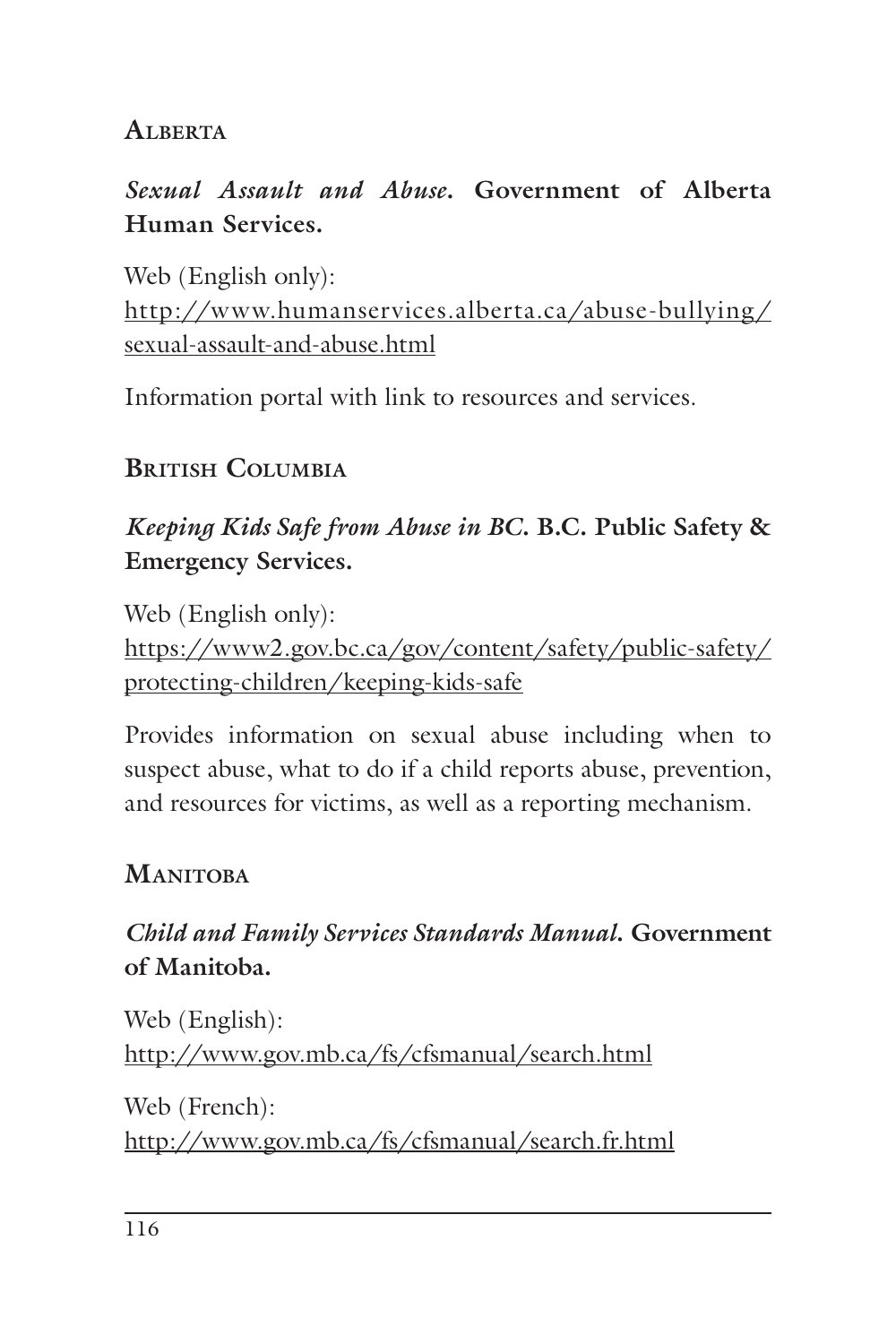[Resource]: Compendium of information, searchable by key terms. Section 1.3.3 deals in particular with child abuse, section 1.3.4 outlines the protocol for provincial child abuse investigations, and section 1.3.5 covers child sexual exploitation.

# **NEW BRUNSWICK**

#### *Child Victims of Abuse and Neglect Protocols***. Fredericton: Government of New Brunswick, 2005.**

Web (English) http://www2.gnb.ca/content/dam/gnb/Departments/sdds/pdf/Protection/Child/ChildAbuseProtocols05-e.pdf

Web (French): http://www2.gnb.ca/content/dam/gnb/Departments/sdds/pdf/Protection/Child/ChildAbuseProtocols05-f.pdf

[Book]: PDF format, 161 pages.

*Child Victims of Abuse and Neglect Protocols.* **Video Series. Government of New Brunswick, Department of Social Development.**

Web (English): http://www.gnb.ca/cnb/video/child\_abuse/index-e.asp

Web (French): http://www.gnb.ca/cnb/video/child\_abuse/index-f.asp

[Videos]: Six videos available online presenting *The New Brunswick Child Victims of Abuse and Neglect Protocols*  designed to assist professionals and others who have contact with children to familiarize themselves with the *Protocols*.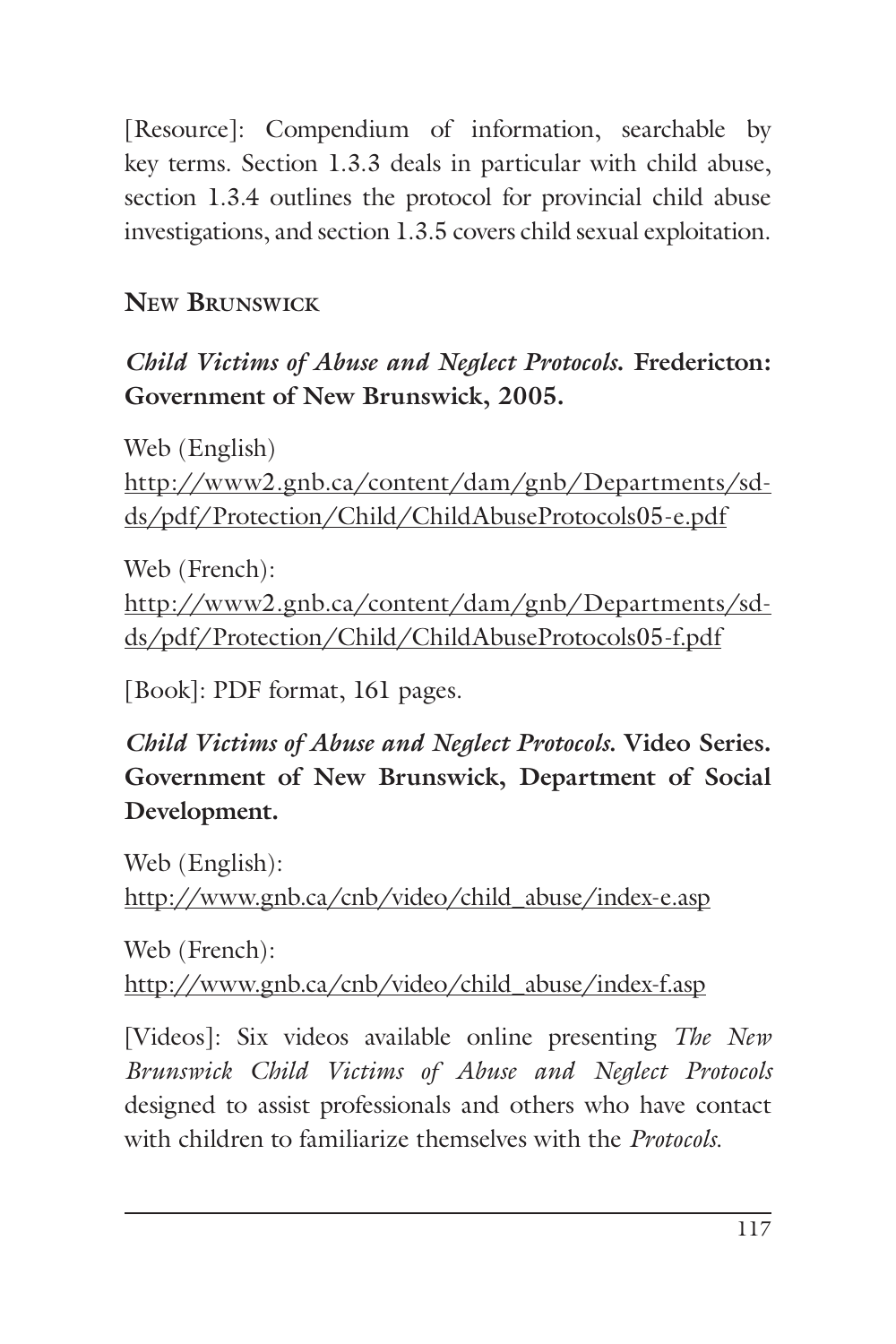#### **NEWFOUNDLAND AND LABRADOR**

# **Newfoundland and Labrador Sexual Assault Crisis and Prevention Centre.**

Web (English only): http://www.nlsacpc.com/links.php

[Web portal]: Provides a comprehensive list of links to resources and services. The Centre is an NGO.

# **NORTHWEST TERRITORIES**

*Dealing with Child Abuse: A Handbook for School Personnel – Frequently Asked Questions.* **Yellowknife: Northwest Territories Education, Culture and Employment, 2012.**

Web (English only): https://www.ece.gov.nt.ca/sites/ece/files/resources/ dealing with child abuse handbook aug 2012.pdf

[Book]: PDF of ninety-seven page book for school personnel.

**NOVA SCOTIA**

# *Sexual Assault and Sexual Violence.* **Halifax: Government of Nova Scotia Advisory Council on the Status of Women, 2012.**

Web (English only): https://women.gov.ns.ca/sexual-assault-and-sexual-violence

[Web portal]: Provides links to key resources and services.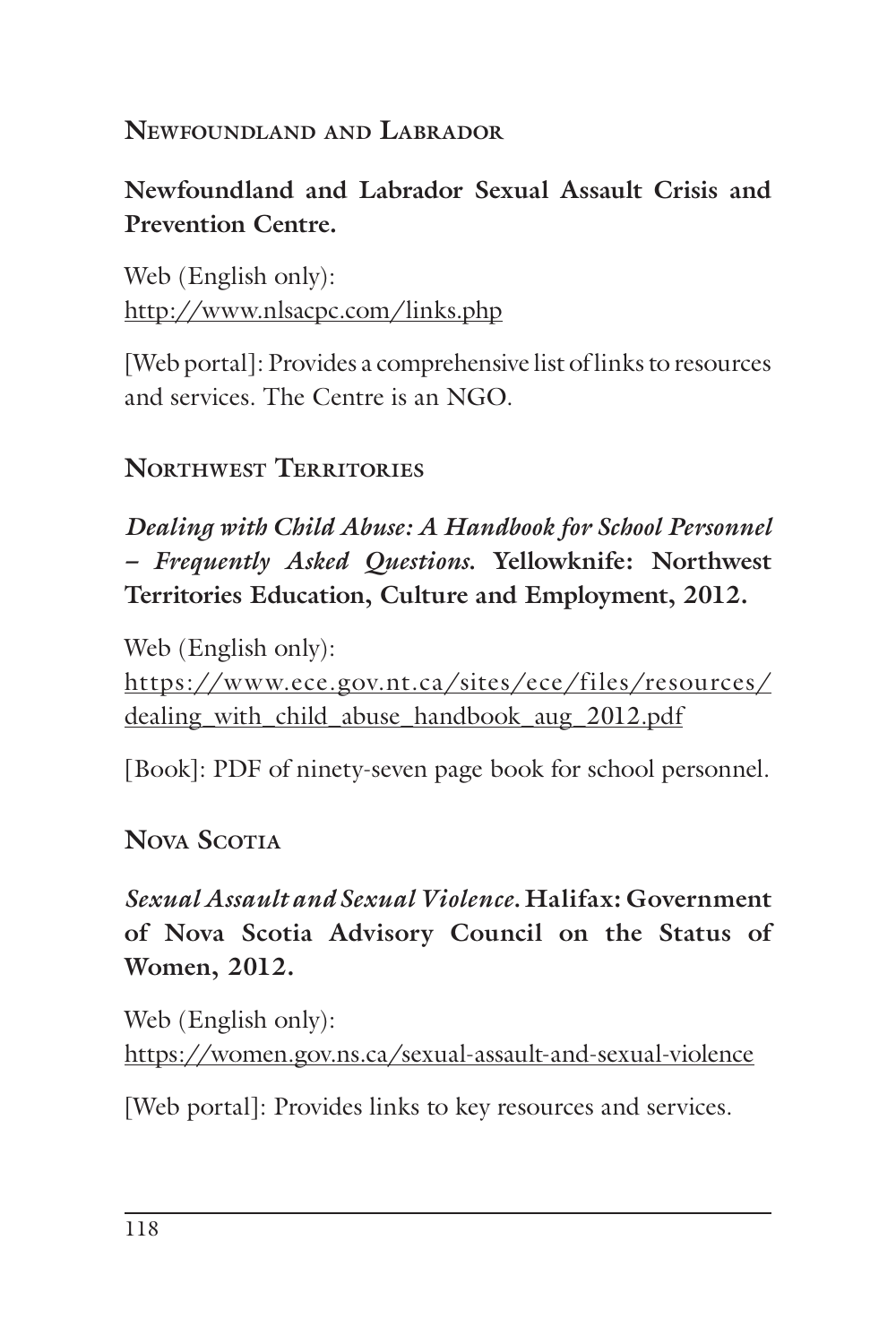*Sexual Assault: Safety, Help and Healing for Teens in Nova Scotia.* **Halifax: Advisory Council on the Status of Women, 2013.**

Web (English only): http://0-nsleg-edeposit.gov.ns.ca.legcat.gov.ns.ca/deposit/ b10664646.pdf

[Book]: PDF of a forty-eight page book with links to resources and services.

#### **NUNAVUT**

*Sexual Abuse.* **Department of Health, Government of Nunavut.**

Web (English only): https://www.gov.nu.ca/health/information/sexual-abuse

[Web portal]: Provides links to resources and services.

#### **ONTARIO**

**Ministry of the Attorney General of Ontario.** *Report of the Cornwall Inquiry***. 4 volumes. Report by the Honourable G. Normand Glaude, Commissioner. Toronto: Ministry of the Attorney General of Ontario, 2009.**

Web (English): https://www.attorneygeneral.jus.gov.on.ca/inquiries/ cornwall/en/report/index.html

Web (French): https://www.attorneygeneral.jus.gov.on.ca/inquiries/ cornwall/fr/report/index.html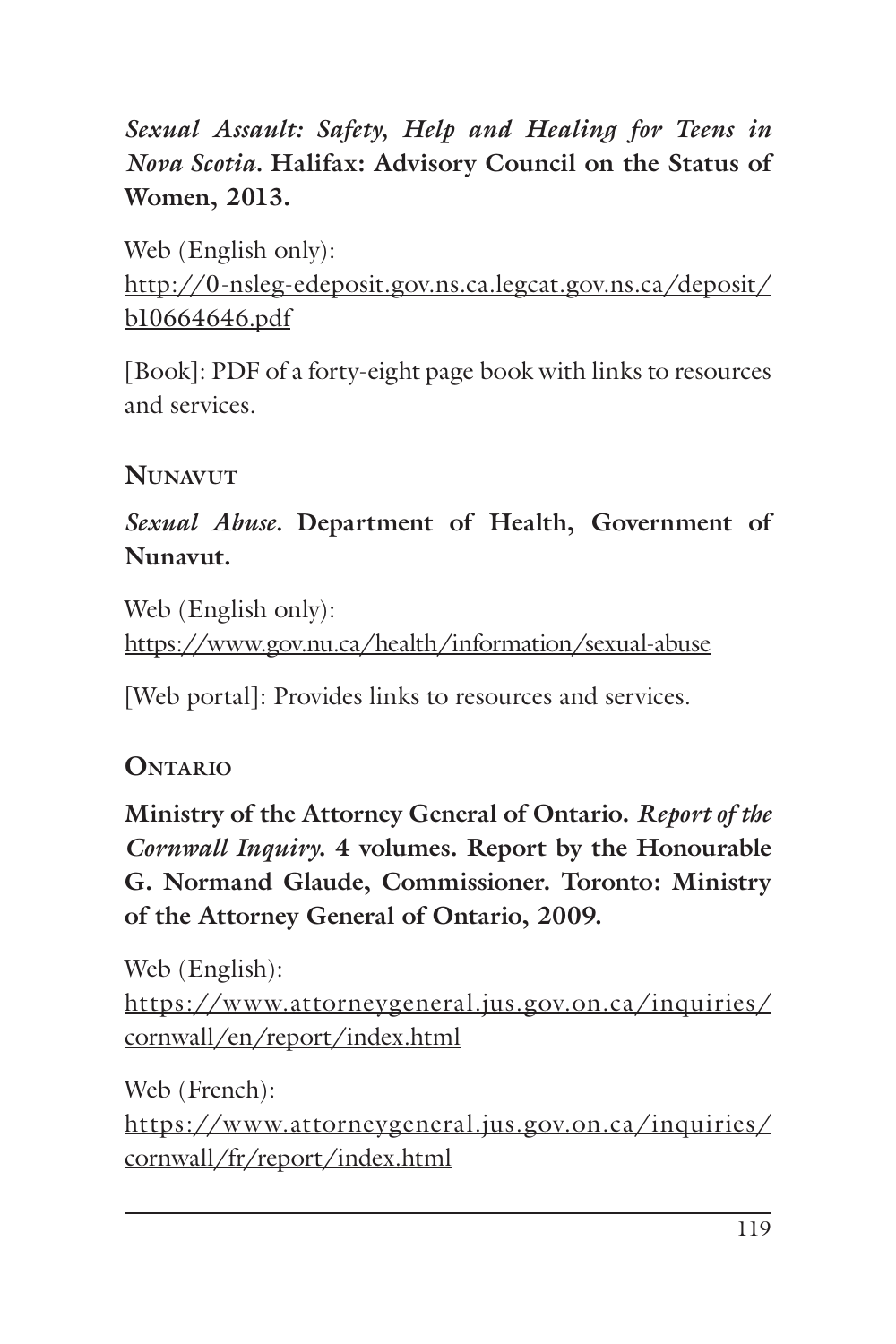[Report in four-volumes]: The report concerns historical responses of public institutions to allegations of sexual abuse of minors in the Cornwall area. It identifies systemic failures in the handling of sexual abuse claims and their wider implications on a culture of safeguarding. The report includes recommendations geared to institutions, their employees, and volunteers, as well as the wider community, including the CCCB (Vol. 2: 95) and the Catholic School Board of Eastern Ontario.

## *Reporting Child Abuse and Neglect***. Ontario Ministry of Children and Youth Services.**

Web (English):

http://w w w.children.gov.on.ca/htdocs/ English/ childrensaid/reportingabuse/index.aspx

Web (French):

http://www.children.gov.on.ca/htdocs/French/ childrensaid/reportingabuse/index.aspx

[Web resource]: This is the dedicated webpage of the Ministry of Children and Youth Services in the Province of Ontario containing information on the legal requirement to report suspected child abuse or neglect. The website includes reporting mechanisms and guidance as to how and to whom such reports are to be made.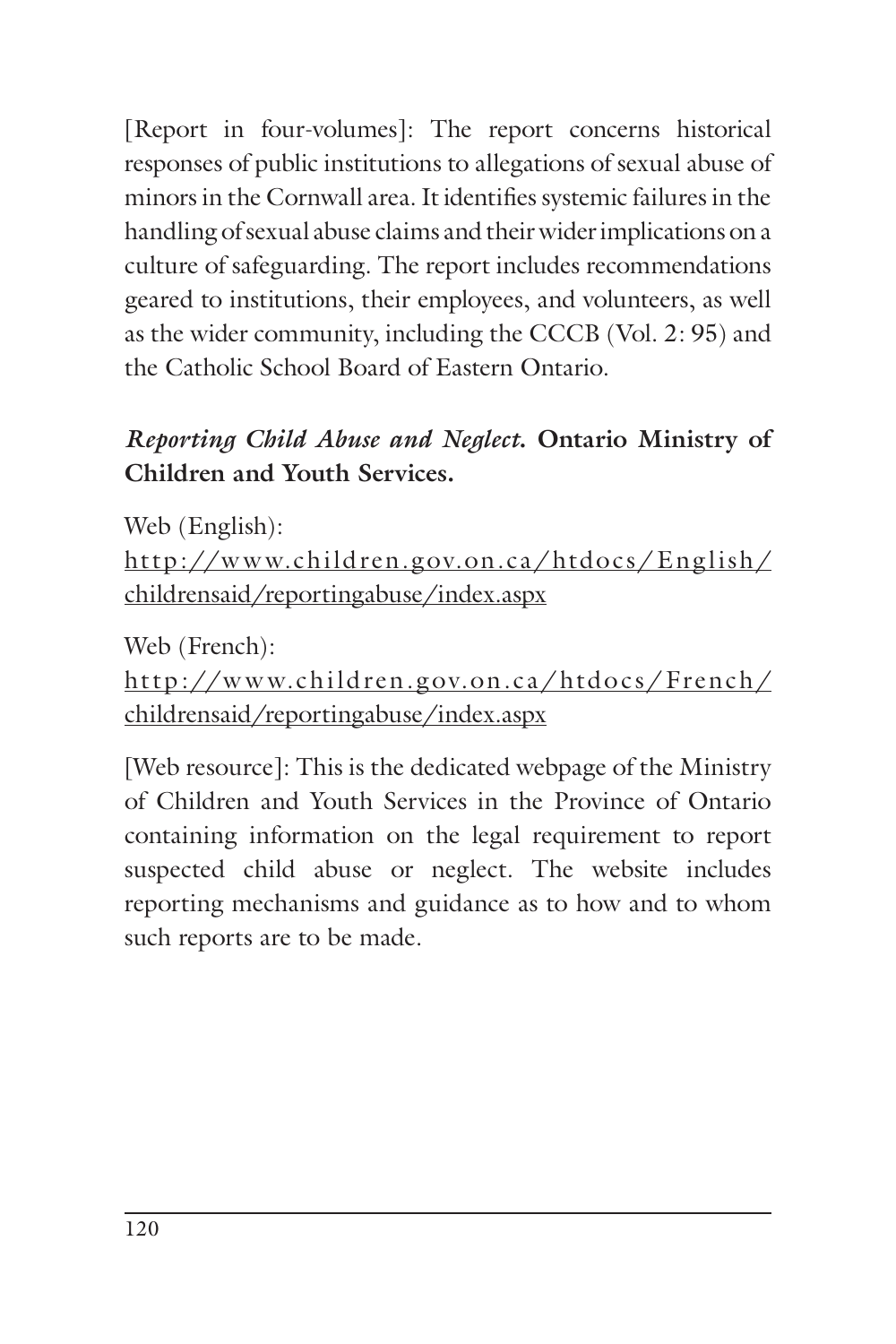## **Robins, Sydney L.** *Protecting Our Students: A Review to Identify & Prevent Sexual Misconduct in Ontario Schools***. Toronto: Ontario Ministry of the Attorney General, 2000.**

Web (English): https://www.attorneygeneral.jus.gov.on.ca/english/about/ pubs/robins/

Web (French): https://www.attorneygeneral.jus.gov.on.ca/french/about/ pubs/robins/

[Report]: The report is based on an inquiry launched after Kenneth DeLuca in 1996 pleaded guilty to fourteen sexual offences, involving thirteen victims, during his tenure as a teacher with the former Sault Ste. Marie Roman Catholic Separate School Board. The report includes information on the prevalence of teacher-student misconduct, a review of the relevant criminal law at the time, and recommendations for the formulation of safeguarding policies.

## **PRINCE EDWARD ISLAND**

# *Child Sexual Abuse***. Department of Family and Human Services. Government of Prince Edward Island.**

Web (English only):

https://www.princeedwardisland.ca/en/information/familyand-human-services/child-sexual-abuse

[Web portal]: Provides helpful information, contact details, and links to services.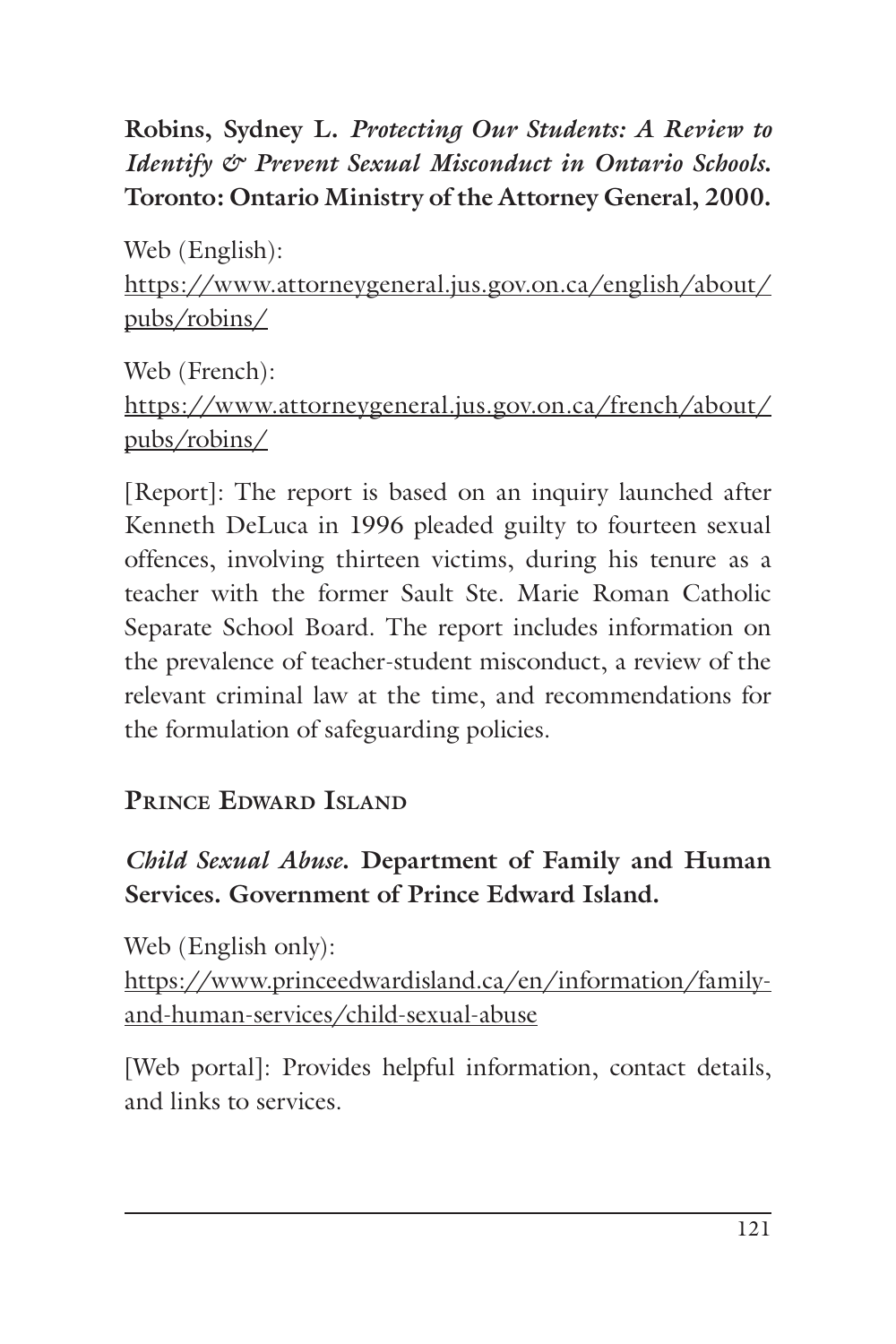# **QUEBEC**

# **Centre pour les victimes d'agression sexuelle de Montréal/ Montreal Sexual Assault Centre.**

Web (English): http://www.cvasm.org/en/doutes

Web (French): http://www.cvasm.org/fr/doutes

[Organization]: The organization's website provides information and links to resources and services for victims of sexual abuse.

# *Media Kit on Sexual Assault***. Institut national de santé publique, Québec.**

Web (English): https://www.inspq.qc.ca/en/sexual-assault/prevention/ community-and-societal-strategies

Web (French): https://www.inspq.qc.ca/agression-sexuelle/accueil

Dedicated website providing information on sexual assault, including legislation, prevention, fact sheets, and resources, as well as links to services for victims.

# **SASKATCHEWAN**

*Saskatchewan Child Abuse Protocol 2017.* **Government of Saskatchewan Ministry of Social Services. 17 pages.**

Web (English only): http://publications.gov.sk.ca/documents/17/18812- Saskatchewan-Child-Abuse-Protocol-2017.pdf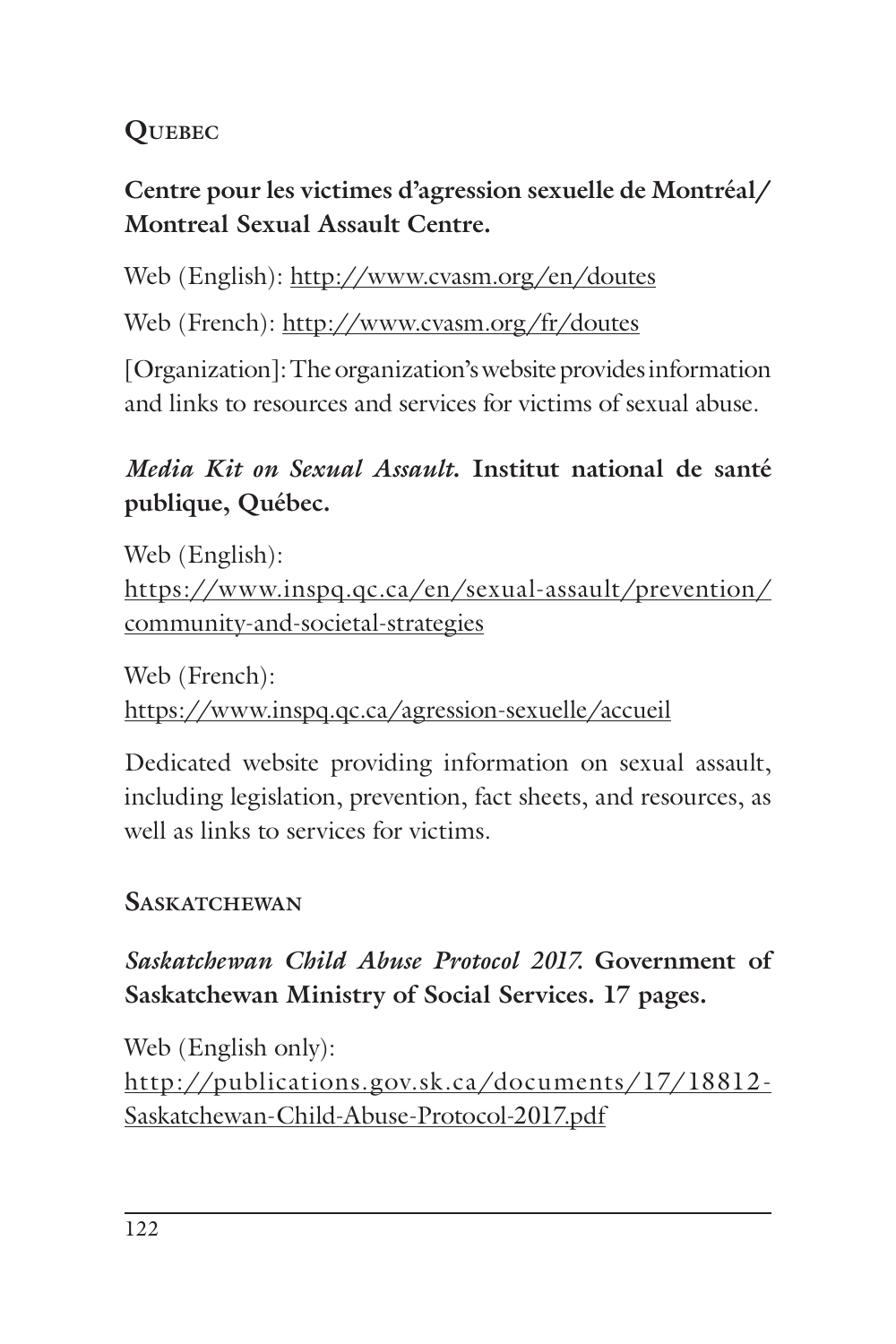[Booklet in print and online]: A province-wide protocol, to be updated every two years, applicable to government institutions, police services, teachers, as well as other professionals and organizations providing government services to the public.

# **YUKON**

# *Report Child Abuse.* **Yukon Health and Social Services.**

Web (English): http://www.hss.gov.yk.ca/childabuse.php

Web (French): http://www.hss.gov.yk.ca/fr/childabuse.php

[Website]: Provides information and links to resources and services.

# **5) AGENCIES PROMOTING THE PROTECTION OF MINORS**

## **CANADA**

# **Canadian Centre for Child Protection**

Web (English): www.protectchildren.ca

# Web (French): https://www.protectchildren.ca/app/fr

[Organization]: The Canadian Centre for Child Protection exists to reduce the incidence of missing and sexually exploited children; to educate the public on personal safety and sexual exploitation; to assist in locating missing children; and to advocate for and increase awareness of issues surrounding missing children and sexual exploitation of children.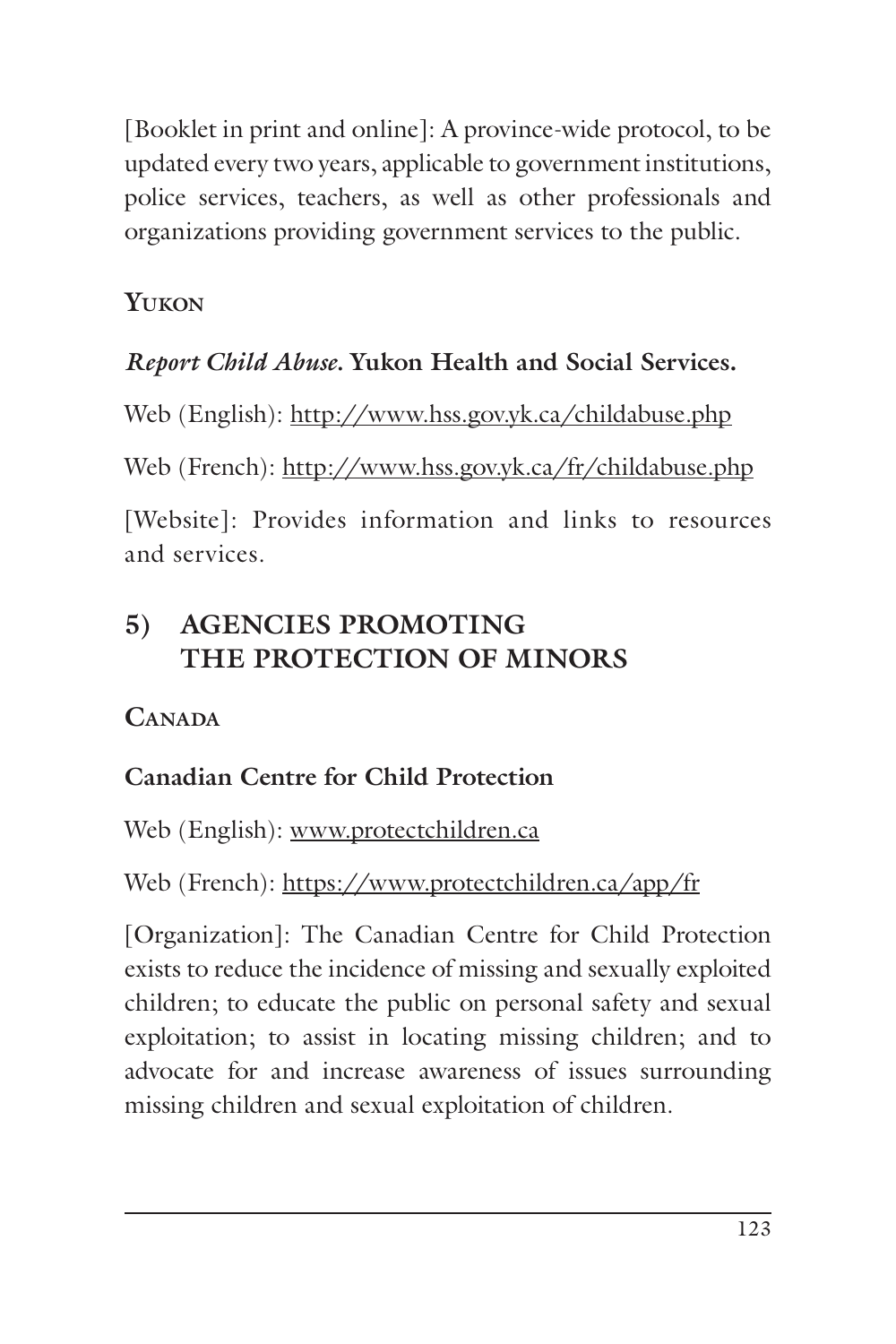## **Canadian Resource Centre for Victims of Crime.**

Web (English): https://crcvc.ca/links/

Web (French): https://crcvc.ca/fr/links/

[Website] Live chat line for victims and links to online resources.

# **Cybertip.ca**

Web (English): https://www.cybertip.ca/app/en/

Web (French): https://www.cybertip.ca/app/fr/

[Organization]: Run under the auspices of the Canadian Centre for Child Protection, Cybertip.ca is a web-based tip line mandated to protect children from online sexual exploitation. The website includes reporting mechanisms as well as information and other resources, including referral services, to promote internet safety.

## **INTERNATIONAL**

# **Virtual Global Taskforce (VGT)**

Web (English): https://virtualglobaltaskforce.com/about/what-is-the-vgt/

Web (French): https://virtualglobaltaskforce.com/about/what-is-the-vgt/

[Consortium] An international network of law enforcement agencies, non-governmental organizations, and industry partners collaborating to protect children from online and offline sexual exploitation and sexual abuse. Canada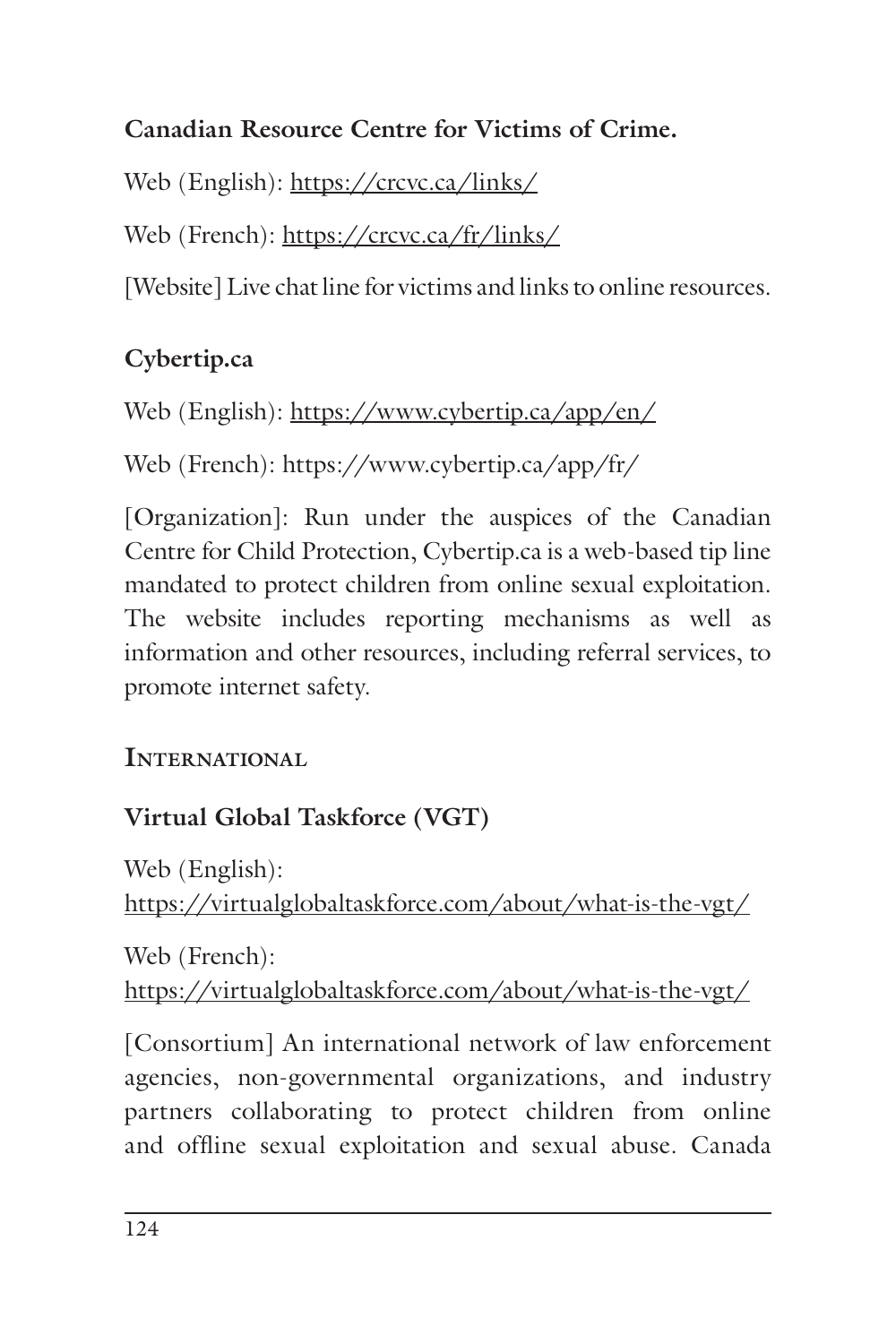is a participating country through the National Child Exploitation Coordination Centre, which was established as the law enforcement component of Canada's National Strategy for the Protection of Children from Sexual Exploitation on the Internet.

**UNITED STATES**

**Child Welfare Information Gateway. Service of Children's Bureau, Administration for Children and Families, and U.S. Department of Health and Human Services.**

Web: https://www.childwelfare.gov/catalog/serieslist/

# **6) INTERNATIONAL HUMAN RIGHTS ENGAGEMENT**

**Council of Europe Convention on the Protection of Children against Sexual Exploitation and Sexual Abuse. Council of Europe Treaty Series, no. 201, 2018.**

Web (English only): https://www.coe.int/en/web/conventions/full-list/-/ conventions/rms/0900001680084822

[Treaty]: Published by the Council of Europe, a leading human rights organization which includes forty-seven member states, twenty-eight of which are members of the European Union, the agreement is an instrument directed to the preventive, protective, and criminal law aspects of all forms of sexual exploitation and sexual abuse of children. It also contains a monitoring mechanism.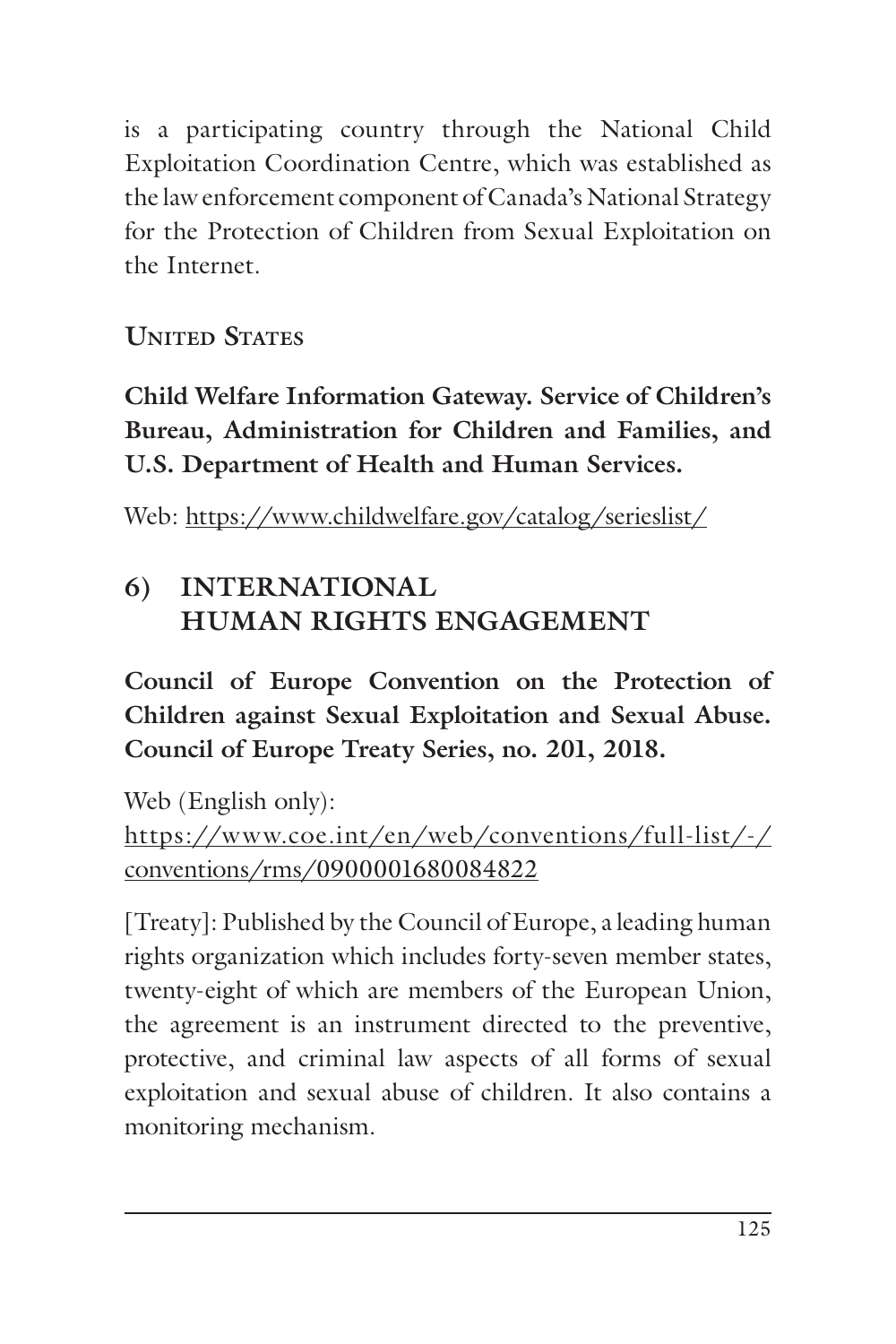**"Directive 2011/92/EU of the European Parliament and of the Council on Combating the Sexual Abuse and Sexual Exploitation of Children and Child Pornography, and Replacing Council Framework Decision 2004/68/ JHA."** *Official Journal of the European Union***.**

Web (English) https://eur-lex.europa.eu/legal-content/EN/TXT/HTML /?uri=CELEX:32011L0093&from=EN

Web (French) https://eur-lex.europa.eu/legal-content/FR/TXT/HTML /?uri=CELEX:32011L0093&from=EN

[Directive] Following a proposal tabled by the Commission in March 2011, the Council and the European Parliament adopted on 13 December 2011 this directive, thereby stepping up the fight against child sexual abuse.

# **United Nations.** *Child Protection from Violence, Exploitation and Abuse.* **United Nations: UNICEF**

Web (English): https://www.unicef.org/protection/57929\_57987.html

Web (French):

https://www.unicef.org/french/protection/57929\_57987.html

[Web resource]: A series of documents and other resources on the protection of children from violence, exploitation, and sexual exploitation with an international scope.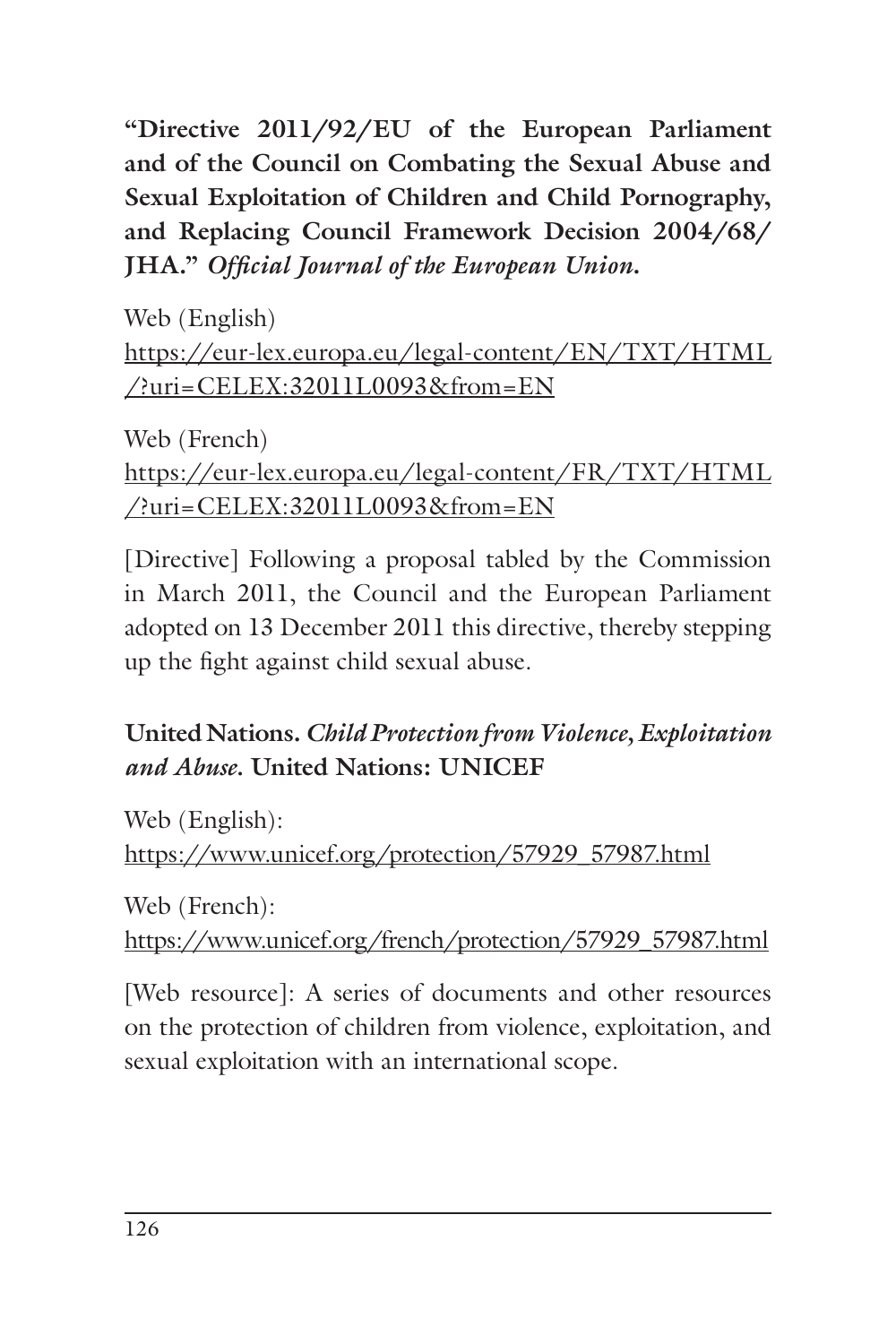# **APPENDIX 1**

# **CANONICAL PROCEDURES IN CASES CONCERNING NON-ORDAINED MEMBERS OF INSTITUTES84**

#### **SECTION ONE: DEFINITIONS**

#### **§ 1.1 "Institute" and "Major Superior"**

The terms "institute" and "major superior" have been simplified in this section to facilitate readability. Refer to the note regarding vocabulary in  $\S$  1.1 (commentary) of the preceding **Guidelines** for a description of the terms as used in this document.

# **SECTION TWO: POLICIES AND PROTOCOLS**

## **§ 2.1 Safeguarding Policy**

Institutes should see to developing/updating safeguarding policies for the protection of minors in pastoral environments. Such policies are to conform to the standards set out in the policy of the diocese/eparchy where a house of the institute is situated.

## **§ 2.2 Response Protocol**

Institutes should see to developing/updating a protocol for responding to allegations of sexual abuse of minors and vulnerable adults by their members (ordained or nonordained).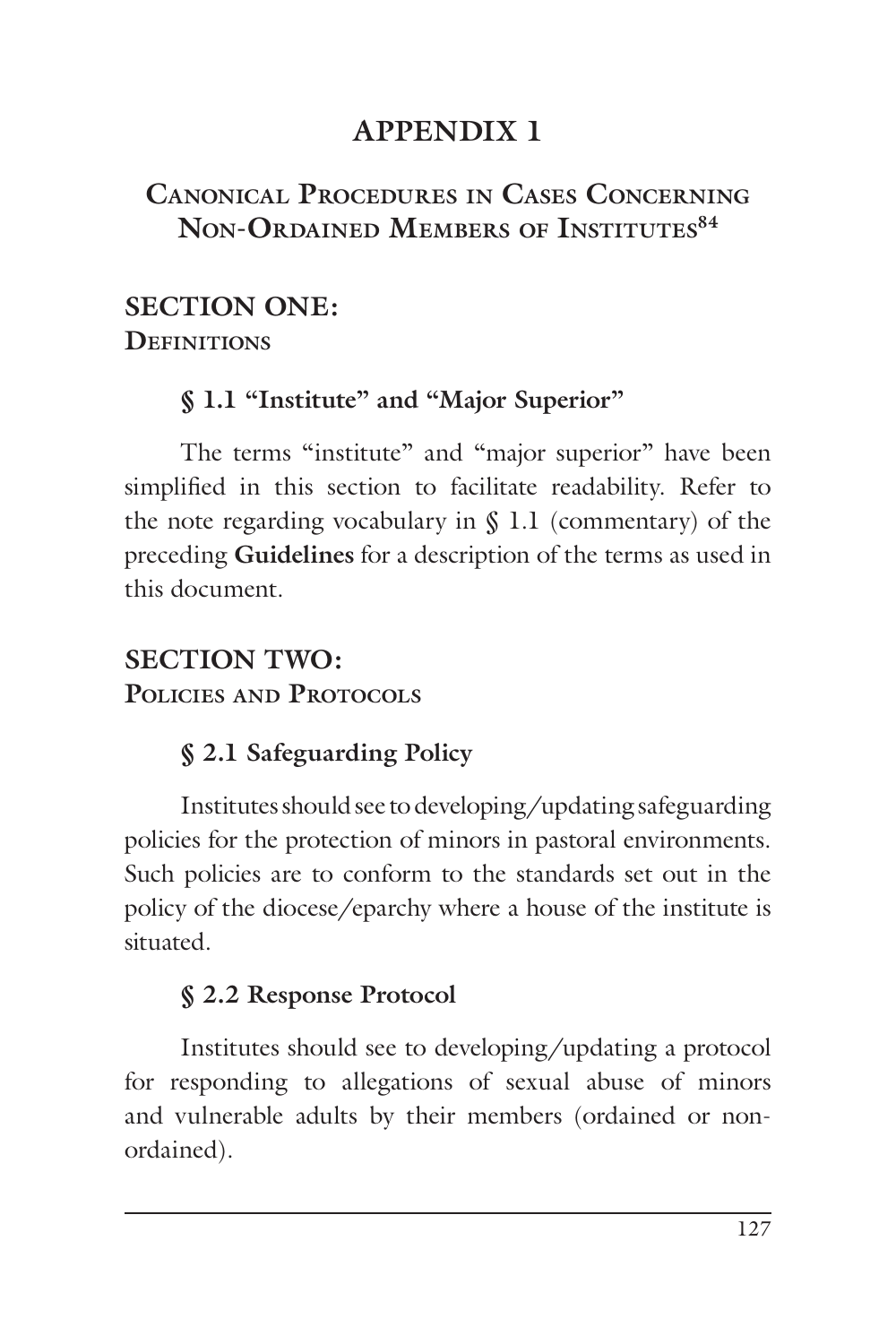With the appropriate adaptations, such a protocol would comply with secular and canon law and conform to the standards of the Holy See, the present **Guidelines**, and the protocol of the diocese where a house of the institute is situated; a copy of the protocol would likewise be provided to the bishop of that same diocese/eparchy for his records.

# **SECTION THREE: CANONICAL PROCEDURES**

#### *§* **3.1 Allegations Against Non-Ordained Members**

1) The non-ordained member of a clerical religious institute of pontifical right or of a clerical society of apostolic life of pontifical right is subject to the authority of his major superior who is the religious ordinary (CIC/c.134 §1; CCEO/c. 984)*.* In the case of a clerical institute of diocesan right, or of a public association of the Christian faithful, or an ecclesial movement whose members include non-ordained consecrated persons, the diocesan bishop is the proper ordinary (CIC/c. 594; CCEO/x), unless the Holy See has provided otherwise.

2) The major superior, or in the case of institutes not divided into provinces, the supreme moderator is to ascertain whether the allegation against the non-ordained member has the semblance of truth. While respecting the accused's right of defence, the major superior opens a preliminary inquiry, which is carried out in accordance with the provisions of CIC/cc. 695  $\frac{6}{9}$  2 and 698; CCEO/x. During the preliminary inquiry, the non-ordained member is relieved of any pastoral responsibilities pending the outcome of the inquiry.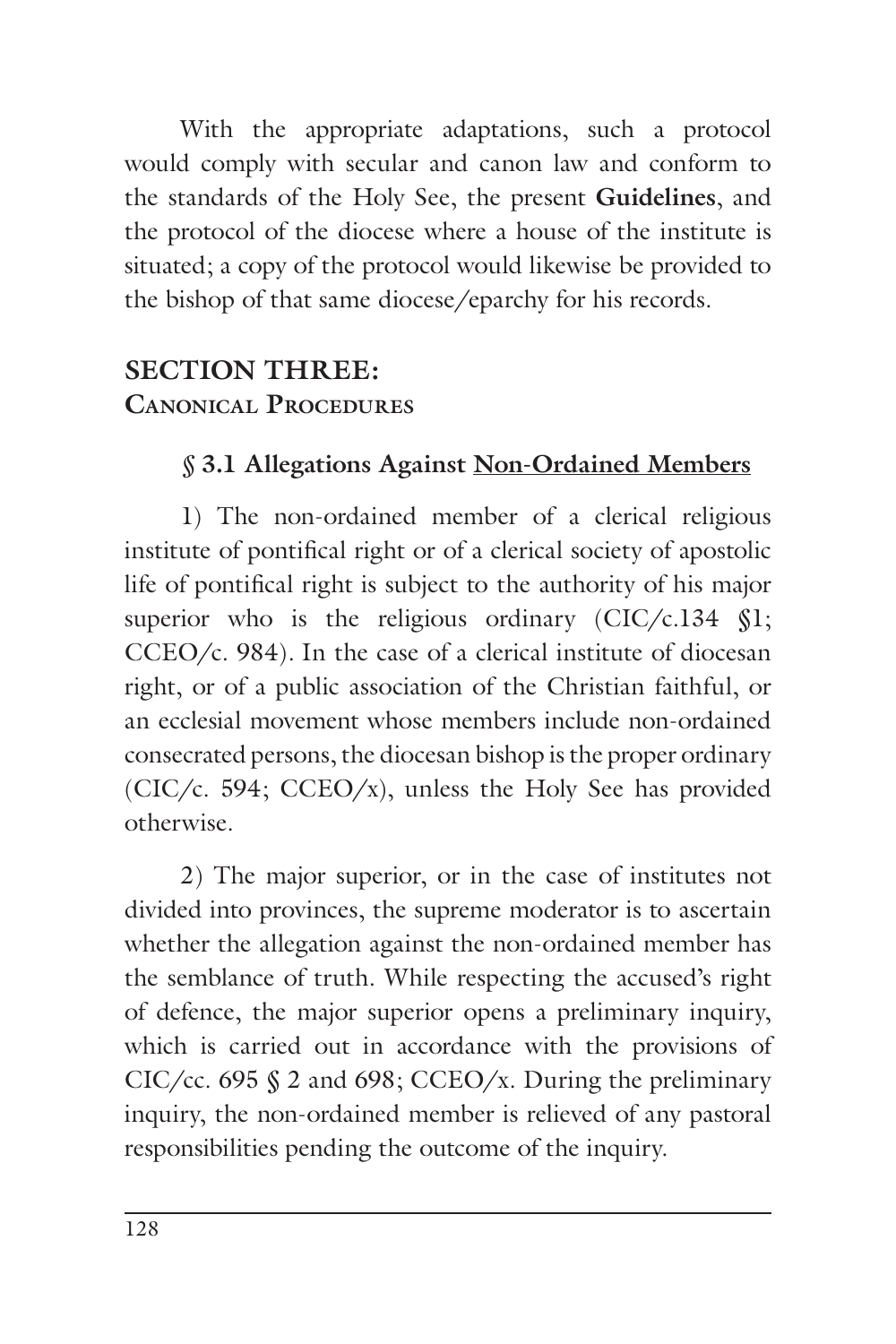3) If the conclusions of the preliminary inquiry reveal that the allegation has the semblance of truth, the testimony and evidence (acts) are sent to the supreme moderator with the opinion of the major superior and his/her council.

4) If the supreme moderator with his or her council, after analyzing the acts, considers the accusations are founded, the penalty incurred can go as far as decreeing the dismissal of the non-ordained member. The dismissal requires the competent authority to relieve the non-ordained member of his or her vows and the duties of consecrated life (CIC/c. 701;  $CCEO/x$ :

a) In the case of an institute of pontifical right, both the decree of dismissal and the testimony and evidence (acts) are sent to the Congregation for Institutes of Consecrated Life and Societies of Apostolic Life. This decree, in order to be valid, must be confirmed by the Holy See. Once the Holy See's response has been received, the major superior communicates the decision to the member (CIC/c. 700; CCEO/c. 500).

b) In the case of an institute of diocesan right, confirmation of dismissal of the non-ordained member belongs to the bishop of the diocese where the house to which the nonordained member has been assigned is situated (CIC/c. 700; CCEO/c. 500).

5) The major superior will, for the sake of *"*equity and evangelical charity" toward the non-ordained member who is separated from the institute, take care that he/she does not lack what is necessary for his/her decent support "in the best way possible" (CIC/c. 702; CCEO/c. 503 and CIC/c. 1350 § 2; CCEO/c. 1410).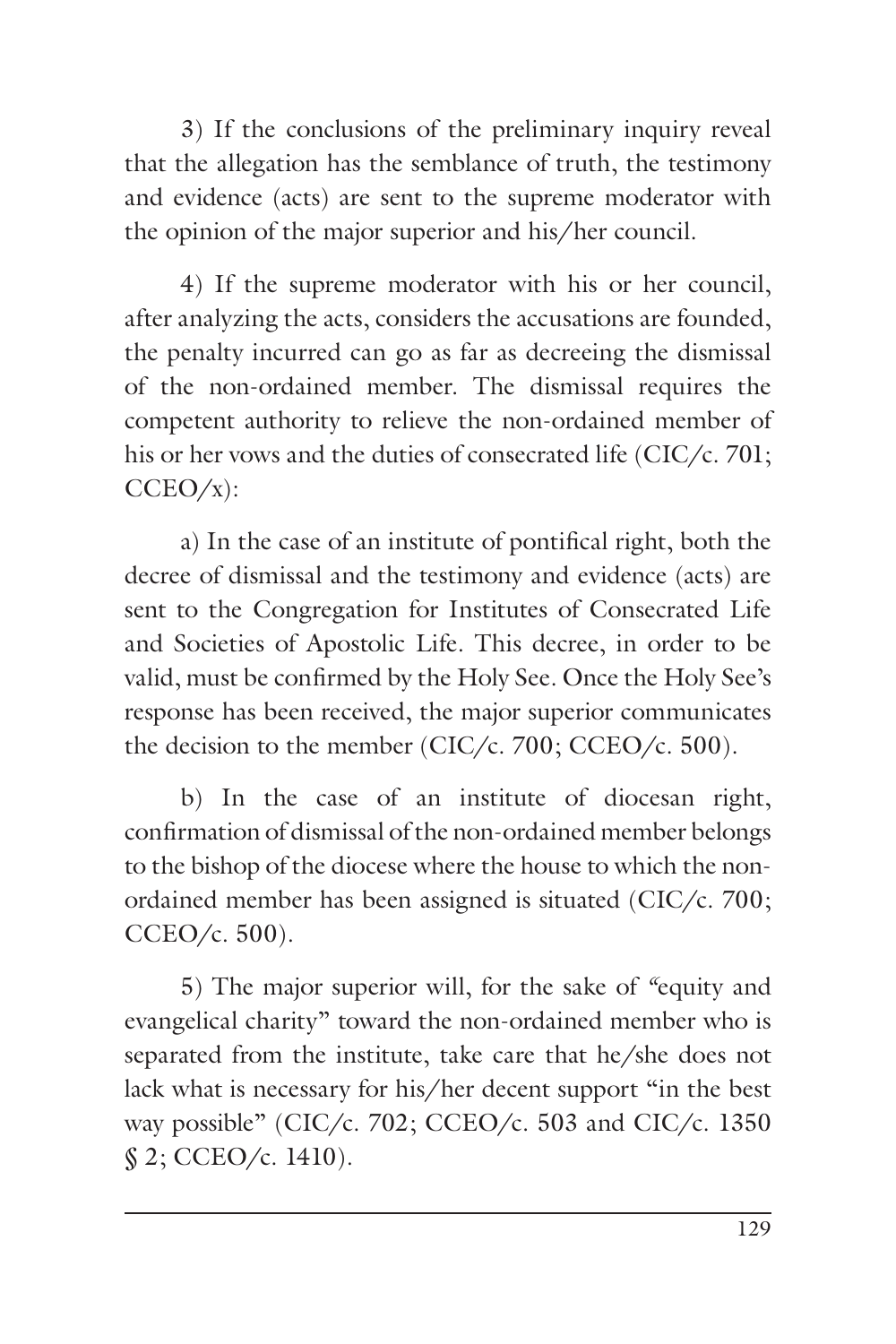#### § **3.2 Analysis of the Gravity of an Offence**

After the preliminary investigation, where guilt has been established, should the institute move to dismiss the nonordained member, the major superior then considers the points in **Appendix 2** in preparing the opinion for the Holy See.

## **SECTION FOUR: OTHER MEASURES TO BE CONSIDERED BY MAJOR SUPERIORS**

#### § **4.1 Advisory Committee**

Establish an interdisciplinary advisory committee to assist the major superior and his/her council on issues concerning the sexual abuse of minors.

#### § **4.2 Communications Plan**

Appoint a communications professional capable of responding to media inquiries; such a person would not replace the major superior as the official spokesperson of the institute.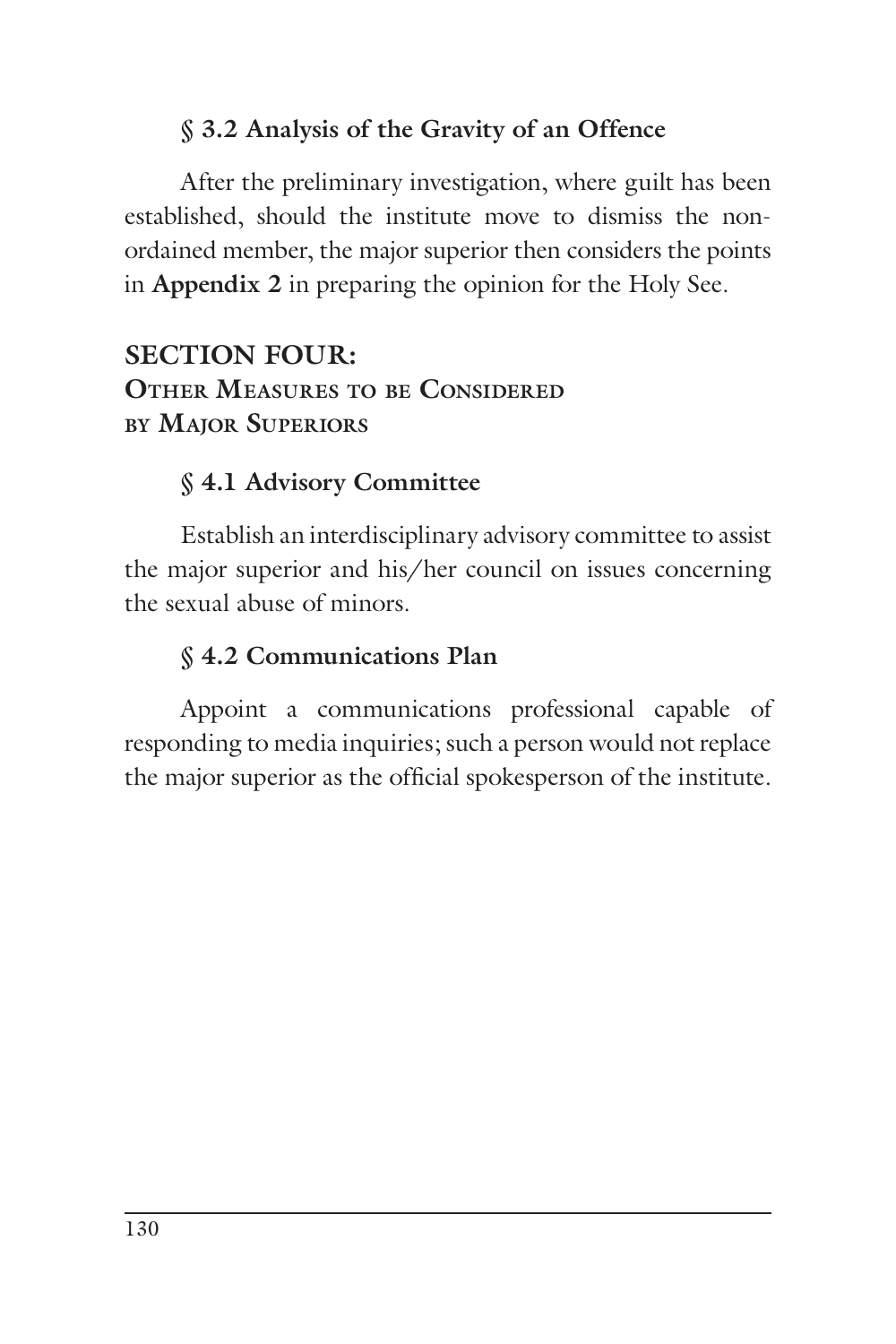# **APPENDIX 2**

## **CHECKLIST FOR AN ANALYSIS OF THE GRAVITY OF AN OFFENCE**

After the preliminary investigation, where guilt has been established, the bishop or major superior considers the following points in writing an opinion (*votum*) for the Holy See:

- 1) the nature of the sexual abuse committed against the minor;
- 2) the moral, physical, and psychological distress of the victim;
- 3) a guilty verdict in secular court (if applicable);
- 4) clarity of the evidence;
- 5) whether there has been an admission of guilt;
- 6) whether the offending member recognizes the harm caused;
- 7) whether the offending member has expressed contrition;
- 8) relevant psychological factors, such as psychosexual dynamics/dysfunction of the offender;
- 9) the negative impact of the offending member's actions on the reputation and credibility of the other members of his/her institute and the wider Church;
- 10) the impact of the offending member's actions on the institute and its mission;
- 11) the scandal caused.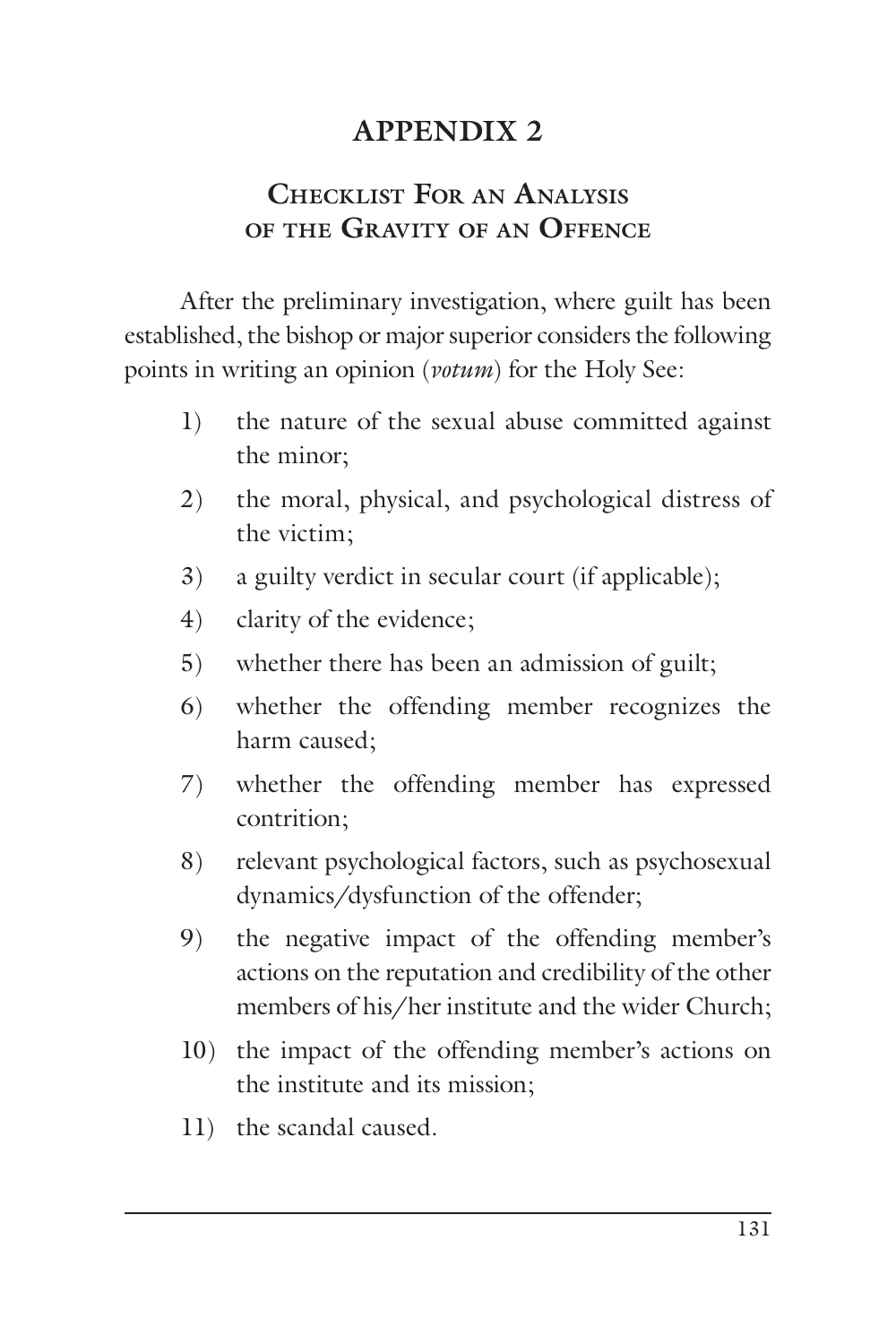# **APPENDIX 3**

#### **RECOMMENDATIONS AND ACTION POINTS**

The following sixty-nine recommendations and action points relate to Part I, Chapter One where they are presented in relation to the lessons learned by bishops and major superiors in the experience of dealing with sexual abuse of minors perpetrated by clerics. In this appendix, they are presented again as an ensemble with the original accompanying endnotes in order to enable bishops and major superiors to consult and examine them as a complete set.

## **LESSON ONE:**

#### **THE NEED FOR A PASTORAL ENCOUNTER WITH VICTIMS OF CLERGY SEXUAL ABUSE**

- 1) to ensure that victims coming forward for the first time are received in a non-judgmental pastoral encounter where they are welcomed and commended for their courage;
- 2) to see that each encounter with a victim conveys the respect, compassion, and solicitude proper to pastoral leadership;
- 3) to ensure Church leaders or those appointed to receive complaints on behalf of the bishop/major superior are properly sensitized to the nature of sexual abuse and its effects;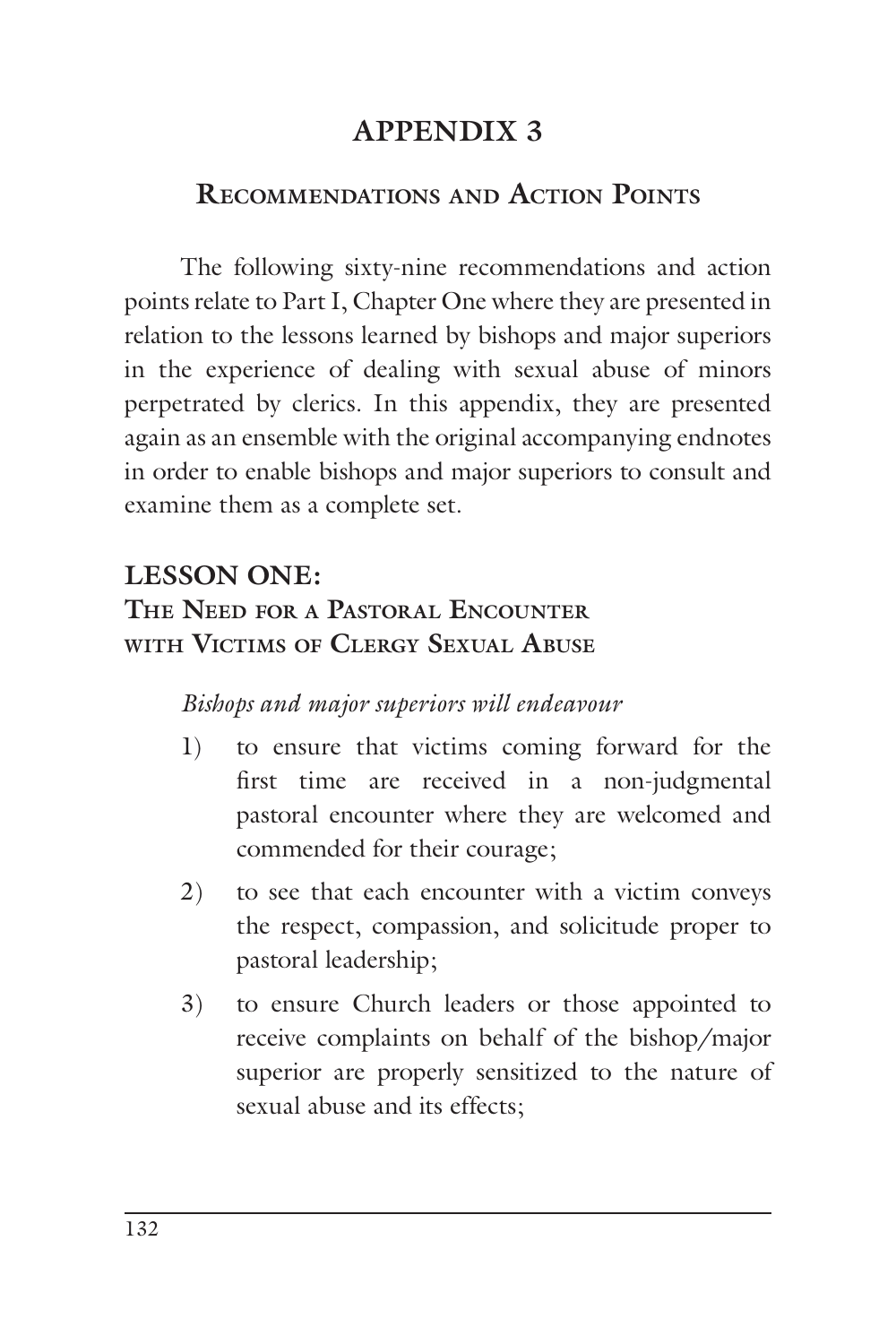- 4) to manifest readiness to accompany the person coming forward on the journey toward healing, helping to identify and address any spiritual and mental health needs;
- 5) to continue forming Church leaders in learning to walk and work with victims;
- 6) to pray in the community for victims of clergy sexual abuse and for all those affected by abuse (e.g., a prayer service, an annual day of prayer for survivors, a monthly inclusion in the Prayers of the Faithful of a petition for victims of clergy sexual abuse).

# **LESSON TWO: THE NEED TO UNDERSTAND SEXUAL ABUSE PROPERLY**

- 7) to be well informed on the nature and effects of sexual abuse by drawing from the experience of victims and from the growing field of human, psychological, and social sciences in this area, making good use of peer-reviewed literature, seminars, courses, professional expertise, and other resources (see Part III, **Resources**, [102]);
- 8) to provide the members of a diocese/eparchy or institute, including lay staff and volunteers, with ongoing training on the nature and effects of sexual abuse with a view to fostering compassion for victims, correcting myths, and overcoming the stigma associated with being a victim of sexual violence;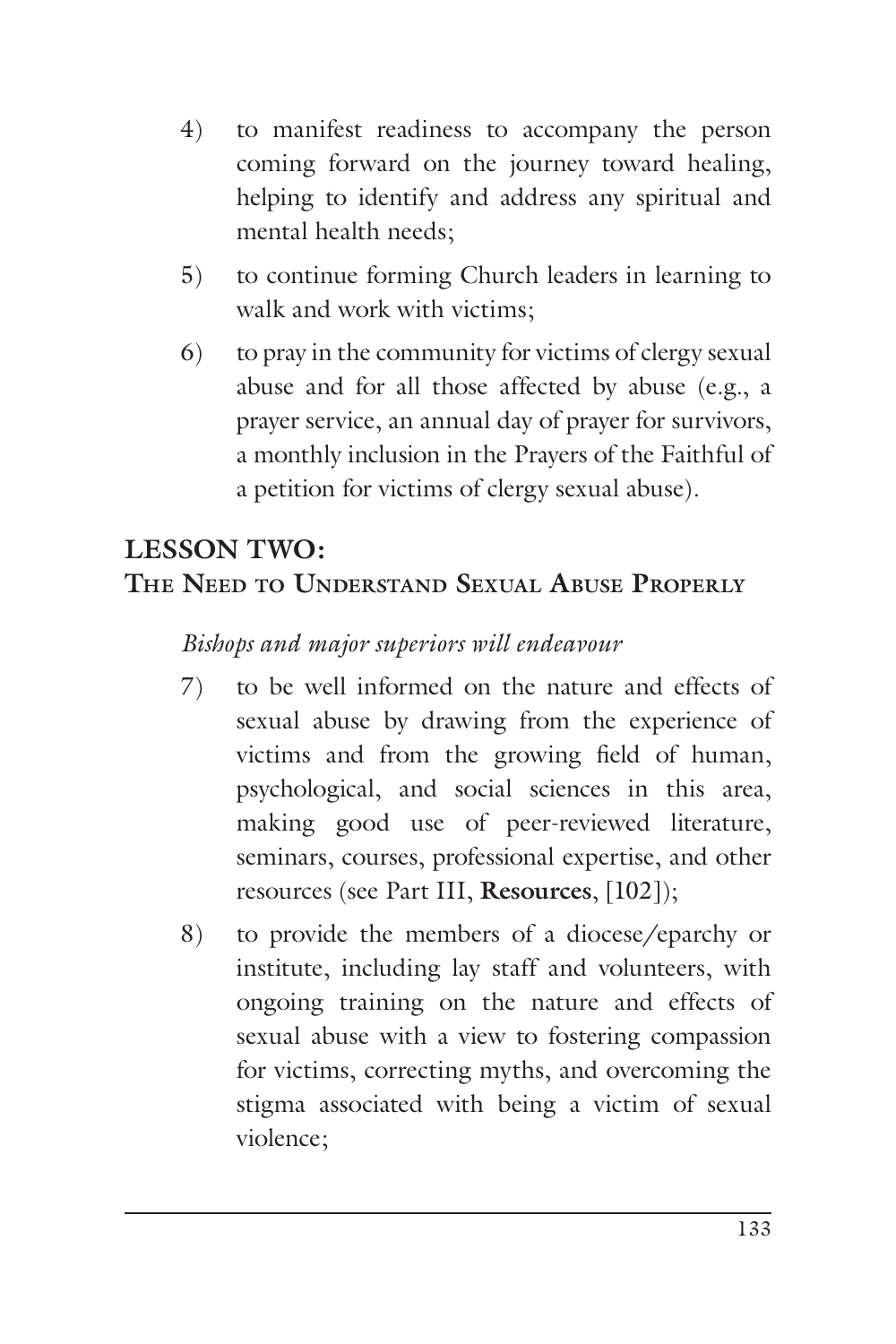- 9) to implement safe recruiting procedures for all pastoral staff and volunteers, including identity verification, criminal record check, background check (e.g., contacting referees or previous superior/ employer), interview and assessment, as well as psychological evaluations for prospective candidates to ordained ministry or consecrated life prior to entering a formation program;<sup>85</sup>
- 10) to improve communication across diocesan boundaries to ensure that Church leaders are apprised of the necessary information to make prudent decisions about pastoral work assigned to clergy, religious, and lay associates who are being transferred, with similar procedures applying to seminarians and religious;
- 11) to engage wider efforts which promote understanding of sexual abuse, the destigmatization of victims, and safeguarding (e.g., the Annual Anglophone Safeguarding Conference<sup>86</sup>);
- 12) to remain fully informed concerning the latest requirements of the applicable federal and provincial/territorial laws;
- 13) to support the mandate and efforts of the Canadian Centre for Child Protection.87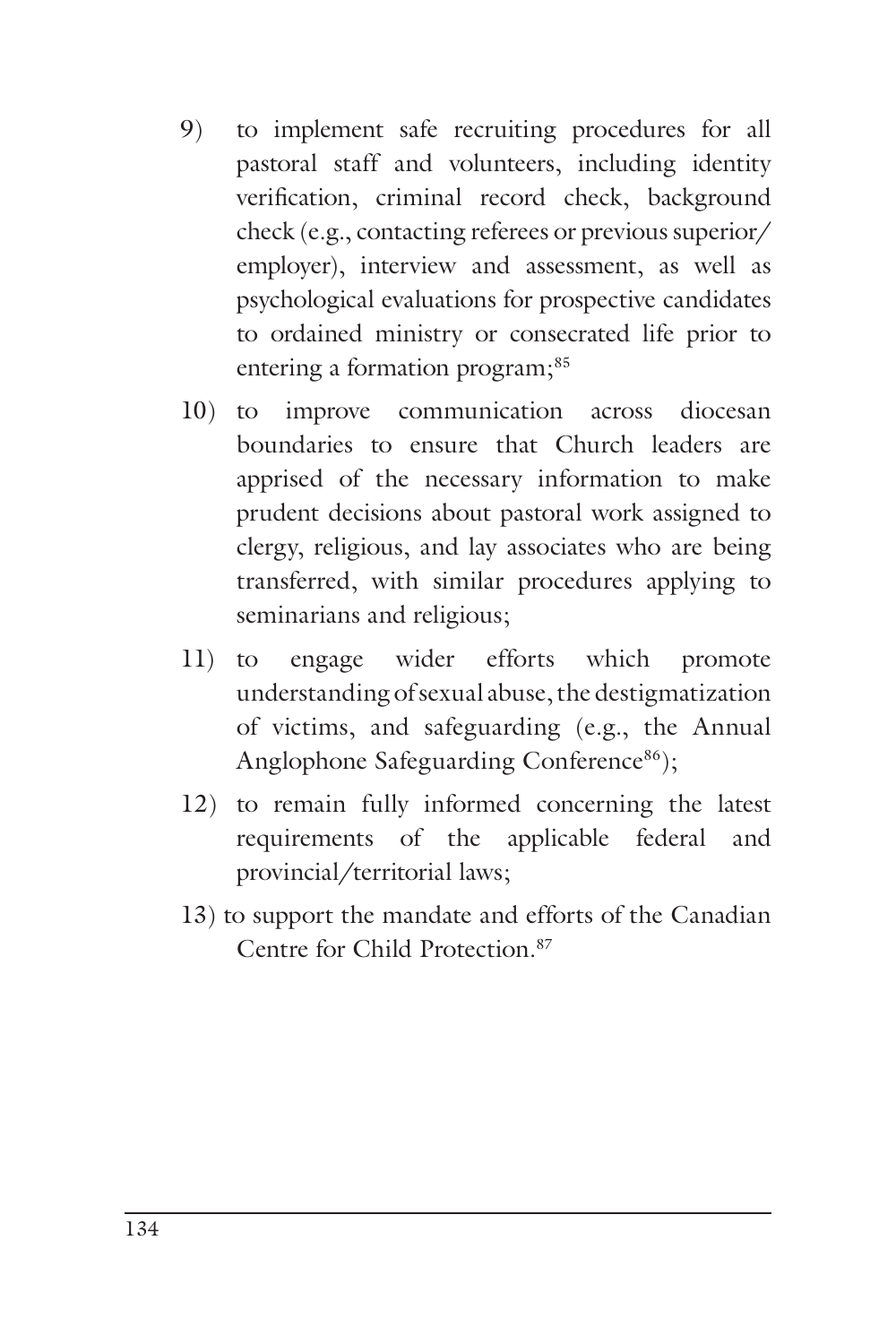# **LESSON THREE: THE NEED TO RESPOND MORE EFFECTIVELY TO ALLEGATIONS**

- 14) to implement reporting mechanisms and ensure they are easy to understand, accessible, and clearly publicized (e.g., to provide on the diocesan website the contact information, such as a dedicated phone number, of the person responsible for receiving allegations or complaints);
- 15) to implement a clear process for responding to allegations in a timely manner according to the established protocol of the diocese/eparchy or institute and the requirements of canon and secular law;
- 16) to institute an interdisciplinary advisory committee (consisting of a victim, psychologist, spiritual director, canonist, lawyers, insurance broker, law enforcement officer, social worker, communications professional, etc.) in order that the response and follow-up are comprehensive and fully compliant with the norms of the Holy See, the present **Guidelines** of the Canadian Conference of Catholic Bishops (CCCB), the local diocesan protocol, the relevant federal or provincial/territorial statutes, insurance requirements, and best practices;
- 17) to inform the alleged offender of the preliminary investigation and of his/her right to legal counsel (both canonical and secular) and the opportunity to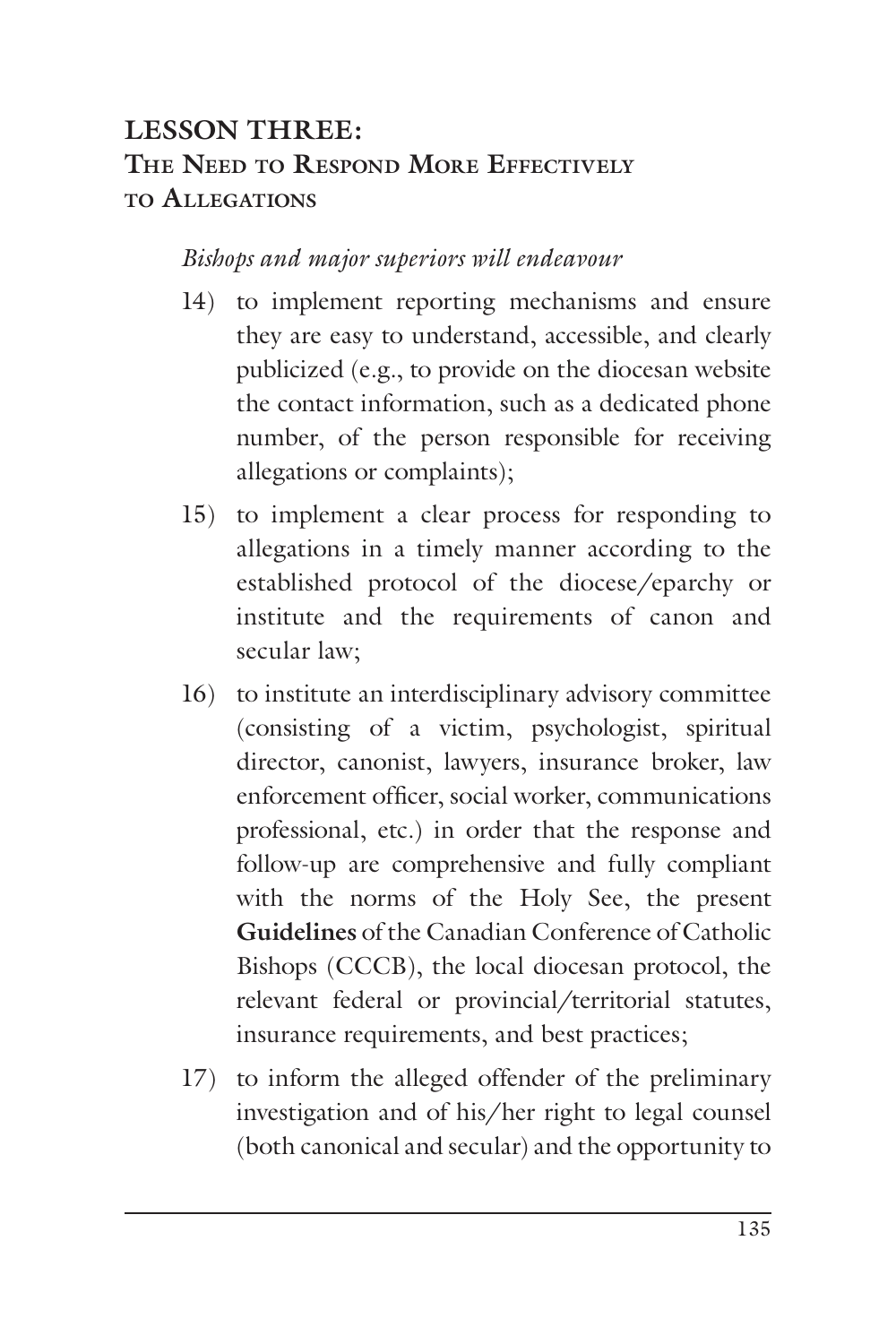seek guidance during the preliminary investigation from a spiritual director and psychologist;

- 18) to ensure full cooperation with the civil authorities;
- 19) to take appropriate measures to respect the basic presumption in law of an accused person's innocence until proven otherwise with due regard for public safety;
- 20) to keep the community informed in a timely manner of developments during the preliminary investigation while observing the obligations of due process and confidentiality.

# **LESSON FOUR:**

#### **DEALING WITH OFFENDERS**

- 21) to identify and address public safety concerns vis-àvis an offender;
- 22) to tackle as best as possible the complex issue of pastoral and canonical responsibility toward offenders;
- 23) to extend appropriate pastoral assistance as much as possible with due regard for justice and public safety;
- 24) to respond with transparency to appropriate requests for information about an offender.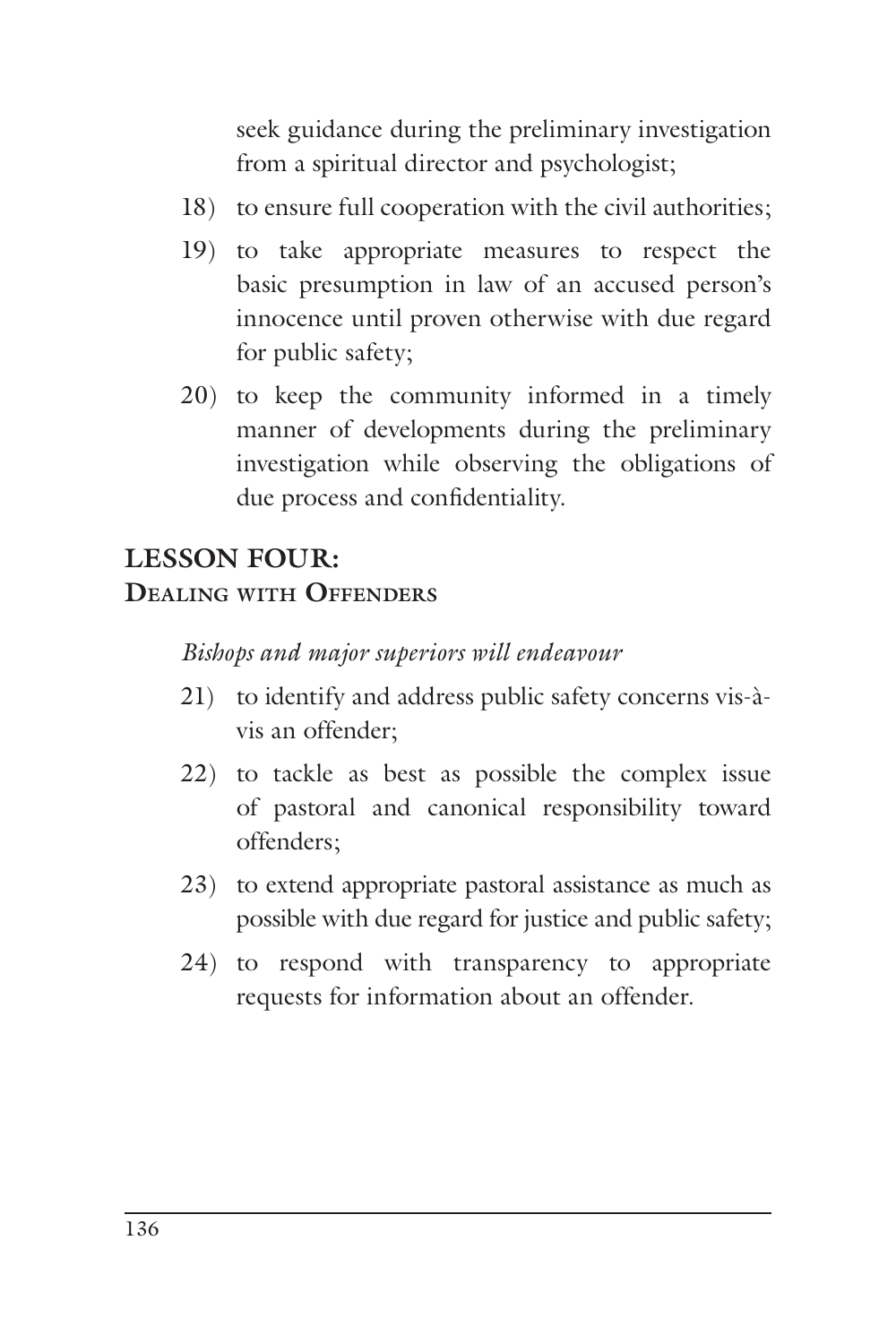# **LESSON FIVE: THE NEED FOR BETTER SAFEGUARDING PRACTICES AND TRAINING**

- 25) to take all necessary steps to ensure that safeguarding is prioritized in the diocese/eparchy or institute;
- 26) to implement/update a diocesan safeguarding policy conforming to the highest standards of responsible ministry, including instruction on appropriate boundaries in pastoral relationships (e.g., through a code of conduct);
- 27) to ensure that the safeguarding policy of the diocese/eparchy or institute is easy to understand and readily accessible to the public, e.g., posted on the diocesan website, printed as a booklet, etc.;
- 28) to support fellow bishops and major superiors in their safeguarding efforts;
- 29) to submit all policies, protocols, and practices to third-party auditing at least once every four years;
- 30) to ensure that all pastoral staff receive proper safe environment training, including how to recognize the signs of abuse and how to report suspected sexual abuse;
- 31) to seek the input of parents, civil authorities, educators, and community organizations in crafting diocesan policies and providing appropriate training for all pastoral staff;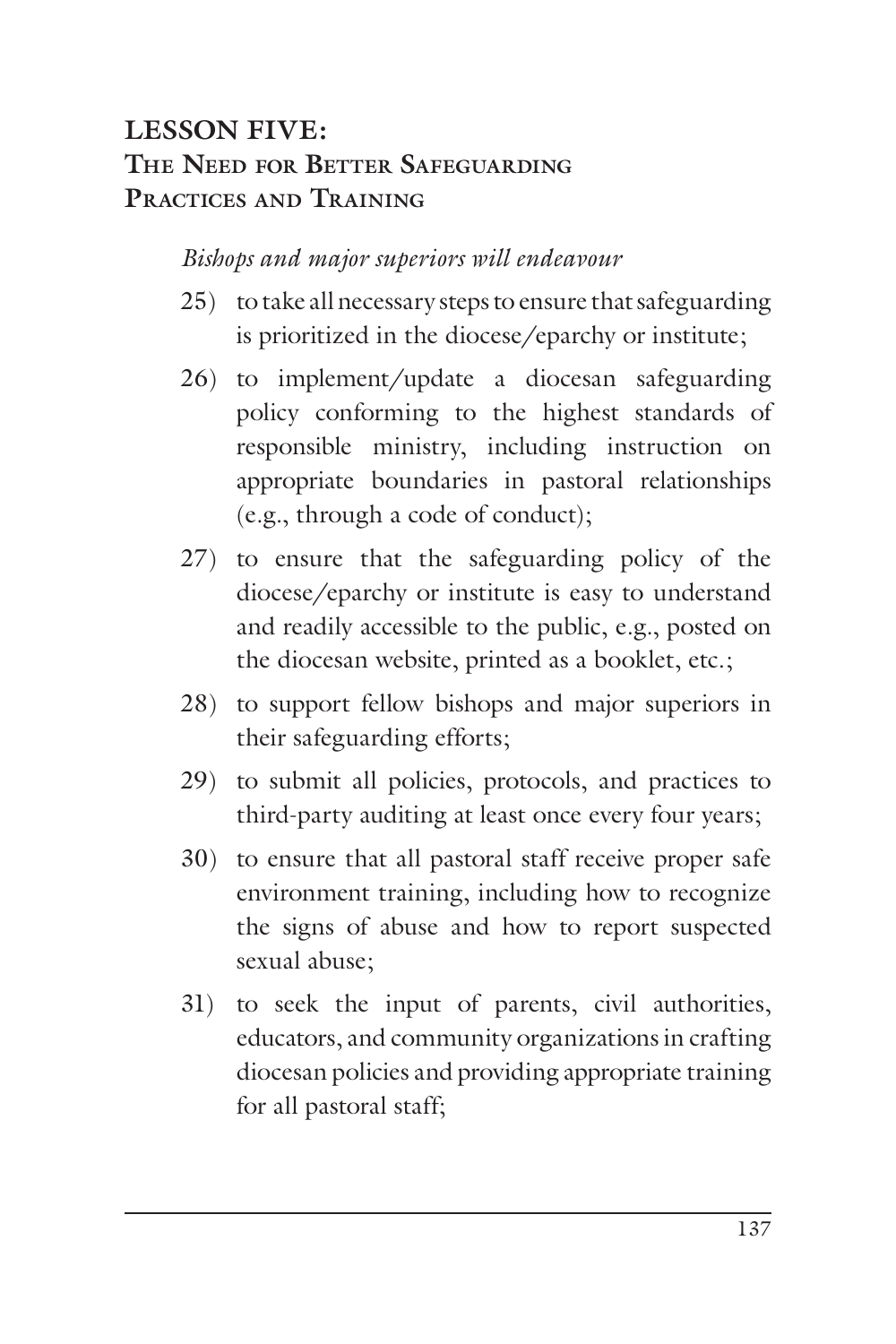- 32) to see that the **Guidelines** included with the present document together with the policies and protocols of the diocese/eparchy or institute form the basis of any safe environment training program;
- 33) to ensure safeguarding policies are regularly updated, taking into account any new needs and circumstances;
- 34) to recommend that each of the institutes situated within the territory of a diocese/eparchy have their own up-to-date safeguarding policies and that a copy be provided to the local bishop for his records.

## **LESSON SIX:**

#### **THE EFFECTS ON CLERGY, MEMBERS OF INSTITUTES, AND LAITY: COPING WITH SHAME**

- 35) to acknowledge and address the spiritual and emotional impact of the sexual abuse crisis on the vitality of the Church, helping clergy and laity to overcome their shame, confront negative images and stereotypes, and ultimately serve with joy and serenity;
- 36) to ensure that communities affected by abuse are offered adequate accompaniment, support, and encouragement on the journey toward healing;
- 37) to ensure clergy and pastoral staff who have been affected by a sexual abuse scandal receive adequate support;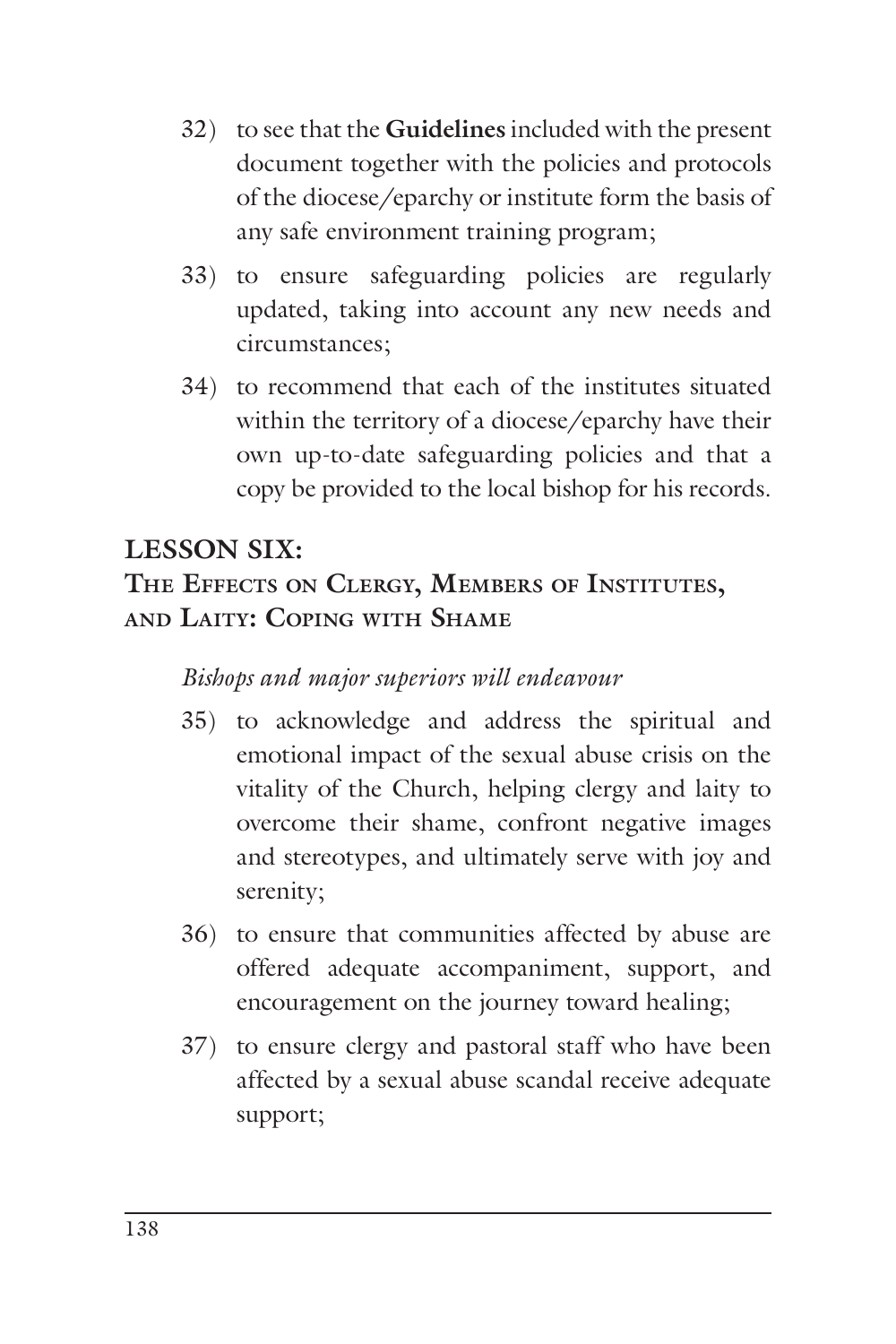- 38) to work toward a new understanding of the role of clergy in society and the spiritual underpinnings necessary for healthy ministry;
- 39) to encourage life-giving pastoral commitments despite challenging conditions for ministry and evangelization;
- 40) to promote and encourage ministry to children and youth with proper safeguards in place;
- 41) to expand on new forms of ministry which rely on greater collaboration with the laity in the spirit of mutuality and coresponsibility;
- 42) to invest time and effort in healthy, wholesome friendships, and regular prayer;
- 43) to ensure particular issues which affect the mental health of clergy and lay pastoral associates, such as isolation, burnout, pornography, and alcohol, to mention a few, can be addressed with professional and spiritual help.

## **LESSON SEVEN:**

#### **THE NEED FOR BETTER INITIAL AND ONGOING FORMATION**

#### *Bishops and major superiors will endeavour*

44) to place greater emphasis on the human dimension within initial formation programs, ensuring its integration with the spiritual, intellectual, and pastoral facets of *Pastores dabo vobis*, the *Ratio Fundamentalis* (2016), and the directives of this Episcopal Conference;<sup>88</sup>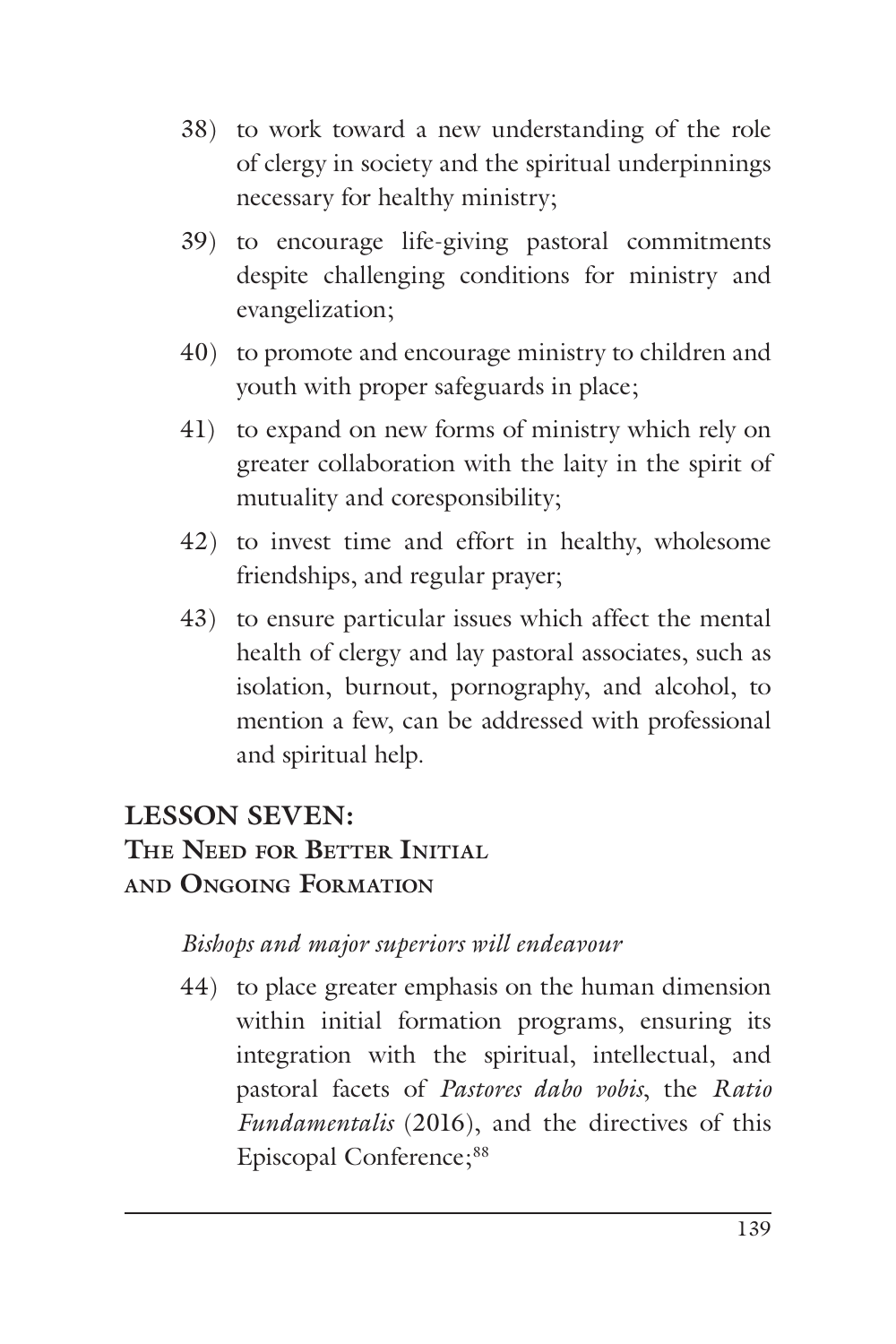- 45) to provide opportunities within the diocese/ eparchy or institute for holistic ongoing formation – spiritual, intellectual, human, and pastoral – based on an informed assessment of the new and increasingly complex needs of clergy and religious; and, to make a personal commitment as leaders to the same, guiding by way of example;
- 46) to ensure that specific training is offered to address matters such as the experience of victims, the impact on families and communities, detection of abuse, ministry to survivors, and relevant laws (canon and secular);
- 47) to ensure initial and ongoing formation to address the attitudes and behaviours necessary for longterm safeguarding;
- 48) to encourage and further develop different ways of fostering and growing a sense of community, friendship, and solidarity among clergy and religious (e.g., study days, times of recollection, annual retreats, etc.);
- 49) to implement adequate procedures for screening candidates for ministry, which may include a multidisciplinary selection committee;
- 50) to assess screening procedures regularly for their effectiveness and adequacy;
- 51) to evaluate regularly programs for personal and human formation in light of the highest standards of safeguarding in ministry;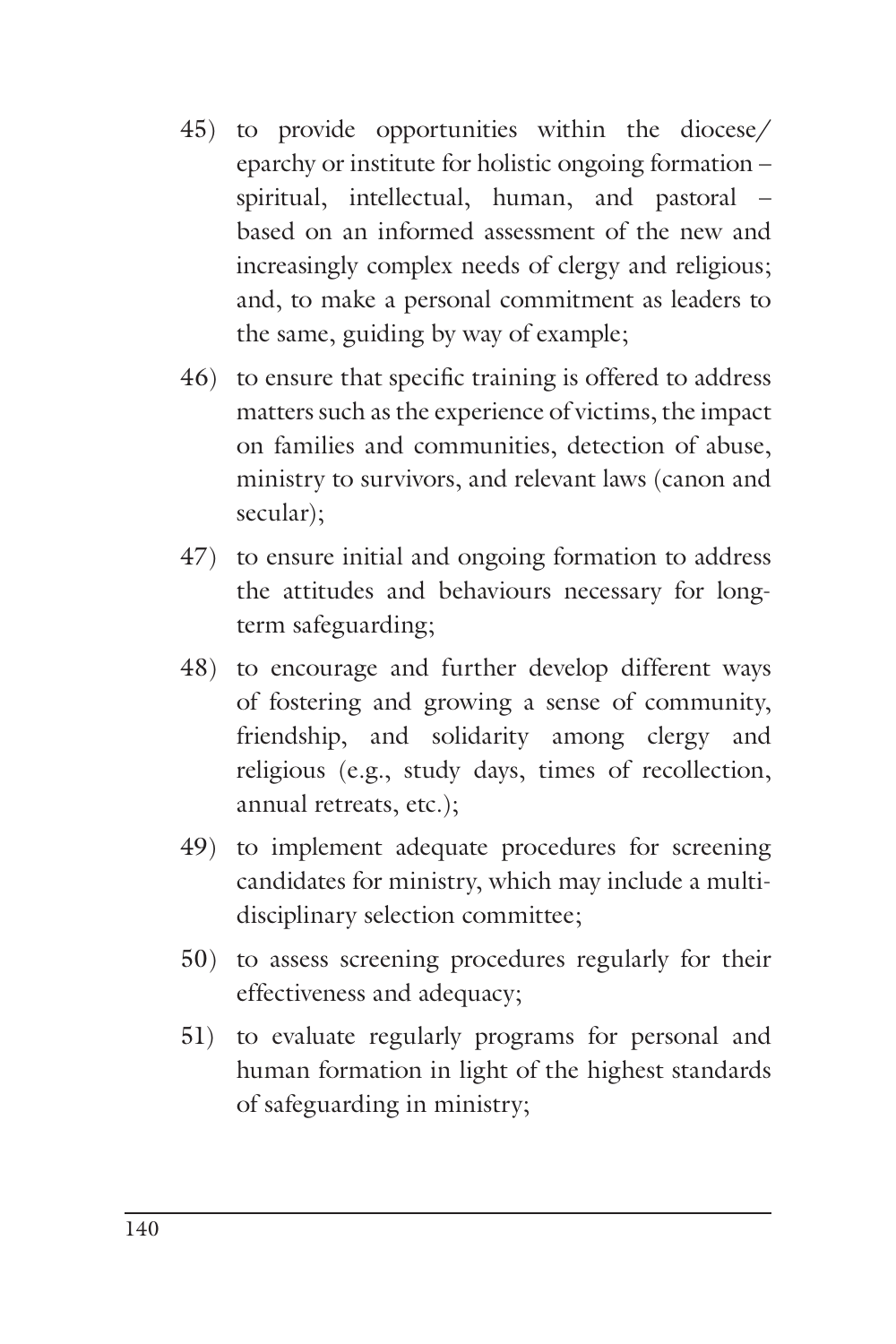- 52) to address with candidates for ministry the topics of psychosexual maturity, interpersonal boundaries, leadership and service in ministry, and the abuse of status and authority;
- 53) to ensure that all clergy and religious who have been invited to serve the Catholic faithful in Canada are fully updated on local policies, protocols, and practices, as well as expectations regarding interpersonal boundaries.

## **LESSON EIGHT: LEARNING ABOUT THE LEGAL PROCESS**

- 54) to seek out the services of expert legal counsel (both canonical and secular);
- 55) to remain up-to-date on the relevant canonical and secular legislation as well as the **Guidelines** of this Episcopal Conference;
- 56) to root the victim's legal rights in the need to redress injustice and to foster Christian charity and the expression of compassion in the interests of healing and reconciliation;
- 57) to withstand pressures which may allow legal methods or financial repercussions to interfere with a genuinely pastoral response, ensuring that any advice received remains at the service of the Gospel;
- 58) to cease requiring confidentiality clauses in settlements of cases of sexual abuse and to waive those given in the past; $89$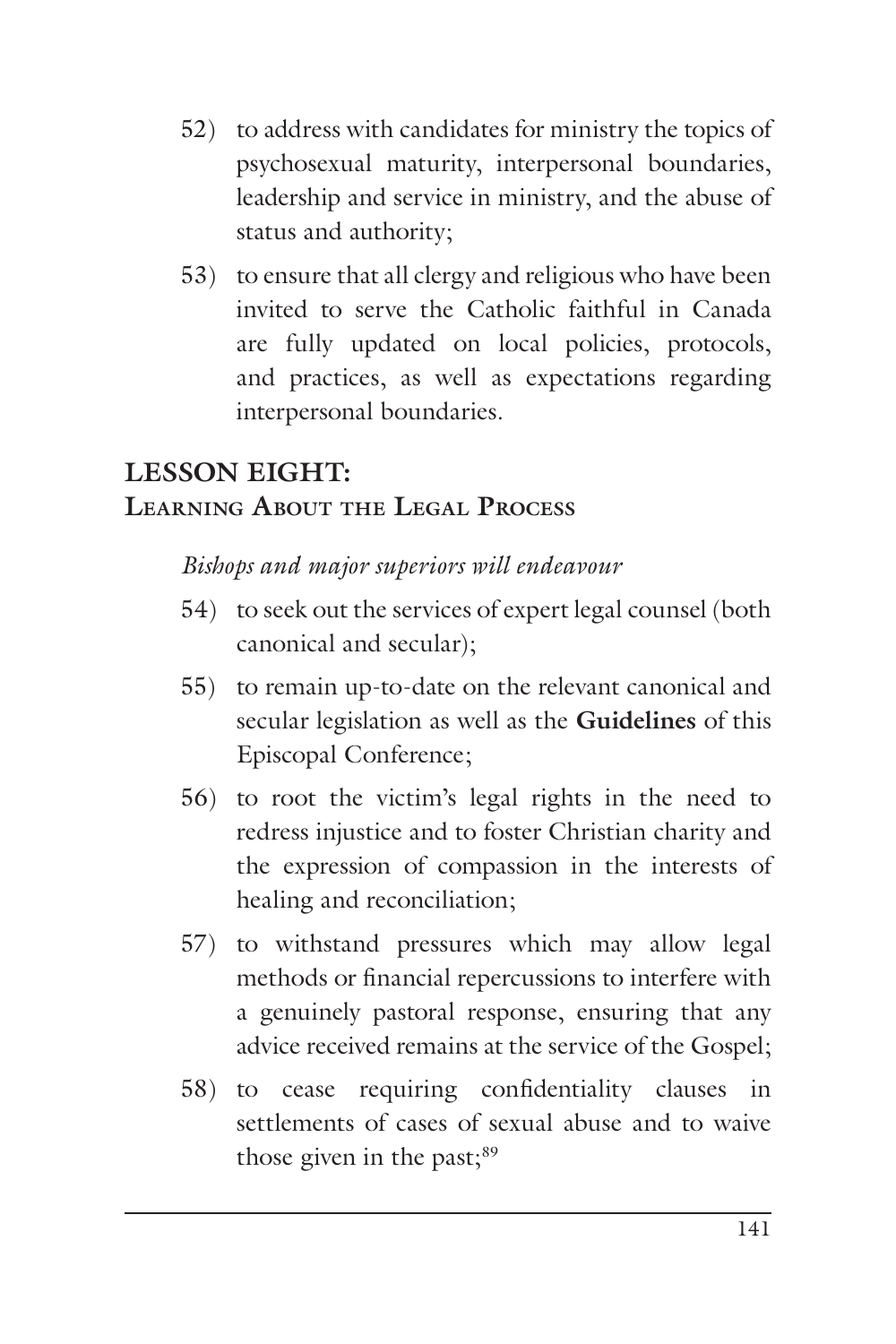- 59) to strive for an outcome which satisfies the desire for accountability and transparency, and which enables all parties to achieve a sense of closure;
- 60) to address any feelings of betrayal and disappointment on the part of the faithful with respect and courage.

## **LESSON NINE:**

#### **A CALL TO GREATER AUTHENTICITY**

- 61) to recognize that the sexual abuse crisis is a symptom of a disorder in a Church called to undergo a profound pastoral conversion and purification in order to accomplish its mission with greater transparency and accountability;
- 62) to work toward a culture of dialogue at every level of a diocese/eparchy or institute;
- 63) to continue to pursue institutional practices which foster accountability, transparency, and responsibility;
- 64) to model through words and actions a pastoral attitude rooted in repentance and conversion;
- 65) to collaborate with fellow Church leaders, especially on a regional basis, in implementing effective mechanisms of accountability;
- 66) to include in the guidelines of the diocese/ eparchy or institute a commitment to article 3 and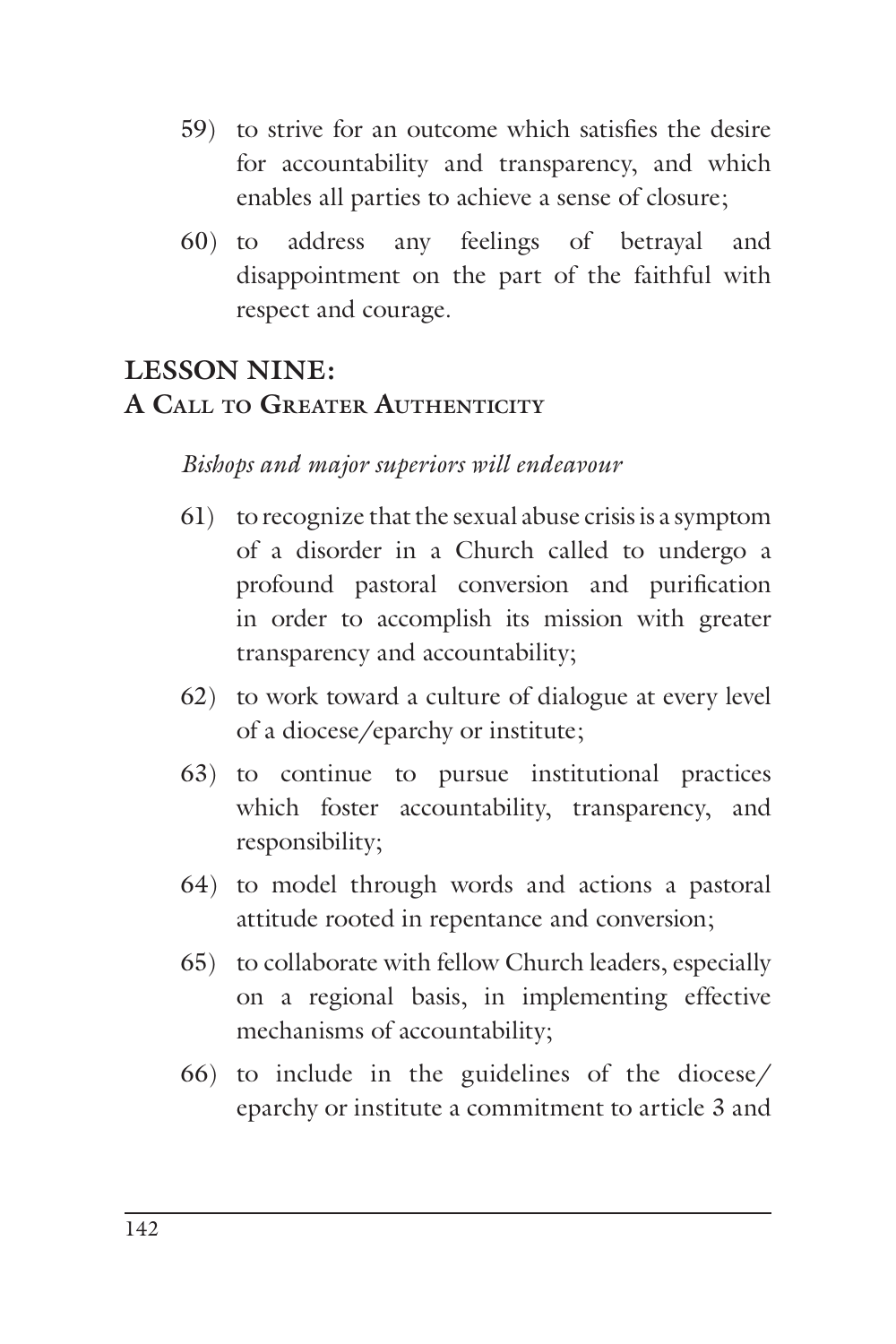article 19 of the *United Nations Convention on the Rights of a Child*; 90

- 67) to invest time and create opportunities at the local level, involving the Catholic faithful who are ready to minister in a spirit of coresponsibility, in order that shared concern for all in the name of Jesus Christ produces a more responsible environment for everyone and particularly for the protection of minors;
- 68) to establish practices where clergy, religious, and laity can be mutually accountable to each other for their actions and attitudes;
- 69) to exercise their ministry as pastors collaboratively and in communion with those entrusted to their care.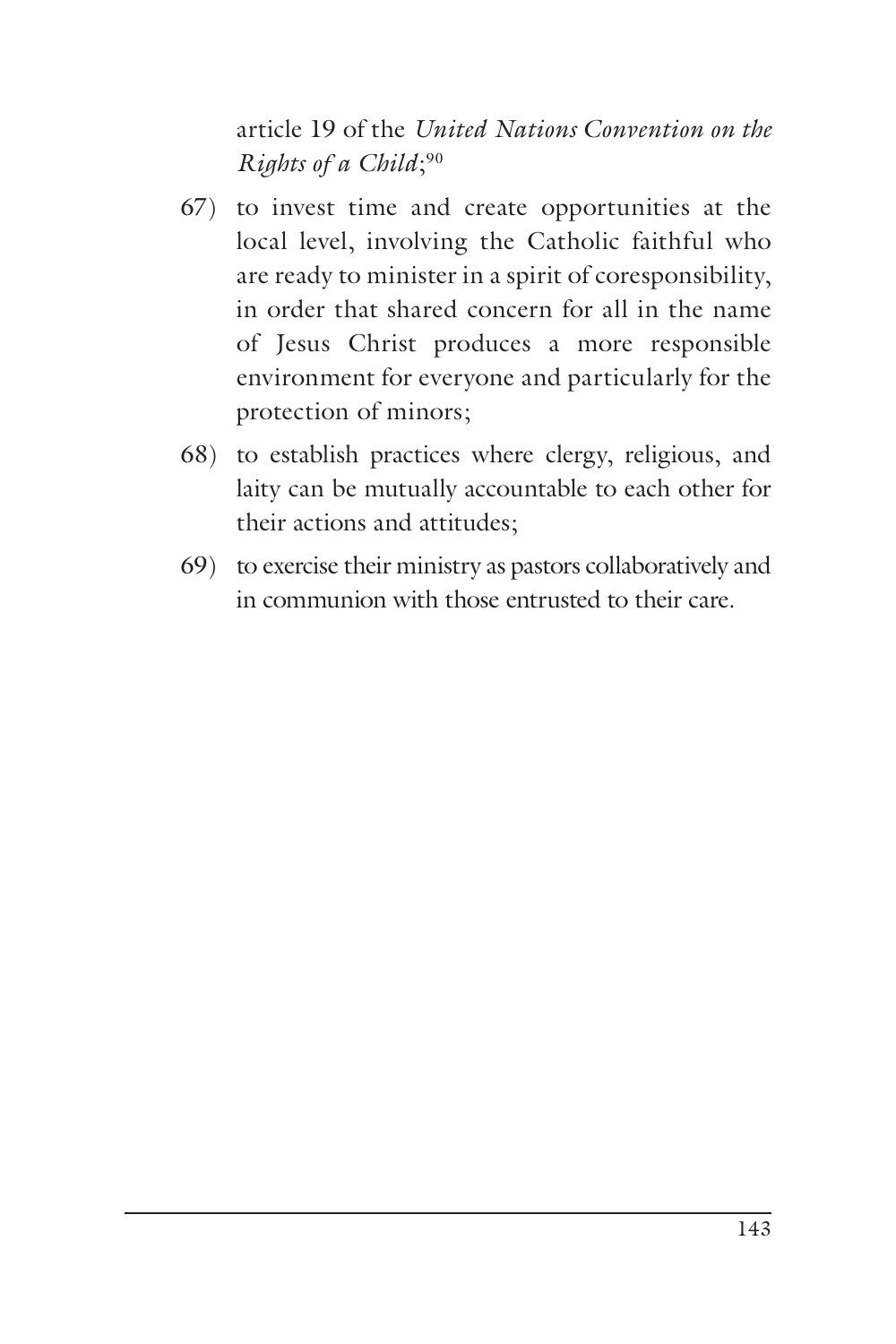## **GLOSSARY**

The definitions in this section take into account the *Criminal Code* of Canada, canon law, information from the Holy See and the Department of Justice Canada, as well as the *Terminology Guidelines for the Protection of Children from Sexual Exploitation and Sexual Abuse* published by the Interagency Working Group on Sexual Exploitation of Children (2016)*,* and the *Glossary on Sexual Exploitation and Abuse* published by the United Nations (2017).

The glossary does not have any legal force and is meant only to serve as a reference tool for the present document. All terms and definitions are to be read in the context of this document alone. Should further clarification be required, the authoritative sources shall be the *Criminal Code* of Canada, provincial/territorial statues, and canon law.

**Abuse:** In the present document, "abuse" is a shorthand term for the sexual abuse of a minor by clergy, non-ordained members of institutes, or a layperson officially mandated by a bishop/major superior or those equivalent to them in law.

**Comment:** "Abuse" is a broad term, which can also include any physical, verbal, emotional, or sexual behaviour: (i) which causes a person to fear for his or her physical, psychological, or emotional safety and well-being; (ii) which the alleged perpetrator knew or ought to have reasonably known would cause that person to have concern or fear for his or her physical, psychological, or emotional safety and well-being. Such behaviour may or may not be criminal in nature. A key factor in some forms of abuse is a power imbalance, for example when the victim is exploited by a person in a position of authority, or where there is a significant age gap or economic asymmetry.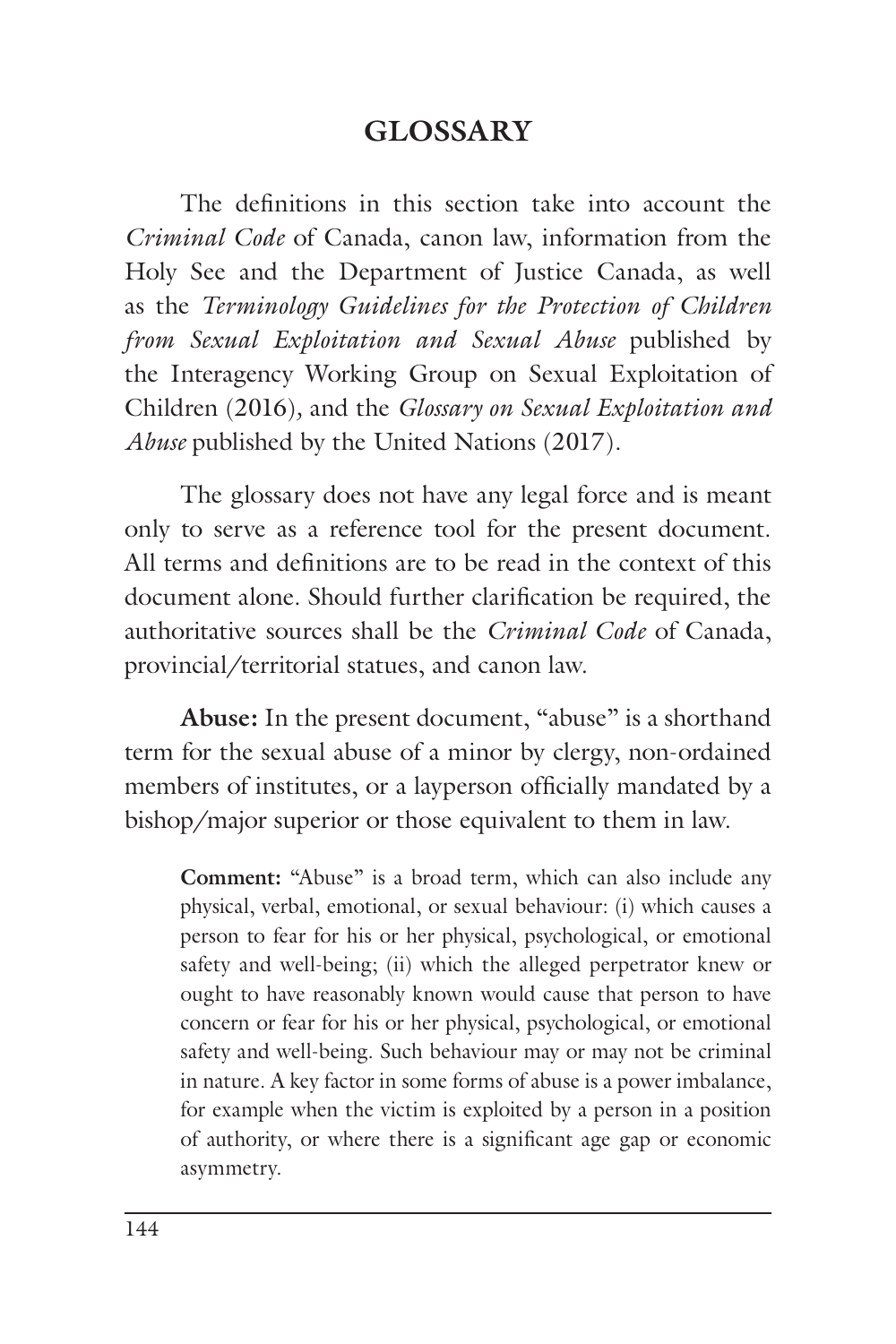**Acts (***acta***)**: A collection of all testimonies and documents provided in order for a judgment to be reached by the ecclesiastical court.

**Allegation:** In the context of the present document, the term "allegation" refers to a complaint, still to be verified, claiming or asserting that someone has committed an act of sexual assault against a minor or vulnerable adult. The term is used interchangeably and in combination with "complaint."

**Bishop:** Member by divine institution of the hierarchy of the Church (superior to priests and deacons) in communion with the Pope and appointed by him for the government of the faithful of the Church. In the context of the present document, the "bishop" is the supreme authority in a diocese/eparchy.

**Canadian Conference of Catholic Bishops:** The "CCCB" refers to the Bishops' Conference or Episcopal Conference of the Catholic Bishops in Canada. Members of the Conference include all diocesan/eparchial bishops in Canada and those equivalent to them in law and all coadjutor bishops and auxiliary bishops. Also included are titular bishops of any rite within the Catholic Church who exercise a special office in Canada which has been assigned to them by the Holy See or by the CCCB.

**Canon Law:** The ecclesiastical law of the Roman Catholic and Eastern Catholic Churches. The universal law applicable to Catholics is found in the *Code of Canon Law* (1983), the *Code of Canons of the Eastern Churches* (1990), and subsequent documents issued by the Holy See. Particular law is that which is applicable to a given territory, as, for instance, the legislation of the Canadian Conference of Catholic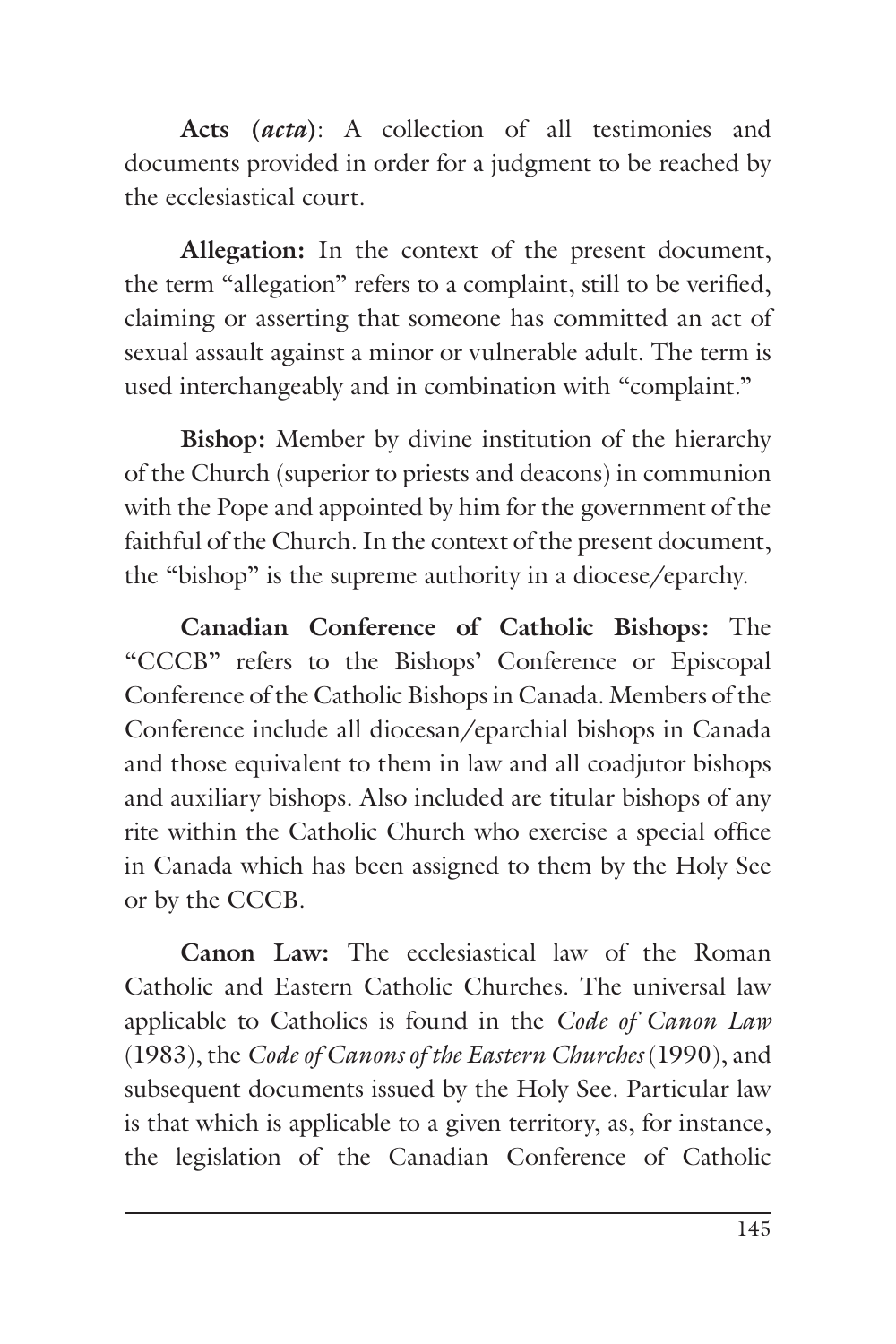Bishops, which is applicable in Canada, but not elsewhere. A third type of canon law is known as "proper law," which is applicable to persons, no matter where they might reside. The most common example of proper law is the internal law governing institutes of consecrated life, societies of apostolic life, and other groups which have similar internal legislation governing their life and ministry.

**Child pornography:** According to the *Criminal Code* of Canada (R.S.C. 1985, c. C-46, s. 163.1), child pornography includes: a) a photographic film, video, or other visual representation, whether or not it was made by electronic or mechanical means, of explicit sexual activity with a person who is, or who is depicted as being under the age of eighteen years; b) any written material, visual representation, or audio recording that advocates or counsels sexual activity with a person under the age of eighteen years; c) any written material whose dominant characteristic is the description, for a sexual purpose, of sexual activity with a person under the age of eighteen years; d) any audio recording that has as its dominant characteristic the description, presentation, or representation, for a sexual purpose, of sexual activity with a person under the age of eighteen years.

**Church in Canada (Catholic):** A conventional term used to refer to the ensemble of individual dioceses/ eparchies (or "local churches") in Canada of the Latin and Eastern Churches, which are autonomous and individually incorporated under the leadership of a bishop.

**Comment:** There is no legal entity called "the Catholic Church in/ of Canada" or "Canadian Catholic Church."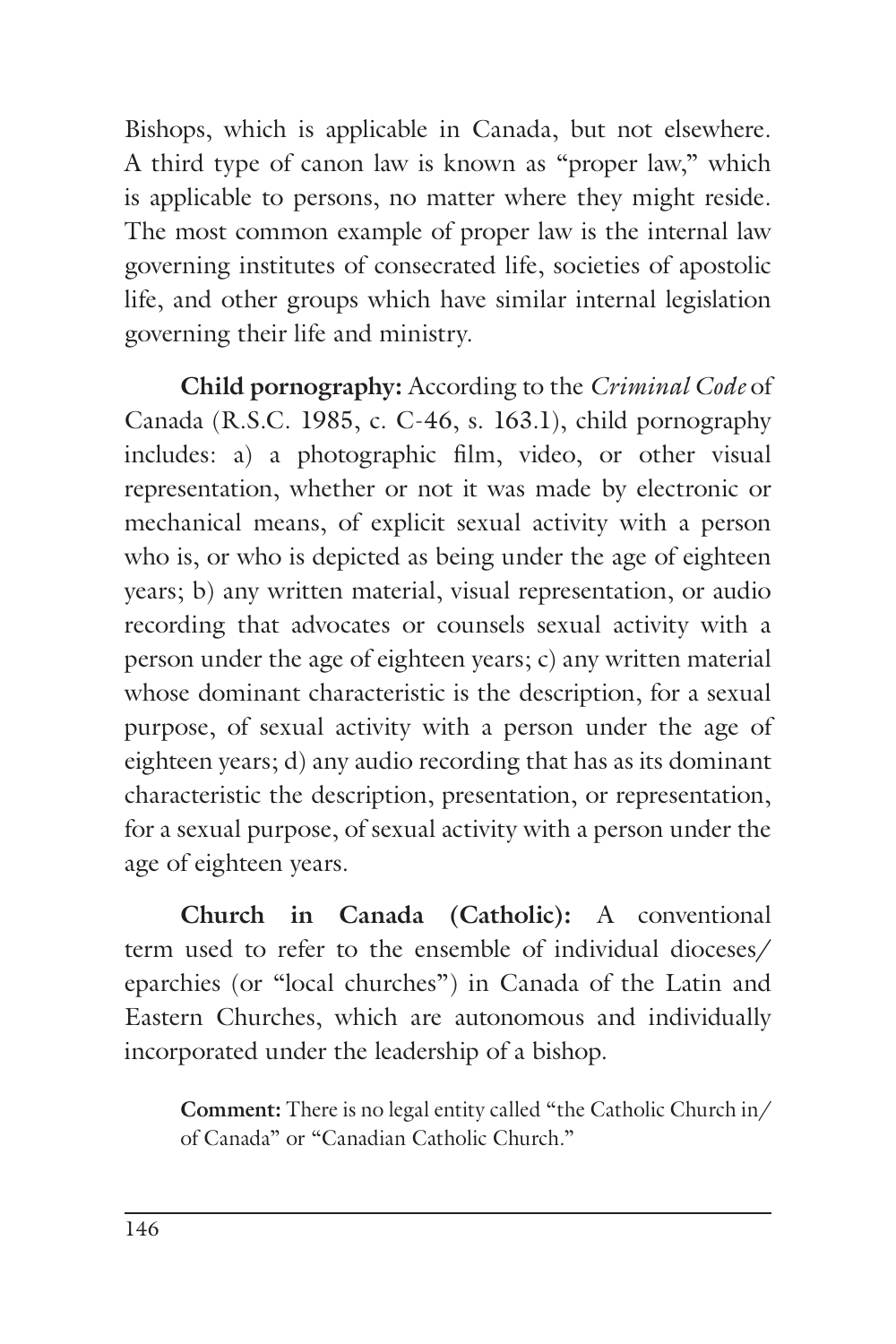**Church leadership:** In the context of the present document, "church leadership" is a shorthand term for the phrase "bishops and major superiors or those equivalent to them in law."

**Clergy:** In the context of the present document, clergy refers to bishops, priests, and deacons.

**Delegate:** The person named by an Ordinary to act on his behalf in relation to a specific issue. A person can be delegated for a particular case or for all cases relating to a specific issue (general delegation).

**Delict:** A crime in canon law punishable by reason of malice or negligence.

**Derogation:** The partial revocation of a law by a competent church legislator, usually in a particular instance. For example, a derogation from canonical prescription (the equivalent of time "limitations") so that a case may be heard by a Church tribunal even though the prescribed lapse of time has expired. The law itself remains unchanged, but is not applicable in the particular case at end.

**Dicastery:** The word "dicastery" refers to departments of the Roman Curia, including the Secretariat of State, Congregations, Tribunals, Councils, and Offices.<sup>91</sup>

**Diocese:** Ecclesiastical jurisdiction under the leadership of a bishop or an archbishop.

**Eparchy:** Term used by the Eastern Catholic Churches to denote ecclesiastical jurisdictions under the leadership of a bishop or an archbishop (also called an eparch or an archeparch).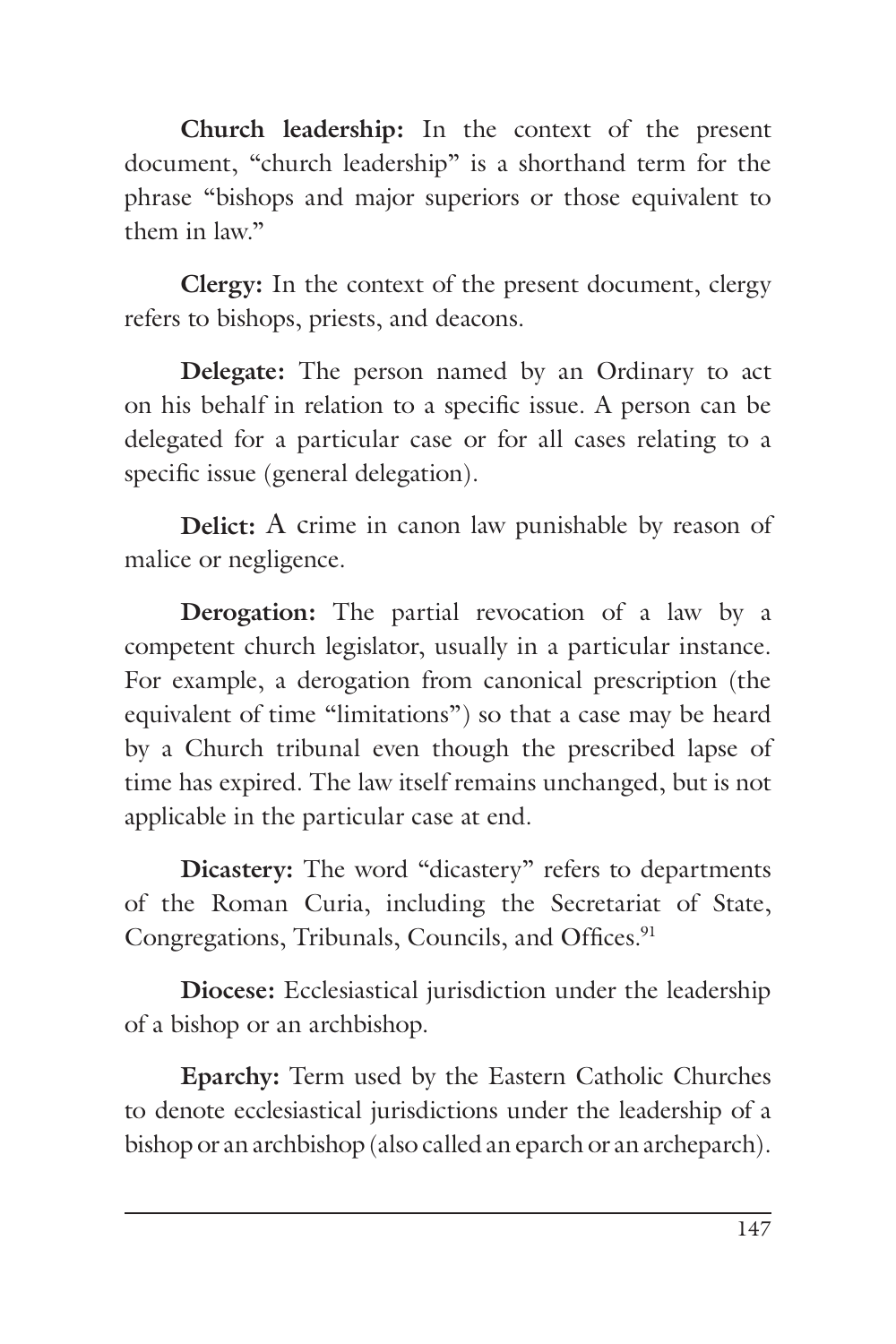**Episcopal Conference (also Conference of Bishops):** As defined in the *Code of Canon Law*, "the Bishops' Conference, a permanent institution, is the assembly of bishops of a country or a territory, exercising together certain pastoral offices for Christ's faithful of their territory."92

**Comment:** Although bishops participate in the activities of their Episcopal Conference, they are not accountable to it. As a general rule, the membership of a Conference of Bishops is constituted by bishops belonging to the Latin Church. The Eastern Catholic Churches have their own Synod, although, in some instances (as in Canada), they also are members of the Conference of Bishops.

**Formator:** A member of the teaching staff of a seminary or house of formation preparing candidates for ordination or the profession of the evangelical counsels through public vows approved by the Church.

**Guidelines**: The canonical norms contained in Part II of the present document issued by the Canadian Conference of Catholic Bishops (CCCB), following a review by the Holy See's Congregation for the Doctrine of the Faith, intended to assist and guide bishops and major superiors.

**Institutes:** In the present document "institutes" refers, by extension, to a religious community or congregation of men or women, a secular institute, a society of apostolic life, and, by extension, a public association of the faithful, and new ecclesial movements whose members include clerics.

**Comment:** Canon law defines each of the kinds of institutes here listed.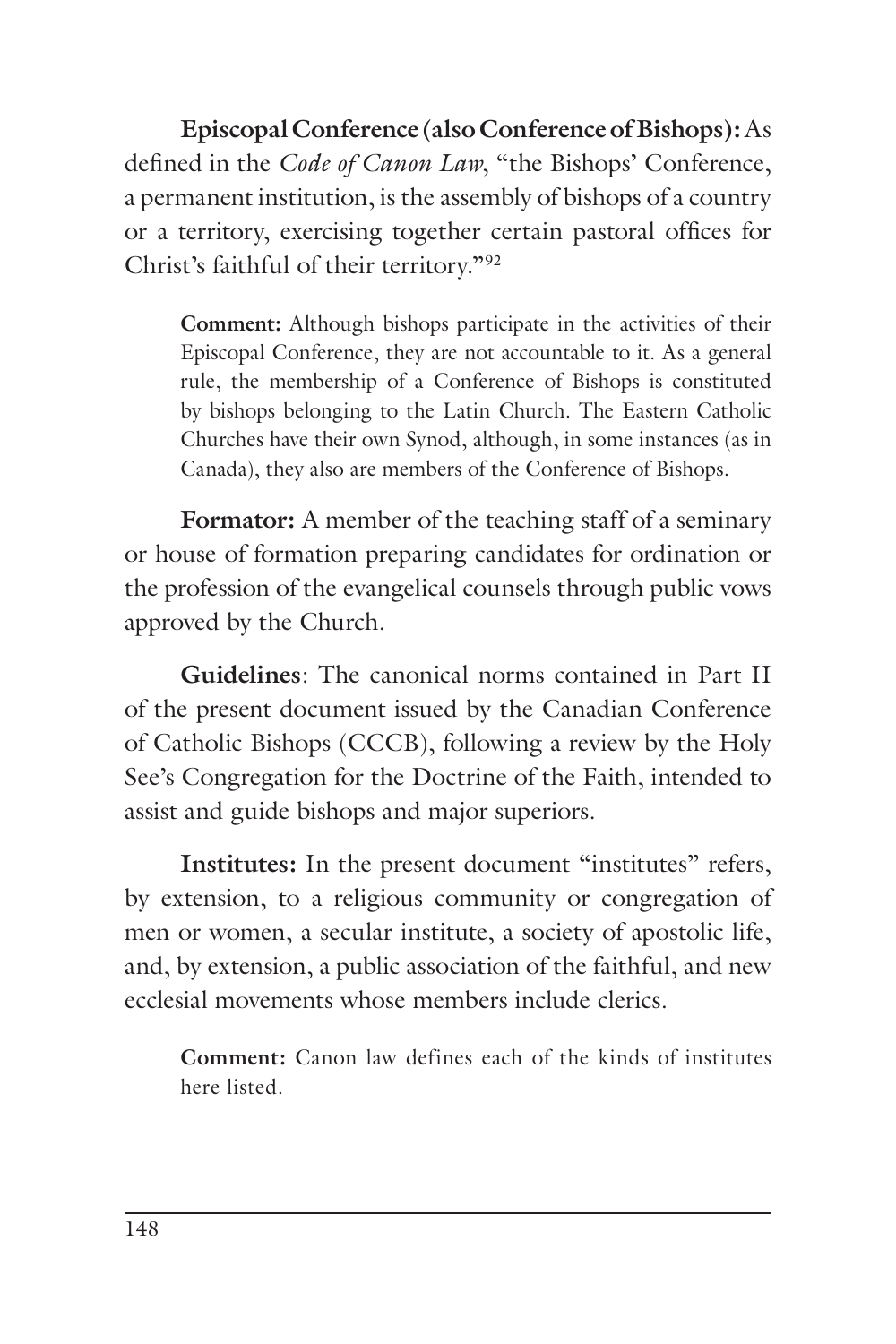Laity: Those members of the Christian faithful whose proper and specific state is secular and who, while living in the world, participate in the mission of the Church, but are not in holy orders, nor enrolled in the religious state.<sup>93</sup>

**Major Superior:** In the present document, "major superior" is used in a broad sense to refer to those persons who govern an entire religious institute, or a province, or a part equivalent to a province, as well as those who in societies, associations, and ecclesial movements exercise similar functions. Some major superiors are also Ordinaries: i.e., those who govern a pontifical clerical religious institute of pontifical right or society of apostolic life.

**Minor**: In Canada, the definition of "a minor" varies according to province. In the following five provinces, "a minor" is a person under eighteen years: Alberta, Manitoba, Ontario, Quebec, and Prince Edward Island. In Saskatchewan "a minor" is an unmarried person under sixteen years. In Newfoundland, "a minor" is a person under sixteen years (youth defined as a person who is sixteen years or older, but under the age of eighteen). In the remaining three provinces and three territories "a minor" is defined as a person under nineteen years: British Columbia, New Brunswick, Nova Scotia, Nunavut, Northwest Territories, and Yukon.<sup>94</sup>

**Motu Proprio:** A document issued by the Pope on his own initiative and personally signed by him.

**Offender:** In the context of the present document, "offender" refers to the person who has committed an act of sexual abuse against a minor.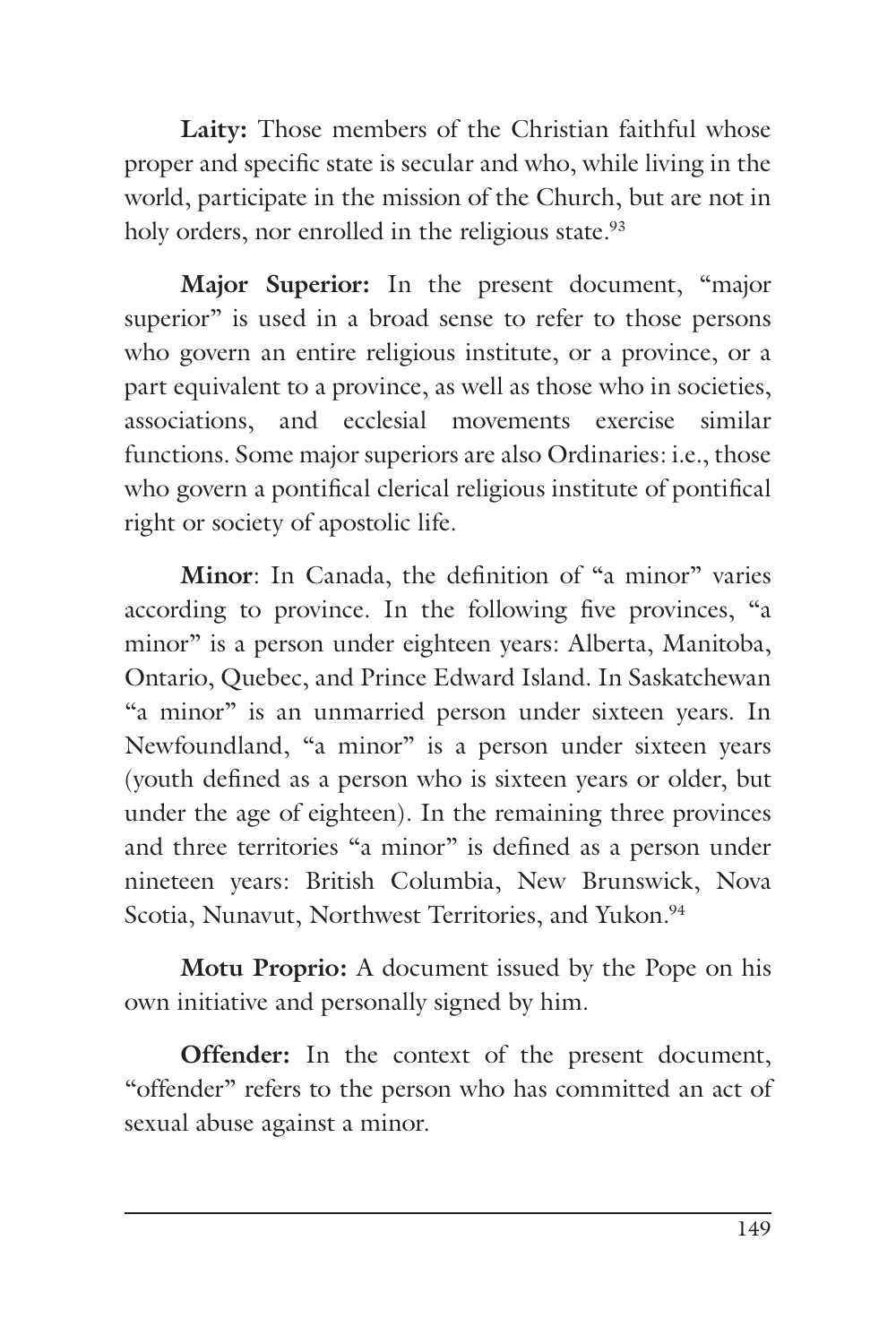**Opinion (***votum***)**: An authoritative view or judgment based on fact or knowledge.

**Comment:** In forwarding a case to the Congregation for the Doctrine of the Faith, a bishop or major superior provides an informed opinion on the matter addressed in the particular case based on the evidence heard and collected.

**Policy:** A course or principle of action, with respect to the safeguarding of pastoral environments, adopted or proposed by a diocese or institute.

**Preliminary investigation:** The inquiry carried out either directly by an Ordinary, or through a delegate, in response to information received concerning a possible delict (canonical crime) committed by a person in the Church.

**Protocol:** The official procedure or system of rules governing the manner in which alleged and proven cases of sexual abuse of minors are addressed by Church leadership.

**Recourse:** The act of bringing to a higher authority a request to review an administrative decision of a lower authority. Recourse is distinct from an "appeal," which results from a court action or a tribunal decision.

**Religious:** Persons who, by professing the evangelical counsels (poverty, chastity, obedience) through public vows approved by the Church or other sacred bonds approved by the Church, are consecrated to God.<sup>95</sup> The term is used interchangeably and in combination with "members of institutes." By extension, in this document, depending on the context, the term also applies to members of other institutes, societies, associations, and ecclesial movements.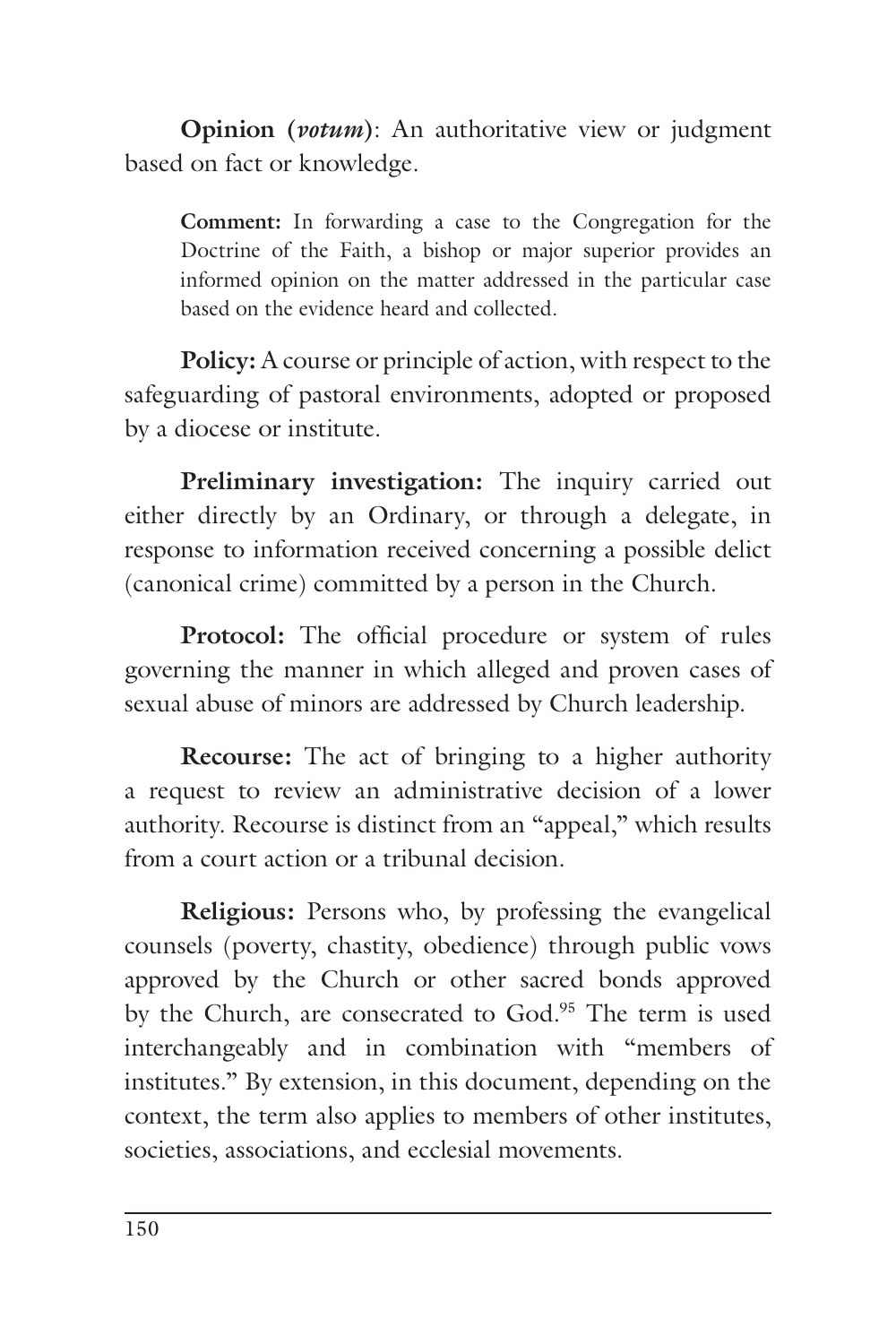**Safeguarding:** The action taken to promote the welfare of children (i.e., the provision of safe and effective care) and protect them from harm, abuse, and maltreatment.

**Secular Law:** In the present document, the term "secular law" refers to federal, provincial, and territorial laws in Canada, and encompasses the Common Law and Civil Law (Quebec). It is distinct from ecclesiastical law.

**Sexual abuse (of a minor):** In the present document, sexual abuse of a minor refers to "actual or threatened physical intrusion of a sexual nature against [a minor], whether by force or under unequal or coercive conditions."96

**Comment:** "Sexual abuse" is a broad term, which includes a number of acts, including rape, sexual assault, sex with a minor, and sexual activity with a minor. All sexual penetration of a minor or sexual activity with a minor (i.e., use of a minor for sexual purposes) is prohibited. Mistaken belief in the age of the minor is not a defence.

While most forms of sexual abuse against minors are contact abuse, sexual abuse of a minor can also be committed without physical contact (so-called "non-contact abuse"). Common examples of "non-contact sexual abuse" are sexual exploitation and sexual harassment, including such verbal harassment as unwanted sexual comments<sup>97</sup>

Regarding the use of the term "abuse of a minor" vs. "child sexual abuse," the term "minor" and "child" are often used interchangeably when referring to a person under the age of majority.

The sexual abuse of minors is the primary focus of the present document and includes any misconduct or act deemed a sexual offence according to the *Criminal Code* of Canada, the laws of the province or territory in which the offence occurs, and canon law.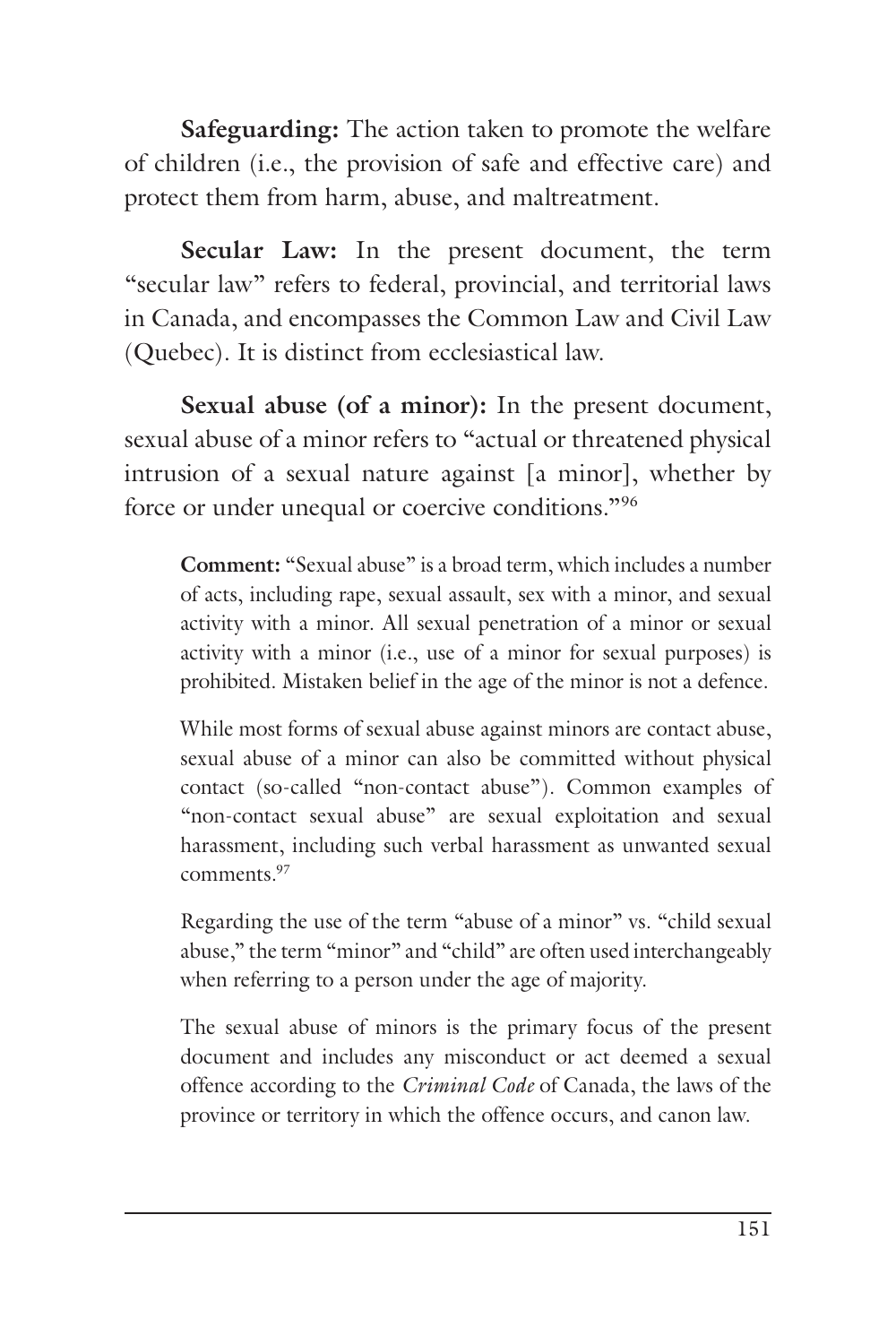**Sexual assault:** Sexual activity with another person without his/her consent. The term "Sexual assault" is broader than "rape" because (a) it may be committed by other means than force or violence, and (b) it does not necessarily entail penetration.98 Common examples include lascivious acts, indecent contact, and indecent exposure.

**Statute of limitations:** In secular law, a prescription period or a time-limit for denouncing to the civil authorities the sexual abuse of minors or any other kind of sexual assault.

**Comment:** In secular law in Canada, there is no statute of limitations for sexual abuse of minors or any other kind of sexual assault.

*Sui iuris***:** Generally, a Church *sui iuris* – literally, "of one's own right" – identifies any Catholic Church having autonomy over discipline and liturgy, which is also united by a common doctrine. In this sense, the Latin Church is a Church *sui iuris*.

**Comment:** In a more specific sense, the expression "*sui iuris*" is used to identify an Eastern Rite Catholic Church. In effect, in the Code of Canons of Eastern Churches (CCEC), canon 27 states: "A group of Christian faithful united by a hierarchy according to the norm of law which the supreme authority of the Church expressly or tacitly recognizes as *sui iuris* is called in this Code a Church *sui iuris*."

Survivor: In the context of the present document, "survivor" refers to a person who has suffered sexual abuse. The term is used interchangeably and in combination with "victim."

**Comment:** It is noted that many different things can be meant by the term "survivor" given its complex nature.<sup>99</sup> It is also noted that just as some people may reject the term "victim" others may not identify with term "survivor."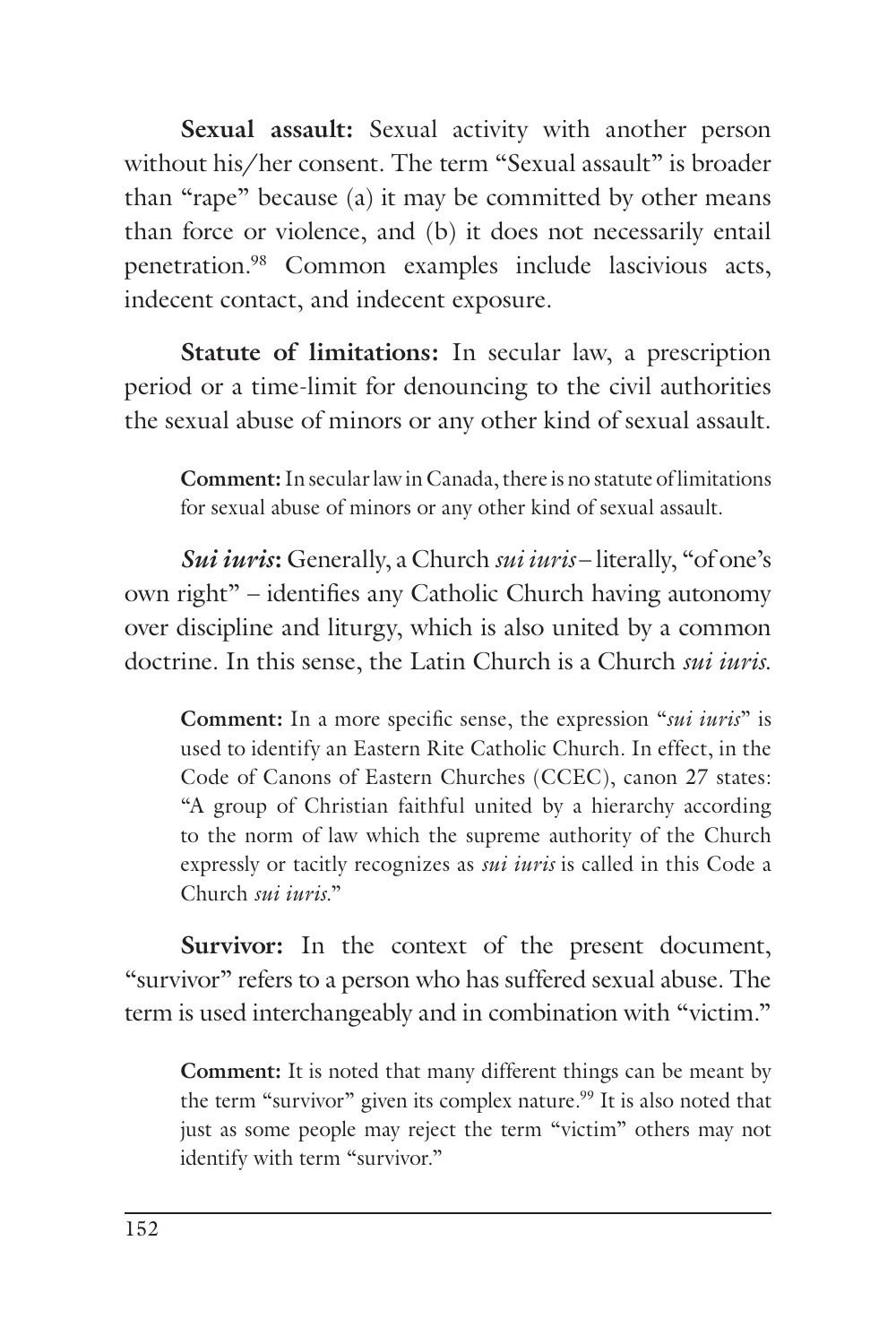**Victim:** In the context of the present document, "victim" refers to a person who has suffered sexual abuse. The term is used interchangeably and in combination with "survivor."

**Vulnerable adult**: A person defined as an adult by secular statutes, but who lacks an adult mental capacity or who, by reason of advanced age, physical illness, mental disorder, or disability at the time the alleged abuse occurred, was or might be unable to protect himself or herself from significant harm or exploitation. Therefore, an adult who habitually lacks the use of reason is considered incapable of personal responsibility and is to be considered equivalent to a minor according to canon law100 and for the purposes of this document.

**Zero tolerance:** The term "zero tolerance" is used to convey clearly that no one who has sexually abused a minor shall remain in active ministry.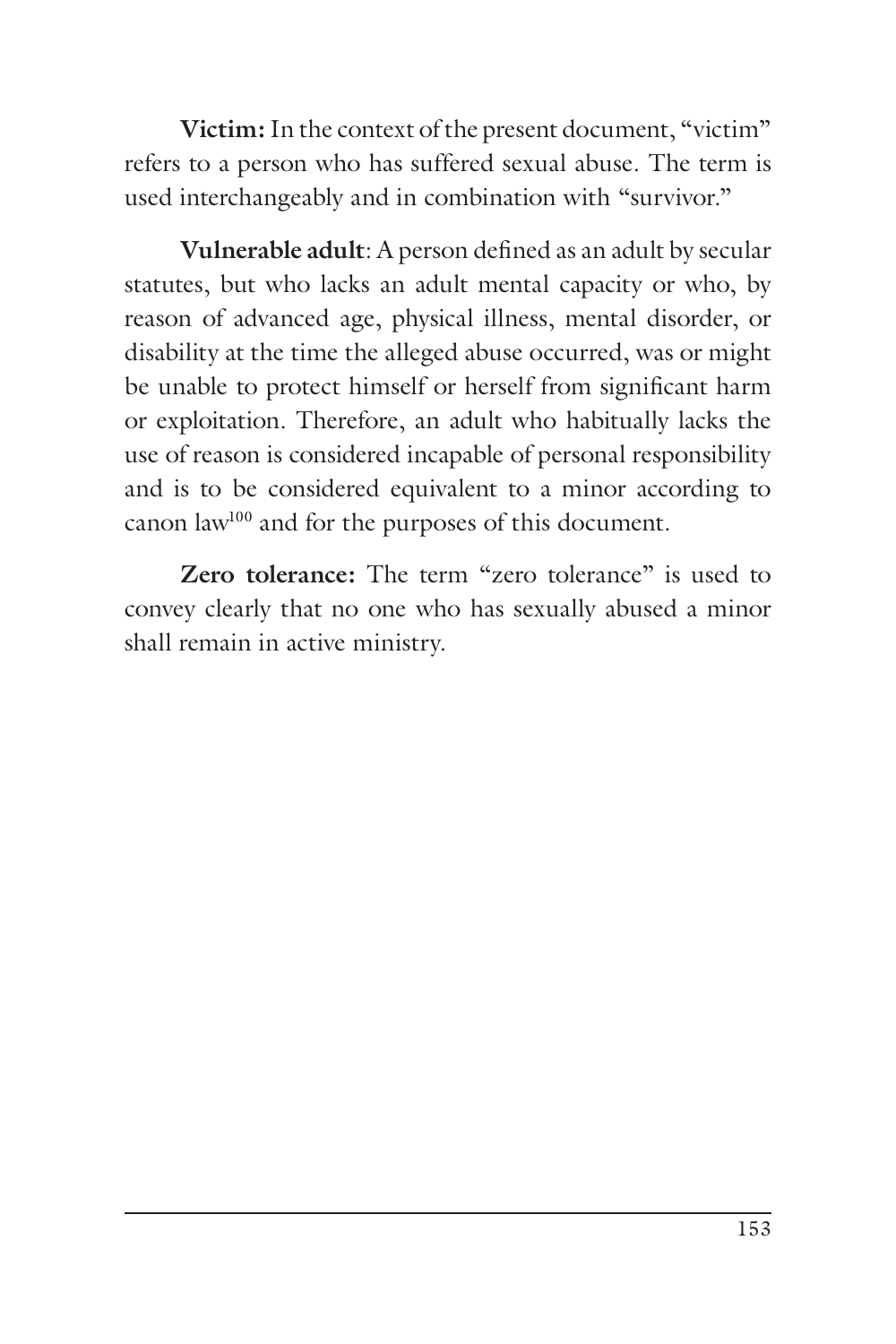## **WORKS CITED**

This list of Works Cited is divided into two sections: Church-Related References and Other References.

#### **CHURCH-RELATED REFERENCES**

Benedict XVI. *Pastoral Letter of His Holiness Benedict XVI to the Catholics of Ireland* (19 March 2010): *Acta Apostolicae Sedis* 102 (2010): 209-220. http://w2.vatican.va/content/ benedict-xvi/en/letters/2010/documents/hf\_ben-xvi\_ let\_20100319\_church-ireland.html

Canadian Conference of Catholic Bishops. Annual Plenary Assembly Meeting. News Release. 27 October 1989.

———*Breach of Trust – Breach of Faith: Child Sexual Abuse in the Church and Society.* Prepared by the CCCB staff under the direction of the members of the CCCB *Ad Hoc* Committee on Child Sexual Abuse. Ottawa: Canadian Conference of Catholic Bishops, 1992.

———*Elements of a National Pastoral Initiative for Life and the Family: A Fundamental Option for Life and the Family.* Ottawa: Canadian Conference of Catholic Bishops, 2011. www.cccb.ca/site/.../pdf/life.../National\_Pastoral\_ Initiative\_for\_Life\_and\_Family.pdf

———*National Directory for the Ministry, Formation and Life of Permanent Deacons in Canada/Directoire national pour le ministère, la formation et la vie des diacres permanents au Canada.* Ottawa: Canadian Conference of Catholic Bishops, 2017.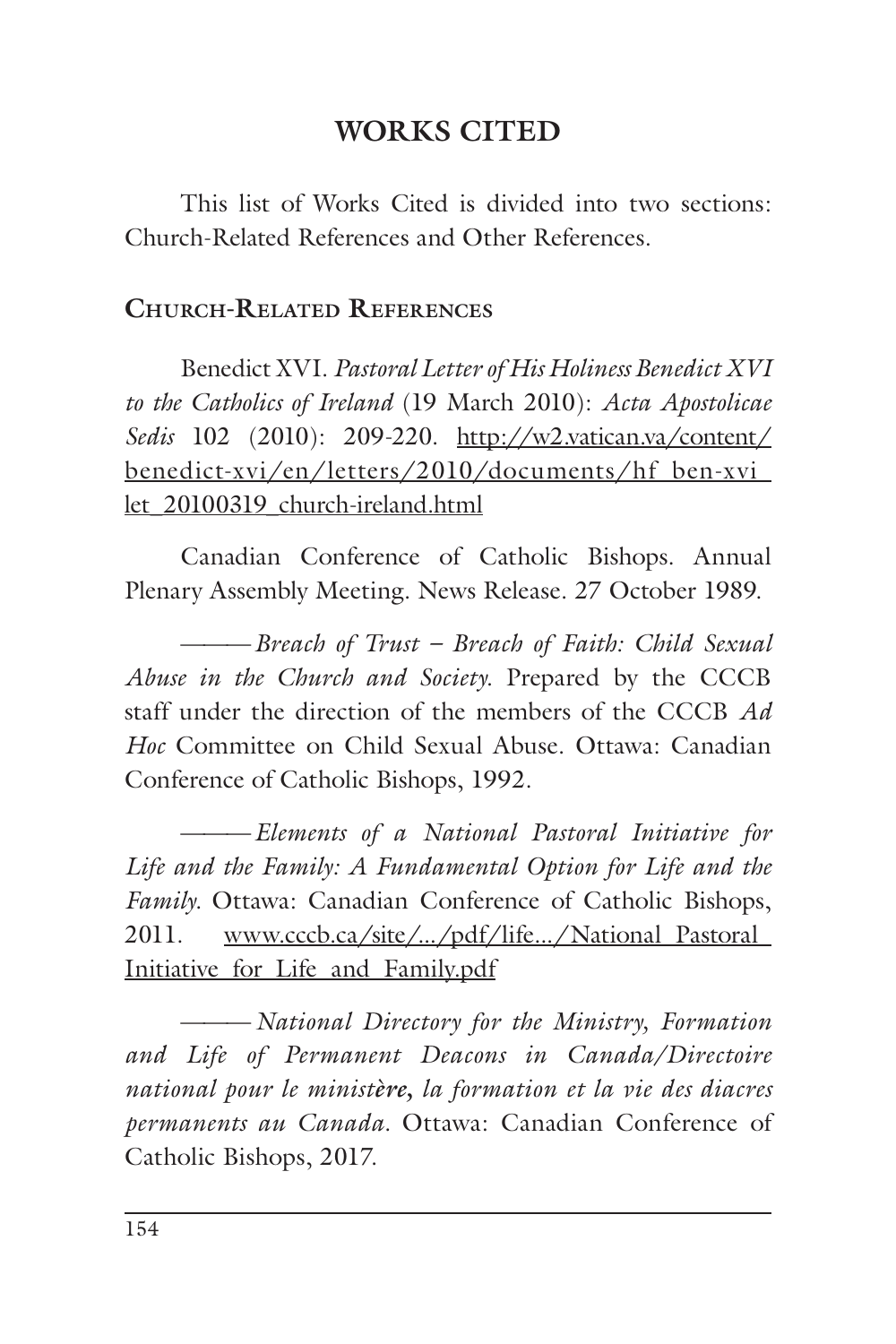———Episcopal Commission for Doctrine of the Canadian Conference of Catholic Bishops. *The Missionary Dynamic of the Parish Today*. Ottawa: Canadian Conference of Catholic Bishops, 2014. http://www.cccb.ca/site/images/ stories/pdf/CCCB\_Parish\_web.pdf

———*La formation des candidats au ministère presbytéral.*  Ottawa: Canadian Conference of Catholic Bishops, 2017.

———*From Pain to Hope: Report by the* Ad Hoc *Committee on Child Sexual Abuse.* Ottawa: Canadian Conference of Catholic Bishops, June 1992.

———*Orientations Issued by the Canadian Conference of Catholic Bishops for Updating a Diocesan Protocol for the Prevention of the Sexual Abuse of Minors and the Pastoral Response to Complaints Regarding Abuse*, June 2007. http://www.cccb.ca/site/images/stories/pdf/orientationsdiocesan\_protocols.pdf

———*Program for Priestly Formation. Ottawa: Canadian Conference of Catholic Bishops, 2002.*

———*Responsibility in Ministry: A Statement of Commitment.* Ottawa: Canadian Conference of Catholic Bishops, 1996.

Canon Law Society of America. *Code of Canons of the Eastern Churches*. Latin-English Edition. Washington, D.C.: Canon Law Society of America, 1992.

Caparros, Ernest, Michel Thériault and Jean Thorn, eds. *The Code of Canon Law Annotated*. 2nd edition. Montreal: Wilson & Lafleur Limitée, 2004.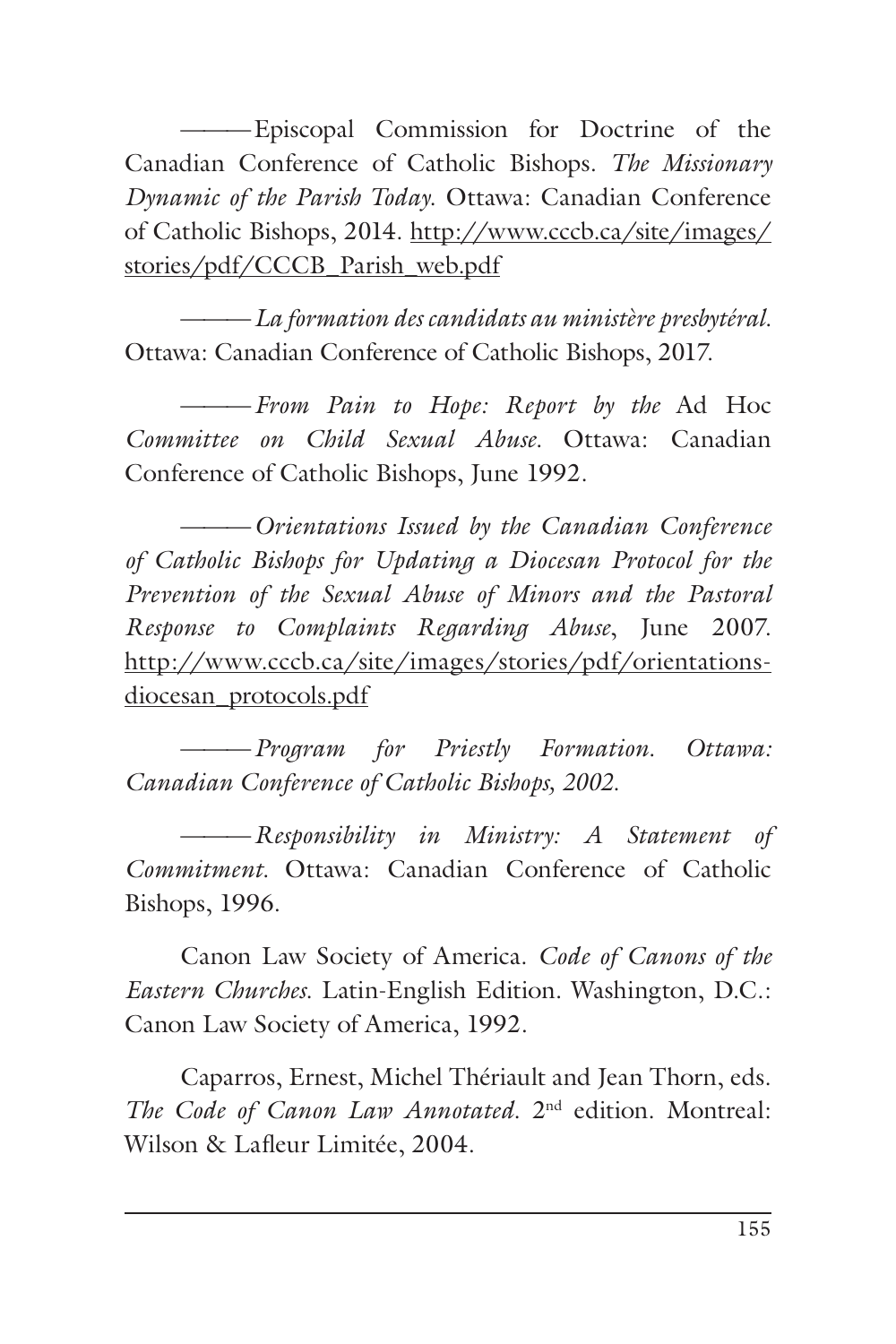Catholic Church. *Catechism of the Catholic Church: Revised in Accordance with the Official Latin Text Promulgated by Pope John Paul II*. Vatican City: Libreria Editrice Vaticana, 1992.

Congregation for Bishops. Directory for the Pastoral Ministry of Bishops *Apostolorum Successores* (22 February 2004): *Enchiridion Vaticanum* 22 (2006): 1047-1275. http:// www.vatican.va/roman\_curia/congregations/cbishops/ documents/rc\_con\_cbishops\_doc\_20040222\_apostolorumsuccessores\_en.html#Chapter\_VII

Congregation for the Clergy. The Gift of the Priestly Vocation – *Ratio Fundamentalis Institutionis Sacerdotalis*  (8 December 2016).

Congregation for the Doctrine of the Faith. *Circular Letter to Assist Episcopal Conferences in Developing Guidelines for Dealing with Cases of Sexual Abuse of Minors Perpetrated by Clerics* (3 May 2011): *Acta Apostolicae Sedis*  103 (2011): 406–12.

———*Sacramentorum sanctitatis tutela* (30 April 2001): *Acta Apostolicae Sedis* 93 (2001): 737–739.

———*Normae de delictis Congregationi pro Doctrina Fidei reservatis seu Normae de delictis contra fidem necnon de gravioribus delictis* (21 May 2010): *Acta Apostolicae Sedis* 102 (2010): 419–434.

Diocese of London. *Safe Environment Policy*. 1<sup>st</sup>, 2<sup>nd</sup>, and 3rd edtions. London, ON: Diocese of London, 2016.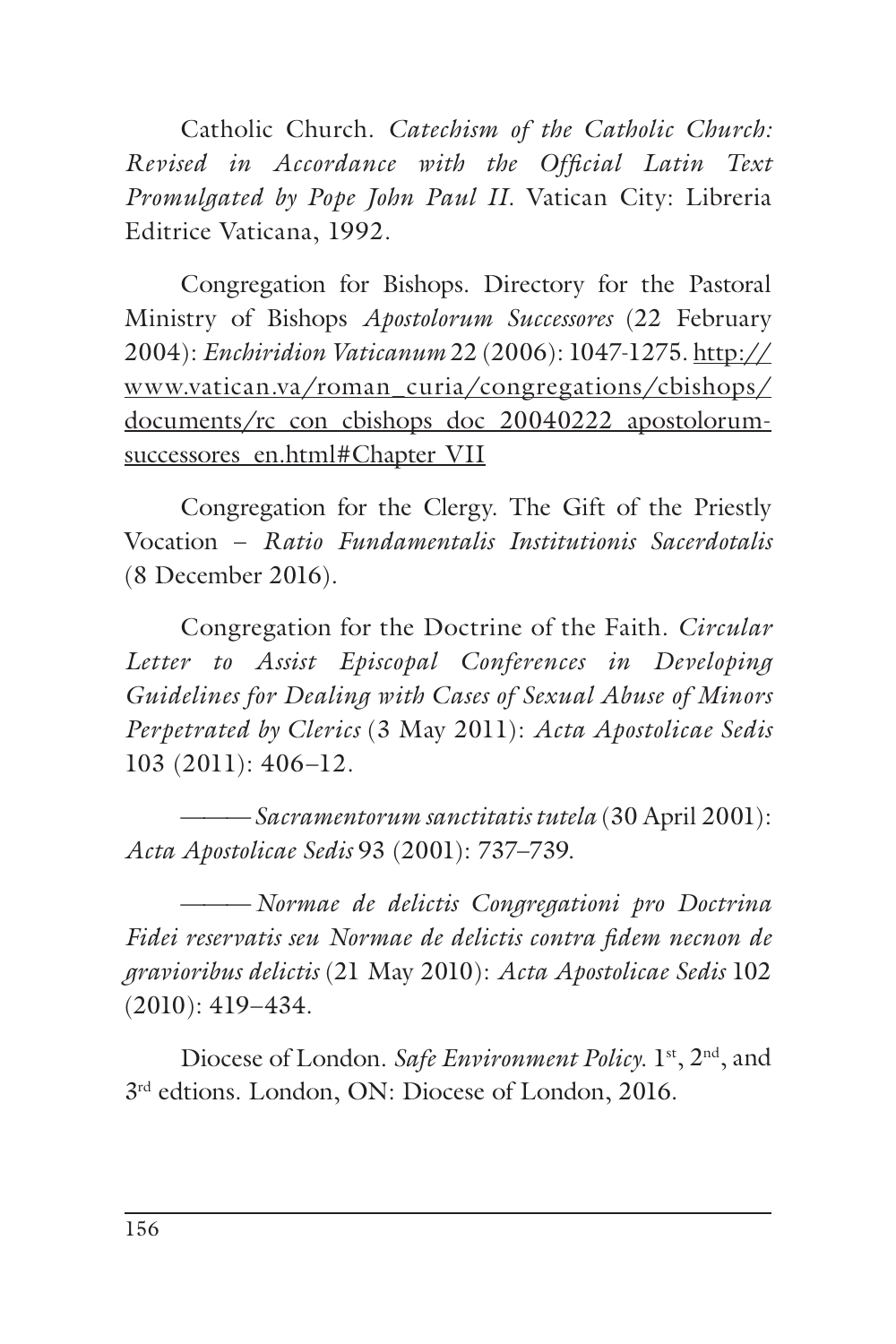Francis. *Address to Bishops of the Episcopal Conference of the Netherlands on their "Ad Limina" Visit* (2 December 2013). https://w2.vatican.va/content/francesco/en/speeches/2013/ december/documents/papa-francesco\_20131202\_presulipaesi-bassi.html

———*Address to the Bishops of Mexico* (13 February 2016). https://w2.vatican.va/content/francesco/en/speeches/2016/ february/documents/papa-francesco\_20160213\_messicovescovi.html

———Apostolic Exhortation on the Proclamation of the Gospel in Today's World *Evangelii Gaudium* (24 November 2013): *Acta Apostolicae Sedis* 105 (2013): 1019–1137. http:// w2.vatican.va/content/francesco/en/apost\_exhortations/ documents/papa-francesco\_esortazione-ap\_20131124\_ evangelii-gaudium.html

———Apostolic Letter Issued *motu proprio* "As a Loving Mother" (4 June 2016).

———Bull of Indiction of the Extraordinary Jubilee of Mercy *Misericordiae Vultus*(11 April 2015). https://w2.vatican. va/content/francesco/en/apost\_letters/documents/papafrancesco\_bolla\_20150411\_misericordiae-vultus.html

———*Letter to Bishops on the Feast of the Holy Innocents* (28December 2016). https://w2.vatican.va/content/francesco/ en/letters/2016/documents/papa-francesco\_20161228\_santiinnocenti.html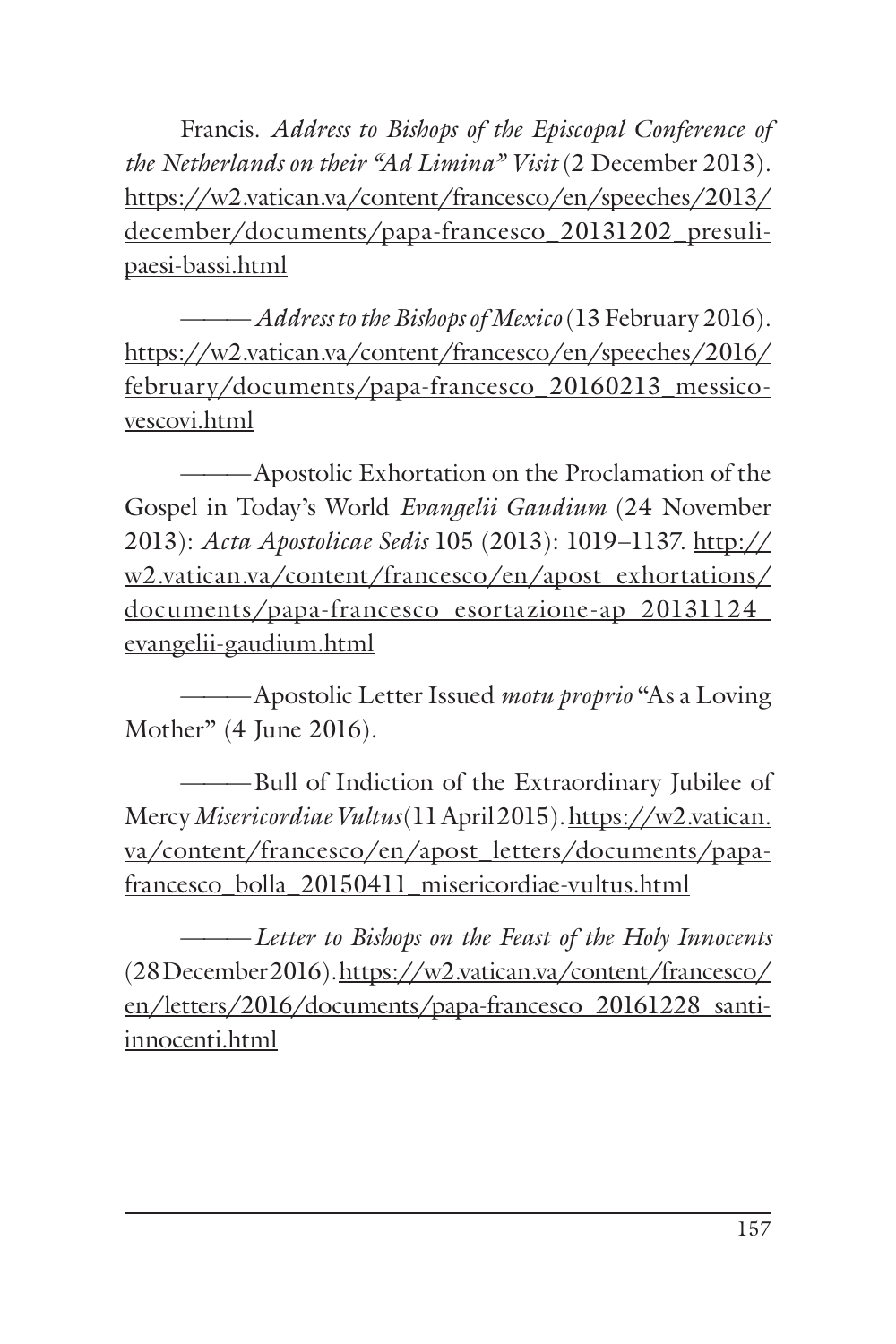-*Letter to the People of God* (20 August 2018). http://w2.vatican.va/content/francesco/en/letters/2018/ documents/papa-francesco\_20180820\_lettera-popolodidio.html

———*Letter to the Presidents of the Episcopal Conferences and Superiors of Institutes of Consecrated Life and Societies of Apostolic Life Concerning the Pontifical Commission for the Protection of Minors* (2 February 2015). https://w2.vatican. va/content/francesco/en/letters/2015/documents/papafrancesco 20150202 lettera-pontificia-commissione-tutelaminori.html

*Holy Bible: NRSV Catholic Edition, Anglicized Text*. New York: Harper Collins, 1991.

John Paul II. Apostolic Constitution *Pastor Bonus* (28 June 1988): *Acta Apostolicae Sedis* 80 (1988): 841–930.

———Post-Synodal Apostolic Exhortation on the Bishop Servant of Jesus Christ for the Hope of the World *Pastores Gregis* (16 October 2003): *Acta Apostolicae Sedis* 96 (2004): 825–927.

———Post-Synodal Apostolic Exhortation on the Formation of Priests in the Circumstances of the Present Day *Pastores dabo vobis* (15 March 1992): *Acta Apostolicae Sedis* 84 (1992): 657–804.

———Post-Synodal Apostolic Exhortation on the Role of the Christian Family in the Modern World *Familiaris Consortio* (22 November 1981): *Acta Apostolicae Sedis* 74 (1982): 81–191.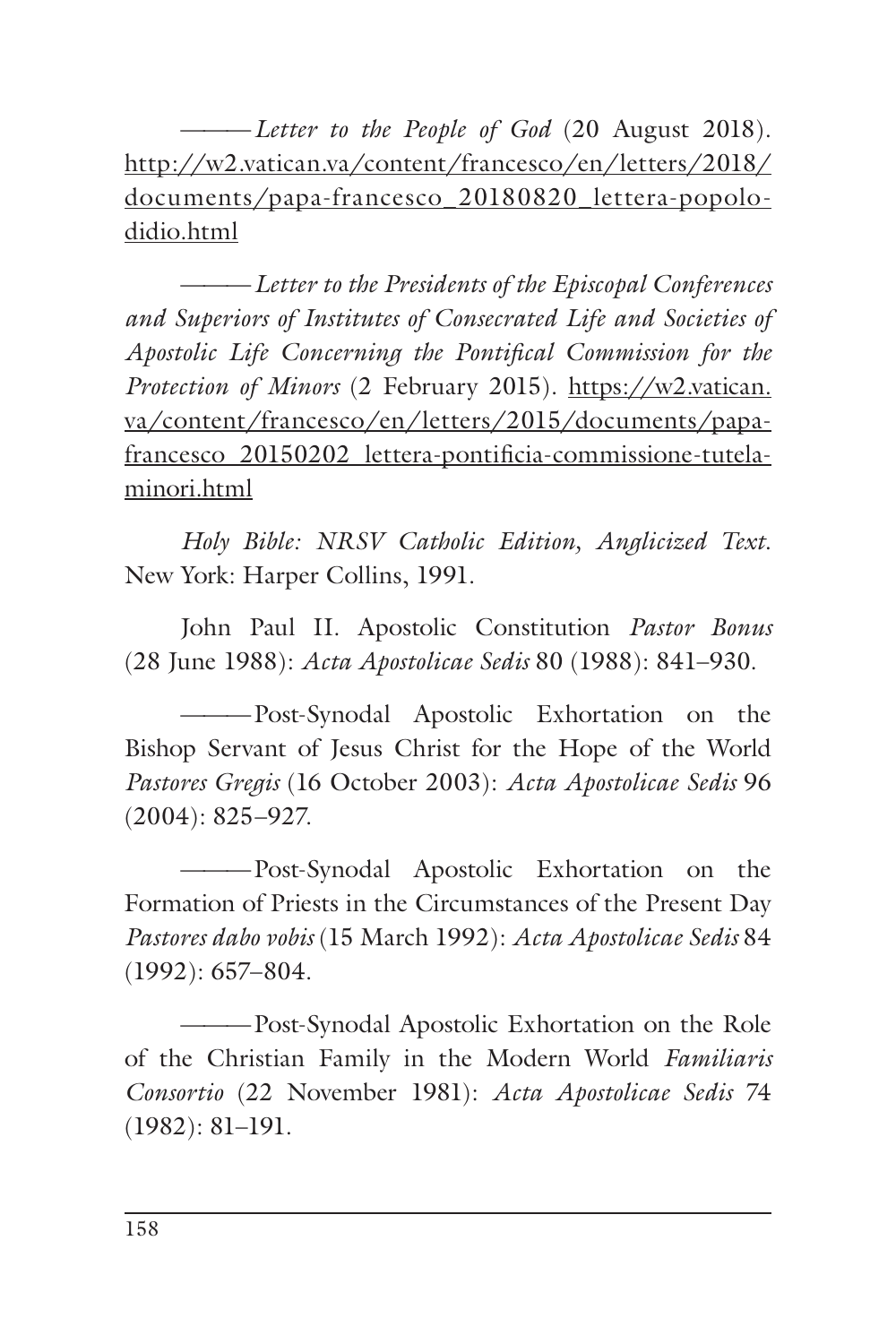-Post-Synodal Apostolic Exhortation on the Vocation and the Mission of the Lay Faithful in the Church and in the World *Christifideles Laici*(30 December 1988): *Acta Apostolicae Sedis* 81 (1989): 393–591. http://w2.vatican.va/ content/john-paul-ii/en/apost\_exhortations/documents/ hf jp-ii exh 30121988 christifideles-laici.html

La Société internationale de droit canonique et de législations religieuses comparées. 1983. *Code de droit canonique*. Texte officiel et traduction française. Paris: Éditions Centurion, Cerf, Tardy, 1984.

Morrisey (O.M.I.), Francis. "Proposed Procedure to be Applied in Cases of Child Sexual Abuse by a Cleric." Unpublished document. Ottawa, 11 August 1987: 1-5. (This document was judged useful by the Permanent Council of the Canadian Conference of Catholic Bishops and distributed to Bishops as information on 1 December 1987).

Pontifical Council for the Interpretation of Legislative Texts. *Responsum* (5 July 1985).

Press Release, "CCCB Plenary Meeting," 27 October 1989.

Second Vatican Ecumenical Council. Dogmatic Constitution on the Church *Lumen Gentium* (21 November 1964): *Acta Apostolicae Sedis* 57 (1965): 6–89.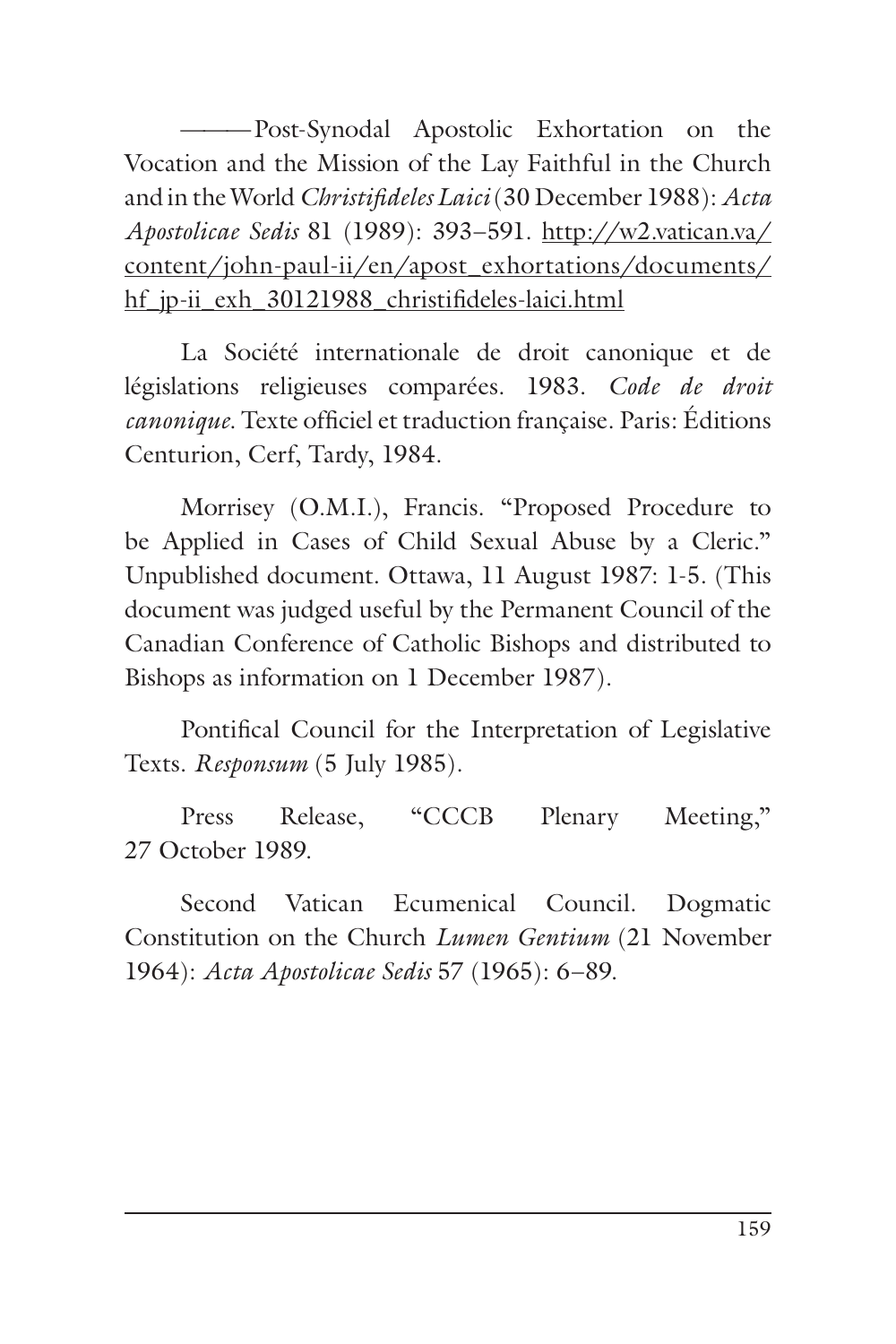### **OTHER REFERENCES**

Australia. *Royal Commission into Institutional Responses to Child Sexual Abuse: Final Report* [online]. 17 volumes. Report by the Honourable Justice Peter McClellan A.M., Chair, et al. Canberra: Commonwealth of Australia, 2017. https://www.childabuseroyalcommission.gov.au/final-report

Badgley, Robin F., and the Committee on Sexual Offences Against Children and Youths (Canada). *Sexual Offences Against Children in Canada: Summary of the Report of the Committee on Sexual Offences Against Children and Youths Appointed by the Minister of Justice & Attorney General of Canada, the Minister of National Health and Welfare, Government of Canada*. Ottawa: The Committee, 1984.

Canadian Centre for Child Protection. *Child Sexual Abuse: It Is Your Business.* Winnipeg, 2014.

*Canadian Charter of Rights and Freedoms*, s 11(d), Part I of the *Constitution Act, 1982*, being Schedule B to the *Canada Act 1982* (UK), 1982.

Commonwealth of Pennsylvania. *Report I of the 40th Statewide Investigating Grand Jury*. Harrisburg, PA: Office of Attorney General, July 27, 2018. https://www.attorneygeneral. gov/report/

*Criminal Code*, R.S.C., 1985, c. C-46.

Delap, Lucy. "Child Welfare, Child Protection and Sexual Abuse, 1918-1990." *History & Policy* (30 July 2015). http://www.historyandpolicy.org/policy-papers/papers/ child-welfare-child-protection-and-sexual-abuse-1918-1990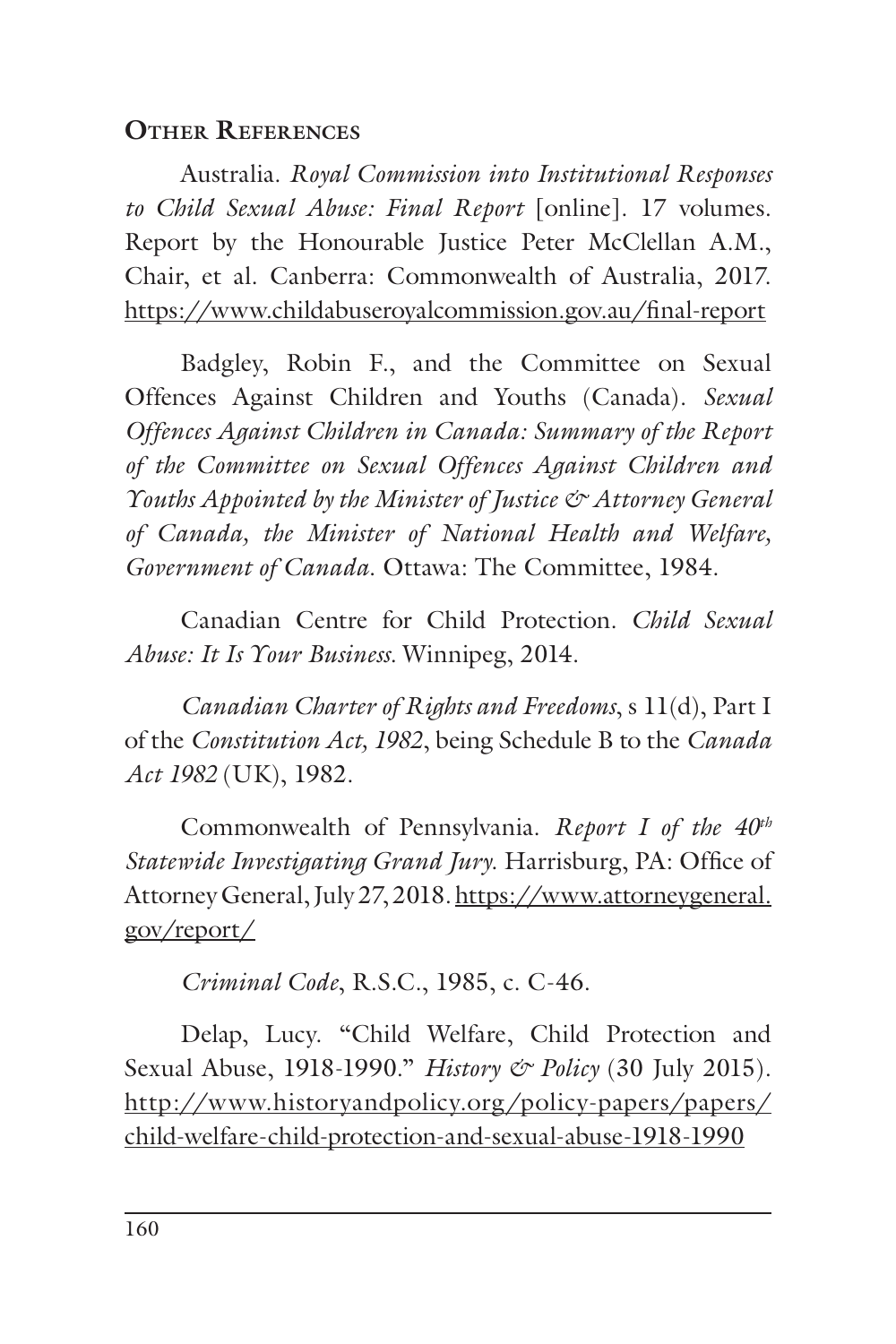Finkelhor, David, and Angela Browne. "The Traumatic Impact of Child Sexual Abuse: A Conceptualization." *American Journal of Orthopsychiatry* 55, 4 (October 1985): 530–541.

Finkelhor, David, and Sharon Araji. "Explanations of Pedophilia: A Four Factor Model." *The Journal of Sex Research* 22, 2 (May 1986): 145-161.

Hughes, Samuel H. S. et al. *Royal Commission of Inquiry into the Response of the Newfoundland Criminal Justice System to Complaints.* St. John's, N.L.: The Commission, 1991.

Immigration, Refugees, and Citizenship Canada. *Provincial Definitions of a Minor.* Ottawa, 2013. https:// www.canada.ca/en/immigration-refugees-citizenship/ corporate/publications-manuals/operational-bulletinsmanuals/refugee-protection/canada/processing-provincialdefinitions-minor.html

Interagency Working Group on Sexual Exploitation of Children. *Terminology Guidelines for the Protection of Children from Sexual Exploitation and Sexual Abuse.* Luxembourg: ECPAT International, jointly with ECPAT Luxembourg, 2016. (Also known as the Luxembourg Guidelines.) http:// luxembourgguidelines.org

Mathews, Frederick. *The Invisible Boy: Revisioning the Victimization of Male Children and Teens*. Ottawa: Minister of Public Works and Government Services Canada, 1996.

Monbourquette, Jean. *Comment pardonner? Pardonner pour guérir, guérir pour pardonner*. Ottawa: Les Éditions Novalis, 1992.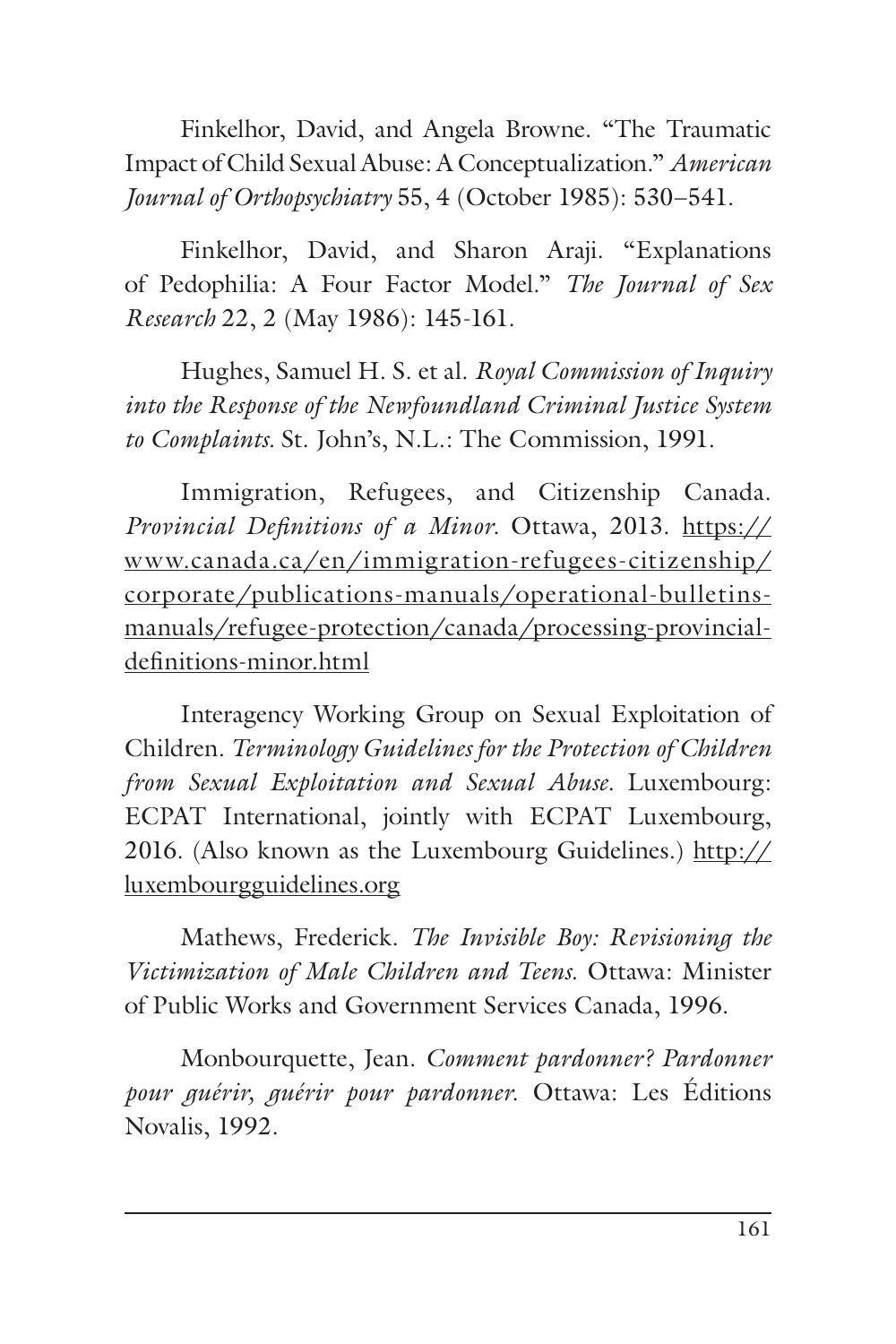Ontario. Ministry of the Attorney General. *Report of the Cornwall Inquiry.* 4 volumes. Report by the Honourable G. Normand Glaude, Commissioner. Toronto: Ministry of the Attorney General of Ontario, 2009. (Also known as the Glaude Report.)

Public Safety Canada. *The Screening Handbook: Tools and Resources for the Voluntary Sector.* Ottawa: Her Majesty the Queen in Right of Canada, 2012. https://www.publicsafety. gc.ca/cnt/rsrcs/pblctns/scrnng-hndbk/index-en.aspx

Republic of Ireland. Department of Children and Youth Affairs. *Report of the Commission to Inquire into Child Abuse*. Report by Seán Ryan et al. Dublin: The Stationery Office, 2009. (Also known as the Ryan Report.) http://www. childabusecommission.ie/rpt/pdfs/

Republic of Ireland. Department of Justice and Equity. *The Report by Commission of Investigation into Catholic Archdiocese of Dublin* [online]. Report by Judge Yvonne Murphy et al. Dublin: The Stationery Office, 2009. http://www.justice. ie/en/JELR/DACOI%20Part%201%20beginning.pdf/Files/ DACOI%20Part%201%20beginning.pdf

———*Report by Commission of Investigation into the Handling by Church and State Authorities of Allegations and Suspicions of Child Sexual Abuse Against Clerics of the Catholic Diocese of Cloyne* [online]. Report by Judge Yvonne Murphy et al. Dublin: The Stationery Office, 2011. (Also known as the Cloyne Report.) http://www.justice.ie/en/JELR/Cloyne\_ Rpt.pdf/Files/Cloyne\_Rpt.pdf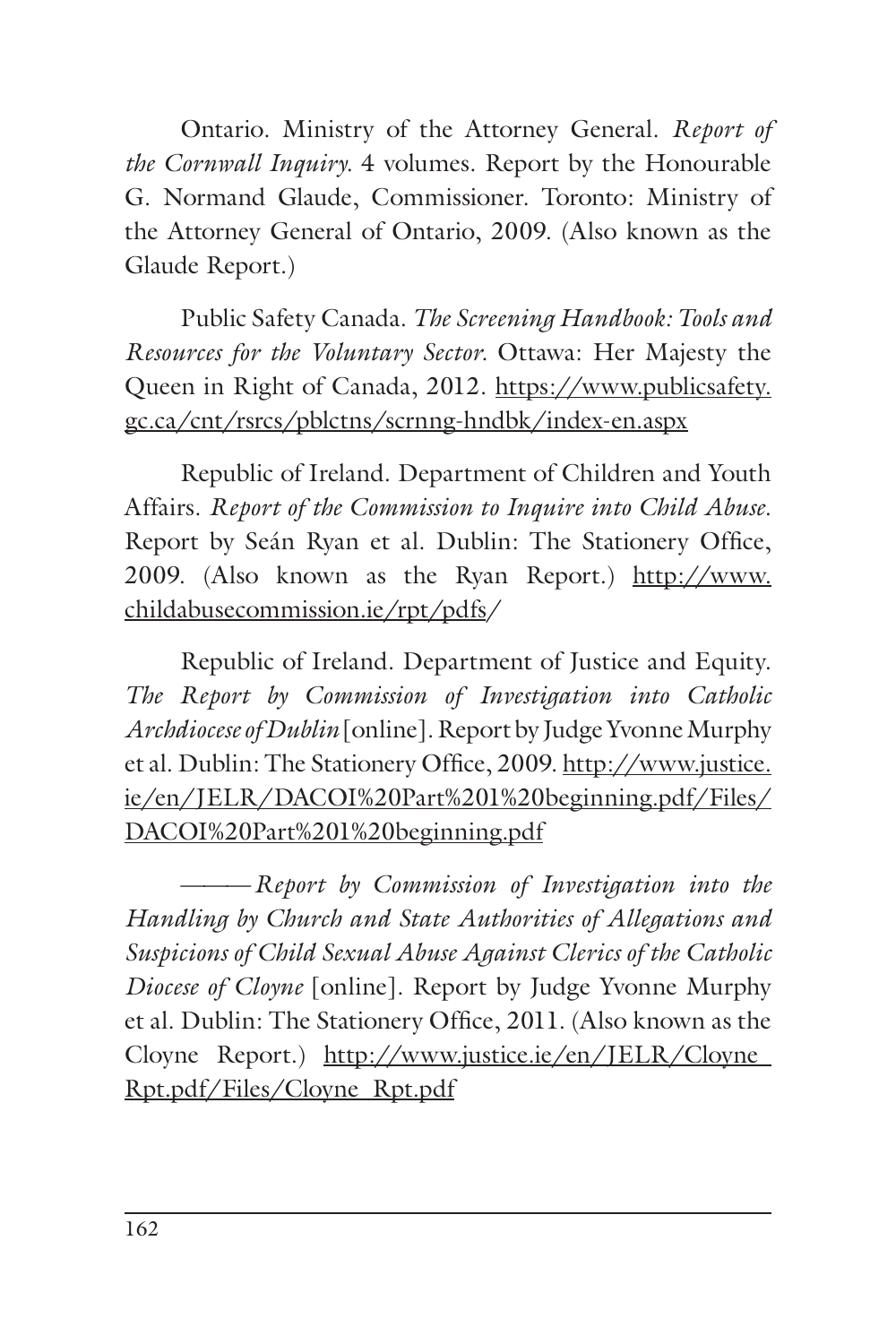Rogers, Rix G. *Reaching for Solutions: The Summary Report of the Special Advisor to the Minister of National Health and Welfare on Child Sexual Abuse.* Ottawa: The Advisor, 1990.

Terry, Karen J., Margaret Leland Smith et al. *The Nature and Scope of Sexual Abuse of Minors by Catholic Priests and Deacons in the United States, 1950-2002: A Research Study Conducted by the John Jay College of Criminal Justice.* Washington D.C.: United States Conference of Catholic Bishops, 2004. (Also known as the 2004 John Jay College Report.) http://www.usccb.org/issues-and-action/child-andyouth-protection/upload/The-Nature-and-Scope-of-Sexual-Abuse-of-Minors-by-Catholic-Priests-and-Deacons-in-the-United-States-1950-2002.pdf

———*The Nature and Scope of Sexual Abuse of Minors by Catholic Priests and Deacons in the United States, 1950-2002: A Research Study Conducted by the John Jay College of Criminal Justice.* 2006 Supplementary Report. Washington D.C.: United States Conference of Catholic Bishops, 2006. http://www. usccb.org/issues-and-action/child-and-youth-protection/ upload/Nature-and-Scope-supplemental-data-2006.pdf

———*The Causes and Context of Sexual Abuse of Minors by Catholic Priests in the United States, 1950-2010: A Report Presented to the United States Conference of Catholic Bishops by the John Jay College Research Team.* Washington D.C.: United States Conference of Catholic Bishops, 2011. (Also known as the 2011 John Jay College Report.) http://www.usccb.org/ issues-and-action/child-and-youth-protection/upload/The-Causes-and-Context-of-Sexual-Abuse-of-Minors-by-Catholic-Priests-in-the-United-States-1950-2010.pdf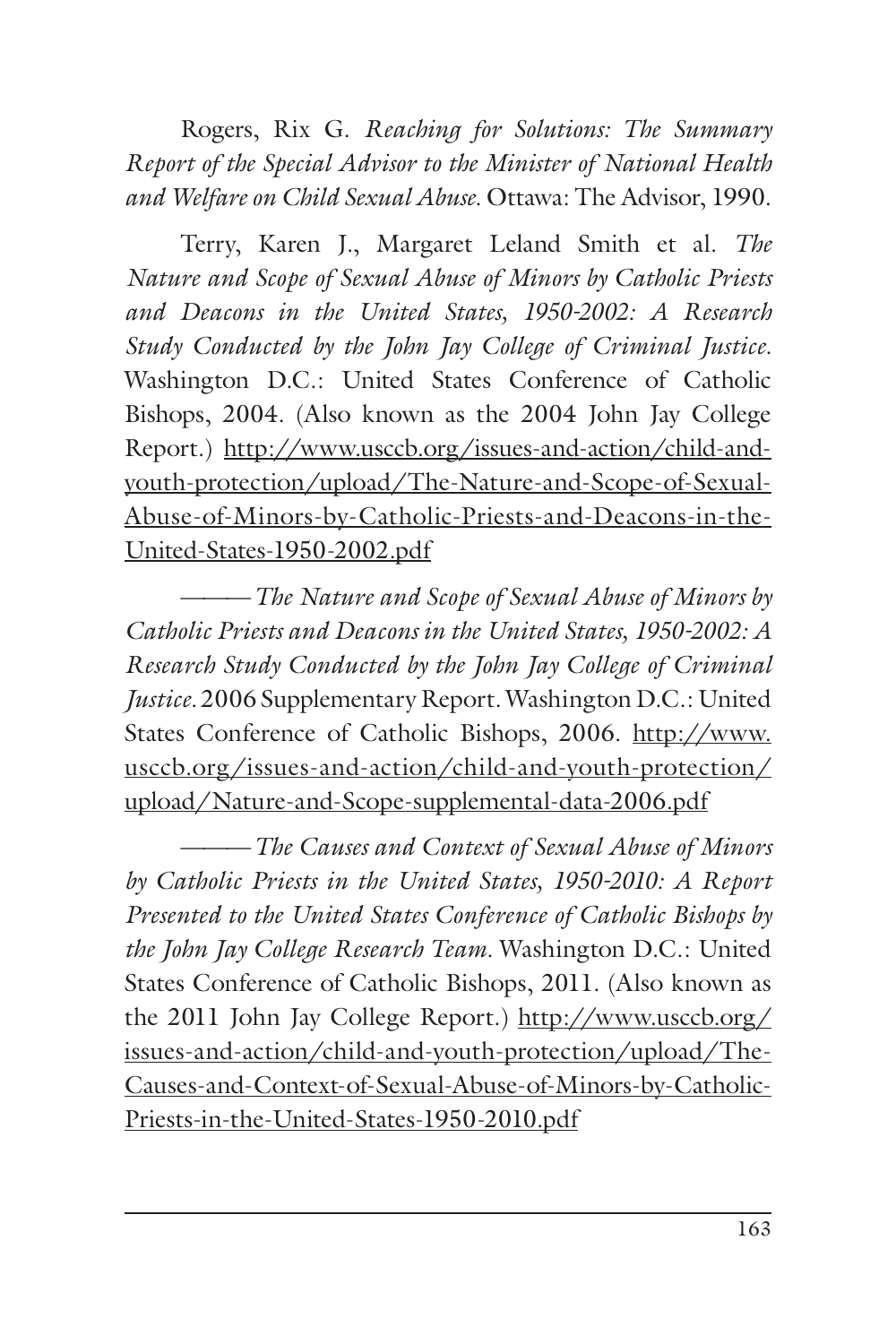Truth and Reconciliation Commission, Canada. *Honouring the Truth, Reconciling for the Future: Summary of the Final Report of the Truth and Reconciliation Commission of Canada*. Winnipeg: Truth and Reconciliation Commission of Canada, 2015. http://www.trc.ca/websites/trcinstitution/ File/2015/Findings/Exec\_Summary\_2015\_05\_31\_web\_o.pdf

United Nations General Assembly. "Convention on the Rights of the Child." *Treaty Series* 1577 (November 1989). https://treaties.un.org/pages/viewdetails.aspx?src=ind& mtdsg\_no=iv-11&chapter=4&clang=\_en

United Nations. Task Team on the SEA Glossary for the Special Coordinator on Improving the United Nations Response to Sexual Exploitation and Abuse. *Glossary on Sexual Exploitation and Abuse*. 2nd edition. New York: United Nations, 2017. https://hr.un.org/sites/hr.un.org/ files/SEA%20Glossary%20%20%5BSecond%20Edition%20 -%202017%5D%20-%20English\_0.pdf

Wilson, Robin J., Franca Cortoni, and Monica Vermani. *Circles of Support & Accountability: A National Replication of Outcome Findings*. Report No. R-185. Ottawa: Correctional Service of Canada, 2007.

Winter, Gordon A., and the Archdiocesan Commission of Enquiry into the Sexual Abuse of Children by Members of the Clergy (St. John's N.L.). *The Report of the Archdiocesan Commission of Enquiry into the Sexual Abuse of Children by Members of the Clergy.* St John's: Archdiocese of St. John's, 1990. (Also known as the Winter Commission Report.)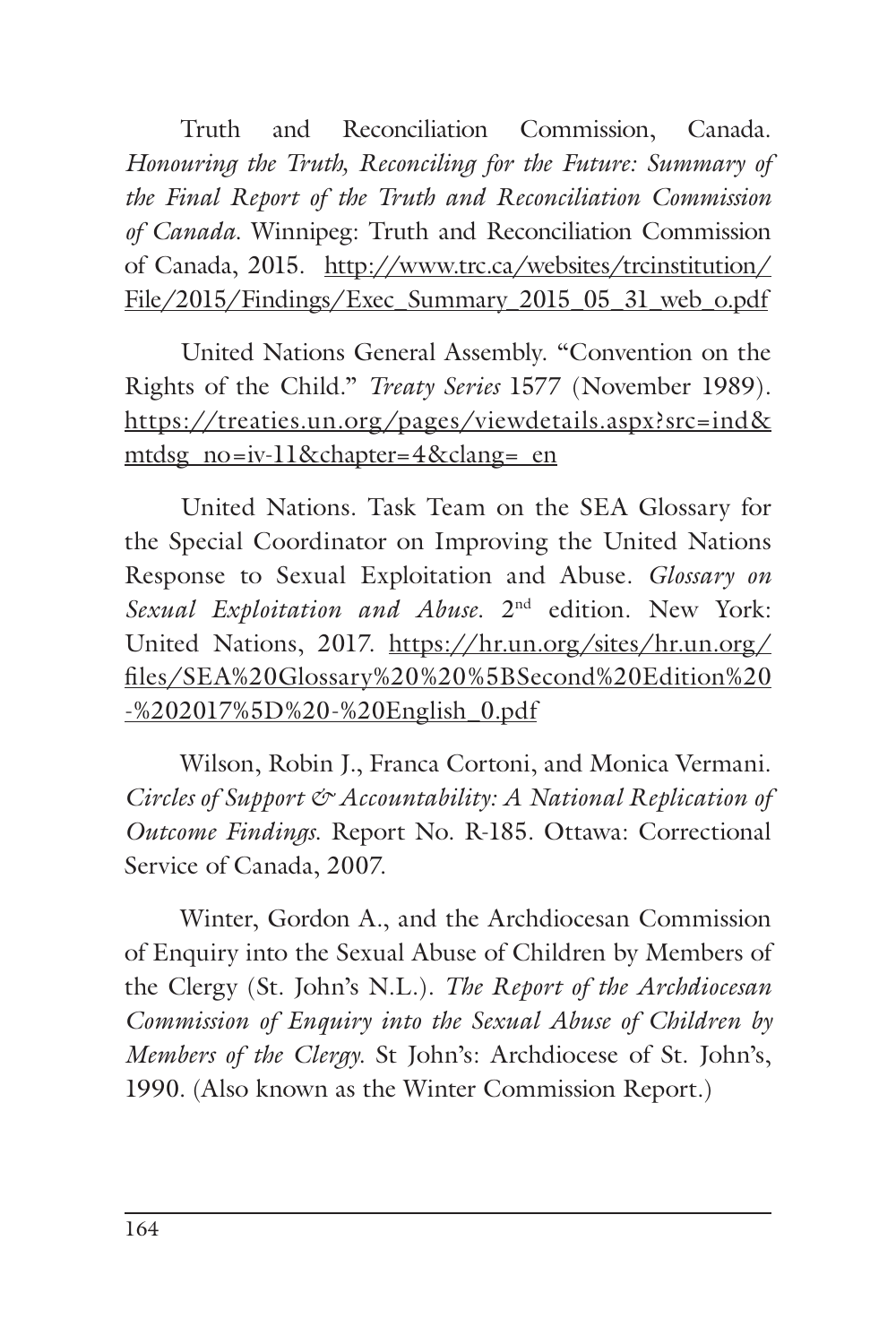### **ENDNOTES**

- 1 Among its more significant initiatives and milestones can be counted the circulation in 1987 of sample guidelines for addressing allegations; the substantial financial donation in 1990 toward the Winter Commission's investigation of sexual abuse cases in the Archdiocese of St. John's, Newfoundland, *Report of the Archdiocesan Commission*; the establishment in 1989 of the *Ad Hoc* Committee on Child Sexual Abuse and the publication in 1993 by the same committee of *From Pain to Hope* (the first public guidelines issued by an Episcopal Conference anywhere in the world); the dissemination in 1992 of the study kit, *Breach of Trust*; the publication in 1996 of *Responsibility in Ministry*; the work undertaken between 2002 to 2004 by the special task force for reviewing *From Pain to Hope*, including its important final report which provided comments and feedback from survivors; and the issuing in 2007 of *Orientations for Updating a Diocesan Protocol*.
- 2 Following a lengthy period of serious reflection, the Canadian Conference of Catholic Bishops (CCCB) in June 1992 published *From Pain to Hope*, a report by the *Ad Hoc* Committee on Child Sexual Abuse. The publication served as the first set of guidelines by the Conference to assist bishops and major superiors in understanding the phenomenon of sexual abuse and implementing local policies and protocols for the protection of minors.
- 3 Diocese of London, *Safe Environment Policy*, 1<sup>st</sup>, 2<sup>nd</sup>, and 3<sup>rd</sup> editions.
- 4 Badgley et al., *Sexual Offences Against Children in Canada*.
- 5 Ibid., 29.
- 6 Ibid., 1.
- 7 Morrisey, "Child Sexual Abuse by a Cleric." This document, prepared by Father Francis Morrisey, O.M.I., was judged useful by the Permanent Council and distributed to bishops as information on 1 December 1987.
- 8 See CCCB Annual Plenary Assembly, News Release, 27 October 1989.
- 9 Rogers, *Reaching for Solutions*.
- 10 Winter et al., *Report of the Archdiocesan Commission*.
- 11 Hughes et al., *Royal Commission of Inquiry*.
- 12 CCCB, *From Pain to Hope*. In 1996, the CCCB also issued *Responsibility in Ministry.* Primarily addressed to those who held appointments or mandates from the competent authority to minister in the name of the Church, it was meant to serve as a pastoral working instrument to facilitate a culture of responsibility and accountability in Catholic dioceses and institutes across Canada.
- 13 Terry et al., *The Nature and Scope of Sexual Abuse of Minors* (John Jay College Report, 2004), *Supplementary Report* (2006), and *Causes and Context of Sexual Abuse of Minors* (John Jay College Report, 2011). Whereas the John Jay reports were each commissioned by the United States Conference of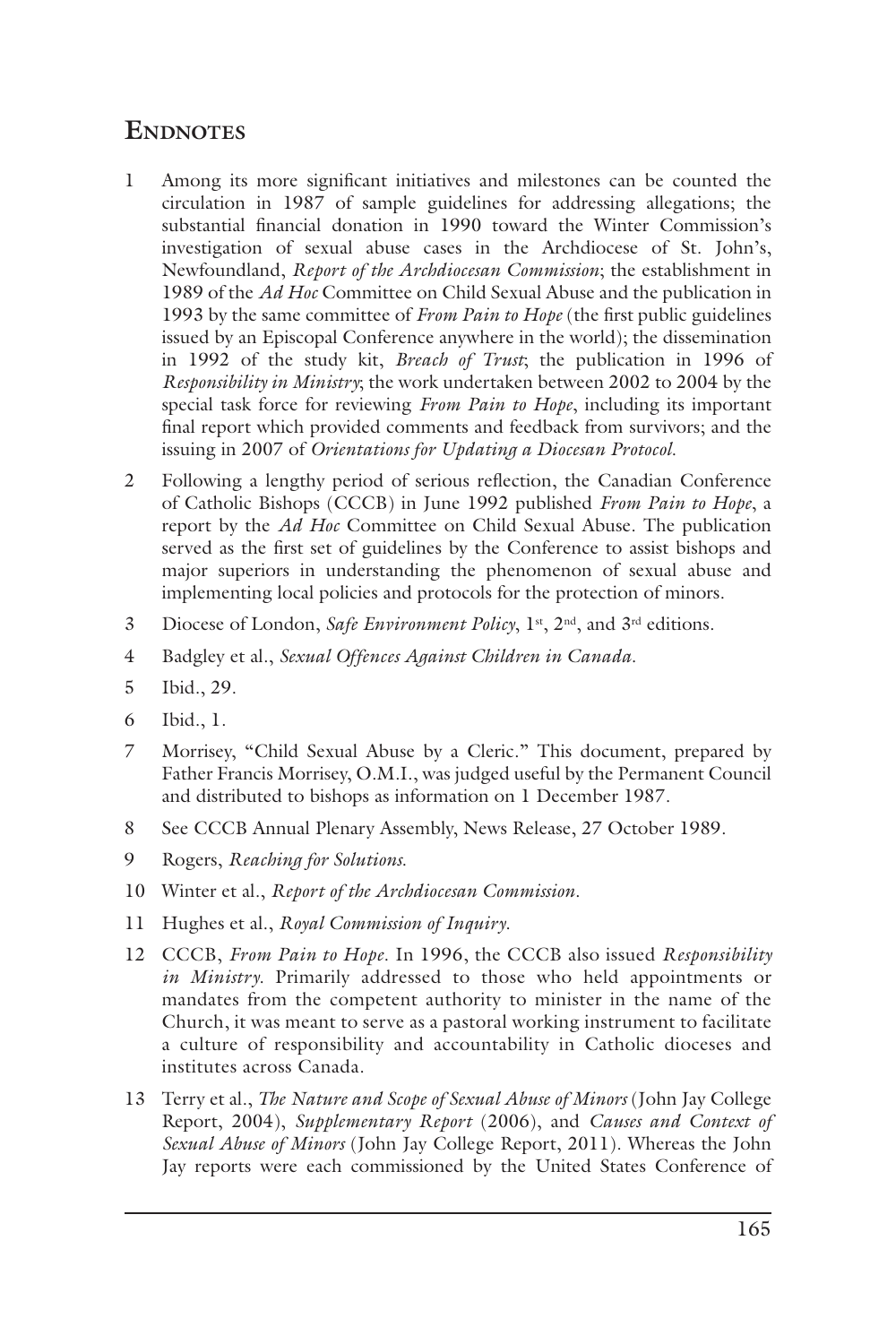Catholic Bishops, a number of independently commissioned or statutory inquiries are also very noteworthy. Without question, these other reports will be read and studied with interest for years to come by Church officials and all institutions and organizations serving young and vulnerable populations. Among key examples, see: Commonwealth of Pennsylvania, *Report I of the 40th Statewide Investigating Grand Jury* (2018); Truth and Reconciliation Commission (Canada), *Honouring the Truth, Reconciling for the Future* (2015); Ontario, *Report of the Cornwall Inquiry* (2009); Republic of Ireland, *Report of the Commission to Inquire Into Child Abuse* (Ryan Report, 2009); Republic of Ireland, *Report by Commission of Investigation into Catholic Diocese of Cloyne* (Cloyne Report, 2011), and the final report of the Australian *Royal Commission into Institutional Responses to Child Sexual Abuse* (2017). The same will be true of the forthcoming report of the Independent Inquiry into Child Sexual Abuse in England and Wales.

- 14 It is important to note, however, that the **Guidelines** appearing in this document apply equally to the sexual abuse of any vulnerable adult. A vulnerable adult, as defined in the present document, is understood to be someone who is unable to protect himself or herself from significant harm or exploitation because of mental or emotional incapacity, advanced age, physical illness, mental disorder, or disability. See Part Two, **Guidelines**, § 2.5, for the definition of "vulnerable adult" and its applicability.
- 15 For the purposes of this resource, "institutes" includes ordained and consecrated members of religious and secular institutes, societies of apostolic life, public associations of the faithful, and new ecclesial communities.
- 16 The term "major superiors" as used in this Introduction, while simplified for readability, is identical to its more technical use in Part Two, **Guidelines**, § 1.1 (commentary).
- 17 The text of the *Normae de delictis* issued by the Congregation for the Doctrine of the Faith currently in force as approved by Pope Benedict XVI on 21 May 2010, contains modifications to both the substantial and procedural norms found in the original text of *Sacramentorum sanctitatis tutela*.
- 18 See Congregation for the Doctrine of the Faith, *Circular Letter*, 3 May 2011.
- 19 See specifically Pope Francis, "As a Loving Mother," 2 June 2016.
- 20 The term "major superiors" as used in Part I, while simplified for readability, is identical to its more technical use in Part II, **Guidelines**, § 1.1 (commentary).
- 21 On the notion of accompaniment, Pope Francis has stated in *Evangelii Gaudium*, n. 169: "The Church will have to initiate everyone – priests, members of institutes, and laity – into this 'art of accompaniment' which teaches us to remove our sandals before the sacred ground of the other (cf. Exodus 3:5)." Central to the art of accompaniment is the act of listening: "Listening, in communication, is an openness of heart which makes possible that closeness without which a genuine spiritual encounter cannot occur (Pope Francis, *Evangelii Gaudium*, n. 171)."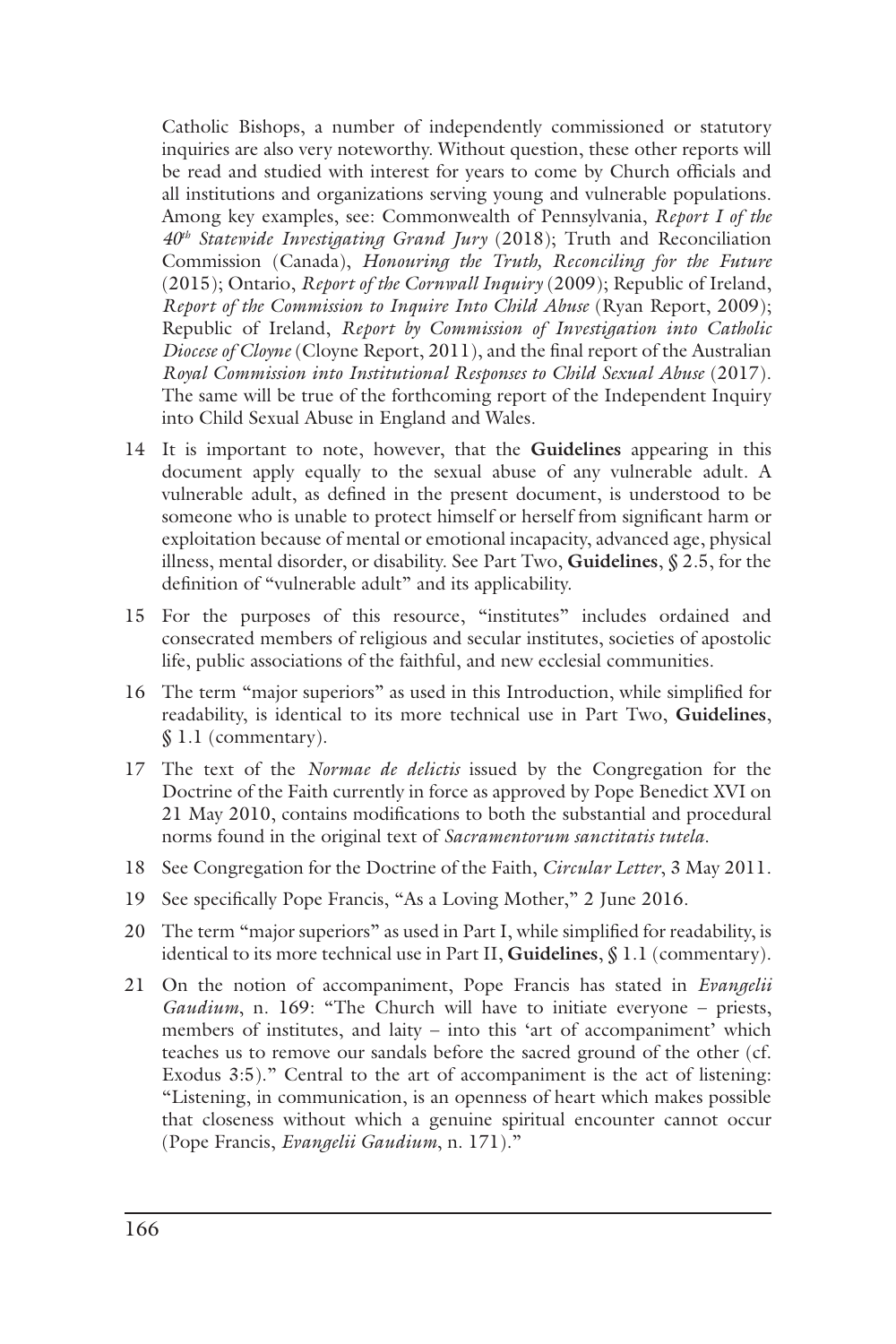- 22 Pope Benedict XVI, *Pastoral Letter to Catholics of Ireland*, 19 March 2010.
- 23 This date marks a national turning point in raising awareness about child sexual abuse and the establishment of best practices. Building on the 1984 Badgley Report, *Sexual Offences Against Children in Canada*, the 1990s saw several other landmark reports submitted to the Government of Canada, including Rogers, *Reaching for Solutions*; Hughes et al., *Royal Commission Inquiry*; and Mathews, *Invisible Boy*. The Winter Commission Report (Winter et al., *Report of the Archdiocesan Commission*) was based on the inquiry into clerical sexual abuse within the Archdiocese of St. John's, Newfoundland and prompted in part by public hearings of the Hughes Commission concerning sexual abuse at Mount Cashel Orphanage. It also contributed significantly to national awareness.
- 24 Statutes of limitation define the time frame within which authorities are required to bring criminal charges against a suspect after the alleged criminal act is said to have taken place. Under the *Criminal Code* of Canada, there is no statute of limitations for indictable offences such as sexual assault/sexual abuse; e.g., the accused can be charged twenty/thirty, or any other number of years after an act has occurred.
- 25 Awareness of the impact of sexual abuse on survivors began improving by the mid-1980s. See Finkelhor and Browne, "Traumatic Impact of Child Sexual Abuse."
- 26 For one perspective, see Finkelhor and Araji, "Explanations of Pedophilia."
- 27 See Badgley et al., *Sexual Offences Against Children in Canada*.
- 28 Rogers, *Reaching for Solutions*, 9.
- 29 Cf. Delap, "Child Welfare."
- 30 For more details, see: Public Safety Canada, *Screening Handbook*, 103.
- 31 Annual Anglophone Safeguarding Conference, http://childprotection. unigre.it/anglophone-safeguarding-conference.
- 32 Canadian Centre for Child Protection, https://www.protectchildren.ca/ app/en/.
- 33 Congregation for the Doctrine of the Faith, *Circular Letter*, 3 May 2011, Part  $1$  (a).
- 34 Cf. *Code of Canon Law* (CIC) c. 1722 and *Code of Canons of the Eastern Churches* (CCEC) c. 1473; Congregation for the Doctrine of the Faith. *Normae de delictis* in *Sacramentorum sanctitatis tutela* (SST) [rev. 2010] art. 19.
- 35 Cf. "Sexual abuse of minors is not just a canonical delict but also a crime prosecuted by civil law. Although relations with civil authority will differ in various countries, nevertheless it is important to cooperate with such authority within their responsibilities. Specifically, without prejudice to the sacramental internal forum, the prescriptions of civil law regarding the reporting of such crimes to the designated authority should always be followed. This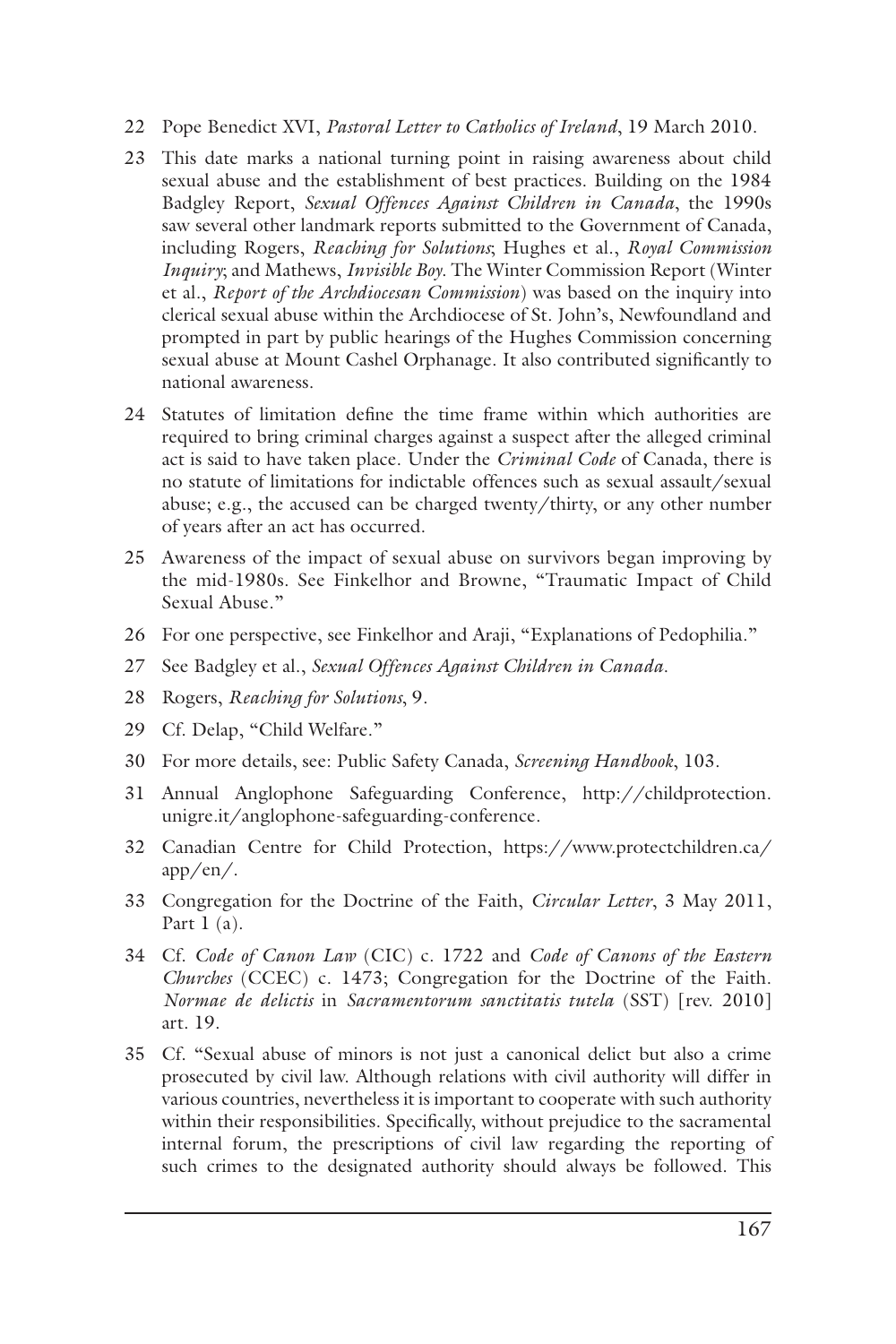collaboration, moreover, not only concerns cases of abuse committed by clerics, but also those which involve religious or lay persons who function in ecclesiastical structures." Congregation for the Doctrine of the Faith, *Circular Letter*, 3 May 2011, Part 1 (e).

- 36 Cf. SST [2010] art. 6 §§ 1.1 and 1.2.
- 37 If a cleric-abuser, who is not incarcerated, is at risk of reoffending as a private citizen, dismissal from the clerical state may not be in the best interest of public safety. A more prudential course of action might be to submit him to a life of prayer and penance/ecclesiastical vigilance, in which appropriate restrictions are placed on his freedom (cf. CIC/c. 1336 and CCEO/c. 1428, 1429).
- 38 Congregation for the Doctrine of the Faith, *Circular Letter*, 3 May 2011.
- 39 More reflection and work are needed to understand how justice and mercy play out in the Church and society's attitude toward those who are found guilty of sexual abuse. High-risk sex offenders have a significantly greater risk of recidivism when they fail to receive treatment and support through programs, therapy, supervision, and pastoral counselling. See the full report of Wilson et al., *Circles of Support*.
- 40 This duty is likewise implied in the logic of canon law (cf. CIC/c. 1341-1353 and CCEO/c. 1424-1428).
- 41 CIC/c. 1344; CCEO/c. 1415
- 42 Pope Francis, *Letter to Bishops*, 28 December 2016.
- 43 Pope Saint John Paul II, *Pastores dabo vobis*, 15 March 1992.
- 44 Congregation for the Clergy, *Ratio Fundamentalis*, 8 December 2016.
- 45 Ibid., 202.
- 46 Pope Saint John Paul II, *Pastores dabo vobis*, 15 March 1992; Congregation for the Clergy, *Ratio Fundamentalis*, 8 December 2016; CCCB, Program for Priestly Formation, 2002; ibid., *La formation des candidats au ministère presbytéral*, 2017; ibid., *National Directory for the Ministry, Formation and Life of Permanent Deacons/Directoire national pour le ministère, la formation et la vie des diacres permanents*, 2017. Note: Since the directives from the Holy See (*Ratio Fundamentalis*) and those of this Episcopal Conference can be updated over time, it is important that the most current version always be used for the purposes of formation at any given time.
- 47 Cf. Ontario, Ministry of the Attorney General, *Report of the Cornwall Inquiry* 2: 95.
- 48 UN General Assembly, "Convention on the Rights of the Child," 20 November 1989, vol. 1577, 3: Article 3: "In all actions concerning children, whether undertaken by public or private social welfare institutions, courts of law, administrative authorities or legislative bodies, the best interests of the child shall be a primary consideration;" and Article 19: "1. States Parties shall take all appropriate legislative, administrative, social and educational measures to protect the child from all forms of physical or mental violence,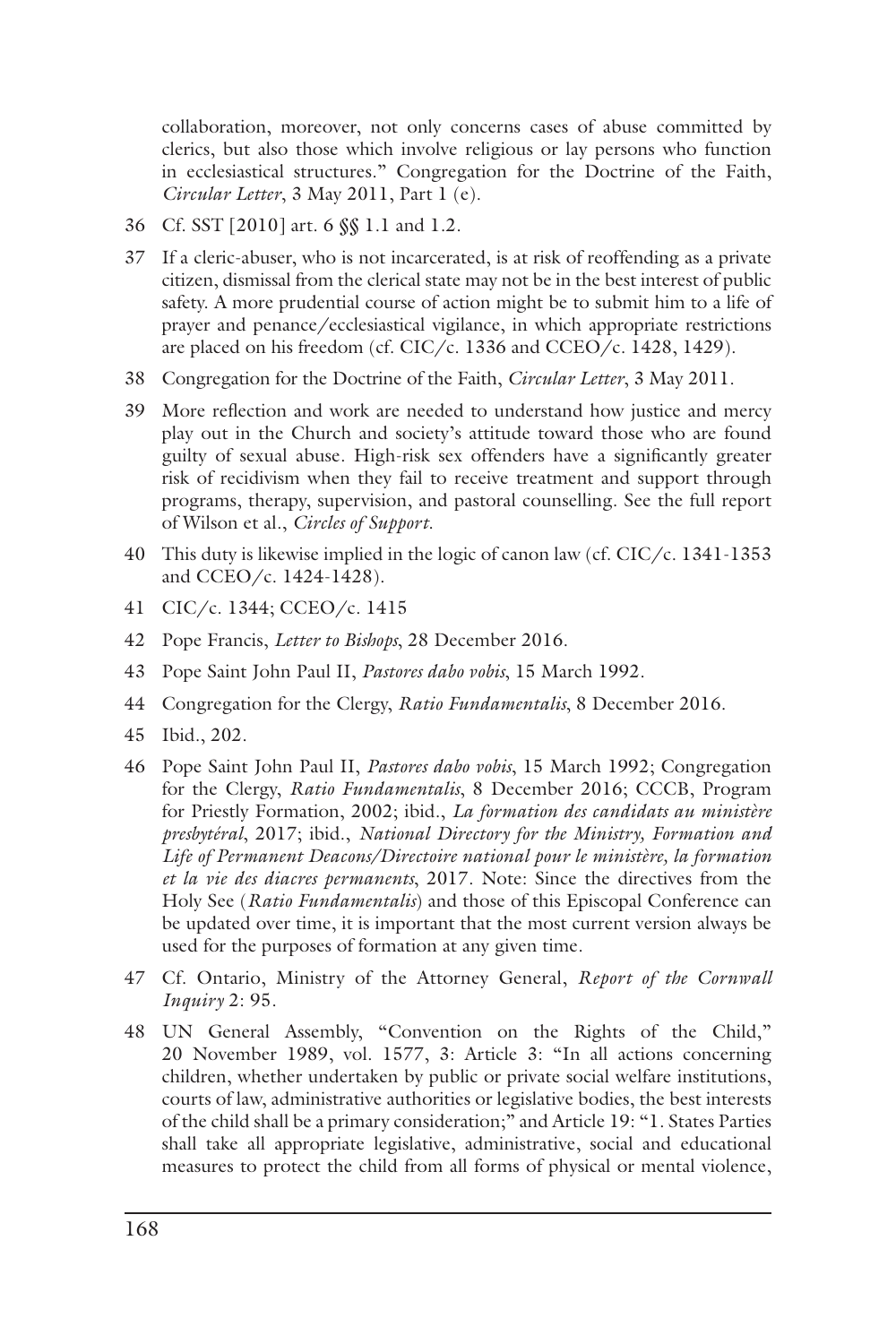injury or abuse, neglect or negligent treatment, maltreatment or exploitation, including sexual abuse, while in the care of parent(s), legal guardian(s), or any other person who has the care of the child. 2. Such protective measures should, as appropriate, include effective procedures for the establishment of social programmes to provide necessary support for the child and for those who have care of the child, as well as for other forms of prevention and for identification, reporting, referral, investigation, treatment and follow-up of instances of child maltreatment described heretofore, and, as appropriate for judicial involvement."

- 49 Pope Francis, *Letter Concerning the Pontifical Commission for the Protection of Minors*, 2 February 2015.
- 50 Pope Francis, *Address to Bishops of the Episcopal Conference of the Netherlands*, 2 December 2013.
- 51 The study by Finkelhor and Browne (1985), often quoted in the literature on child sexual abuse, classifies the experience of victims into four basic "clusters of trauma." They are: i) feelings of guilt and shame and negative self-imaging; ii) confusion about sexual norms and standards as well as sexual identity, including unusual emotional behaviours and attitudes towards sexual activities ranging from revulsion to those which are precocious, obsessive-compulsive, and predatory; iii) profound difficulties with trust and relationships, resolved through a range of behaviours which seek to control and dominate – from self-imposed isolation to participation in unhealthy subcultures (e.g., drugs, prostitution); and iv) a sense of helplessness that interferes with the basic pursuit of life goals and accomplishments, including education and employment. These categories are meant to serve as headings under which more detailed accounts of trauma can be organized. Over and above these categories are certain generalized effects which are commonly present, such as depression, anxiety, anger, and suicidal ideation. While separating the effects into categories can facilitate deeper analysis and understanding, it is important to appreciate that in the actual experience of survivors the effects of sexual abuse are intertwined and can interact with each other in unpredictable ways. See Finkelhor and Browne, "Traumatic Impact of Child Sexual Abuse," 531, 532, and 533.
- 52 Cf. Monbourquette, *Comment pardonner?* 53, 88.
- 53 See Foreword (page 10).
- 54 Pope Saint John Paul II, *Familaris Consortio*, 22 November 1981, n. 86. See also CCCB, *Elements of a National Pastoral Initiative*, 6.
- 55 CCCB Episcopal Commission for Doctrine, *Missionary Dynamic of the Parish Today*, n. 7.
- 56 The Canadian Centre for Child Protection identifies eleven types of behaviours with regard to children twelve years old and under which may be indicative of sexual abuse, namely: 1) advanced sexual knowledge, 2) sexualized behaviour, 3) withdrawn/depressed, 4) clingy, 5) decline in school performance,
	- 6) distress around a particular adult, 7) excessively seeking time with a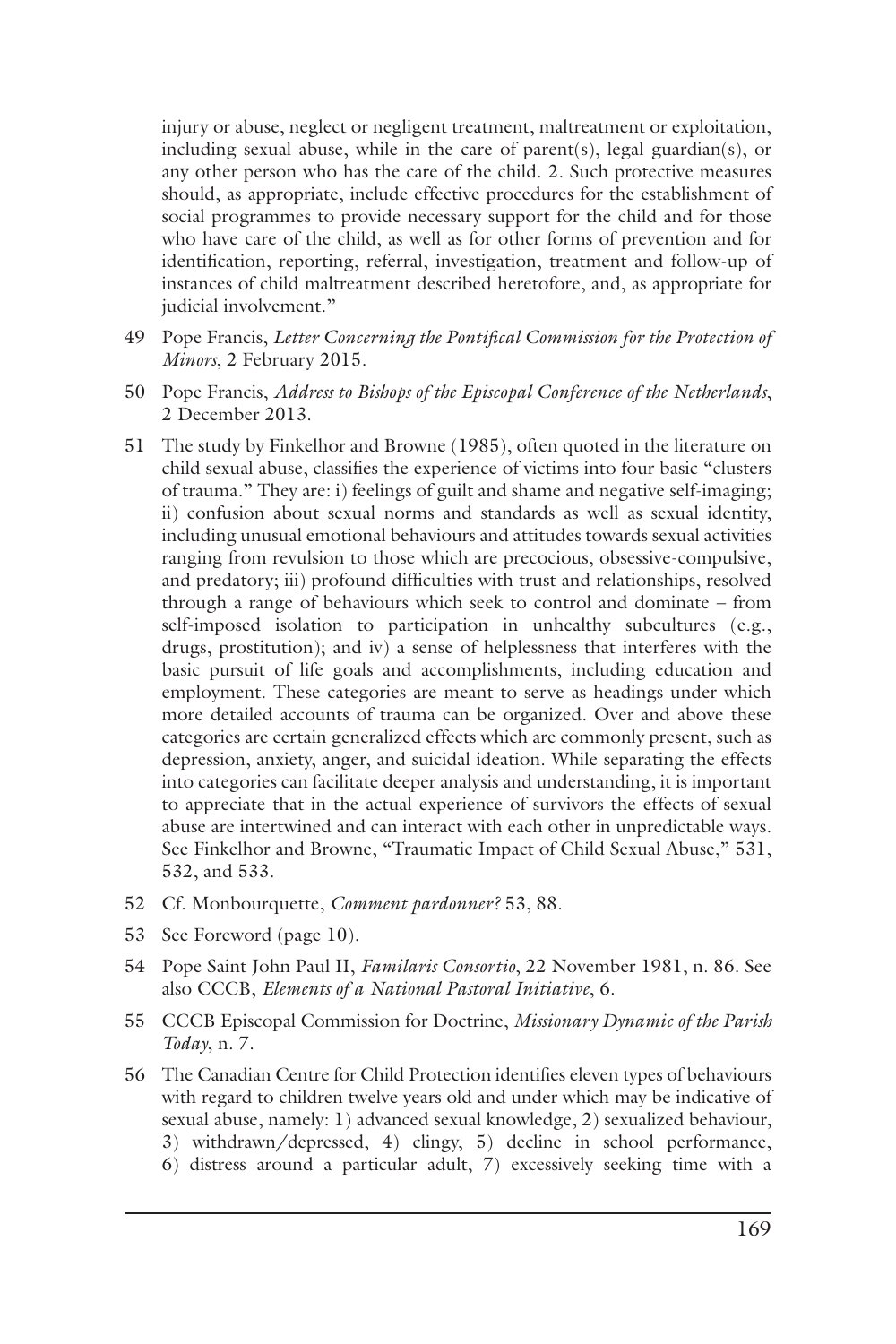particular adult, 8) aggression, 9) self-destructive, 10) physical symptoms (in the genital region), 11) disrupted sleep patterns. See *Child Sexual Abuse: It Is Your Business*, 5.

- 57 Cf. Pope Saint John Paul II, *Pastores Gregis*, 16 October 2003, n. 21: "In the present social context, the bishop needs to remain particularly close to his flock and above all to his priests, showing a father's concern for their ascetic and spiritual difficulties, and providing them with appropriate support to encourage them in fidelity to their vocation and to the requirements of an exemplary life in the exercise of the ministry. In cases of grave lapses, and even more of crimes which do damage to the very witness of the Gospel, especially when these involve the Church's ministers, the bishop must be firm and decisive, just and impartial. He is bound to intervene in a timely manner, according to the established canonical norms, for the correction and spiritual good of the sacred minister, for the reparation of scandal and the restoration of justice, and for all that is required for the protection and assistance of victims."
- 58 Congregation for Bishops, *Apostolorum Successores*, 22 February 2004, n. 158.
- 59 Ibid., n. 209.
- 60 Cf. ibid., n. 158.
- 61 Cf. ibid., n. 28.
- 62 For a further elaboration of this see: CIC, c. 455 §§ 1-2. Included among the general decrees are general executive decrees, i.e., canons 31-33. Cf. Pontifical Council for the Interpretation of Legislative Texts, *Responsum*, 5 July 1985.
- 63 Congregation for Bishops, *Apostolorum Successores*, 22 February 2004, n. 54.
- 64 Ibid.
- 65 To ensure that those in positions of power and authority take seriously their responsibility and commitment to protect the weakest among those entrusted to them, Pope Francis issued *As a Loving Mother* (in effect since 5 September 2016), reiterating, *with particular emphasis in relation to cases of sexual abuse*, that bishops who, after investigation, had been found gravely negligent in the exercise of their office can be removed either by fraternal exhortation or decree, subject to the specific approval of the Roman Pontiff.
- 66 For the website of *Praesidium*, see: https://website.praesidiuminc.com/wp/.
- 67 For the website of *Virtus*®, see: https://www.virtusonline.org/virtus/.
- 68 See *Canadian Charter of Rights and Freedoms*, s 11(d), Part I of the *Constitution Act, 1982*, being Schedule B to the *Canada Act 1982* (UK), 1982, c 11, which states: "Any person charged with an offence has the right to be presumed innocent until proven guilty according to law in a fair and public hearing by an independent and impartial tribunal."
- 69 Pope Francis, *Address of His Holiness Pope Francis to the Bishops of Mexico*, 13 February 2016.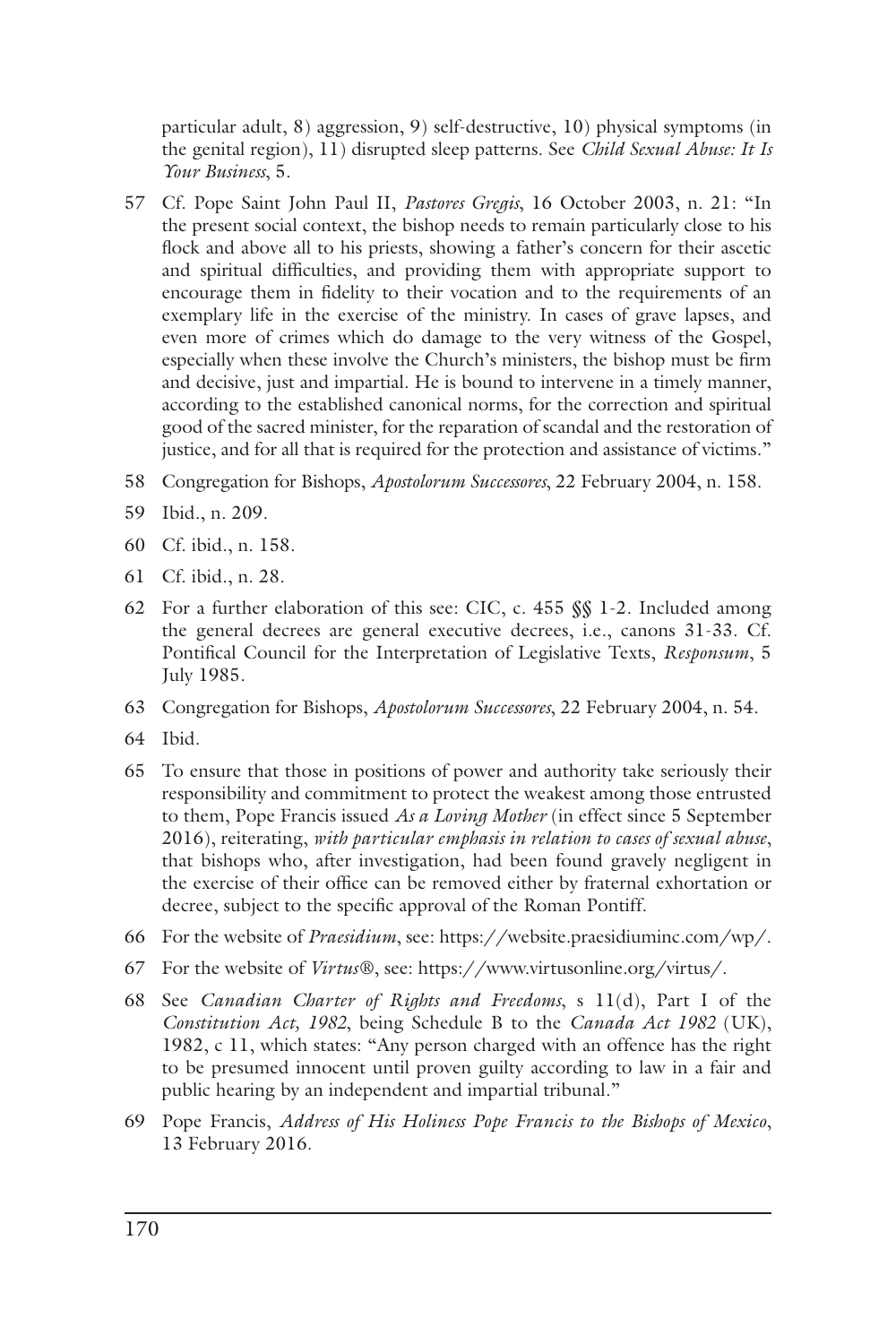- 70 Winter et al., *Report of the Archdiocesan Commission*; CCCB, *From Pain to Hope*; Terry et al., *Causes and Context of the Sexual Abuse of Minors* (also known as the 2011 John Jay Report).
- 71 Terry et al., *Causes and Context of the Sexual Abuse of Minors*, 93.
- 72 Second Vatican Ecumenical Council, *Lumen Gentium*, 21 November 1964, n. 8.
- 73 Cf. Pope Francis, *Evangelii Gaudium*, 24 November 2013, n. 27: "I dream of a 'missionary option', that is, a missionary impulse capable of transforming everything, so that the Church's customs, ways of doing things, times and schedules, language and structures can be suitably channeled [*sic*] for the evangelization of today's world rather than for her self-preservation."
- 74 Cf. *Catechism of the Catholic Church*, 876 ff.
- 75 Cf. Psalm 104:30: "When you send forth your spirit, they are created; and you renew the face of the ground." (NRSV)
- 76 Cf. Pope Francis, *Evangelii Gaudium*, 24 November 2013, n. 27-33.
- 77 Pope Saint John Paul II, *Christifideles Laici*, 30 December 1988, n. 34.
- 78 Pope Francis, *Misericordiae Vultus*, 11 April 2015, n. 25.
- 79 Pope Saint John Paul II, *Christifideles Laici*, 30 December 1988, n. 34.
- 80 Congregation for the Doctrine of the Faith, *Circular Letter*, 3 May 2011.
- 81 Ibid., *Normae de delictis*, 21 May 2010.
- 82 Ibid., *Circular Letter*, 3 May 2011.
- 83 Immigration, Refugees, and Citizenship Canada, *Provincial Definitions of a Minor*.
- 84 In the case of an ordained member of an institute who has been accused of sexually abusing a minor, the member concerned is canonically subject to *Sacramentorum sanctitatis tutela* (30 April 2001), which includes the "Norms pertaining to the most grave delicts" (*Normae de gravioribus delictis*) reserved to the Congregation for the Doctrine of the Faith revised by Pope Benedict XVI on 21 May 2010 . For a detailed outline of the canonical procedures, see the preceding **Guidelines**.
- 85 For more details, see: Public Safety Canada, *Screening Handbook*, 103.
- 86 Annual Anglophone Safeguarding Conference, http://childprotection. unigre.it/anglophone-safeguarding-conference.
- 87 Canadian Centre for Child Protection, https://www.protectchildren.ca/ app/en/.
- 88 Pope Saint John Paul II, *Pastores dabo vobis*, 15 March 1992; Congregation for the Clergy, *Ratio Fundamentalis*, 8 December 2016; CCCB, *Program for Priestly Formation*, 2002; ibid., *La formation des candidats au ministère presbytéral*, 2017; ibid., *National Directory for the Ministry, Formation and Life of Permanent Deacons/Directoire national pour le ministère, la formation et la vie des diacres permanents*, 2017. Note: Since the directives from the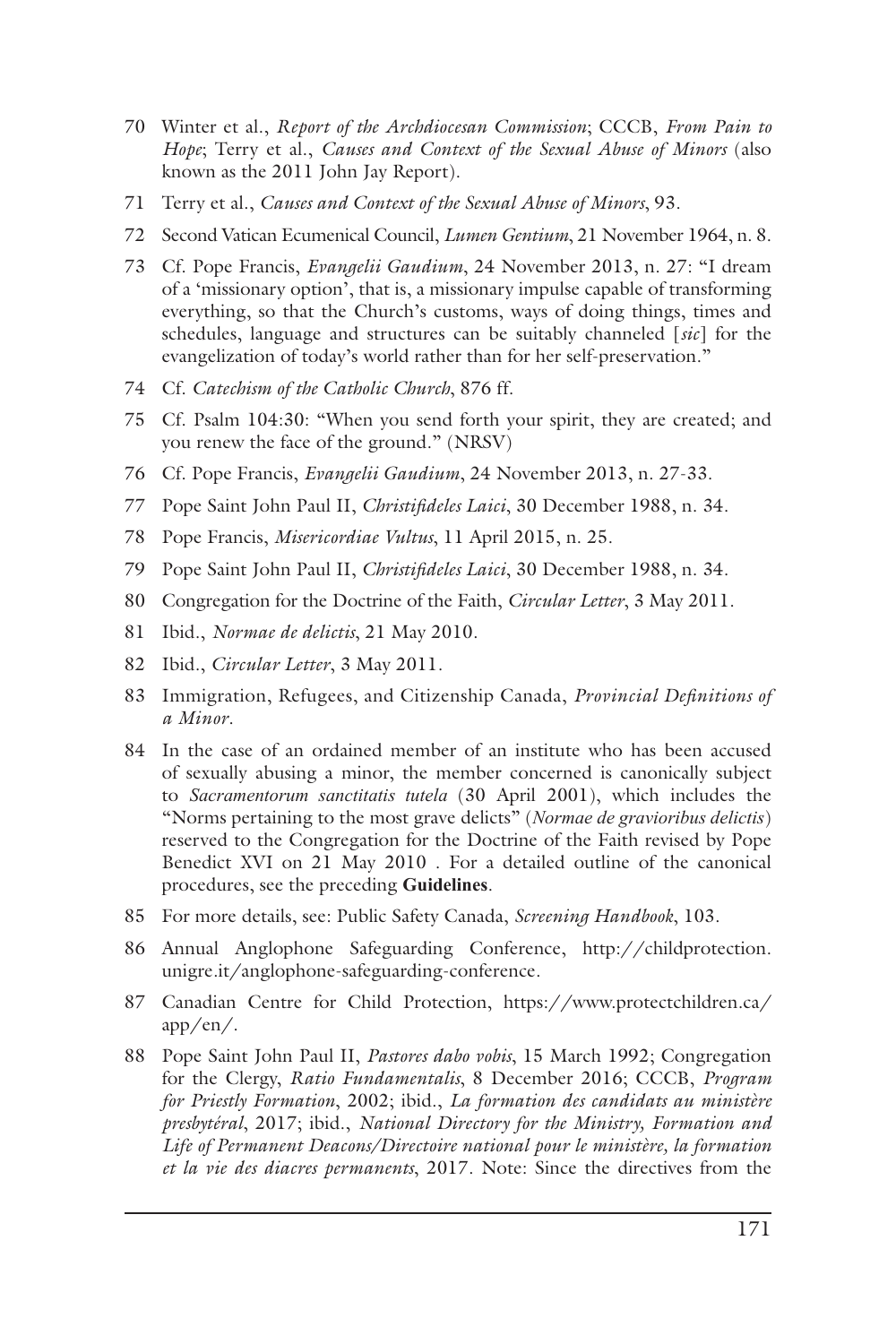Holy See (*Ratio Fundamentalis*) and those of this Episcopal Conference can be updated over time, it is important that the most current version always be used for the purposes of formation at any given time.

- 89 Cf. Ontario, Ministry of the Attorney General, *Report of the Cornwall Inquiry* 2: 95.
- 90 UN General Assembly, *Convention on the Rights of the Child*, 20 November 1989, vol. 1577, 3: Article 3: "In all actions concerning children, whether undertaken by public or private social welfare institutions, courts of law, administrative authorities or legislative bodies, the best interests of the child shall be a primary consideration;" and Article 19: "1. States Parties shall take all appropriate legislative, administrative, social and educational measures to protect the child from all forms of physical or mental violence, injury or abuse, neglect or negligent treatment, maltreatment or exploitation, including sexual abuse, while in the care of parent(s), legal guardian(s), or any other person who has the care of the child. 2. Such protective measures should, as appropriate, include effective procedures for the establishment of social programmes to provide necessary support for the child and for those who have care of the child, as well as for other forms of prevention and for identification, reporting, referral, investigation, treatment and follow-up of instances of child maltreatment described heretofore, and, as appropriate for judicial involvement."
- 91 Cf. Pope Saint John Paul II, *Pastor Bonus*, art. 2 § 1.
- 92 CIC/c. 447; CCEC/c. X.
- 93 CCEO/c. 399; CIC/c. X.
- 94 Immigration, Refugees, and Citizenship Canada, *Provincial Definitions of a Minor*.
- 95 Cf. CIC/c. 207 § 2; CCEC/c. X.
- 96 Cf. United Nations, "Sexual abuse," in *Glossary on Sexual Exploitation*, § 4: 5 ff.
- 97 Cf. Interagency Working Group, *Terminology Guideline*s, § C.3: 19.
- 98 Cf. United Nations, "Sexual assault," in *Glossary on Sexual Exploitation*, § 1.2, 9: 6.
- 99 Cf. Interagency Working Group, *Terminology Guidelines*, § P.4.ii: 80.
- 100 See: CIC/c. 99; CCEC/c. 909.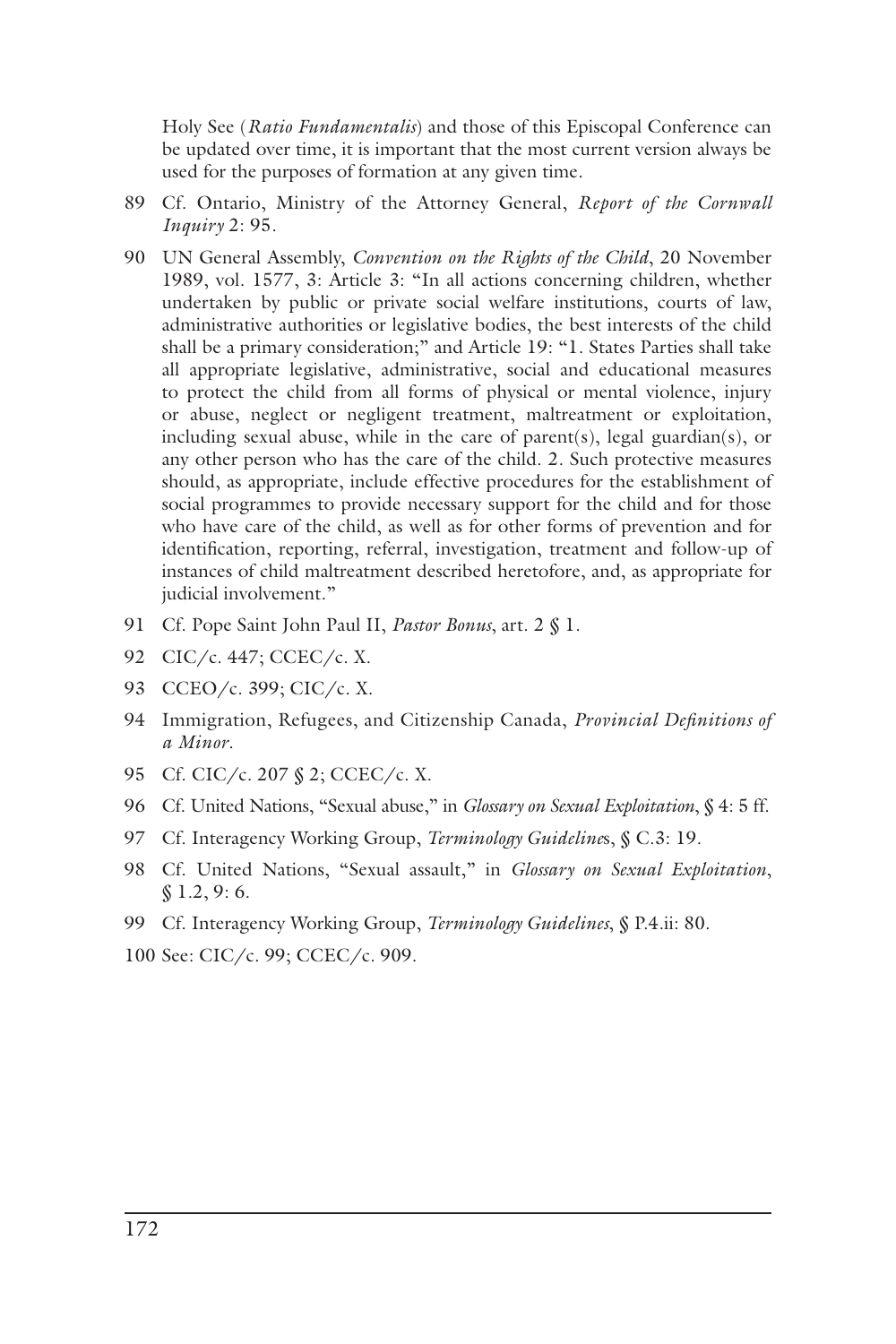## **INDEX**

|                   | 63, 68, 69, 70, 96, 104, 142, 165n12   |
|-------------------|----------------------------------------|
|                   |                                        |
|                   |                                        |
|                   |                                        |
|                   |                                        |
|                   |                                        |
|                   | 63, 73, 78, 93, 95, 96, 120, 127, 128, |
|                   | 135, 165n1                             |
| Annual Anglophone |                                        |

### **- B -**

| 21, 22, 23, 24, 27, 28, 30, 31, 34, 36, 37, |
|---------------------------------------------|
| 38, 40, 43, 45, 47, 49, 50, 51, 52, 58, 59, |
| 60, 62, 63, 64, 65, 66, 67, 68, 69, 70, 71, |
| 72, 76, 77, 78, 79, 80, 81, 83, 85, 94, 96, |
| 99, 102, 128, 129, 131, 132, 133, 135,      |
| 136, 137, 138, 139, 141, 142, 144, 145,     |
| 146, 147, 148, 150, 165n2, 168n42,          |
| 169n50, 170nn57-58, 170n63                  |
|                                             |
|                                             |
|                                             |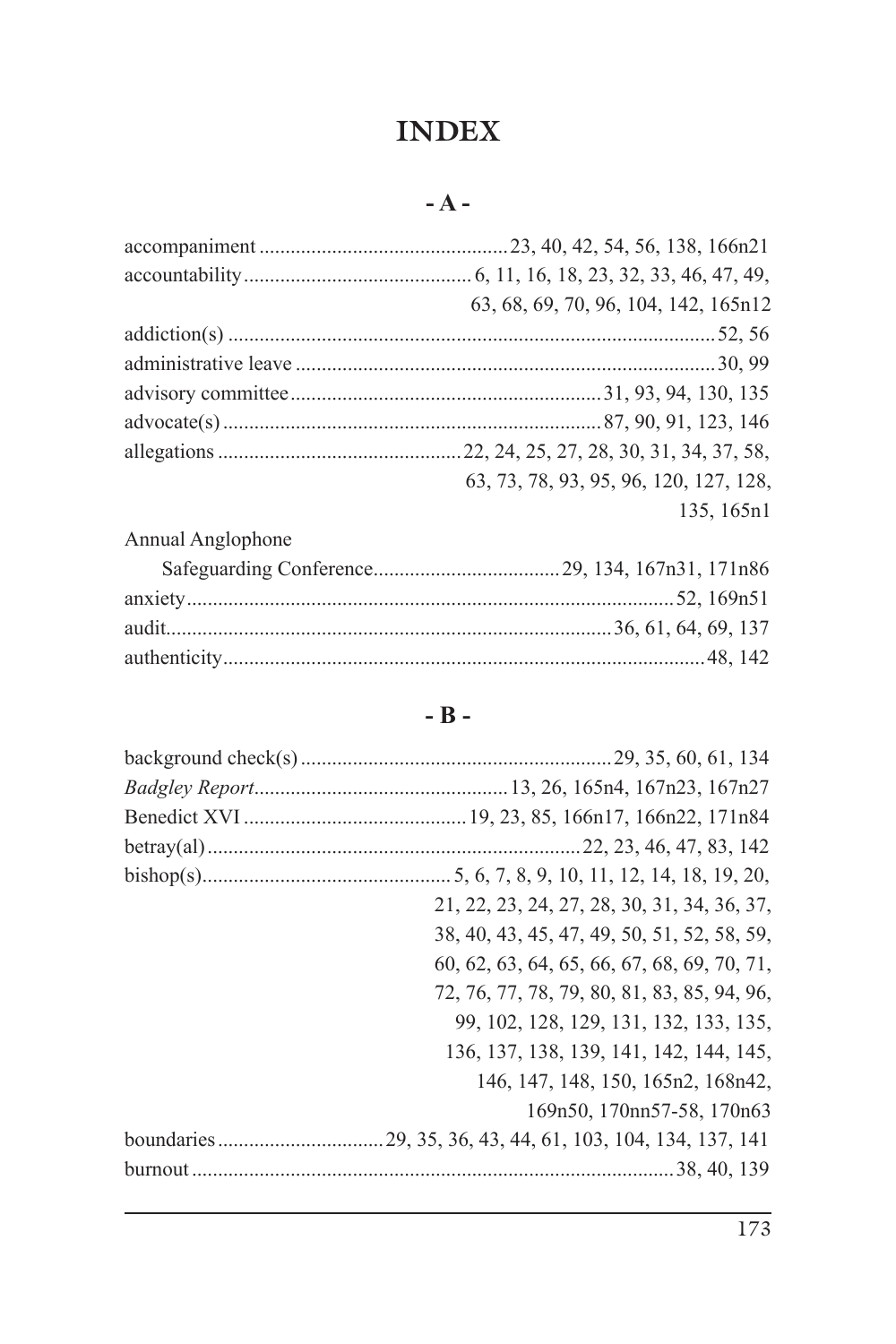|                                            | 22, 26, 35, 44, 48, 50, 51, 55, 58, 60, 63,                     |
|--------------------------------------------|-----------------------------------------------------------------|
|                                            | 67, 69, 70, 74, 75, 78, 79, 81, 84, 86, 87,                     |
|                                            | 88, 95, 99, 102, 111, 115, 123, 124, 125,                       |
|                                            | 141, 144, 145, 146, 148, 149, 151, 152,                         |
|                                            | 165n4, 165nn12-13, 167nn23-24, 167n27,                          |
|                                            | 167n30, 170n68, 171n83, 172n94                                  |
|                                            |                                                                 |
|                                            | 81, 82, 87, 106, 115, 124, 146                                  |
|                                            | Canadian Centre for Child Protection 29, 123, 124, 134, 167n32, |
|                                            | 169n56, 171n87                                                  |
| Canadian Conference                        |                                                                 |
|                                            |                                                                 |
|                                            | 102, 135, 145, 148, 165, 169                                    |
|                                            |                                                                 |
|                                            | 90, 91, 96, 97, 99, 100, 128, 135, 140,                         |
|                                            | 144, 145, 146, 147, 148, 151, 152, 153,                         |
|                                            | 167n34, 168n40, 170n62, 172n100                                 |
| Centre for Child Protection                |                                                                 |
|                                            |                                                                 |
|                                            |                                                                 |
|                                            |                                                                 |
|                                            | 167n33, 167n35, 168n38, 171n80, 171n82                          |
|                                            |                                                                 |
|                                            |                                                                 |
|                                            |                                                                 |
|                                            |                                                                 |
|                                            | 39, 43, 45, 48, 51, 52, 54, 55, 56, 57, 59,                     |
|                                            | 60, 65, 67, 68, 69, 72, 74, 75, 76, 81, 105,                    |
|                                            | 120, 133, 136, 137, 140, 148                                    |
|                                            |                                                                 |
|                                            | 75, 132, 133, 141                                               |
|                                            |                                                                 |
|                                            |                                                                 |
|                                            |                                                                 |
| Congregation for Institutes of Consecrated |                                                                 |
|                                            |                                                                 |
|                                            |                                                                 |
|                                            |                                                                 |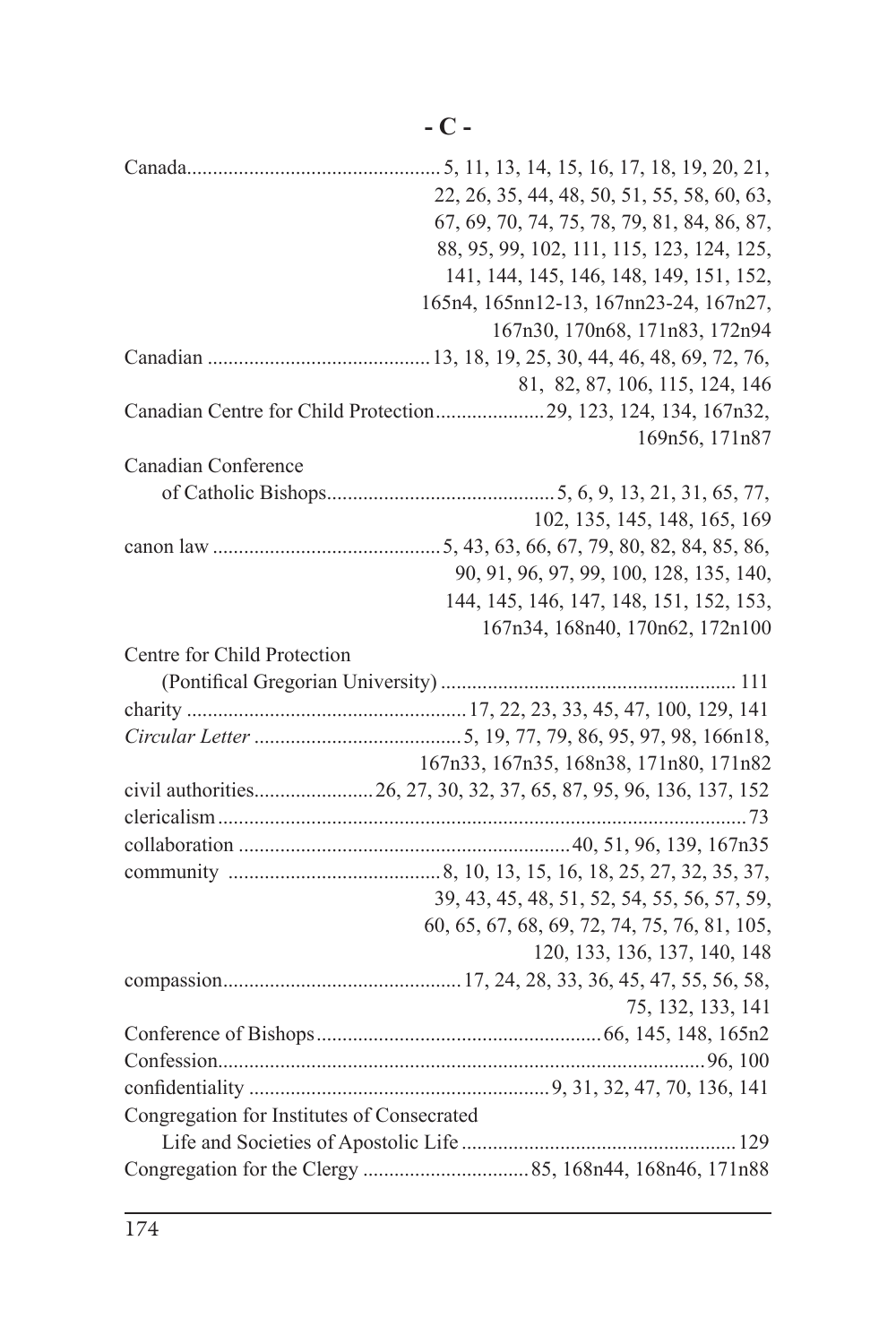| 87, 88, 89, 90, 99, 101, 115, 148,      |
|-----------------------------------------|
| 150, 166nn17-18, 167nn33-35,            |
| 168n38, 171n80, 171n84                  |
|                                         |
|                                         |
|                                         |
|                                         |
|                                         |
|                                         |
| 151, 167n24                             |
|                                         |
|                                         |
| 39, 40, 48, 49, 60, 61, 62, 63, 71, 72, |
| 73, 74, 11, 138, 142                    |
|                                         |

### **- D -**

| 31, 35, 36, 37, 43, 49, 56, 57, 58, 59, 60, |
|---------------------------------------------|
| 61, 63, 64, 65, 66, 67, 68, 69, 75, 79, 80, |
| 81, 93, 97, 98, 101, 102, 112, 114, 127,    |
| 128, 129, 133, 135, 137, 138, 140, 142,     |
| 146, 147, 150, 165n3, 165-166n13            |
|                                             |
|                                             |
|                                             |
|                                             |
|                                             |
|                                             |

**- E -**

| 68, 80, 81, 93, 97, 98, 101, 102, 127, 128, |  |
|---------------------------------------------|--|
| 133, 135, 137, 138, 140, 142, 145, 147      |  |
|                                             |  |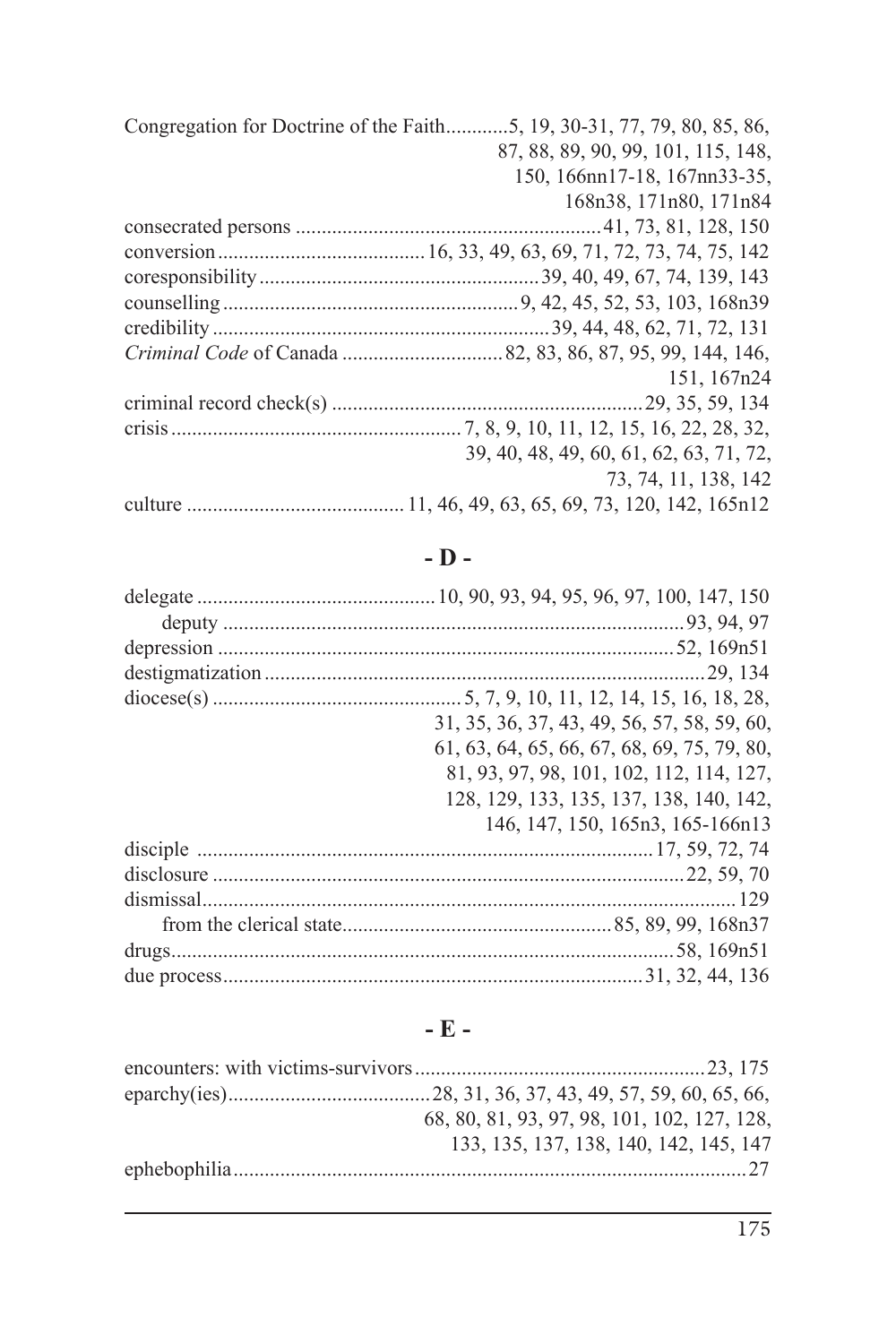| 102, 113, 139, 141, 145, 148, 165n1,            |
|-------------------------------------------------|
| 168n46, 169nn49-50, 171n88                      |
|                                                 |
|                                                 |
| 23, 24, 25, 28, 30, 32, 34, 35, 42, 43, 44, 46, |
| 47, 48, 50, 51, 52, 53, 54, 55, 56, 58, 60, 61, |
| 72, 74, 75, 76, 109, 132, 133, 140, 169n51      |

# **- F -**

| 51, 56, 57, 58, 68, 71, 95, 105, 109 |
|--------------------------------------|
|                                      |
|                                      |
|                                      |
|                                      |
|                                      |
|                                      |
| 77, 108, 115, 165n9, 166n21, 168n42, |
| 169nn49-50, 170n65, 170n69, 171n73,  |
| 171n76, 171n78                       |
|                                      |
|                                      |
| 165nn1-2, 165n12, 170n71             |

# **- G -**

# **- H -**

|        | 27, 28, 33, 39, 40, 44, 45, 46, 47, 50, 51, |
|--------|---------------------------------------------|
|        | 52, 53, 54, 55, 56, 57, 59, 60, 74, 75, 76, |
|        | 105, 109, 133, 138, 141                     |
| health |                                             |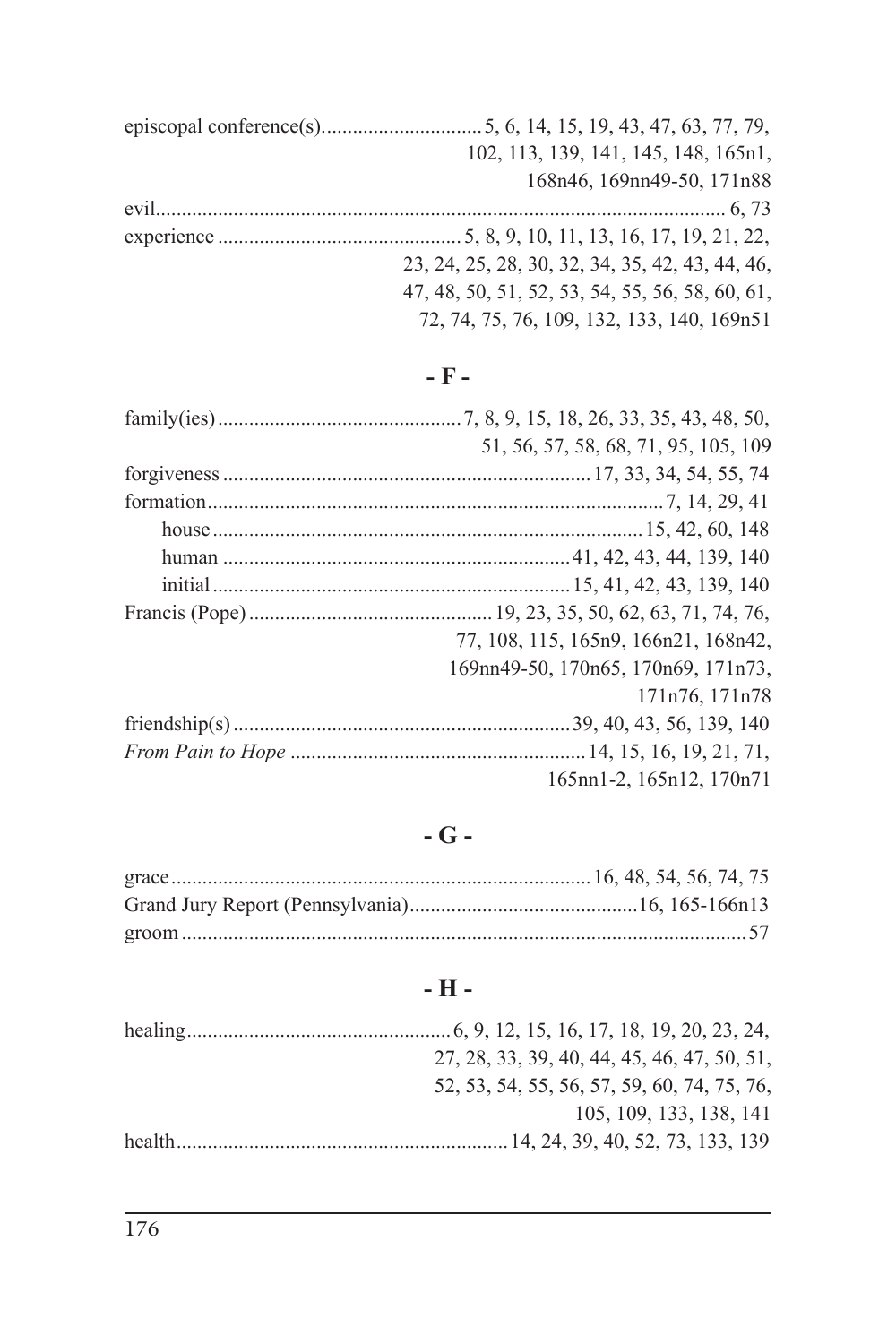|                              | 96, 100, 101, 102, 113, 114, 128, 129, 130,  |
|------------------------------|----------------------------------------------|
|                              | 131, 135, 136, 144, 145, 148, 168n46, 171n88 |
|                              |                                              |
|                              | 54, 71, 74, 76, 165nn1-2, 165n12, 170n71     |
| human dimension of formation |                                              |

*See* formation, human

**- I -**

| initial formation      |                                           |
|------------------------|-------------------------------------------|
| See formation, initial |                                           |
|                        |                                           |
|                        |                                           |
|                        | 81, 93, 97, 100, 112, 127, 128, 138, 144, |
|                        | 148, 150, 165n13, 166n15, 166n21          |
|                        |                                           |
|                        |                                           |
|                        | 62, 64, 71, 111, 112, 120, 123, 145,      |
|                        | 148, 165-166n13, 168n48, 172n90           |
|                        |                                           |
|                        | 62, 64, 71, 111, 112, 120, 123, 145,      |
|                        | 148, 165-166n13, 168n48, 172n90           |
|                        |                                           |
|                        | 169n48, 170n65, 172n90                    |
|                        |                                           |

*See also* preliminary investigation

### **- J -**

| 170n57, 171nn77-79, 172n91 |
|----------------------------|

### **- L -**

| 139, 143, 149, 166n21 |
|-----------------------|
|                       |
|                       |
|                       |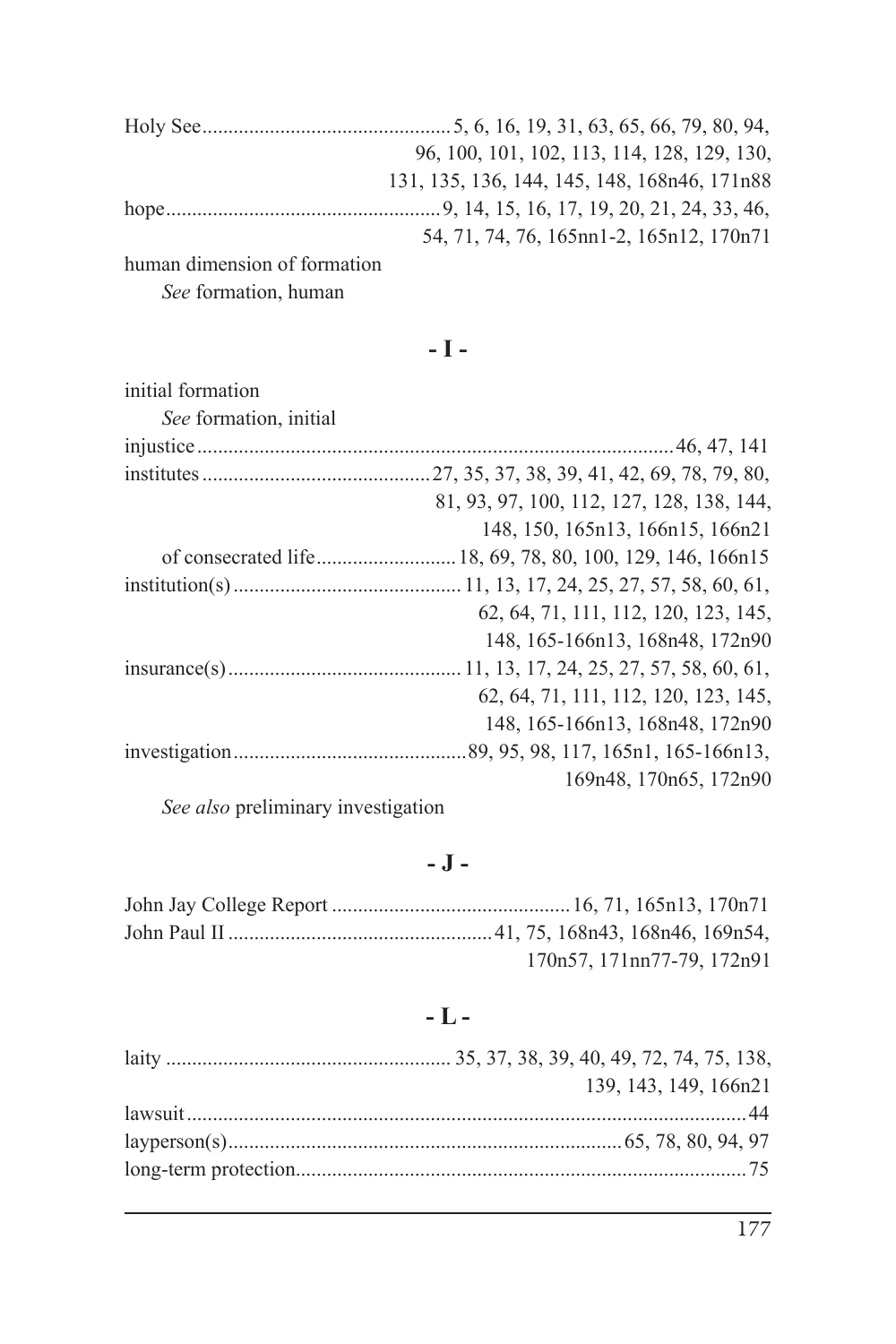|                        | 38, 39, 40, 42, 43, 44, 49, 60, 64, 65, 66,    |
|------------------------|------------------------------------------------|
|                        | 68, 72, 73, 74, 75, 83, 98, 99, 100, 102, 103, |
|                        | 134, 137, 139, 140, 141, 143, 146, 153, 165n1, |
|                        | 168nn46-47, 170n57, 171nn88-89                 |
|                        |                                                |
|                        | 20, 21, 22, 26, 30, 33, 34, 35, 41, 42, 48,    |
|                        | 49, 50, 57, 62, 63, 64, 65, 66, 67, 69, 71,    |
|                        | 72, 73, 74, 75, 76, 77, 78, 79, 80, 81, 82,    |
|                        | 88, 93, 95, 96, 97, 100, 102, 111, 112, 113,   |
|                        | 115, 120, 123, 127, 130, 131, 132, 143,        |
|                        | 144, 145, 150, 151, 152, 153, 165n2,           |
|                        | 167n35, 170n70, 172n94, 171nn83-84             |
|                        |                                                |
|                        |                                                |
| See sexual misconduct  |                                                |
|                        |                                                |
|                        |                                                |
| See advisory committee |                                                |
|                        |                                                |

### **- N -**

| 84, 86, 87, 88, 91, 95, 98, 135, 148, |
|---------------------------------------|
| 152, 166n17, 169n51, 170n57, 171n84   |
|                                       |

### **- O -**

| 96, 112, 131, 135, 136, 149, 168n39 |
|-------------------------------------|
|                                     |
|                                     |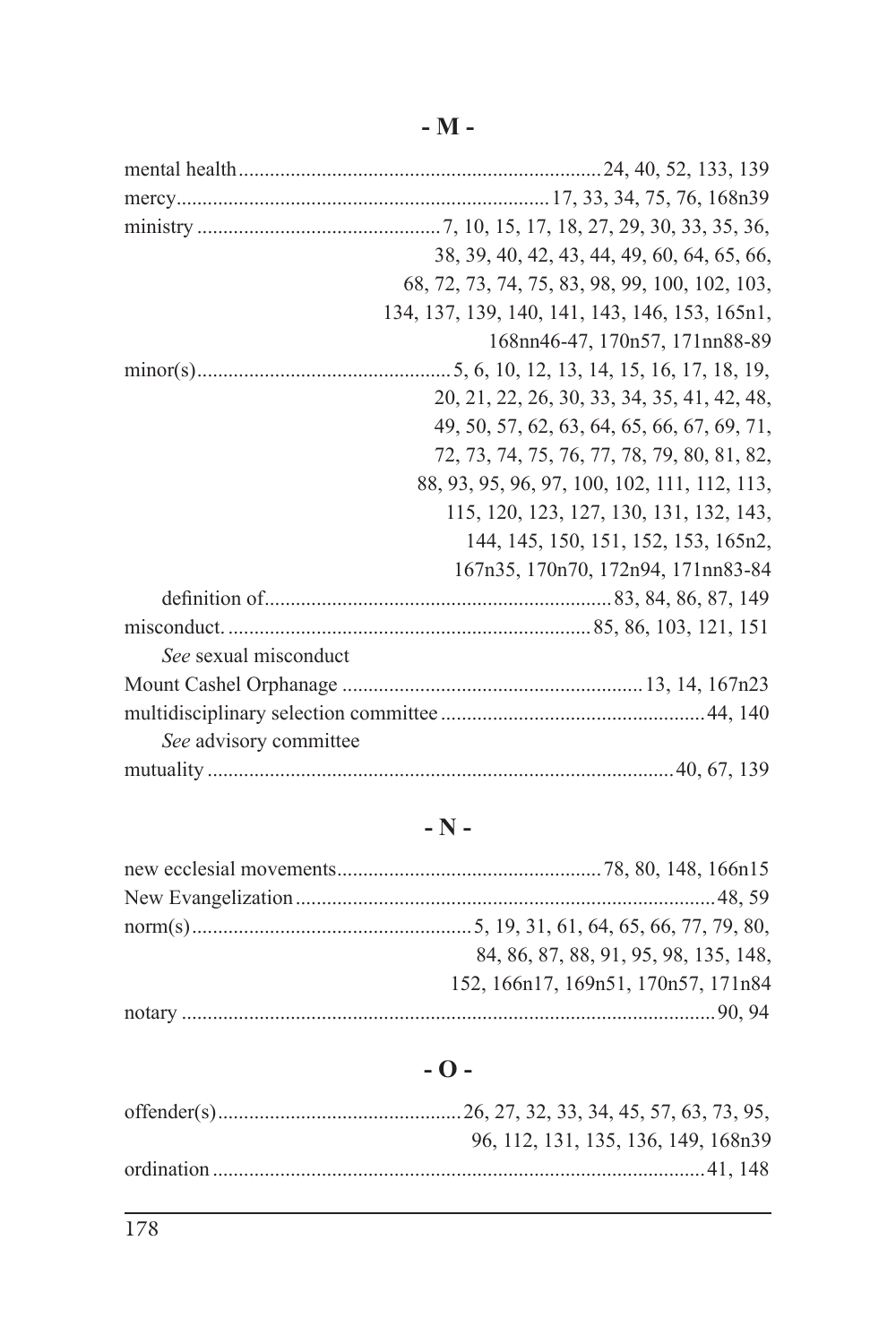| 34, 35, 36, 37, 38, 40, 41, 42, 43, 45, 47,                            |
|------------------------------------------------------------------------|
| 49, 54, 57, 58, 63, 64, 66, 68, 71, 73, 74,                            |
| 75, 78, 81, 93, 97, 102, 103, 105, 112,                                |
| 127, 128, 132, 134, 136, 137, 139, 140,                                |
| 141, 142, 148, 150, 165n12, 167n22,                                    |
| 168n39, 169n54                                                         |
|                                                                        |
|                                                                        |
|                                                                        |
|                                                                        |
|                                                                        |
| Pontifical Commission for the Protection of Minors  19, 50             |
|                                                                        |
|                                                                        |
|                                                                        |
|                                                                        |
|                                                                        |
|                                                                        |
| preliminary investigation  30, 31, 32, 88, 98, 130, 131, 135, 136, 150 |
|                                                                        |
|                                                                        |
|                                                                        |
| 73, 82, 95, 131, 133, 134, 144                                         |
|                                                                        |
|                                                                        |
|                                                                        |
|                                                                        |

### **- R -**

| Ratio Fundamentalis 42, 43, 139, 168n44, 168n46, 171n88 |
|---------------------------------------------------------|
|                                                         |
|                                                         |
|                                                         |
|                                                         |
| 69, 73, 80, 81, 84, 100, 115, 136, 142,                 |
| 153, 165n1, 170n65                                      |
|                                                         |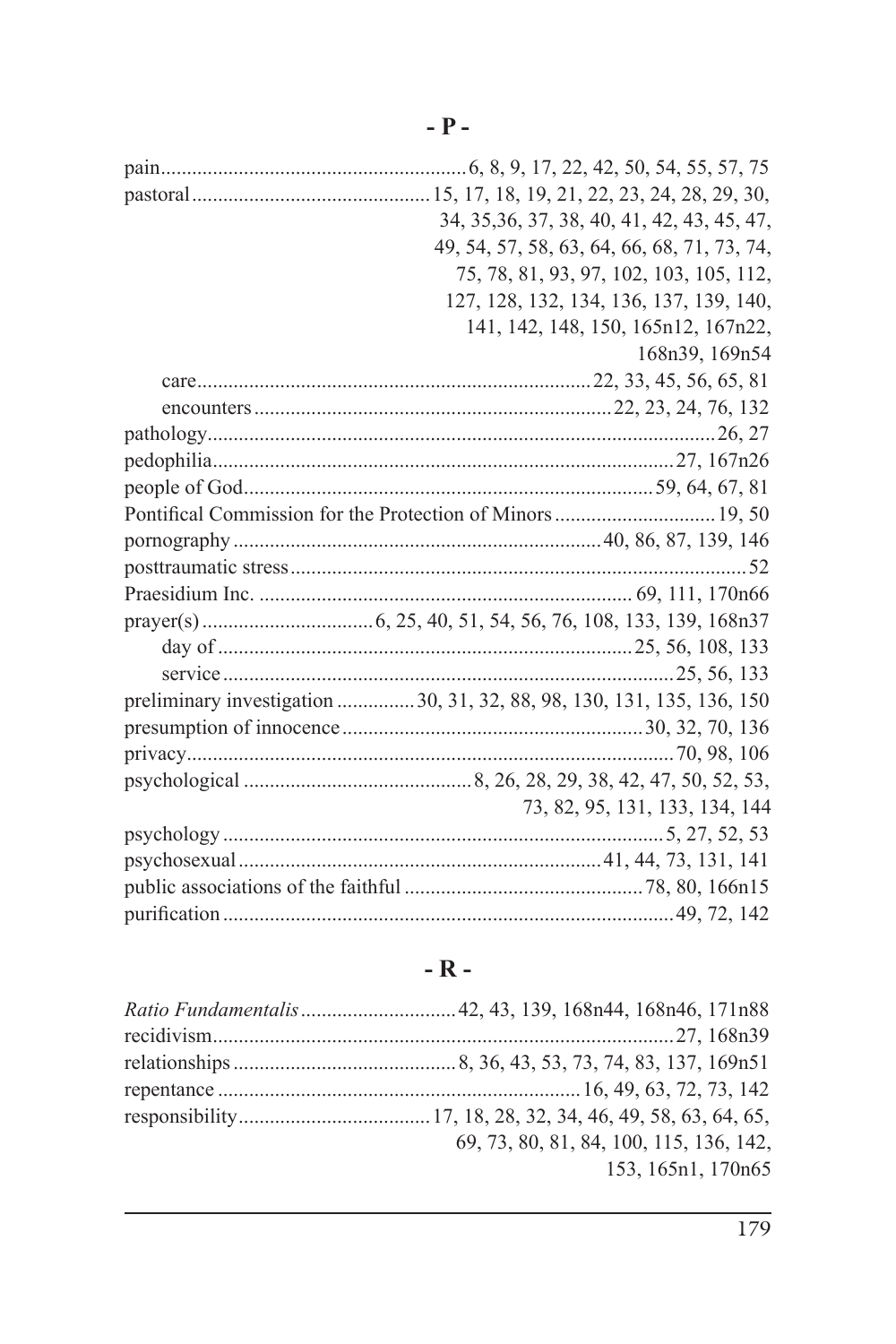| See Ordination         |                                                                         |
|------------------------|-------------------------------------------------------------------------|
|                        |                                                                         |
| See Seal of Confession |                                                                         |
|                        | Sacramentorum sanctitatis tutela  79, 85, 86, 166n17, 167n34, 171n84    |
|                        |                                                                         |
|                        |                                                                         |
|                        | 66, 69, 78, 81, 93, 110, 111, 114, 120,                                 |
|                        | 121, 127, 134, 137, 138, 140, 150, 151,                                 |
|                        | 167n31, 171n86                                                          |
|                        |                                                                         |
|                        | 124, 136, 144, 167n30, 168n37, 171n85                                   |
|                        |                                                                         |
|                        | 138, 170n85                                                             |
|                        |                                                                         |
|                        |                                                                         |
|                        |                                                                         |
|                        |                                                                         |
|                        | 97, 99, 100, 128, 135, 140, 151                                         |
|                        |                                                                         |
|                        |                                                                         |
|                        |                                                                         |
|                        |                                                                         |
|                        |                                                                         |
|                        |                                                                         |
|                        | societies of apostolic life 69, 78, 80, 128, 129, 146, 148, 149, 166n15 |
|                        |                                                                         |
|                        |                                                                         |
|                        |                                                                         |
|                        |                                                                         |
| stigmatization         |                                                                         |
| See destigmatization   |                                                                         |
|                        |                                                                         |
|                        |                                                                         |
|                        |                                                                         |
|                        |                                                                         |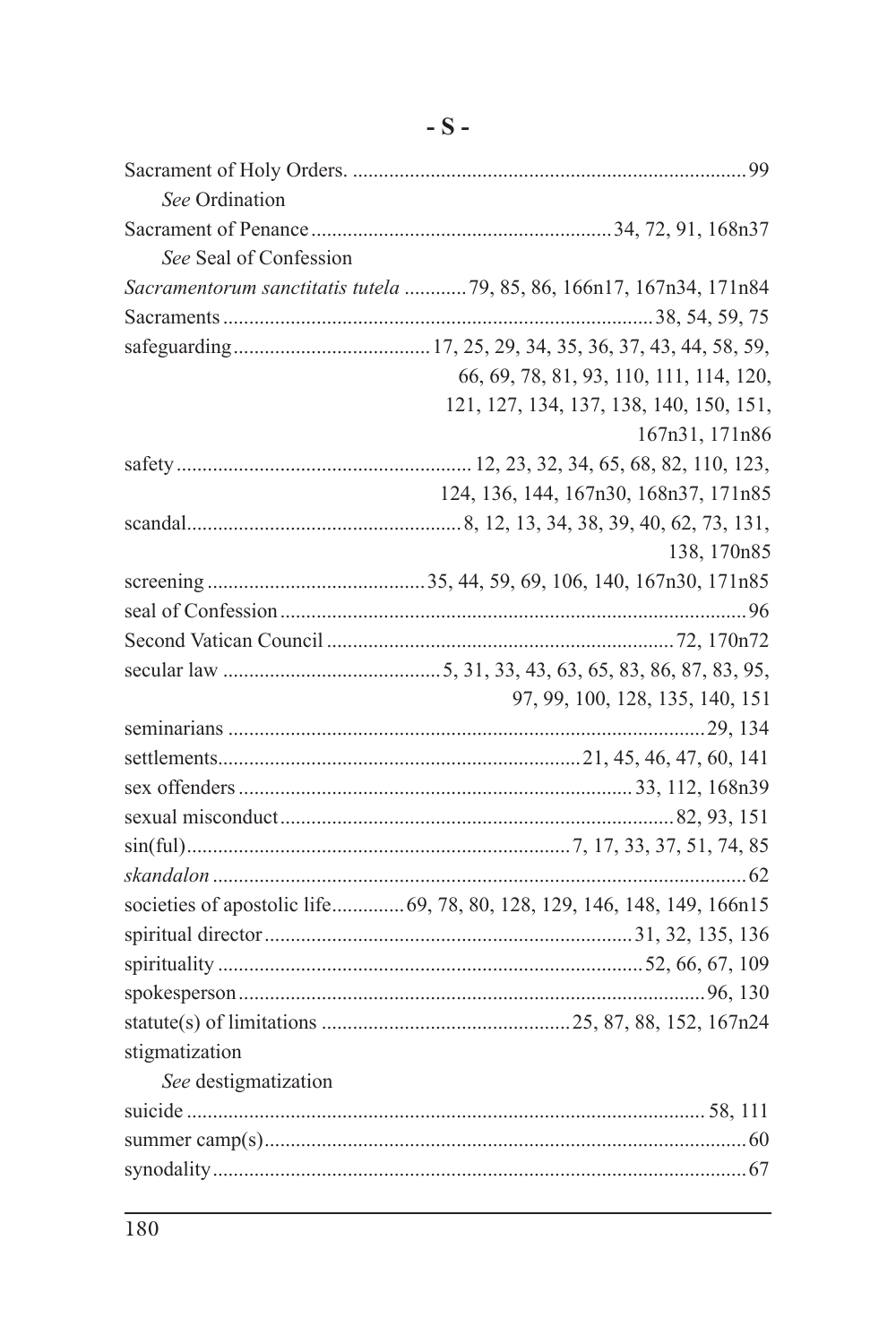| 63, 70, 71, 136, 142 |
|----------------------|

#### $\sim$  U  $\sim$

|--|

# $\sim$  V  $\sim$

| 127, 145, 153, 166n14 |
|-----------------------|

#### $-$  W  $-$

| 124, 135, 137, 170n66-67 |
|--------------------------|
|                          |

## -  $\mathbf{Y}$  -

|--|--|

#### $-Z -$

|--|--|--|--|--|--|--|